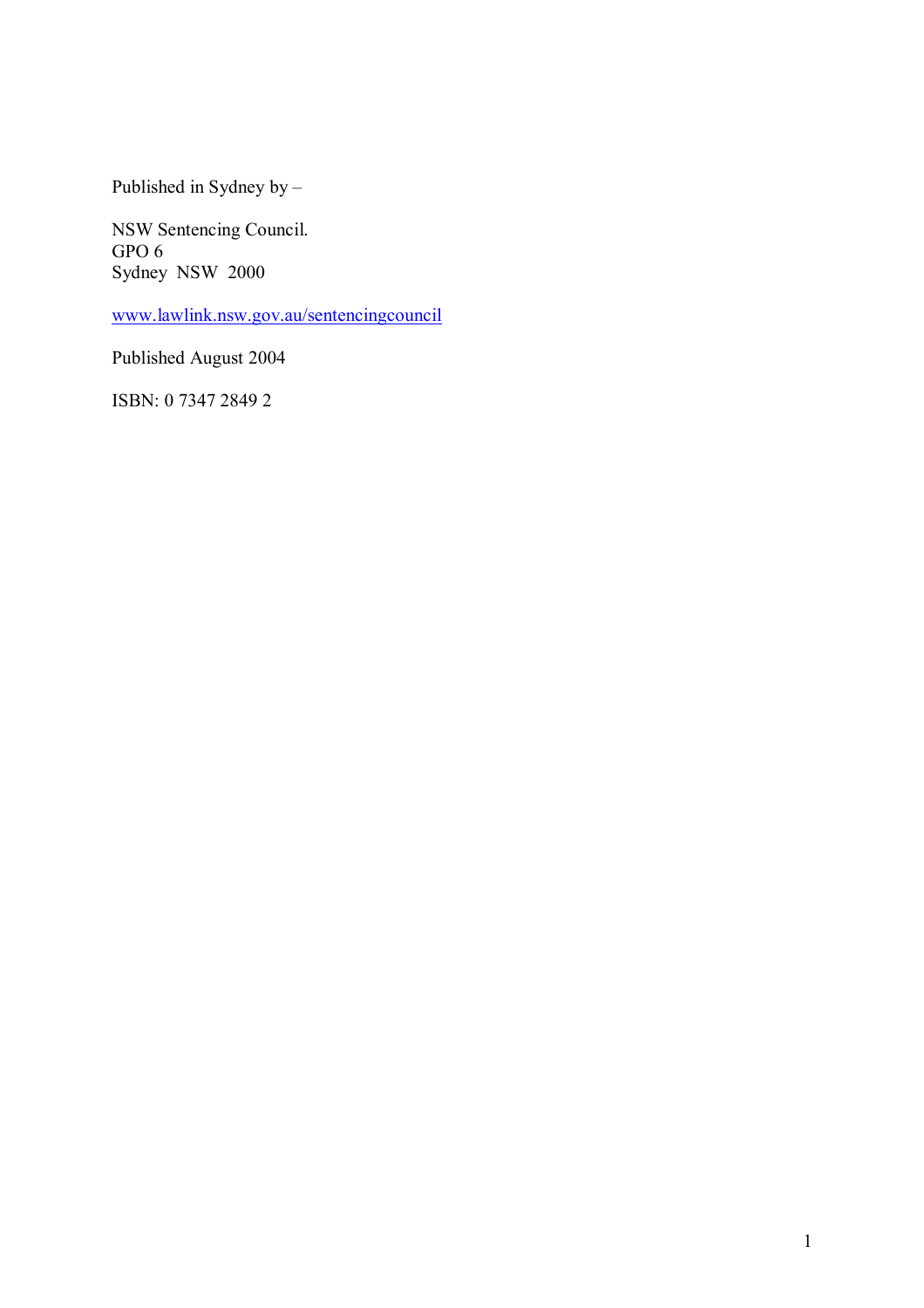## **ABOLISHING PRISON SENTENCES OF 6 MONTHS OR LESS**

## **A Report of the NSW Sentencing Council**

It is important to "...assist the judiciary to impose the sentence which is *appropriate to punish the offender, while at the same time tackling the reasons for offending.* **It is important to ì***also ensure that in appropriate cases more use is made of meaningful community sentences, while at the same time reserving custodial sentences for those cases where it is necessary.***î -Lord Woolf, Lord Chief Justice of England and Wales.<sup>1</sup>**

The members of the NSW Sentencing Council are:

Hon Alan R Abadee RFD QC, Chairperson Hon J P Slattery AO QC, Deputy Chairperson Prof. Larissa Behrendt, Jumbunna Indigenous House of Learning Mr Howard W Brown OAM, Victims of Crime Assistance League Mr N R Cowdery AM QC, Director of Public Prosecutions Mrs Jennifer Fullford, Community Representative Ms Martha Jabour, Homicide Victims Support Group Commander John Laycock APM, NSW Police Mr Ken Marslew AM, Enough is Enough Anti-Violence Movement Mr Peter Zahra SC, Senior Public Defender.

The views expressed in this report do not necessarily reflect the private or professional views of individual Sentencing Council members or the views of their individual organisations. A decision of the majority is a decision of the Sentencing Council.<sup>2</sup>

<sup>&</sup>lt;sup>1</sup> Lord Chief Justice Woolf in discussing the importance of the English Sentencing Guidelines Council, and the importance of guidelines. "Sentencing Council begins its work" (March 2004) 154 *New Law Journal* 368. <sup>2</sup> See Schedule 1A, clause 12 of the *Crimes (Sentencing Procedure) Act 1999* (NSW).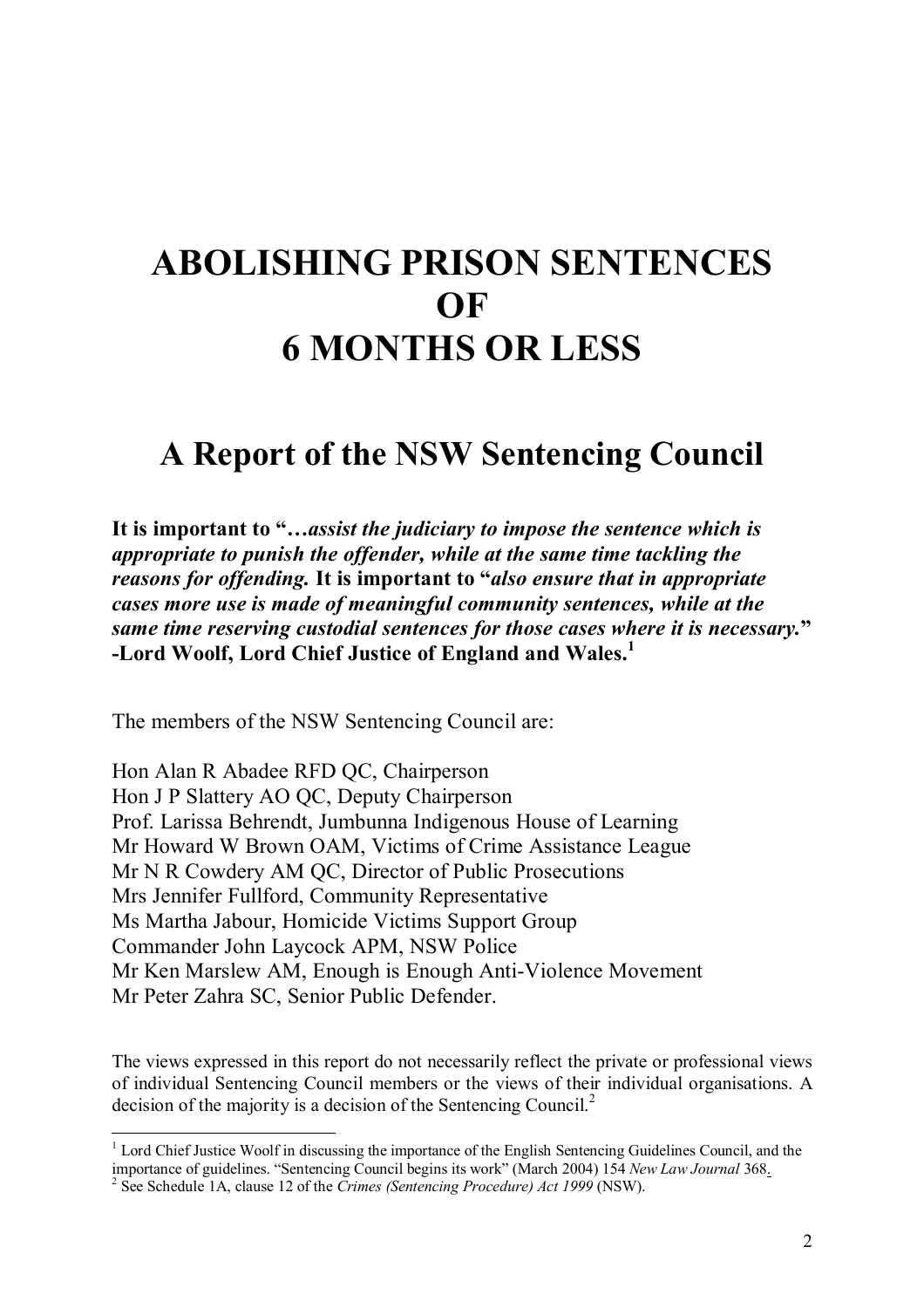### **Index**

| 1.  |      |                                                                                  |  |
|-----|------|----------------------------------------------------------------------------------|--|
| 2.  |      |                                                                                  |  |
| 2.1 |      | Terms of Reference and the Course of the Sentencing Council's Reference  8       |  |
| 2.2 |      | Discussion Paper prepared by the Committee assisting the Sentencing Council  8   |  |
| 2.3 |      |                                                                                  |  |
| 3.  |      | Arguments which Support the Abolition of Short Prison Sentences  9               |  |
| 3.1 |      |                                                                                  |  |
| 3.2 |      |                                                                                  |  |
| 3.3 |      |                                                                                  |  |
| 4.  |      | Concerns with the Proposed Abolition of Short Prison Sentences  12               |  |
| 4.1 |      |                                                                                  |  |
| 4.2 |      | Removing the option to impose a short prison sentence maybe an unnecessary       |  |
|     |      |                                                                                  |  |
| 4.3 |      | In accordance with the principle of proportionality there are situations where a |  |
|     |      |                                                                                  |  |
| 4.4 |      |                                                                                  |  |
| 4.5 |      |                                                                                  |  |
| 4.6 |      |                                                                                  |  |
| 4.7 |      |                                                                                  |  |
| 4.8 |      | Recent changes to the NSW bail laws, and impact of abolition on the remand       |  |
|     |      |                                                                                  |  |
| 4.9 |      |                                                                                  |  |
|     | 4.10 |                                                                                  |  |
|     | 4.11 |                                                                                  |  |
|     |      |                                                                                  |  |
| 5.1 |      |                                                                                  |  |
| 5.2 |      |                                                                                  |  |
|     |      | 5.2.1                                                                            |  |
|     |      | Section 65A of the Crimes (Sentencing Procedure) Act 1999  24<br>5.2.2           |  |
| 5.3 |      |                                                                                  |  |
| 5.4 |      |                                                                                  |  |
| 5.5 |      | Reintroducing the power to partially suspend sentences of imprisonment  26       |  |
| 5.6 |      |                                                                                  |  |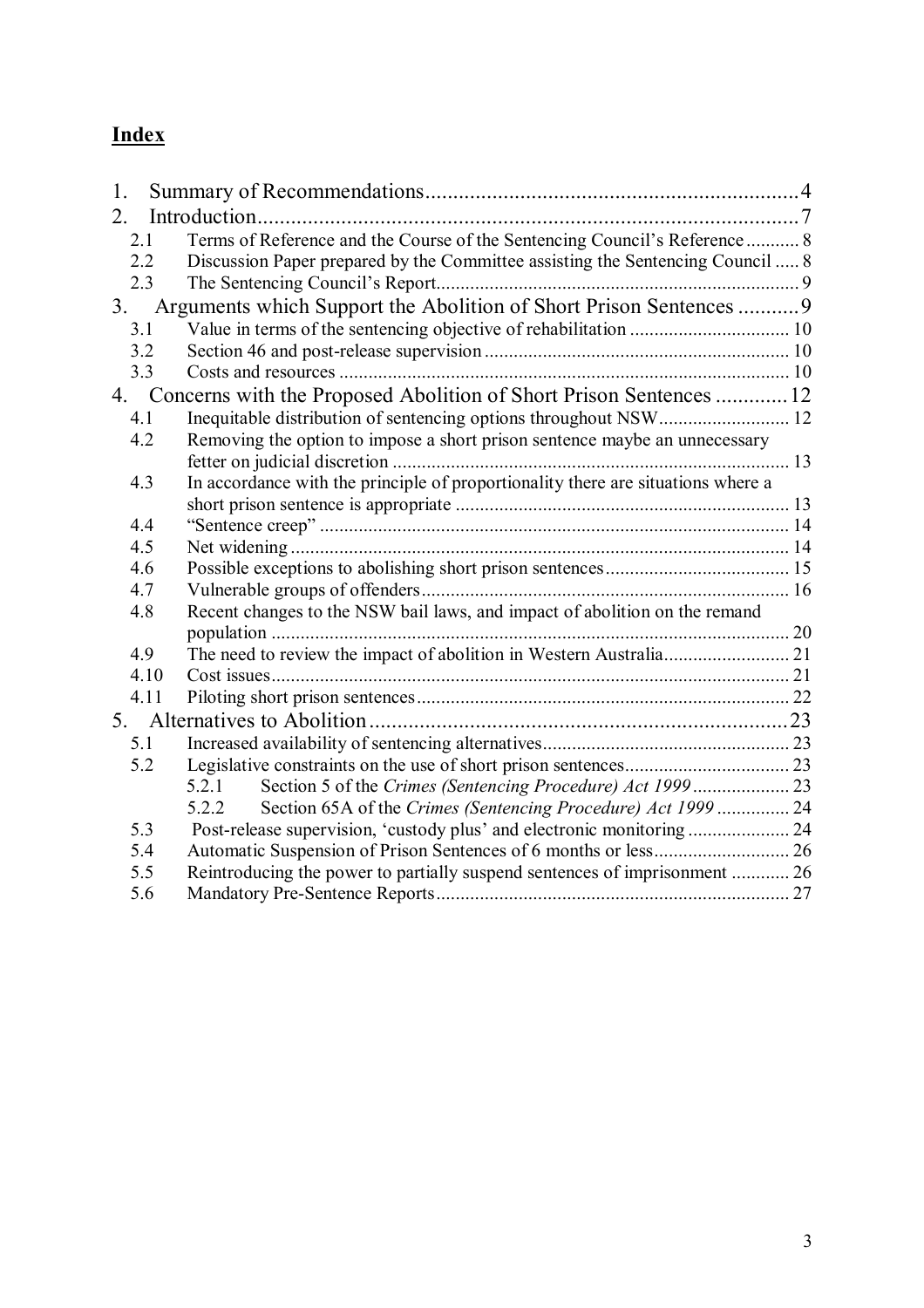#### **1. Summary of Recommendations**

**Abolition of short prison sentences should be considered, but not until:** 

- **Primary alternatives to full-time custody are available uniformly throughout NSW;**
- **The impact of abolition of short sentences in Western Australia is evaluated;**
- **Exceptions to abolition are settled;**
- **Abolition is trialled throughout** *all* **of NSW for Aboriginal women.**

#### **Uneven distribution of sentencing options throughout the state**

The intention to abolish short prison sentences of 6 months or less pre-supposes that such prison sentences would be replaced by alternatives to full-time custody. The fact that many alternatives to full-time custody are not available uniformly throughout NSW is a matter of great concern. **The Sentencing Council recommends that priority should be given to making primary sentencing options such as periodic detention, home detention, community service and probation supervision available throughout NSW.**

Until such sentencing options are available uniformly throughout the state, there is a real concern that if short prison sentences were abolished, offenders would be inappropriately sentenced to a longer period of imprisonment ("sentence creep").

#### **Other Jurisdictions**

Whilst recognising that different conditions prevail in WA and NSW, the Sentencing Council recommends that it is desirable to evaluate the impact of abolition of short sentences in WA before further considering abolishing short prison sentences in NSW.

#### **Possible exceptions to any move to abolish short prison sentences**

At present, there are a large number of possible exceptions to any move to abolish short prison sentences, and no consensus at this time as to what the exceptions should be.

#### **Piloting abolition of short prison sentences**

The Sentencing Council recommends that abolition of short prison sentences should be piloted for Aboriginal female offenders throughout all of NSW. Such a pilot should be carefully monitored and evaluated.

The Sentencing Council recommends that BOCSAR should be asked to design an appropriate evaluation model for the pilot. Such evaluation could include cost effectiveness of the pilot.

#### **Alternative sentencing options to imprisonment for 6 months or less**

Section 65A of the *Crimes (Sentencing Procedure) Act 1999* provides that a periodic detention order may not be made for an offender who has previously served imprisonment for more than 6 months by way of full-time detention. The Sentencing Council recommends that this restriction should be removed.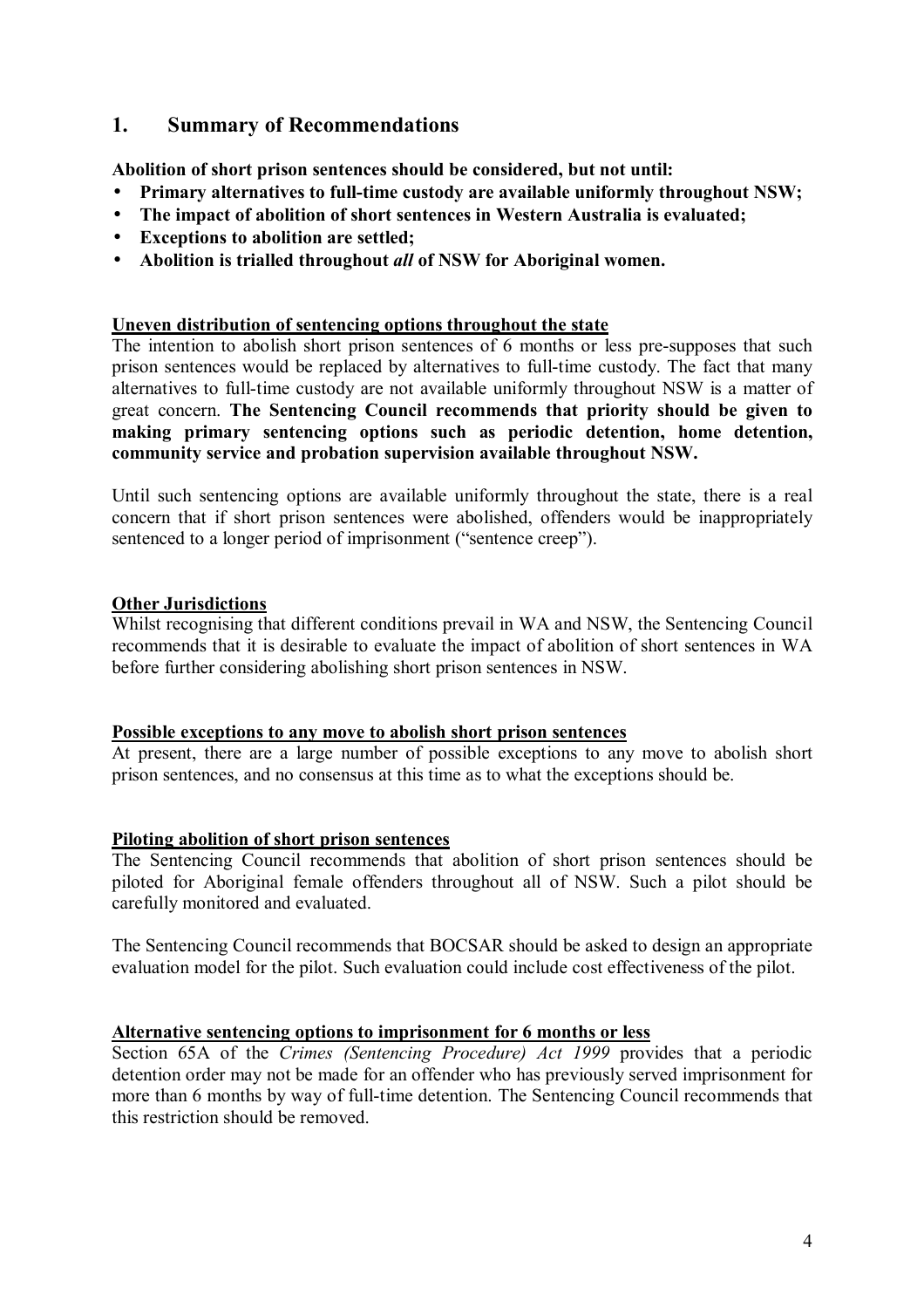#### **Relationship between full-time imprisonment, periodic detention, home detention, and suspended sentences**

The Sentencing Council recommends that consideration of abolishing short prison sentences should be restricted to those to be served by way of full-time imprisonment.

There is a "nexus" between full-time imprisonment, and imprisonment that is suspended, or served by way of periodic or home detention. The latter three options cannot be considered until it is decided that no sentence other than imprisonment would be appropriate. If the nexus between full-time imprisonment and suspension, periodic detention and home detention were to be broken, the Sentencing Council considers that there would be a serious risk of "net widening".

The Sentencing Council considers that a possible exception to any abolition of short prison sentences would be for breach of periodic detention, home detention, or suspended sentence.

The Sentencing Council recommends that the power to partially suspend prison sentences should be restored. $3$ 

The Sentencing Council recommends that short prison sentences should *not* be automatically suspended.

The Sentencing Council recommends that there should be a wider discretion to a Court in addressing a breach of a suspended sentence.

#### **Section 5 of the** *Crimes (Sentencing Procedure) Act 1999*

The Sentencing Council recommends that as an alternative to abolishing short prison sentences, at least in the interim, statutory guidelines further restricting the use of such sentences could be introduced.

#### **Section 46 and rehabilitation of prisoners serving prison sentences of 6 months or less**

The Sentencing Council recommends that prisoners who serve a short prison sentence should receive supervision on release. The Sentencing Council therefore recommends that section 46 should be repealed or otherwise amended. In addition, "program release" or transitional centres could be used to ensure that offenders sentenced to a short prison sentence receive supervision on release.

#### **ìCustody plusî**

The Sentencing Council recommends that consideration be given to introducing a form of ìcustody plusî (a short prison sentence followed by intensive supervision) subject to considerations of cost effectiveness and other resource and supervision issues.

#### **Intellectually disabled offenders**

Section 32 of the *Mental Health (Criminal Procedure) Act 1990* provides a method of diversion for defendants who are suffering from a mental illness (but are not mentally ill

 $\overline{a}$ <sup>3</sup> See *Crimes Legislation Amendment Act 2003* (NSW), assented to on 8 July 2003, Schedule 6 commenced on the same day.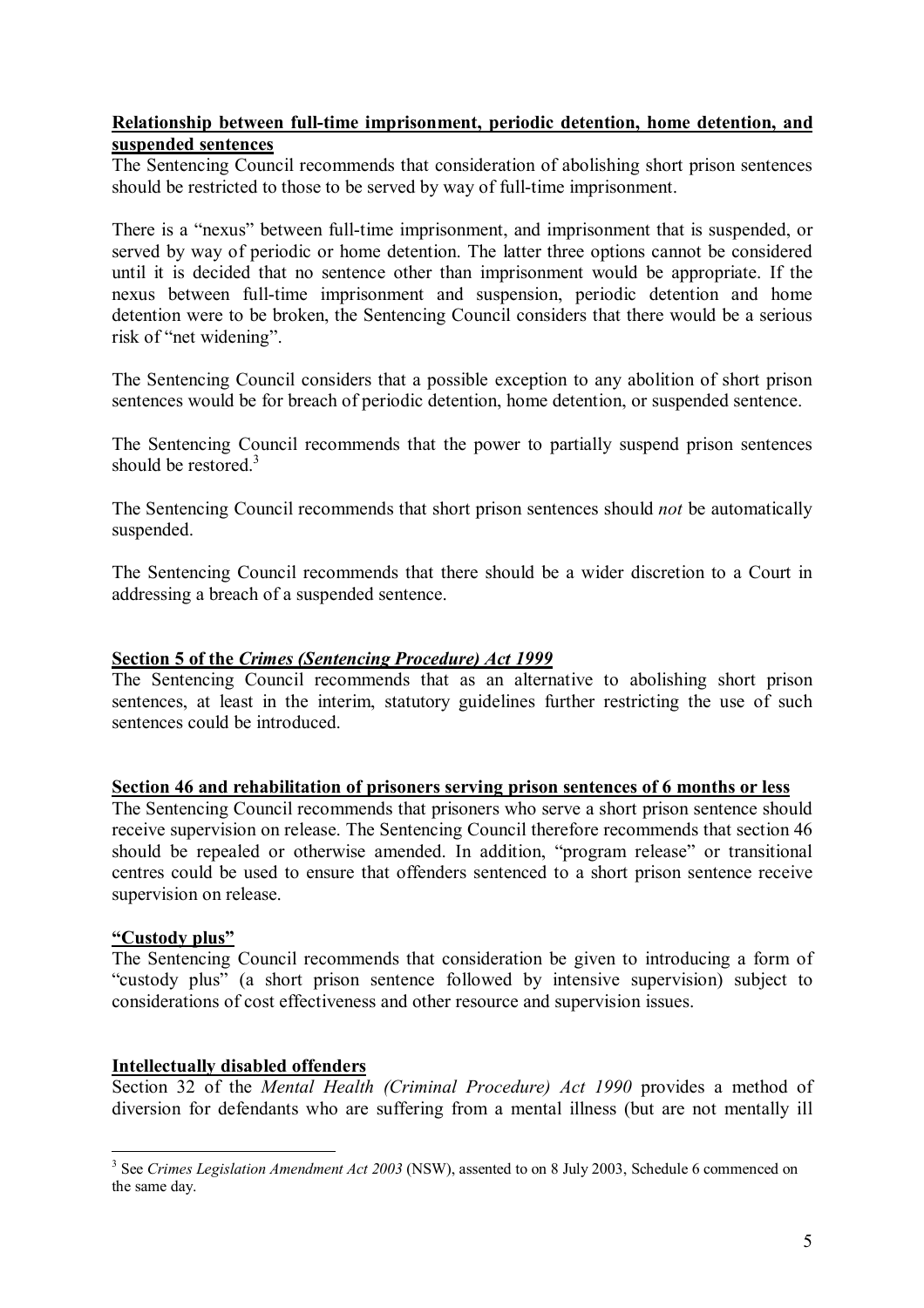persons in terms of the *Mental Health Act*), are developmentally disabled, or suffering from a mental condition for which treatment is available in a hospital. The Sentencing Council recommends that the diversionary provisions of section 32 should be available to *all* persons with a cognitive impairment, not just those who are suffering from a mental illness, are developmentally disabled, or suffering from a mental condition for which treatment is available.<sup>4</sup>

#### **Juvenile offenders**

 $\overline{a}$ 

The Sentencing Council recommends that control orders of 6 months or less should not be abolished.

<sup>4</sup> For example, section 32 of the *Mental Health (Criminal Procedure) Act 1990* (NSW) could be made available to a defendant with a cognitive impairment that affects reasoning and behaviour, including intellectual disability, acquired brain injury, autism, and a neurological disorder including dementia.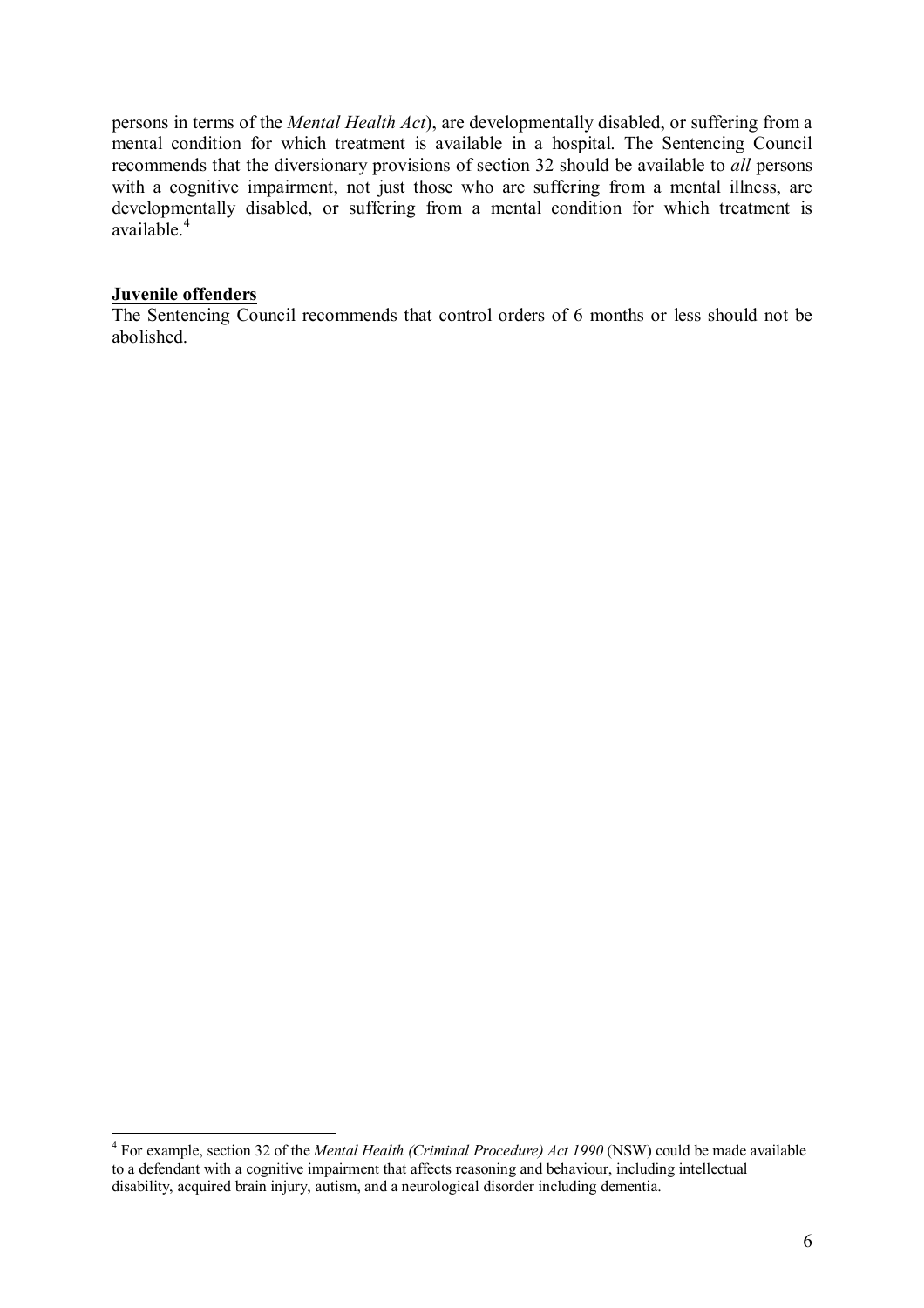#### **2. Introduction**

For the purposes of this paper, "prison sentences of 6 months or less" will be referred to as "short prison sentences".

Short prison sentences have recently been considered in two other jurisdictions. In Western Australia, prison sentences of 3 months or less were abolished in 1995, with suspended sentences and Intensive Supervision Orders introduced as alternatives. The effect of this legislative change was not evaluated. Western Australia has since passed and commenced legislation to extend the abolition of short prison sentences to include prison sentences of 6 months or less.<sup>5</sup> The Western Australian Government has agreed to review the legislation 2 years after commencement. It is suggested that NSW should wait until the Western Australian legislation is reviewed before making any similar move.

In England, the overcrowding of prisons has been described as a *"cancer eating at the ability* of the prison service to deliver<sup>". 6</sup> Short prison sentences were recently reviewed in that jurisdiction and a system of "custody plus" has been introduced under the *Criminal Justice Act 2003* (UK). This is where offenders sentenced to a short term of imprisonment spend a period of time in custody along with a period of time supervised in the community. The terms of the supervision period are tailored to the needs of the individual offender. Importantly, the question of abolishing short prison sentences was considered in England, but the system of "custody plus" was preferred.

Almost all short prison sentences are imposed by the Local Court, and in 2002, the Local Court imposed  $96.9\%$  of all short prison sentences.<sup>7</sup> Most offenders have a criminal history, and almost 70% have previously served a sentence of imprisonment. The Department of Corrective Services ("DCS") has provided data on the characteristics and size of the population serving prison sentences of 6 months or less.<sup>8</sup> In summary, the vast majority are male,  $9$  almost a quarter are Aboriginal,  $10$  almost all have a prior record and almost 70% have previously served a period of imprisonment.<sup>11</sup>

The Department further reports that there has been a recent *downward trend* in the number of offenders serving prison sentences of 6 months or less.12 This is in contrast to the increase in the overall prison population. One may speculate as to the explanation, but the trend may

<sup>5</sup> Part 5, section 33 *Sentencing Legislation Amendment and Repeal Act 2003 (no 50 of 2003)* amends section 86 of the *Sentencing Act 1995* (WA). The amending legislation was assented to on 9 July 2003, and commenced on 15 May 2004.

<sup>&</sup>lt;sup>6</sup> Lord Justice Woolf, 'A New Approach to Sentencing' (April 2003) 15(4) *Judicial Officers' Bulletin* 1<sup>7</sup> BOCS AB has reported that for 2002, 06.0% of short prison sentences were imposed in the Local Court

BOCSAR has reported that for 2002, 96.9% of short prison sentences were imposed in the Local Court, and 3.1% imposed in the higher courts. 55.8% of those sentenced to imprisonment in the local courts and 1.3% of those sentenced in the higher courts were sentenced to a short term of imprisonment: see Keane, Polletti and Donnelly (2004) ë*Sentencing Trends and Issues no. 30: Common Offences and the Use of Imprisonment in the District and Supreme Courts in 2002*í Sydney: Judicial Commission of NSW at 3. See also Keane and Polletti (2003) 'Sentencing Trends and Issues no. 28: Common Offences in the Local Courts 2002' Sydney: Judicial Commission of NSW at 11. This figure does not include suspended sentences or sentences to be served by way of home detention or periodic detention. Nor does it include sentences of greater than 6 months where the nonparole period is less than 6 months.

<sup>8</sup> Such data is based on a prison census conducted on 30 June 2003.

<sup>&</sup>lt;sup>9</sup> 91% of such offenders are male, with 9% being female.

<sup>&</sup>lt;sup>10</sup> 23.2% were Aboriginal.

 $11$  4.5% had no prior record. 95.5% had a prior record, and 69.3% had previously served a sentence of imprisonment. See Table 4 in Annexure A of the Discussion Paper.

 $12$  See Table 2, Annexure A of the Discussion Paper, provided by the Department of Corrective Services.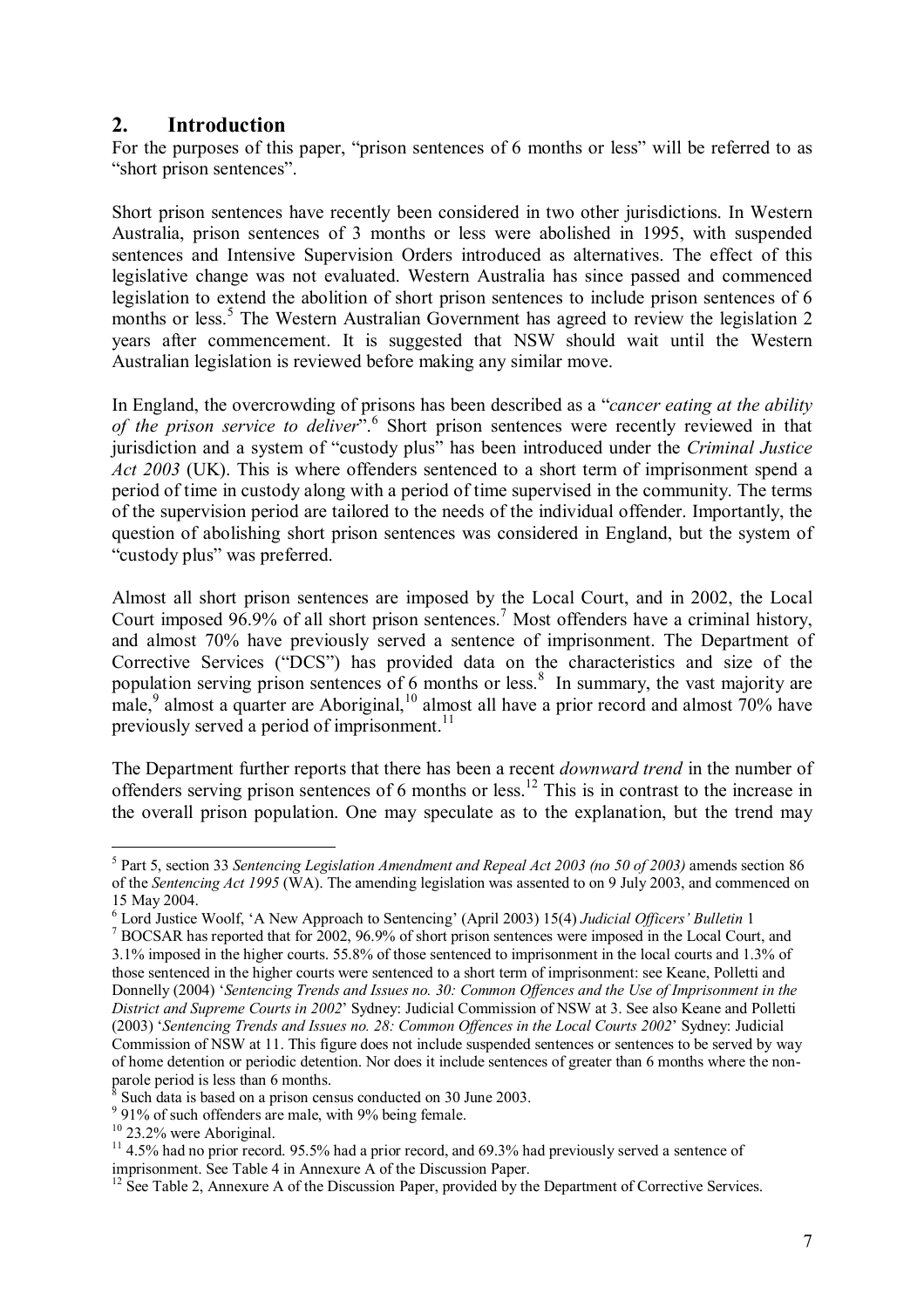possibly be attributable to the introduction of section 5(2) of the *Crimes (Sentencing Procedure) Act 1999*.

There are also a significant number of offenders sentenced to short terms, but do not serve the sentence in full-time imprisonment. In 2002-2003, over one third of periodic detention orders were for 6 months or less, over two thirds of home detention orders were for 6 months or less, and just under one third of suspended sentences were for a period of 6 months or less.<sup>13</sup>

The debate around this topic has called for a focus on alternate sentencing options, diversionary pilot programs and whom they target. The Committee, in its Discussion Paper (see below), discussed the competing aims of sentencing and how and why emphasis is on rehabilitation in certain circumstances. It has exposed the tensions between the aims of enlightened diversionary programs on the one hand and "law and order" amendments on the other.

It is conceded that there are many competing and complex issues to be considered in this proposal. There are also some important exceptions that must be considered. There may be important gains for the community in tightening up the circumstances in which short sentences can be used, and by making alternative sentencing options uniformly available throughout NSW.

#### **2.1 Terms of Reference and the Course of the Sentencing Council's Reference**

The issue of short prison sentences<sup>14</sup> has been a topic of discussion within the Sentencing Council since its formation in March 2003. The Sentencing Council's Chairperson raised the issue with the Attorney General on behalf of the Council, and the Attorney General, on 18 June 2003, formally referred the issue of abolishing prison sentences of 6 months or less to the Sentencing Council for examination. The relevant part of the letter is found at page 4 of the Discussion Paper. The Sentencing Council, with the permission of the Attorney General, formed a committee to assist it in considering this topic.

#### **2.2 Discussion Paper prepared by the Committee assisting the Sentencing Council**

The Sentencing Council called for preliminary submissions in order to assist in isolating relevant issues, and a Committee was formed. The Committee consisted of representatives of relevant government departments and agencies together with individuals considered to have particular expertise or knowledge valuable to consideration of the issues. The committee was comprised of:

• The Hon. Alan Abadee RFD QC (Chair)

- Professor Chris Cunneen, Director, Institute of Criminology, University of Sydney;
- Ms Robyn Gray, Deputy Solicitor for Public Prosecutions;

<sup>13 32.7%, 68.9%</sup> and 27.7% respectively. NSW Department of Corrective Services, *Submission* (22 September 2003).

<sup>&</sup>lt;sup>14</sup> The Sentencing Council did not merely confine itself to prison sentences of 6 months or less, but also considered prison sentences of 12 months or less. The majority of the Sentencing Council was of the view that consideration of prison sentences of 6 months or less is consistent with the recommendation made by the Select Committee of the Legislative Council on the *Increase in Prison Population*, and also with the language of section 46 of the *Crimes (Sentencing Procedure) Act 1999* (NSW). The minority view was that the same arguments, which could apply to abolishing prison sentences of 6 months or less, would equally apply to prison sentences of 12 months or less.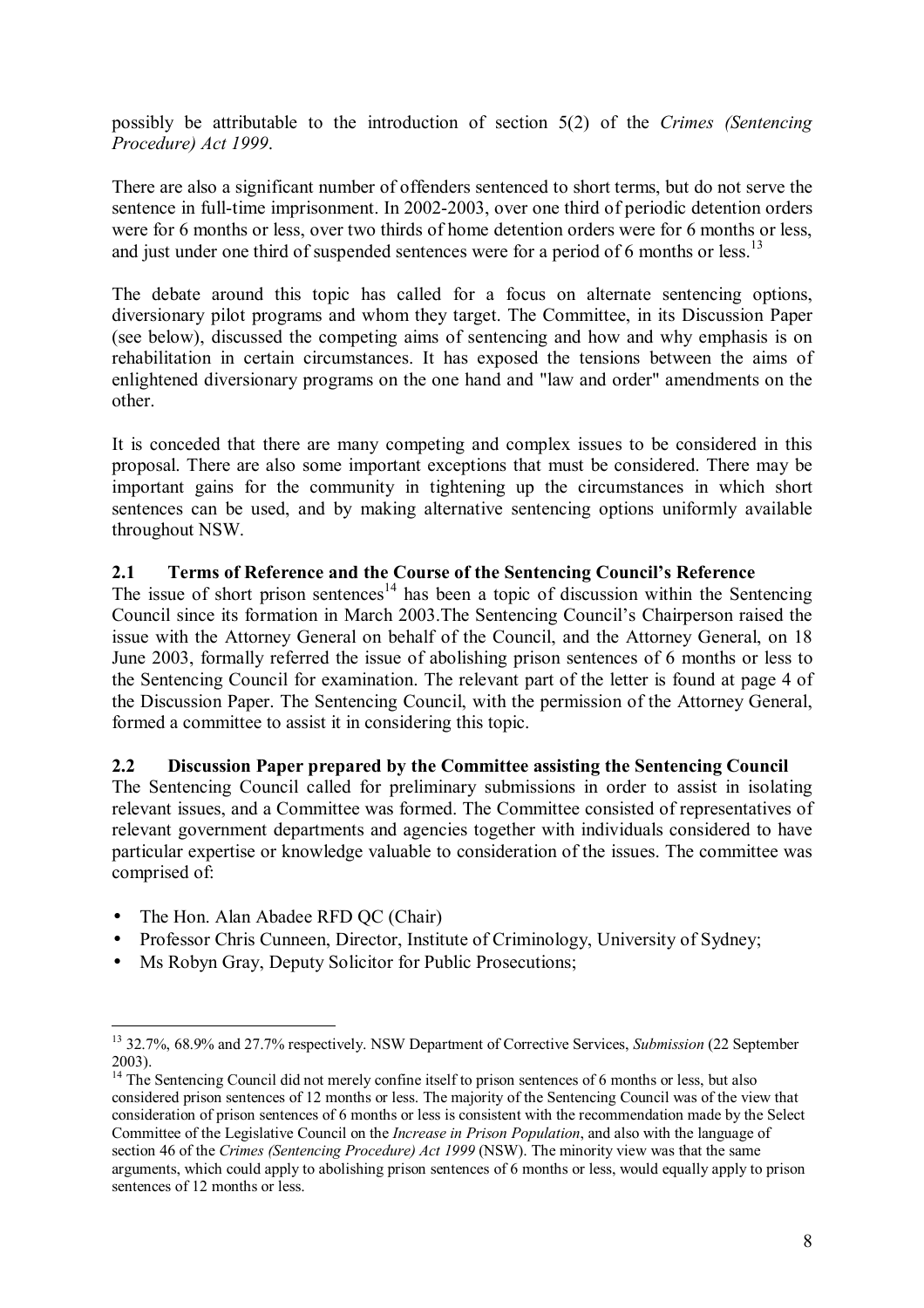- Acting Senior Assistant Commissioner Ken Middlebrook, Community Offender Services, Department of Corrective Services;
- Mr Peter Muir, Director, Operations, Department of Juvenile Justice;
- Superintendent Bruce Newling, Court and Legal Services, NSW Police;
- Mr Ivan Potas, Director, Research and Sentencing, Judicial Commission of NSW;
- Mr Brian Sandland, Acting Director of Criminal Law, Legal Aid Commission of NSW;
- Ms Mary Spiers, Senior Policy Officer, Criminal Law Review Division; and
- Ms Tricia White, Senior Policy Analyst, Ministry for Police.

The Committee considered the preliminary submissions received and provided its assistance to the Sentencing Council in the form of a Discussion Paper.15 The Discussion Paper was intended to attract comment, and was circulated for further comment to those who made preliminary submissions.

The Sentencing Council gratefully acknowledges the valuable contributions made by the Committee in the form of its Discussion Paper. The Council adopts and incorporates the Committee's Discussion Paper as part of this report. A copy of the Discussion Paper is attached (**Attachment 1**).

#### **2.3** The Sentencing Council's Report

The Sentencing Council has now prepared this final Report, taking into account the preliminary submissions, the Discussion Paper prepared by the Committee, and the submissions received on the Discussion Paper. A list of all submissions received in preparation of both the Discussion Paper and this Report are attached at **Annexure A.** The Sentencing Council has not, however, felt bound by any of the above materials in reaching its own independent views.

To avoid repetition, this report briefly outlines the basic findings of the Committee's Discussion Paper, particularly in relation to areas of agreement between the Sentencing Council and the Committee. This Report concentrates on the comments received in response to the Discussion Paper and the Sentencing Council's recommendations.

#### **3. Arguments which Support the Abolition of Short Prison Sentences**

The Sentencing Council considers that short prison sentences should be examined, and questions whether they are effective. In particular, some Sentencing Council members questioned their rehabilitative effect and indeed whether they may be counter-rehabilitative as they may introduce minor offenders to more hardened serious offenders. Short prison sentences also have negative effects on family, housing and employment. Sentencing Council members questioned whether short prison sentences were a cost-effective way of dealing with offenders, and suggested that alternative means of disposition of offenders should be explored.

Below is a summary of the main arguments, which support the abolition of short prison sentences.

 $\overline{a}$ 15 Committee assisting NSW Sentencing Council, *Discussion Paper: Abolishing Prison Sentences of Six Months or Less*, 2004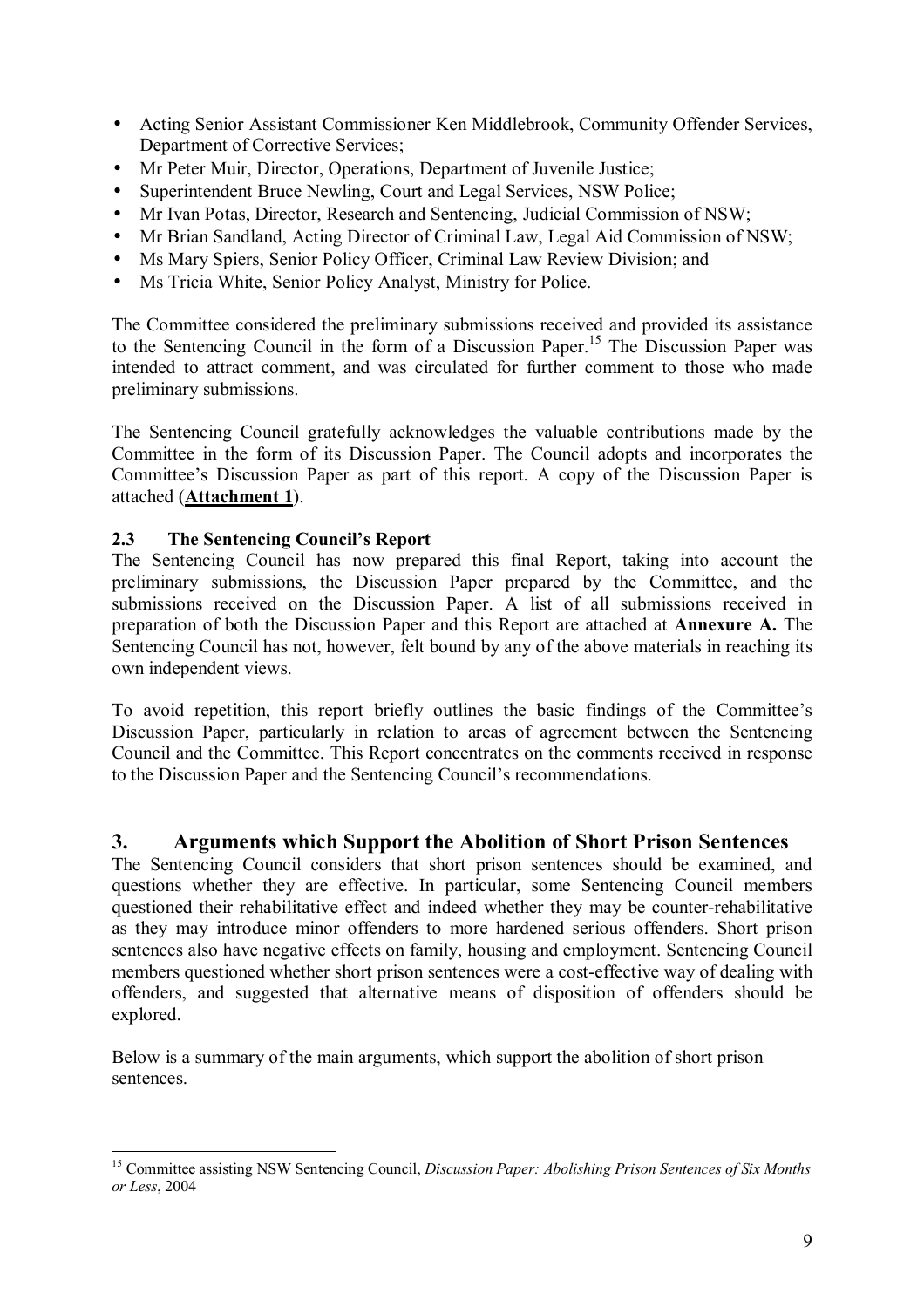#### **3.1 Value in terms of the sentencing objective of rehabilitation**

The Committee's Discussion Paper raises questions regarding the rehabilitative value of short prison sentences. Many of the submissions received by the Sentencing Council view this issue as the main argument for abolishing short prison sentences.

The Aboriginal Justice Advisory Council (AJAC) comments that short prison sentences provide little to no real opportunity for offenders to participate in the varied constructive activities that may help to, not only address the causes of their offending, but also equip them with better employment and educational opportunities upon release.<sup>16</sup> AJAC cites anecdotal evidence that many Aboriginal inmates do not apply for training, educational or treatment based courses when serving short prison sentences, as they are not in prison long enough to complete them. AJAC considers community based sentencing options rather than short prison sentences offer greater flexibility and support to address the root causes of an offender's behaviour.<sup>17</sup>

To add, the University of New South Wales Council for Civil Liberties raised for consideration the conclusions of the NSW Select Committee on the Increase in Prisoner Population.18 The Select Committee identified several issues that questioned the purpose of short terms of imprisonment when there is no access to any programs or services that address the underlying reasons for the offensive behaviour. Issues included: the limited involvement in in-prison programs due to their lengthy duration; prisoners with short terms never have their cases reviewed as case management plans are reviewed every six months and most short term prisoners are not eligible for Probation and Parole services.<sup>19</sup>

However, it is acknowledged in some submissions that rehabilitation is only one of many purposes of sentencing,<sup>20</sup> and that short prison sentences may be quite effective in meeting some of the other objectives of sentencing. A short sentence of imprisonment may be capable of, for example: ensuring that the offender is adequately punished for the offence,  $21$  achieving a deterrent effect,<sup>22</sup> and denouncing the conduct of the offender.<sup>23</sup>

#### **3.2 Section 46 and post-release supervision**

There exists a concern with the current law regarding the lack of supervision on release for prisoners serving short prison sentences. Section 46 of the *Crimes (Sentencing Procedure) Act 1999* precludes offenders who have served a short prison sentence from receiving any support or supervision on release. Issues associated with imprisonment, for example employment and housing, are therefore exacerbated for short-term prisoners. The operation of section 46 is discussed further in section 5.3.

#### **3.3 Costs and resources**

 $\overline{a}$ 

It is argued that abolishing short prison sentences would ensure the efficient use of resources and reduce prison costs. Removing short-term prisoners from gaols would reduce prison overcrowding and simplify the management of inmates. An important argument for the

<sup>&</sup>lt;sup>16</sup> Aboriginal Justice Advisory Council, *Submission* (24 September 2003)<br><sup>17</sup> Aboriginal Justice Advisory Council, *Submission* (24 September 2003)<br><sup>18</sup> University of NSW Council for Civil Liberties, *Submission* (3 Nov Parliamentary Paper No. 924, 13 November 2001.<br><sup>20</sup> Section 3A(d) of the *Crimes (Sentencing Procedure) Act 1999* 

<sup>&</sup>lt;sup>21</sup> Section 3A(a) of the Crimes (Sentencing Procedure) Act 1999<br><sup>22</sup> Section 3A(b) of the Crimes (Sentencing Procedure) Act 1999<br><sup>23</sup> Section 3A(f) of the Crimes (Sentencing Procedure) Act 1999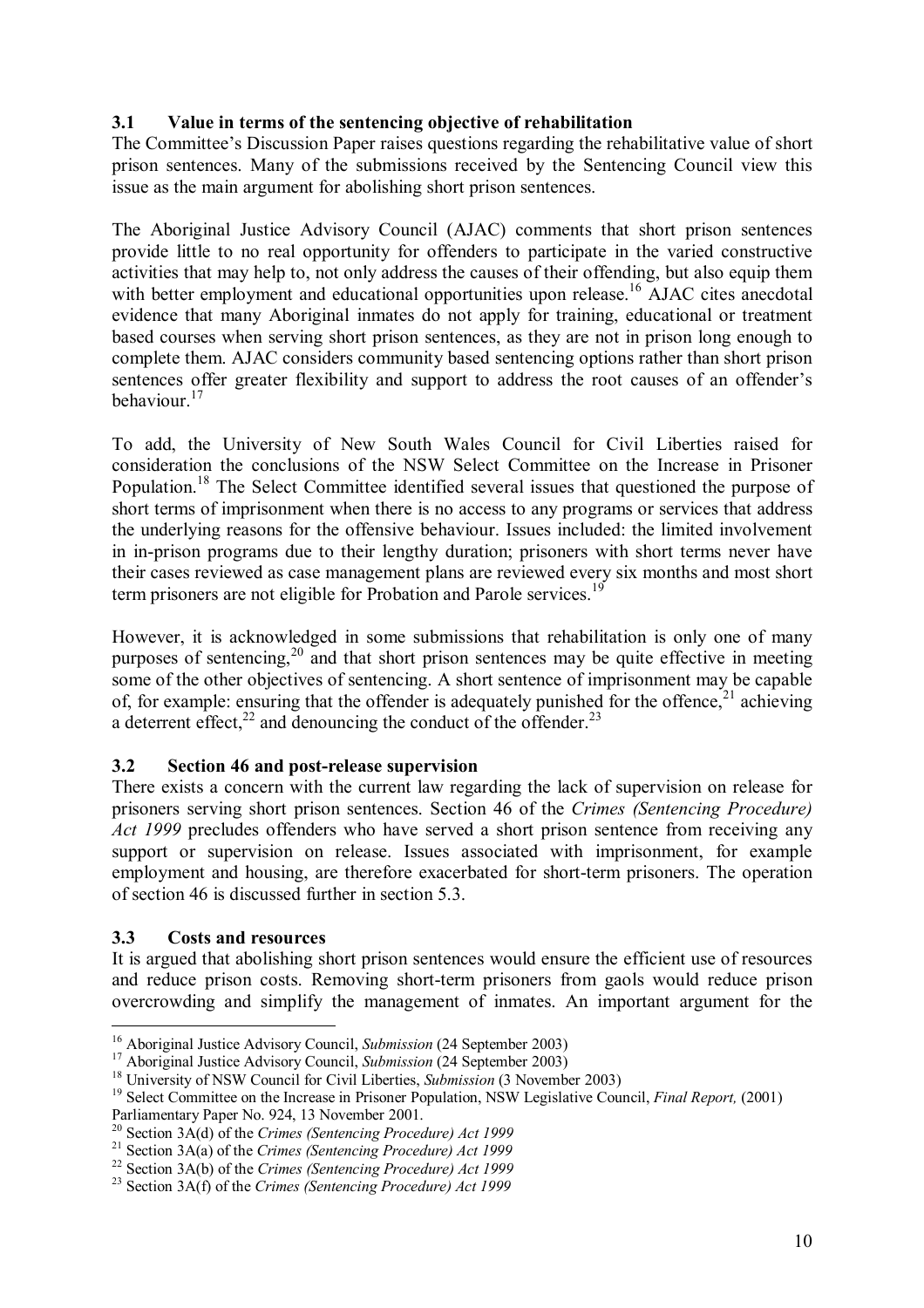abolition of short prison sentences is related to the questionable rehabilitative value and the cost implications of such. In *R v. Keating & McInerney* Lord Chief Justice Woolf outlined the staggering cost of re-offending: $^{24}$ 

ì*Many of the costs of re-offending by ex-prisoners are not quantifiable, but can be devastating and long-term...The financial cost of re-offending by ex-prisoners, calculated from the overall costs of crime, is staggering and widely felt. In terms of the cost to the criminal justice system of dealing with the consequences of crime, recorded crime alone committed by ex-prisoners comes to at least £11 billion per year*...An ex-prisoner's path back to prison is extremely costly for the criminal justice *system* .... And yet these costs are only a fraction of the overall cost of re-offending."

The development of alternative sentencing options to short prison sentences clearly involves criminal justice intervention programs, which have as one of their purposes, the treatment and rehabilitation of offenders or accused persons.<sup>25</sup>

Despite the huge costs of recidivism, the potential savings from abolishing short prison sentences may not be as great as at first appears. The issue of costs and resources is further considered below in section 4 of this Report.

 $2<sup>24</sup>$  [2002] EWCA Crim 3003 at [4] to [7].

<sup>25</sup> Section 347(2)(a) of the *Criminal Procedure Act 1986*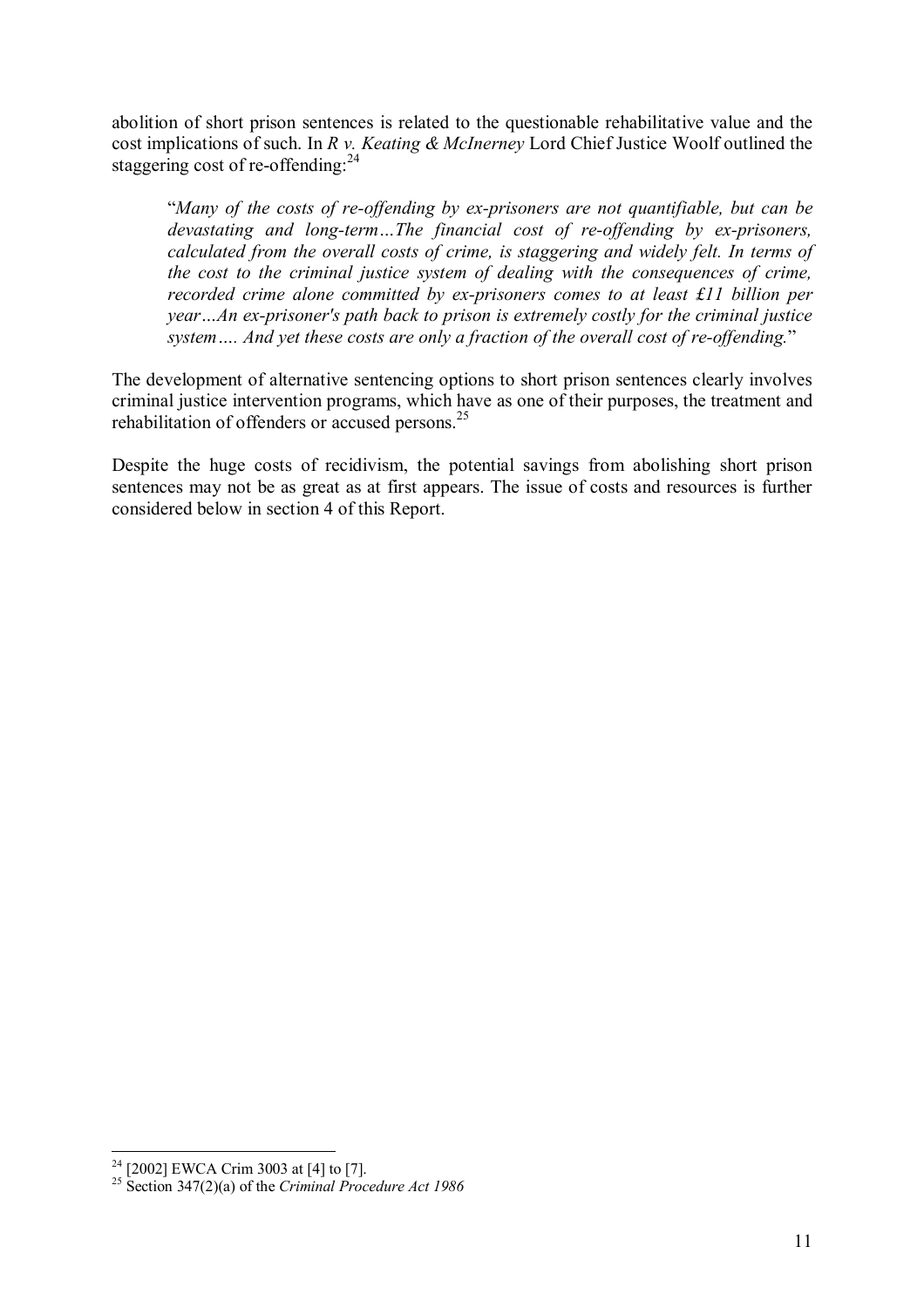#### **4. Concerns with the Proposed Abolition of Short Prison Sentences**

Throughout the course of this reference the Sentencing Council has come across a number of recurring concerns regarding the proposed abolition of short prison sentences. As such, the Sentencing Council recommends that abolition of short prison sentences should be considered but not until certain conditions are met.

#### **4.1 Inequitable distribution of sentencing options throughout NSW**

The Sentencing Council is of the view that the community would *only* accept abolition of short sentences if it were assured that the relevant alternative programs were already developed and being implemented with rigorous supervision and sanctions for noncompliance.

The proposed abolition of short prison sentences presupposes that such prison sentences would be replaced by alternatives to full-time custody. However, it is a reality that sentencing options other than full-time imprisonment are not available uniformly throughout NSW. In some regions, options are quite limited due to a lack of resources. Periodic detention and home detention are not available in a number of regional areas, and supervision of community service orders is theoretically available in most, but not all areas.<sup>26</sup>

This issue was discussed at length in the Discussion Paper<sup>27</sup> and has been raised in numerous submissions to both the Discussion Paper and this Report. Concerns about uniform sentencing options have proven to be fundamental to this reference and our recommendations.

As noted in the submission of the Office of the Public Defender, if prison sentences of 6 months or less are abolished, there is a fundamental matter of equality before the law, as well as the great concern that in areas where alternatives to full-time imprisonment are limited, there will be a great temptation to impose longer periods of imprisonment instead.<sup>28</sup> That is, "sentence creep" will occur.

The submission of the Legal Aid Commission also highlights how the proposed abolition of short prison sentences may operate to the detriment of those for whom an alternative is not available.29 The Commission submits that channelling resources into alternatives to prison will effectively reduce the prison population. The NSW Law Society agrees:

> *ìIf sentencing alternatives were available uniformly throughout New South Wales, the Law Society is of the view that the prison population could be reduced without the need to abolish short sentences with consequent 'bracket creep'* [also known as ësentence creepí]*. The cost saving of a reduced prisoner population by the use of alternatives and from the avoidance of bracket creep could be directed toward provision of enhanced Probation and Parole services and alternatives to full-time imprisonment.*<sup>"30</sup>

 $26$  See Annexure E of the Discussion Paper.

<sup>27</sup> Committee assisting NSW Sentencing Council, *Discussion Paper: Abolishing Prison Sentences of Six Months*  or Less, 2004 at 11.<br><sup>28</sup> Office of the Public Defender, *Submission* (15 June 2004)<br><sup>29</sup> NSW Legal Aid Commission, *Submission* (21 June 2004)<br><sup>30</sup> The Law Society of New South Wales, *Submission* (25 June 2004)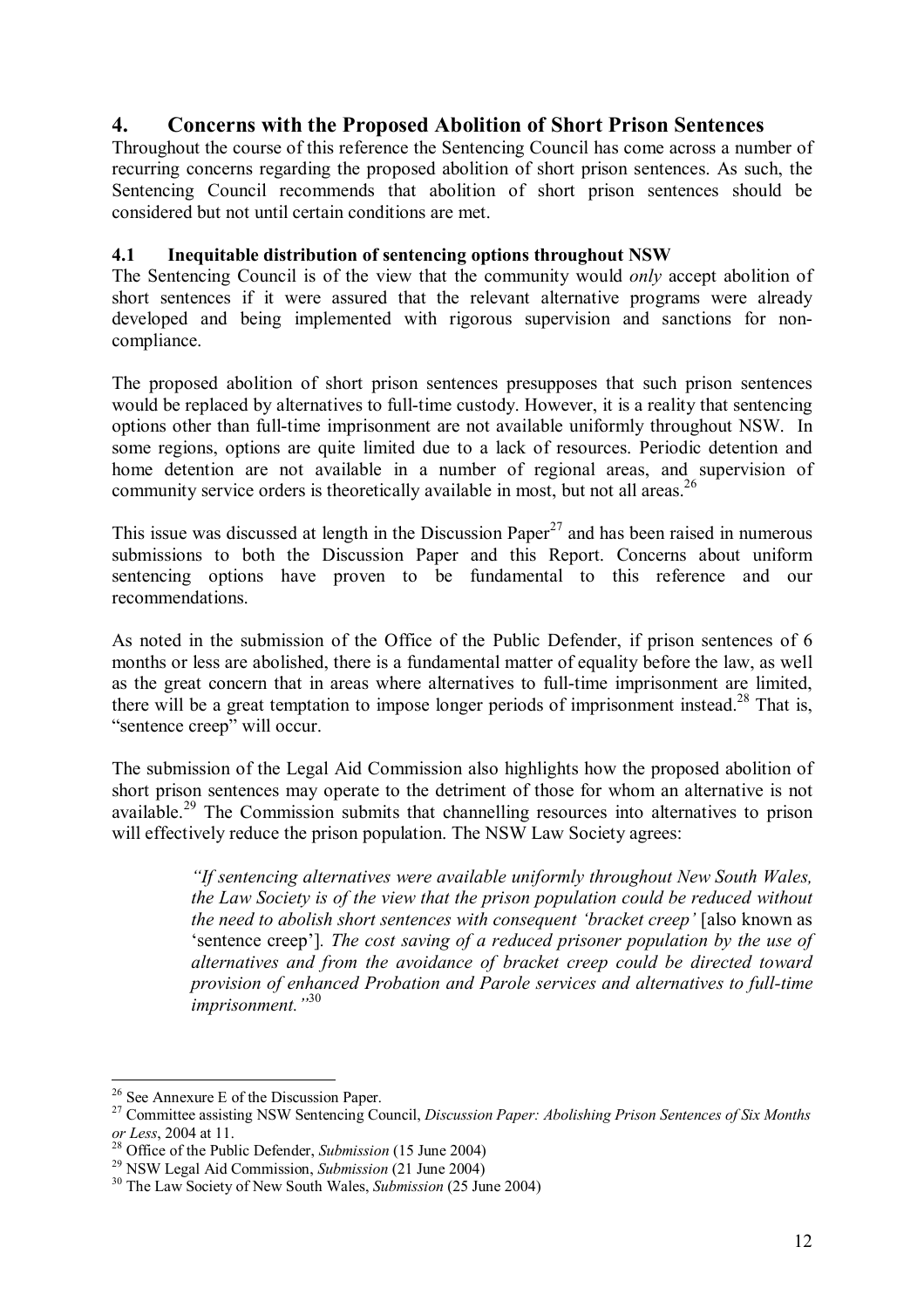The geographic unavailability of sentencing options is an issue, which disproportionately affects Aboriginal people, bearing in mind that a significant number of Aboriginal offenders live in remote parts of NSW. $31$ 

Throughout the course of the reference the consistent view held by both the Committee and the Sentencing Council is that resources should be directed towards expanding already existing options and programs.

"Inequitable" or diversity of available sentencing options is also a concern on a federal level. The Committee's Discussion Paper looks at the relationship between state and commonwealth offenders. More recently, the Australian Law Reform Commission has announced that it will examine whether federal prisoners are receiving differential treatment depending upon the jurisdiction they happen to be in.<sup>32</sup> Any decision to abolish short prison sentences would need to bear in mind the position of federal offenders serving short sentences in NSW gaols.

#### **4.2 Removing the option to impose a short prison sentence may be an unnecessary fetter on judicial discretion**

Judicial discretion is an important feature of the NSW criminal justice system. In exercising their sentencing function, courts must make an assessment of a wide range of factors relevant to both the offence and the offender. This challenging and important task presupposes the use of discretion, generally in accordance with certain guidelines.

It has been submitted to the Sentencing Council that a recommendation to abolish short prison sentences would reduce the discretion available to sentencing officers. This proposed fetter on judicial discretion has been opposed by a number of submissions on both philosophical and practical grounds.<sup>33</sup> It may be that once primary alternatives to full-time custody are available throughout NSW, the need to abolish short prison sentences will be bypassed. This would remove the need to settle upon specific exceptions to abolition, would leave the option of a short prison sentence in tact to be used in appropriate cases, and would avoid the concern of "sentence creep".

#### **4.3 In accordance with the principle of proportionality there are situations where a short prison sentence is appropriate**

This consideration is inextricably linked with 4.2 regarding judicial discretion. A short prison sentence may be appropriate in some circumstances.<sup>34</sup> For example:

 $31$  The NSW Department of Health further notes that the Royal Commission into "Deaths in Custody" recognised that the location of incarceration has effects not just on the offender, but also on the offender's family. NSW Department of Health, *Submission*, (received 2 August 2004)<br><sup>32</sup> Australian Law Reform Commission, *Media Release*, Monday, 26 July 2004<br><sup>33</sup> Indeed. "there is no end to the variety of sentencing problems conf

court system. The abolition of short prison sentences removes one option that may be appropriate in certain circumstances." NSW Legal Aid Commission, *Submission* (21 June 2004); NSW Young Lawyers Criminal Law Committee, *Submission* (21 June 2004); Criminal Law Review Division, *Submission* (22 June 2004).

<sup>&</sup>lt;sup>34</sup> There is much authority on the topic of the proportionality of the sentence to the crime in question. Although criminal history is a factor which may be taken into account in showing whether an offence is uncharacteristic or part of a continuing attitude of disobedience, and may also be taken into account in determining the type and length of sentence, it <sup>*"cannot be given such weight as to lead to the imposition of a penalty which is*</sup> *disproportionate to the gravity of the offence being sentenced.* "See *Veen (No 2)* (1998) 164 CLR 465. See also *McGarry* (2001) 207 CLR 121, 184 ALR 225 and *Chester* (1988) 165 CLR 611. As to the "totality" principle in sentencing and also repeat offenders and antecedents see *Weininger v. R* (2003) 77 ALJR 872, 196 ALR 451.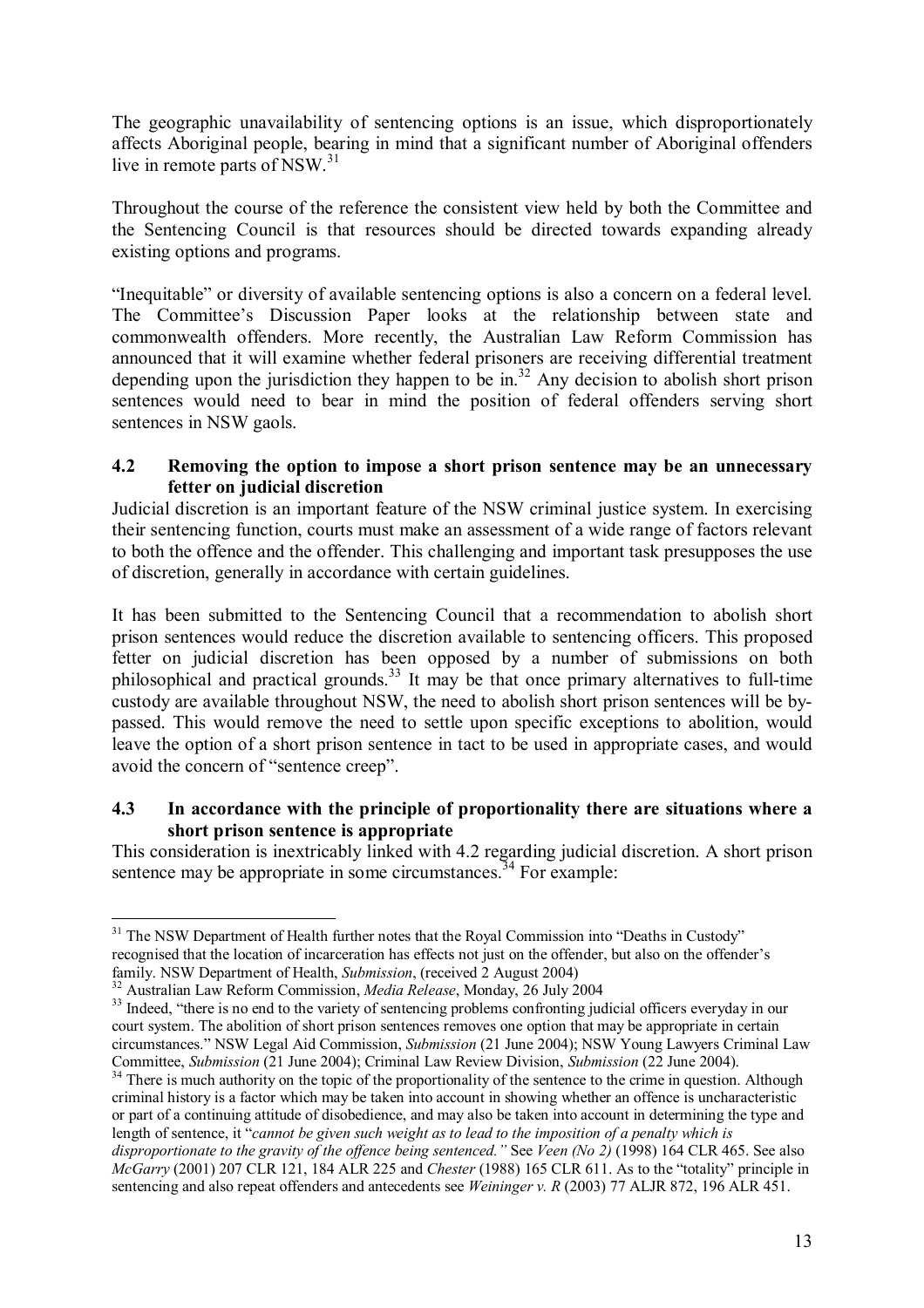- A prison sentence of 6 months or less may be proportionate to the offence in question;
- An offender may be found guilty of a relatively minor offence, but a very lengthy criminal history and attitude to rehabilitation may suggest that full-time imprisonment, as the option of last resort, has been reached;
- An offender may have repeatedly refused to comply with alternative non-custodial sentencing options;
- An offender may be refused bail and spend a period of under 6 months in custody. At sentencing, the circumstances of the offence make it appropriate for the penalty imposed to be backdated to the date of arrest; $35$
- An old offence is uncovered for an offender due to be released shortly from custody. The offence warrants a sentence of imprisonment, but should not extend the offender's time in custody. $36$

#### **4.4** *"Sentence creep***"**

There is a risk that, if short prison sentences were abolished, certain offenders will be sentenced inappropriately to a longer sentence. This is known as "sentence creep" and was addressed in the Discussion Paper at page 34.

Those with a history of prior imprisonment, or those with a history of failing to comply with non-custodial sentences are more likely to be considered unsuitable for alternatives to imprisonment and are the most vulnerable to "sentence creep".<sup>37</sup> A similar issue arises where an offender is sentenced, for example, to a community service order, but refuses to comply with the conditions, or has repeatedly breached such conditions in the past. If short sentences were to be abolished, there would again be a real danger that such offenders may be inappropriately sentenced to imprisonment for a period longer than 6 months.<sup>38</sup>

The New South Wales Law Reform Commission (NSWLRC) acknowledged this issue of "sentence creep" in *Discussion Paper 33* and ultimately decided against abolishing short prison sentences.<sup>39</sup> The Sentencing Council agrees that "sentence creep" is a real concern and submits that if a pilot abolition were to eventuate, it should be closely monitored.

#### **4.5 Net widening**

There is a "nexus" between full-time imprisonment, and imprisonment that is suspended, or served by way of periodic or home detention. The latter three options cannot be considered until it is decided that no sentence other than imprisonment would be appropriate.

The Committee's Discussion Paper outlined in detail the nexus and called for commentary on this issue.<sup>40</sup> Questions raised included whether the proposed abolition should be limited to full-time imprisonment, and whether net widening would be associated with severing the nexus.

 $\overline{a}$ 

<sup>&</sup>lt;sup>35</sup> NSW Legal Aid Commission, *Submission* (21 June 2004)<br><sup>36</sup> NSW Legal Aid Commission, *Submission* (21 June 2004)<br><sup>37</sup> Mr Ivan Potas, *Personal Submission* (October 2003).<br><sup>38</sup> NSW Legal Aid Commission, *Submission* ( *or Less*, 2004 at 10.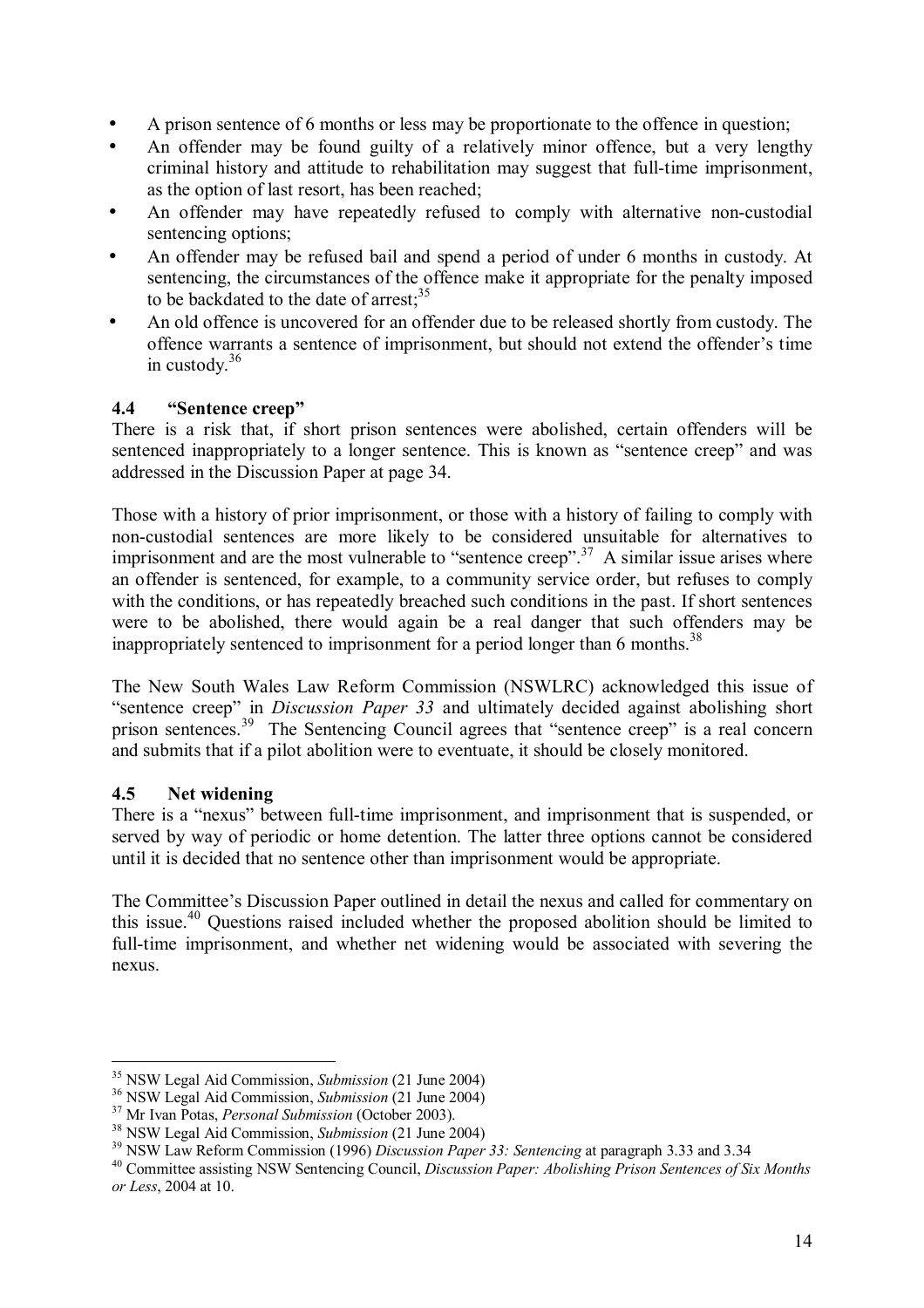In response, numerous submissions have stated that any abolition should be limited to fulltime imprisonment only.<sup>41</sup> This reflects a general concern that courts should have a range of sentencing options at their disposal. As noted by the NSW Law Society, the danger of "sentence creep" would be magnified if abolition of short sentences extended to those suspended or served by periodic or home detention.<sup>42</sup>

If the nexus discussed above is broken, it is argued that net widening may result. This is because people may be sentenced to home / periodic detention or a suspended sentence when a less severe sentence such as community service would be more appropriate. Several submissions stated that it would be difficult to introduce measures to address this risk of net widening.<sup>43</sup>

In contrast, the Office of the Public Defender feels that if short prison sentences are abolished, the nexus between full-time imprisonment and home detention, periodic detention and suspended sentences should be broken.<sup>44</sup> That is, a decision to order home detention, periodic detention or a suspended sentence should not be preceded by a decision that no penalty other than imprisonment is appropriate. The submission states that net widening is not a serious risk as the Office takes the view that the legislative process of reasoning is not a practical reality.45

The Council recommends that consideration of abolishing short prison sentences should be limited to full-time imprisonment.

#### **4.6 Possible exceptions to abolishing short prison sentences**

The large number of possible exceptions to any abolition of short prison sentences is an argument for retention of short prison sentences (and perhaps an argument for a discretionary power to judges). The Sentencing Council has identified a large number of possible exceptions, and at present, there is no consensus as to what the exceptions should be. In any event, it may be that once primary alternatives to full-time custody are available throughout NSW, the need to abolish short prison sentences will be by-passed, removing the need to settle upon specific exceptions and leaving the option of a short prison sentence in tact to be used in appropriate cases. As noted below, the recent abolition of short prison sentences in Western Australia has limited exceptions.<sup>46</sup>

Possible exceptions identified include:

- "exceptional" circumstances:
- where an offender refuses, or cannot be trusted, eg through demonstrated persistent disobedience, to comply with the terms of a non-custodial order;
- breach of periodic detention, home detention, or suspended sentence;

 $\overline{a}$ 41 Criminal Law Review Division, *Submission* (22 June 2004); Office of the Public Defender, *Submission* (15 June 2004); Office of the Director of Public Prosecutions, *Submission* (2 June 2004); The Law Society of New South Wales, *Submission* (25 June 2004).<br><sup>42</sup> The Law Society of New South Wales, *Submission* (25 June 2004)<br><sup>43</sup> Criminal Law Review Division, *Submission* (22 June 2004); Office of the Director of Public Prosecutions,

*Submission* (2 June 2004); The Law Society of New South Wales, *Submission* (25 June 2004)

<sup>45</sup> Office of the Public Defender, *Submission* (12 November 2003); Office of the Public Defender, *Submission* (15 June 2004)

 $46$  See 4.9 of the Report below. See 86(a), (b) and (c) of the *Sentencing Act* 1995 (WA), and section 118 (2) *Young Offenders Act 1994* (WA).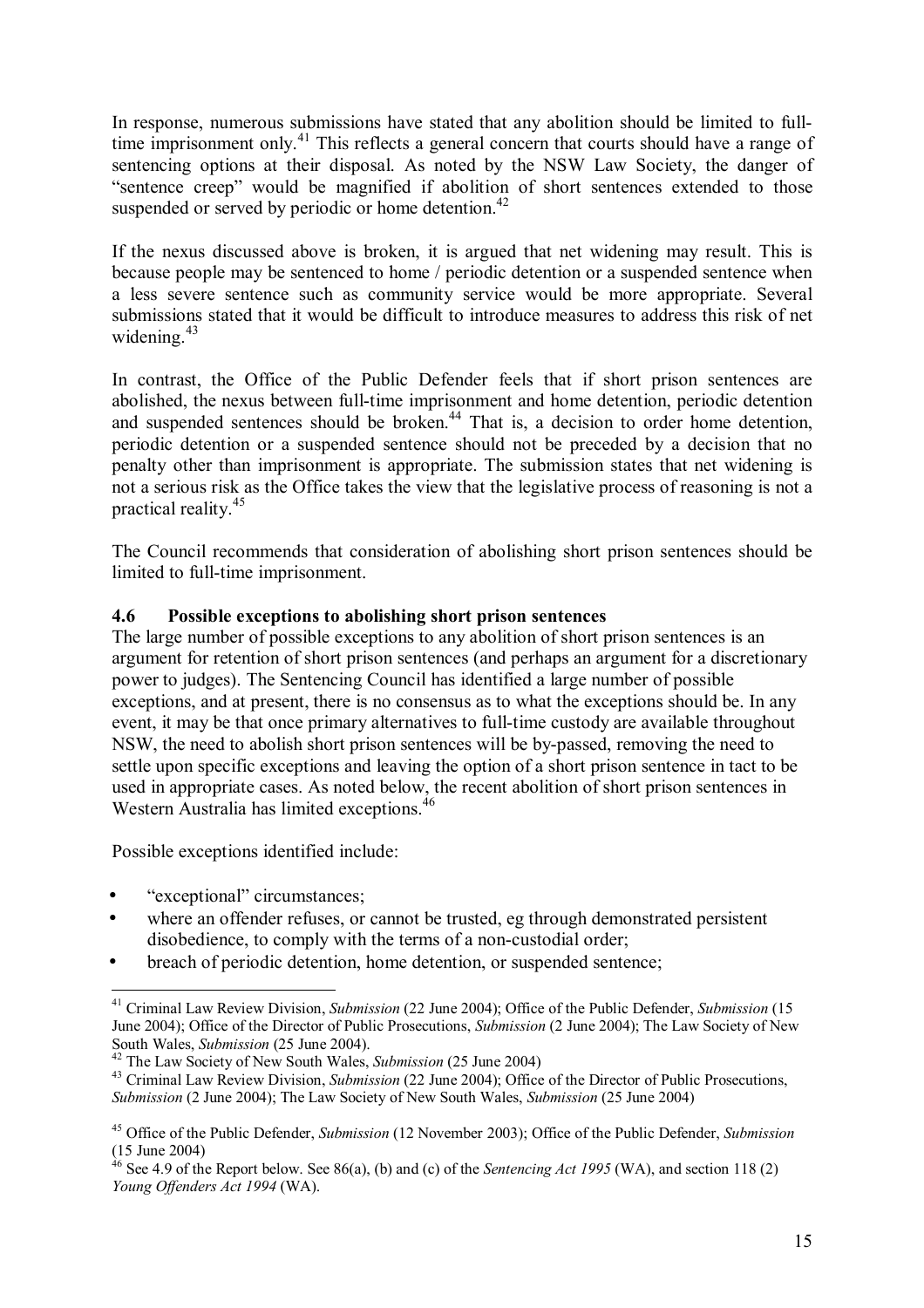- juvenile offenders;
- offences involving violence; $47$
- short sentences to be served cumulative with a larger head sentence;
- short sentences cumulated so that the final sentence is greater than 6 months;
- short sentences imposed for offences committed whilst already serving a longer sentence, and
- a sentence to "the rising of the Court".

#### **4.7 Vulnerable groups of offenders**

The following vulnerable groups have only been discussed to the extent that short prison sentences particularly impact upon them.

#### 4.7.1 Aboriginal offenders

 $\overline{a}$ 

Aboriginal people are more likely to be sentenced to a short term of imprisonment than nonindigenous offenders and any decision to abolish short prison sentences would therefore have a great impact on the indigenous prison population.<sup>48</sup> The Sentencing Council acknowledges that the same sentencing *principles* should be applied to Aboriginal offenders, but that the Aboriginality of an offender *is nevertheless relevant* to explain or throw light on the particular offence and the circumstances of the offender.<sup>49</sup> Judicial education and cultural awareness programs therefore have an important role to play.

The Committee's Discussion Paper acknowledges the clear evidence to show that alternatives to prison specifically targeted to Aboriginal offenders (such as the Circle Sentencing Pilot) have an extraordinary positive effect on reducing re-offending, and that any general reform to prison sentences of 6 months or less should be clearly articulated with current policies specifically developed for Aboriginal people.The development of alternative sentencing options to short prison sentences clearly involves criminal justice intervention programs.<sup>50</sup>

Aboriginal offenders often present to court with long criminal histories, and this increases the likelihood of the person receiving a custodial sentence.<sup>51</sup> A concern was raised in the Discussion Paper regarding the quality of information that is considered when sentencing, particularly in the Local Court. The Sentencing Council commends the agreement between the Chief Magistrate, the Director of Public Prosecutions and the Director of Police Legal

 $47$  The impact on victims of domestic violence has been cited as a particular concern. NSW Department of

Health, *Submission* (3 December 2003), NSW Department of Health, *Submission*, (received 2 August 2004).<br><sup>48</sup> Aboriginal and Torres Strait Islander Social Justice Commissioner (2002) "Social Justice Report" at p148<br><sup>49</sup> S of special consideration of alternatives to imprisonment for Aboriginal offenders raised in the submission of the NSW Young Lawyers. See Canadian Criminal Code RSC 1985, section 718.2(e) and *Gladue* [1999] 1 SCR 688 at [64] and [65]. The Sentencing Council prefers the present common law position in Australia: See for example *Neal* (1982) 149 CLR 305 per Brennan J at 326 (as his Honour then was), *Fernando* (1992) 76 A Crim R 58 per Wood J (as his Honour then was). The common law position in NSW acknowledges the relevance of Aboriginality in sentencing, but does not offend the basic principle that the same sentencing principle apply irrespective of the offenders identity or membership of an ethnic or racial group.

<sup>&</sup>lt;sup>50</sup> Part 4 of the *Criminal Procedure Act 1986* makes provision for 'intervention programs' to be declared in the regulations. Clause 11D of the *Criminal Procedure Regulation 2000* declares the circle sentencing program as an ëintervention programí for the purpose of Part 4 of the Act. Schedule 3 to the Regulation sets out the particulars of the program.

<sup>&</sup>lt;sup>51</sup> The impact of prior record or criminal history is a factor to properly be taken into account in sentencing an offender, and *<sup><i>a*</sup> a person who has been convicted of, or admits to, the commission of other offences will, all other *things being equal, ordinarily receive a heavier sentence than a person who has previously led a blameless life.*î See for example, Kirby J in *Weininger v. R* [2003] HCA 14, (2003) 196 ALR 451 at [32]. See also at [58].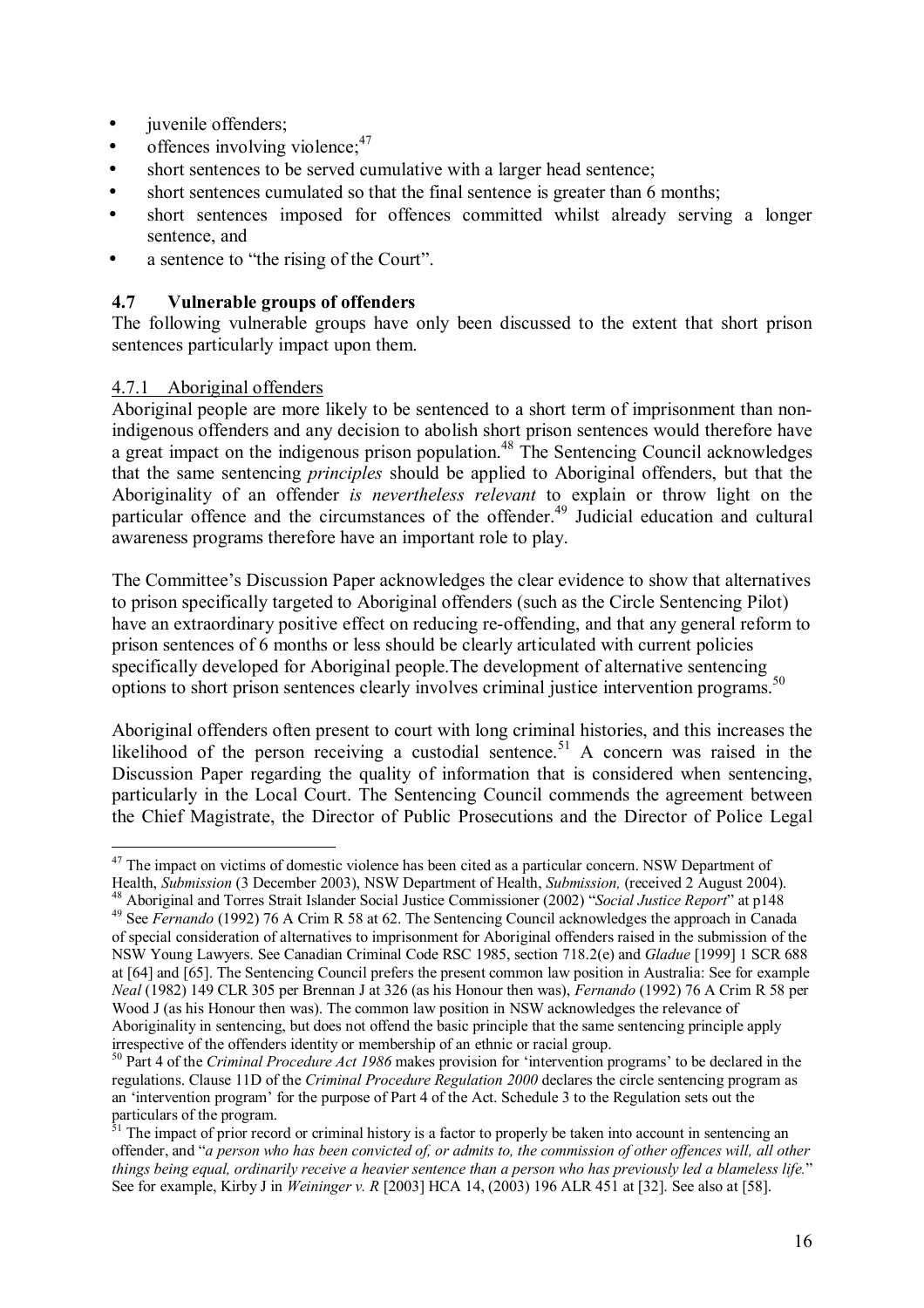Services in January 2004 to tender, on sentencing, a watermarked criminal history record, or if unavailable, the Local Court Report.

#### 4.7.1.1 Aboriginal Women

The Social Justice Report  $2002^{52}$  suggests that the over-representation of Aboriginal women in correctional facilities, and the shorter sentences that they serve indicates that non-custodial sentencing alternatives are not being utilised for them. The Report further notes that many short sentences are for public order offences and fine default.<sup>53</sup>

The submission from AJAC expressed concern that many of these women serving short prison sentences are unable to access counselling or courses, and that community based sentencing options, in place of short prison sentences, would allow for flexibility in service provision and links to ongoing treatment in order to address underlying issues.

The submission of the Office of the DPP has suggested that if abolition of short prison sentences were seriously contemplated, it would be prudent to pilot such a scheme in a limited area and for a limited period of time: $54$ 

*ìIf a decision is made to abolish short sentences, then a prudent (indeed, cautious) approach is required. I suggest as a starting point a pilot in a regional/rural area targeting Aboriginal female offenders, such pilot to be properly assessed, reviewed and costed.î* 

The Sentencing Council recommends that abolition of short prison sentences should be piloted for indigenous women throughout all of NSW. Such pilot should be carefully monitored and evaluated. Such a pilot is further considered at 4.11.

#### 4.7.2 Juvenile offenders

When sentencing a young person, detention is a measure of last resort,<sup>55</sup> and is to be for the shortest time possible.<sup>56</sup> Further, punishment and general deterrence are considered subordinate to the rehabilitation of a young person.<sup>57</sup> One of the principles that the court must have regard in sentencing the young person is *"that the penalty imposed on a child for an offence should be no greater than that imposed on an adult who commits an offence of the same kind.*<sup>58</sup> As explored in the discussion paper, this principle questions whether a child could be imprisoned for a period of 6 months or less if an adult could not be given such a sentence for a similar offence due to the abolition of short prison sentences.<sup>59</sup> However, an

 $\overline{a}$ <sup>52</sup> Aboriginal and Torres Strait Islander Social Justice Commissioner (2002) "Social Justice Report" Chapter 5<br><sup>53</sup> Aboriginal and Torres Strait Islander Social Justice Commissioner (2002) "Social Justice Report" at 146,

C, (2001) "Conflict, Politics and Crime: Aboriginal Communities and the Police" Allen & Unwin, Sydney, 2001.<br><sup>54</sup> Office of the DPP, Submission (11 September 2003)<br><sup>55</sup> Section 33 of the Children (Criminal proceedings) Ac

<sup>&</sup>lt;sup>57</sup> See for example, *GDP* (1991) 53 A Crim R 112. Under the United Nations Convention on the Rights of the Child, to which Australia is a signatory, the objectives to be applied when sentencing a juvenile offender include rehabilitation and reintegration at the forefront: Article 40.1. Section 6 of the *Children (Criminal Proceedings) Act 1987* sets out further principles for the court to have regard.

<sup>58</sup> Section 6(e) of the *Children (Criminal Proceedings) Act 1987*. Indeed, any derogation from this principle could put NSW in breach of the United Nations Convention on the Rights of the Child, ratified by Australia on 16 January 1991. See in particular, Art 37 and 40.

<sup>&</sup>lt;sup>59</sup> The Department of Juvenile Justice has commented on the Discussion Paper and submitted that if "shorter" sentences are to be considered for adults, the same principles should be applied to juveniles." Department of Juvenile Justice, *Submission* (9 June 2004).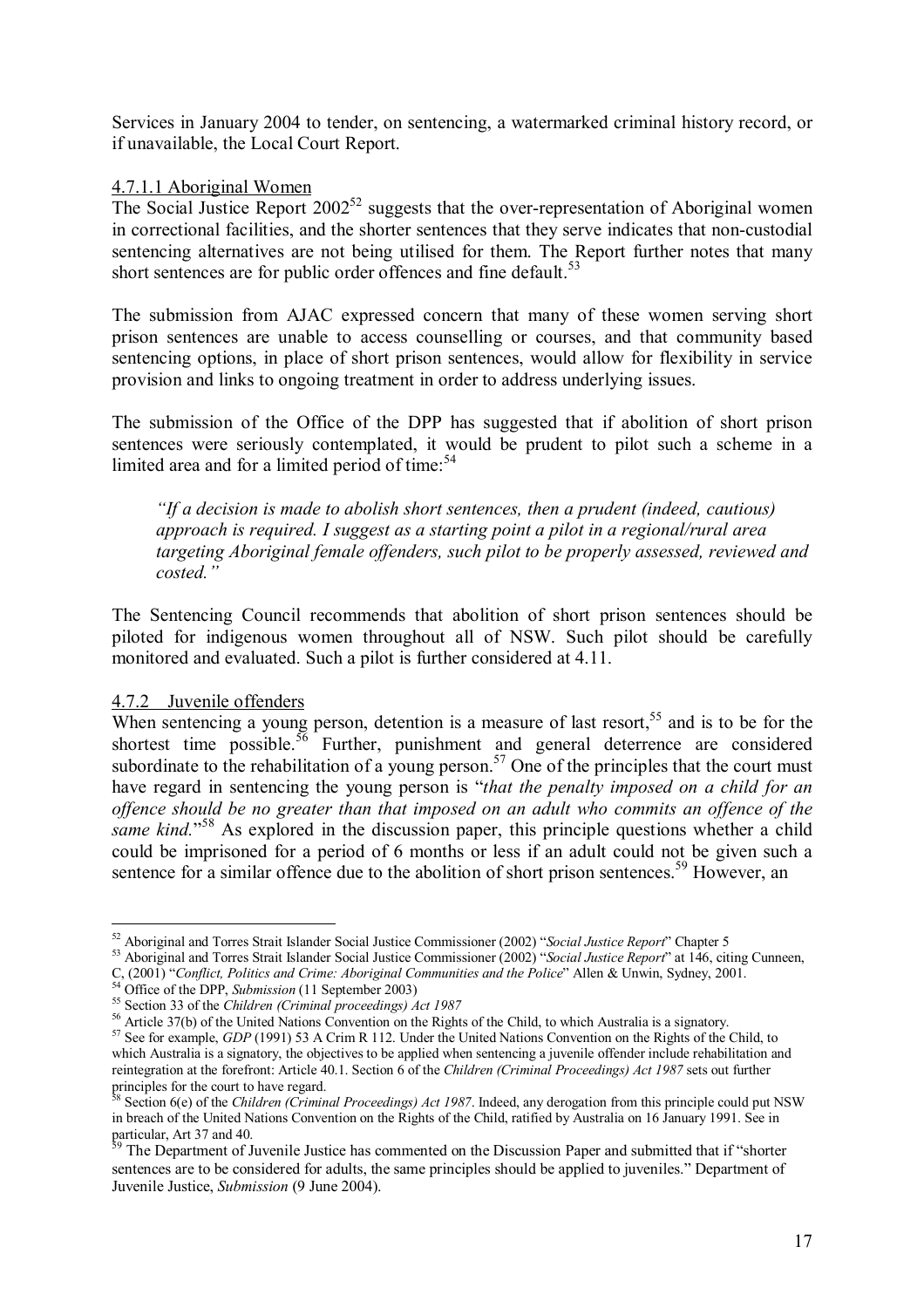argument could be made that young persons are often sentenced to control orders of less than 6 months in circumstances where if an adult had committed a similar offence, a longer sentence would have been imposed.<sup>60</sup> Indeed, the majority of control orders imposed are for less than 6 months. $61$ 

In Western Australia, the abolition of short prison sentences does not apply to juvenile offenders.62 Many of the submissions received by the Council are of the view that any abolition should include an exception for juveniles, and the Council so recommends.

The commitment of the Department of Juvenile Justice to diversionary initiatives has reduced the numbers of young people in custody and is an important contribution to the current debate about whether to abolish short prison sentences. It is, however, suggested that the overrepresentation of Aboriginal people is high in juvenile detention centres.<sup>63</sup> A major consideration, already discussed at length, is that the abolition of short prison sentences in general presupposes that such short sentences would be replaced by alternative options. With regard to adult offenders these include periodic and home detention. The Department of Juvenile Justice notes that there is an inequity on this point for juvenile offenders, as such options are not available for them.<sup>64</sup>

#### 4.7.3 Intellectually disabled and mentally ill offenders

It has been asserted that intellectually disabled persons are more likely to be charged for a minor offence, are more likely to "confess" to an offence (which may be influenced by a misunderstanding of the question, or a desire to please the questioner) and are more likely to receive a custodial sentence due to inadequate support in the community.<sup>65</sup> Intellectually disabled offenders are more likely to commit a number of minor repeat offences, which may result in a short prison sentence.<sup>66</sup>

Short prison sentences have particular consequences for intellectually disabled people $67$ including becoming increasingly entrenched in a culture of criminality, finding it very hard to readjust when they leave prison, and being vulnerable and mistreated in the mainstream prison environment.

 $60$  For example, JIRS statistics published by the Judicial Commission of NSW show that for offences against section 25(1) of the *Drug Misuse and Trafficking Act 1985*, 15% of young persons sentenced in the Children's Court were sentenced to a control order, with the midpoint length of the control order being 4 months. In contrast, persons sentenced in the Local Court were overall more likely to be sentenced to imprisonment, and the midpoint length of the non-parole period tended to be longer. For example, for offences involving heroin, 46% of offenders were sentenced to imprisonment with a midpoint of 8 months non-parole period. In the higher courts, an even higher proportion of offenders were sentenced to imprisonment, and the midpoint of the nonparole period tended to be even longer.

<sup>&</sup>lt;sup>61</sup> Department of Juvenile Justice, *Submission* (23 September 2003). 54.6% of orders of "control" are for periods of 6 months or less.

<sup>62</sup> University of NSW Council for Civil Liberties, *Submission* (3 November 2003). See *Young Offenders Act*  1994 (WA) section 118 (2) which provides: "Despite section 86 of the Sentencing Act 1995 the court sentencing *a young person to a term of detention may impose a term of 3 months or less.*<sup>7</sup><br><sup>63</sup> See for example, NSW Department of Health, *Submission* (received 2 August 2004). See also (September

<sup>2001) &</sup>quot;Aboriginal Overrepresentation Strategic Plan" Sydney: Department of Juvenile Justice.<br><sup>64</sup> Department of Juvenile Justice, Submission (9 June 2004)<br><sup>65</sup> It is unclear whether intellectually disabled people are over-

short sentences. See p 56 of the Discussion Paper, and see also Council for Intellectual Disability, *Submission* (12 June 2004)

 $66$  NSWLRC (1994) "Report 80 – People with an Intellectual Disability and the Criminal Justice System"  $\bigcup_{67}$  Sydney.

<sup>67</sup> Council for Intellectual Disability, *Submission* (8 September 2003).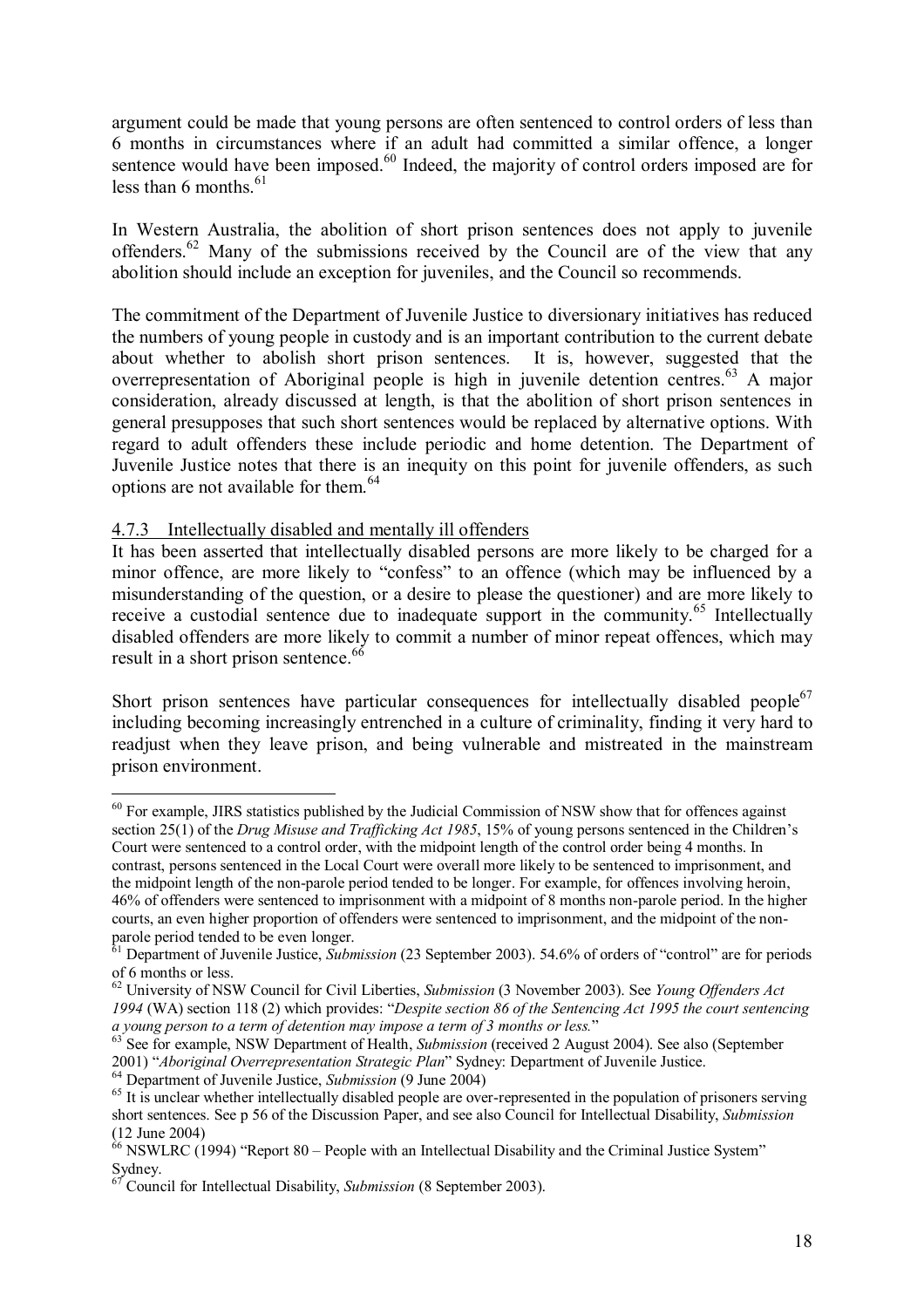Many intellectually disabled offenders may not understand, or lack the resources and capacity to comply with non-custodial alternatives to short prison sentences.<sup>68</sup>

In Victoria, the Probation and Parole Service working with disability services operate the system of "justice plans". Compliance with the plan is made a condition of the bond.<sup>69</sup> In this way, alternatives to short prison sentences would become much more accessible to intellectually disabled offenders. The Sentencing Council commends consideration being given to such a system being introduced in NSW subject to cost benefit issues.

Presently in NSW, there exists an option for diversion of persons who are suffering from a mental illness (but are not mentally ill persons in terms of the *Mental Health Act*), are developmentally disabled, or suffering from a mental condition for which treatment is available in a hospital.<sup>70</sup> Section 32 is relevant to intellectually disabled offenders, and is considered in the Committee's Discussion Paper. The recent amendments to section 32 have ensured that magistrates have confidence in using the section, as there is now an effective means of enforcement. The recent amendments did not however consider the issue of ensuring that there are more services available in the community for the care and treatment of intellectually disabled or persons with a mental condition.<sup>71</sup> The recent amendments also did not consider issues relating to the "class of persons" to which section 32 orders are available. To this end, the Sentencing Council recommends that the diversionary provisions of section 32 should be available to *all* persons with a cognitive impairment.

The Criminal Law Review Division advises that a Senior Officers' Group has also negotiated a number of practical undertakings to ensure that orders under section 32 will be used effectively.<sup>72</sup>

It is noted that Part 3 of the *Mental Health (Criminal Procedure) Act 1990* is not inconsistent with, but is indeed complimented by section 21A(3)(j) of the *Crimes (Sentencing Procedure) Act 1999*. 73

 $68$  See NSWLRC (1994) *iDiscussion Paper 35 – People with an intellectual disability and the criminal justice system: Courts and Sentencing issues*î At 338. Council for Intellectual Disability, *Submission* (8 September 2003).

<sup>&</sup>lt;sup>69</sup> The Framework report recommended that a system of justice plans should be developed for NSW. Simpson, Martin and Green (2001) "The Framework Report: Appropriate community services in NSW for those with *intellectual disabilities and those at risk of offending*î Sydney: Intellectual Disability Rights Service and the NSW Council for Intellectual Disability at 68

<sup>&</sup>lt;sup>70</sup> By section 31(1), such provisions apply "to criminal proceedings in respect of summary offences or *indictable offences triable summarily, being proceedings before a Magistrate, and includes any related proceedings under the Bail Act 1978, but does not apply to committal proceedings. "*By section 31(2), *"Sections 32 and 33 apply to the condition of a defendant as at the time when a Magistrate considers whether to apply the relevant section to the defendant.*î (Emphasis added). See also Part 3 of the *Mental Health (Criminal Procedure) Act 1990.*

 $71$  The lack of support for intellectually disabled people is considered to be an important issue to the NSW Council for Intellectual Disability. The Council submits that where a breach occurs, it is important to consider any reason for the breach, and there must be high-level co-ordination between agencies involved in supervision and providing support services. NSW Council for Intellectual Disability, *Submission* (12 June 2004).

<sup>&</sup>lt;sup>72</sup> The group was established to address concerns regarding the implementation of the amendments to the *Mental Health (Criminal Procedure) Act 1990.* Advice received from Ms Spiers, Criminal Law Review Division, 20 February 2004. It is understood that the Senior Officersí Group will develop strategies to prevent intellectually disabled persons having contact with the criminal justice system, and to respond to the needs of those within the system. It is further understood that the Senior Officers' Group will report in August 2004.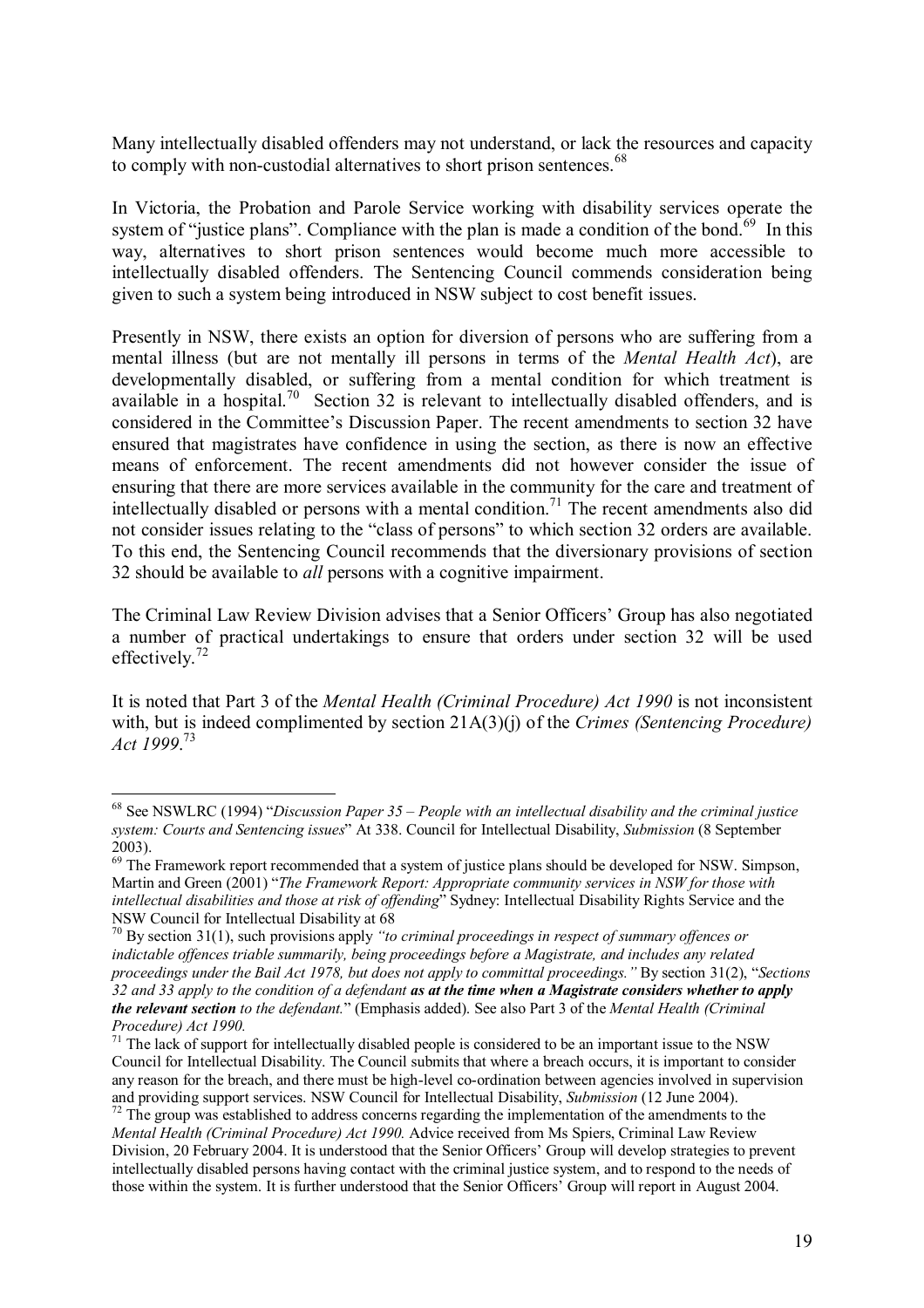The defence of "mental illness" is available in the higher courts, but arguably does not apply in the Local Court jurisdiction where section 32 and 33 apply.<sup>74</sup> Bearing in mind the vast majority of short prison sentences are imposed by the Local Court, the defence of mental illness is not of direct relevance. Section 33 of the *Mental Health (Criminal Procedure) Act* 1990 applies to "mentally ill persons" and was amended by the *Crimes Legislation Amendment Act 2002.*<sup>75</sup>

Many submissions received by the Sentencing Council suggest that people suffering from a mental illness are often sentenced to a short sentence or remanded in custody due to the lack of care and treatment opportunities in the community.76 Whilst it has been suggested that many of these people could be appropriately diverted to the community setting, it does appear that the cost implications would be considerable.<sup>77</sup>

#### **4.8 Recent changes to the NSW bail laws, and impact of abolition on the remand population**

There has been a recent increase<sup>78</sup> in the number of people who are remanded in custody prior to sentencing due to changes to the *Bail Act 1978*. 79 It seems that many of these offenders are released at the time of sentencing, or shortly after. That is, after having served their sentence on remand.<sup>80</sup> The Discussion Paper raises two concerns regarding the relationship between NSW bail laws and this consideration of the abolition of short prison sentences. A fear has been expressed that abolition of short prison sentences may see remands being used, deliberately or otherwise, in a manner amounting to a short sentence.<sup>81</sup> Also, there seems to be a clash of philosophy in the tightening of bail laws on the one hand, and the current consideration of abolishing short prison sentences on the other.<sup>82</sup> Whilst

 $74$  The definition of "mental illness" required for the defence of mental illness is not codified in NSW, but is based on the MíNaughten rules. Part 4 of the *Mental Health (Criminal Procedure) Act 1990* applies once the defence of "mental illness" has been raised "*on the trial of a person*." Section 39 enables the Court, on a special verdict of "not guilty by mental illness" to "*detain* [the person] *in such place and in such manner as the Court thinks fit until released by due process of law or may make such other order (including an order releasing the person from custody, either unconditionally or subject to conditions) as the Court considers appropriate.*î Dr Jonathan Carne notes that this in effect, allows for indefinite detention: see (2003) 15 *Judicial Officersí Bulletin* 92. Part 4 of the *Mental Health (Criminal Procedure) Act 1990* assumes that the defence of mental illness would not be raised in the Local Court.

<sup>75</sup> Schedule 9, commenced into operation on 14 February 2004.

 <sup>73</sup> Section 21A(3)(j) of the *Crimes (Sentencing Procedure) Act 1999* deals with the separate question of treating the offenders disability as a mitigating factor in some circumstances, whereas section 32 provides for diversion of certain intellectually disabled or mentally ill persons. These sections compliment each other.

<sup>76</sup> NSW Department of Health, *Submission* (3 December 2003); NSW Legal Aid Commission, *Submission* (13 October 2003).<br><sup>77</sup> NSW Department of Health, *Submission* (received 2 August 2004)

<sup>&</sup>lt;sup>78</sup> On 1 February 2004, 2001 offenders were on remand. In contrast, 6 months earlier, prior to the commencement of the *Bail Amendment Act 2003* there were 1782 such persons on remand. This represents an increase of 12.2% over 6 months. More recently, on 13 June 2004, 1914 offenders were on remand, including those in police cells.

<sup>79</sup> See for example, the *Bail Amendment Act 2003* No. 22; *Bail Amendment (Firearms and Property Offences) Act 2003* No. 84 (Commenced 1 July 2004 – Schedule 1 excepted); *Bail Amendment (Terrorism) Act 2004* No.34

<sup>80</sup> Data obtained from BOCSAR on 17 February 2004 shows that 44% of the prison sentences imposed in 2002 were for a period of under 3 months, with 10.5% of the prison sentences imposed in 2002 being for a period less than 1 month.

<sup>&</sup>lt;sup>81</sup> See Morgan, *"The Abolition of Six Month Sentences, New Hybrid orders and Truth in Sentencing: Western Australiaís Latest Sentencing Laws*î (2004) 28(1) *Criminal Law Journal* 8-25. 82 NSW Legal Aid Commission, *Submission* (13 October 2003).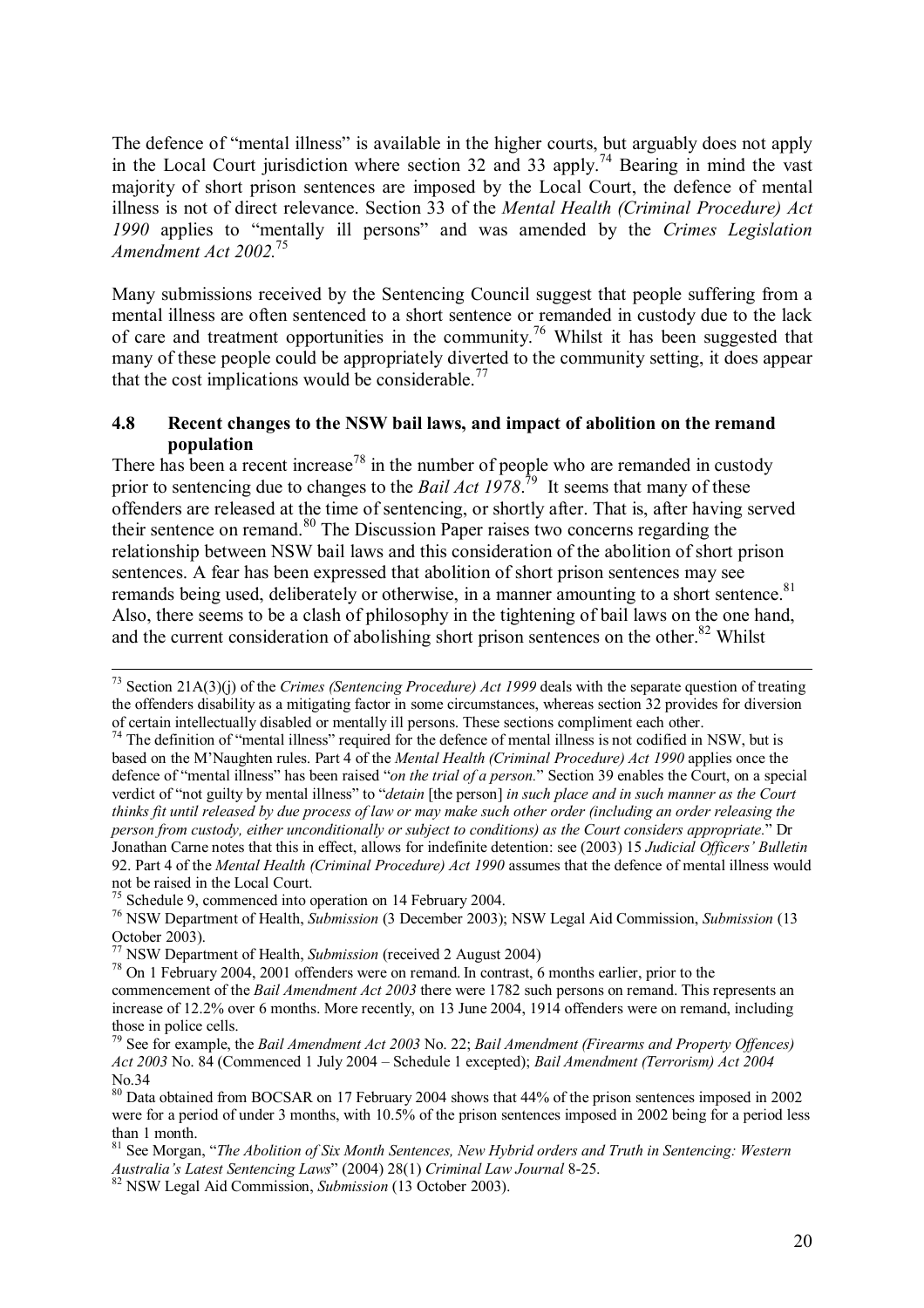tightening of bail laws may result in more people being denied bail and perhaps serving a short sentence on remand it may also be that a decision to abolish short prison sentences would mean that it would be difficult to justify refusal of bail in some circumstances, and thus create a tension with the recently changed bail laws.<sup>83</sup> The DCS submits that abolishing short prison sentences would lead to a decrease in the remand population, although it would be most difficult to predict the effect of abolition in any more specific terms.<sup>84</sup>

#### **4.9 The need to review the impact of abolition in Western Australia**

Western Australia has recently commenced legislation to prohibit prison sentences of 6 months or less with limited exceptions.<sup>85</sup> The Government has agreed to review the abolition in May 2006.<sup>86</sup> The Western Australian provisions are to be seen in the context of a "sentencing ladder" of which there is no counterpart in NSW. $87$ 

The Sentencing Council submits that New South Wales should await this evaluation before a similar proposal be adopted here. All submissions to this Report agree.

As noted by the Committee in their Discussion Paper, in Western Australia the amendments to statutory penalties required the amendment of some 73 Acts.<sup>88</sup> Crucially, the offences for which maxima increased are the offences that, in practice, have been likely to attract sentences of imprisonment. The Sentencing Council notes that this approach exacerbates our concerns regarding "sentence creep" and net widening, and further confirms the need for NSW to await an evaluation of the WA changes.

#### **4.10 Cost issues**

An argument for the abolition of short prison sentences, discussed above, is the staggering cost of recidivism to the community. However, the potential savings from abolishing short prison sentences may not be as great as at first appears. As outlined in the Discussion Paper, estimating the cost impacts of the abolition of short prison sentences is a challenging task<sup>89</sup> and investment in sentencing alternatives will precede any savings realised by the abolition of short prison sentences.

BOCSAR has estimated the *direct* cost savings of the abolition of short prison sentences, but many submissions question whether substantial savings would be realised, for reasons of *indirect* costs.<sup>90</sup> Such indirect costs include:<sup>91</sup>

Some offenders may simply be sentenced to imprisonment for a period greater than 6 months;

<sup>&</sup>lt;sup>83</sup> NSW Police and the Ministry for Police, *Joint Submission* (25 September 2003).

<sup>&</sup>lt;sup>84</sup> Department of Corrective Services, *Submission* (22 September 2003). See also Lind and Eyland (2002)<br>"Crime and Justice Bulletin number 73: The Impact of Abolishing Short Prison Sentences" Sydney: BOCSAR

<sup>&</sup>lt;sup>85</sup> Section 86 of the Sentencing Act 1995 (WA) amended by the Sentencing Legislation Amendment and Repeal *Act 2003* (no 50 of 2003). Commenced on 15 May 2004. Abolition of short sentences in that state has limited exceptions. See 86(a), (b) and (c) of the *Sentencing Act 1995* (WA), and section 118 (2) *Young Offenders Act* 

<sup>1994 (</sup>WA).<br><sup>86</sup> That is, 2 years after proclamation. See Response to the Report by the Attorney General, the Hon. Jim<br>McGinty MLA, *Hansard* 5 June 2003.

<sup>&</sup>lt;sup>87</sup> See section 39 of the *Sentencing Act 1995* (WA).<br><sup>88</sup> Part 5 of the *Sentencing Legislation Amendment and Repeal Act 2003*<br><sup>89</sup> See Committee assisting NSW Sentencing Council, *Discussion Paper: Abolishing Prison Se* 

<sup>&</sup>lt;sup>90</sup> In particular, see Department of Corrective Services, *Submission* (22 September 2003). See also Minister for Police, *Submission* (13 July 2004).

<sup>&</sup>lt;sup>91</sup> Mr Ivan Potas, *Personal Submission* (October 2003).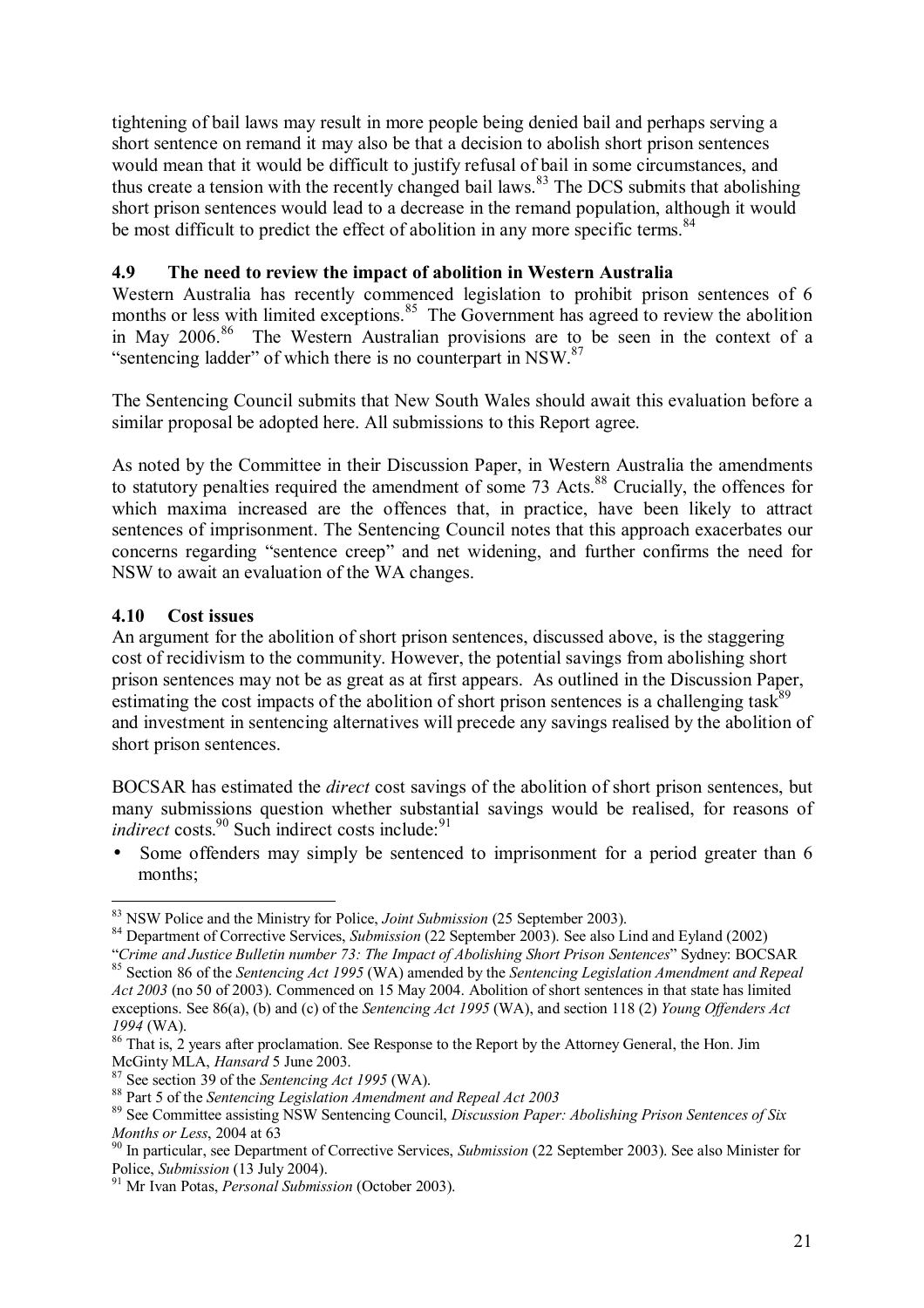- There will be costs in providing more community based resources;
- Some offenders who are given alternative sentences may subsequently breach them and find themselves serving a prison sentence in any event.<sup>92</sup> The cost of imprisonment is simply deferred, and there is the additional cost of the alternative sentence first imposed;
- Widespread costs in following up breach proceedings; and
- Direct costs associated with any offending behaviour committed in the community whilst the offender would otherwise have been imprisoned. $93$

The Sentencing Council recommends that abolition of short prison sentences should not be considered for cost reasons alone.

#### **4.11 Piloting short prison sentences**

The Sentencing Council considers that in spite of the real concerns raised by the abolition of short prison sentences, there is real potential for positive impact, and a pilot of abolishing short prison sentences would be worthwhile. The Sentencing Council however reiterates that it is imperative that a full range of sentencing options be available for offenders to which the pilot applies.

Because of the unpredictable consequences of abolishing short prison sentences, the Sentencing Council recommends that the pilot should be carefully monitored and evaluated. Any evaluation should concentrate on the identified areas of concern including cost consequences and "sentence creep". Such pilot should be conducted throughout all of NSW due to possible different effects of abolition in city areas compared to regional areas.<sup>94</sup>

The Sentencing Council considers that Aboriginal women would be an ideal group for such pilot as they are a group which is over-represented in the population of prisoners serving short sentences, and it is suggested that non-custodial sentencing alternatives are not being utilised for Aboriginal women.<sup>95</sup>

The Sentencing Council recommends that abolition of short prison sentences should be piloted for Aboriginal women throughout all of NSW. Such pilot should be carefully monitored an evaluated. The Sentencing Council further recommends that BOCSAR should be asked to design an appropriate evaluation model for the pilot. Such evaluation could include cost effectiveness of the pilot.

 $92$  Indeed, the submission of the Office of the DPP notes that it would be unrealistic to expect that offenders who have failed to rehabilitate through non-custodial options in the past, when released on further non-custodial options will comply in all respects and remain crime free. As has been shown by the Drug Court, a significant proportion of offenders, even in the best designed community programs, will re-offend and be returned to custody within a relatively short period.<br><sup>93</sup> See also *Keating and McInerney* [2002] EWCA Crim 3003

<sup>&</sup>lt;sup>94</sup> Another possibility would be to pilot abolition of short prison sentences in an area where a full range of alternatives are available. In areas which already have a full range of sentencing options (and usually a lower rate of short term imprisonment) it could be argued that those who are sentenced to short term imprisonment may fit into one of the possible exceptions to abolition. A second option could be to make a full range of sentencing options available, in a defined geographic area which previously did not have these options, and monitor the effects.

 $\frac{95}{95}$  See above at 4.7.1.1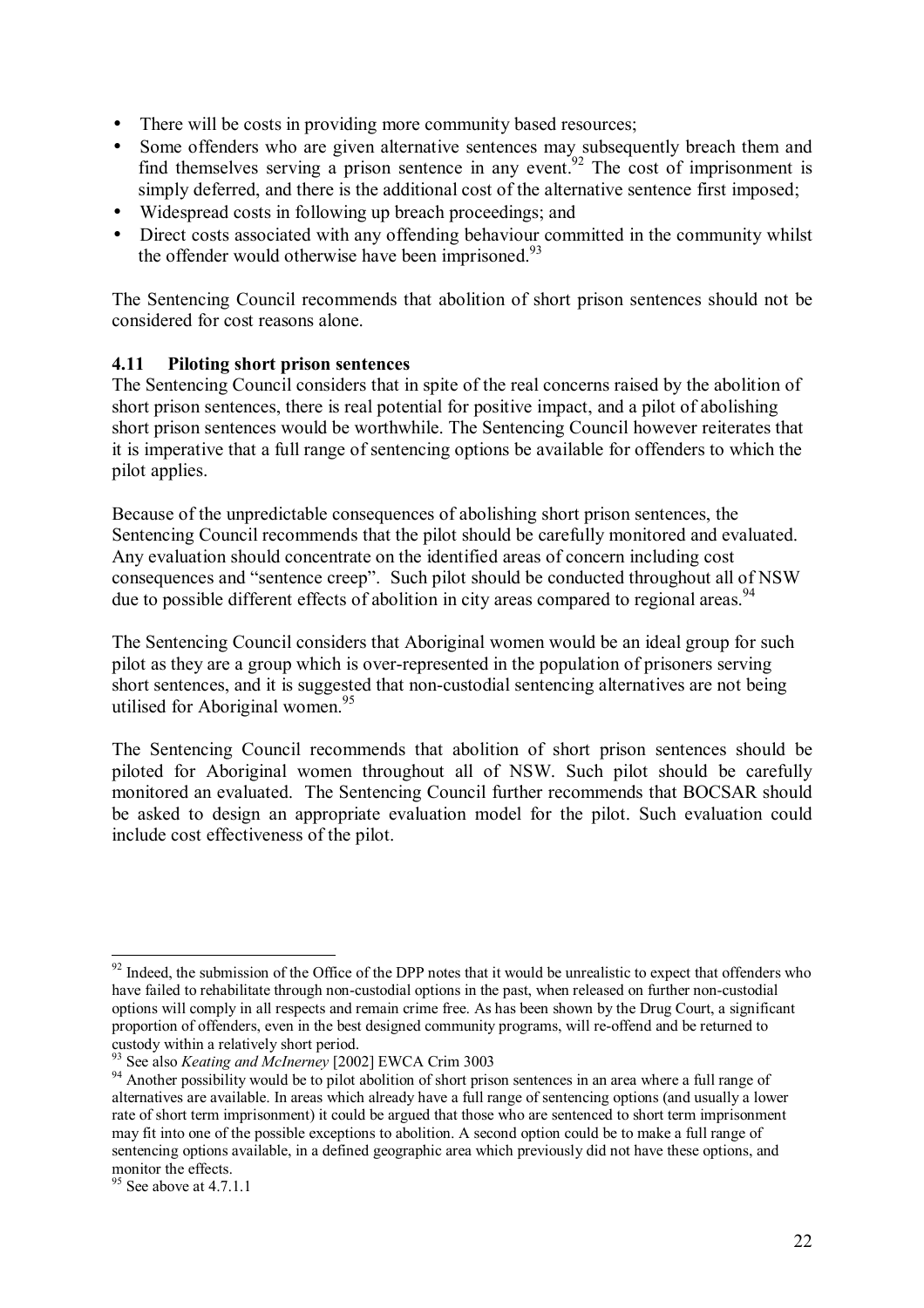#### **5. Alternatives to Abolition**

 $\overline{a}$ 

In the interim, the Sentencing Council considers that many of the benefits of abolition of short prison sentences may be capable of being achieved through alternative measures. It may be that once the interim measures are in place, the need to abolish short prison sentences will be by-passed. This would remove the need to settle upon specific exceptions to abolition, would leave the option of a short prison sentence in tact to be used in appropriate cases, and would avoid the concern of "sentence creep".

#### **5.1 Increased availability of sentencing alternatives**

The inequitable distribution of sentencing options has been discussed above at 4.1.

It is understood that addressing this inequality by provision of sentencing alternatives uniformly throughout NSW would require vastly increased resources. However, such direction of resources should ameliorate many of the present concerns regarding short prison sentences without reducing the court's sentencing options and imposing unnecessary restrictions on discretion. The Sentencing Council, in another of its reports, has made a series of recommendations, which may impact upon the increased availability of prison alternatives across the state.<sup>96</sup>

#### **5.2 Legislative constraints on the use of short prison sentences**

#### 5.2.1 Section 5 of the *Crimes (Sentencing Procedure) Act 1999*

It is a fundamental sentencing principle at common law that imprisonment is the option of last resort, and is to be for a period of time no longer than necessary.<sup>97</sup> Section 5(1) of the *Crimes (Sentencing Procedure) Act 1999* provides that a court must not sentence an offender to imprisonment unless it is satisfied, having considered all possible alternatives, that no penalty other than imprisonment is appropriate.<sup>98</sup>

The NSW Law Reform Commission has previously considered the possibility of recommending legislation to abolish short prison sentences, but ultimately did not recommend such legislation due to the fear of "sentence creep". Instead, section 5 of the *Crimes (Sentencing Procedure) Act 1999* was enacted.<sup>99</sup>

Section 5(2) provides that if a court sentences an offender to imprisonment for 6 months or less, it must make and record reasons for doing so, including its reasons that no penalty other than imprisonment is appropriate, and its reasons for declining to make an order for the offender to participate in an intervention or other program for treatment or rehabilitation.

<sup>&</sup>lt;sup>96</sup> NSW Sentencing Council (June 2004) "How best to promote consistency in sentencing in the Local Court".<br><sup>97</sup> See for example. *R v. Parker* (1992) 28 NSWLR 282; *R v. Bibi* (1980) 2 Crim App R. per Lord Lane CJ; the

recent decision of *R v. Keating and McInerney* [2002] EWCA Crim 3003 per Lord Woolf CJ. In Canada, see *R v Gladue* (1999) 1 SCR 688. In some jurisdictions the common law principle has been enacted into legislation. For example, section 718.2 of the *Canadian Criminal Code R. S. C. 1985*. See also section 5 of the *Crimes (Sentencing procedure) Act 1999.*<br><sup>98</sup> It must be remembered that the decision whether to impose periodic detention, home detention or a suspended

sentence does not arise until this preliminary question has been answered. See *JCE* (2000) 120 A Crim R 18<sup>99</sup> The NSWLRC acknowledged the Common Law principle espoused in *Parker v DPP* that imprisonment is a

sanction of last resort, however, it argued that greater substance could be given to the principle by requiring that courts explain their reasons. See *Parker v DPP* (1992) 28 NSWLR 282. See further *Dinsdale v. R* (2000) 175 CLR 315, considered in *Saldaneri* [2001] NSWCCA 480 at [14]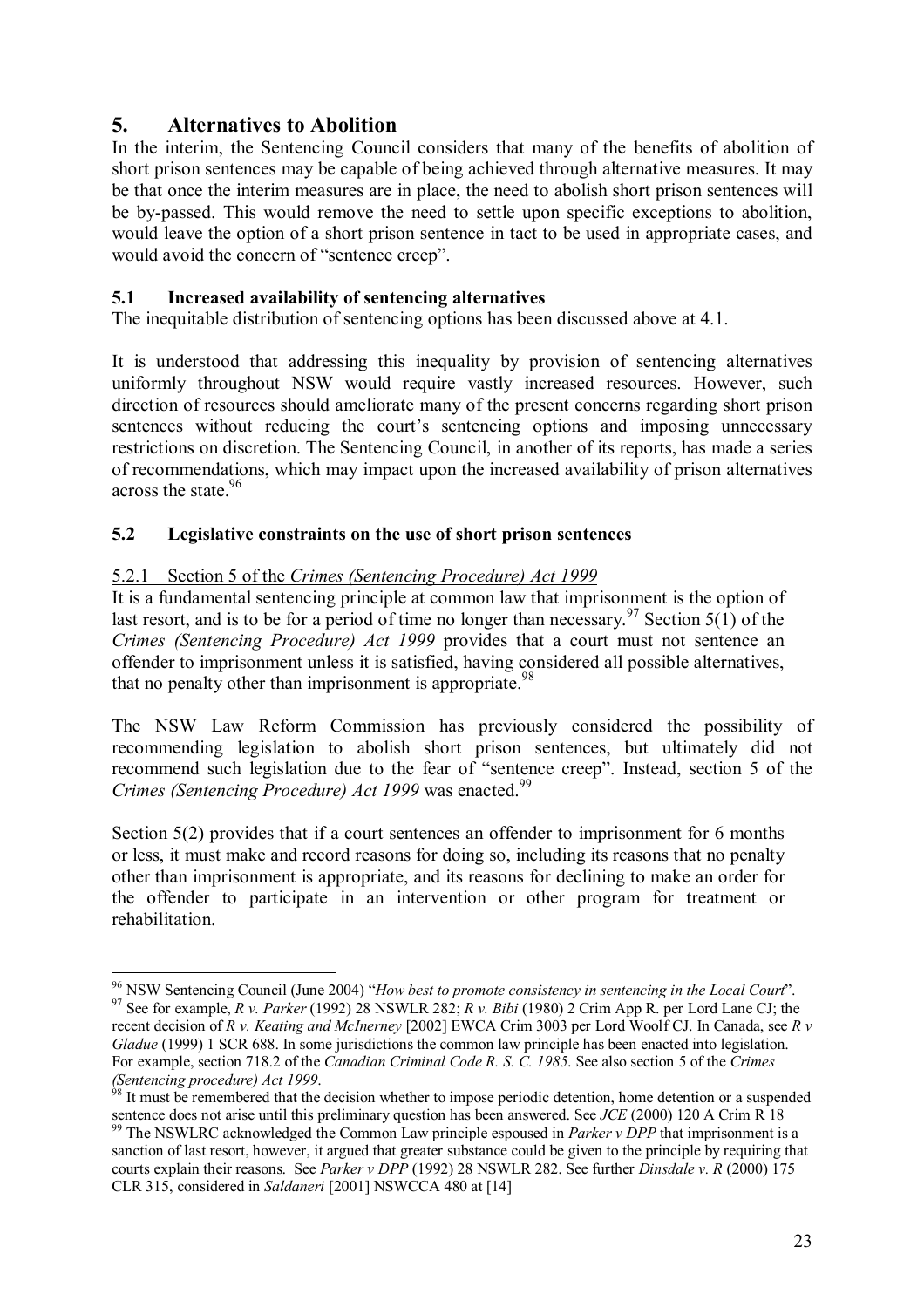It has been suggested in the Committee's Discussion Paper that section  $5(2)$  has not achieved its desired objectives, although this may be an area for further research. A proposed amendment to section 5 was included, as an Annexure to the Discussion Paper and feedback received indicated general support for the change.<sup>100</sup> Slight variations / additions were suggested.<sup>101</sup> The Sentencing Council recommends that as an alternative to abolishing short prison sentences, at least in the interim, section 5 should be amended to further restrict the use of short prison sentences. The recommended *broad* wording of such amendment is attached at **Annexure B.** Of course, the wording of any amendment would ultimately be a matter for Parliamentary Counsel. If abolition were to be considered after the conditions in recommendation 1 are met, then section 5 would need to be re-visited.

#### 5.2.2 Section 65A of the *Crimes (Sentencing Procedure) Act 1999*

Section 65A of the *Crimes (Sentencing Procedure) Act 1999* provides that a periodic detention order may not be made for an offender who has previously served imprisonment for more than 6 months by way of full-time detention. The submission of the Office of the DPP was that this restriction should be removed. Following consideration of this question, the Sentencing Council agrees that section 65A places an unnecessary limitation on the sentencing discretion of courts. There may be situations where an offender who has previously been imprisoned full-time could be considered for a sentence of periodic detention. Removing the restriction could potentially impact on the need for, and frequency of, short prison sentences.

#### **5.3 Post-release supervision, ëcustody plusí and electronic monitoring**

The Committee's Discussion Paper raises questions regarding the rehabilitative value of short prison sentences, and raises as a concern the lack of supervision on release for prisoners serving short prison sentences. Many of the submissions received by the Sentencing Council viewed the questionable rehabilitative value as the main argument for abolishing short prison sentences.<sup>102</sup>

A short sentence without post-release supervision may exacerbate family, housing and employment issues, which are often related to offending behaviour. There seems to be a clear link between such issues and being returned to prison. A period of supervision on release could resolve some of these issues.<sup>103</sup> The submission of the Office of the DPP suggests that transitional centres may be used as a way of re-integrating short term offenders.<sup>104</sup>

 $100$  The submission of the Office of the DPP did not support the introduction of statutory guidelines restricting the use of short prison sentences.

<sup>&</sup>lt;sup>101</sup> Office of the Public Defender, *Submission* (15 June 2004); The Law Society of New South Wales, *Submission* (25 June 2004); Criminal Law Review Division, *Submission* (22 June 2004).

<sup>&</sup>lt;sup>102</sup> It is also acknowledged in some submissions that rehabilitation is only one of many purposes of sentencing, and that short prison sentences may be quite effective in meeting some of the other objectives of sentencing. See

section 3A of the *Crimes (Sentencing Procedure) Act 1999* and above at 3.1.<br><sup>103</sup> See for example, Dr E. Baldry, Dr D. McDonnell, Mr P. Maplestone and Mr M. Peeters (2003) "Ex prisoners and accommodation: What bearing do different forms of housing have on social reintegration?" Sydney:

Australian Housing and Urban Research Institute. This study showed a significant association between returning to prison and not having accommodation support, or for those with support, the support being assessed as unhelpful.

<sup>&</sup>lt;sup>104</sup> The Select Committee also acknowledges the detrimental effect of the lack of supervision for offenders on being released after serving a short prison sentence, noting that the offender's return to the community can be difficult and increase the risk of re-offending: Legislative Council Select Committee on the increase in prisoner population (2001) "Final Report." Sydney: NSW Parliament, at 6.139-6.140 and 7.27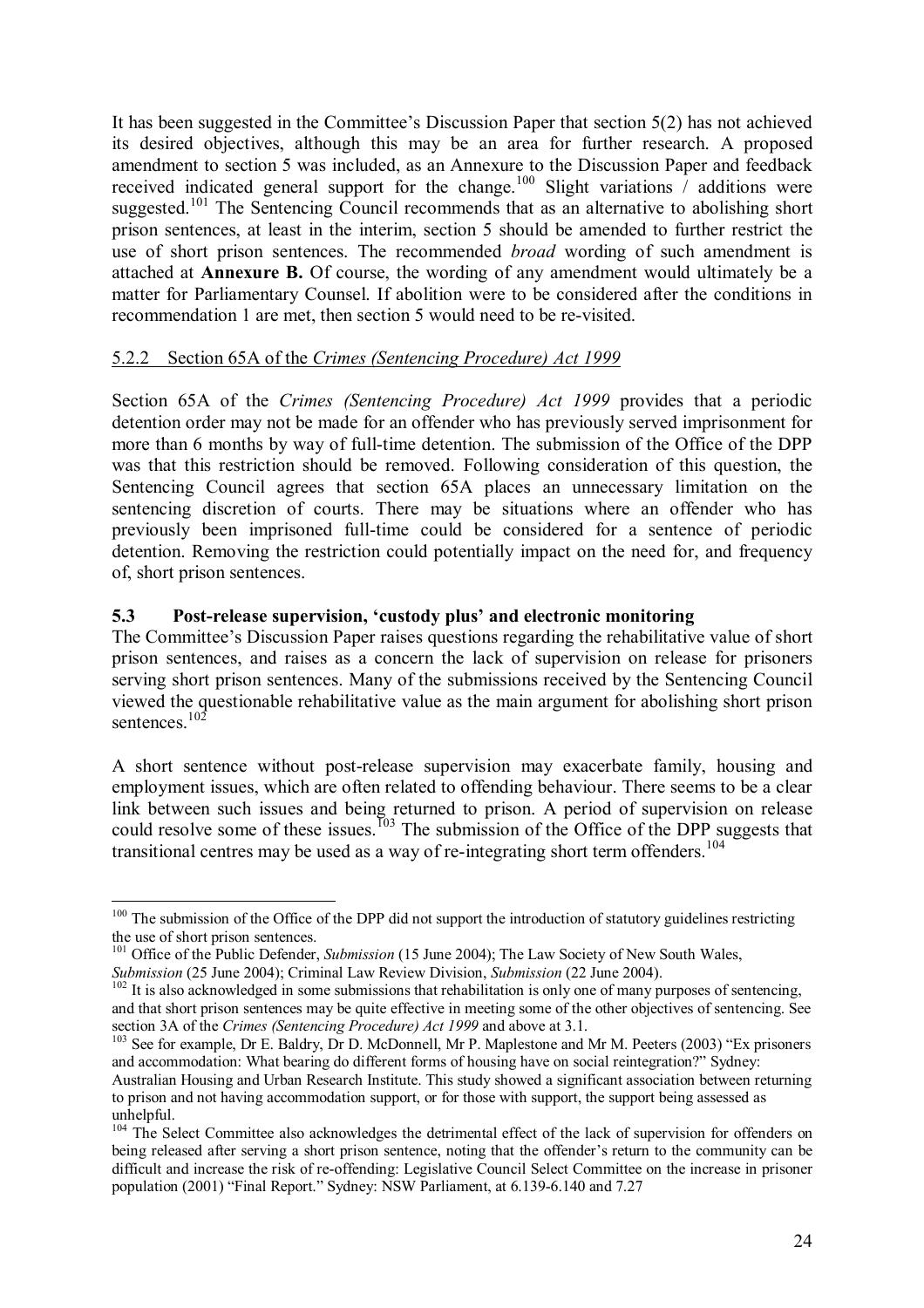Section 46 of the *Crimes (Sentencing Procedure) Act 1999* currently precludes prisoners serving short prison sentences from parole supervision on release.<sup>105</sup> The section has obvious implications for the rehabilitation and reintegration of offenders serving short prison sentences.<sup>106</sup> The Sentencing Council recommends that section 46 should be repealed, or otherwise amended to allow for supervision on release. In conjunction, consideration should be given to introducing a "custody plus" scheme $107$  in NSW.

Prison overcrowding and the related issue of short prison sentences have been considered by the English Courts for some time.<sup>108</sup> In response, the "custody plus" scheme was enacted in the *Criminal Justice Act* 2003 (UK). The English "custody plus<sup> $109$ </sup> scheme should be seen in the context of legislation which does *not* contain provisions similar to sections 44 and 46 *Crimes (Sentencing Procedure) Act 1999*. In NSW, a "custody plus" type scheme could be achieved by repealing section 46 and enacting a "custody plus" provision confined to prison sentences of 6 months or less. This would not necessarily be in terms of a provision similar to section 44. Alternatively, section 46 could simply be repealed, but without enacting a ìcustody plusî provision. Section 44 would then apply to prison sentences of any duration, including those of 6 months or less.

The NSW Bar Association, and the Office of the DPP, commends the "custody plus" scheme in their submissions. $110$ 

The Committee's Discussion Paper suggests that if short prison sentences are retained, prison programs could be designed to address the needs of short term prisoners, and that prison programs could be streamlined and broken into workable modules, which could be completed within the custodial setting and in the community.<sup>111</sup> This would allow programs to be continued if the offender is transferred between prisons, and would enable offenders to "pick" up where they left offî when released. The Sentencing Council agrees that these are worthwhile suggestions that should be pursued.

 $105$  Section 46 provides: "*A court may not set a non-parole period for a sentence of imprisonment if the term of the sentence is 6 months or less.*î If prison sentences of 6 months or less were to be abolished, section 46 would obviously have no relevance.

<sup>&</sup>lt;sup>106</sup> Some practitioners have suggested that despite section 46, there may be ways of structuring sentences to ensure that an offender receives post-release supervision at the conclusion of a short prison sentence. Prior to abolition, partially suspended sentences may have been used in such a way. Committee assisting NSW Sentencing Council, *Discussion Paper: Abolishing Prison Sentences of Six Months or Less*, 2004 at 39.

**Discussion Paper: Action Servers or Lesson Servers or Lesson Sentences of Six Months or Lesson See** *Criminal Justice Act* **2003 (UK). The "custody plus" scheme consists of a period in custody followed by a** period of post-release supervision. The ratio between the period in custody (between 28 and 51 weeks) and the period of supervision varies between offenders, and is determined on the basis of the pre-sentence report. Prisoners serving the supervision component of their sentence are liable to recall to prison, with a right of appeal, if the supervision component were breached.<br><sup>108</sup> R v. Keating & McInerney [2002] EWCA Crim 3003

<sup>&</sup>lt;sup>109</sup> Larry Sherman has suggested that some early "custody plus" type schemes in America have been ineffective, and <sup>109</sup> the Committee assisting the Council has also questioned the cost effectiveness of introducing similar schemes in NSW. See Sherman, L. et al., (1997) Preventing Crime: *What works, what doesnít and whatís promising,* National Institute of Justice: Washington. The Report concentrates on crime prevention and emphasises factors relevant to juvenile crime. See Chapter 9, by MacKenzie, D. L. It is suggested that intensive surveillance per se is not associated with decreased recidivism, although programs which incorporate treatment may lead to decreased recidivism. 110 NSW Bar Association, *Submission* (11 September 2003). Submission of the Office of the DPP, *Submission* (11 September 2003). As to the viability of a scheme similar to "custody plus" in NSW, the submission of the Office of the DPP contained some practical suggestions which recognise the problem faced in NSW of unavailability of sentencing options in some geographical areas.

<sup>&</sup>lt;sup>111</sup> "Review of the Community Offender Services in NSW" (2003), Sydney, Office of the Inspector General of Corrective Services at 33.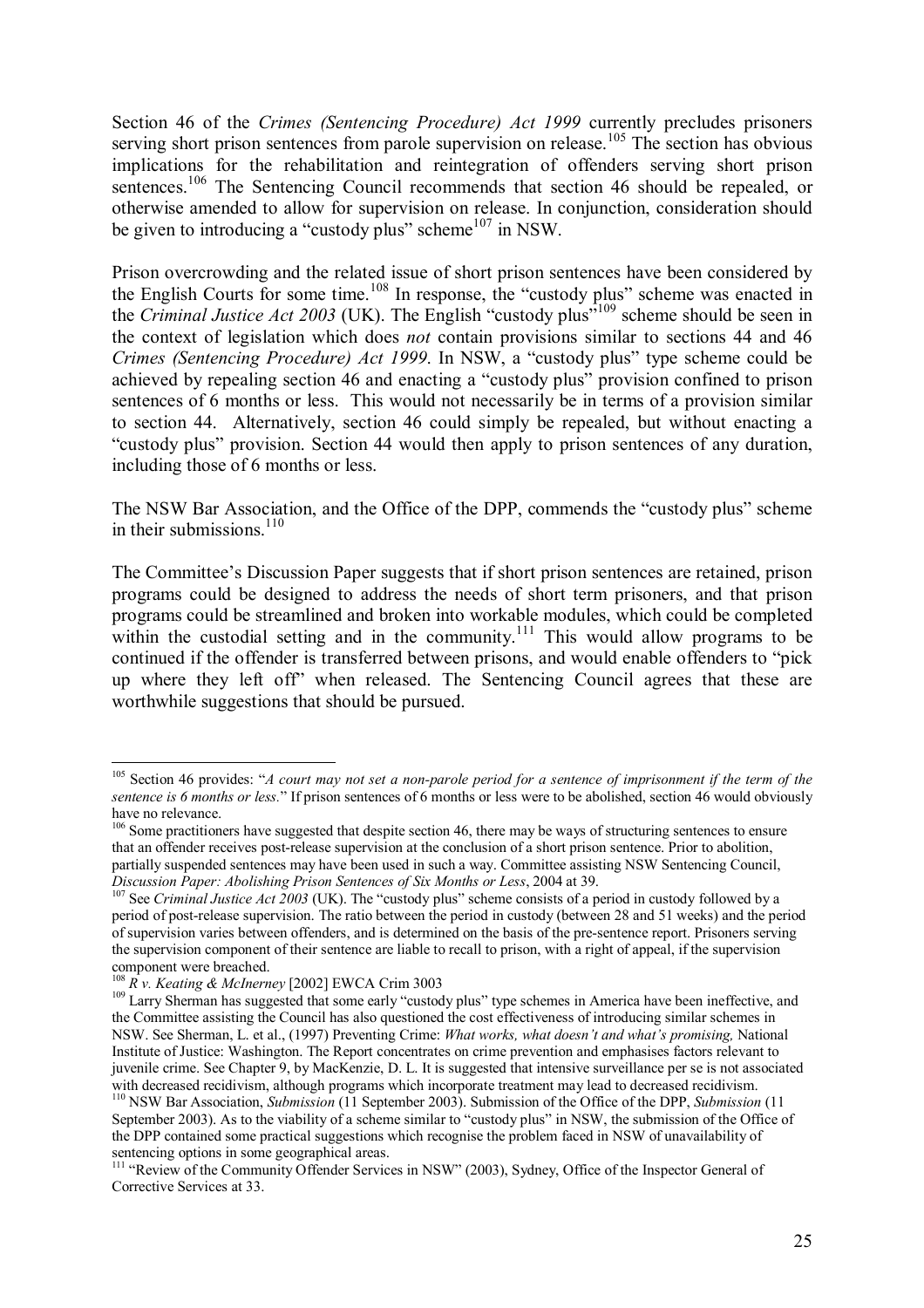The Committee considered the possibility of section 46 being amended to apply to sentences of 3 months or less. This would recognise the administrative difficulties in administering short non-parole periods, but would allow persons serving short sentences of longer than 3 months to be released to short programs such as the 12-week MERIT program or the 9 week sober driver program. Such release to programs could be accompanied by electronic monitoring. The Sentencing Council agrees that this could be a worthwhile amendment.

Electronic monitoring is considered in the Committee's Discussion Paper<sup>112</sup> as an alternative to short prison sentences (for example, in conjunction with home detention) or as part of a system of releasing persons serving short prison sentences into programs or to transition centres to allow for reintegration back into the community following a short prison sentence.<sup>113</sup> Electronic monitoring could reduce costs, and improve the effectiveness of corrections by allowing the offender to continue community ties and employment, thereby reducing the need for reintegration back into the community at the end of the sentence. Electronic monitoring may allow for offenders to be released into "back-end" home detention, or to be released to periodic detention, home detention or to a transitional centre. The Sentencing Council acknowledges that the Legislative Council's Standing Committee on Law and Justice is presently conducting an inquiry into "back-end" home detention. The Sentencing Council awaits the Standing Committee's Report with interest.

#### **5.4 Automatic Suspension of Prison Sentences of 6 months or less**

The proposal put forth in the Discussion Paper that all short prison sentences be automatically suspended was not supported in submissions to the Report. The Sentencing Council agrees with the submissions that such a move would go against the rationale behind their reintroduction in 2000. The NSWLRC stated that instances where a suspended sentence would be the preferred sentencing option are 'conceivably limited in number and scope'.<sup>114</sup>

#### **5.5 Reintroducing the power to partially suspend sentences of imprisonment**

Related to the suggestion in 5.4 is consideration of re-introducing a power to partially suspend a prison sentence. The option of a partially suspended sentence was abolished in NSW on 8 July 2003.115 It could be argued that partially suspended sentences allow for a period of supervision on release, which is currently precluded.<sup>1</sup>

In considering automatic suspension or partial suspension of short prison sentences, the reasons for the recent move to abolish partially suspended sentences must be considered, namely that they are difficult to administer and partial suspension of the initial period may cause hardship to the offender.<sup>117</sup> The Sentencing Council is of the opinion that the partial suspension of the latter half of the sentence would not *"cause considerable hardship to the* 

<sup>112</sup> Committee assisting NSW Sentencing Council, *Discussion Paper: Abolishing Prison Sentences of Six Months or Less*, 2004 at 42.<br><sup>113</sup> For a discussion of electronic monitoring generally, see Black, M. and Smith, G. *"Trends and Issues in* 

*Crime and Justice no. 254: Electronic Monitoring in the Criminal Justice System*î Canberra: Australian Institute of Criminology.<br><sup>114</sup> NSWLRC, (1996) *Discussion Paper 33 Sentencing* at 9.62

<sup>&</sup>lt;sup>115</sup> Crimes Legislation Amendment Act 2003, assented to on 8 July 2003, Schedule 6 commenced on the same

day.<br><sup>116</sup> Section 46 of the Crimes (Sentencing Procedure) Act 1999

<sup>&</sup>lt;sup>117</sup> The Hon. J. Hatzistergos MP, Minister for Justice and Minister assisting the Premier on Citizenship. Second Reading Speech to the *Crimes Legislation Amendment Bill (2003), Hansard* Legislative Council, 25 June 2003.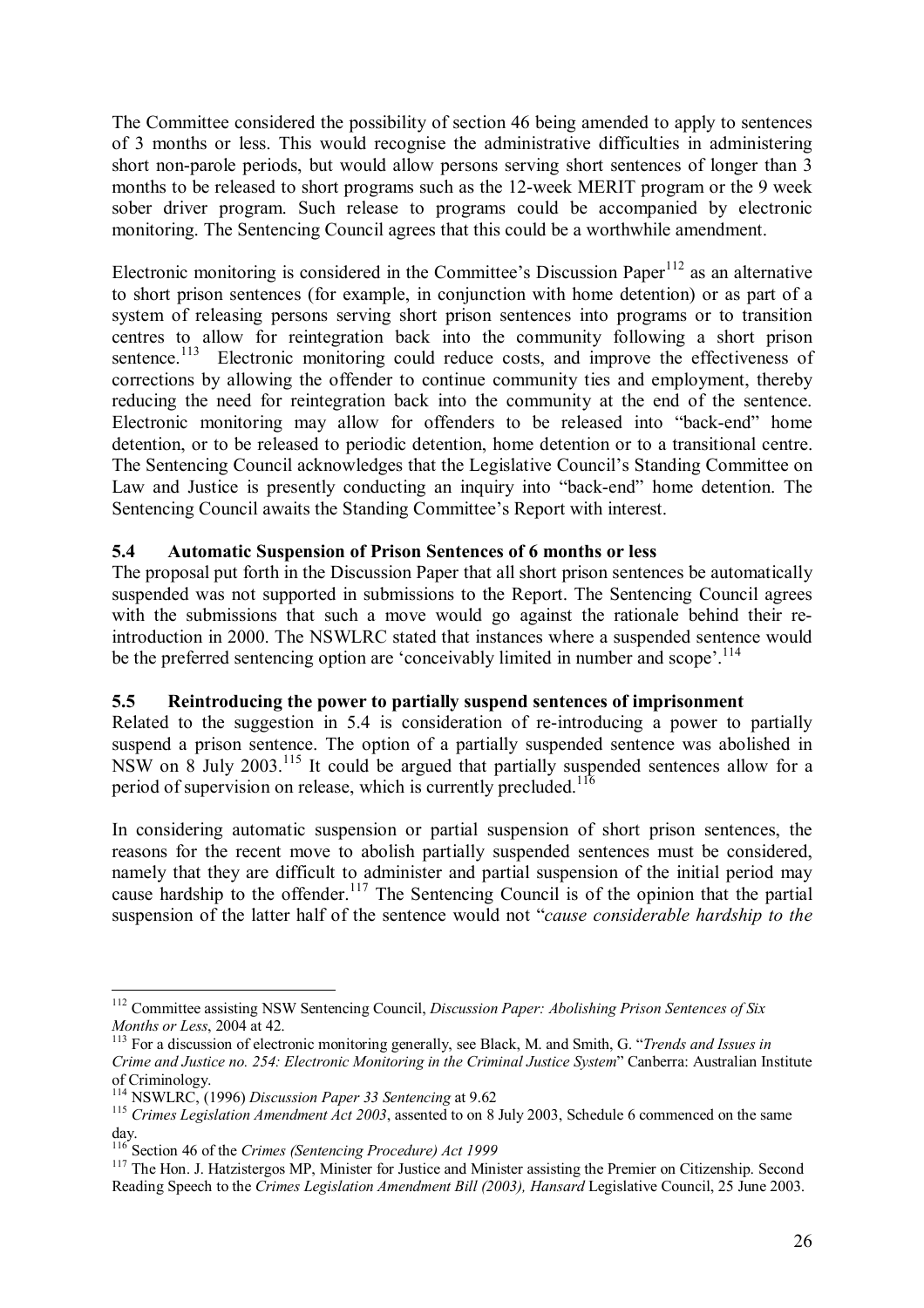*offender*<sup>"</sup>, and would bring NSW into line with Federal sentencing law.<sup>118</sup> The Sentencing Council therefore recommends that the power to partially suspended prison sentences should be restored  $^{119}$ 

#### **5.6 Mandatory Pre-Sentence Reports**

In its Discussion Paper, the Committee considered but rejected a suggestion to make presentence reports mandatory before imposing a short prison sentence. The Committee thought that any move would be ineffective in ensuring that such sentences are used appropriately, $120$  and that many practitioners reported that pre-sentence reports are generally ordered in appropriate circumstances. The Sentencing Council agrees, for the reasons given in the Discussion Paper, that pre-sentence reports should not be mandatory prior to the imposition of a short prison sentence.

although it is unclear whether it would cause difficulties for sentence administration.

<sup>118</sup> By section 20(1)(b) of the *Crimes Act 1914*, an offender may serve an initial part of the sentence, followed by partial suspension. It must also be borne in mind that the judgment in *Gamgee* [2001] NSWCCA 251 contemplated partial suspension of an "*initial portion*" of the sentence or "*at the latter end of the term imposed*". It would seem that partial suspension "*at the latter end*" would not cause disruption or hardship to the offender,

<sup>119</sup> See *Crimes Legislation Amendment Act 2003*, assented to on 8 July 2003, Schedule 6 commenced on the same day.

<sup>&</sup>lt;sup>120</sup> The Committee is of the view that such a move would be ineffective even if a proviso similar to that in the UK legislation were included, namely that a report should be obtained *<sup><i>unless the court is of the opinion that it*</sup> *is not necessary.*"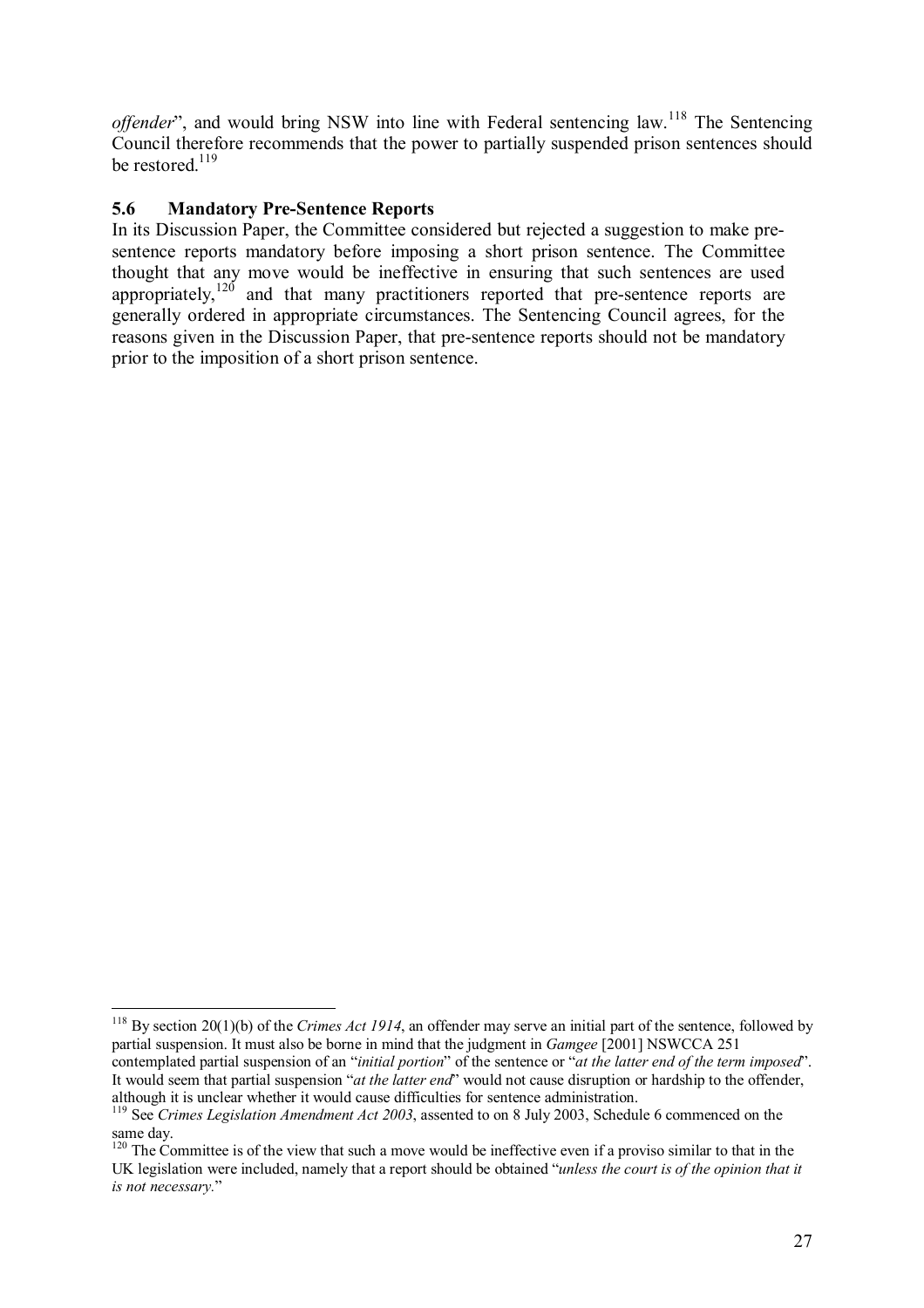**Annexure A** (see page 8)

Preliminary submissions were received from:

| Aboriginal Corporation Legal Service                                              |  |  |
|-----------------------------------------------------------------------------------|--|--|
| Aboriginal Justice Advisory Council                                               |  |  |
| Mr Christopher Bone, Magistrate                                                   |  |  |
| Professor Chris Cunneen, Director, Institute of Criminology, University of Sydney |  |  |
| Conference of Leaders of Religious Institutes (NSW), Social Justice Committee     |  |  |
| Department of Corrective Services, NSW                                            |  |  |
| Department of Juvenile Justice, NSW                                               |  |  |
| Mr Ian Guy, Magistrate                                                            |  |  |
| Homicide Victims Association Inc.                                                 |  |  |
| Honourable Justice G. R. James, Supreme Court of NSW (oral submission)            |  |  |
| Law Society of NSW                                                                |  |  |
| Legal Aid Commission of NSW                                                       |  |  |
| Ministry for Police                                                               |  |  |
| <b>NSW Bar Association</b>                                                        |  |  |
| NSW Council for Intellectual Disability                                           |  |  |
| NSW Department of Health                                                          |  |  |
| <b>NSW Mental Health Review Tribunal</b>                                          |  |  |
| <b>NSW Police</b>                                                                 |  |  |
| <b>NSW Public Defenders</b>                                                       |  |  |
| NSW Young Lawyers Criminal Law Committee                                          |  |  |
| Office of the Director of Public Prosecutions                                     |  |  |
| Mr Ivan Potas, Director of Research and Sentencing, Judicial Commission of NSW    |  |  |
| Judge D. Price, Chief Magistrate of the Local Court, NSW.                         |  |  |
| University of NSW Council for Civil Liberties                                     |  |  |
| Mr George Zdenkowski, Magistrate                                                  |  |  |

Submissions on the Committee's Discussion Paper were received from:

| Criminal Law Review Division of the Attorney General's Department |  |  |
|-------------------------------------------------------------------|--|--|
| Department of Juvenile Justice, NSW                               |  |  |
| His Honour Judge J L Goldring, District Court Judge               |  |  |
| Law Society of NSW                                                |  |  |
| Legal Aid Commission of NSW                                       |  |  |
| Minister for Police, The Hon. John Watkins MP                     |  |  |
| <b>NSW Bar Association</b>                                        |  |  |
| NSW Council for Intellectual Disability                           |  |  |
| NSW Department of Health                                          |  |  |
| <b>NSW Public Defenders</b>                                       |  |  |
| NSW Young Lawyers Criminal Law Committee                          |  |  |
| Office of the Director of Public Prosecutions                     |  |  |
| Judge D. Price, Chief Magistrate of the Local Court, NSW.         |  |  |
| Mr George Zdenkowski, Magistrate                                  |  |  |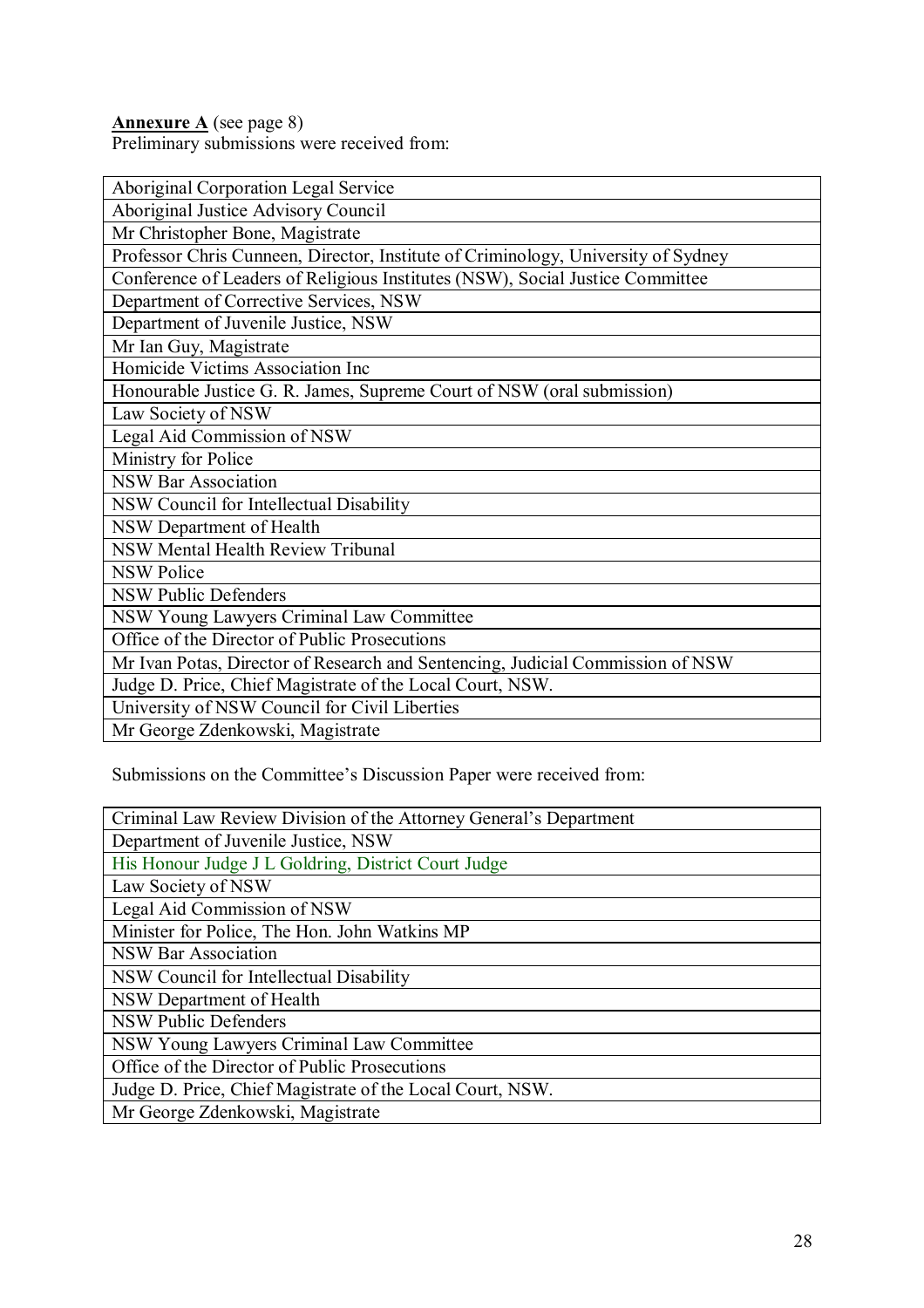#### **Annexure B** (see page 23)

#### *Imprisonment as a last resort:*

- *(1) In determining an appropriate penalty for the offence, the court is to have regard to the principle that imprisonment is a sanction of last resort.*
- *(2) A court must not sentence an offender to imprisonment unless it is satisfied, having considered all possible alternatives, that no penalty other than imprisonment is appropriate.*
- *(3) If the court determines that the only appropriate penalty is imprisonment, then it must further consider whether such sentence should be fully or partially suspended, ordered to be served by way of periodic detention, or ordered to be served by way of home detention.*
- *(4) In setting a term of imprisonment a court will have regard to the principles and purposes of sentencing and impose the shortest and least restrictive form of imprisonment that is commensurate with the seriousness of the offence and the background of the offender.*

#### *Sentences of 6 months or less:*

- *(5) (i) A court may not impose a sentence of imprisonment of 6 months or less, unless it is satisfied, on the balance of probabilities, that it is appropriate. In assessing whether it is appropriate the Court may take into account:* 
	- *(a) whether the offender was subject to a form of conditional liberty at the time of committing the offence and would be unlikely to comply with the terms of any other or further community based order;*
	- *(b) whether the offender had been sentenced to a term of imprisonment of 6 months or more in the previous 5 years and at the time of sentencing demonstrates poor prospects for rehabilitation;*
	- *(c) whether the offender poses a real and imminent and serious threat to the safety or the property of another person and any other sanction would fail to provide an appropriate degree of community protection;*
	- *(d) whether the offender was held in pre-sentence custody and the term of the sentence is back-dated so as to expire no later than the date of sentencing; or*
	- *(e) all the circumstances of the case, and the sentencing judicial officer has considered all of the circumstances and is of the opinion that any sanction other than a short term of imprisonment would be inappropriate.*

*(ii) A court may impose a sentence of imprisonment of 6 months or less if it is ordered to run concurrently, consecutively or partly concurrently and partly consecutively with any other sentence of imprisonment such that the aggregate term of imprisonment exceeds 6 months.* 

*(iii) A court may order that the person be sentenced to the rising of the court* 

- *(4) A court that sentences an offender to imprisonment for 6 months or less must indicate to the offender, and make a record of its reasons for doing so, including:* 
	- *(a) its reasons for deciding that no penalty other than imprisonment is appropriate, and*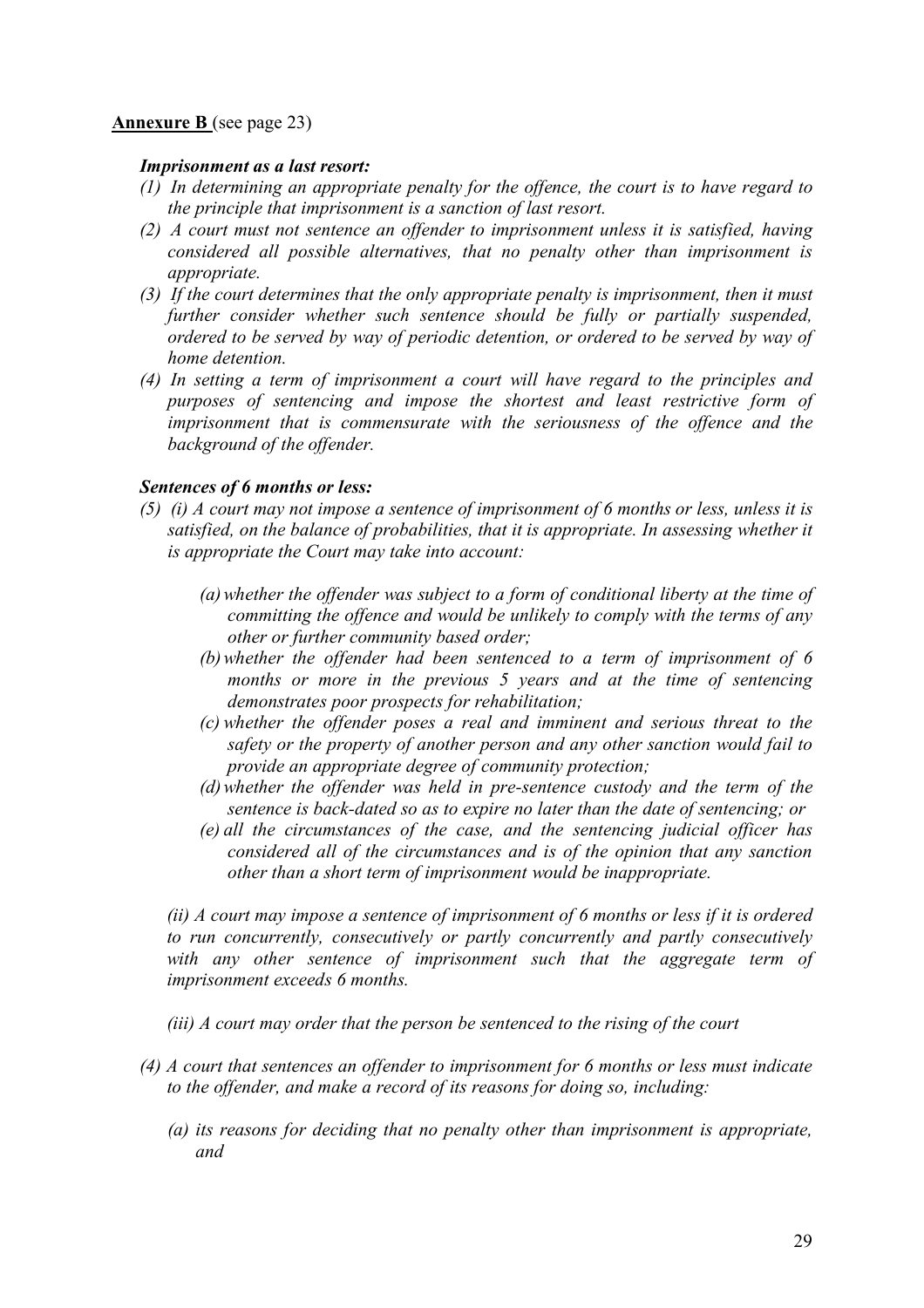*(b) its reasons for deciding not to make an order allowing the offender to participate in an intervention program or other program for treatment or rehabilitation (if the offender has not previously participated in such a program in respect of the offence for which the court is sentencing the offender).* 

#### *Sentences greater than 6 months*

*(5) A court must not impose a term of imprisonment greater than 6 months on the ground that it has no power to impose a term of imprisonment of 6 months or less.*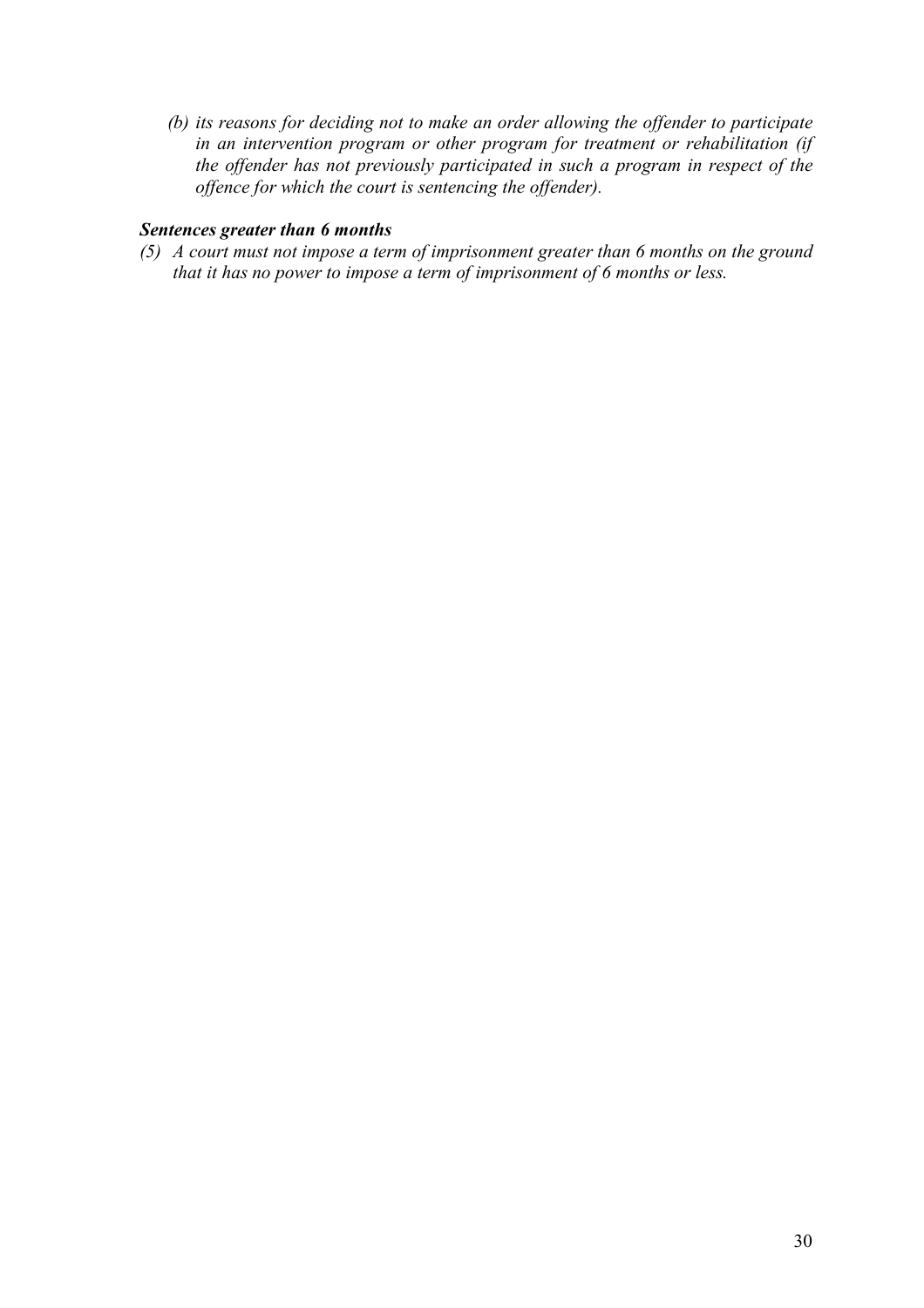# **ISSUE OF ABOLISHING PRISON SENTENCES OF 6 MONTHS OR LESS**

## COMSCUSSION PAPER LE'S **DISCUSSION PAPER**

## **DISCUSSION PAPER**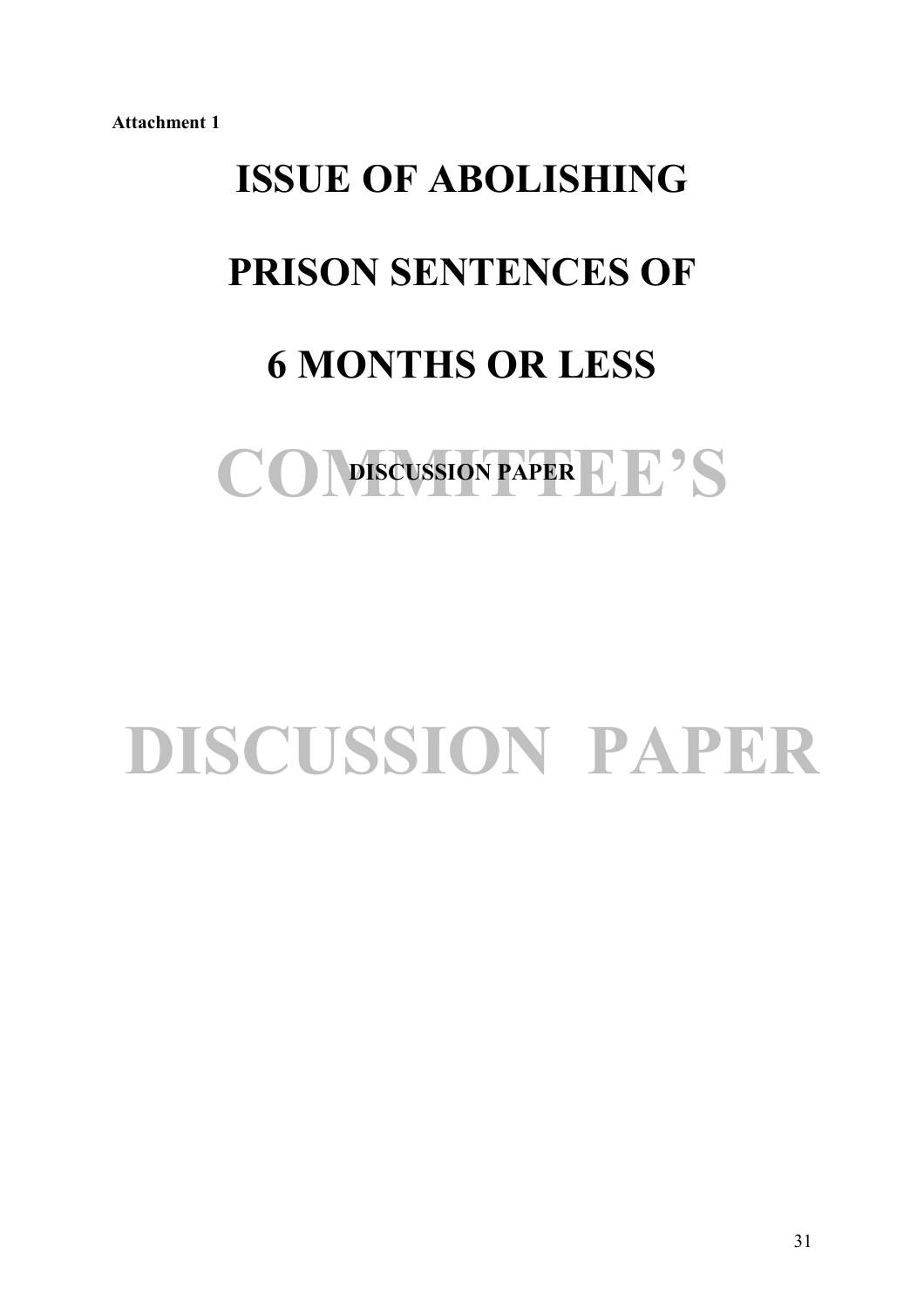### **Index**

| 7. Characteristics and size of population serving prison sentences of 6 months or |    |
|-----------------------------------------------------------------------------------|----|
| less 51                                                                           |    |
| 8. Offences with statutory maximum penalties of 6 months or less, and offences    |    |
| for which prison sentences of 6 months or less are regularly imposed53            |    |
|                                                                                   |    |
| 10. Relationship between full-time imprisonment, periodic detention, home         |    |
|                                                                                   |    |
|                                                                                   |    |
|                                                                                   |    |
|                                                                                   |    |
| 13. Section 46 and rehabilitation for prisoners serving sentences of 6 months or  |    |
| less 69                                                                           |    |
|                                                                                   |    |
|                                                                                   |    |
|                                                                                   |    |
| 16. Problems and issues identified for specific Groups of Offenders in relation   |    |
|                                                                                   |    |
|                                                                                   |    |
|                                                                                   |    |
|                                                                                   |    |
|                                                                                   |    |
| 17. Recent changes to the NSW bail laws, and impact of abolition on the           |    |
|                                                                                   | 91 |
|                                                                                   | 93 |
|                                                                                   |    |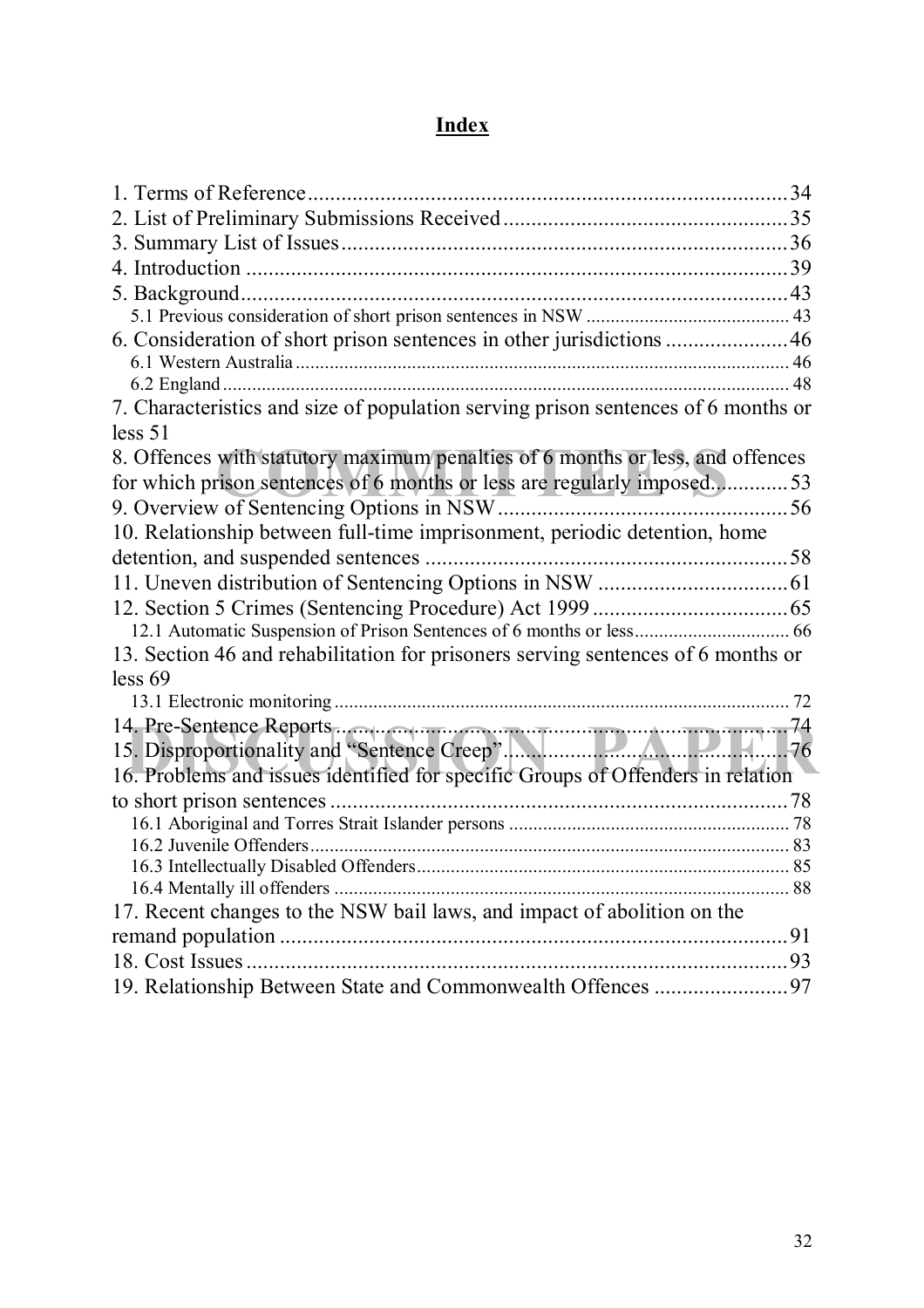#### **Index to Annexures**

|                   | <b>Annexure A</b> Statistical material                                                                                                   | 68  |
|-------------------|------------------------------------------------------------------------------------------------------------------------------------------|-----|
|                   | <b>Annexure B</b> List of NSW offences attracting a statutory maximum penalty<br>of either 6 or 3 months imprisonment                    | 76  |
|                   | <b>Annexure C</b> Sample of Commonwealth offences attracting a statutory maximum<br>penalty of either 6 or 3 months imprisonment         | 91  |
| <b>Annexure D</b> | Increases to maximum penalties in Western Australian as a<br>consequence of the Sentencing Legislation Amendment<br>and Repeal Bill 2002 | 95  |
| <b>Annexure E</b> | Availability of sentencing options throughout NSW                                                                                        | 101 |
| <b>Annexure F</b> | Two suggested amendments to section 5 of the<br>Crimes (Sentencing Procedure) Act 1999                                                   | 105 |
|                   | <b>Annexure G</b> Geographic area in which short prison sentences are imposed<br>and availability of sentencing options                  | 107 |

## **DISCUSSION PAPER**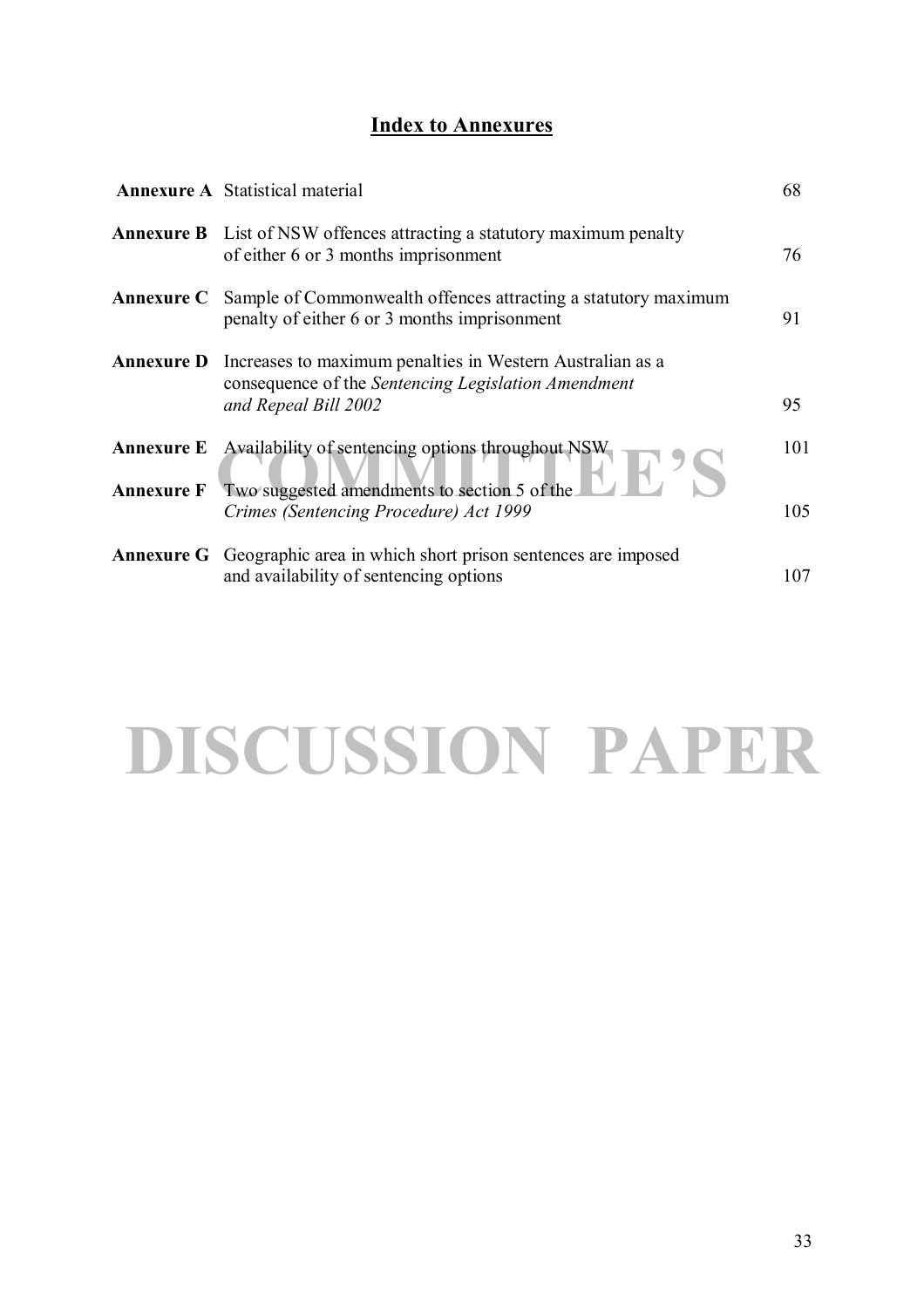#### **1. Terms of Reference**

On 18 June 2003, the Chairperson of the NSW Sentencing Council ("the Sentencing Councilî), the Honourable A. R. Abadee RFD QC, received a letter from the Attorney General of NSW, the Honourable Bob Debus MP, which, amongst other things, requested the Sentencing Council to prepare a Report on the subject of abolishing prison sentences of 6 months or less ("*short prison sentences*"). The relevant part of the letter reads as follows:

#### ì*Prison Sentences of 6 Months or Less*

*I note from your letter that the NSW Sentencing Council resolved, at its meeting of 21 May 2003, that I give consideration to requesting the Council, pursuant to s 100 J (1)(d) of the Crimes (Sentencing Procedure) Act 1999, to prepare a report on the subject of abolishing prison sentences of 6 months or less.* 

s an issue which I believe deserves examination. Accordingly, pur<br>n 100 J (1)(d) of the Crimes (Sentencing Procedure) Act 1999 ("The<br>questing the NSW Sentencing Council to prepare a report on the stripe *This is an issue which I believe deserves examination. Accordingly, pursuant to Section 100 J (1)(d) of the Crimes (Sentencing Procedure) Act 1999 ("The Act"), I am requesting the NSW Sentencing Council to prepare a report on the subject of abolishing prison sentences of 6 months or less. In preparation of that report the Council may wish to consider issues such as:* 

- *1. The impact or consequence of abolition of prison sentences of 6 months or less upon:* 
	- *The prison population;*
	- *Other sentences;*
	- *Re-offending issues;*
	- *Crime reduction;*
	- *Cost/potential savings to the NSW budget*
	- *Management of the NSW prison population and correctional centres;*
	- *Other services including probation and parole services and police;*
- **DISCUSSION PARK**<br> *Other services including probation and parole services and police;*<br> *Vulnerable groups in the criminal justice system such as juveniles, the intellectually disabled or mentally ill, or persons of an Aboriginal or Torres Strait Islander background.* 
	- *2. The effect that abolishing sentences of 6 months or less would have on existing legislation (including sections 5 and 46 of the Act);*
	- *3. Whether sentences of imprisonment of 6 months or less should be abolished generally or subject to condition/s.*
	- *4. The need for any legislative reform to give effect to any recommended changes.*
	- 5. *The development of alternative sentencing options to terms of imprisonment of 6 months or less (including whether there is any role for criminal justice intervention programs*)."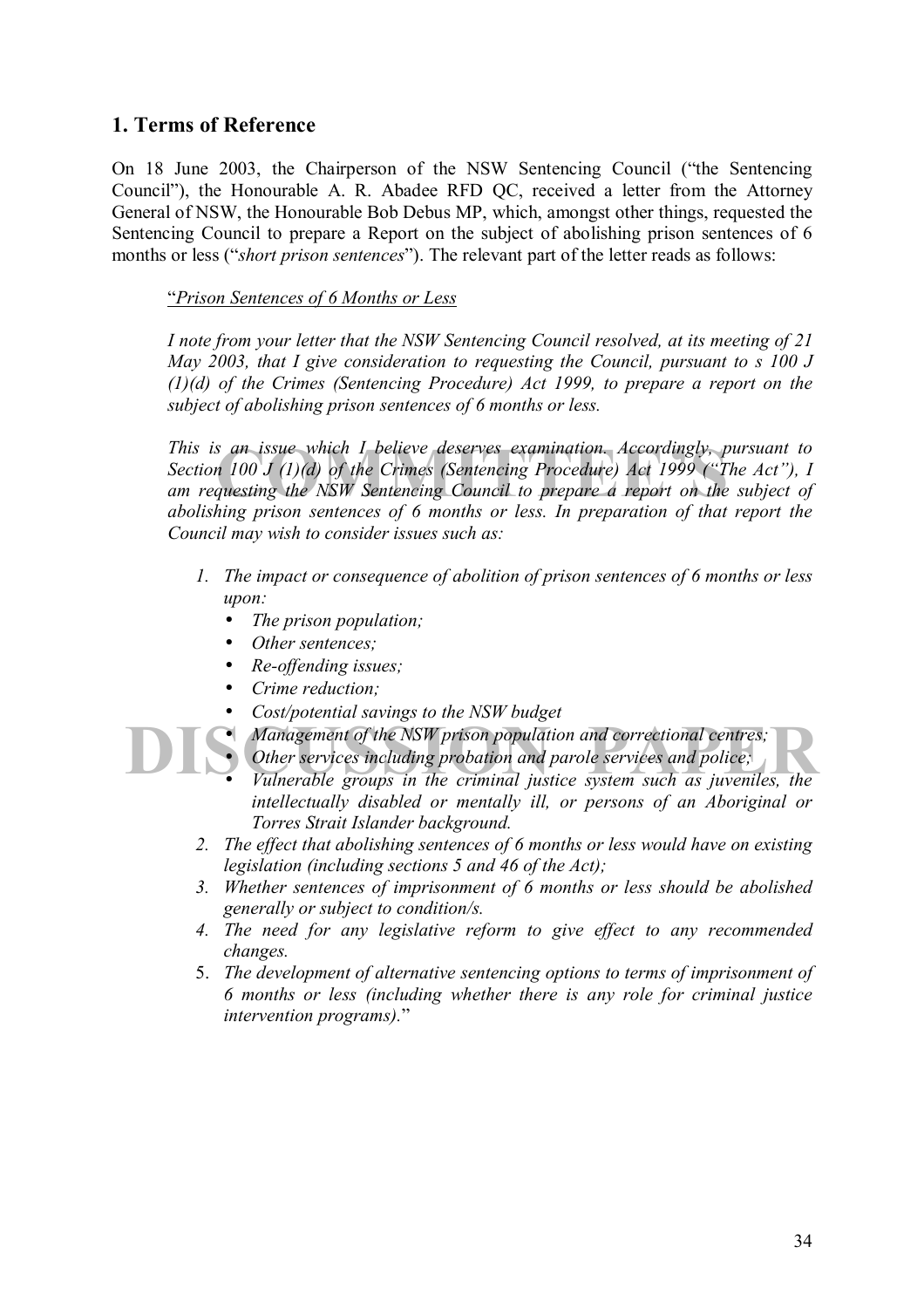#### **2. List of Preliminary Submissions Received**

Prior to the drafting of this discussion paper, the Sentencing Council called for preliminary submissions from a focussed number of individuals and organisations, and the following submissions were received:

| Aboriginal Corporation Legal Service                                              |
|-----------------------------------------------------------------------------------|
| Aboriginal Justice Advisory Council                                               |
| Mr Christopher Bone, Magistrate                                                   |
| Professor Chris Cunneen, Director, Institute of Criminology, University of Sydney |
| Conference of Leaders of Religious Institutes (NSW), Social Justice Committee     |
| Department of Corrective Services, NSW                                            |
| Department of Juvenile Justice, NSW                                               |
| Mr Ian Guy, Magistrate                                                            |
| Homicide Victims Association Inc                                                  |
| Honourable Justice G. R. James, Supreme Court of NSW (oral submission)            |
| Law Society of NSW                                                                |
| Legal Aid Commission of NSW                                                       |
| Ministry for Police                                                               |
| <b>NSW Bar Association</b>                                                        |
| NSW Council for Intellectual Disability                                           |
| NSW Department of Health                                                          |
| NSW Mental Health Review Tribunal                                                 |
| <b>NSW Police</b>                                                                 |
| <b>NSW Public Defenders</b>                                                       |
| NSW Young Lawyers Criminal Law Committee                                          |
| Office of the Director of Public Prosecutions                                     |
| Mr Ivan Potas, Director of Research and Sentencing, Judicial Commission of NSW    |
| Judge D. Price, Chief Magistrate of the Local Court, NSW.                         |
| University of NSW Council for Civil Liberties                                     |
| Mr George Zdenkowski, Magistrate                                                  |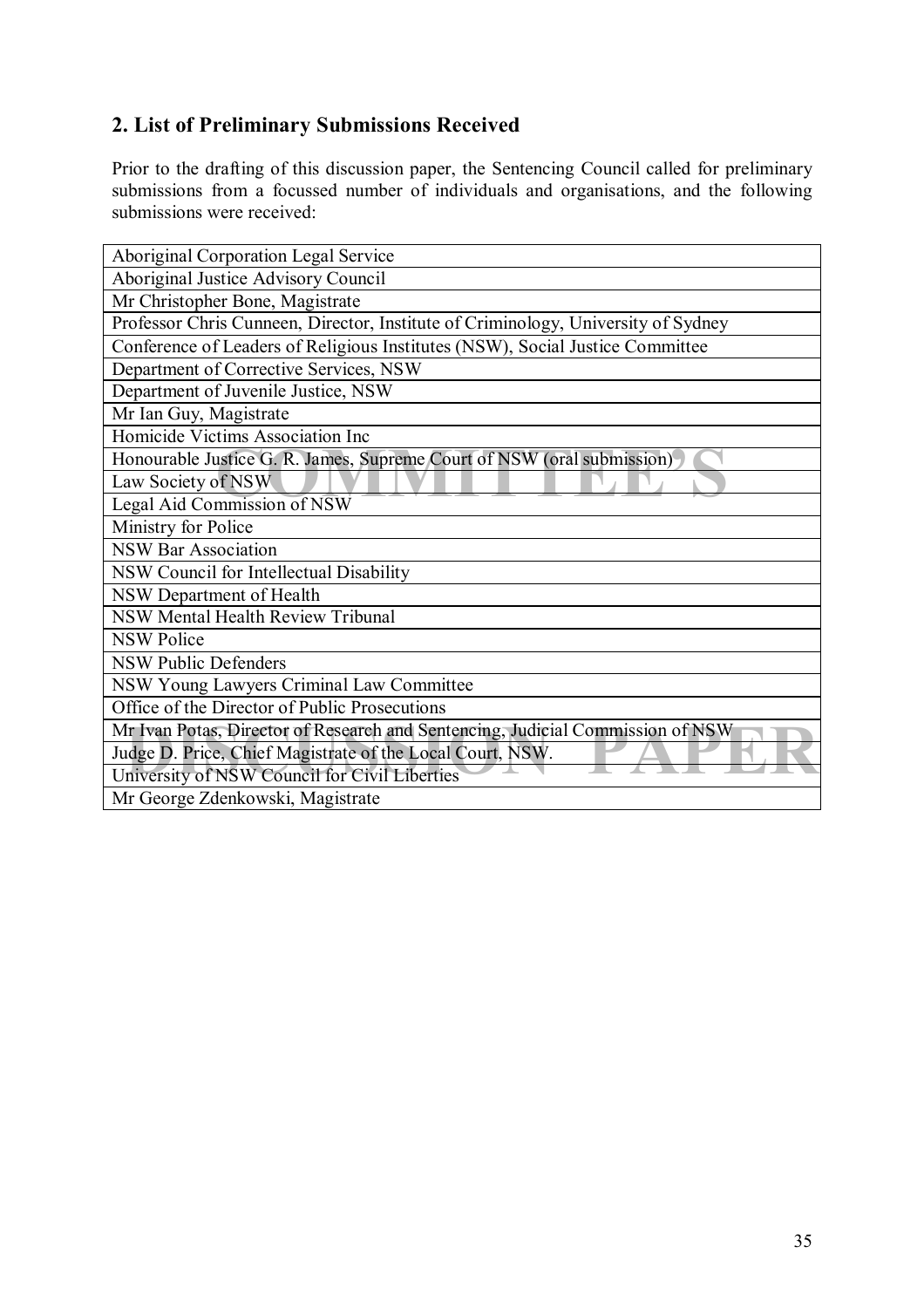#### **3. Summary List of Issues**

#### **Uneven distribution of sentencing options throughout the state**

- Some have expressed a concern that if short sentences were abolished, some courts may react by imposing longer sentences on those who would previously have received a short sentence. This is referred to as "bracket creep". What can be done to allay the concern that if short prison sentences are abolished, some offenders will be inappropriately sentenced to a longer period of imprisonment? (Page 34)
- **COMPage 34 VIVITTEE'S** • The intention to abolish prison sentences of 6 months or less pre-supposes that such prison sentences would be replaced by alternatives to full-time custody. The fact that many alternatives to full-time custody are not available uniformly throughout NSW is a matter of great concern. Would the provision of sentencing alternatives uniformly throughout the state achieve a reduction in the prison population, but without the risk of "bracket creep"? (Page 34)

#### **Other Jurisdictions**

• While recognising that different conditions prevail in WA and NSW, is it desirable to evaluate the impact of abolition of short sentences in WA before considering whether any similar scheme should be introduced in NSW? (Page 18)

#### **Offences with statutory maximum penalties of less than 6 months, and offences for which prison sentences of 6 months or less are regularly imposed**

trusted to comply with the terms of a non-custodial order, short sentences to be served cumulative with a larger head sentence, a sentence to "the rising of the Court", short sentences cumulated so that the final sentence • If short prison sentences are abolished, should there be exceptions? Possible exceptions are: offences involving violence, short sentences for offenders who refuse or can't be trusted to comply with the terms of a non-custodial order, short sentences to be served cumulative with a larger head sentence, a sentence to "the rising of the Court", short sentences imposed for offences committed whilst already serving a longer sentence. (Page 25)

#### **Alternative sentencing options to imprisonment for 6 months or less**

• Section 65A of the *Crimes (Sentencing Procedure) Act 1999* provides that a periodic detention order may not be made for an offender who has previously served imprisonment for more than 6 months by way of full-time detention. Should this restriction be removed? (Page 27)

#### Relationship between "full-time" imprisonment, periodic detention, home detention, **and suspended sentences**

• Should abolition of short sentences be restricted to those to be served by way of "fulltime imprisonment"? (Page 30)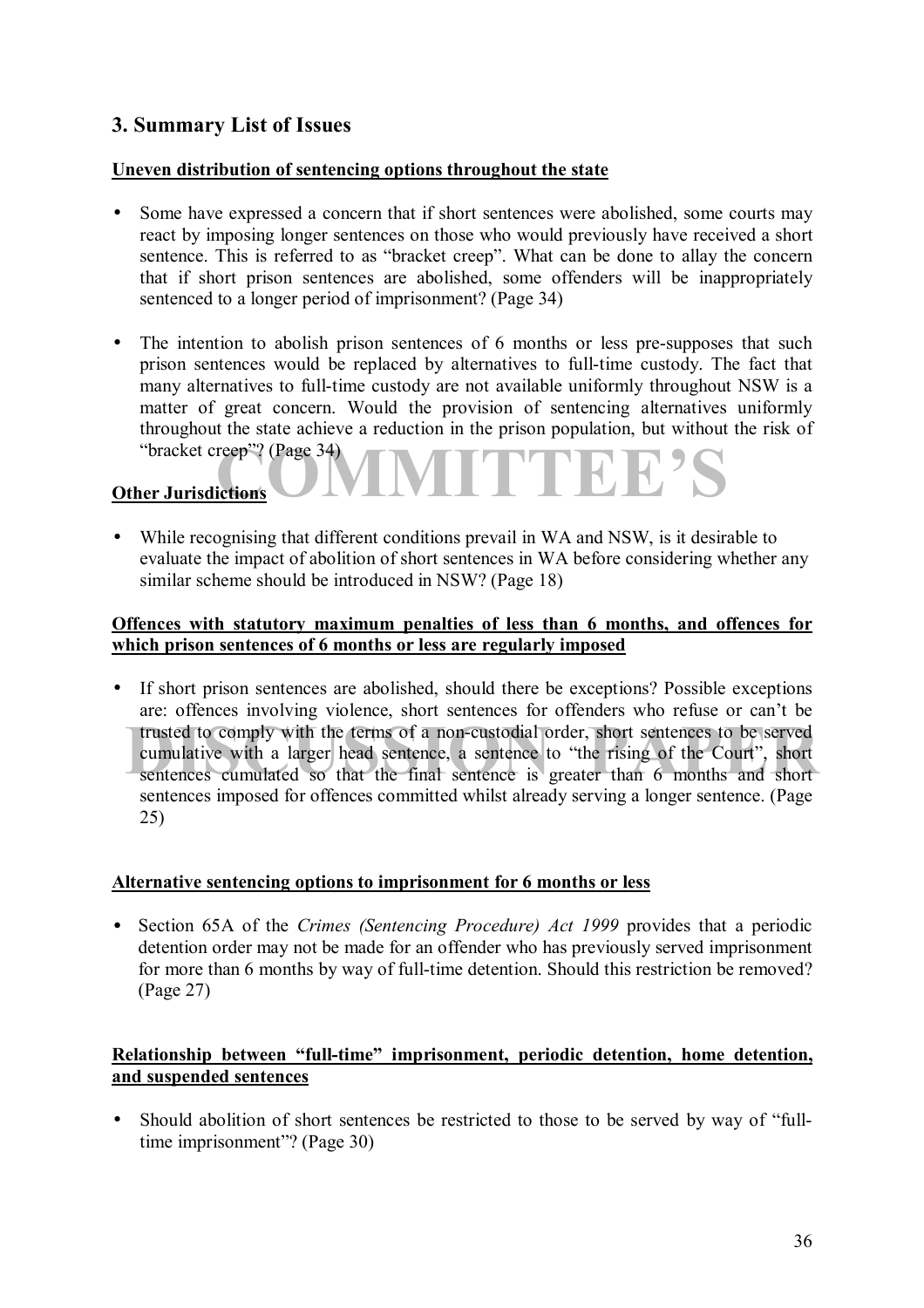- There is a "nexus" between "full time" imprisonment, and imprisonment that is suspended, or served by way of periodic or home detention in that the latter three options cannot be considered until it is decided that no sentence other than imprisonment would be appropriate. If the nexus between full-time imprisonment and suspension, periodic detention and home detention were to be broken, would there be a serious risk of "net widening<sup>2</sup>? What could be done to mitigate this risk? (Page 30)
- If short sentences are abolished, what should happen when an offender who has been sentenced to periodic detention, home detention or a suspended sentence breaches the terms of the sentence and there is less than 6 months left of the sentence to be served? If ìfull-timeî short prison sentences are abolished, should there be an exception where a non-custodial sanction is breached? (Page 30)

### **Section 5 of the** *Crimes (Sentencing Procedure) Act* **1999**

- ort of abolishing short prison sentences, should statutory guidelines resuch sentences be introduced? (Page 38) • Falling short of abolishing short prison sentences, should statutory guidelines restricting the use of such sentences be introduced? (Page 38)
- Falling short of abolishing short prison sentences, could short prison sentences be automatically suspended (fully or in part)? (Page 38)
- Should there be a wider discretion to the Court in addressing a breach of a suspended sentence? (Page 38)

### **Section 46 and rehabilitation of prisoners serving prison sentences of 6 months or less**

- Section 46 of the *Crimes (Sentencing Procedure) Act 1999* provides that *<sup><i>A*</sup> court may not set a non-parole period for a sentence of imprisonment if the term of the sentence is 6 months or less." Should section 46 be *set a non-parole period for a sentence of imprisonment if the term of the sentence is 6 months or less.*" Should section 46 be repealed or otherwise amended? (Page 43)
- As an alternative to abolishing short prison sentences, could "program release" or transitional centres be used in order to ensure that offenders sentenced to a short period of imprisonment spend some time in custody followed by supervision on release? (Page 43)

### **Piloting short prison sentences**

• Should abolition of short prison sentences be piloted and evaluated? If so, which areas should be selected for a pilot, and should such a pilot target specific groups of offenders? (Page 53)

### **Juvenile offenders**

• Should control orders of 6 months or less be abolished? (Page 55)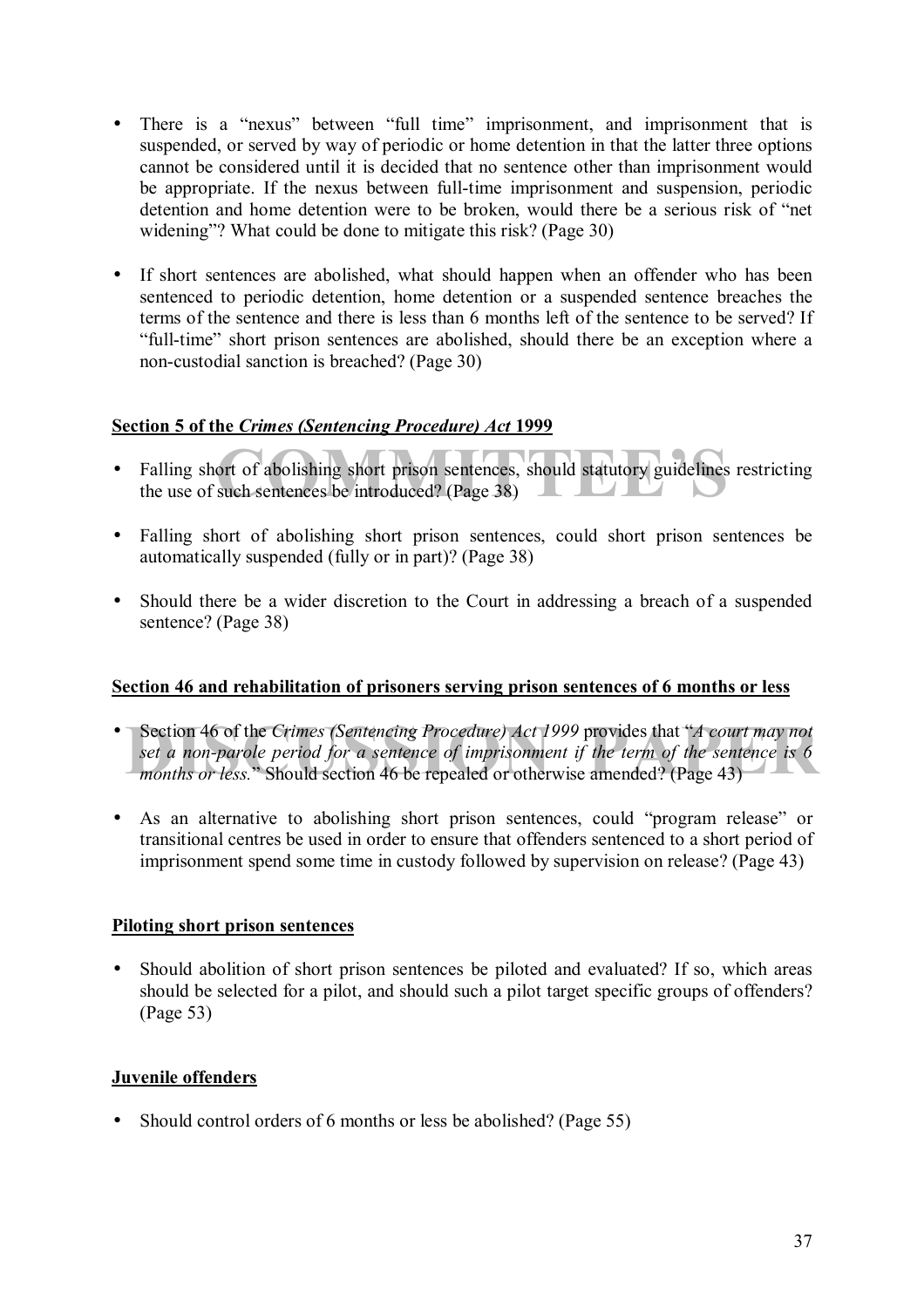### **Intellectually disabled offenders**

- Some intellectually disabled offenders do not understand, or lack the resources and capacity to comply with non-custodial alternatives. If short prison sentences are abolished, how should an intellectually disabled offender who appears before the court for breaching a community sentence be dealt with? (Page 58)
- Section 32 of the *Mental Health (Criminal Procedure) Act 1990* provides a method of diversion for defendants who are suffering from a mental illness, are developmentally disabled, or suffering from a mental condition for which treatment is available. Should section 32 be available to all persons with a cognitive impairment?<sup>121</sup> (Page 58)

### **Cost issues**

n of short prison sentences is trialled on a pilot basis, would a fur<br>
y BOCSAR, similar to the cost analysis completed in relation to the Dr<br>
ul? (Page 66) • If abolition of short prison sentences is trialled on a pilot basis, would a further cost analysis by BOCSAR, similar to the cost analysis completed in relation to the Drug Court prove useful? (Page 66)  $\perp \nabla \perp \perp \nabla \perp \perp$ .

## **DISCUSSION PAPER**

 $\overline{a}$ <sup>121</sup> For example, amend section 32 of the *Mental Health (Criminal Procedure) Act 1990* so that an order may also be made under that section where it appears to the Magistrate that the defendant has a cognitive impairment that affects a personís reasoning and behaviour, including intellectual disability, acquired brain injury, autism, and a neurological disorder including dementia.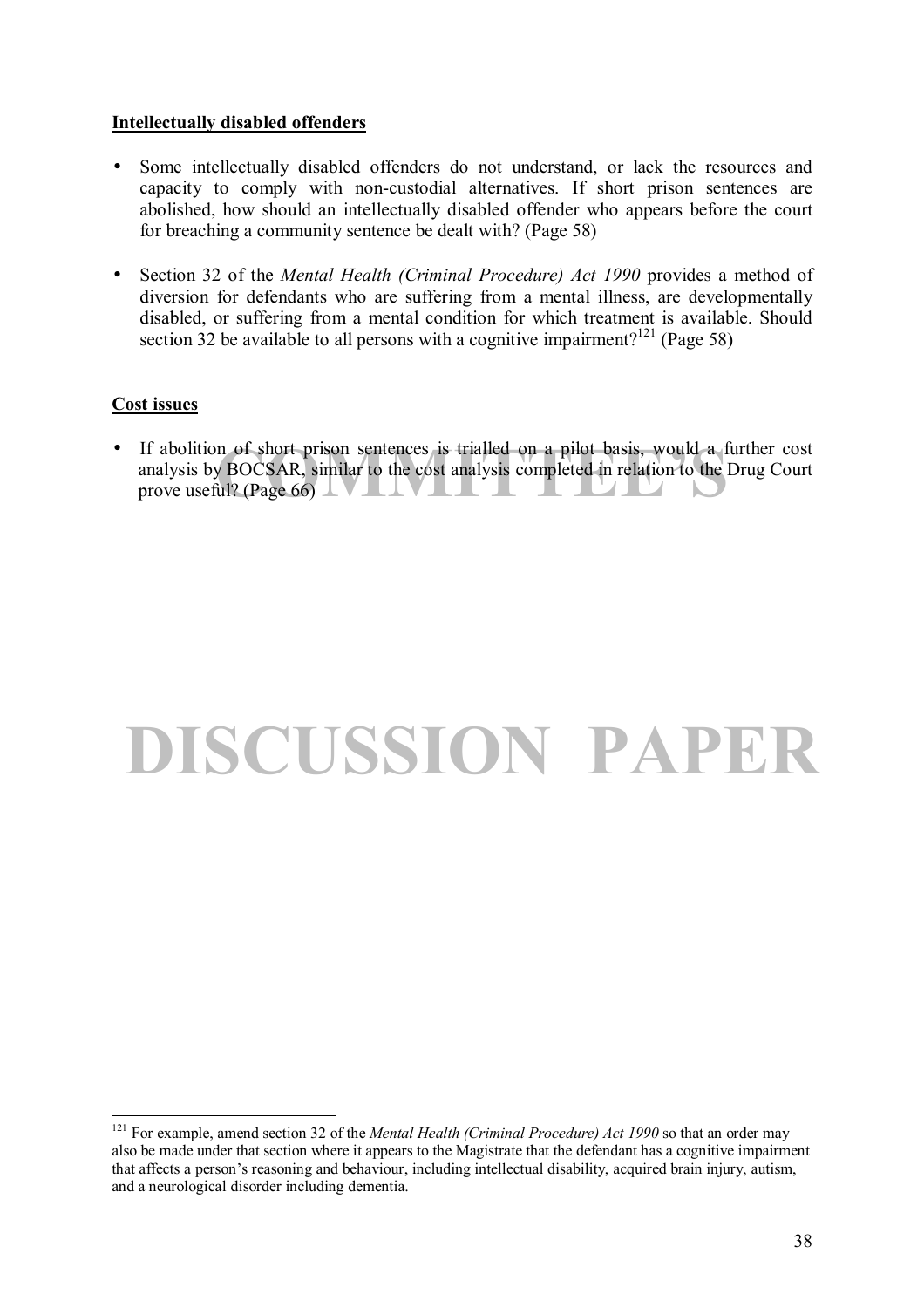### **4. Introduction**

The Sentencing Council has called for preliminary submissions in order to assist in isolating relevant issues, and a Committee has been formed.122 The Committee assisting the Sentencing Council has considered these submissions and has expressed tentative views about aspects of the project These views do not, however, represent the views of all Committee members on all aspects of the project; nor will they necessarily be reflected in the Sentencing Council's final recommendations. They are intended to attract comment and promote discussion. For the purposes of this paper, "prison sentences of 6 months or less" will be referred to as "short prison sentences", and under the present conditions, the majority of the Committee is of the view that it is premature to examine abolition of short prison sentences.

I Intensive Supervision Orders introduced as alternatives. The effecting<br>time was not evaluated. Legislation in Western Australia has since been<br>commence, which will extend this abolition to prison sentences of 6 m<br>comment Short prison sentences have recently been considered in two other jurisdictions. In Western Australia, prison sentences of 3 months or less were abolished in 1995, with suspended sentences and Intensive Supervision Orders introduced as alternatives. The effect of this legislative change was not evaluated. Legislation in Western Australia has since been passed, but is yet to commence, which will extend this abolition to prison sentences of 6 months or less. The Government has agreed to review this legislative change 2 years after proclamation. It is suggested that NSW should wait until the Western Australian legislation is reviewed before making a similar move.

question of abolishing short prison sentences was considered in England, but the system of "custody plus" was preferred. In England, the overcrowding of prisons has been described as a *"cancer eating at the ability of the prison service to deliver*<sup>". 123</sup> In particular, short prison sentences have been reviewed in that jurisdiction. Under the *Criminal Justice Act* 2003 (UK), a system of "custody plus" has been introduced whereby offenders sentenced to a short term of imprisonment spend a period of time in custody along with a period of time supervised in the community. The terms of the supervision period are tailored to the needs of the individual offender. Importantly, the "custody plus" was preferred.

In NSW, the vast majority of short prison sentences are imposed by the Local Court, and such sentences account for over 55.8% of the sentences of imprisonment imposed by that Court.<sup>124</sup> Most offenders have a criminal history, and almost 70% have previously served a sentence of imprisonment. There has been a recent downward trend in the number of offenders serving short prison sentences, and this is contrasted with the rising prison population generally. Most short prison sentences are imposed for offences where the statutory maximum is far greater than 6 months.

There is a "nexus" between "full time" imprisonment, and imprisonment that is suspended, or served by way of periodic or home detention in that the latter three options cannot be considered until it is decided that no sentence other than imprisonment would be appropriate. If short prison sentences were to be abolished, a question arises as to whether such abolition should be restricted to "full time" sentences, or should also apply to short prison sentences to

<sup>&</sup>lt;sup>122</sup> For membership of the Committee, see below under "Background"

<sup>&</sup>lt;sup>123</sup> Lord Justice Woolf, "A New Approach to Sentencing" (2003) 15(4) Judicial Officers' Bulletin 1<br><sup>124</sup> Keane and Polletti (2003) "Sentencing Trends and Issues no. 28: Common Offences in the Local Courts

*<sup>2002</sup>*î Sydney: Judicial Commission at p 11. This figure does not include suspended sentences or sentences to be served by way of home detention or periodic detention. Nor does it include sentences of greater than 6 months where the non-parole period is less than 6 months.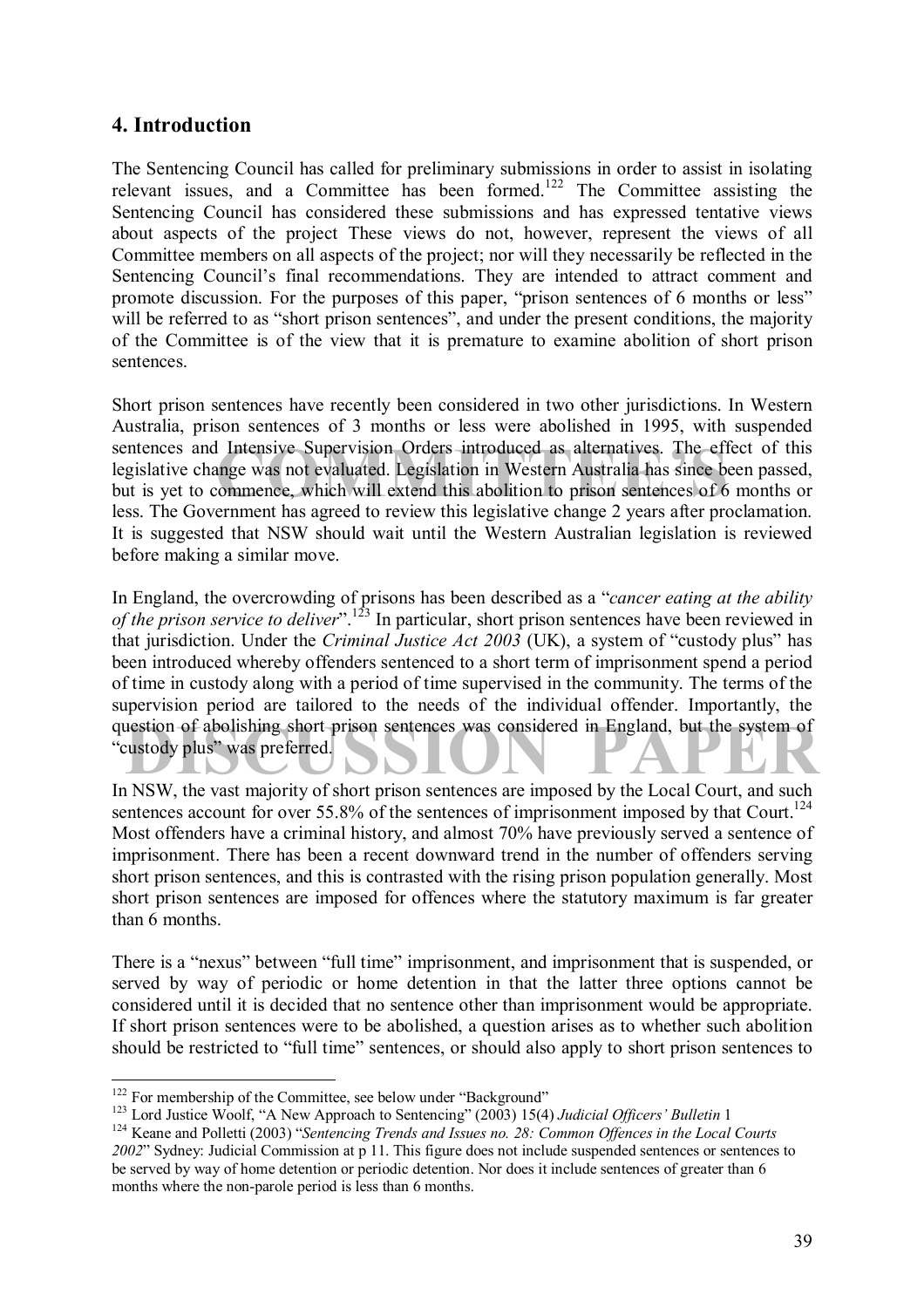be suspended or served by way of home or periodic detention. The majority of the Committee is presently of the view that any issue of abolition should only be considered for "full time" short prison sentences.

A related question is whether the "nexus" between full time imprisonment and suspended, periodic and home detention should be broken. If the nexus is broken, there is a real risk of ìnet wideningî: that is, a risk that offenders will be given a suspended sentence, periodic or home detention order where they otherwise would have received a less severe penalty such as a fine or community service order. There is already evidence to suggest that suspended sentences are being used inappropriately in place of less severe penalties. If short prison sentences were abolished, a question also arises as to what should happen where an offender breaches or refuses to comply with a non-custodial order, or in the case of a repeat offender, non-custodial sanctions have been repeatedly breached in the past. The Committee is presently of the view that if short prison sentences are abolished, an exception should be made in such circumstances.

to abolish short prison sentences presupposes that such short sentence<br>
valternative sentencing options. The fact that many of these alternative<br>
valghout NSW is a matter of great concern. Rather than suggesting The intention to abolish short prison sentences presupposes that such short sentences would be replaced by alternative sentencing options. The fact that many of these alternatives are not available throughout NSW is a matter of great concern. Rather than suggesting a new sentencing option to replace short prison sentences, the committee is presently of the view that priority should be given to making presently existing sentencing options available throughout NSW. If such options were made available, it could be expected that there would be a further reduction in the number of short prison sentences imposed removing the need to abolish short prison sentences. The majority of the Committee is presently of the view that it would be inequitable to abolish short prison sentences until viable sentencing alternatives are available state-wide.

and record its reasons for deciding that no penalty other than imprisonment is appropriate.<br>Some have expressed an opinion that section  $5(2)$  is ineffectual in limiting the use of short<br>sentences, but on the other hand, Section 5(2) of the *Crimes (Sentencing Procedure) Act 1999* provides that a court must give, and record its reasons for deciding that no penalty other than imprisonment is appropriate. Some have expressed an opinion that section 5(2) is ineffectual in limiting the use of short short sentences recently.<sup>125</sup> It is unclear whether this reduction can be attributed to section 5(2). It is suggested that research could be undertaken to analyse such reasons in order to assess their validity. It is further suggested that rather than abolishing short prison sentences, section 5(2) could be further tightened, for example, to restrict short prison sentences to those offenders who cannot be trusted to comply with non-custodial orders, or to provide that short prison sentences are automatically suspended.<sup>126</sup>

The question of what can be achieved in terms of prisoner rehabilitation in 6 months has been discussed. It was noted that many of the other objectives of sentencing may be met by a short prison sentence. Presently, section 46 of the *Crimes (Sentencing Procedure) Act 1999* precludes offenders who have served a short prison sentence from receiving any support or supervision on release. An important question is whether section 46 should be abolished or otherwise amended.

 $125$  The Chief Magistrate of the Local Court views section 5(2) as ineffectual. In contrast, table 2 in Annexure A shows the recent reduction in the use of short sentences.

 $126$  This may require consideration of the way in which a breach is treated, and the possibility of re-introducing suspended sentences. At present, breach of a suspended sentence is dealt with by the Courts, and there is little flexibility as to what the Court may do in consequence of a breach.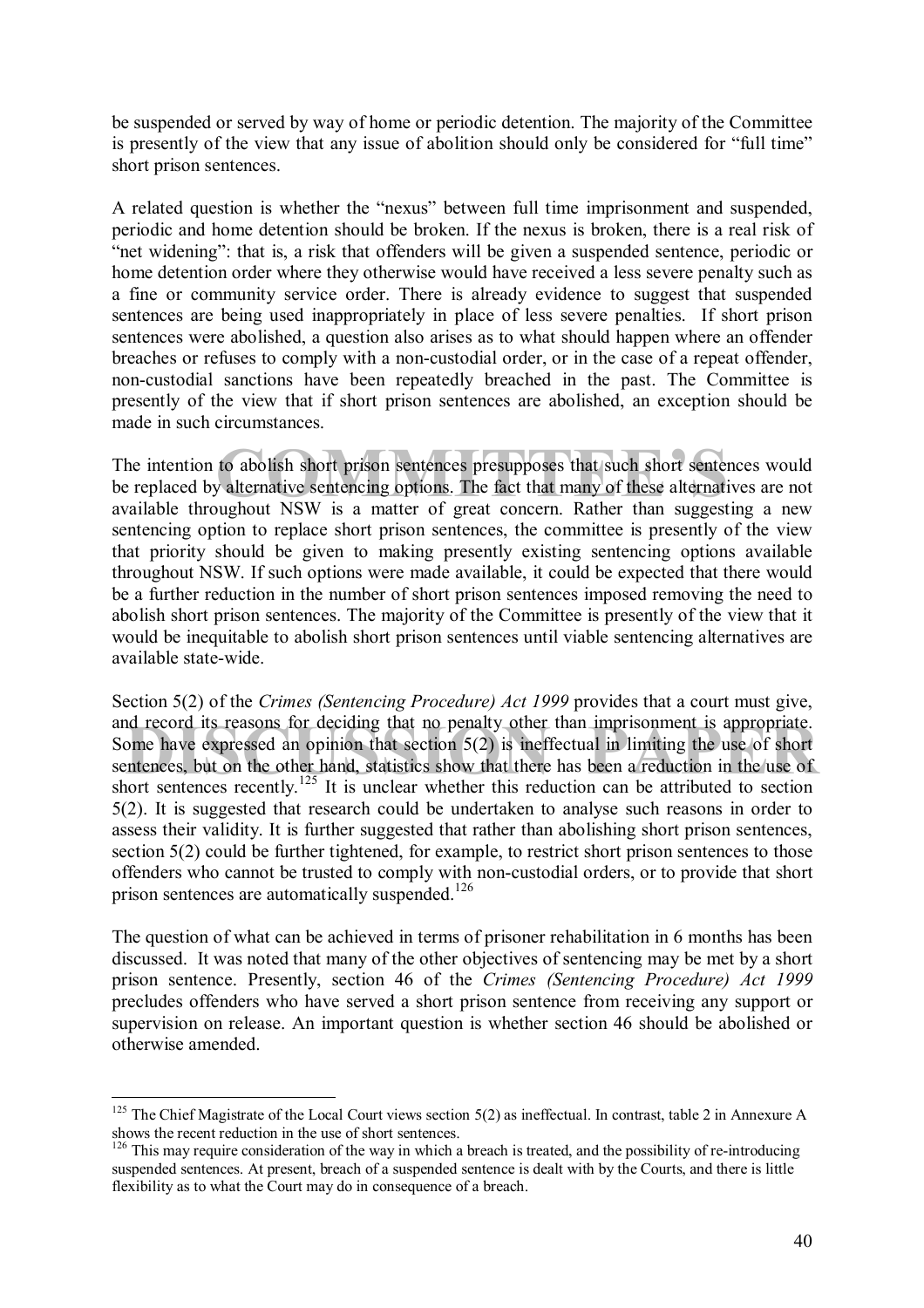It has been suggested that pre-sentence reports could be made mandatory prior to imposing a short prison sentence. However whilst this requirement would cause the Court to consider whether a short prison sentence is appropriate, practitioners within the committee are of the view that pre-sentence reports are presently ordered appropriately, and any move to make them mandatory may place an unnecessary burden on the probation and parole service.

If short prison sentences were abolished, there is a real risk that some offenders would be given a longer sentence to circumvent the abolition ("sentence creep" or "bracket creep"). ìSentence creepî has cost ramifications and raises issues of proportionality of the sentence to the crime committed.

If short prison sentences were to be abolished, a number of problems and issues would arise for specific groups of offenders. The scope of this paper is not broad enough to discuss the effects of prison on vulnerable groups generally. Vulnerable groups have only been discussed to the extent that short prison sentences particularly impact upon them. For example:

- If people are over represented in the population of prisoners service.<br>
Any general reform to short prison sentences should be clearly an<br>
ent policies developed for Aboriginal people. • Aboriginal people are over represented in the population of prisoners serving short sentences. Any general reform to short prison sentences should be clearly articulated with current policies developed for Aboriginal people.
- In relation to juvenile offenders, different sentencing principles apply with rehabilitation taking a higher priority. The majority of juvenile control orders in NSW are for a period less than 6 months, and it is argued that any move to abolish short prison sentences should not apply to juveniles.<sup>127</sup>
- If short prison sentences are abolished, the needs of intellectually disabled offenders serving community based sentences must be considered. Intellectually disabled offenders would generally require a higher level of support and supervision to ensure compliance with non-custodial orders. Further, section 32 of the *Mental Health (Criminal Procedure) Act 1990* provides options for diversion, and it is suggested that this section be available to all cognitively impaired persons.
- In relation to mentally ill offenders, the majority of short prison sentences are imposed in the Local Court, and the defence of "mental illness" is not available. However, diversions under sections 32 and 33 of the *Menta* • In relation to mentally ill offenders, the majority of short prison sentences are imposed in the Local Court, and the defence of "mental illness" is not available. However, diversions under sections 32 and 33 of the *Mental Health (Criminal Procedure) Act 1990* are available.

The committee has expressed concern at the apparent conflict between the policy supporting the tightening of bail laws on the one hand, and consideration of abolishing short prison sentences on the other. A concern has been expressed that if short prison sentences were to be abolished, remands may be used, deliberately or otherwise, in a manner amounting to a short prison sentence.

Estimating the cost impact of abolishing short prison sentences is difficult, however the cost estimates provided by the Bureau of Crime Statistics and Research ("BOCSAR") are questioned. Funding for the provision of sentencing alternatives state-wide would precede and absorb any savings achieved by the abolition. It is recommended that if any move is made to abolish short prison sentences, even on a pilot basis, a cost analysis should be undertaken, similar to the recent cost evaluation of the Drug Court. Abolition should not be entertained or considered for budgetary reasons alone.

 $\overline{a}$  $127$  In Western Australia, juveniles are exempt from the abolition of prison sentences of 3 months or less, which will soon be extended to 6 months or less.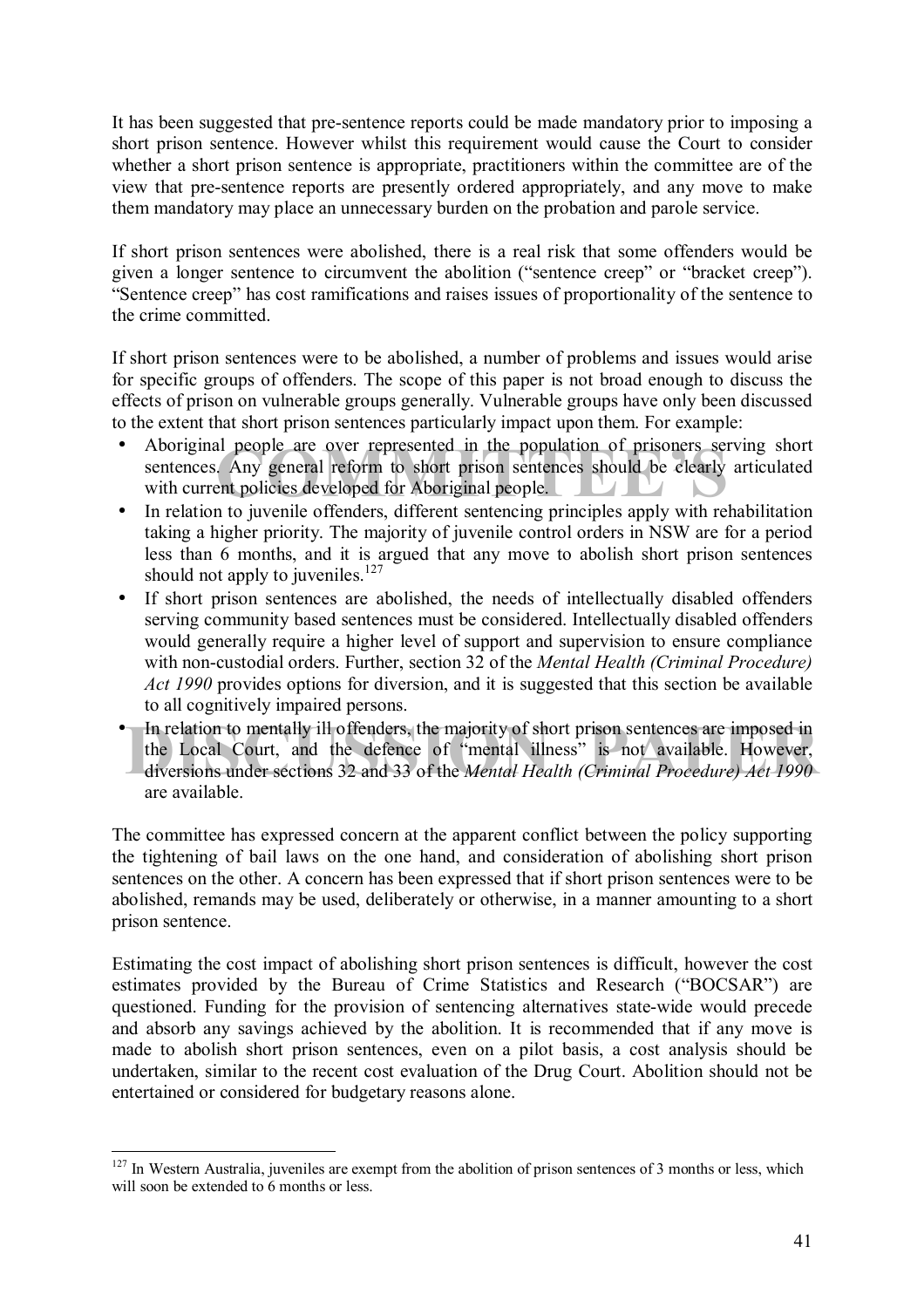If short prison sentences are abolished, a question of fairness arises with Commonwealth offenders serving prison sentences of 6 months or less in NSW gaols. There are however, few such Commonwealth offenders in NSW gaols.

The important question is what purpose would be served by abolishing short prison sentences, and what consequences may follow. In summary, arguments in support of abolishing short prison sentences are:

- Their questionable rehabilitative value:
- The high cost associated with processing and housing short term prisoners;
- The resources required for prisoners serving short sentences could be used for more serious offenders;
- As they presently stand, prisoners who have served a short prison sentence do not receive supervision/reintegration on release.

 $\Gamma$ EE'S

It is argued that abolition of short prison sentences would:

- Reduce prison overcrowding:
- Simplify the management of inmates;
- Diminish the harmful effects of prison;
- Encourage the use of sentencing alternatives;
- May reduce social security costs.

On the other hand, there are strong arguments against abolition and there may be undesirable consequences:

- A short prison sentence may be appropriate in some circumstances (such as where a short sentence is proportionate to the crime, and where offender either refuses to comply with alternative sentencing options, or has continually breached non-custodial sentences in the past);
- Section 5(2) may be effective in ensuring that short sentences are appropriately used, or the section could be amended to ensure that short sentences are more appropriately used;
- Section 9(2) may be criterive in ensuring that short sentences are appropriately used; the section could be amended to ensure that short sentences are more appropriately used;<br>There is a risk of "sentence creep" if short s • There is a risk of "sentence creep" if short sentences are abolished (for example, offenders being sentenced to a term greater than 6 months which is disproportionate to the seriousness of the crime, or the full sentence being increased beyond 6 months in order to set a non-parole period of less than 6 months) and a risk of "net widening" if the nexus between full-time imprisonment and suspension, periodic detention and home detention were to be broken

The debate around this topic has focused attention on alternate sentencing options, where they are available, diversionary pilot programs and who they target. The Committee has discussed the competing aims of sentencing and how and why emphasis is given for instance to rehabilitation in certain circumstances. It has exposed the tensions between the aims of enlightened diversionary programs on the one hand and "law and order" amendments on the other which fit within the government's "tough on crime" policies.

It is conceded that there are many competing and complex issues to be considered in a proposal such as this. There are also some important exceptions that must be considered in conjunction with the abolition of short sentences. There may however be important gains to be made for the community in general by tightening up on the circumstances in which short sentences can be given, in conjunction with giving the court more rather than fewer sentencing options.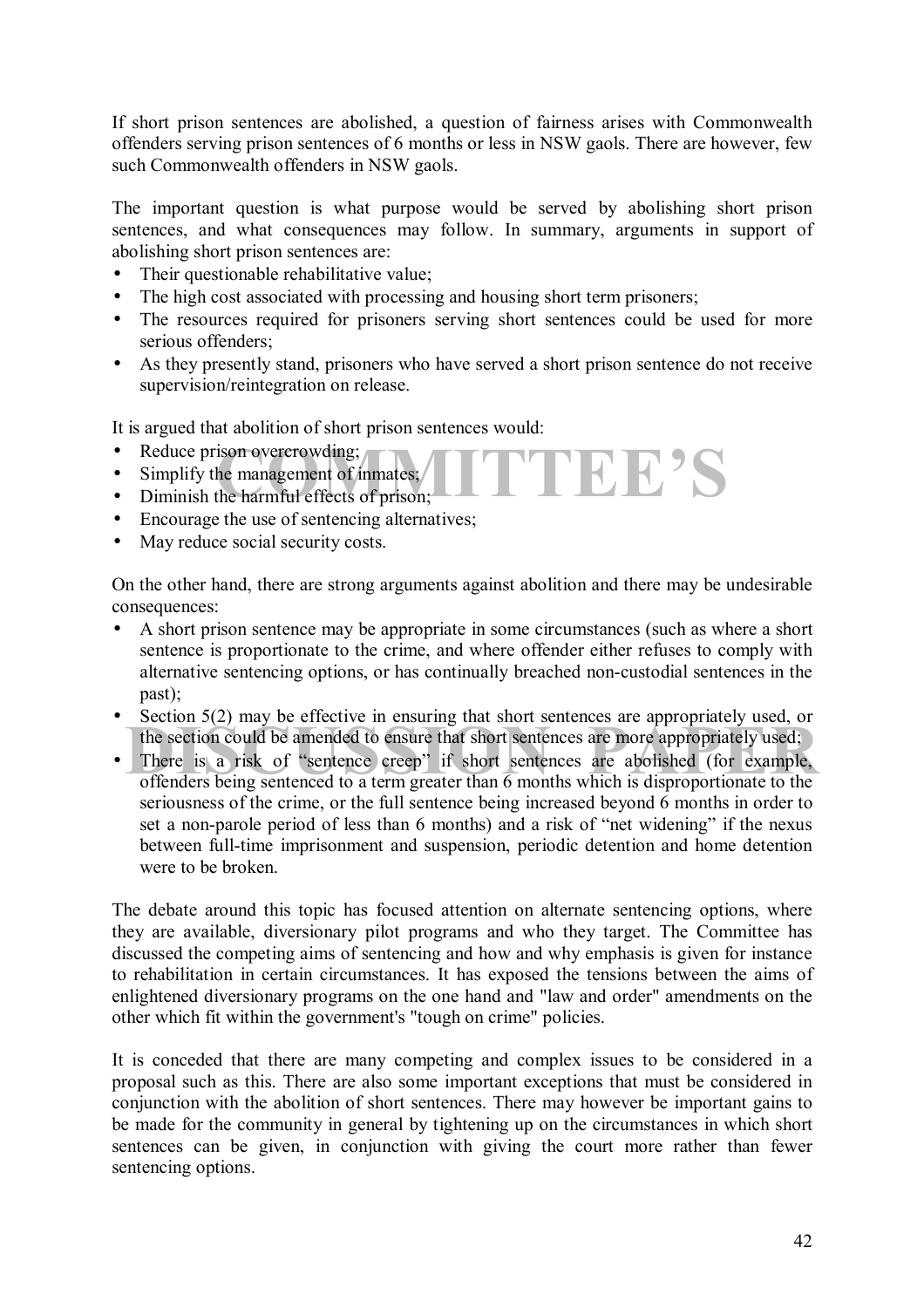### **5. Background**

The issue of short prison sentences<sup>128</sup> has been a topic of discussion within the Sentencing Council since its formation in March 2003. Members of the Sentencing Council considered that short prison sentences should be examined, as some Council members questioned whether they are effective. In particular, some Council members questioned their rehabilitative effect and indeed whether they may be counter-rehabilitative as they may introduce minor offenders to more hardened serious offenders. They also have negative effects on family, housing and employment. Members questioned whether short prison sentences were a cost-effective way of dealing with offenders, and suggested that alternative means of disposition of offenders should be explored.

In Council, with the permission of the Attorney General, formed a com<br>
insidering this topic. The Committee consisted of representatives of<br>
epartments and agencies together with individuals considered to have previation w The Sentencing Council's Chairperson raised the issue with the Attorney General on behalf of the Council, and the Attorney General then formally referred the issue of abolishing prison sentences of 6 months or less to the Sentencing Council for examination on 18 June 2003. The Sentencing Council, with the permission of the Attorney General, formed a committee to assist it in considering this topic. The Committee consisted of representatives of relevant government departments and agencies together with individuals considered to have particular expertise or knowledge valuable to consideration of this issue. The committee was comprised of:

- The Hon. Alan Abadee RFD QC (Chair)
- Professor Chris Cunneen, Director, Institute of Criminology, University of Sydney;
- Ms Robyn Gray, Deputy Solicitor for Public Prosecutions:
- Senior Assistant Commissioner Ken Middlebrook, Community Offender Services, Department of Corrective Services;
- Mr Peter Muir, Director, Operations, Department of Juvenile Justice;
- Superintendent Bruce Newling, Court and Legal Services, NSW Police;
- Mr Ivan Potas, Director, Research and Sentencing, Judicial Commission of NSW;<br>Mr Brian Sandland, Acting Director of Criminal Law, Legal Aid Commission of NSW;<br>Ms Mary Spiers. Senior Policy Officer. Criminal Law Review Divi • Mr Ivan Potas, Director, Research and Sentencing, Judicial Commission of NSW;
- Mr Brian Sandland, Acting Director of Criminal Law, Legal Aid Commission of NSW;
- Ms Mary Spiers, Senior Policy Officer, Criminal Law Review Division; and
- Ms Tricia White, Senior Policy Analyst, Ministry for Police.

The Committee agreed to provide its assistance to the Sentencing Council on the issue of abolishing prison sentences of 6 months or less in the form of this Discussion Paper.

### **5.1 Previous consideration of short prison sentences in NSW:**

The issue of abolishing prison sentences of 6 months or less has previously been considered by the NSW Law Reform Commission ("the NSWLRC").<sup>129</sup> In *Discussion Paper 33*, the NSWLRC considered the need to give greater effect to the principle that imprisonment is a sentencing option of last resort, and considered the possibility of recommending legislation to

 $\overline{a}$  $128$  The Council did not merely confine itself to prison sentences of 6 months or less, but also considered prison sentences of 12 months or less. The majority of the Council were of the view that consideration of prison sentences of 6 months or less is consistent with the recommendation made by the Select Committee of the Legislative Council on the *Increase in Prison Population*, and also with the language of section 46 of the *Crimes (Sentencing Procedure) Act 1999*. The minority view was that the same arguments which could apply to abolishing prison sentences of 6 months or less would equally apply to prison sentences of 12 months or less.

<sup>&</sup>lt;sup>129</sup> In 1996 the NSWLRC published *Discussion Paper 33:* Sentencing, and shortly after this, in December 1996 the Commission published its *Report 79: Sentencing*.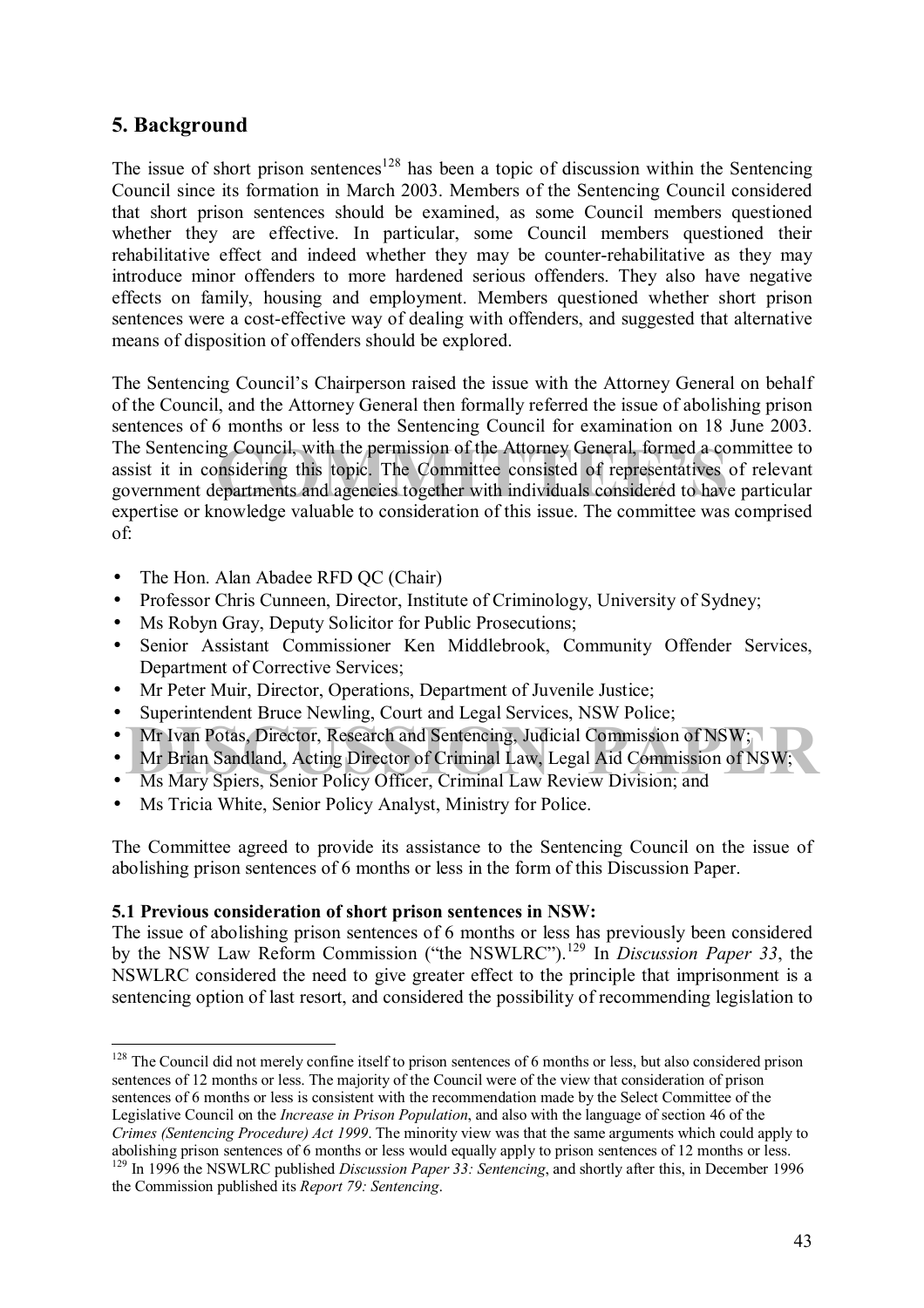abolish short prison sentences.<sup>130</sup> Due to the fear of "sentence creep", that is the fear that sentences would be increased to overcome any statutory minimum length, the NSWLRC did not recommend such legislation. The NSWLRC instead recommended that judges and magistrates should be required to give reasons for imposing a sentence of imprisonment of 6 months or less. In *Report 79*, the NSWLRC recommended that courts should not only provide reasons for such a decision, but also give their reasons for not imposing a non-custodial sentence. The NSWLRC acknowledged the Common Law principle espoused in *Parker v DPP*131 that imprisonment is a sanction of last resort, however, it argued that greater substance could be given to the principle by requiring that courts explain their reasons, hoping that this might encourage courts to make more appropriate use of short prison sentences.

appropriate, and reasons for not allowing the oftender to participate in an intervention or<br>
other program. Such reasons must be recorded.<br>
The New South Wales Parliament's Select Committee on the Increase in the Prison This recommendation resulted in section 5 of the *Crimes (Sentencing Procedure) Act 1999*. 132 This section requires courts to provide reasons for any decision to impose a sentence of imprisonment of 6 months or less including reasons why a non-custodial sentence is not appropriate, and reasons for not allowing the offender to participate in an intervention or other program. Such reasons must be recorded.

Population has also considered the issue of abolishing prison sentences of 6 months or less. Amongst other things, the Report recommended that the option of abolishing prison sentences of 6 months or less be considered, and that alternatives to prison be considered.

The Report also questioned the rehabilitative value of short sentences, as it is difficult to design and implement programs for such a short period of time, and the lack of supervision of such prisoners on release made transition back into the community more difficult.<sup>133</sup>

rison sentences of 6 months or less, but rather recommended that research be undertaken to vestigate the impact of abolishing prison sentences of 6 months or less. The Report entifies several issues. For example, It is important to note that the Select Committeeís Report did *not* recommend the abolition of prison sentences of 6 months or less, but rather recommended that research be undertaken to investigate the impact of abolishing prison sentences of 6 months or less. The Report identifies several issues. For example,

<sup>*It is ... important to address issues such as whether abolishing shorter custodial*</sup> *sentences would only lead to inmates serving longer sentences, particularly if funding*  was not provided for increased alternative programs. For these reasons the *Committee recommends that comprehensive research and public consultation be conducted into the possible impact of such an initiative before any measures are implemented.*"

<sup>&</sup>lt;sup>130</sup> DP 33: Sentencing at paragraph 3.33 and 3.34

<sup>&</sup>lt;sup>131</sup> (1992) 28 NSWLR 282. See further *Dinsdale v. R* (2000) 175 CLR 315, considered in *Saldaneri* [2001] NSWCCA 480 at [14]

<sup>&</sup>lt;sup>132</sup> The *Act* was assented to on 8 December 1999. The *Act* largely consolidated the provisions of various Acts dealing with the sentencing of offenders. The re-enacted provisions were substantially the same as those they replaced, however, the *Crimes (Sentencing Procedure) Act 1999* reintroduced "suspended sentences" as a sentencing option, required courts that impose sentences of imprisonment of 6 months or less to give reasons for their decisions to impose imprisonment and not some lesser punishment, required courts that impose sentences of imprisonment to determine the total sentence first, and then to determine the minimum (non-parole) term of the sentence, and replaced recognisances with good behaviour bonds.

<sup>&</sup>lt;sup>133</sup> This is because section 46 of the *Crimes (Sentencing Procedure) Act 1999* provides that a Court must not set a non-parole period for a sentence of imprisonment if the term is less than 6 months.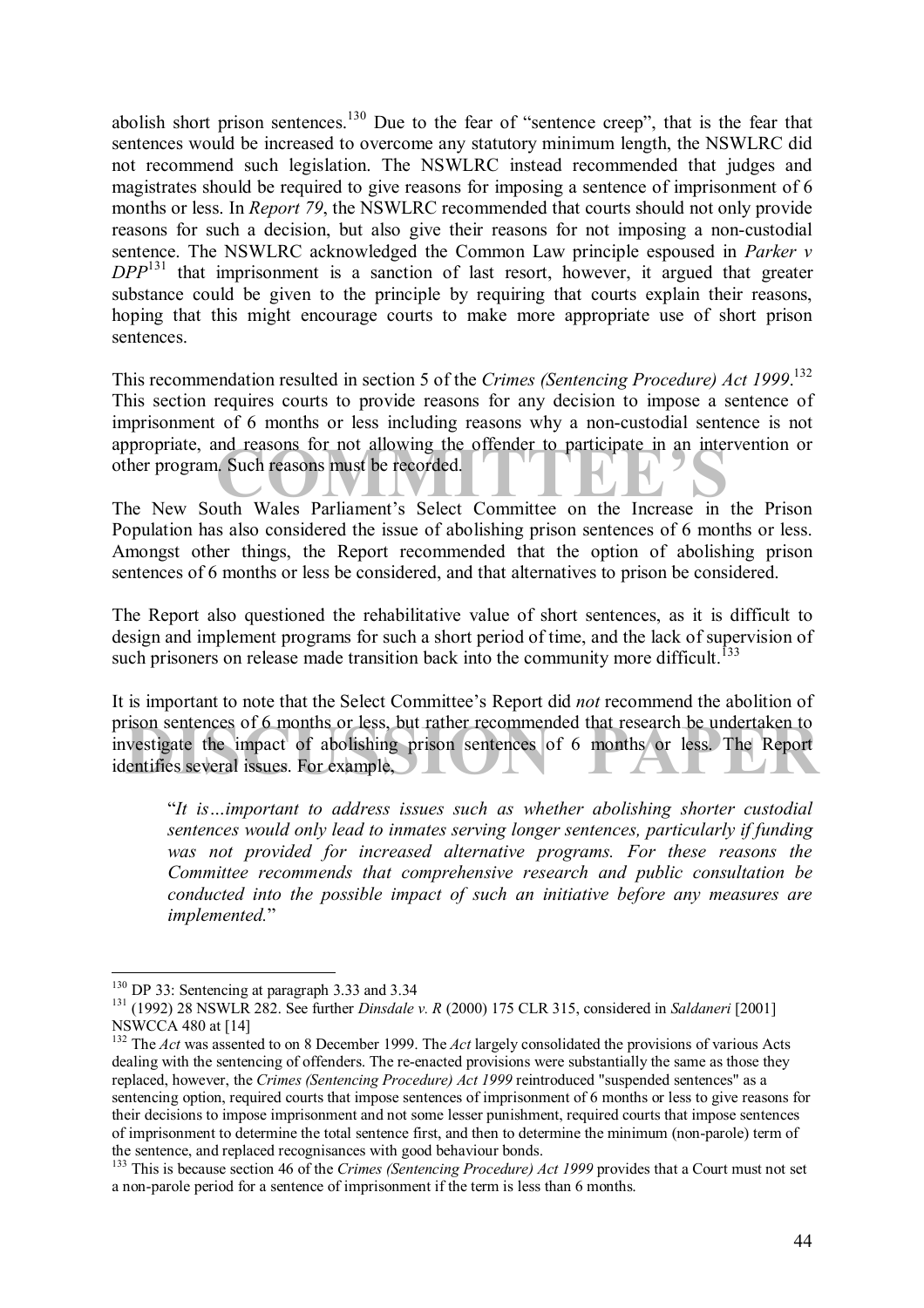The Report further recommended that the Government initiate a pilot project to divert a number of offenders who would otherwise be sentenced to imprisonment for 3 months or less, with priority given to women and indigenous offenders.

The Report of the Select Committee notes that many prisoners who are in full-time custody could more appropriately and cost-effectively be dealt with under the alternative sentencing options.

In consequence of the Select Committee's Report, BOCSAR conducted research which estimated the impact of abolishing prison sentences of 6 months or less on the prison population, provided a profile on the prisoners who would be affected and estimated savings to the NSW budget.134 BOCSAR estimated that if short prison sentences were abolished, the number of new prisoners received per week would be reduced by 40%, and the savings in recurrent costs would be between \$33 and \$47 million per year.



# **DISCUSSION PAPER**

 $\overline{a}$ <sup>134</sup> Lind and Eyland (2002) *<sup><i>Crime and Justice Bulletin number 73: The Impact of Abolishing Short Prison*</sup> *Sentences.*î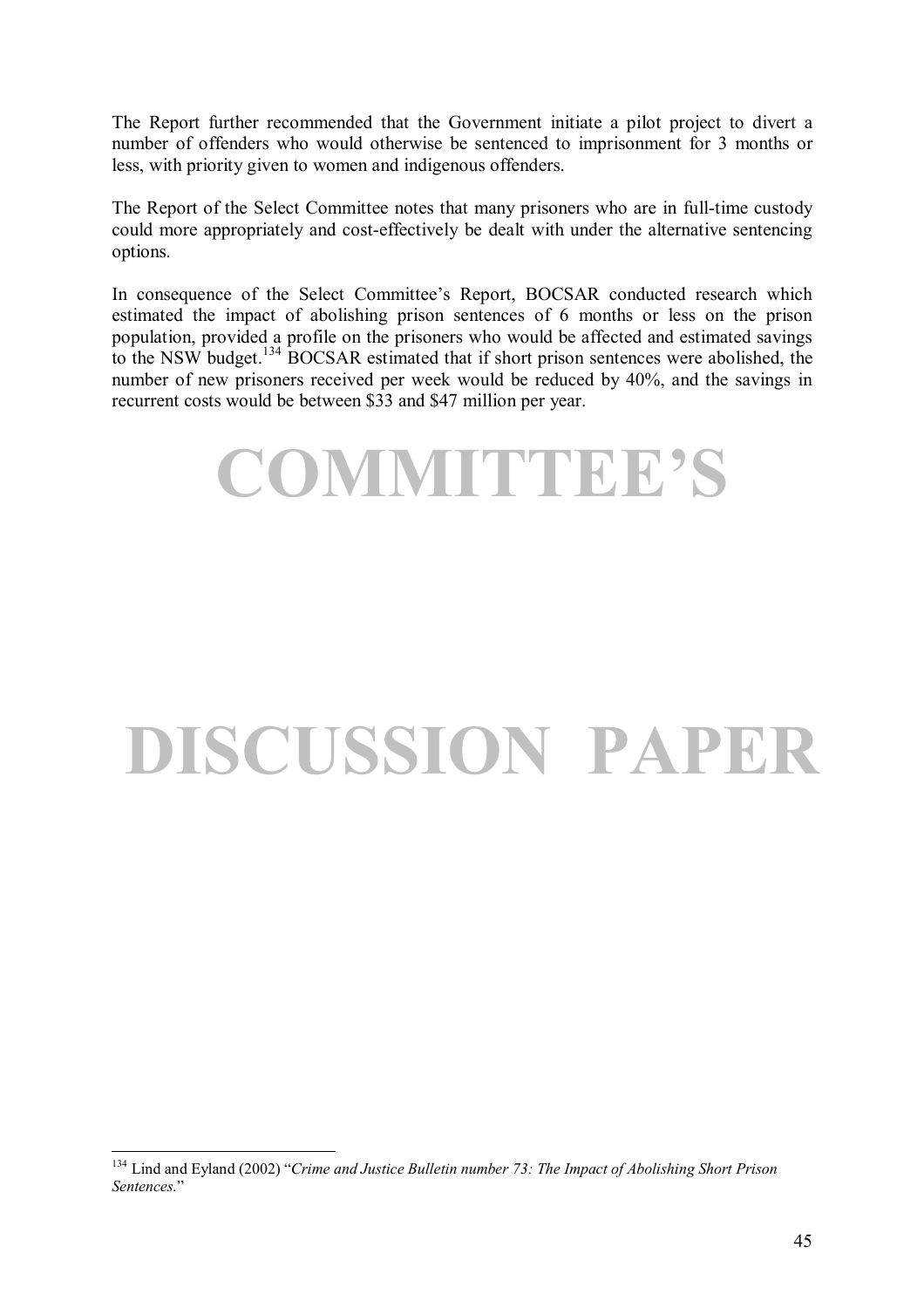### **6. Consideration of short prison sentences in other jurisdictions**

### **6.1 Western Australia**

Western Australia legislated to prohibit prison sentences of 3 months or less, with limited exceptions, in 1995.<sup>135</sup> It was thought that short sentences served little useful purpose as they fail as a deterrent, fail to protect the community, and fail to rehabilitate. It was thought that the intensive supervision order and suspended prison sentence would provide a more effective solution<sup>136</sup>

introduction of the legislation, and does not seem to be part of a steady trend,<sup>140</sup> it is unclear<br>whether this decrease can be attributed to the abolition. Following the introduction of this legislation, the opportunity was not taken to study the impact that it had on the prison population of Western Australia. The effect is difficult to determine.<sup>137</sup> The ABS<sup>138</sup> has recently reported that between 2001 and 2002, some five years after the legislation was introduced, $139$  there has been a decrease in the general imprisonment rate in Western Australia, and a quite substantial decrease of 20% in the indigenous imprisonment rate. Bearing in mind that this decrease has occurred some 5 years after the whether this decrease can be attributed to the abolition.

### **Western Australia: Abolition of prison sentences of 6 months or less**

On 15 August 2002, the Western Australian Attorney General introduced a Bill to extend the abolition of prison sentences of 3 months or less to those of 6 months or less.<sup>141</sup> The Standing Committee on Legislation reported on the Bill and noted several concerns in its report, but nevertheless considered it was a worthwhile measure so long as the effects of the change were carefully monitored.<sup>142</sup> In particular, the Committee noted that careful monitoring will enable parliament to determine whether the effect is a general increase in sentences, or to reduce what would otherwise have been sentences of imprisonment of 6 months or less to community.

he Committee noted the absence of an evaluation following the abolition of sentences of 3 onths or less in 1995, and expressed concern that sentences would be increased to The Committee noted the absence of an evaluation following the abolition of sentences of 3 months or less in 1995, and expressed concern that sentences would be increased to

<sup>&</sup>lt;sup>135</sup> Section 86 of the *Sentencing Act 1995* (WA), in the Act as it originally came into force.

<sup>&</sup>lt;sup>136</sup> In the Second Reading Speech, the Hon. Peter Foss acknowledged that the section implemented recommendations of the Joint Select Committee on Parole.

<sup>&</sup>lt;sup>137</sup> Morgan notes that there has been no formal evaluation of the impact of abolishing prison sentences of 3 months or less in Western Australia: Morgan, "*The Abolition of Six Month Sentences, New Hybrid orders and Truth in Sentencing: Western Australiaís Latest Sentencing Laws*î (2004) 28(1) *Criminal Law Journal* 8-25. The Western Australian Department of Justice also concedes that there has been no evaluation: Letter from Mr Alan Piper, Director General, WA Department of Justice, dated 11 February 2004. The Department does however advise that "Department of Justice data indicates that following the abolition of prison sentences of 3 *months or less, there was no shift from prison sentences of 3 months or less towards longer sentences. There*  was in fact, a reduction in every category of sentence length in the 1 month to 12 months range."<br><sup>138</sup> Australian Bureau of Statistics (2002) "Prisoners in Australia" Canberra, ABS.<br><sup>139</sup> Section 86 of the *Sentencing Act* 

The *Act* was assented to on 16 January 1996.<br><sup>140</sup> See Australian Bureau of Statistics (published 1997 - 2003)<sup>*'Prisoners in Australia*<sup>7</sup> for the years 1996-2002.</sup>

Canberra, ABS.

<sup>141</sup> *Sentencing Legislation Amendment and Repeal Bill* Part 5. See now *Sentencing Legislation Amendment and Repeal Act 2003* (no 50 of 2003)

Legislation Committee's Eighteenth Report, Chapter 5: Amendment and Repeal Bill 2002 – Abolition of *Sentenced of Six Months or Less*<sup>"</sup> Perth: Standing Committee on Legislation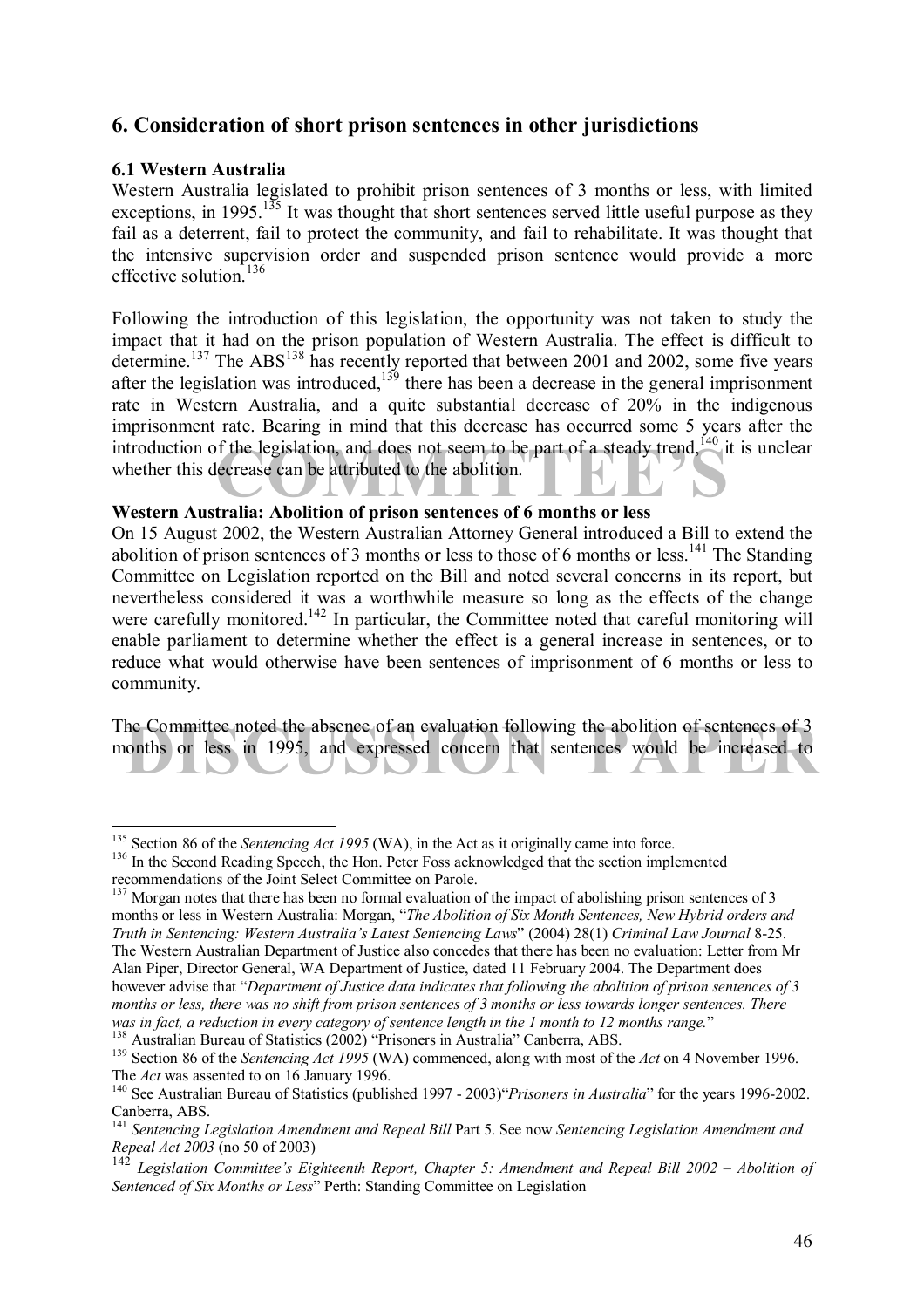circumvent the legislation, and distort or create a gap in the Western Australian "sentencing ladder" of which there is no counterpart in NSW.  $^{143}$ 

A further problem identified by the Committee involved the amendment to statutory penalties consequential to the prohibition of prison sentences of 6 months or less. For many offences, the Bill removes imprisonment as a penalty and increases the monetary penalty. The Report recognises that there is an increased imprisonment rate for Aboriginal people as a result of fine default and acknowledges the potential for this to be exacerbated by the abolition of prison sentences of 6 months or less.

S can come into effect is March 2004. Further, the Government has als<br>part of the legislation 2 years after proclamation.<sup>145</sup><br>ents to statutory penalties required the amendment of some 73 The Committee recommended that the part of the Bill prohibiting prison sentences of 6 months or less be proclaimed separately from the remainder so as to enable the effects on sentencing to be clearly distinguished, and that the part be reviewed two years after proclamation. The Bill was assented to on 9 July  $2003<sup>144</sup>$  with the recommendations incorporated. The earliest time at which the provisions abolishing prison sentences of 6 months or less can come into effect is March 2004. Further, the Government has also agreed to review that part of the legislation 2 years after proclamation.<sup>145</sup>

irrelevant, and in practice never attract prison sentences. "Indeed, most of them could simply have been decriminalised without anybody noticing."<sup>148</sup> On the other hand, "enhanced maxima will apply to all the offences tha The amendments to statutory penalties required the amendment of some 73 Western Australian Acts.<sup>146</sup> In the vast majority of cases, the penalty option of imprisonment for 6 months or less was removed leaving a fine as the penalty, but for some offences the maximum penalty of imprisonment was increased. Crucially, the offences with the increased maxima are the offences that, in practice, have been likely to attract sentences of imprisonment. Further, increasing the maxima is not a neutral exercise, but is an indication that Parliament intends the offence to be dealt with more severely, and Court's sentencing practices are expected to reflect such changes.<sup>147</sup> A brief description of the offences with increased penalties of imprisonment is attached at **Annexure D**. It has been suggested that most of the offences which no longer attract imprisonment, are the ones that are un-enforced, have been decriminalised without anybody noticing."<sup>148</sup> On the other hand, "enhanced *maxima will apply to all the offences that, in practice, have been likely to attract immediate*  imprisonment."

The Committee assisting the Sentencing Council considers that it is important to properly monitor the abolition of short sentences in Western Australia. Whilst the developments in Western Australia are relevant, they are not determinative of what should happen in NSW.

<sup>143</sup> The sentencing ladder is found in section 39 of the *Sentencing Act* 1995. Section 39(3) requires the court, in imposing sentence, to determine that each of the previous sentencing options or "steps in the ladder" is inappropriate before moving on to the next, and abolition of sentences of 6 months or less will create a large step between a suspended sentence and a period of imprisonment of more than 6 months. These concerns have also been noted by Dr. Morgan, "The Abolition of Six Month Sentences, New Hybrid orders and Truth in Sentencing: Western Australia's Latest Sentencing Laws" (2004) 28(1) Criminal Law Journal 8-25.<br><sup>144</sup> Act no 50 of 2003<br><sup>145</sup> See Response to the Report by the Attorney General, the Hon. Jim McGinty MLA, 5 June 2003<br><sup>146</sup>

<sup>&</sup>lt;sup>148</sup> Dr. Morgan, "The Abolition of Six Month Sentences, New Hybrid orders and Truth in Sentencing: Western *Australiaís Latest Sentencing Laws*î (2004) 28(1) *Criminal Law Journal* 8-25.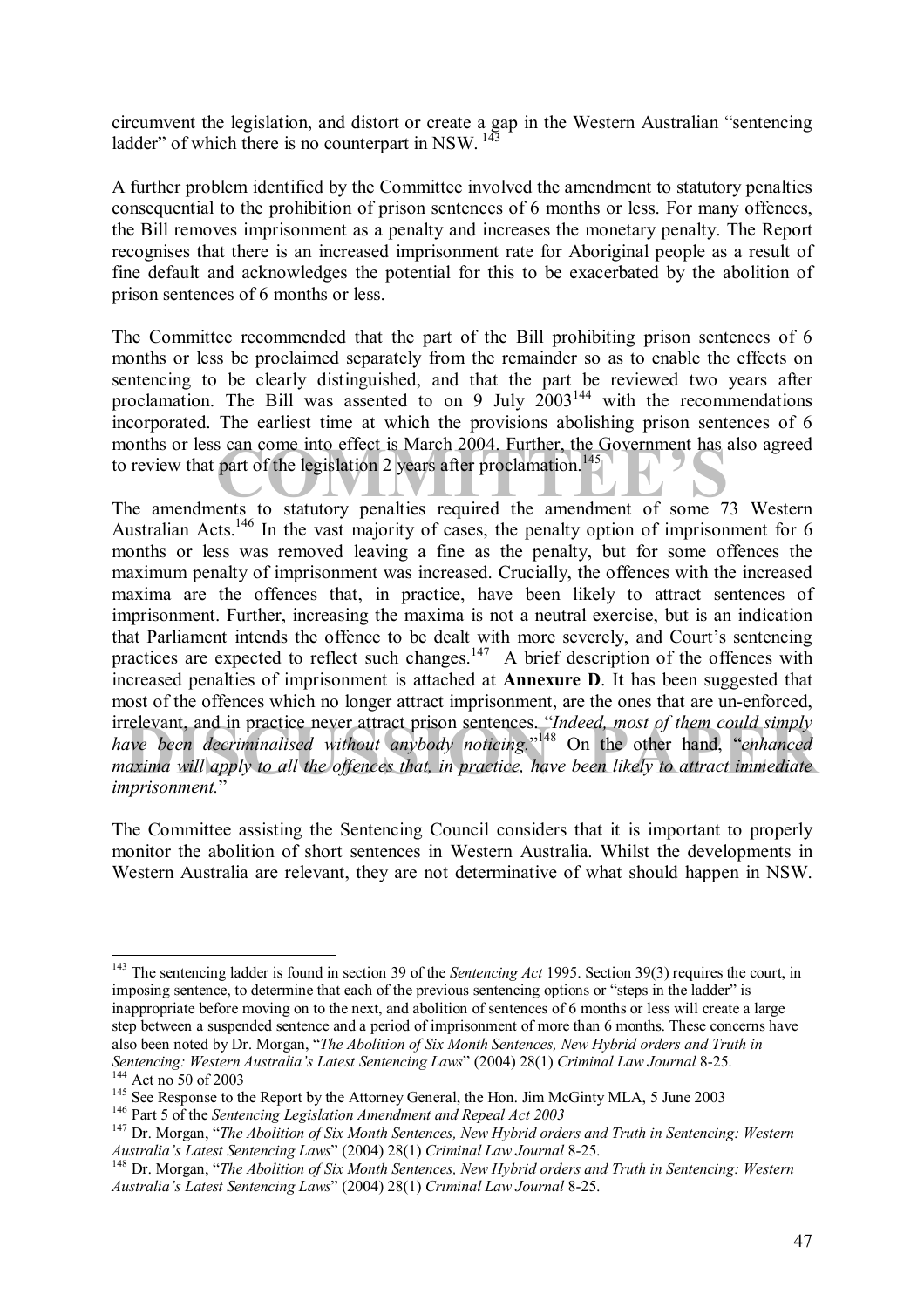This is particularly true considering the Western Australian "sentencing ladder" of which there is no counterpart in NSW. 149

**Question:** While recognising that different conditions prevail in WA and NSW, is it desirable to evaluate the impact of abolition of short sentences in WA before considering whether any similar scheme should be introduced in NSW?

### **6.2 England**

Prison overcrowding and the related issue of short prison sentences have been considered by the English Courts for some time. In 2002, the English Court of Appeal handed down a guideline judgment for domestic burglary.<sup>150</sup> In the course of judgment, the Court held:

mbers who will be deterred by their first experience of incarceration<br>ntial. If they are not deterred by their first period of incarceration<br>es even less likely that a moderately longer sentence (which equally<br>unity for ta *ìWe fully accept that there are some cases where the clang of the prison cell door for the first time may have a deterrent effect but the statistics of re-offending suggest that the numbers who will be deterred by their first experience of incarceration are not substantial. If they are not deterred by their first period of incarceration, then it becomes even less likely that a moderately longer sentence (which equally gives no opportunity for tackling re-offending behaviour) will achieve anything.*"

This statement is a long way short of a suggestion that short prison sentences should be abolished.

Shortly after the guideline judgment for domestic burglary was handed down, Lord Justice Woolf, extra-judicially highlighted the problem of overcrowding in English prisons, and identified the imposition of short prison sentences as one of the contributing factors:

prison service to deliver. It is exacerbated by a large number of prisoners who should<br> **not be there, the most significant group being those** who are sentenced to less than 12<br>
months imprisonment. It is now accepted on a ì*The Problem of overcrowding in prisons is a cancer eating at the ability of the prison service to deliver. It is exacerbated by a large number of prisoners who should not be there, the most significant group being those who are sentenced to less than 12 prisoners who are sentenced to less than 12 months. In many of those cases, the prisoners could have been punished in the community. If prison was what was called for, the most appropriate sentence would be one of no longer than one month, to give* the offender the experience of the "clang of the prison door."<sup>151</sup>

The *Halliday Report*<sup>152</sup> recognised the problem of an overall increase in the prison population, and in particular, an increase in the number of prisoners serving short sentences. The Report noted that between 1989 and 1999, the greatest increases were found for sentences of 6 months or less, with a 119% increase in people entering prison per year to

<sup>&</sup>lt;sup>149</sup> The sentencing ladder is found in section 39 of the *Sentencing Act* 1995. Section 39(3) requires the court, in imposing sentence, to determine that each of the previous sentencing options or "steps in the ladder" is

inappropriate before moving on to the next.<br> $^{150}R$  v. *Keating & McInerney* [2002] EWCA Crim 3003

<sup>&</sup>lt;sup>151</sup> Lord Justice Woolf, "A New Approach to Sentencing", <u>Judicial Officers' Bulletin 15(4)</u> April 2003, p1.

<sup>152</sup> Halliday (2001) "*Making Punishment Work: Report of a Review of the sentencing Framework for England and Wales*" London: The Home Office. The later *Review of the Criminal Courts* by Lord Justice Auld did not extend to a consideration of the principles of sentencing, however, in chapter 11, there is discussion of the *Halliday Report*, specifically directed at practical and administrative issues.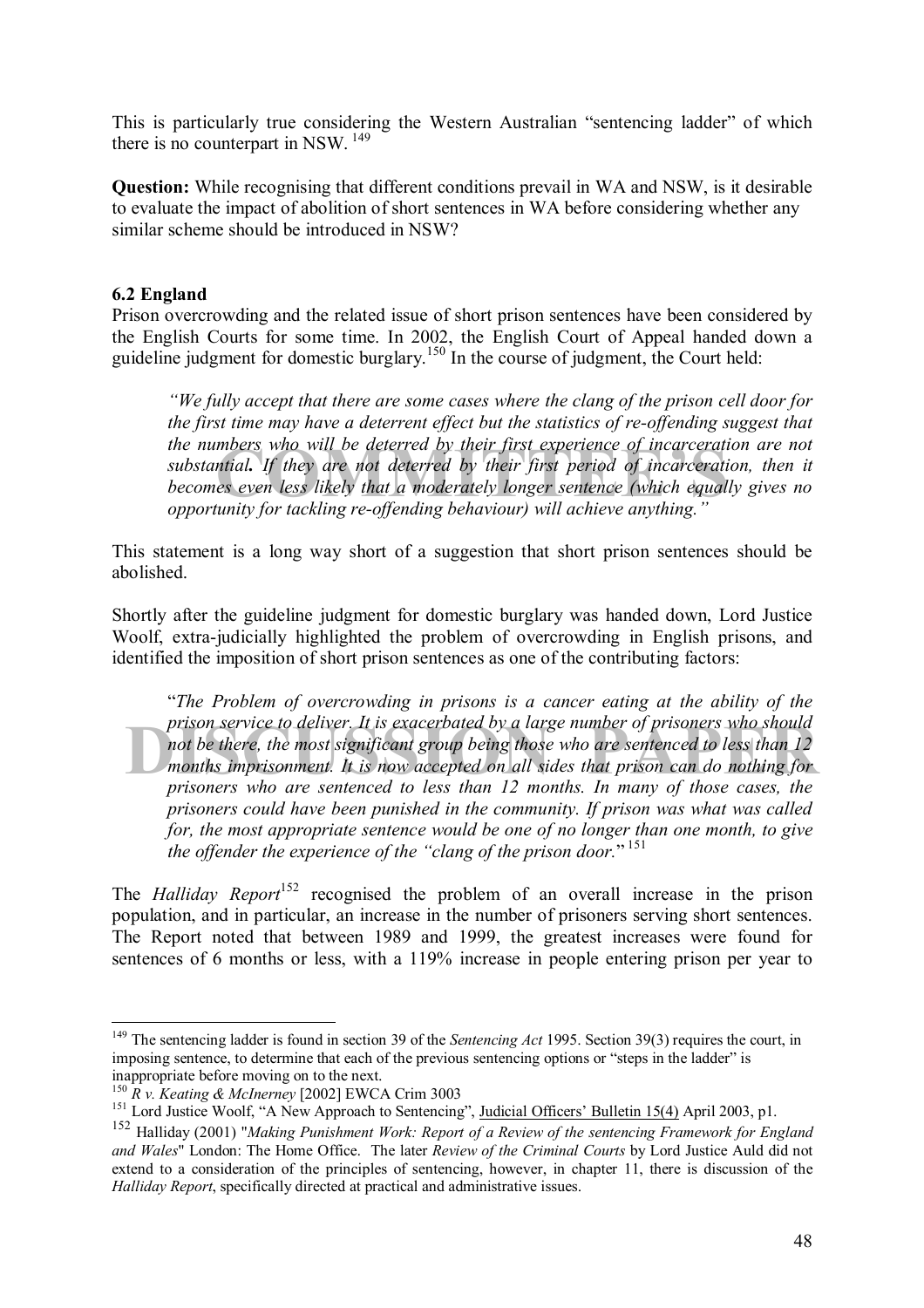serve a sentence of less than 3 months, and a 98% increase in people entering prison per year to serve a sentence of between 3 and 6 months.<sup>153</sup>

The *Halliday Report* did *not* recommend that short prison sentences be abolished.<sup>154</sup> but instead recommended a scheme of "custody plus":

ì*Recommendation 15: Prison sentences of less than 12 months need to be substantially reformed to make them more effective in reducing crime and protecting the public.* 

*Recommendation 16: All such sentences should normally consist of a period in prison (maximum 3 months) and a period of compulsory supervision in the community, subject to conditions and requirements whose breach may lead to return to prison.* 

and a maximum of whatever would take the sentence as a whole to less than 12<br> **Example 5** a period in custody followed by a period of post-release supervision was *Recommendation 17: The period of supervision should be a minimum of 6 months, months.* 

This scheme of a period in custody followed by a period of post-release supervision was termed "custody plus". Prisoners serving the supervision component of their sentence would be liable to recall to prison, with a right of appeal, if the supervision component were breached. The supervision component would vary between offenders, and would be determined on the basis of the pre-sentence report.<sup>155</sup>

"custody plus" scheme was enacted in the *Criminal Justice Act 2003* (UK).<sup>156</sup> The NSW Bar<br>Association, in their submission, commends the "custody plus" scheme.<sup>157</sup><br>The major difference between the system of "sustedy plu The system of "custody plus" proposed in England envisages intensive supervision during the non-custodial period, and the length of such supervision period would not simply be one third of the total sentence, but individually tailored according to the needs of the offender. In this way, "custody plus" differs from simply being a short sentence with a non-parole period. The Association, in their submission, commends the "custody plus" scheme. $157$ 

The major difference between the system of "custody plus" proposed in England and simply introducing a non-parole period for sentences of imprisonment of 6 months or less is that ìcustody plusî envisages intensive supervision during the non-custodial period, and the length of such supervision period is individually tailored according to the needs of the offender<sup>158</sup>

<sup>&</sup>lt;sup>153</sup> Halliday Report, at page 83: Appendix 2.

<sup>&</sup>lt;sup>154</sup> Indeed, as noted in  $\overrightarrow{R}$  *v. McInerney* [2002] EWCA Crim 3003, the "clang of the prison door" for the first time may have a deterrent effect.

<sup>&</sup>lt;sup>155</sup> It was envisaged that there would be a small number of offenders who could be identified as having no need for a supervisory period. The Report makes it clear that the likelihood an offender will not comply with the supervision is not a valid reason to excuse them from the supervisory period.

 $156$  Received assent on 20 November 2003. The "custody plus" scheme consists of a period in custody followed by a period of post-release supervision. The ratio between the period in custody (between 28 and 51 weeks) and the period of supervision varies between offenders, and is determined on the basis of the pre-sentence report. Prisoners serving the supervision component of their sentence are liable to recall to prison, with a right of appeal, if the supervision component were breached.<br><sup>157</sup> Submission of the NSW Bar Association, 11 September 2003.

<sup>&</sup>lt;sup>158</sup> Part 12 Chapter 3 of the *Criminal Justice Act* 2003 (ss 181 to 195) introduces the concept of "custody plus" for prison sentences of less than 12 months. By section 181(3)(b), the period of supervision is referred to as the ìlicence periodî, and by section 182, must contain one or more of the following requirements: An unpaid work requirement; An activity requirement; A programme requirement; A prohibited activity requirement; A curfew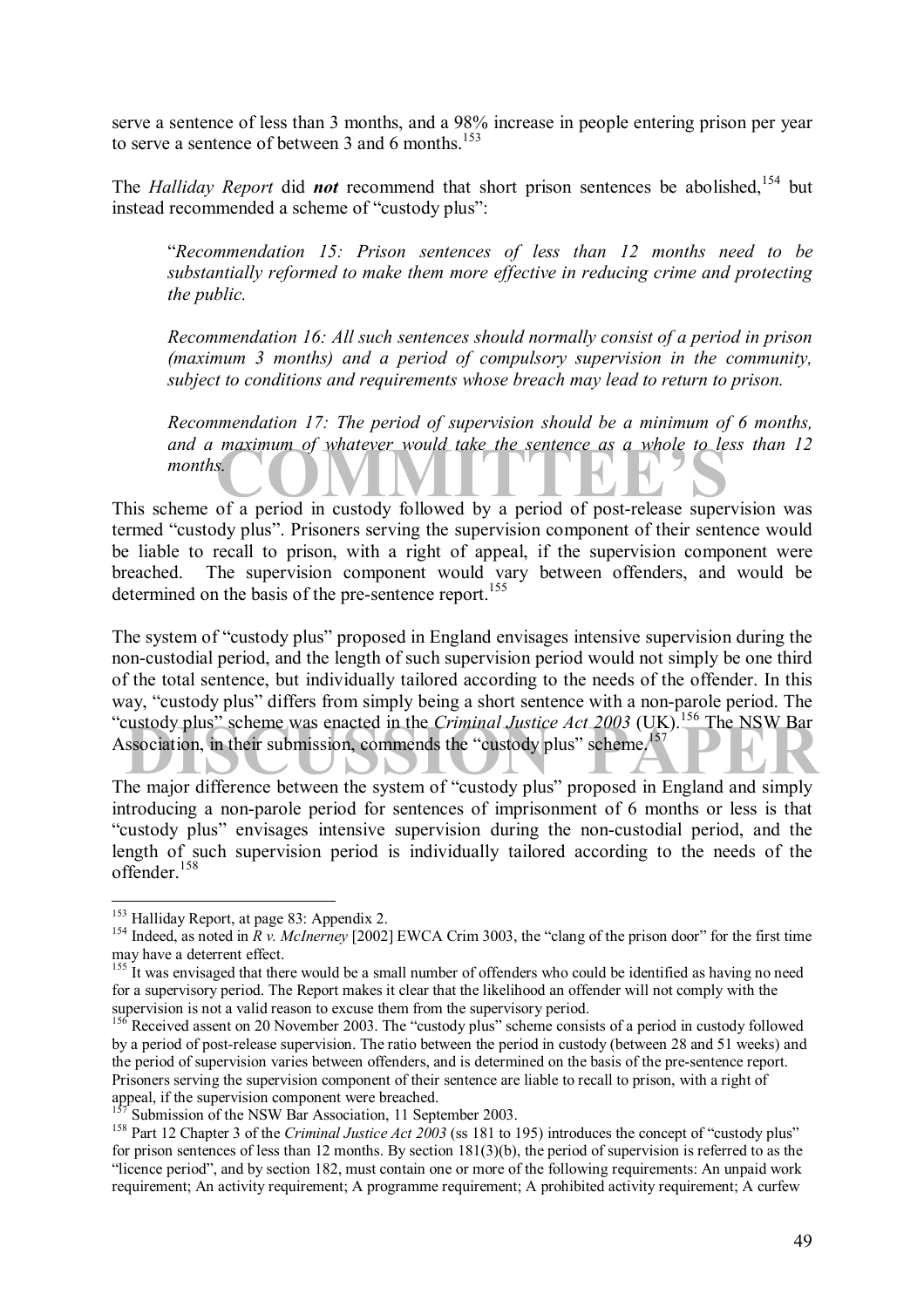As to the viability of a scheme similar to "custody plus" in NSW, the submission of the Office of the Director of Public Prosecutions ("the ODPP") contained some practical suggestions which recognise the problem faced in NSW of unavailability of sentencing options in some geographical areas:

ì*Although much greater attention and importance needs to be placed on finding alternative means for sanctioning relatively less serious offenders, it is unrealistic to expect that such alternative means and treatment programs will be available in the short term across NSW. A better approach may be to now commence [a] pilot ... and introduce further alternative sentencing options and increased criminal justice intervention programs across the State, particularly outside the main centres, while retaining the option of imprisonment for 6 months or less. To take away the short term imprisonment option leaves a "yawning chasm" in the sentencing ladder between the last available option (community service orders) and a sentence of more*  than 6 months.<sup>"159</sup>

months."<br>al suggestions are most relevant when considering the applicability<br>r to "custody plus" in NSW These practical suggestions are most relevant when considering the applicability of any scheme similar to "custody plus" in NSW.

The *Criminal Justice Act 2003* (UK) also introduces a scheme of "custody minus" for suspended sentences.<sup>160</sup> Under this scheme, a sentence of between 28 and 51 weeks may be suspended, and the offender instead undergoes a period of supervision of between 6 months and 2 years. The supervision period contains activities such as unpaid work, behaviour programs and drug treatment. Any breach of the supervision period sees the sentence of imprisonment take effect.<sup>161</sup>

### **DISCUSSION PAPER**

requirement; An exclusion requirement; A supervision requirement; and in the case where the offender is under 25 years old, an attendance centre requirement. The court is also permitted to make an intermittent custody order of at least 28 weeks, but no more than 51 weeks in respect of any one offence. By this type of order, the offender may be temporarily released on licence before serving the required number of days in prison. The court may also suspend a sentence of less than 12 months and may order that during the supervision period the offender comply with requirements and order that the sentence of imprisonment is not to take effect unless the offender fails to comply with requirements during the supervision period, or during the operational period the offender commits another offence. The requirements which can be imposed on a suspended sentence are the same as for "custody plus" with the additional options: A residence requirement; A mental health treatment requirement; A drug rehabilitation requirement; or An alcohol treatment requirement.<br><sup>159</sup> Submission of the Office of the DPP, 11 September 2003.

<sup>&</sup>lt;sup>160</sup> Sections 189 to 194. This scheme of suspended sentences was termed "custody minus in the recent paper  $(2002)$  "Justice For All"

<sup>&</sup>lt;sup>161</sup> Larry Sherman has suggested that some early "custody plus" type schemes in America have been ineffective, and the Committee assisting the Council has also questioned the cost effectiveness of introducing similar schemes in NSW.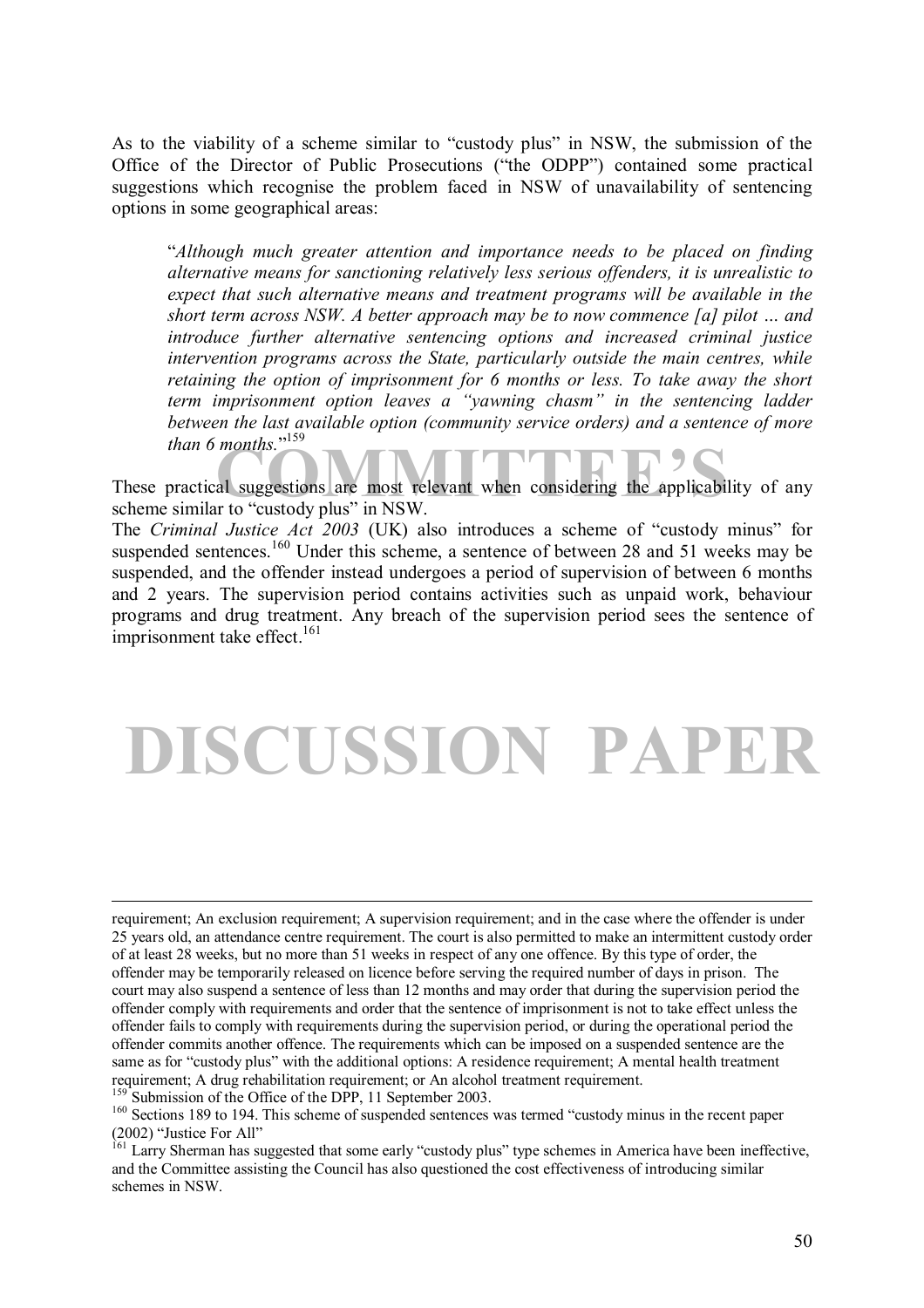### **7. Characteristics and size of population serving prison sentences of 6 months or less**

BOCSAR has reported that for 2002, the Local Court imposed almost all short prison sentences.<sup>162</sup> 55.8% of those sentenced to imprisonment in the local courts and 1.3% of those sentenced in the higher courts were sentenced to a short term of imprisonment.<sup>163</sup> Information from BOCSAR also shows that for the local court, 30% of offenders sentenced to imprisonment were given a length of sentence in the 5-6 month range, and 35% of all offenders sentenced to imprisonment were for a sentence of 3 months or less. It seems that these offenders would spend a large proportion of their sentence on remand.<sup>164</sup>

In the Local Court, the most common offences which resulted in a short prison sentence were: "*non-aggravated assault*", <sup>165</sup> Followed by "*driving while licence cancelled, suspended or disqualified*î.166

In the higher courts, the most common offences which resulted in a short prison sentence was<br>
"non-aggravated assault".<sup>167</sup> *<sup><i>'*non-aggravated assault</sub><sup>", 167</sup></sup>

Tables produced by BOCSAR showing the number of short prison sentences as principal penalty by principal offence and duration for both the Local Court and higher courts are attached at **Annexure A**.

The Department of Corrective Services ("DCS") has recently provided data on the characteristics and size of the population serving prison sentences of 6 months or less.<sup>168</sup> In summary, the vast majority are male,<sup>169</sup> almost a quarter are Aboriginal,<sup>170</sup>almost all have a prior record and almost 70% have previously served a period of imprisonment.<sup>171</sup>

possess characteristics related to unresolved drug and alcohol issues, social disadvantage, low DCS reports that inmate profiles have demonstrated that most of the total inmate population

<sup>&</sup>lt;sup>162</sup> 96.9% of short prison sentences were imposed in the Local Court, and 3.1% imposed in the higher courts. <sup>163</sup> See Keane, Polletti and Donnelly (2004) *i Sentencing Trends and Issues no 30:* Common Offences and the *Use of Imprisonment in the District and Supreme Courts in 2002*î Sydney: Judicial Commission of NSW at p 3. See also Keane and Polletti (2003) "Sentencing Trends and Issues no. 28: Common Offences in the Local Courts *2002*î Sydney: Judicial Commission of NSW at p 11. This figure does not include suspended sentences or sentences to be served by way of home detention or periodic detention. Nor does it include sentences of greater than 6 months where the non-parole period is less than 6 months.

 $164$  See Table 1, in Annexure A, "Statistical Information". Note: "length of sentence" refers to the time actually spent in prison, that is, the non-parole period if the overall sentence is greater than 6 months.

<sup>&</sup>lt;sup>165</sup> This represents 81.5% of all offenders sentenced to imprisonment in the Local Court for this offence. Bureau

of Crime Statistics and Research, Request  $03/1526$  &  $03/1527$  to the NSW Sentencing Council<br><sup>166</sup> This represents 73.2% of all offenders sentenced to imprisonment in the Local Court for this offence.<br><sup>167</sup> This represen

Information obtained from the Department of Corrective Services, and compiled from *'inmates discharged in 2002-2003 after completion of custodial sentence; inmates discharged after serving a sentence of 6 months or less (excluding breach of order)*<sup>"</sup> shows that for all courts, the most common offences which resulted in a short prison sentence were "other steal" (31.1%), "other assault" (18.1%), driving/traffic (18%), major assault (7.9%) and break, enter and steal (6.9%).<br><sup>168</sup> Such data is based on a prison census conducted on 30 June 2003.

<sup>&</sup>lt;sup>169</sup> 91% of such offenders are male, with 9% being female<br><sup>170</sup> 23.2% were Aboriginal<br><sup>171</sup> 4.5% had no prior record. 95.5% had a prior record, and 69.3% had previously served a sentence of imprisonment. See Table 4 in Annexure A.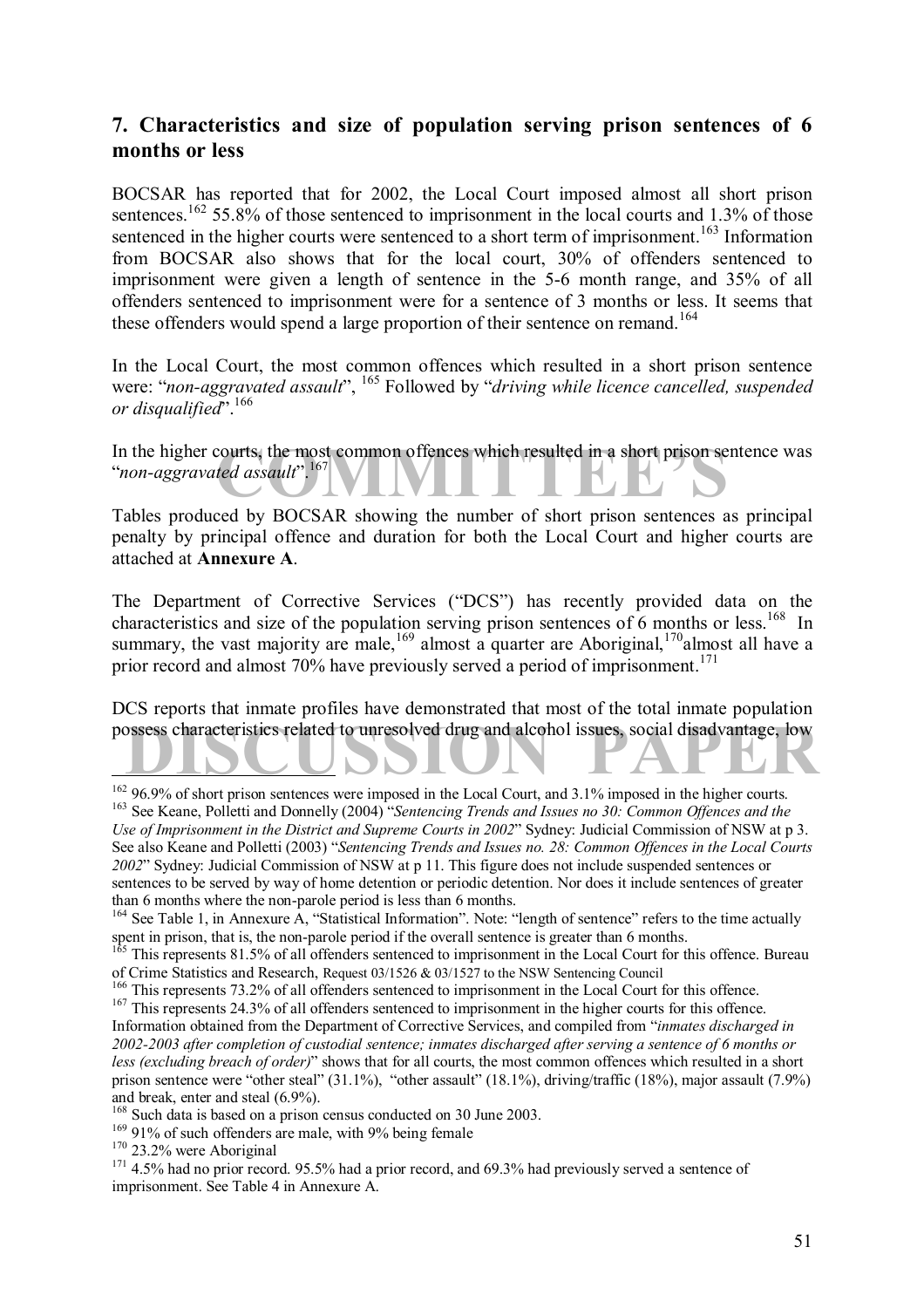educational achievement, poor employment history, unsatisfactory family/social skills and/or significant health problems including mental illness.<sup>172</sup>

Specifically in relation to the large number of offenders serving short prison sentences, DCS noted that it is these inmates who often experience the greatest transitional problems on discharge from prison. The Department states: $173$ 

ì*Short sentence inmates, who are the greatest proportion of inmate discharges, often display the highest level of resettlement need. However, they unfortunately receive the least intervention from COS [community offender services] and the Department. Put simply, the length of their sentence prevents them from taking advantage of the range of interventions designed to be delivered to longer serving inmates.*î

ison population. Such trend may be attributable to the introduction of<br>imes (Sentencing Procedure) Act 1999. To date, there has not been a rection 5(2) of the Crimes (Sentencing Procedure) Act 1999 on the site<br>tion serving The Department further reports that there has been a recent *downward trend* in the number of offenders serving prison sentences of 6 months or less.174 This is in contrast to the increase in the overall prison population. Such trend may be attributable to the introduction of section 5(2) of the *Crimes (Sentencing Procedure) Act 1999*. To date, there has not been a review of the effect of section 5(2) of the *Crimes (Sentencing Procedure) Act 1999* on the size of the prison population serving prison sentences of 6 months or less. The submission of Office of the Public Defender states that:

"*it should be the case that this has been duly complied with, but there is a concern that it may have become an empty incantation.*"

This matter is further discussed below under the heading *"Section 5 of the Crimes (Sentencing Procedure) Act 1999*î

"full time" prison sentences of 6 months or less, DCS gives a brief outline of the number of offenders serving prison sentences of 6 months or less which are suspended, ordered to be served by way of periodic detention or In addition to information on the size and characteristics of the prison population serving ìfull timeî prison sentences of 6 months or less, DCS gives a brief outline of the number of offenders serving prison sentences of 6 months or less which are suspended, ordered to be of offenders which fall into this category. In 2002-2003, over one third of periodic detention orders were for 6 months or less, over two thirds of home detention orders were for 6 months or less, and just under one third of suspended sentences were for a period of 6 months or  $less<sup>175</sup>$ 

 $172$  Up to 85%. See (2003) "Review of the Community Offender Services in NSW: Sydney: Office of the Inspector General of Corrective Services. At p 5

 $\frac{3}{2}$  (2003) "Review of the Community Offender Services in NSW: Sydney: Office of the Inspector General of Corrective Services. At p 5<br><sup>174</sup> See Table 2, Annexure A, provided by the Department of Corrective Services.

<sup>&</sup>lt;sup>175</sup> 32.7%, 68.9% and 27.7% respectively. Submission of the NSW Department of Corrective Services.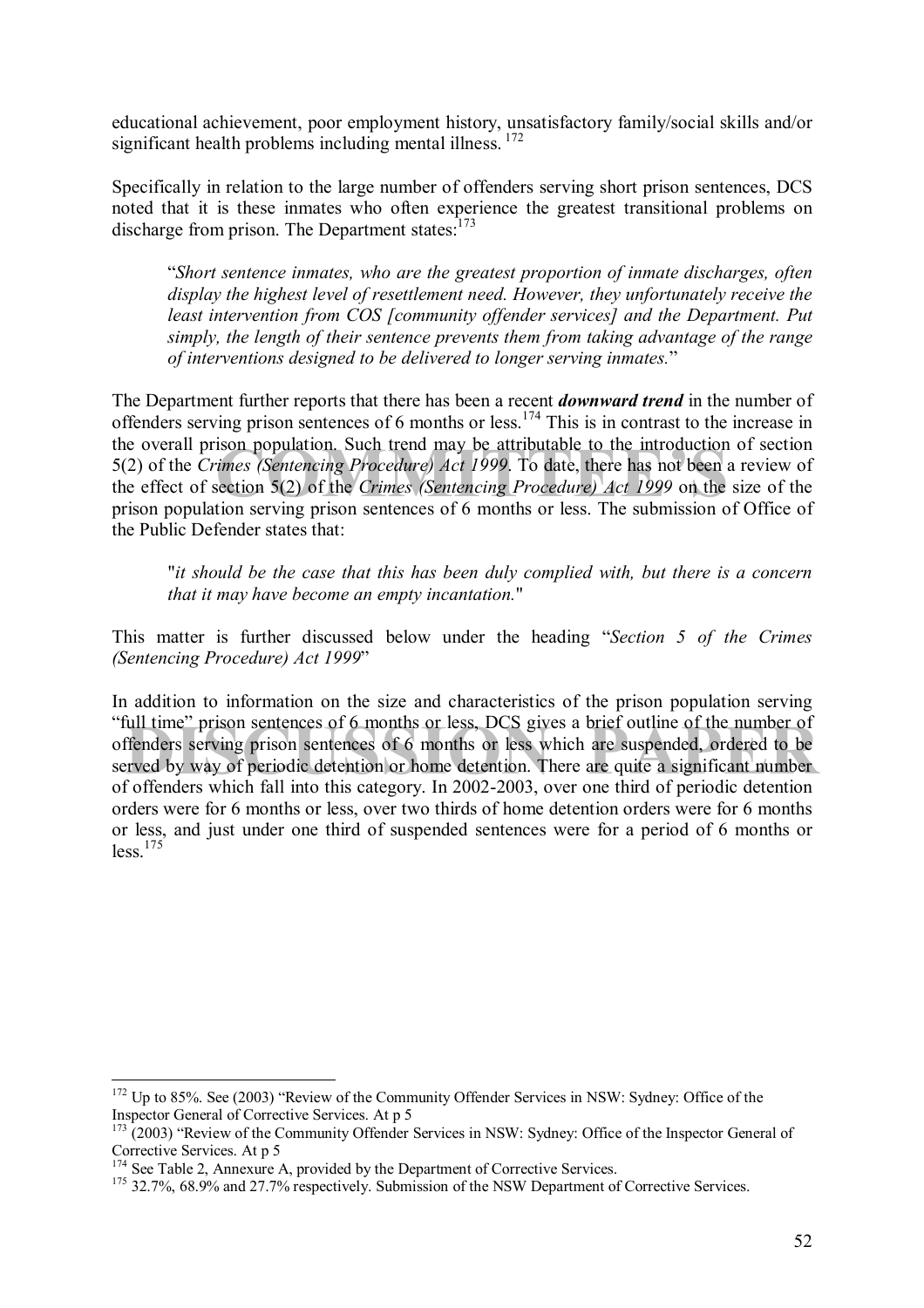### **8. Offences with statutory maximum penalties of 6 months or less, and offences for which prison sentences of 6 months or less are regularly imposed**

For the purposes of this report, consideration of short prison sentences will not be restricted to those offences where there is a statutory maximum penalty of 6 months imprisonment. Such a restriction would be unhelpful considering that the vast majority of short sentences are imposed for offences where the statutory maximum is greater than 6 months.<sup>176</sup> A list of offences in NSW attracting a statutory maximum penalty of 6 months imprisonment or 3 months imprisonment is attached at **Annexure B**. It can be seen from Annexure B that there are in excess of 350 such offences.<sup>177</sup>

If short prison sentences are abolished, legislative review, similar to that undertaken in Western Australia would need to be undertaken in relation to NSW Acts.<sup>178</sup>

The UNSWCCL submits that if short prison sentences are abolished, the best option for offences which currently contain a maximum penalty of imprisonment of 6 months or less would be to remove the imprisonment term and reta The UNSWCCL submits that if short prison sentences are abolished, the best option for offences which currently contain a maximum penalty of imprisonment of 6 months or less argues that statutory maximum penalties of imprisonment should not be increased. As a matter of statutory interpretation, Judicial Officers will "steer by the maximum". Further, increasing sentences could see more people incarcerated for longer periods. The UNSWCCL argues that fines should not be increased because of the social impact that this could have.

victim.<sup>180</sup> This is particularly an issue in the area of domestic violence where offenders often receive short sentences. Such review of NSW sentences may see the maximum penalty of imprisonment for some offences increased. This may depend on the perceived seriousness of the offence and frequency with which charges are brought for offence. The submission of the NSW Department of Health notes that the abolition of short sentences, particularly for offences of a violent nature, may convey a message of minimising the severity of the crime to the receive short sentences.

<sup>&</sup>lt;sup>176</sup> See for example, table 4 of the Submission of the Department of Corrective Services: "Most serious offence *of the 443 inmates serving sentences of 6 months or less on 30 June 2003*î. See also Sentencing Statistics from the JIRS database for the offences in NSW with a statutory maximum of 6 months imprisonment. Research by the NSW Sentencing Council shows that for the offences listed in Annexure A, a very small number of those offences had any sentence imposed in the last 5 years, and an even smaller number had a sentence of imprisonment imposed.

<sup>&</sup>lt;sup>177</sup> The submission of the University of NSW Council for Civil Liberties ("UNSWCCL") similarly notes that there are over 110 pieces of legislation containing offences with a statutory maximum of 6 months or less. The Committee has chosen not to survey the vast number of persons responsible for the administration of the numerous offence provisions with statutory maximum penalties of 6 months imprisonment as to their views on the matter of abolition of short prison sentences. Apart from issues of practicality there are bound to be different views expressed including the views of those who have vested interests in their retention. The absence of JIRS or other statistics in relation to offence commission or punishment is a neutral matter that may reveal no more than the presence of the provisions operate as deterrent in itself. The Committee believes that change should not be for the sake of "window dressing"

<sup>&</sup>lt;sup>178</sup> In Western Australia, legislation has been passed, but not yet enacted, that will abolish prison sentences of 6 months or less. See the *Sentencing Legislation Amendment and Repeal Act* 2003<sup>179</sup> Submission of the UNSW CCL, 3 November 2003<sup>180</sup> Submission of the NSW Department of Health, 3 December 2003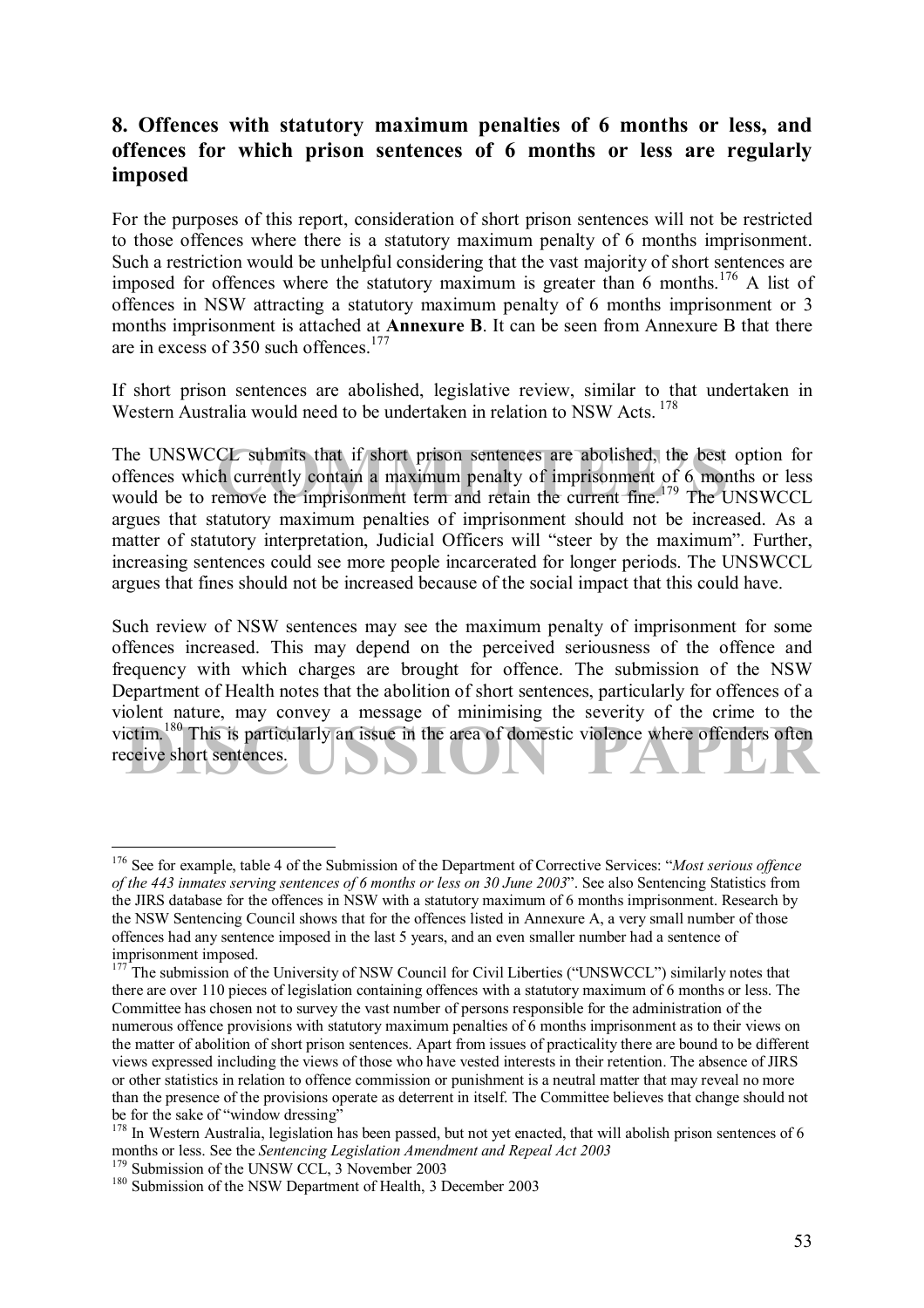Similarly, the Social Justice Committee of the Conference of Leaders of Religious Institutes ("CLRI (NSW)") opposes the abolition of short prison sentences for violence offences.<sup>181</sup> CLRI (NSW) further expresses concern at the lack of counselling and support services within prisons to help with the rehabilitation of violent offenders.

In practice, have been most likely to attract sentences of imprison<br>er notes that enhancing the maxima is not a neutral exercise, but is an in<br>timends the offence to be dealt with more severely, and Court's se<br>expected to The submission of the ODPP recognises that if short prison sentences are abolished, not only would a careful review be required for all offences carrying a statutory penalty of 6 months imprisonment or less, but also for offences which currently carry a maximum penalty of 12 months imprisonment. This would be necessary to retain a degree of proportionality between the sentence level for offences presently carrying a maximum of 6 months imprisonment and offences with higher penalties. This is because if the sentences for offences carrying a maximum penalty of 6 months imprisonment were to be varied (whether upwards or changed to a non-custodial penalty) issues of parity would arise between these offences and those which presently carry a maximum penalty of 12 months imprisonment. In the Western Australian context, Dr Morgan notes that the offences with the enhanced maxima are the offences that in practice, have been most likely to attract sentences of imprisonment. Dr Morgan further notes that enhancing the maxima is not a neutral exercise, but is an indication that Parliament intends the offence to be dealt with more severely, and Court's sentencing practices are expected to reflect such changes. $182$ 

In considering short prison sentences, a question arises concerning a situation where, due to concurrency, accumulation or a previous offence, the overall sentence on the offender is greater than 6 months. As noted in the submission of the Office of the Public Defender, the Western Australian legislation provides an exception in such circumstances.<sup>183</sup>

months. A question arises as to whether an exception should be made for prison sentences of 6 months or less where the final sentence is greater than 6 months. This situation may arise where short sentences are to be served concurrently with a longer sentence, or where a number of short months.

A situation also arises where an offender is already serving a longer term of imprisonment and commits a crime warranting a short cumulative sentence. The Office of the Public Defender submits that if short prison sentences were to be abolished, an exception should be made in such circumstances.184 Abolition of short prison sentences would otherwise leave no practical means of punishment in such cases. The submission of the NSW Young Lawyers Criminal Law Committee notes that such a situation arises quite regularly, and argues that a short fixed sentence is appropriate in such a situation.<sup>185</sup>

Another situation is where a person is serving a sentence of imprisonment when some old warrants are discovered. The NSW Legal Aid Commission ("NSW LAC") submits that if short prison sentences were to be abolished, an exception should be made in these circumstances: "Given the person's custodial sentence, non-custodial options are neither *appropriate nor practical. In such circumstances, a sentence of imprisonment of 6 months or* 

<sup>&</sup>lt;sup>181</sup> Submission of the CLRI (NSW), 3 November 2003

<sup>&</sup>lt;sup>182</sup> Dr. Morgan (2004) "The *Abolition of Six Month Sentences, New Hybrid orders and Truth in Sentencing: Western Australia's Latest Sentencing Laws* "Criminal Law Journal v.28 no.1 Feb 2004 p8-25

<sup>&</sup>lt;sup>183</sup> See section 86 of the *Sentencing Act 1995* (WA)<br><sup>184</sup> Submission of the Office of the Public Defender, 12 November 2003<br><sup>185</sup> Submission of the NSW Young Lawyers Criminal Law Committee, 17 September 2003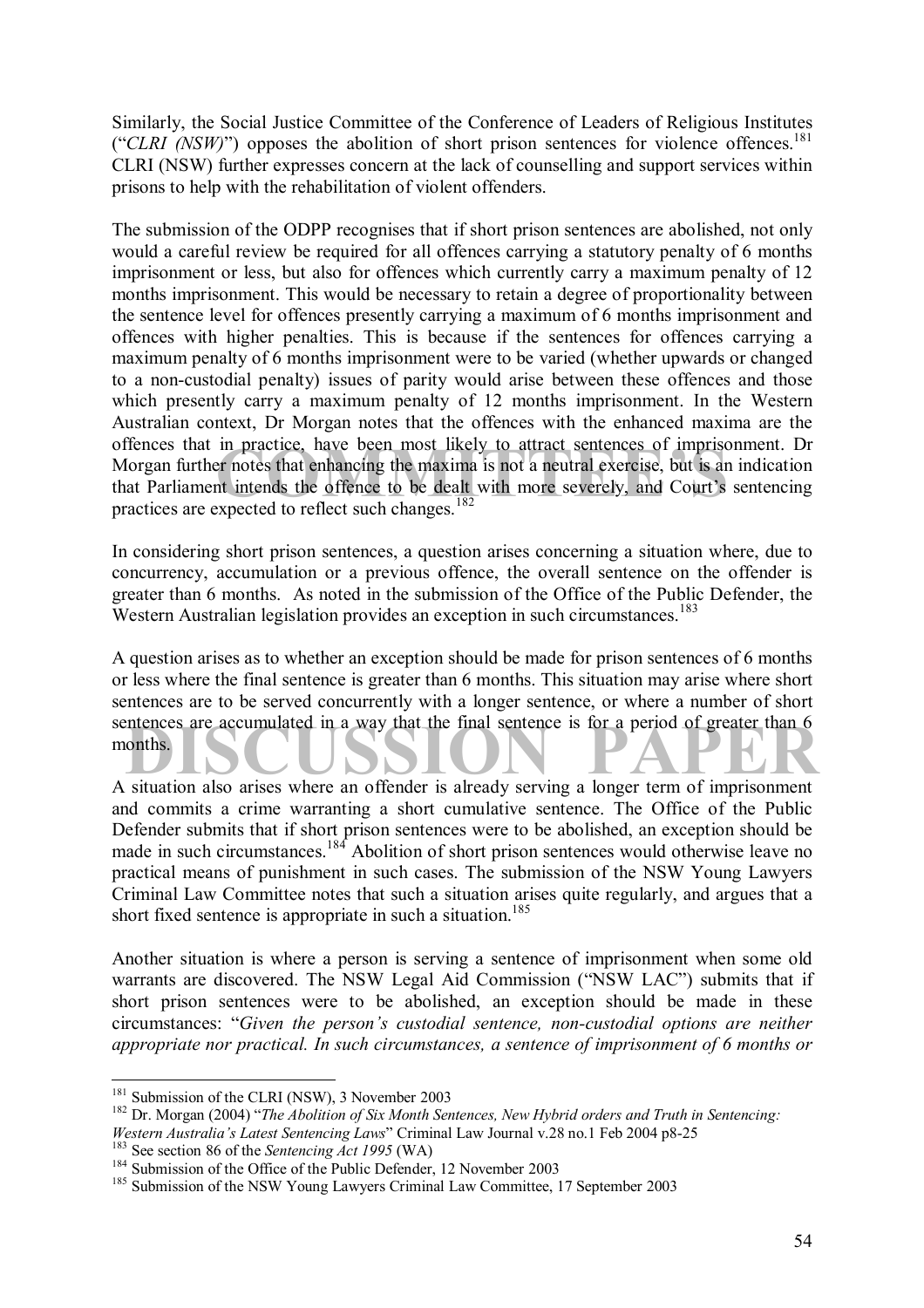*less may not affect or have very little effect on their release date. It would be inappropriate to*  deny courts and offenders the availability of this practical and effective option."<sup>186</sup>

Yet another situation where an exception should be considered is where a person has already been in custody and bail refused. This will be discussed further below.

**Question:** If short prison sentences are abolished, should there be exceptions? Possible exceptions are:

- offences involving violence,
- short sentences for offenders who refuse or can't be trusted to comply with the terms of a non-custodial order,
- short sentences to be served cumulative with a larger head sentence,
- $\bullet$  a sentence to "the rising of the Court",
- short sentences cumulated so that the final sentence is greater than 6 months and
- short sentences imposed for offences committed whilst already serving a longer sentence.

**COMMITTEE**'

# **DISCUSSION PAPER**

 $\overline{a}$ <sup>186</sup> Submission of the NSW Legal Aid Commission, 13 October 2003.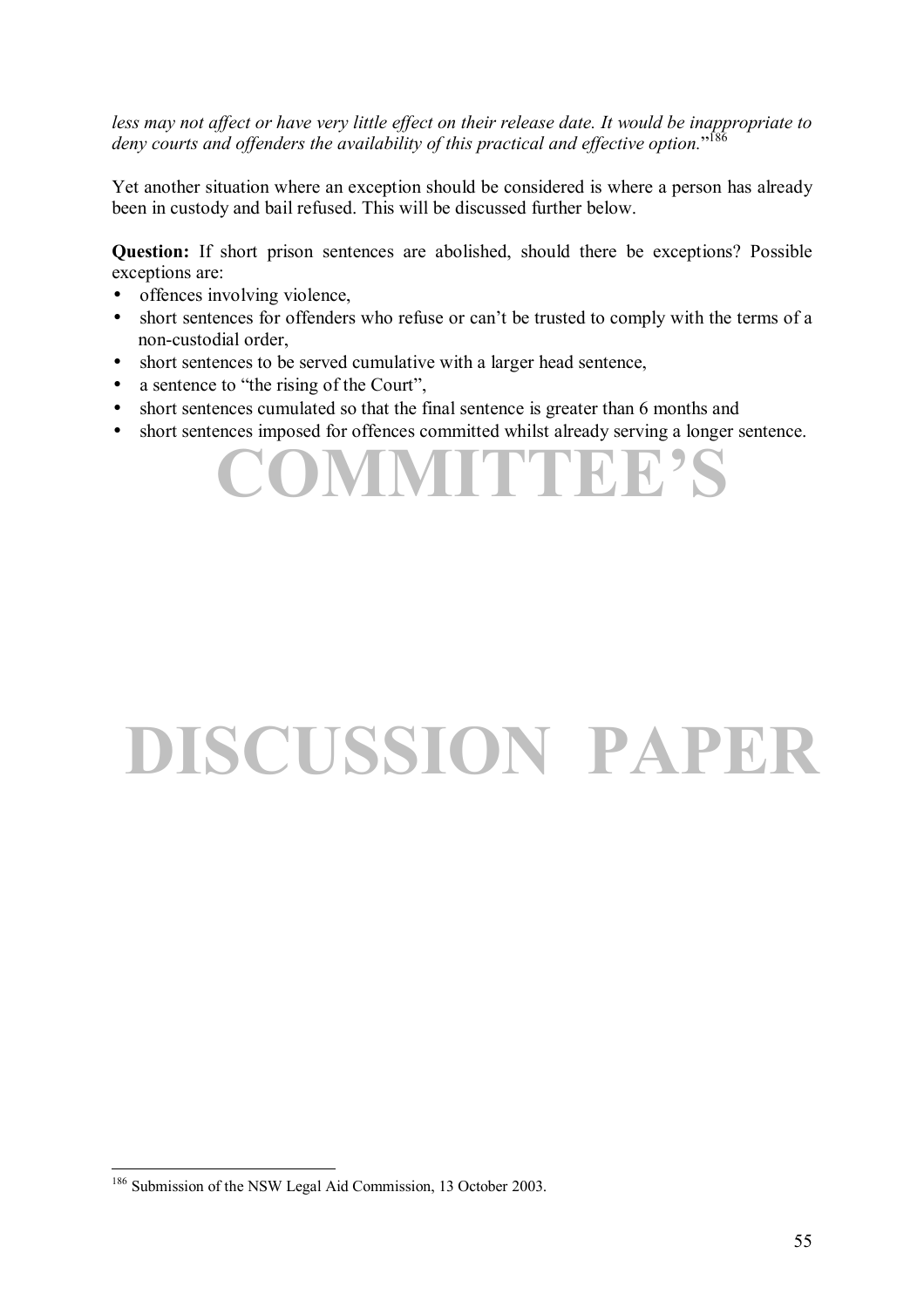### **9. Overview of Sentencing Options in NSW**

Both at common law and by statute, imprisonment is a sentencing option of last resort in NSW.187 The main sentencing options in NSW (other than full-time imprisonment) are briefly outlined below. It must be remembered that many of these sentencing options are not uniformly available throughout the state. In addition to these sentencing options there are a number of diversionary options such as the Drug Court pilot, the Magistrates Early Referral Into Treatment ("MERIT") program, and the Circle Sentencing pilot. Many of these diversionary schemes are only in the pilot stage, are also not available uniformly throughout the state, and there are often doubts as to whether funding will continue.<sup>188</sup> Some of these schemes have proved to be quite successful, and where appropriate consideration should be given to their expansion.

**Home Detention:** A court that has sentenced a person to imprisonment for not more than 18 months may order that the sentence be served by way of home detention. <sup>189</sup> except in the case of some offences.<sup>190</sup>

case of some offences.<sup>190</sup><br>**Periodic Detention:** A court that has sentenced a person to imprisonment for not more than 3 years may order that the sentence be served by way of periodic detention.<sup>191</sup> The utilisation of periodic detention as a sentencing option over recent years has declined.<sup>192</sup> The submission of the Office of the DPP argues that the restriction that periodic detention not be imposed on an offender who has previously served a period of imprisonment of 6 months by way of fulltime custody<sup>193</sup> may prevent periodic detention from being ordered in some appropriate situations. It also discriminates against those previously sentenced to imprisonment simply because a suitable non-custodial option was not available.<sup>194</sup>

ith by the Court rather than by the parole board, and there is presently little flexibility as to hat may be done in consequence of a breach.<sup>196</sup> Partially suspended prison sentences were moved as a sentencing option on **Suspended sentences**: Suspended sentences were re-introduced as a sentencing option in 2000.<sup>195</sup> An important matter of administration is that breach of a suspended sentence is dealt with by the Court rather than by the parole board, and there is presently little flexibility as to what may be done in consequence of a breach.<sup>196</sup> Partially suspended prison sentences were removed as a sentencing option on 8 July 2003 as it was considered that they were difficult to administer.<sup>197</sup>

<sup>&</sup>lt;sup>187</sup> *Parker v. DPP* (1992) 28 NSWLR 282; s 5(1) *Crimes (Sentencing Procedure) Act 1999*<br><sup>188</sup> This is acknowledged in the joint submission of the NSW Police and the Ministry for Police. The submission

suggests that this project raises an opportunity for those that have proved successful to be implemented on a more organised basis.

<sup>189</sup> Section 7 *Crimes (Sentencing Procedure) Act 1999*. Home detention generally is provided for by Part 6 of

the Crimes (Sentencing Procedure) Act 1999 and Part 4 of the Crimes (Administration of Sentences) Act 1999<br><sup>190</sup> Section 76 of the Crimes (sentencing Procedure) Act 1999<br><sup>191</sup> Section 6, Crimes (Sentencing Procedure) Act 1

<sup>&</sup>lt;sup>192</sup> As at 10 August 2003, 769 persons were subject to a periodic detention order, of which 577 were attending.<br><sup>193</sup> Section 65A, *Crimes (Sentencing Procedure) Act 1999*<br><sup>194</sup> This concern was also raised in the submis

the submission of the NSW Law Society.<br><sup>195</sup> Section 12 of the *Crimes (Sentencing Procedure) Act 1999*.

<sup>&</sup>lt;sup>196</sup> See ss 98(3) and 99(1) of the *Crimes (Sentencing Procedure) Act 1999*<br><sup>197</sup> *Crimes Legislation Amendment Act 2003*, assented to on 8 July 2003, Schedule 6 commenced on the same day.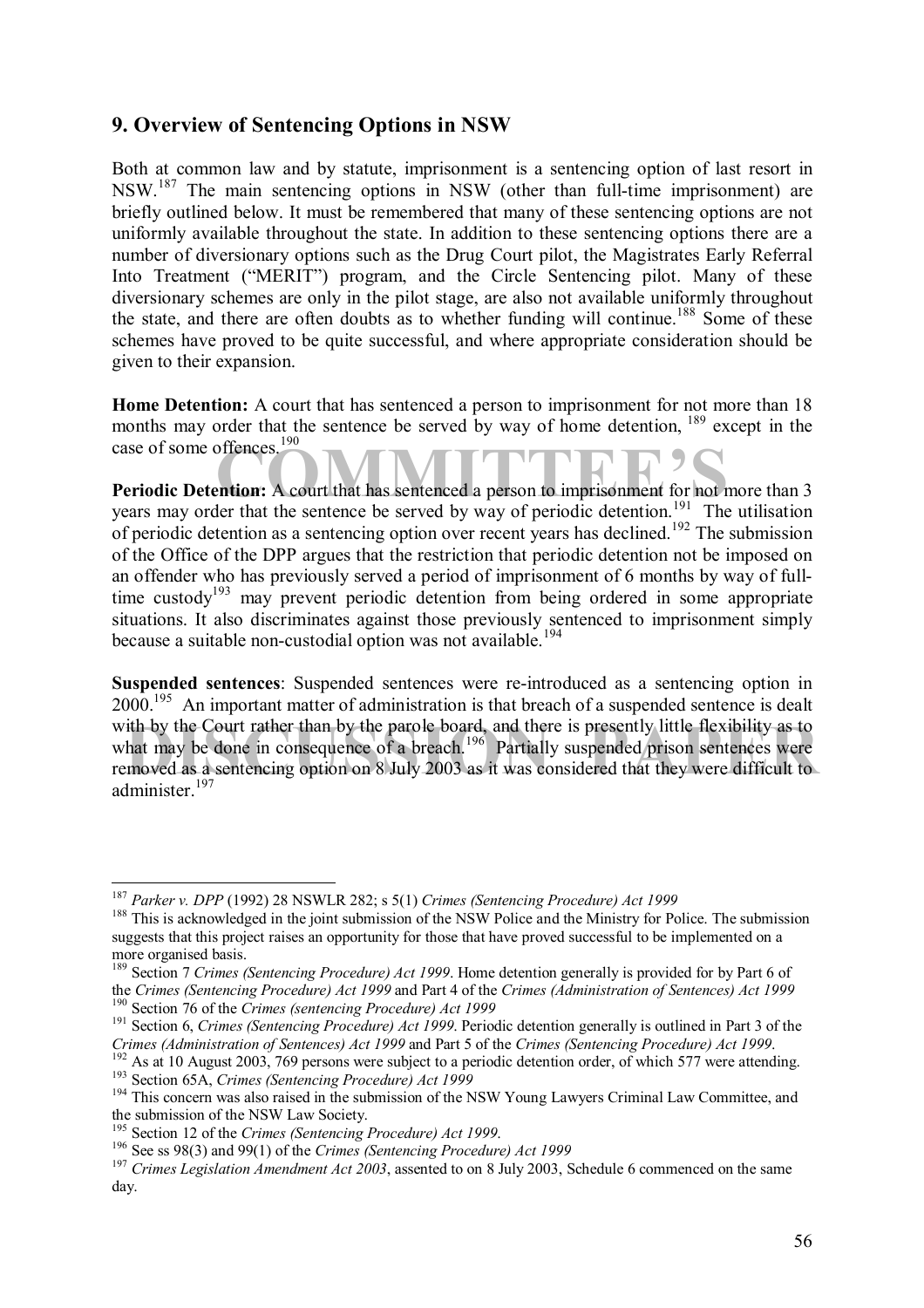**Community Service Order:** The maximum number of hours of community service that a court may impose for any one offence is 500 hours,<sup>198</sup> and a community service order cannot be made unless the court is satisfied that the offender is suitable.<sup>199</sup> The court may refer the offender for an assessment.

**Good Behaviour Bond (ss9 and 10):** A "section 9" bond provides that following a conviction, the Court may direct the offender to enter into a good behaviour bond.<sup>200</sup> With a "section 10" bond, the court may, after a finding of guilt, not proceed to a conviction but conditionally discharge the offender by directing that he or she enter into a good behaviour bond. A good behaviour bond is required when a suspended sentence is imposed, and may also be imposed where sentencing is deferred for rehabilitation, participation in an intervention program or other purposes. Breaches are dealt with by the Court.<sup>201</sup>

prescribed and at present is \$110.<sup>202</sup> Fines may be accumulated, but the court must consider<br>the offender's financial means.<sup>203</sup><br>Non-Association and Place Restriction Orders: Non-association and/or place restriction **Fines:** Division 4 Part 2 of the *Crimes (Sentencing Procedure) Act 1999* details the imposition of fines. The *Fines Act 1996* also applies. The value of one penalty unit is the offender's financial means. $203$ 

**Non-Association and Place Restriction Orders:** Non-association and/or place restriction orders may only be imposed on sentencing for any offence that carries a maximum penalty of 6 months imprisonment or greater.204 Orders are made *in addition to* any other sanction imposed, and an order may not be made where the only other penalty imposed is a "section" 10 bond" or a deferral of sentencing for rehabilitation and other purposes, as provided by section 11 of the *Crimes (Sentencing Procedure) Act 1999.* 

or less were to be abolished, an exception should be made for a sentence of imprisonment "to the rising of the court".<sup>205</sup> **Rising of the Court:** A sentence "to the rising of the court" entails the court discharging the accused and releasing him/her from the custody of the court, notwithstanding that there was a finding of guilt. Nevertheless, a question arises as to whether, if prison sentences of 6 months the rising of the court". $205$ 

**Question:** Should the restriction that an offender may not be sentenced to periodic detention if he or she has previously served a full-time prison sentence of 6 months or less (contained in section 65A) be removed?

<sup>198</sup> S 8, *Crimes (Sentencing Procedure) Act 1999*. Community Service Orders are provided for generally by Part 7 of the *Crimes (Sentencing Procedure) Act 1999* and Part 5 of the *Crimes (Administration of Sentences) Act*

<sup>1999.&</sup>lt;br><sup>1999</sup> S 86, *Crimes (Sentencing Procedure) Act 1999*<br><sup>200</sup> Section 9 of the *Crimes (Sentencing Procedure) Act 1999*<br><sup>201</sup> Sections 98 and 99, *Crimes (Sentencing Procedure) Act 1999*<br><sup>202</sup> by section 17, *Crimes (* abolished, an exception should be made for sentence to the rising of the Court, which is effectively a prison sentence of less than 6 months.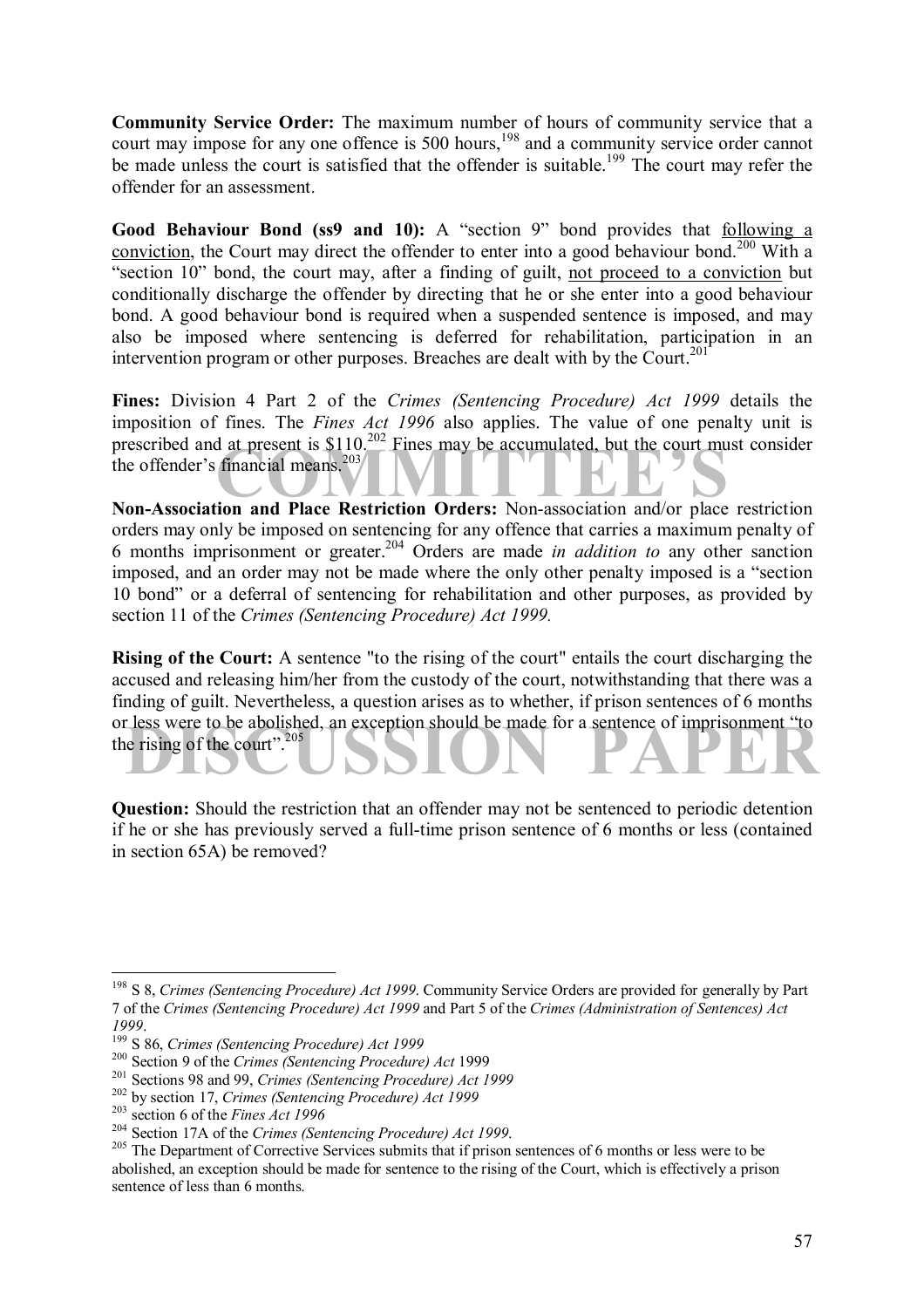### **10. Relationship between full-time imprisonment, periodic detention, home detention, and suspended sentences**

The decision to impose a sentence of periodic detention, home detention or a suspended sentence may not be made until a decision has first been made that the offender should be sentenced to a term of imprisonment, and the Court is satisfied that no other penalty would be appropriate. Once the sentencing Judge has considered what term of imprisonment is appropriate, consideration of the way that the sentence may be served arises.<sup>206</sup> In this way, there is a nexus between a sentence of "full time" imprisonment and a sentence of imprisonment to be suspended, served by way of periodic detention or home detention.<sup>207</sup> If the option of a short prison sentence is qualified or removed, this will have flow on effects for the alternatives and their capacity to be utilised in the case of offenders who would otherwise have been sentenced to a short prison sentence. The appropriateness of alternatives to fulltime custody depend on a number of factors, including whether the end sentence reflects the objective seriousness of the offence.<sup>208</sup>

Iternatives to "full time" imprisonment are dealt with in different ways<br>nsistent principles underlying such differences. Breaches of a home of Breaches of alternatives to "full time" imprisonment are dealt with in different ways, with no seemingly consistent principles underlying such differences. Breaches of a home detention order or a periodic detention order are dealt with by the Parole Board.<sup>209</sup> In contrast, breach of a suspended sentence is dealt with by the Court. Where a breach of the good behaviour bond accompanying the suspended sentence occurs, the court must revoke the order, unless it is satisfied that the offender's failure to comply was trivial in nature, or that there are good reasons for excusing the breach.<sup>210</sup> When the court revokes the good behaviour bond accompanying the suspended sentence, the order suspending the sentence ceases to have effect, and the sentence takes effect. $2^{11}$ 

*entencing Procedure) Act 1999.* If the term does not exceed 18 months, the option of home detention is valiable: section 7 of the same Act. If the term does not exceed 2 years, the option of a suspended sentence is valia  $\overline{a}$ 206 If the term does not exceed 3 years, the option of periodic detention is available: section 6 of the *Crimes (Sentencing Procedure) Act 1999*. If the term does not exceed 18 months, the option of home detention is available: section 7 of the same *Act*. If the term does not exceed 2 years, the option of a suspended sentence is available: section 12 of the same *Act*. See R v. Zamagias[2002] NSWCCA 17 at [25], and *R v. JCE* (2000) 120 A Crim R 18

<sup>207</sup> As has recently been explainedin *R v. Zamagias*, [2002] NSWCCA 17 per Howie J (with Levine J and Hodgson JA concurring) the preliminary question is whether there are any alternatives to the imposition of a term of imprisonment. Section 5 of the Act prohibits a court from imposing a sentence of imprisonment unless the court is satisfied, having considered all possible alternatives, that no other penalty other than imprisonment is appropriate. The next step is to consider what the term of the sentence of imprisonment should be. Only then can consideration given to whether the sentence of imprisonment could be suspended or served by way of home or periodic detention.<br>
<sup>208</sup> As noted in the submission of the NSW Bar Association. See *R v. Jurisic* (1998) 45 NSWLR 209 at 249.

<sup>&</sup>lt;sup>209</sup> Where an offender breaches a periodic detention order, it may be revoked by the Parole Board, and the person may be taken into custody to serve the remainder of the sentence of imprisonment. The Parole Board may in some circumstances, make an order directing that the offender serve the remainder of the sentence by way of home detention. See Division 1, Part 7 of the *Crimes (Administration of Sentences) Act 1999*. In the case of Home Detention the Parole Board may conduct an inquiry into breaches of conditions: Ss 166 and 182 of the *Crimes (Administration of Sentence) Act 1999* and the Parole Board may revoke a home detention order if it is satisfied that the offender has failed to comply with their obligations under the order, the offender has failed to appear before the Parole Board when called upon to do so, if the offender has applied for the order to be revoked, or if a person with whom the offender resides during the period of home detention has withdrawn his or her consent to the continued operation of the home detention order. A person whose home detention order has been revoked is taken into custody to serve the remainder of the sentence of imprisonment. See Division 2, Part 7 of the Crimes (Administration of Sentence) Act 1999<br><sup>210</sup> Section 98(3), Crimes (Administration of Sentences) Act 1999<br><sup>211</sup> Section 99(1)(c) of the Crimes (Administration of Sentences) Act 1999. Part 4 ("sentencing proc

imprisonment") applies to the sentence except to the extent to which it has already applied in relation to setting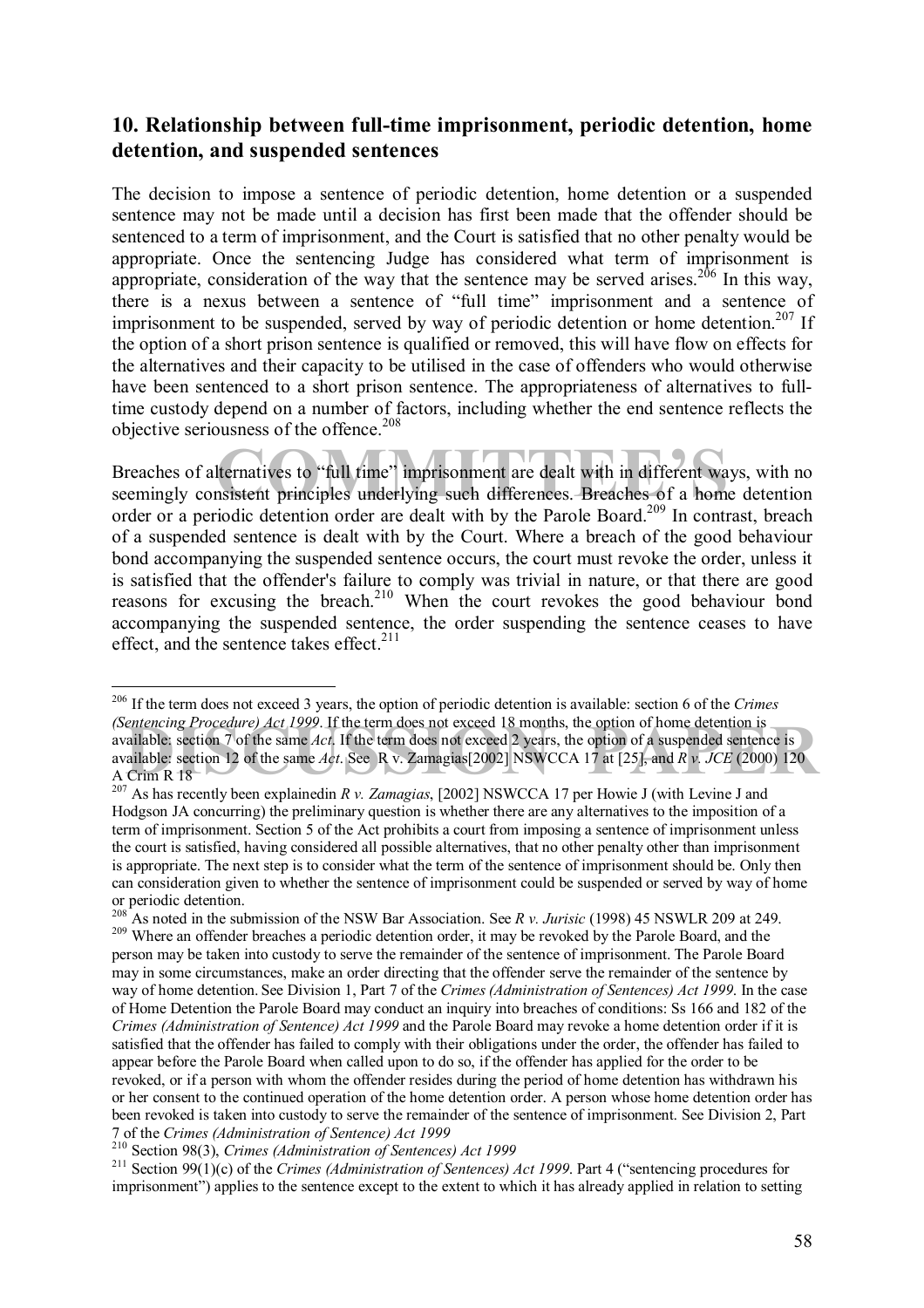If short sentences were to be abolished, a question arises as to whether this should be restricted to sentences of full-time imprisonment, or should also extend to suspended prison sentences, prison sentences served by way of periodic detention and prison sentences served by way of home detention. A related question arises as to how an offender should be dealt with when appearing before the court for refusing to comply with an alternative to a "full" time" prison sentence or some other court order.

The submission of the DCS considers that the nexus should remain and that abolition of short prison sentences should extend to those to be suspended or served by way of periodic or home detention. Otherwise, the diversionary nature of the alternatives to full time imprisonment would be undermined.<sup>212</sup>

If it less than 6 months, in appropriate circumstances, upon breach of<br>eriodic detention order. The Department is of the opinion that this is r<br>offenders incur a real penalty for breaching such orders. The DCS does however argue that if short prison sentences are to be abolished, the Probation and Parole Service should continue to be able to impose full-time prison for the balance of the order, even if less than 6 months, in appropriate circumstances, upon breach of a home detention or periodic detention order. The Department is of the opinion that this is necessary to ensure that offenders incur a real penalty for breaching such orders.

The submission of the Office of the Public Defender suggests that if short sentences are abolished, the nexus between full-time imprisonment and home detention, periodic detention and suspended sentences should be broken.<sup>213</sup> That is, a decision to order home detention, periodic detention or a suspended sentence should not be preceded by a decision that no penalty other than imprisonment is appropriate. The submission reads:

have warranted a short sentence, to permit a Judge or Magistrate to reason directly<br>to a conclusion that there be imprisonment to be served by way of periodic or home<br>detention, or that there be a suspended sentence." ì*If the same sequential process of reasoning is to be retained, the first step would need to be a consideration whether no penalty other than imprisonment for more than 6 months is required. It would also be necessary, in cases which otherwise would have warranted a short sentence, to permit a Judge or Magistrate to reason directly*  to a conclusion that there be imprisonment to be served by way of periodic or home *detention, or that there be a suspended sentence.*î

On the other hand, it may be argued that breaking the nexus between full-time imprisonment and the alternative forms of imprisonment sentence would result in "net widening", that is, people who should appropriately be dealt with by a less severe community sentence would instead be sentenced to home detention, periodic detention or a suspended sentence. Brignell and Poletti have recently examined whether there has been any net widening in NSW since the re-introduction of suspended sentences, and have found that despite the nexus between a sentence of imprisonment and a suspended sentence of imprisonment, there is some suggestion that net widening has occurred.<sup>214</sup> They state:

ì*Despite the fact that the legislation requires suspended sentences to be strictly imposed as an alternative to full-time custody, the statistics tend to suggest that courts sometimes impose suspended sentences in place of less severe penalties, such as* 

the non-parole period and the balance of the term of the sentence, and subject to the requirements of Part 4 having been complied with, the sentence takes effect.<br><sup>212</sup> Submission of the Department of Corrective Services, 22 September 2003.

<sup>&</sup>lt;sup>213</sup> Submission of the Office of the Public Defender, 12 November 2003.<br><sup>214</sup> Brignell G and Poletti P (2003) "Sentencing Trends & Issues 29: Suspended Sentences in NSW" Sydney: Judicial Commission of NSW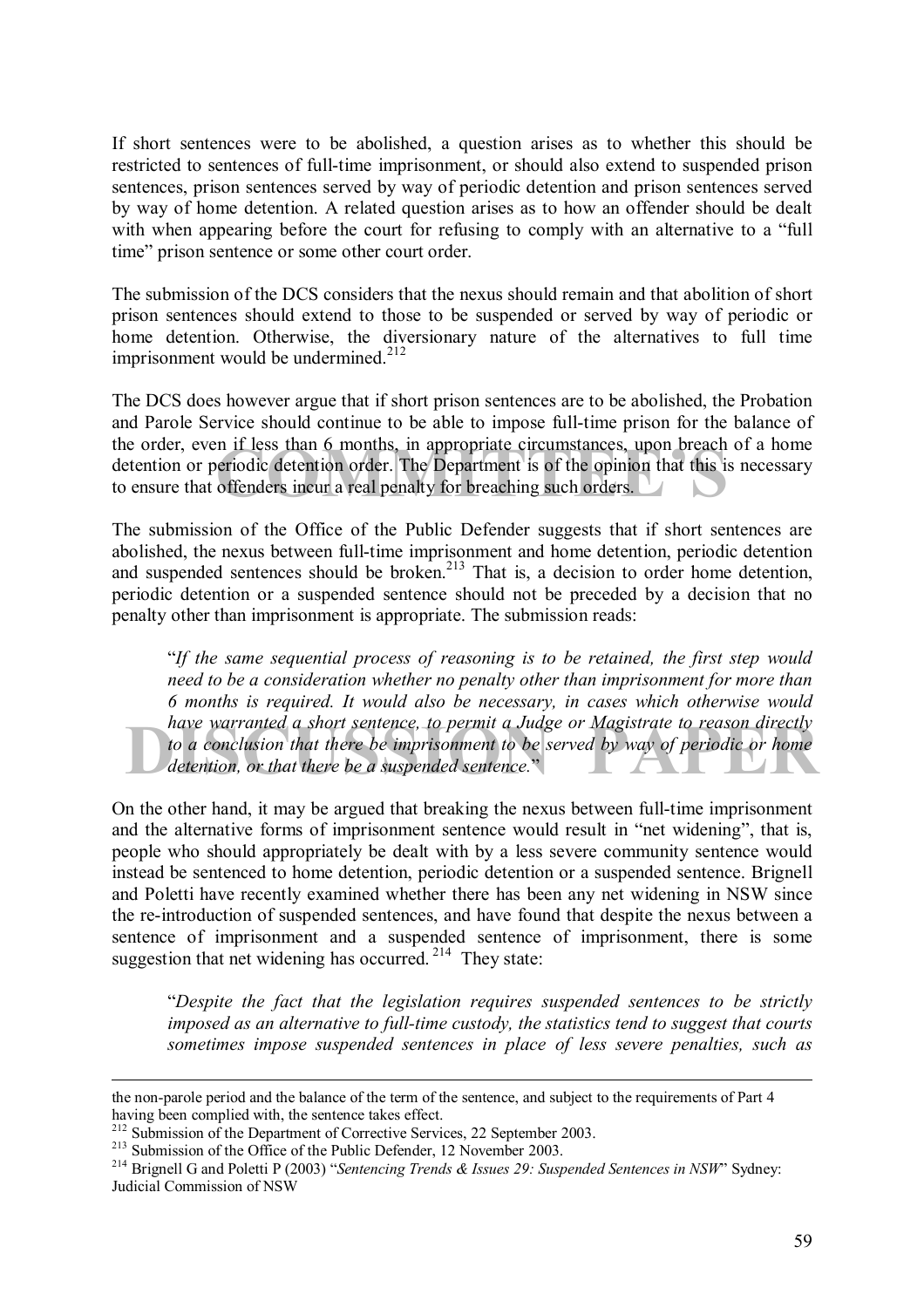*community service orders and good behaviour bonds. As such, there is little evidence to date to indicate that suspended sentences have contributed to any real reduction in the prison population. In fact, over the period studied, there was a slight increase in the use of full-time custody in the higher courts and a reduction in community service orders and bonds.* î

The increase in the use of full time imprisonment has occurred despite the introduction of suspended sentences in  $2000.<sup>215</sup>$ 

The majority of the Committee is presently of the view that consideration of abolishing short prison sentences should be restricted to "full time" short prison sentences. If such "full time" short prison sentences were to be abolished, it is suggested that such should be replaced with suspended sentences, or home/periodic detention.

**Question:** Should abolition of short sentences be restricted to those to be served by way of "full-time imprisonment"?

risonment"?<br>
ere is a "nexus" between "full time" imprisonment, and imprisonment<br>
correct by way of periodic or home detention in that the latter three **Question:** There is a "nexus" between "full time" imprisonment, and imprisonment that is suspended, or served by way of periodic or home detention in that the latter three options cannot be considered until it is decided that no sentence other than imprisonment would be appropriate. If the nexus between full-time imprisonment and suspension, periodic detention and home detention were to be broken, would there be a serious risk of "net widening"? What could be done to mitigate this risk?

**DISCUSSION PAPER Question:** If short sentences are abolished, what should happen when an offender who has been sentenced to periodic detention, home detention or a suspended sentence breaches the terms of the sentence and there is less than 6 months left of the sentence to be served? If ìfull-timeî short prison sentences are abolished, should there be an exception where a noncustodial sanction is breached?

<sup>215</sup> Section 12 of the *Crimes (Sentencing Procedure) Act 1999*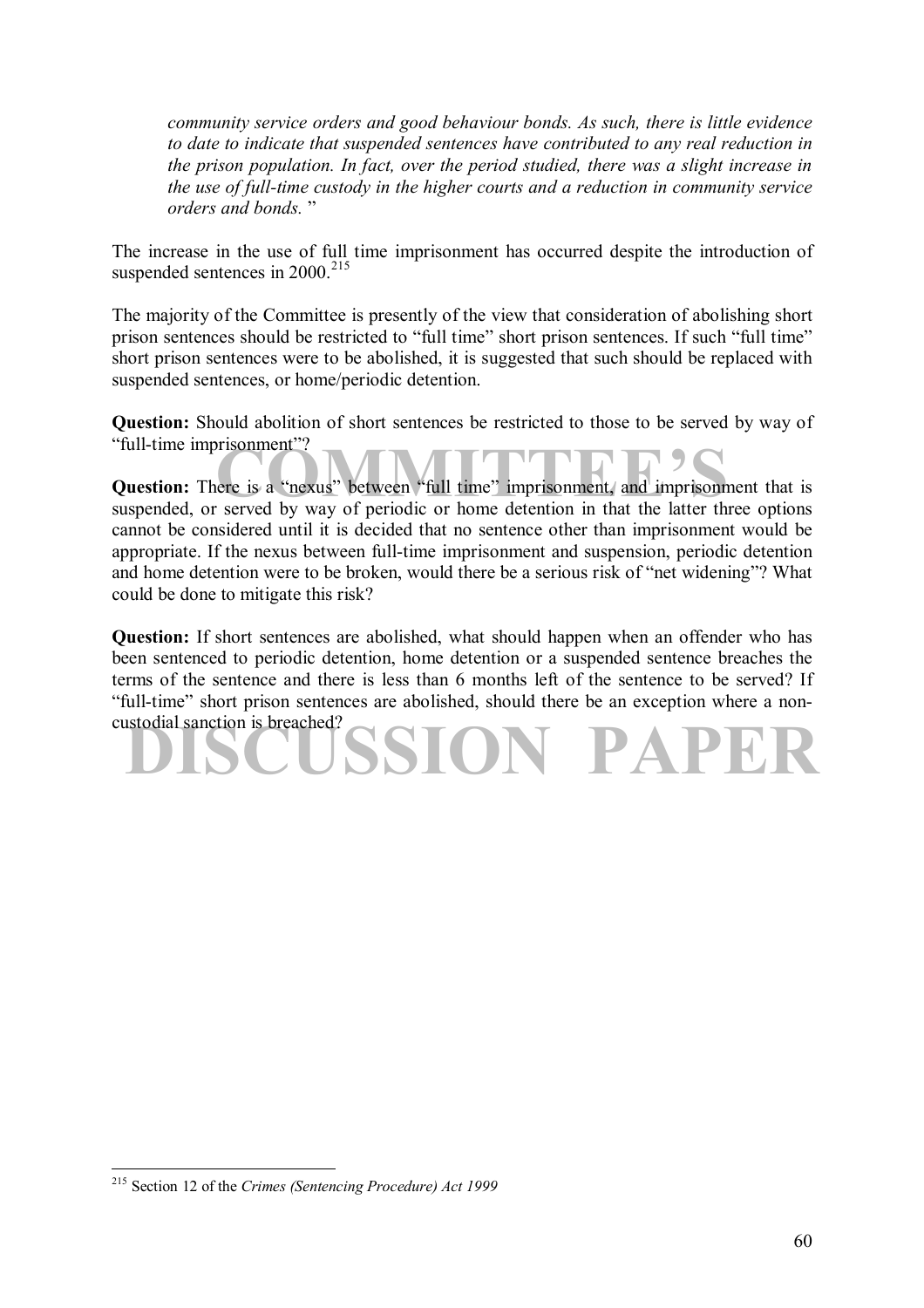### **11. Uneven distribution of Sentencing Options in NSW**

The intention to abolish prison sentences of 6 months or less pre-supposes that such prison sentences would be replaced by alternatives to full-time custody. The fact that many alternatives to full-time custody are not available uniformly throughout NSW is a matter of great concern and particularly relevant. The Committee considers the emphasis should be on making existing sentencing options uniformly available throughout NSW rather than introducing new sentencing options.

Sentencing options other than full-time imprisonment are not available uniformly throughout NSW. In some regions, options are quite limited due to a lack of resources. Periodic detention and home detention are not available in a number of regional areas, and supervision of community service orders is theoretically available in most, but not all areas.<sup>216</sup>

each Local Court as a proportion of all penalties imposed by that Court (see Annexure G). On the whole, where alternative sentencing options (such as periodic detention or home detention) are available, there are lower per North Western and Far West-Statistical Divisions provide an example of this (percentages ranging from an average of 5.9% in the North Western Statistical Division to 8.7% in the Far West region).<sup>218</sup> In these divisions th BOCSAR has provided data on the percentage of sentences of six months or less issued by each Local Court as a proportion of all penalties imposed by that Court (see Annexure G). On the whole, where alternative sentencing options (such as periodic detention or home being issued. Naturally, consideration needs to be given to other factors that may influence the imposition of a prison sentences such as the nature of the offence or the prior criminal history of offenders. Assessed though on a purely geographical basis, on the whole, where alternative sentencing options *are* available, there is a *lower* percentage of short prison sentences. The Sydney, Hunter, Illawarra, Richmond-Tweed, Central West, Murrumbidgee, South Eastern and Murray Statistical Divisions provide examples of this. The average percentage of short sentences as a proportion of all penalties imposed by the Courts in those divisions are low (around 5%).<sup>217</sup> The reverse is also true – in the areas where sentencing options such as periodic detention or home detention are *not* available, there are *higher* percentages of short prison sentences being issued by the Courts in that area. The Northern, North Western and Far West Statistical Divisions provide an example of this (percentages ranging from an average of 5.9% in the North Western Statistical Division to 8.7% in the Far detention centre are in excess of 500km. The exception to the above is the Mid-North Coast Statistical Division which whilst relatively close to detention facilities in Tomago, Tamworth and Grafton, statistics indicate a relatively high percentage (6.8%) of short prison sentences being imposed.

The approach to be taken on sentencing where a certain option is not available was considered in  $R$  v. Atkins.<sup>219</sup> In that case, the respondent could not serve her sentence by way of periodic detention due to geographic factors. A pre-sentence report assessed the respondent as suitable for periodic detention or a community service order. The sentencing judge seemed to approach the matter on the basis that because periodic detention and home detention were not available, then it was appropriate to consider a community service order.

<sup>&</sup>lt;sup>216</sup> See Annexure E.

<sup>&</sup>lt;sup>217</sup> See Annexure G<br><sup>218</sup> See Annexure G<br><sup>219</sup> NSW CCA, 3 November 1998. Abadee J held that it was erroneous to consider a community service order in circumstances where home detention was not available due to geographic factors.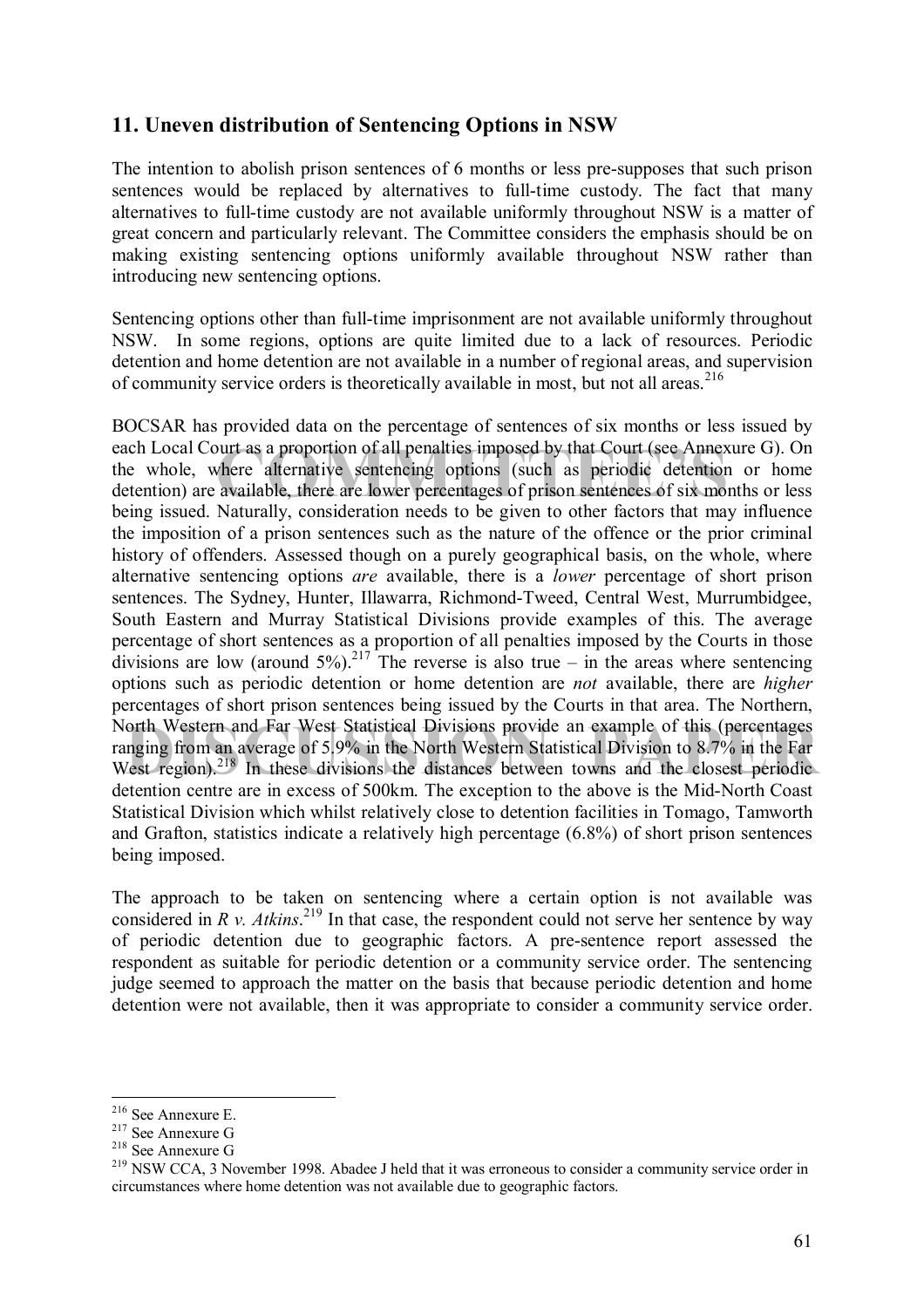The NSW Court of Criminal Appeal held that the approach taken by the sentencing judge was erroneous<sup>220</sup>

The Council has received a number of submissions and the non-availability of sentencing options throughout NSW is repeatedly raised as a matter of concern.

The submission of a NSW Magistrate with extensive first hand experience in sentencing in rural areas raises a concern regarding the lack of sentencing options in some areas:

ireas is limited (particularly when compared to the range of sentencing<br>ble in metropolitan courts) and any further reduction would, in my op<br>grade step.<sup>7221</sup> ì*In the rural areas in which I have sat for about nineteen years, there is a shortage of the full range of sentencing options. I currently sit at Ballina, Byron Bay, Grafton and Maclean and have previously sat at a number of courts on the northern tablelands and on the north-west slopes and plains. Periodic detention is available for men who live at Grafton (or who can get there) but there is no periodic detention for women and no home detention for men or women. The range of sentencing options in many rural areas is limited (particularly when compared to the range of sentencing options available in metropolitan courts) and any further reduction would, in my opinion, be a retrograde step.*î 221

The submission of the NSW Chief Magistrate expresses a similar concern regarding the unavailability of sentencing options.<sup>222</sup>

The submission of the NSW Bar Association expresses a specific concern regarding offenders being disqualified from alternatives to full-time prison throughout the state. Such disqualification may be due to the unavailability of options in certain areas.<sup>223</sup> The Bar Association submits that if short prison sentences are abolished, then full time custodial sentences of more than 6 months will be imposed inappropriately. Also, the submission of the NSW LAC expresses concern at the lack of available sentencing options in some areas:

The abolition of sentences of imprisonment of 6 months or less must be accompanied<br>by the availability of other appropriate sentencing options. It thus follows that this ì*The abolition of sentences of imprisonment of 6 months or less must be accompanied by the availability of other appropriate sentencing options. It thus follows that this proposal could not fairly be introduced unless viable sentencing options were uniformly available across the state*". (Emphasis added).<sup>224</sup>

As noted in the submission of the Office of the Public Defender, if prison sentences of 6 months or less are abolished, there is a fundamental matter of equality before the law, as well as the great concern that in areas where alternatives to full-time imprisonment are limited, there will be a great temptation to impose longer periods of imprisonment instead.<sup>225</sup> That is, ìbracket creepî will occur. The Law Society of NSW also raises as a matter of concern the

 $220$  The court held that even if periodic detention had been available, it would not have been appropriate in the present case. Ultimately, the court held that despite the sentence being manifestly inadequate, it would not intervene and allow the appeal, amongst other things, because of the fact that Atkins had been sentenced to a community service order, which at the time of the appeal had been wholly served.<br><sup>221</sup> Submission of a NSW Magistrate, 13 August 2003

 $222$  See submission of the NSW Chief Magistrate, 23 February 2004, and address by the Chief Magistrate to the NSW Sentencing Council, 16 July 2003.<br><sup>223</sup> Submission of the NSW Bar Association. 11 September. 2003.

<sup>&</sup>lt;sup>224</sup> Submission of the NSW Legal Aid Commission, 13 October 2003.<br><sup>225</sup> Submission of the Office of the Public Defender, 12 November 2003.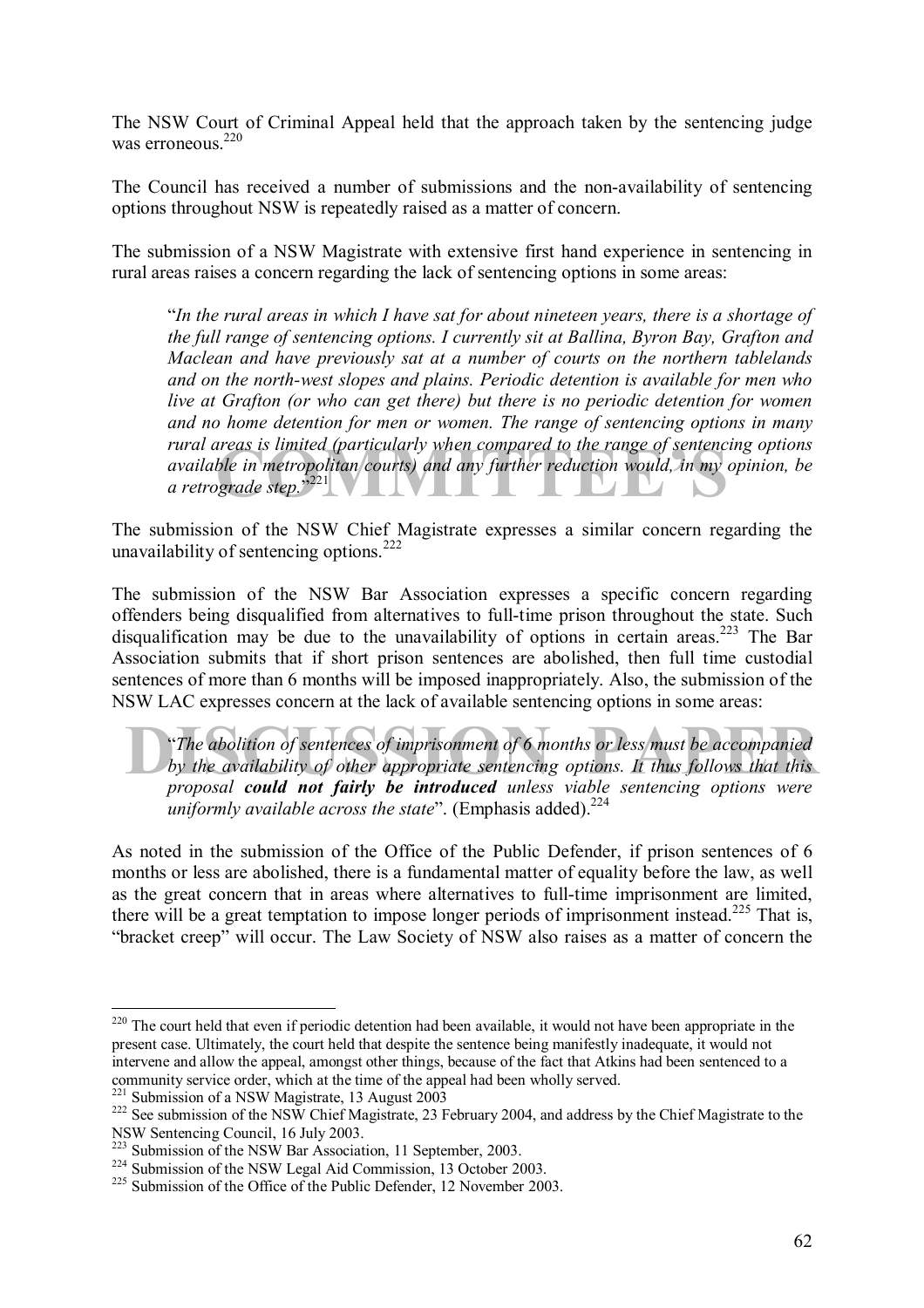inequitable spread of sentencing options and intervention initiatives particularly outside metropolitan areas.<sup>226</sup>

Provision of such alternatives to full-time imprisonment uniformly throughout the state will obviously have funding implications, but the importance of the provision of such alternatives throughout the state is an issue raised in a number of submissions, and is considered a matter of great importance. As stated in the submission of the Office of the Public Defender:

ì*Whatever be the outcome of the proposal to abolish short sentences, it is submitted that the equitable availability of all sentencing options throughout the State is a matter that requires urgent attention. Even if short sentences are not abolished, the greater availability of alternatives should serve, to some extent, to reduce the rate at which such sentences are imposed.*<sup>227</sup>

It may be that provision of sentencing alternatives uniformly throughout NSW would result in substantially fewer offenders being sentenced to prison sentences of 6 months or less.

If the second to prison sentences of 6 months or les<br>
submitted that it would not be economically feasible to provide, for<br>
the facilities across the whole of the state but as regards to home d The DCS has submitted that it would not be economically feasible to provide, for example, periodic detention facilities across the whole of the state, but as regards to home detention, the Departments notes that subject to funding, this option could be expanded to remaining population centres throughout NSW.228

The DCS has provided details of "availability" of various sentencing options including supervision for home detention according to court location (see Annexure E).  $229$  The Department notes that in fringe areas, it will be extremely difficult if not impossible to provide the level of direct personal supervision which home detention entails.

Le location of periodic detention centres, but also depends on the ability of an individual<br>
detention centre in question. The Department notes:<br>
Changer on individual given property and individual methods may offendants The Department also notes that the availability of periodic detention is not only influenced by the location of periodic detention centres, but also depends on the ability of an individual offender to travel to the periodic detention centre in question. The Department notes:

ì*Depending on individual circumstances and individual motivation, many offenders living in areas located many kilometres from a periodic detention centre do in fact attend periodic detention.î* 

On the other hand, an individual offender may not have the means of travelling to a periodic detention centre, despite it being "available" in the area in question. This particularly applies in the Far West area, where there is little public transport, and vast distances to be covered. It is noted that the distance between Bathurst and Broken Hill is slightly less than 1000 kilometres, Tamworth to Walgett is 370 kilometres and a further 200 kilometres from Walgett to Bourke. There is no public transport between these centres.

Questions have been raised regarding the "availability" of certain sentencing options. In relation to periodic detention, the "availability" of periodic detention throughout the state is questioned. The submission of the NSW Chief Magistrate notes that whilst it may be the case that in some instances an offender travels many kilometres to attend periodic detention, the

<sup>&</sup>lt;sup>226</sup> Submission of the NSW Law Society, 17 September, 2003.

<sup>&</sup>lt;sup>227</sup> Submission of the Office of the Public Defender, 12 November 2003.<br><sup>228</sup> Submission of the Department of Corrective Services, 22 September 2003.<br><sup>229</sup> Based on the Australian Standard Geographical Classification (AS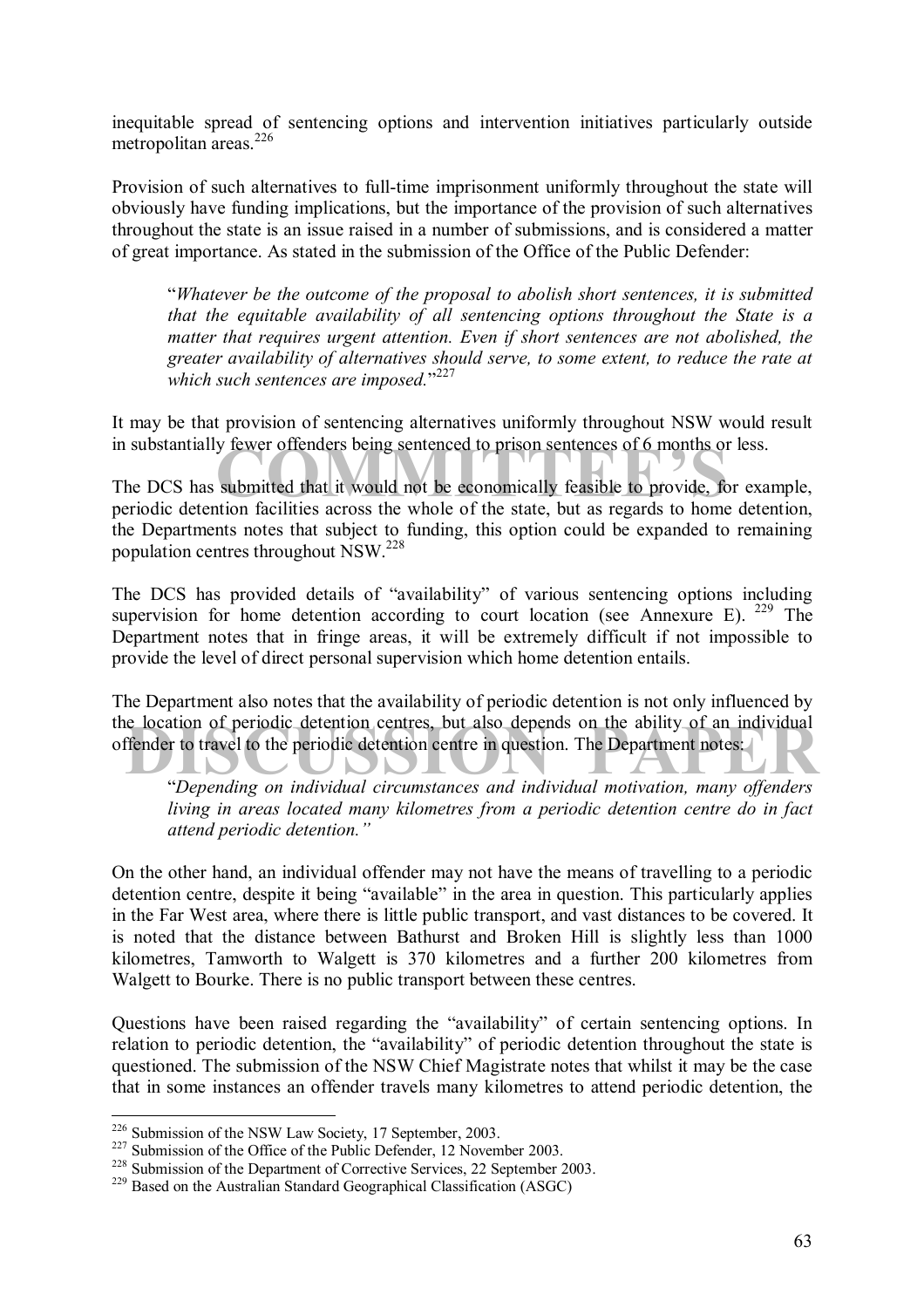assertion that this happens in *"many cases"* is questioned.<sup>230</sup> Instead, the NSW Chief Magistrate notes that a pre-sentence report will usually simply state that periodic detention is unavailable without referring to the possibility of an offender travelling many kilometres to attend a periodic detention centre. Further, the NSW Chief Magistrate notes that many offenders are obtained are charged with driving offences, and do not have a licence. The availability of public or other suitable transport then becomes an important issue.

It is understood that community service orders may not be widely used in some regional areas, as there is limited community service order work and corresponding supervision available. The DCS advises that community based sentencing options are available throughout the state, but such community service order places are limited in some remote areas.<sup>231</sup> The Department further advises that in recent times there has been an increasing difficulty in retaining suitable work agencies.

nmunity service orders, and notes that "*a lack of available work*<br>*ing reported in pre-sentence reports and is of concern.*"<sup>232</sup> The NS<br>rther notes that lack of transport to access community service age<br>ins is another li A submission of the NSW Chief Magistrate expresses concern regarding a lack of available work for community service orders, and notes that "a lack of available work is more frequently being reported in pre-sentence reports and is of concern.<sup>3232</sup> The NSW Chief Magistrate further notes that lack of transport to access community service agencies in remote locations is another limiting factor.

In relation to supervision of good behaviour bonds, the DCS reports *"currently supervision*" *and community service options are available in most areas. However, some difficulties are experienced due to limited resources, particularly in remote locations.*" (Emphasis added.)<sup>233</sup>

the Increase in Prisoner Population recommend that the NSW Government should give<br>priority to funding expansion of home detention on a strategic basis into rural areas as an<br>alternative to full-time custody, and that the D It is understood that provision of sentencing alternatives uniformly throughout NSW would require vastly increased resources. A pragmatic approach may be to expand certain sentencing alternatives strategically into rural areas. To this end, it is noted that the recommendations 21 and 22 of the Report of the Legislative Council's Select Committee into the Increase in Prisoner Population recommend that the NSW Government should give priority to funding expansion of home detention on a strategic basis into rural areas as an the use of home detention by indigenous offenders in rural NSW. The Committee is of the view that consideration could be given to resourcing such a program.

**Question:** Some have expressed a concern that if short sentences were abolished, some courts may react by imposing longer sentences on those who would previously have received a short sentence. This is referred to as "bracket creep". What can be done to allay the concern that if short prison sentences are abolished, some offenders will be inappropriately sentenced to a longer period of imprisonment?

**Question:** The intention to abolish prison sentences of 6 months or less pre-supposes that such prison sentences would be replaced by alternatives to full-time custody. The fact that many alternatives to full-time custody are not available uniformly throughout NSW is a matter of great concern. Would the provision of sentencing alternatives uniformly throughout the state achieve a reduction in the prison population, but without the risk of "bracket creep"?

<sup>&</sup>lt;sup>230</sup> Submission of the NSW Chief Magistrate, 23 February 2004.

<sup>&</sup>lt;sup>231</sup> Letter from Commissioner R. Woodham to the Council's Chairperson dated 2 February 2004.<br><sup>232</sup> Submission of the NSW Chief Magistrate, 23 February 2004.<br><sup>233</sup> Letter from Commissioner R. Woodham to the Council's Chai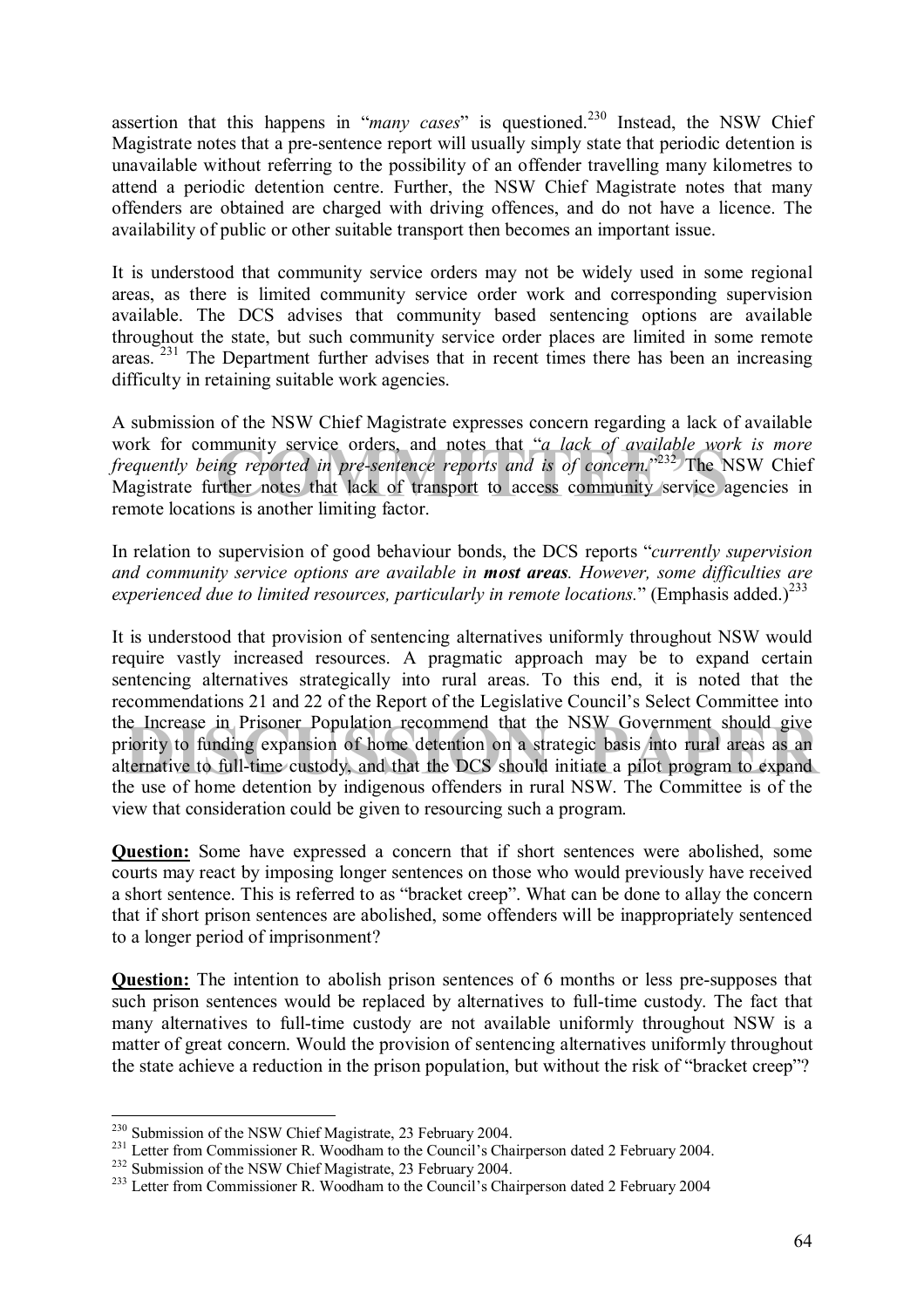### **12. Section 5 Crimes (Sentencing Procedure) Act 1999**

Section 5(1) of the *Crimes (Sentencing Procedure) Act 1999* provides that a court must not sentence an offender to imprisonment unless it is satisfied, having considered all possible alternatives, that no penalty other than imprisonment is appropriate.234

Section 5(2) provides that a court that sentences an offender to imprisonment for 6 months or less must make a record of its reasons for doing so, including reasons why no penalty other than imprisonment is appropriate.<sup>235</sup> Section  $\frac{5(2)}{2}$  provides:

*(2) A court that sentences an offender to imprisonment for 6 months or less must indicate to the offender, and make a record of, its reasons for doing so, including: (a) its reasons for deciding that no penalty other than imprisonment is appropriate, and (b) its reasons for deciding not to make an order allowing the offender to participate in an intervention program or other program for treatment or* 

pate in an intervention program or other program for treatment c<br>litation (if the offender has not previously participated in such<br>im in respect-of the offence for which the court is sentencing th *rehabilitation (if the offender has not previously participated in such a program in respect of the offence for which the court is sentencing the offender).* 

As discussed above, section 5(2) was introduced after the NSWLRC considered abolishing short prison sentences. The NSWLRC instead recommended that courts should provide reasons for any decision to impose a short sentence, hoping that this might encourage courts to use imprisonment more appropriately.<sup>236</sup>

The NSW Chief Magistrate of the Local Court has submitted that section 5(2) is ineffectual in limiting the use of short prison sentences, as the section does no more in real terms than require the sentencing court to provide reasons for imposing a short prison sentence:

<sup>24</sup> Court is required absent statutory obligation as a matter of procedural fairness, to<br>provide reasons for any sentence which it might impose and terms of imprisonment ì*A court is required absent statutory obligation as a matter of procedural fairness, to provide reasons for any sentence which it might impose and terms of imprisonment are not to be imposed unless the court has considered all possible alternatives to section 5(1) Crimes (Sentencing Procedure) Act 1999. In reality, section 5(2) does not provide additional obligations on a sentencing court.*î

The NSW Chief Magistrates submissions are most relevant bearing in mind that the vast majority of short prison sentences are imposed in the Local Court.

In contrast, it may be that section 5(2) has been effective in requiring sentencers to turn their minds to the question of whether a short prison sentence is appropriate. As noted above, there has recently been a *downward trend* in the number of offenders serving prison sentences of 6 months or less.<sup>237</sup> This is in contrast to the increase in the overall prison population. It is

<sup>&</sup>lt;sup>234</sup> It must be remembered that the decision whether to impose periodic detention, home detention or a suspended sentence does not arise until this preliminary question has been answered. See *JCE* (2000) 120 A Crim R 18<br><sup>235</sup> These reasons are not considered on appeal to the District Court.

<sup>&</sup>lt;sup>236</sup> See NSWLRC (1996) *''Discussion Paper 33: Sentencing*'' at 3.33 and *''Report 79: Sentencing*'' at 8.2 – 8.7. Aside from section 5(2) there is the common law principle that imprisonment is a sanction of last resort. For example, see *Parker v DPP* (1992) 28 NSWLR 282<br><sup>237</sup> See Table 2, Annexure A, provided by the Department of Corrective Services.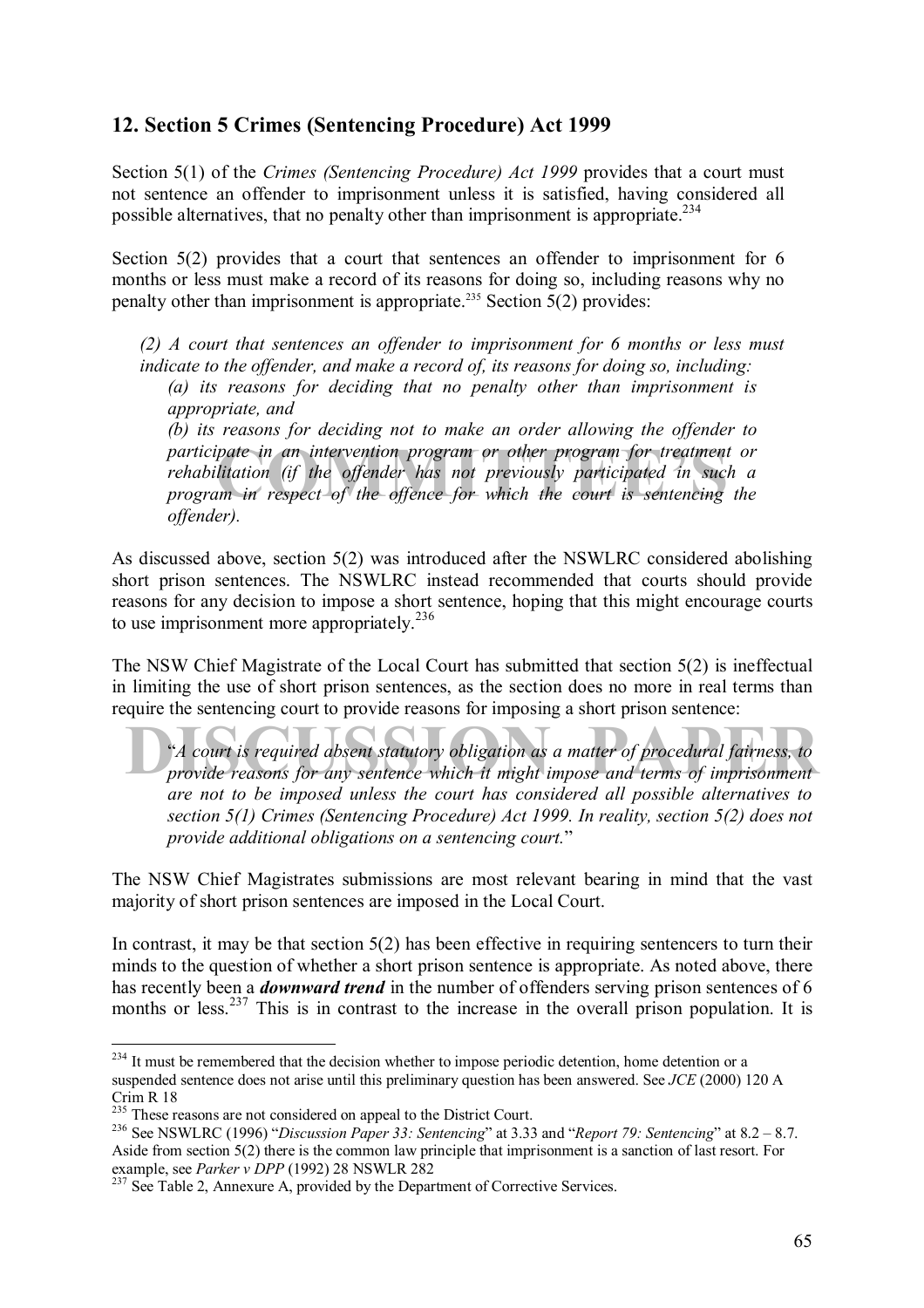unclear whether such trend may be attributable to the introduction of section 5(2). It should be the case that the section has been complied with, but there is a concern that it may have become an "empty incantation".<sup>238</sup> To date, there has not been a review of the effect of section 5(2) of the *Crimes (Sentencing Procedure) Act 1999* on the imposition of short prison sentences. It is suggested that such a study be conducted prior to any move to abolish short prison sentences, and such study may involve a review of the reasons given for the imposition of a short prison sentence, which are required to be given and recorded under section 5(2). A review of section 5(2) may find that short prison sentences are being imposed in appropriate situations, or may reveal a specific concern in the way that they are being used, which may allow for section 5 to be tightened and refined without the need to abolish short prison sentences.

the Judiciary the option of a short prison sentence, the NSW LAC sugged be tightened, without removing the option of a prison sentence of 6 m The submission of the NSW LAC acknowledges that there are many purposes of sentencing that pull in different directions, but further notes that "*it is undeniable that there are offenders* and offences whose circumstances may warrant the imposition of a short sentence.<sup>"239</sup> Rather than denying the Judiciary the option of a short prison sentence, the NSW LAC suggests that section 5 could be tightened, without removing the option of a prison sentence of 6 months or less altogether.

trusted to comply with alternative sentencing options.<sup>241</sup><br>
12.1 Automatic Supponsion of Prison Sentences of 6 months or less It has been suggested in one submission that section 5 of the *Crimes (Sentencing Procedure) Act 1999* may be amended to provide statutory guidelines for imposing prison sentences of 6 months or less, giving greater meaning to the principle that imprisonment should be used as a sanction of last resort whilst retaining some amount of judicial discretion and flexibility.<sup>240</sup> Any abolition of short prison sentences would involve substantial amendment to section 5 along with a substantial expansion of community based alternatives to meet the demand for alternative measures. A suggested amendment to section 5 is attached at Annexure F. This suggested amendment is designed to stop some offenders from entering gaol for a period of 6 months or less, whilst allowing prison sentences of 6 months or less for those who cannot be

### **12.1 Automatic Suspension of Prison Sentences of 6 months or less**

Another suggested amendment of section 5 might provide that a sentence of imprisonment for 6 months or less is to be automatically suspended, and that the offender may be returned to prison on breach of the bond accompanying the suspended sentence. This would remove fixed prison sentences of 6 months or less whilst providing a threat of reinstatement if the bond is breached. A suggested amendment is included in Annexure F.

Related to this suggestion is consideration of re-introducing a power to partially suspend a prison sentence. As noted above, the option of a partially suspended sentence was abolished in NSW on 8 July 2003.<sup>242</sup> It could be argued that in relation to short prison sentences, such

<sup>&</sup>lt;sup>238</sup> Submission of the Office of the Public Defender, 12 November 2003.<br><sup>239</sup> Submission of the NSW Legal Aid Commission, 13 October 2003.<br><sup>240</sup> Personal submission of Mr Ivan Potas. Mr Potas' submission does not necessa Judicial Commission of NSW.

<sup>&</sup>lt;sup>241</sup> However, it must be remembered that the vast majority of offenders sentenced to short prison sentences are not first time offenders. See above. 95.5% of those serving a short sentence on 30 June 2003 had a prior record, and 69.3% had previously served a sentence of imprisonment.

<sup>&</sup>lt;sup>242</sup> *Crimes Legislation Amendment Act 2003*, assented to on 8 July 2003, Schedule 6 commenced on the same day.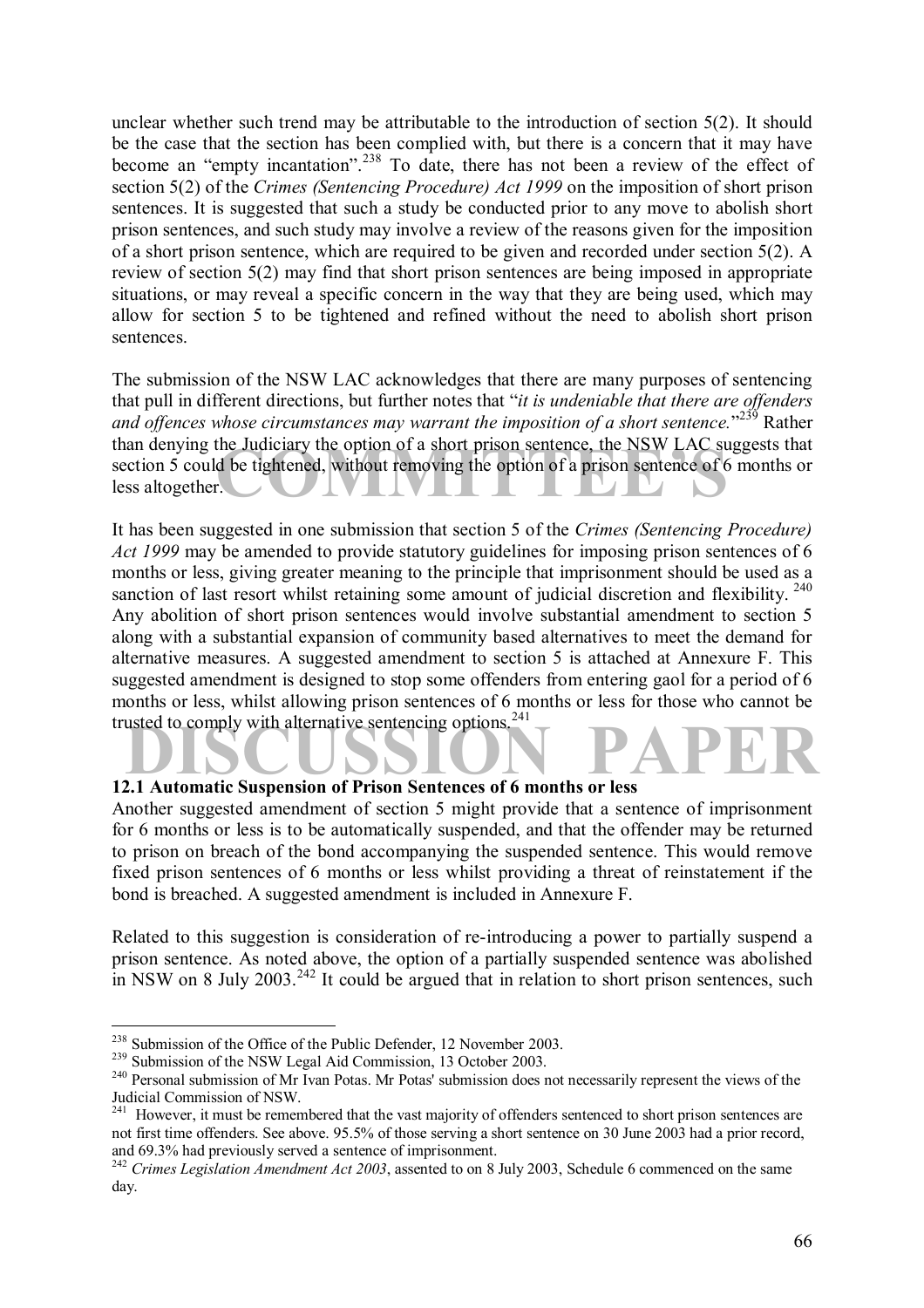partially suspended sentences allow for a period of supervision on release, which is currently precluded. $24\overline{3}$ 

In considering automatic suspension or partial suspension of short prison sentences, the reasons for the recent move to abolish partially suspended sentences must be considered, namely that they are difficult to administer and partial suspension of the initial period may cause hardship to the offender.<sup>244</sup>

It is suggested that partial suspension of the latter half of the sentence would not *"cause considerable hardship to the offender*î, and would bring NSW into line with Federal sentencing law <sup>245</sup>

The submission of the ODPP suggests that an option for consideration is that prison sentences of less than 6 months be automatically suspended, other than in exceptional circumstances:

conditions could include being of good behaviour for a period exceential sentence. (This would require legislative change and additional resortion and Parole.) During the term of the suspended sentence and<br>ion and Parole.) ì*The conditions could include being of good behaviour for a period exceeding the original sentence. (This would require legislative change and additional resources for Probation and Parole.) During the term of the suspended sentence and at the*  conclusion of it the court could receive reports as to the offender's progress.<sup>7246</sup>

Care would have to be taken to ensure that any power of suspension is used appropriately, and not used to increase the length of the sentence. This would perhaps be a matter for judicial education.

the flexibility as to what the Court may do in consequence of a breach of a suspended<br>entence.<sup>247</sup> Unless the breach is trivial, the sentence takes effect. The Court may however,<br>rder that it be served by way of periodic The Committee assisting the Council raised concerns regarding automatic suspension of prison sentences of 6 months or less. In considering automatic full or partial suspension of prison sentences of 6 months or less, it is important to remember that at present, breach of a suspended sentence is dealt with by the Court rather than by the Parole Board, and there is little flexibility as to what the Court may do in consequence of a breach of a suspended sentence.<sup>247</sup> Unless the breach is trivial, the sentence takes effect. The Court may however, order that it be served by way of periodic or home detention. Another concern is the need to clarify the criteria as to when it is appropriate to suspend a sentence, and need to clarify the ambiguity regarding whether "street time" for a suspended sentence is to count, or whether an offender who breaches a suspended sentence on the last day could be required to serve the whole sentence in prison.

<sup>244</sup> The Hon. J. Hatzistergos MP, Minister for Justice and Minister assisting the Premier on Citizenship. Second Reading Speech to the Crimes Legislation Amendment Bill (2003), Legislative Council, 25 June 2003. 245 By section 20(1)(b) of the *Crimes Act 1914*, an offender may serve an initial part of the sentence, followed by

partial suspension. It must also be borne in mind that the judgment in *Gamgee* [2001] NSWCCA 251 contemplated partial suspension of an *"initial portion"* of the sentence or "*at the latter end of the term imposed*". It would seem that partial suspension "*at the latter end*" would not cause disruption or hardship to the offender, although it is unclear whether it would cause difficulties for sentence administration. It may be noted that under section 20(1) of the *Crimes Act 1914*, the court may order that the offender be released on entering into a recognizance for up to 5 years after serving a suspended portion. In contrast, in NSW, the suspended period may not exceed the term of the sentence and any good behaviour bond may not exceed the term of the sentence. A court may only suspend a sentence where the term is less than 2 years: *Crimes (Sentencing Procedure) Act*  1999. The suspended sentence conditions may perhaps inhibit use of this option in the Local Court.<br><sup>246</sup> Submission of the ODPP, 11 September 2003.<br><sup>247</sup> See ss 98(3) and 99(1) of the *Crimes (Sentencing Procedure) Act 19* 

<sup>&</sup>lt;sup>243</sup> Section 46 of the Crimes (Sentencing Procedure) Act 1999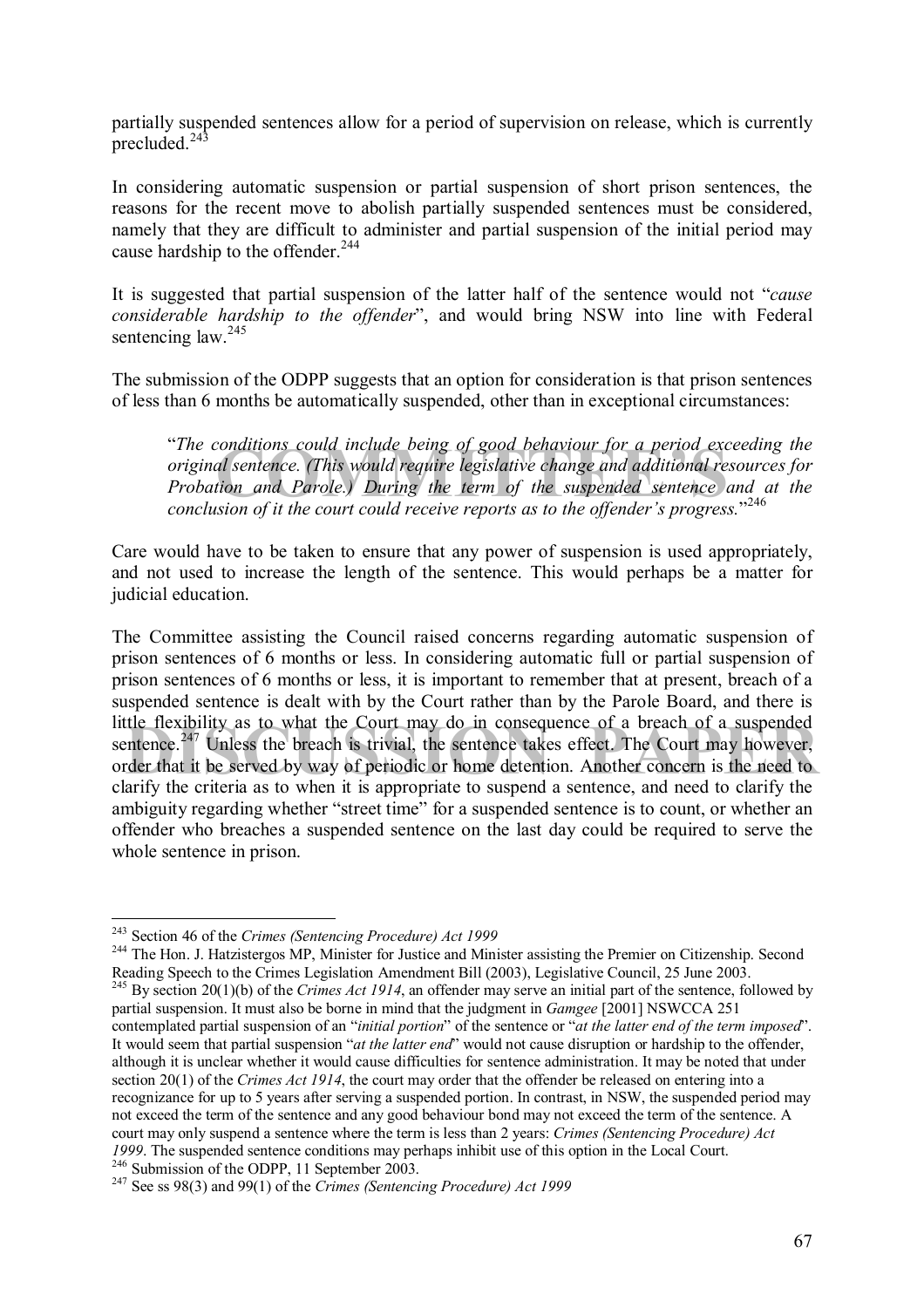**Question:** Falling short of abolishing short prison sentences, should statutory guidelines restricting the use of such sentences be introduced?

**Question:** Falling short of abolishing short prison sentences, could short prison sentences be automatically suspended (fully or in part)?

**Question:** Should there be a wider discretion to the Court in addressing a breach of a suspended sentence?

### **COMMITTEEíS**

# **DISCUSSION PAPER**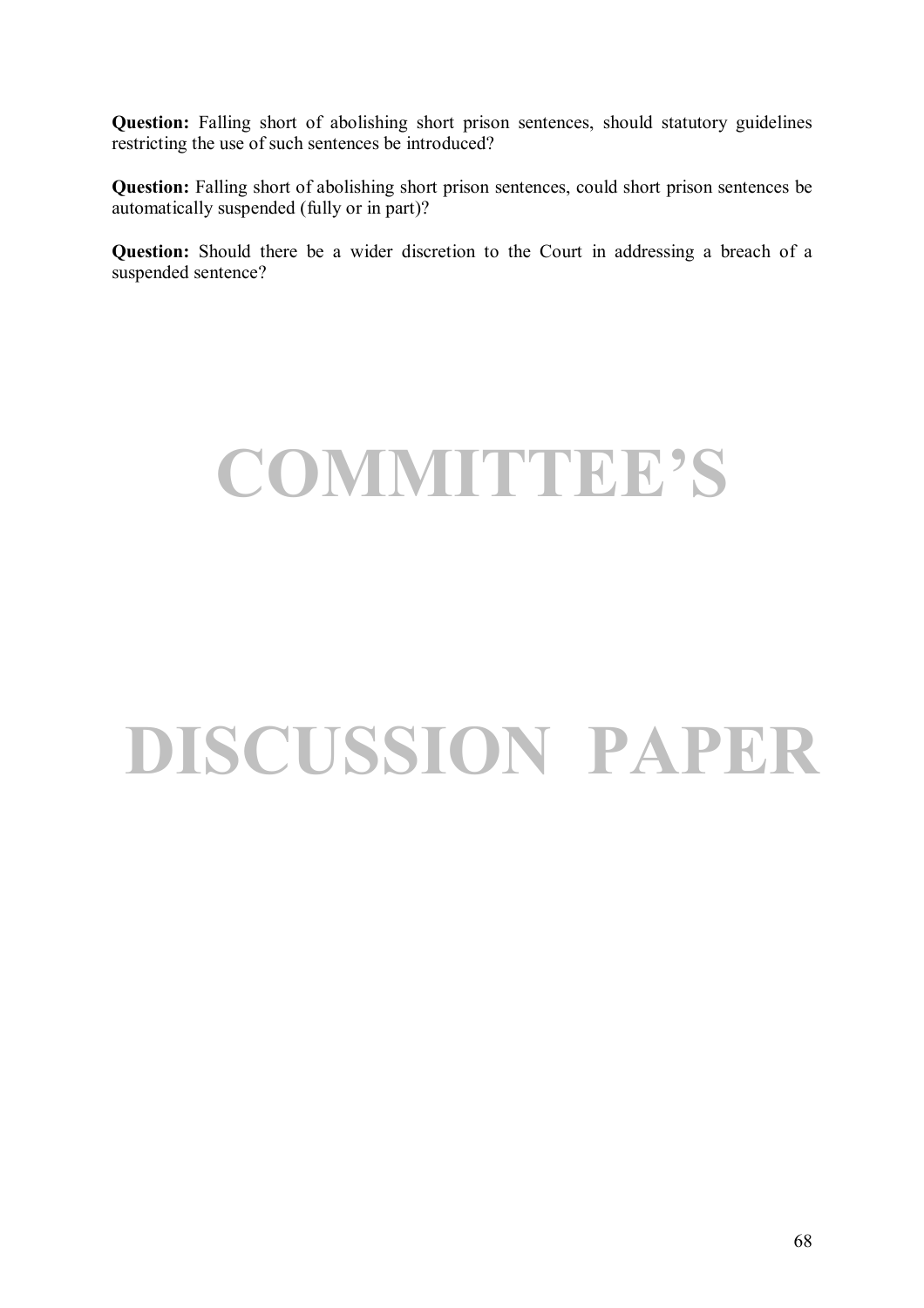### **13. Section 46 and rehabilitation for prisoners serving sentences of 6 months or less**

Section 46 of the *Crimes (Sentencing Procedure) Act 1999* provides that: "A court may not *set a non-parole period for a sentence of imprisonment if the term of the sentence is 6 months or less.*î If prison sentences of 6 months or less were to be abolished, section 46 would obviously have no relevance.<sup>248</sup>

good behaviour bond in relation to another. Also, it may be that a sentence of greater than 6 months is imposed with a non-parole period of 6 months in order to ensure that an offender received a period of post release sup The section has implications for the rehabilitation of offenders serving prison sentences of 6 months or less and precludes post-release supervision. The section would suggest that rehabilitation for such offenders is not regarded by the legislature as being of practical significance. Some practitioners have suggested that despite section 46, there may be ways of structuring sentences to ensure that an offender receives post-release supervision at the conclusion of a short prison sentence. For example, where an offender is being sentenced on a number of charges, a short prison sentence may be imposed in relation to one, and a lengthy good behaviour bond in relation to another. Also, it may be that a sentence of greater than 6 months is imposed with a non-parole period of 6 months in order to ensure that an offender Further, prior to their abolition, it is understood that partially suspended sentences were used to provide a short period in custody followed by a period of post-release supervision.

Post release supervision is identified as a most important issue in the submission of the Office of the Public Defender.<sup>250</sup> The Office of the Public Defender submits that a short sentence without post-release supervision may exacerbate family and community issues which are often related to offending behaviour. The submission suggests that transitional centres may be used as a way of re-integrating such offenders.<sup>251</sup> There seems to be a clear link between some community issues and being returned to prison, and a period of supervision on release could resolve some of these community issues.<sup>252</sup>

ome question whether short prison sentences serve any rehabilitative purpose, while others ould argue that much can be done to address offending behaviour and underlying issues Some question whether short prison sentences serve any rehabilitative purpose, while others would argue that much can be done to address offending behaviour and underlying issues during a 6 month period in custody. Some type of intervention during this short period is particularly important bearing in mind that under section 46, offenders serving prison sentences of 6 months or less receive no post release supervision.

<sup>248</sup> As noted in the submission of the NSW CCL, the current prohibition of setting a non-parole period for prison sentences of 6 months or less in section 46 should be repealed if prison sentences of 6 months or less are prohibited.

<sup>&</sup>lt;sup>249</sup> It must be remembered that inflating a sentence in order that the offender receive a period of supervision on release would breach the principle of proportionality, and should not be encouraged. In contrast, by section 44, where the sentence is greater than 6 months, the balance of the term of the sentence must not exceed one-third of the non-parole period for the sentence, unless the court decides that there are special circumstances for it being more (in which case the court must make a record of its reasons for that decision).<br><sup>250</sup> Submission of the Office of the Public Defender, 12 November 2003.

<sup>&</sup>lt;sup>251</sup> The Select Committee also acknowledges the detrimental effect of the lack of supervision for offenders on being released after serving a short prison sentence, noting that the offender's return to the community can be difficult and increase the risk of re-offending: Legislative Council Select Committee on the increase in prisoner population (2001) "Final Report." Sydney: NSW Parliament, at 6.139-6.140 and 7.27

See Dr E. Baldry, Dr D. McDonnell Mr P. Maplestone and Mr M. Peeters (2003) "Ex prisoners and accommodation: What bearing do different forms of housing have on social reintegration?" Sydney: Australian Housing and Urban Research Institute. This study showed a significant association between returning to prison and not having accommodation support, or for those with support, the support being assessed as unhelpful.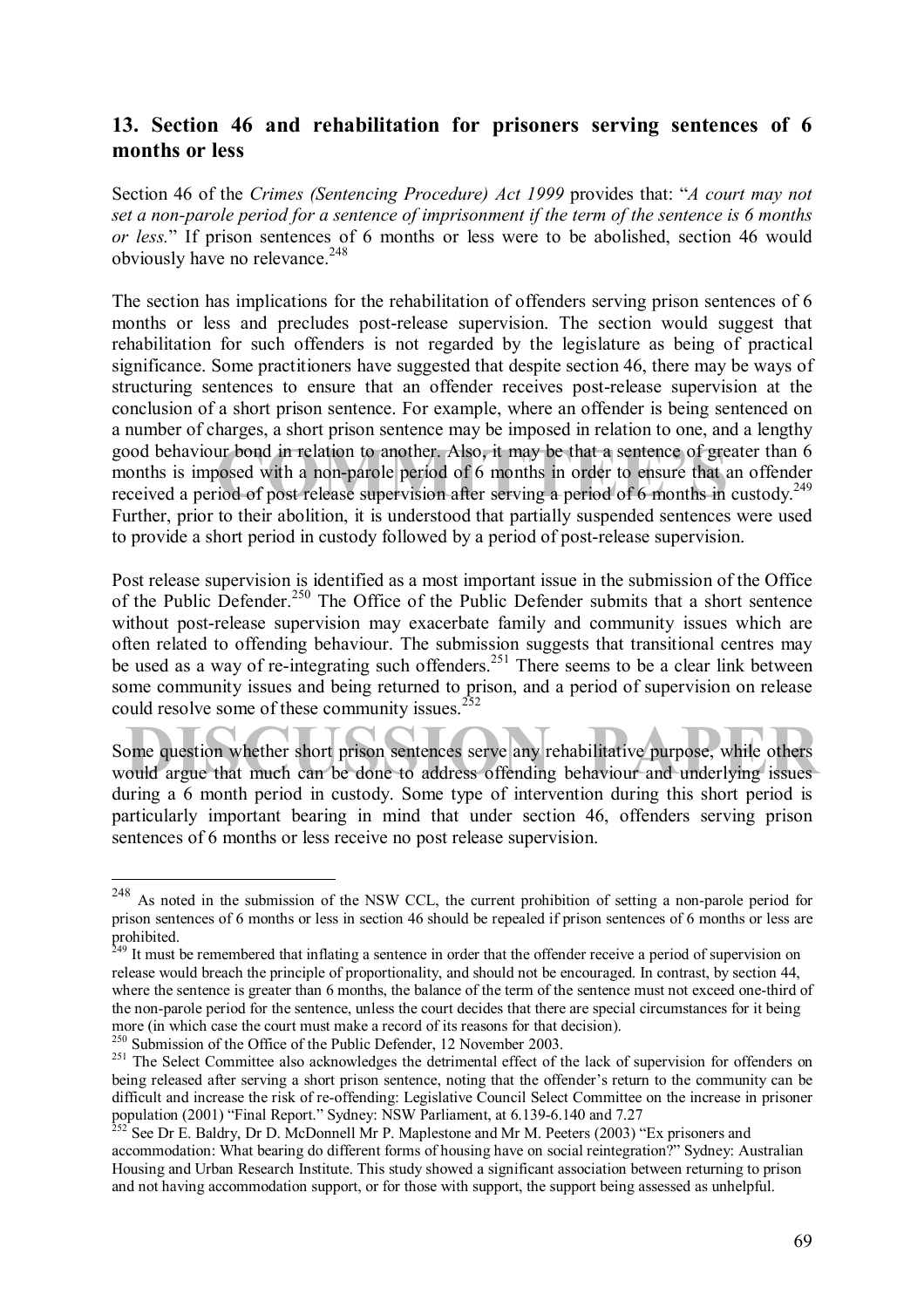It has been suggested that if short prison sentences are retained, prison programs should be designed to address the needs of short term prisoners. The submission of the Aboriginal Justice Advisory Council (AJAC) notes that many of the prison programs available are designed for offenders serving longer sentences and that anecdotal information from Aboriginal inmates is that they do not apply for training or educational courses when serving short prison sentences, as they often are not in prison long enough to complete the course.<sup>253</sup>

The DCS also recognises that the opportunities for short term prisoners to participate in programs is hindered by the transfer of prisoners between prisons, which often occurs towards the beginning of their sentence. The Department has recently recommended that programs be streamlined and broken into workable modules, which can be completed within the custodial setting and in the community (and perhaps continued if the offender is transferred between prisons). It is suggested that this would enable offenders to "pick up where they left off" when released on parole, or transferred.<sup>254</sup>

istrate submits that significant rehabilitative progress can be made v<br>rying a short prison sentence. In particular, the Magistrate cites the<br>"Second Chance" prison in Brewarrina: A NSW Magistrate submits that significant rehabilitative progress can be made whilst an offender is serving a short prison sentence. In particular, the Magistrate cites the positive effects of the "Second Chance" prison in Brewarrina:

ì*A period of about four to six months does in my view, provide sufficient time for drug and alcohol counselling and anger management courses to progress significantly whilst the defendant is in prison.* 

*A sentence of prison of six months or less has, to my observation been effective at the*  second chance prison in Brewarrina."<sup>255</sup>

offenders serving short prison sentences are actually serving very short prison sentences of<br>less than 3 months' duration. 35% of all sentences of imprisonment imposed in the Local<br>Court in 2002 were for less than 3 months On the other hand, information obtained from BOCSAR shows that a substantial number of offenders serving short prison sentences are actually serving very short prison sentences of less than 3 months' duration. 35% of all sentences of imprisonment imposed in the Local sentence on remand. It is questionable whether much could be done in terms of rehabilitation in this short time, and particularly whilst the offender is part of the remand population.

The issue of supervision on release for offenders serving short prison sentences has been considered in England,<sup>257</sup> and the *Criminal Justice Act* 2003 (UK) introduces a scheme of "custody plus".<sup>258</sup> The "custody plus" scheme consists of a period in custody followed by a period of intensive post-release supervision. The ratio between the period in custody and the period of supervision is variable, and is determined on the basis of the pre-sentence report. The Bar Association, in their submission, commends the "custody plus" scheme.<sup>259</sup> It is recognised that introduction of any scheme similar to the "custody plus" scheme proposed in

*Ö* 

<sup>&</sup>lt;sup>253</sup> Submission of AJAC, 24 September 2003.

<sup>&</sup>lt;sup>254</sup> (2003) "Review of the Community Offender Services in NSW: Sydney: Office of the Inspector General of Corrective Services. At p 33<br><sup>255</sup> Submission of a NSW Magistrate, 5 September 2003.

 $256$  See Table 1 in Annexure A. The data referred to in this table is the time actually spent in prison, that is, the non-parole period where the overall sentence is greater than 6 months.

<sup>&</sup>lt;sup>257</sup> See Halliday (2001) "*Making Punishment Work: Report of a Review of the sentencing Framework for England and Wales*" London: The Home Office.

<sup>&</sup>lt;sup>258</sup> *Criminal Justice Act 2003* UK (Ch 44), Part 12, Chapter 3 <sup>259</sup> Submission of the NSW Bar Association, 11 September 2003.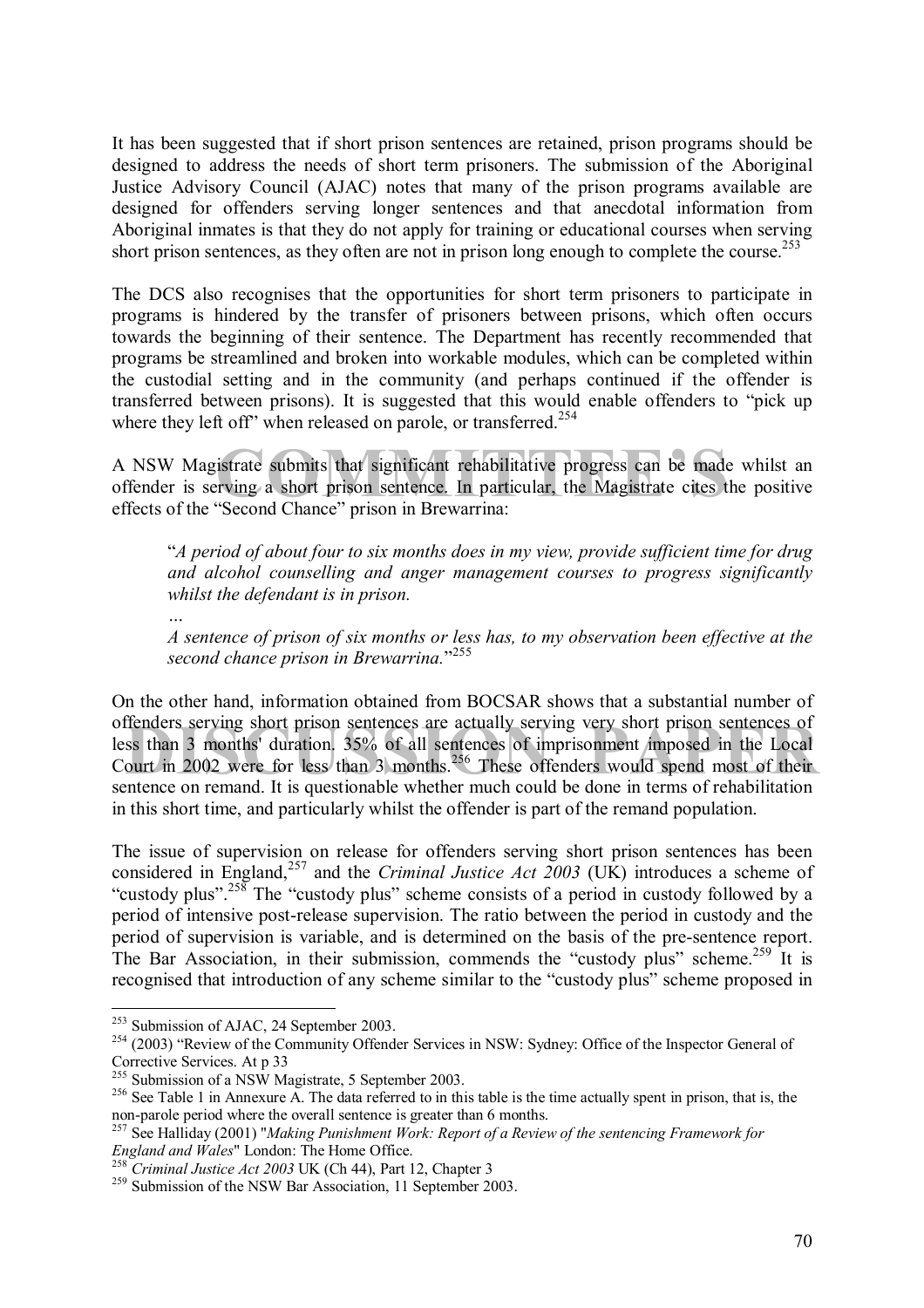England would entail repeal or substantial amendment of section 46 of the *Crimes (Sentencing Procedure) Act 1999*.

The *Criminal Justice Act 2003* (UK) also introduces a scheme of "custody minus" for suspended sentences.<sup>260</sup> This scheme is also aimed at providing supervision for offenders, but without them initially serving a period in prison. The offender undergoes a period of supervision, and only if the supervision period is breached does the offender spend time in prison. $261$ 

A number of submissions also noted that abolition of short prison sentences may also have benefits in terms of rehabilitation for prisoners serving longer prison sentences. It is argued that reducing the current overcrowding would allow for better provision of programs to the remaining prisoners.

The submission of the ODPP argues that rehabilitative ineffectiveness of short prison sentences is the main argument for their abolition:

is main argument for their abolition:<br> **Community** mixture for the abolition of such sentences is their failure to ack<br>
itative mixpose, which has the result that more than 40% of offenders <sup>*a*The main rationale for the abolition of such sentences is their failure to achieve this</sup> *rehabilitative purpose, which has the result that more than 40% of offenders re-offend and return to prison within two years of release (the revolving door of prison effect) and a further 10% are sentenced to a CSO or bond within two years of release. This is costly in human terms (impact on the victim, the offender's family, the offender, the community) and costly in terms of government provision of services. The <sup>2</sup>investment" of funds in "housing" the offender for the six months sentence can be* viewed as an "investment" which may achieve in the short term most of the stated *purposes of sentencing but, because it fails to rehabilitate, it is an investment which must continue to be made, and presumably for longer periods, and only ever for immediate short term "gains"; while the harm to the victim, the community and the* offender and his/her family continues and increases in a never ending cycle.<sup>5262</sup>

offender and his/her family continues and increases in a never ending cycle.<sup>3202</sup><br>The ODPP acknowledge that rehabilitation is only one of many purposes of sentencing, and<br>that short prison sontaneos may be quite offective that short prison sentences may be quite effective in meeting some of the other objectives of sentencing.  $263$  However, there is no evidence to show that short prison sentences are any more or less effective in meeting these other sentencing objectives. Other purposes of sentencing include punishment, specific deterrence, protection of the community from the offender, making the offender accountable for his actions, denunciation and recognition of the harm done to the victim of the crime and the community.<sup>264</sup> As stated in the submission of a NSW Magistrate opposed to the proposed abolition of prison sentences of 6 months or less:

 $260$  Sections 189 to 194. This scheme of suspended sentences was termed "custody minus in the recent paper  $(2002)$  "Justice For All"

<sup>&</sup>lt;sup>261</sup> Larry Sherman has suggested that some early "custody plus" type schemes in America have been ineffective, and the Committee assisting the Council has also questioned the cost effectiveness of introducing similar schemes in NSW.<br><sup>262</sup> Submission of the Office of the DPP, 11 September 2003.

<sup>&</sup>lt;sup>263</sup> See submission of the DPP, 11 September 2003 at p 5, and also noted by the Chief Magistrate of the Local Court in an address to the NSW Sentencing Council, 16 July 2003. The Submission of the DPP further cites the NSW Law Reform Commission's "*Report 79: Sentencing*" in noting that these sentencing principles are not hierarchical,

<sup>264</sup> See section 3A of the *Crimes (Sentencing Procedure) Act 1999*, inserted by Act 90 of 2002, and commencing on 1 Feb 2003. See also *AGís Application no 2 of 2002* [2002] NSWCCA 515 at [58] where it was noted that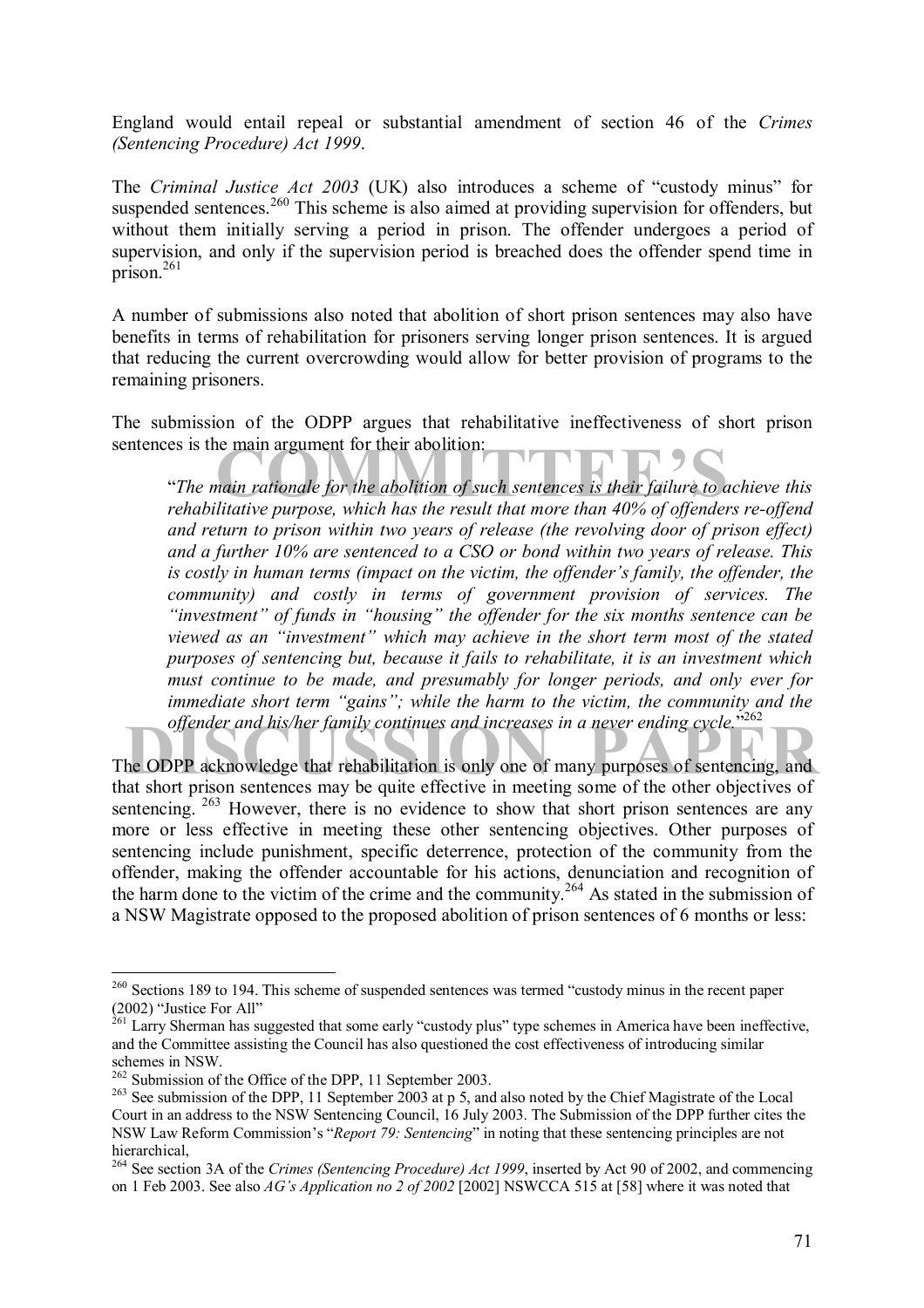ì*Another reason which I have heard advanced for the abolition of short custodial sentences is that offenders are in gaol for far too short a period to be rehabilitated. This argument presupposes that people are rehabilitated in gaols. The classic purposes of sentencing are denunciation, deterrence and rehabilitation; there are competing factors and cannot be easily reconciled with each other. A sentence which consists of a good behaviour bond with conditions that the offender undergo counselling is short on denunciation and deterrence but is long on rehabilitation; a sentence of life imprisonment is short on rehabilitation and long on denunciation and*  deterrence."<sup>265</sup>

The submission of the NSW LAC acknowledges that there are many purposes of sentencing, which often pull in different directions. The objective circumstances of the offence and the subjective circumstances of the offender are important factors in deciding which purposes should be given priority in any particular situation:

andeniable that there are offences and offenders whose circumstan<br>it the imposition of a short term sentence...The parliament may leg ì*It is undeniable that there are offences and offenders whose circumstances may warrant the imposition of a short term sentence*...The *parliament may legislate to require courts to give greater priority to one of the guiding sentencing principles, for example rehabilitation in the case of juveniles. However, it seems inconsistent with the independence of the judiciary to deny it completely the option of the short term*  prison sentence.<sup>3266</sup>

#### **13.1 Electronic monitoring**

Electronic monitoring may be considered as an alternative to short prison sentences (for example, in conjunction with home detention) or as part of a system of releasing persons serving short prison sentences into programs or to transition centres to allow for reintegration back into the community following a short prison sentence.<sup>267</sup>

In alternative to prison, it is argued that electronic monitoring could reduce costs, and<br>nprove the effectiveness of corrections by allowing the offender to continue community ties As an alternative to prison, it is argued that electronic monitoring could reduce costs, and improve the effectiveness of corrections by allowing the offender to continue community ties and employment, thereby reducing the need for reintegration back into the community at the end of the sentence. Electronic monitoring for home detention orders is not explicitly authorised in NSW, but the Court may impose "such conditions as it considers necessary."<sup>268</sup> The submission of the NSW Law Society suggests that electronic monitoring may be used as a sentencing option in its own right rather than simply as an element of the current home detention scheme. The Department of Juvenile Justice in their submission also report that electronic monitoring is being considered as an alternative to custody. In Western Australia, legislation provides for the electronic monitoring of the compliance with the curfew which accompanies an intensive supervision order.<sup>269</sup> As discussed above, intensive supervision orders were introduced in Western Australia to replace short prison sentences. Electronic

common law sentencing principles may need to be reconsidered in the light of section 3A. The Common Law principles of sentencing were considered in *Veen (no 2)* (1998) 164 CLR 465<br><sup>265</sup> Submission of a NSW Magistrate, 13 August 2003.<br><sup>266</sup> Submission of the NSW Legal Aid Commission, 13 October 2003.<br><sup>267</sup> For a discussion

*Crime and Justice no. 254: Electronic Monitoring in the Criminal Justice System*î Canberra: Australian Institute of Criminology.

<sup>268</sup> As recognised in the submission of the NSW Law Society. See section 82 of the *Crimes (Sentencing Procedure) Act 1999.*<br><sup>269</sup> See section 75 of the *Sentencing Act 1995* (WA)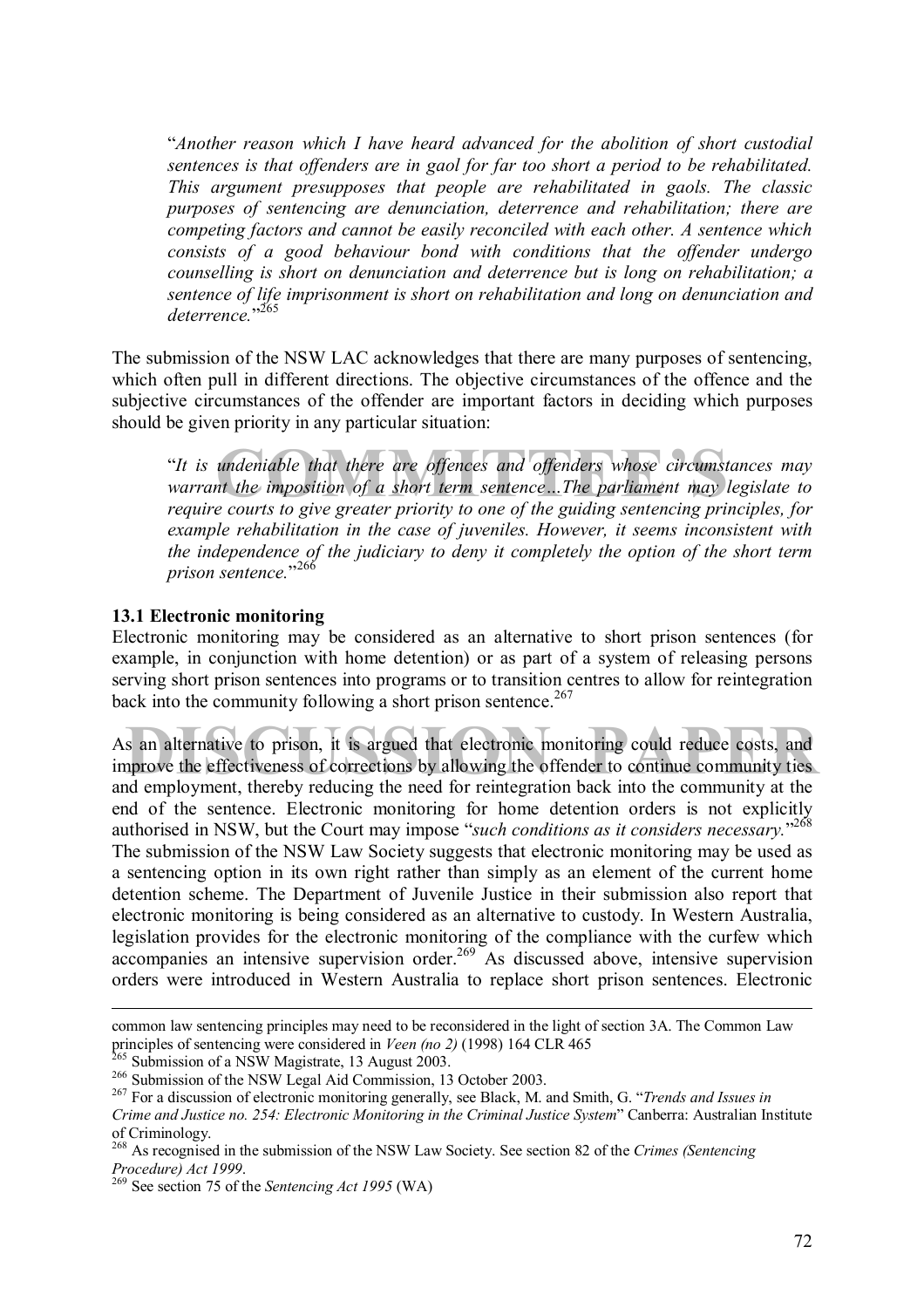monitoring in that state is thought to ensure that ISO's operate credibly and effectively, and can be rigorously enforced.

As a tool to be used upon release from prison, electronic monitoring may allow for offenders serving short prison sentences to be released into programs at the "back end" of their sentence, or to be released to periodic detention, home detention or to a transitional centre. This would allow for a period of reintegration and supervision upon release. Such "back end" electronic monitoring is used in a number of jurisdictions including the United Kingdom, New Zealand, South Australia and Queensland.<sup>270</sup>

The Committee assisting the Council has considered the possibility of section 46 being amended to apply to sentences of 3 months or less. This would recognise the administrative difficulties in administering short non-parole periods, but would allow persons serving short sentences of longer than 3 months to be released to short programs such as the 12 week MERIT program or the 9 week sober driver program. Such release to programs could be accompanied by electronic monitoring.

**COMMITTEE 18 ACCOMMING ACCOMMING ACCOMMING ACCOMMING ACCOUNT**<br> **Question:** Section 46 of the *Crimes (Sentencing Procedure) Act 1999* provides that *<sup><i>A*</sup> court *may not set a non-parole period for a sentence of imprisonment if the term of the sentence is 6 months or less.*î Should section 46 be repealed or otherwise amended?

**Question:** As an alternative to abolishing short prison sentences, could "program release" or transitional centres be used in order to ensure that offenders sentenced to a short period of imprisonment spend some time in custody followed by supervision on release?

# **DISCUSSION PAPER**

<sup>&</sup>lt;sup>270</sup> Black, M. and Smith, G. "Trends and Issues in Crime and Justice no. 254: Electronic Monitoring in the *Criminal Justice System*î Canberra: Australian Institute of Criminology, p3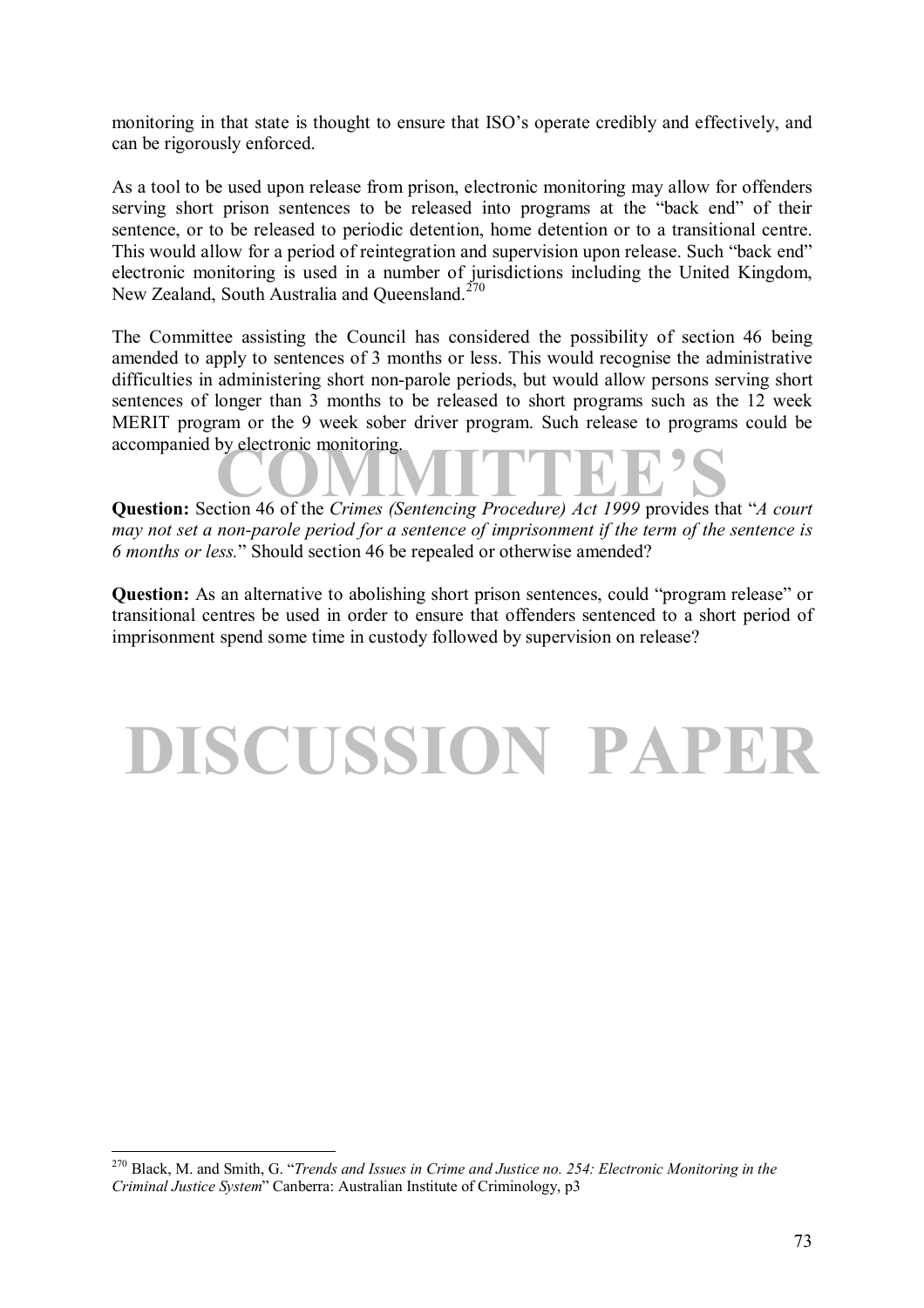# **14. Pre-Sentence Reports**

 $\overline{a}$ 

In NSW a court may obtain a pre-sentence report to assist in assessing the offender's suitability for certain forms of punishment.<sup>271</sup> Generally speaking, the decision as to whether there should be an adjournment to obtain a pre-sentence report is a matter for the sentencing judge.<sup>272</sup> In addition, a report may be obtained before imposing periodic detention or to determine the suitability of an offender for a community service order. A pre-sentence report must be obtained prior to imposing a home detention order.<sup>273</sup>

The issue of pre-sentence reports and medical reports in the United Kingdom is addressed in the *Criminal Justice Act* (UK). Under the *Criminal Justice Act 2003* (UK), pre-sentence reports and medical reports (if the offender appears to be mentally disordered) must be obtained in many circumstances unless the court is of the opinion that it is not necessary.<sup>274</sup> These provisions must be viewed in the context of England's geography compared to that of NSW, where we often face unique issues relating to size and remoteness.

of the English provisions relates to a suggestion that it should be mandened report if the court is considering imposing a short prison ser The relevance of the English provisions relates to a suggestion that it should be mandatory to obtain a pre-sentence report if the court is considering imposing a short prison sentence.<sup>275</sup> Further, it has been suggested that an amendment could be made so that a court must not impose a full-time short prison sentence if the offender has been assessed as suitable for a sentence other than full-time imprisonment. A requirement for a pre-sentence report prior to the imposition of a short prison sentence falls short of abolition and thereby retains flexibility whilst further ensuring that such sentences are used appropriately.

It may be argued that any decision to make pre-sentence reports mandatory prior to the imposition of a short prison sentence may be ineffective. Many practitioners report that if there is a real possibility that the offender will be sentenced to imprisonment, for any length of time, a pre-sentence report is generally ordered as a matter of course.<sup>276</sup>

In the make a pre-sentence report mandatory prior to imposing a short prison<br>Antence may place an unnecessary strain on the Probation and Parole Service of the Any decision to make a pre-sentence report mandatory prior to imposing a short prison sentence may place an unnecessary strain on the Probation and Parole Service of the

<sup>&</sup>lt;sup>271</sup> See section 88 of the *Crimes (Sentencing Procedure) Act 1999* in relation to community service orders, section 68 in relation to periodic detention, and section 80 in relation to home detention. A pre-sentence report must be obtained prior to an offender being sentenced to home detention.

<sup>&</sup>lt;sup>272</sup> An adjournment to obtain a pre-sentence report should be granted only where it will lead to a clear and legitimate advantage to the prisoner: *R v. Majors* (1991) 54 A Crim R 334 at 337 per Carruthers J. Further, there is a mandatory obligation on the court to obtain a "background report" in relation to a person who was a child when the offence was committed, and was under 21 when the matter was before the court, prior to ordering a sentence of imprisonment or a term of detention: section 25 of the Children (Criminal Proceedings) Act 1987.<br><sup>273</sup> By section 88 of the Crimes (Sentencing Procedure) Act 1999 a report may be obtained before imposing a

Community service order; by section 68 a report may be obtained prior to imposing a periodic detention order; and by section 80, a report must be made before imposing a home detention order.

 $274$  ss 138 to 142 consider various pre-sentence reports. Section 138 provides for the obtaining of pre-sentence reports. Section 139 provides for medical reports.

The Chief Magistrate of the Local Court has suggested to the Council that mandatory pre-sentence reports should be considered.

<sup>&</sup>lt;sup>276</sup> Although some practitioners report that a small number of offenders do not wish to obtain a pre-sentence report, as in some circumstances it may simply prolong the inevitable. This is particularly true considering the time that it may take to obtain a pre-sentence report in some remote areas.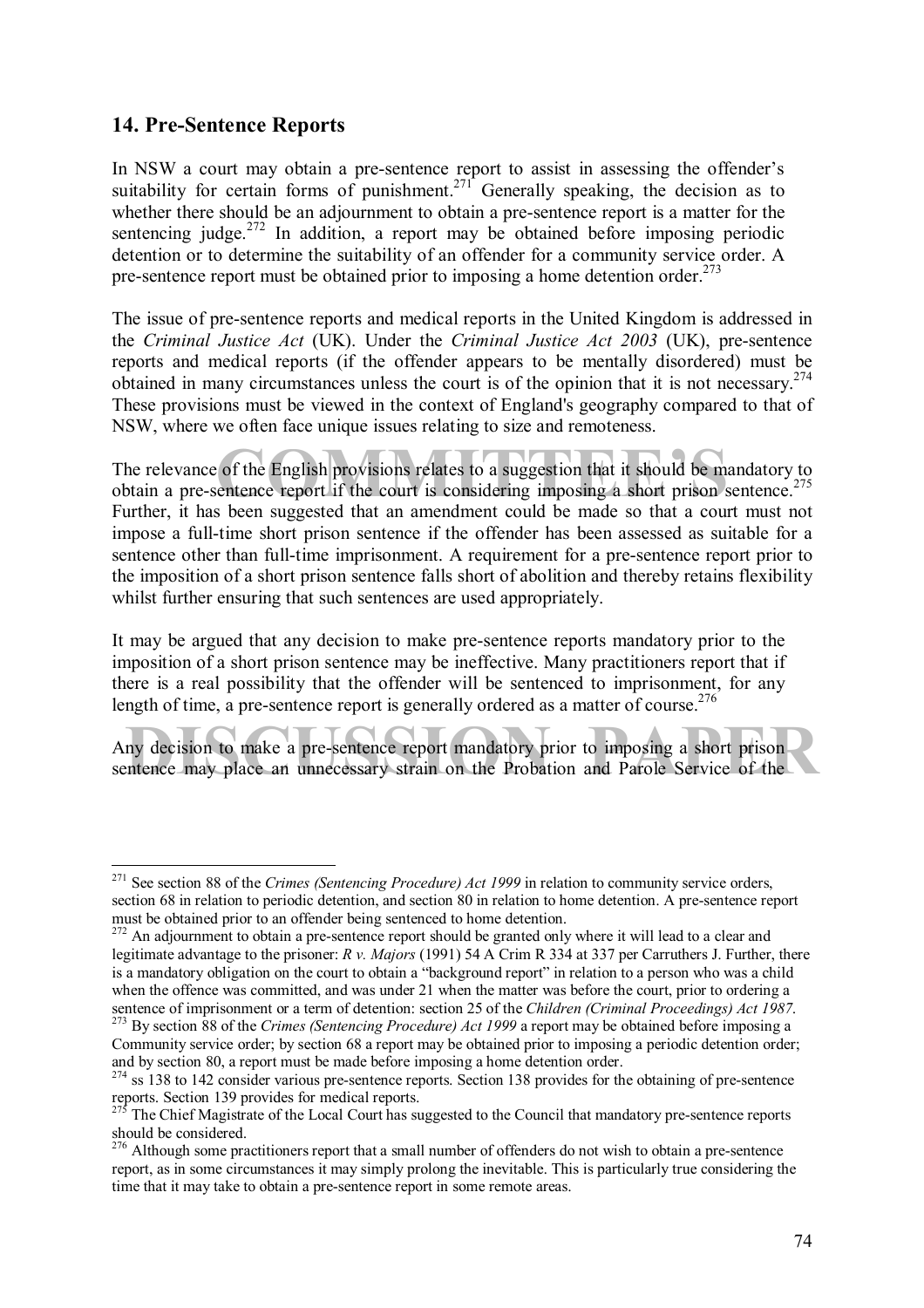DCS. The submission of the NSW Law Society notes the present strain on the Probation and Parole Service in providing pre-sentence reports.<sup>277</sup>

The DCS advises that there may be delays associated with obtaining pre-sentence reports, particularly in remote areas.  $278$  The delay may be associated with an increase in requests for full pre-sentence reports for relatively minor offences in some areas.<sup>279</sup> In response, the Department has introduced a system of short reports in some areas in order to meet demand. Further problems are experienced in some areas due to lack of transport for the offender to attend for assessment purposes.

If the question of whether a pre-sentence report is mandatory is linked to the period of time for which the person is to be sentenced (for example, providing that a pre-sentence report is mandatory before an offender may be sentenced to a short term of imprisonment) then an issue of increasing sentences in order to circumvent the requirement arises.

be that if pre-sentence reports are presently ordered in approp<br>, any move to make such reports mandatory in certain circumstances<br>ces from other areas, such as providing sentencing alternative<br>in regional areas Also, it may be that if pre-sentence reports are presently ordered in appropriate circumstances, any move to make such reports mandatory in certain circumstances may divert resources from other areas, such as providing sentencing alternatives to imprisonment in regional areas.

Lastly, it may be argued that any requirement to make the content of the pre-sentence report binding upon the court may move the responsibility for the decision whether or not to imprison the offender away from the discretion of the court to the probation and parole officer who prepares the pre-sentence report. This raises the issues of the experience and qualifications of the relevant corrective services officer.

ensuring that such sentences are used appropriately.<sup>280</sup> For these reasons, the Committee is presently of the view that any move to make a presentence report mandatory before imposing a short prison sentence would be ineffective in

 $^{277}$  The submission reports that for June 2003, the Probation and Parole Service prepared: 2,341 bail and other pre-sentence reports;54 post-sentence reports (for home detention); and217 post-release reports (for parole). The submission states: "Department of Corrective Services Budget Estimates 2003-2004 project that PPS will be *required to produce 35,000 pre-sentence reports during 2003-2004, an increase of 4,000 reports in the year. The Budget Estimates also project that caseload intakes will increase in all categories except community service orders. Further strain will be placed on the PPS as a result of the recent commencement of the Crimes Legislation Amendment (Parole) Act 2003.*"<br><sup>278</sup> Letter from Canceliasi

<sup>&</sup>lt;sup>278</sup> Letter from Commissioner R. Woodham to the Council's Chairperson dated 2 February 2004<br><sup>279</sup> The submission of a NSW Magistrate expresses surprise at the assertion that there has been an increase in the number of full pre-sentence reports being requested by Courts for "relatively minor matters", and notes that the Local Court Strategic Plan (2001) recognises the need for shorter forms of sentence reports in certain cases. The strategic plan further outlines the Memorandum of Agreement between the Attorney General's Department and the Department of Corrective Services outlining time standards for the provision of certain types of pre-sentence reports.

 $280$  The Committee is of the view that such a move would be ineffective even if a proviso to that in the UK legislation were included, namely that a report should be obtained *<sup><i>'unless the court is of the opinion that it is*</sup> *not necessary*î.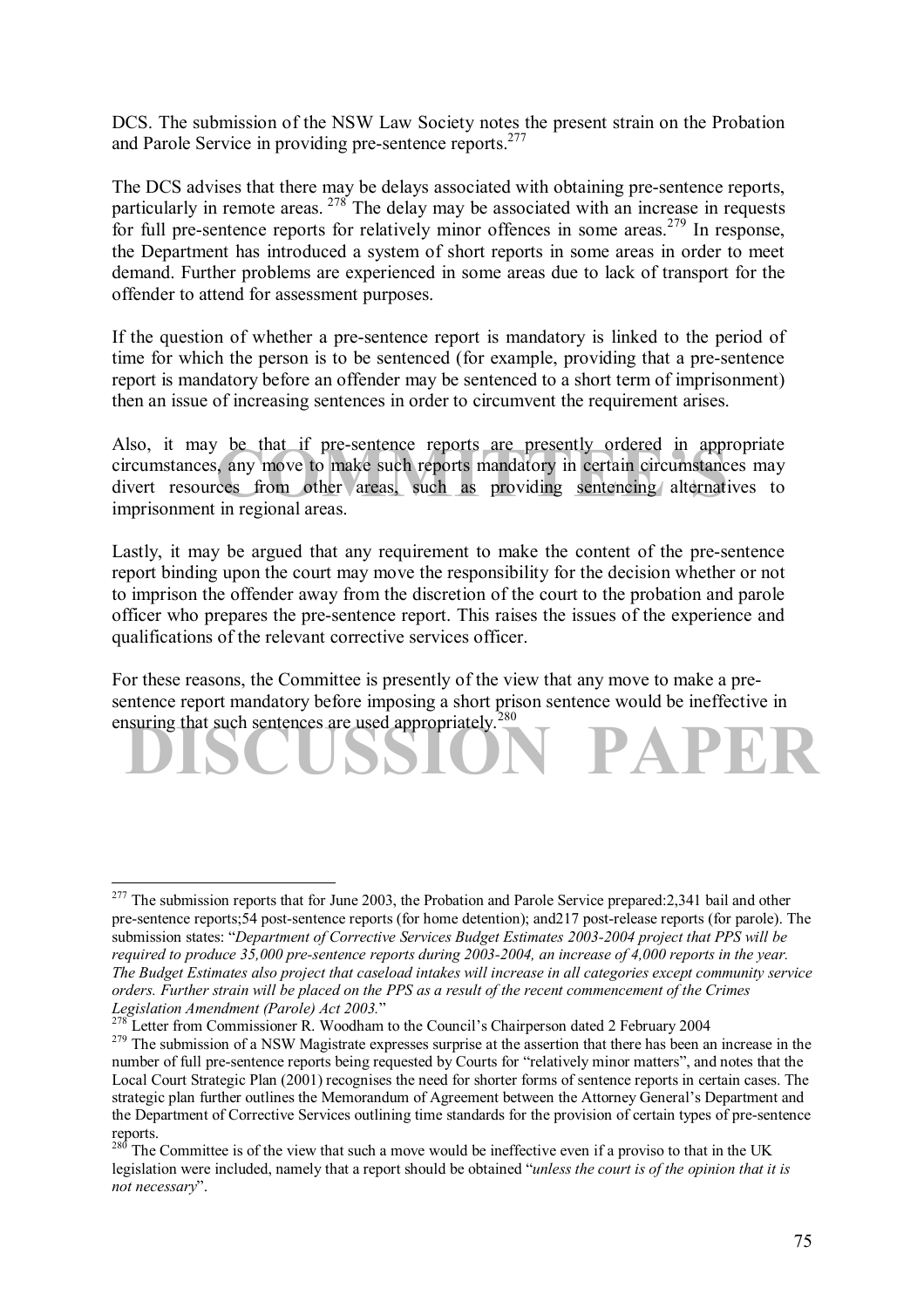# **15. Disproportionality and "Sentence Creep"**

An offender may be found guilty of a relatively minor offence, but a very lengthy criminal history may suggest that full-time imprisonment, as the option of last resort, has been reached. In such circumstances, bearing in mind the proportionality between the offence for which the offender is before the court and the length of the sentence, it would be inappropriate to sentence the offender to a period of imprisonment longer than 6 months.

In particular, those with a history of prior imprisonment, or those with a history of failing to comply with non-custodial sentences are more likely to be considered unsuitable for alternatives to imprisonment. These offenders are the most likely to be sentenced to a term of imprisonment of greater than 6 months if short sentences were to be abolished.<sup>281</sup>

or offence, such as theft of an item of little value, but where the offen<br>mber of prior offences which have been dealt with in a variety of ways<br>urbed the offending behaviour. It may well be that the option of impri This raises for consideration what should happen where an offender is being sentenced for a relatively minor offence, such as theft of an item of little value, but where the offender has a substantial number of prior offences which have been dealt with in a variety of ways, none of which have curbed the offending behaviour. It may well be that the option of imprisonment, as a last resort, has been reached, but it would be excessive to impose a sentence of any greater length than 6 months. If short sentences were to be abolished, there would be a real danger that such offenders may be inappropriately sentenced to imprisonment for a period longer than 6 months.

al danger that such offenders may be inappropriately sentenced to imprisonment for a period longer than 6 months, which would be out of proportion to the offence committed. A further question arises where an offender is sentenced, for example, to a community service order, but refuses to comply with the conditions. In such circumstances it may be appropriate to revoke the order and sentence the person to a short term of imprisonment. Another situation is where an offender has repeatedly offended and repeatedly breached noncustodial sanctions in the past. If short sentences were to be abolished, there would again be a real danger that such offenders may be inappropriately sentenced to imprisonment for a period longer than 6 months, which would be out of proportion to the offence committed.

There is much authority on the topic of the proportionality of the sentence to the crime in question. Although criminal history is a factor which may be taken into account in showing whether an offence is uncharacteristic or part of a continuing attitude of disobedience, and may also be taken into account in determining the type and length of sentence, it *"cannot be given such weight as to lead to the imposition of a penalty which is disproportionate to the gravity of the offence being sentenced.*<sup>3282</sup>

There is a real concern that if a decision is made to abolish short prison sentences, courts may simply increase the period of imprisonment to ensure that the offender spends time in

<sup>&</sup>lt;sup>281</sup> Personal submission of Mr Ivan Potas. Mr Potas' submission does not necessarily represent the views of the Judicial Commission of NSW.

<sup>282</sup> See *Veen (No 2)* (1998) 164 CLR 465. See also *McGarry* (2001) 207 CLR 121, 184 ALR 225 where the High Court was faced with an appellant with an extensive history of offences involving sexual misconduct. The Court dealt with section 98 of the *Sentencing Act 1995* (WA), which provided that the Court may order indefinite imprisonment in some circumstances. In the course of judgment, the Court cited *Veen* along with *Chester* (1988) 165 CLR 611 and noted that the fundamental principle of proportionality does not permit the increase of a sentence beyond what is proportional to the crime merely for the purpose of extending the protection of society from the recidivism of the offender. As to the "totality" principle in sentencing and also repeat offenders and antecedents see *Weininger v. R* (2003) 77 ALJR 872, 196 ALR 451.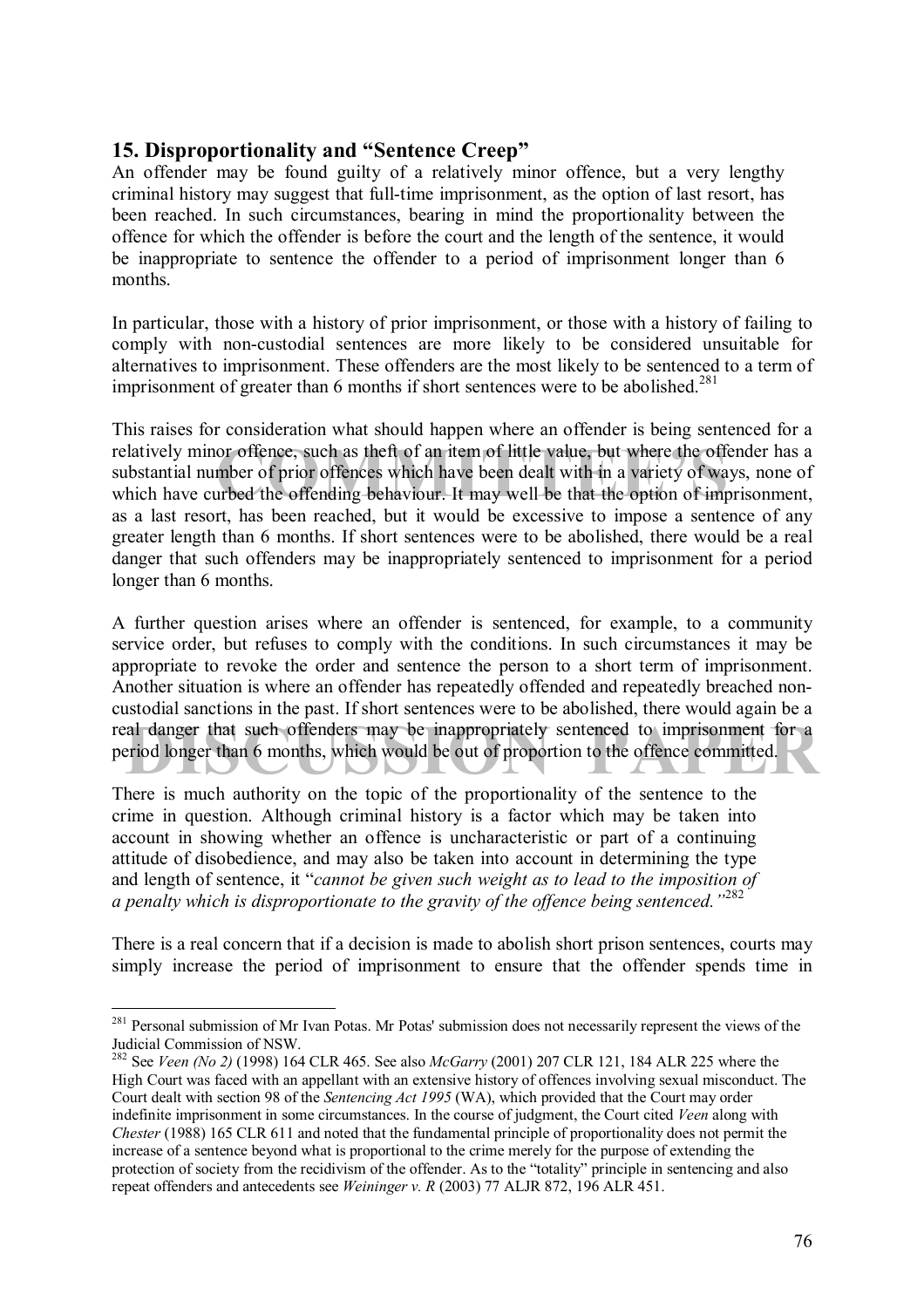custody. The NSWLRC acknowledged this issue of "sentence creep" or "bracket creep" in *Discussion Paper 33*. 283 In considering whether short prison sentences should be abolished in order to give greater effect to the principle that imprisonment is an option of last resort, the Commission suggested that such a move would involve a real risk of the length of the sentence being increased in order to circumvent the abolition. For example, if short prison sentences were to be abolished, there may be an increase in prison sentences of 6 months and one day.

ìSentence creepî would have a flow on effect in that sentences of greater than 6 months require the imposition of a non-parole period and additional term. It may be that an offender who would otherwise have been sentenced to imprisonment for less than 6 months may receive a sentence of say 9 months with a non-parole period of 6 months. Increases in sentence and time spent on parole would obviously mean increased costs. The DCS considers that there is a danger of courts imposing longer sentences, for example, a prison sentence of 8 months with a non-parole period of 6 months.

the issue of "sentence creep", the DCS, in its submission, suggests<br>ade to abolish prison sentences of 6 months or less, "*the Judicial Cor*<br>ake judicial education to avoid where possible courts increasing the In relation to the issue of "sentence creep", the DCS, in its submission, suggests that if a decision is made to abolish prison sentences of 6 months or less, "*the Judicial Commission should undertake judicial education to avoid where possible courts increasing the length of prison sentences.*" 284

**Question:** If full-time short prison sentences were to be abolished, should an exception be made where an offender refuses to comply with the terms of some other non-custodial sentence?

# **DISCUSSION PAPER**

 $\overline{a}$ <sup>283</sup> NSW Law Reform Commission (1996) *Discussion Paper 33: Sentencing* at paragraph 3.33 and 3.34 Submission of the Department of Corrective Services, 22 September 2003.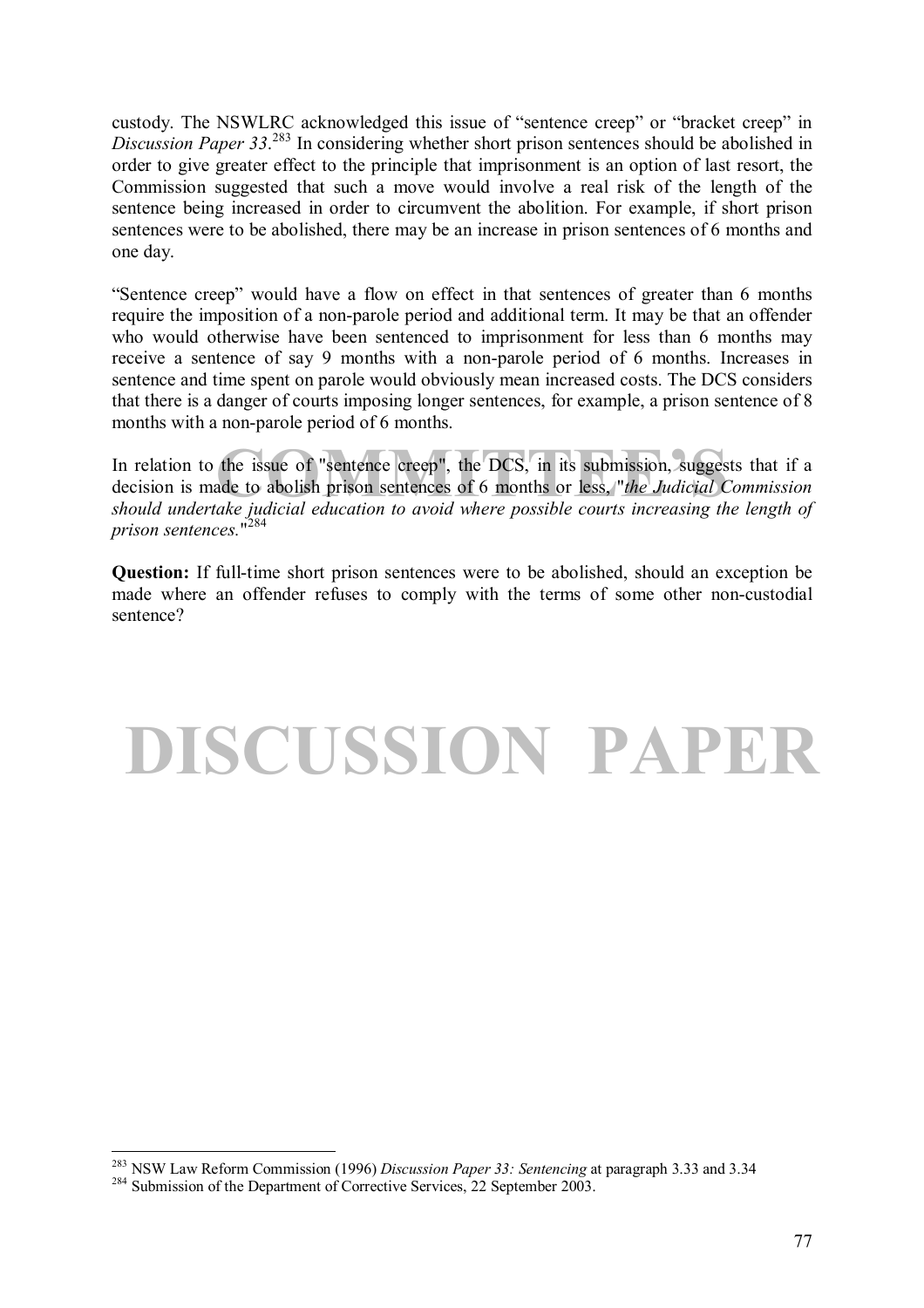# **16. Problems and issues identified for specific Groups of Offenders in relation to short prison sentences**

# **16.1 Aboriginal and Torres Strait Islander persons**

**Summary** 

Aboriginal people are more likely to be sentenced to a short term of imprisonment than nonindigenous offenders.285 Any decision to abolish short prison sentences would therefore have a great impact on the indigenous prison population. There is clear evidence to show that alternatives to prison specifically targeted to Aboriginal offenders (such as the Circle Sentencing pilot, Community Justice Groups, and Aboriginal supervision of community based orders) have a significant and positive effect on reducing re-offending. It follows that any general reform to prison sentences of 6 months or less should be clearly articulated with current policies specifically developed for Aboriginal people.

the predicted impact that abolition of prison sentences of 6 month<br>in the overrepresentation of Aboriginal offenders in NSW prisons, the<br>2002<sup>286</sup> eites Cunneen and notes: In relation to the predicted impact that abolition of prison sentences of 6 months or less would have on the overrepresentation of Aboriginal offenders in NSW prisons, the Social Justice Report 2002<sup>286</sup> cites Cunneen and notes:

<sup>*iIn NSW it is considered that a similar move [to Western Australia's move to abolish iin*</sup> *prison sentences of 6 months or less] would have a significant impact on Indigenous imprisonment rates. As Chris Cunneen notes:* 

given sentences of six months or less were given non-custodial sanctions instead, then<br>the number of Aboriginal people sentenced to prison would be reduced by 54% over a<br>twelve month period'." (Footnotes omitted.) *ëAboriginal men and women tend to be more concentrated among those serving sentences less than five years than non-Aboriginal people...Although the abolition of six month sentences would only provide for 82 less Aboriginal male prisoners an 12 less Aboriginal women prisoners on a particular day, we could expect that the overall significance would be considerably greater on the number of Aboriginal people entering the prison system. Other research has suggested that if Aboriginal people given sentences of six months or less were given non-custodial sanctions instead, then the number of Aboriginal people sentenced to prison would be reduced by 54% over a twelve month period*'.<sup>*n*</sup> (Footnotes omitted.)  $\rightarrow$ 

Overrepresentation of Indigenous women and sentencing patterns

The Social Justice Report  $2002^{287}$  considers "Indigenous Women and Corrections" and specifically considers Australia wide sentencing patterns for indigenous women. The Report notes that indigenous women tend to receive shorter sentences than non-indigenous women.288

The Report suggests that the over-representation of women in correctional facilities, and the shorter sentences that they serve indicates that non-custodial sentencing alternatives are not being handed down to indigenous women. The Report further notes that many short sentences are for public order offences and fine default.<sup>289</sup>

<sup>&</sup>lt;sup>285</sup> Submission of the Department of Corrective Services, 22 September 2003.

<sup>&</sup>lt;sup>286</sup> Aboriginal and Torres Strait Islander Social Justice Commissioner (2002) "Social Justice Report" at p148<br><sup>287</sup> Aboriginal and Torres Strait Islander Social Justice Commissioner (2002) "Social Justice Report" Chapter

citing Cunneen, C, (2001) *<sup><i>Conflict, Politics and Crime: Aboriginal Communities and the Police*<sup>*n*</sup></sup>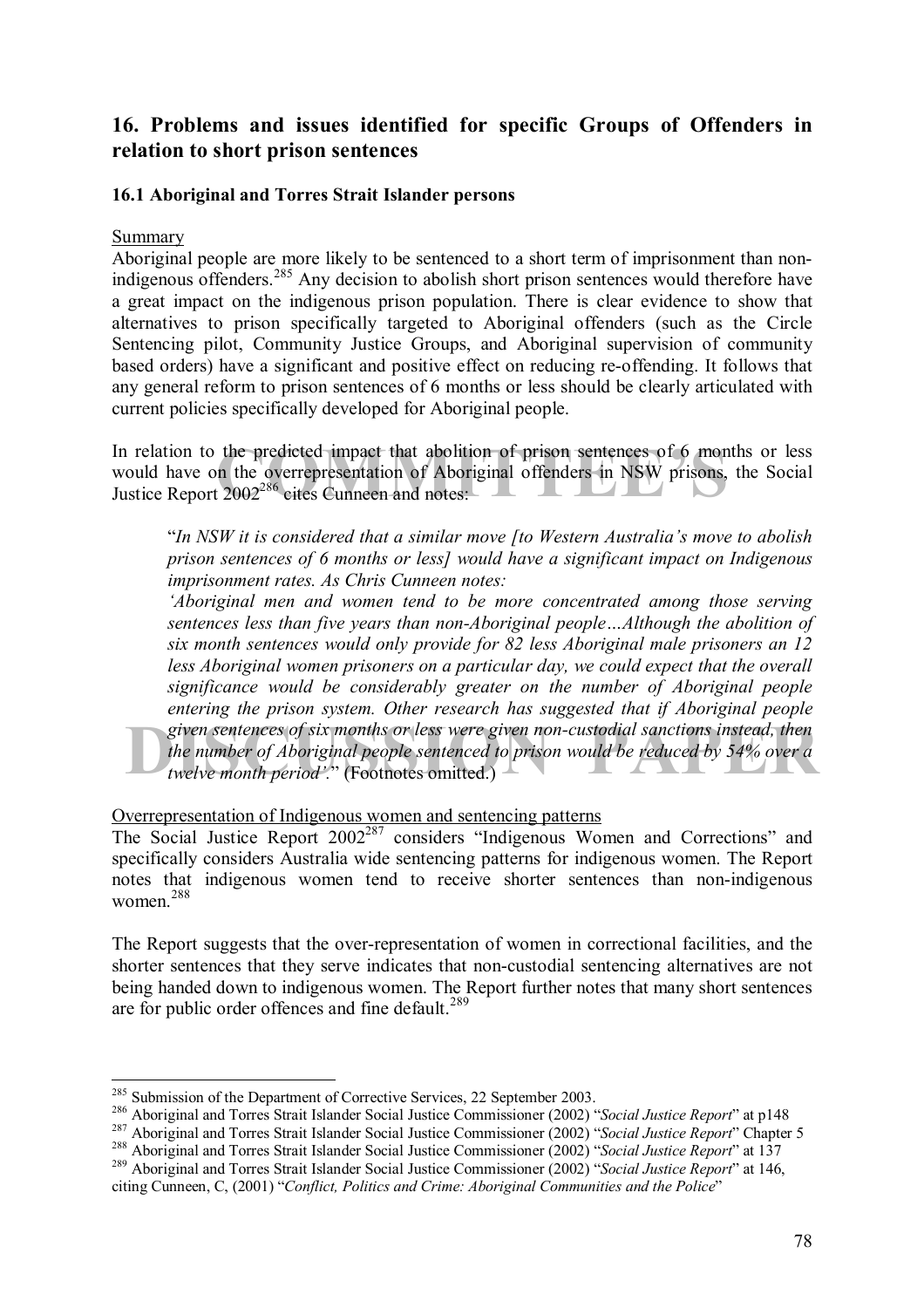AJAC has recently completed a project examining, amongst other things, the rising imprisonment rates of Aboriginal women in NSW.<sup>290</sup> The submission of AJAC expressed concern that many of these women serving short prison sentences are unable to access counselling or courses, and their short term sentences often preclude them from completing a course:

ì*ÖThe research found a clear and direct link between childhood sexual assault and adult imprisonment, however almost all of those women were unable to access counselling and other services that would assist them in dealing with these issues. Corrective Services do not provide such treatment to inmates on short prison terms, as any effective treatment would take longer to provide than the time served in*  prison."<sup>291</sup>

ccess counselling and other services to assist them in dealing wi<br>ues. This point is noted in the submission of AJAC, along with the obs<br>*Corrective services do not provide such treatment to inmates on shot*<br>*contective tr* Lawrie's research found a clear link between childhood sexual assault, later drug use, and adult imprisonment. However, the Aboriginal women in the study consistently reported an inability to access counselling and other services to assist them in dealing with these underlying issues. This point is noted in the submission of AJAC, along with the observation above that "Corrective services do not provide such treatment to inmates on short prison *terms, as any effective treatment would take longer to provide than the time served in prison.*î AJAC observes that community based sentencing options, in place of short prison sentences, would allow for flexibility in service provision and links to ongoing treatment in order to address underlying issues.

3 months or less) such a pilot should be evaluated, with an agency such as BOCSAR<br>involved in the pilot to ensure proper evaluation: The submission of the ODPP has suggested that if abolition of short prison sentences were seriously contemplated, it would be prudent to pilot such a scheme in a limited area and for a limited period of time.<sup>292</sup> In selecting a geographic area, consideration would be given to the sentencing options available in that area. The ODPP argues that similar to the Drug Court pilot (and unlike the situation in Western Australia following abolition of prison sentences of involved in the pilot to ensure proper evaluation:

ì*We suggest that the pilot should give priority to selecting women, indigenous inmates or those suffering from an intellectual disability or mental illness. A successful pilot for these women would require consultation with the local Aboriginal community (especially the elders) and that appropriately targeted support services be available in the pilot geographical area, including medical and psychiatric treatment, counselling, housing support, education and training and probation and parole*  supervision."

Such a pilot would be in accordance with recommendation 17 of the Report of the NSW Select Committee on the Increase in the Prison Population.<sup>293</sup> The Law Society of NSW, in its submission, does not support abolition but suggests that if it goes ahead, then it should be

<sup>290</sup> Aboriginal Justice Advisory Council (2003) "*Speak out Speak strong - Aboriginal Women in Custody*  Research Project."<br>
<sup>291</sup> Submission of AJAC, 24 September 2003.<br>
<sup>292</sup> Submission of the Office of the DPP, 11 September, 2003.<br>
<sup>293</sup> Legislative Council Select Committee on the increase in prisoner population (2001) "*F* 

NSW Parliament.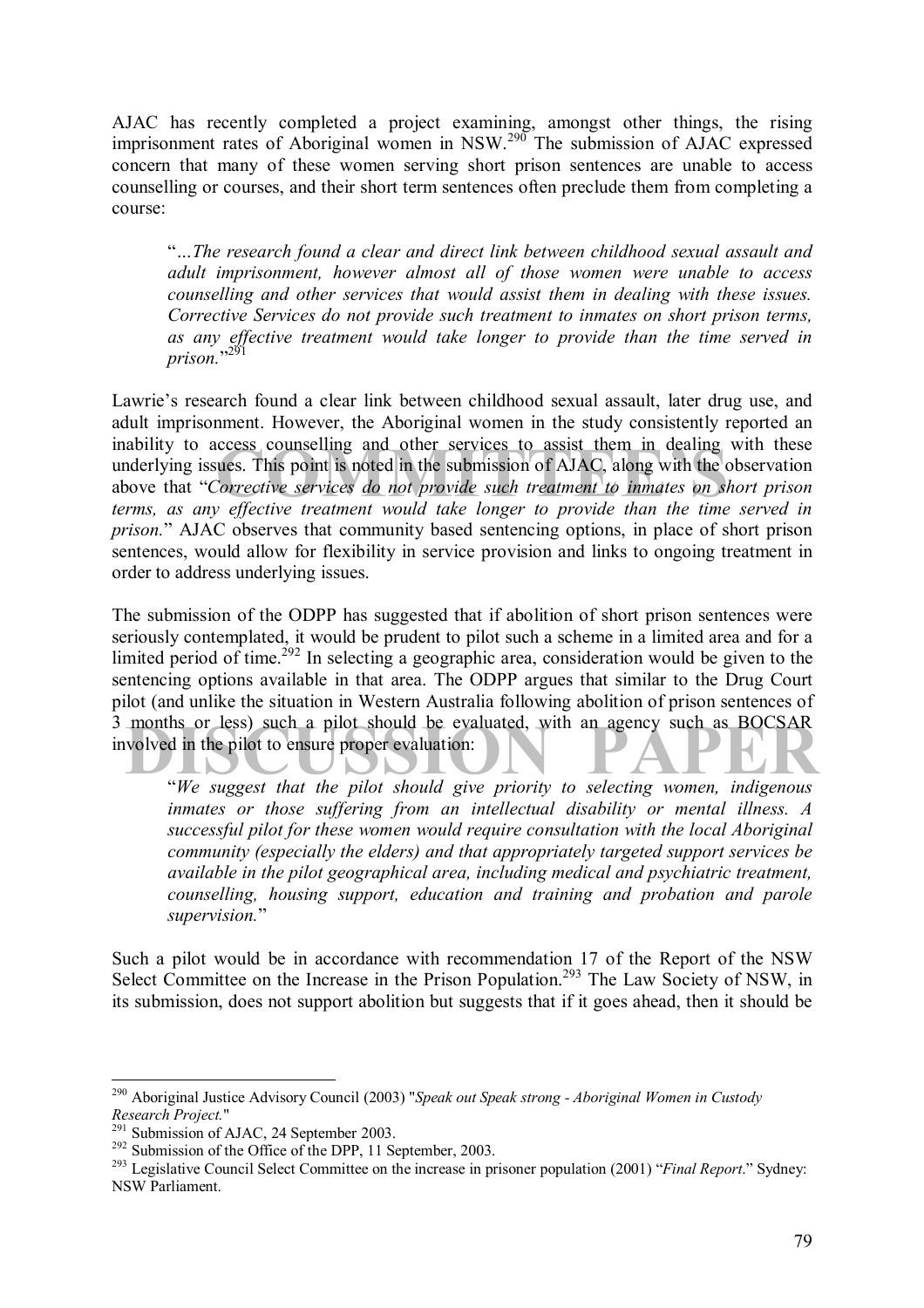progressed as a pilot project, in accordance with the recommendation of the Select Committee's Report.<sup>294</sup>

# Policing of Aboriginal Communities and Criminal Histories

Aboriginal offenders often present to court with long criminal histories, and this increases the likelihood of the person receiving a custodial sentence. The impact of prior record or criminal history is a factor to properly be taken into account in sentencing an offender, and *<sup><i>a*</sup> person who has been convicted of, or admits to, the commission of other offences will, all other *things being equal, will ordinarily receive a heavier sentence than a person who has*  previously led a blameless life."<sup>295</sup>

t" is frequently handed up in place of a "criminal history report<br>The bail report is often confusing and contains information irrel<br>uch as withdrawn charges, and multiple listings of a single offence<br>rrants issued). In con However, a concern has been raised regarding the quality of information that is considered when sentencing, particularly in the Local Court. It is noted that there is a difference between the "bail report" (which should only be tendered when the question of bail arises) and "criminal history report". A concern of the NSW Chief Magistrate is that in the Local Court, a "bail report" is frequently handed up in place of a "criminal history report" when sentencing.<sup>296</sup> The bail report is often confusing and contains information irrelevant to sentencing (such as withdrawn charges, and multiple listings of a single offence where numerous warrants issued). In contrast, the "criminal history report" often produced for sentencing in the higher courts, contains only the relevant information. Pages of a bail report may be reduced down to a few entries in the criminal history report. It is suggested that a "criminal history report" be considered when sentencing in all courts. In relation to ascertaining which priors are "recent and relevant", this may best be left as a matter of discretion to the sentencing Magistrate.<sup>297</sup>

record or court conviction record in sentencing proceedings in the Local Court. The DPP has<br>
indicated that such would be beneficial in primary sentencing proceedings and in the conduct<br>
of any appeals. The NSW Police have The NSW Chief Magistrate raised the issue of "criminal history reports" with the Director of Public Prosecutions and the Director of Police Legal Services in January 2004. The NSW Chief Magistrate raised the possibility of requiring the tendering of a watermarked criminal record or court conviction record in sentencing proceedings in the Local Court. The DPP has indicated that such would be beneficial in primary sentencing proceedings and in the conduct agreeing that police prosecutors will tender only a watermarked criminal history record, or if unavailable, the Local Court Report.

A major factor which may contribute to the fact that many Aboriginal defendants appear in Court with lengthy criminal histories is the way in which Aboriginal communities are policed. In particular, the submission of AJAC raised a concern about the policing of public

 $\overline{a}$ 

<sup>&</sup>lt;sup>294</sup> Submission of the Law Society of NSW, 17 September 2003.<br><sup>295</sup> See for example, Kirby J in *Weininger v. R* [2003] HCA 14, (2003) 196 ALR 451 at [32] *''Imposing a sentence heavier than otherwise would have been passed is not to sentence the first person again for offences of which he or she was earlier convicted or to sentence that offender for the offences admitted but not charged. It is to do no more than give effect to the well-established principle (in this case established by statute) that the character and antecedents of the offender are, to the extent that they are relevant and known to the sentencing court, to be taken into account in fixing the sentence to be passed. Taking all aspects, both positive and*  negative, of an offender's known character and antecedents into account in sentencing for an offence is not to *punish the offender again for those earlier matters; it is to take proper account of matters which are relevant to fixing the sentence under consideration.*<sup>7</sup> See also at [58].<br><sup>296</sup> Also noted by Mr Roger Dive, Chief Children<sup>'</sup>s Court Magistrate in discussions with the Council<sup>'</sup>s

Chairperson, the Hon. A. R. Abadee, RFD QC in 22 March 2004.

<sup>&</sup>lt;sup>297</sup> Opinion of Mr Roger Dive, Chief Children's Court Magistrate in discussions with the Council's Chairperson, the Hon. A. R. Abadee, RFD QC in 22 March 2004.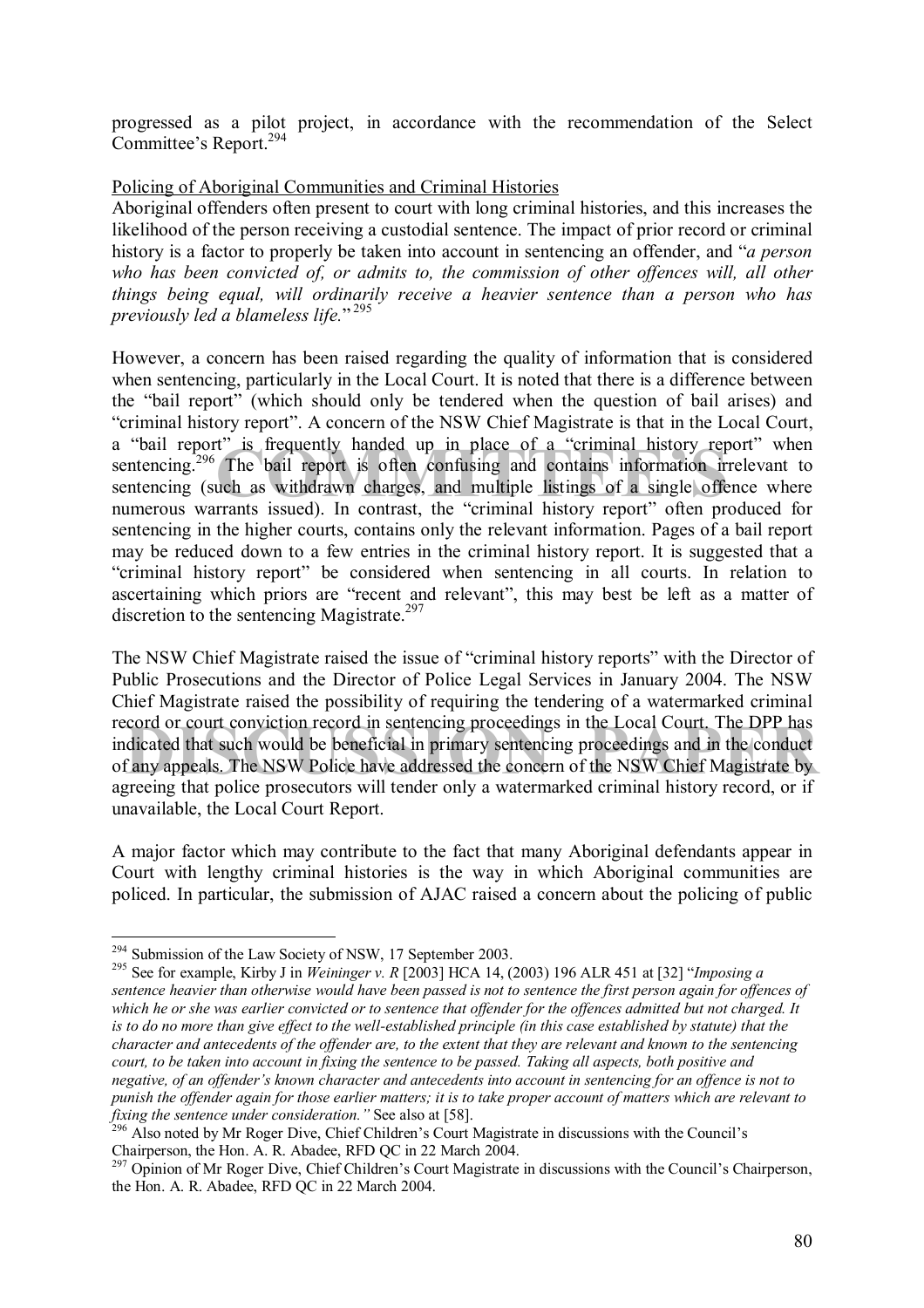order type offences, and noted that on a state-wide basis, Aboriginal people are convicted of these offences at a rate of 15 times the rest of the population, and in one Local Government Area, namely Richmond River, Aboriginal people were convicted of these offences at a rate of 96 times the rest of the population.<sup>298</sup> As noted by the submission of AJAC, BOCSAR has found that the most significant factor influencing the imposition of short sentences of imprisonment on Aboriginal people is their criminal history, and this is influenced to a large degree by the way in which Aboriginal communities are policed.<sup>299</sup>

Cunneen has noted the effect of the discretion of police on Aboriginal women and young people. 300 Cunneen argues that indigenous women are invariably serving short prison sentences, often for fine default and public order offences. The issue of policing and its impact on Aboriginal people sentenced to imprisonment for 6 months or less is noted in the submission of  $\tilde{A}$ JAC.<sup>301</sup> AJAC submits that the number of Aboriginal people sentenced to short prison sentences is directly related to the number of Aboriginal people appearing before the court with criminal histories for public order type offences. $302$ 

Geographic distribution of sentencing options

**COMMITTEE**<br> **COMMITTEE**<br> **COMMITTEE**<br> **COMMITTEE**<br> **COMMITTEE**<br> **COMMITTEE**<br> **COMMITTEE**<br> **COMMITTEE**<br> **COMMITTEE**<br> **COMMITTEE**<br> **COMMITTEE**<br> **COMMITTEE**<br> **COMMITTEEE**<br> **COMMITTEEEE**<br> **COMMITTEEEEEEEEEEEEEEEEEEEEEEEEEEEEE** The geographic unavailability of sentencing options is an issue which disproportionately affects Aboriginal people, bearing in mind that a significant number of Aboriginal offenders live in remote parts of NSW.

be detention due to the violent nature of their offences. This violence is often alcohol<br>lated. There is a scarcity of intensive programs available in regional areas to combat<br>cohol abuse.<sup>303</sup> It is timely to remember that recommendation 22 of the Report of the Legislative Council's Select Committee into the Increase in Prisoner Population recommends that the DCS initiate a pilot program to expand the use of home detention by indigenous offenders in rural NSW. The committee further recommended that such a pilot should include provision of alternative accommodation (such as at a hostel) and/or other forms of community support to assist offenders in completing a sentence of home detention. The submission of the ODPP recognises an associated problem: many Aboriginal offenders are currently excluded from home detention due to the violent nature of their offences. This violence is often alcohol related. There is a scarcity of intensive programs available in regional areas to combat alcohol abuse.303

Using an example of a specific remote Aboriginal community, the submission of the UNSWCCL notes the Ngaanyatjarra response to the Western Australian move to abolish short prison sentences.<sup>304</sup> The community, which is located in central-eastern region of Western Australia has problems with alcohol abuse, petrol sniffing and excessive cannabis usage. The Ngaanyatjarra community view the abolition of short prison sentences in Western

<sup>&</sup>lt;sup>298</sup> Submission of AJAC, 24 September 2003.<br><sup>299</sup> Cunneen, Chris (2001) "Conflict, Politics and Crime: Aboriginal Communities and the Police" Sydney: Allen and Unwin at p 29

<sup>&</sup>lt;sup>300</sup> Cunneen, Chris (2001) "Conflict, Politics and Crime: Aboriginal Communities and the Police" Sydney: Allen and Unwin at p 166<br><sup>301</sup> Submission of AJAC, 24 September 2003.

<sup>&</sup>lt;sup>302</sup> In contrast, Weatherburn, Fitzgerald and Hua have expressed a view that although discriminatory treatment of Aboriginal persons by the police and courts is an historical fact, present overrepresentation of Aboriginal people in prisons is not caused so much by systemic bias but rather is due to the high rates of Aboriginal involvement in serious crime.

<sup>&</sup>lt;sup>303</sup> It is noted that the MERIT program in operation in many parts of NSW is an initiative for offenders with illicit drug problems, and does not apply for offenders with alcohol related issues. See Linden, J "Magistrates Early Referral into Treatment Program (MERIT)" (2003) 15 (5) Judicial Officers' Bulletin.

<sup>&</sup>lt;sup>304</sup> Submission of the UNSWCCL, 2 November, 2003.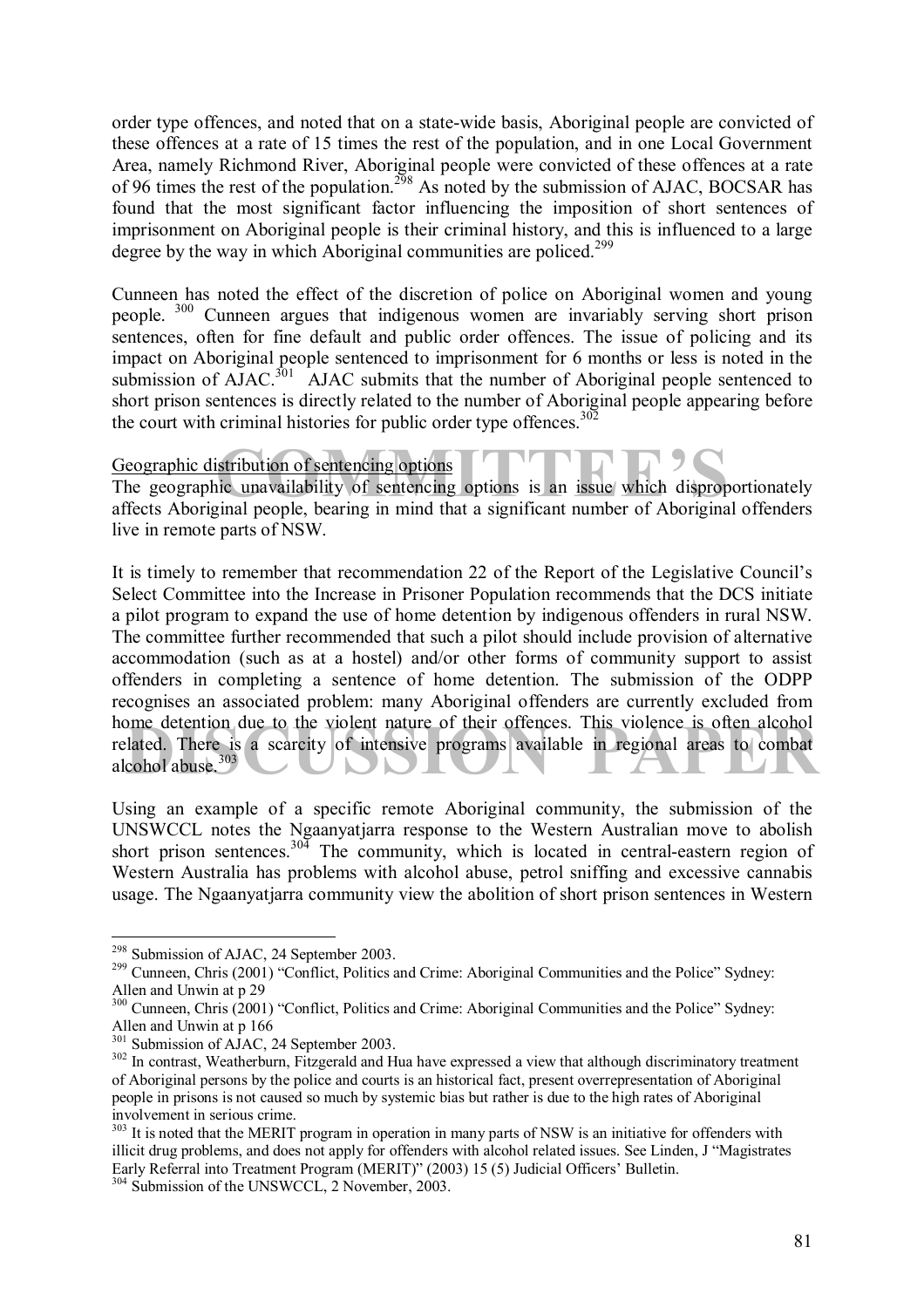Australia as a "mandatory minimum prison term" which fetters magistrates in imposing a proportionate sentence. In response to these concerns, the UNSWCCL recommends that the impact of abolishing prison sentences of 6 months or less be *"very closely monitored.*"

# Alternative Sentencing Schemes and Circle Sentencing Pilot and Evaluation

The *NSW Aboriginal Justice Plan – Discussion Paper<sup>305</sup>* considers the Local Court sentencing outcomes for 2000, and notes that Aboriginal people were more likely to be sentenced to imprisonment but were less likely to be sentenced to home detention, periodic detention, a bond or fine.<sup>306</sup> The Discussion Paper estimates that if all Aboriginal people currently serving short prison sentences were given non-custodial options, "*the number of* Aboriginal people sentenced to prison would be reduced by 54% over a 12 month period.<sup>3307</sup>

If NSW has recently published a review and evaluation of the Circle Se<br>Ily piloted in Nowra, and now extended to other areas of the State<br>aluation concentrates on the first 12 months of the trial in Nowra. The<br>putlines 13 Several alternative sentencing schemes have been introduced specifically for indigenous offenders, most notably, the Circle Sentencing pilot. Circle Sentencing is particularly relevant as an alternative to a short prison sentence.<sup>308</sup> AJAC, in conjunction with the Judicial Commission of NSW has recently published a review and evaluation of the Circle Sentencing scheme initially piloted in Nowra, and now extended to other areas of the State.<sup>309</sup> The review and evaluation concentrates on the first 12 months of the trial in Nowra. The Judicial Commission outlines 13 of the matters dealt with by the circle. All 13 offenders had prior convictions and three were in breach of bail when committing the offence. Of the 13 matters, 8 were selected for analysis in the Report. The Report of the review and evaluation shows that the pilot has succeeded in a number of ways:

ì*For example, this novel procedure:* 

- *reduces the barriers that currently exist between the courts and Aboriginal people;*
- *leads to improvements in the level of support for Aboriginal offenders;*
- *incorporates support for victims, and promotes healing and reconciliation;*
- *increases the confidence and generally promotes the empowerment of Aboriginal persons in the community;*<br>
introduces more relevant and meaningful sentencing options for Aboriginal • *increases the confidence and generally promotes the empowerment of Aboriginal persons in the community;* 
	- *offenders, with the help of respected community members; and*

• *helps break the cycle of recidivism.*"310

From a resourcing viewpoint, the one drawback with Circle Sentencing is the amount of time and the number of participants involved, compared to how routinely and quickly such matters

<sup>&</sup>lt;sup>305</sup> Cunneen, C (August 2002) "Aboriginal Justice Plan – Discussion Paper" Sydney: AJAC

<sup>&</sup>lt;sup>306</sup> 15% of matters involving and Aboriginal defendant resulted in a prison sentence compared with 5.6% for non-Aboriginal people.<br>
<sup>307</sup> Cunneen, C (August 2002) "*Aboriginal Justice Plan – Discussion Paper*" Sydney: AJAC, Summary, at 6.2

<sup>308</sup> An offence is eligible to be dealt with by the Circle if it can be finalised in the Local Court, carries a term of imprisonment, and a term of imprisonment is a likely outcome according to the Magistrate. It is also noted that the Circle may impose a sentence of imprisonment.

<sup>&</sup>lt;sup>309</sup>Potas, Smart and Brignall together with Matthews and Thomas (2003) *<sup><i>Alonograph 22: Circle Sentencing in*</sup> *NSW: A Review and Evaluation*<sup>7</sup> Sydney: Judicial Commission of NSW and the Aboriginal Justice Advisory<br>Council. On 26 August 2003 the first circle sentencing case was heard in Dubbo. NSW.

<sup>&</sup>lt;sup>310</sup> Potas, Smart and Brignall together with Matthews and Thomas (2003) *<sup><i>Monograph 22: Circle Sentencing in*</sup> *NSW: A Review and Evaluation*î Sydney: Judicial Commission of NSW and the Aboriginal Justice Advisory Council, at p iv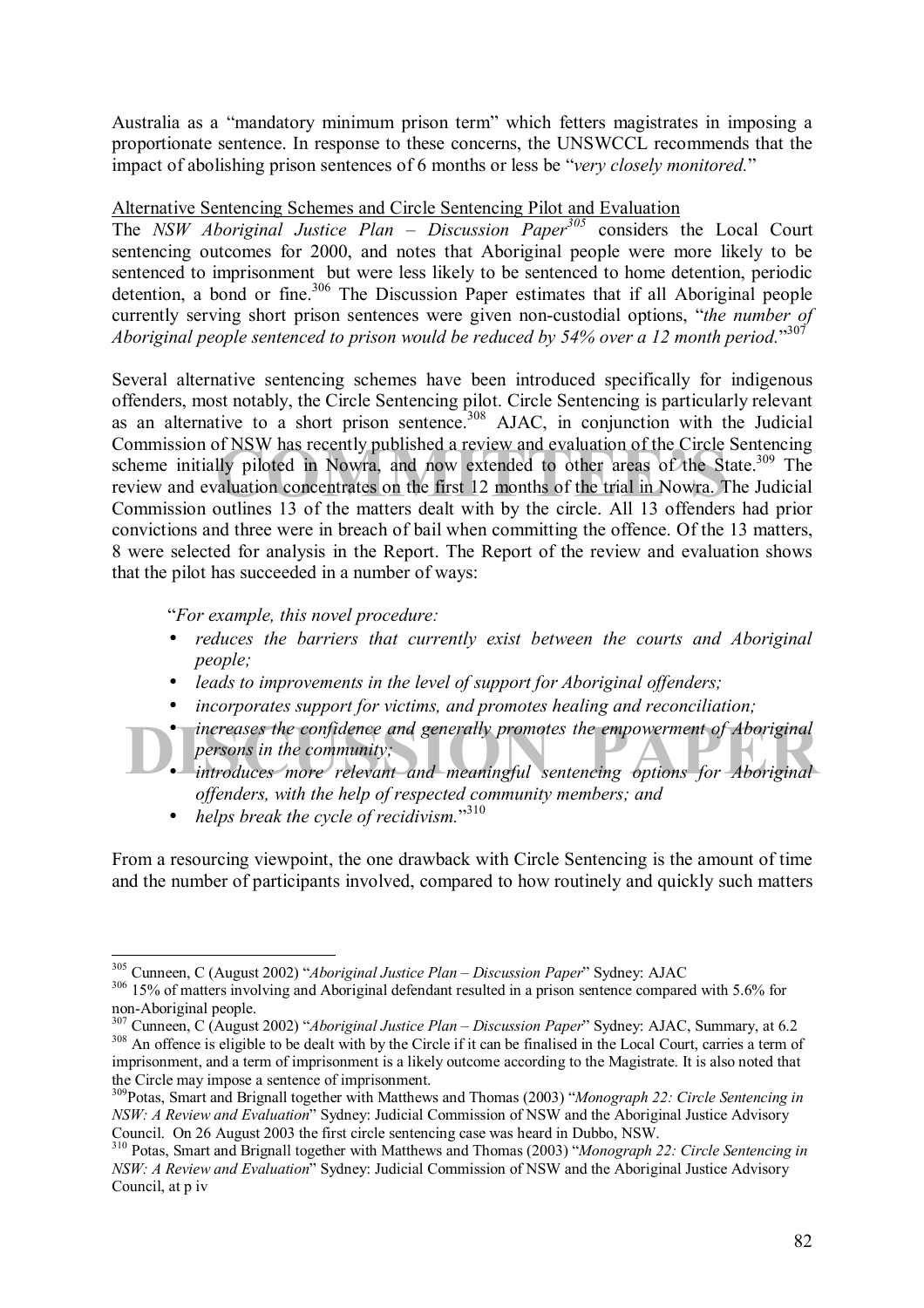would be dealt with in the Local Court.<sup>311</sup> It also must be remembered that in expanding the operation of Circle Sentencing, the process will need to be tailored to the community in which it is being used.<sup>312</sup> AJAC is planning a further evaluation of Circle Sentencing, and has created an evaluation framework to be used in such later evaluation. Further, the Attorney General's Department has announced that Circle Sentencing will be extended to Brewarrina, Walgett and Bourke.

The submission of AJAC further details Aboriginal community sentencing options being used in NSW and other Australian states In particular, the submission notes that one of the most outstanding successes of Aboriginal community sentences is in Western Australia. 40 Aboriginal communities in the Kimberley and Eastern Goldfields have contractual arrangements so that communities can supervise adult offenders on community-based orders. This provides an example of how community based sentencing options such as home detention and supervision of community service orders can be made accessible to remote Aboriginal communities.

cal Aboriginal Community Justice Groups<sup>313</sup> could become more<br>managing community based sentences.<sup>314</sup> Other similar programs In NSW, Local Aboriginal Community Justice Groups<sup>313</sup> could become more actively involved in managing community based sentences.<sup>314</sup> Other similar programs include Aboriginal Courts,<sup>315</sup> and Aboriginal Community based and controlled residential corrections.<sup>316</sup>

**Question:** Should abolition of short prison sentences be piloted and evaluated? If so, which areas should be selected for a pilot, and should such a pilot target specific groups of offenders?

# **16.2 Juvenile Offenders**

 $\overline{a}$ 

When sentencing a young person, punishment and general deterrence are considered<br>subordinate to the rehabilitation of the offender<sup>317</sup> and section 6 of the *Children (Criminal*<br>*Proceedings) Act 1987* sets out further pri subordinate to the rehabilitation of the offender<sup>317</sup> and section 6 of the *Children (Criminal Proceedings) Act 1987* sets out further principles for the court to have regard. One of the principles that the court must have regard in sentencing a child is *'that the penalty imposed* 

<sup>&</sup>lt;sup>311</sup> The Council has not been provided with costing of circle sentencing, although the Report notes in relation to sentencing through the Local Court, "while it is difficult to generalise, the vast majority of sentencing hearings are dealt with in a matter of minutes, often in less than half an hour.<sup>?</sup><br><sup>312</sup> The NSW Department of Health and AJAC comments on the success of the Circle Sentencing pilot in their

respective submissions. AJAC states: "Utilising community members in such a way has allowed for a greater *degree of flexibility in sentencing than previously existed. The initial review of circle sentencing shows that Aboriginal offenders, who are supervised by their own community members, take their sentences more seriously and earnestly than those supervised by government agencies.*<sup>2</sup><br><sup>313</sup> For information on Aboriginal Justice Groups generally, see "Factsheet – Community Justice Groups"

Downloaded from AJAC website on 1 March 2004.

<sup>&</sup>lt;sup>314</sup> The submission of COALS notes that the NSW Legislative Council Standing Committee on Social Issues has previously recommended supervision of community based orders in local Aboriginal communities See NSW Legislative Council Standing Committee on Social Issues (May 1992) "Report no 4: Juvenile Justice in NSW" Sydney: NSW Parliament.

<sup>&</sup>lt;sup>315</sup> Such as the Port Adelaide Nunga Court. Such courts operate with an Aboriginal Elder sitting on the bench with the Magistrate to provide advice about cultural and community issues. The submission of Professor Chris Cunneedn advises that the Port Adelaide Nunga Court has increase the rate of attendance by Aboriginal people to 80% compared to other courts which is less than 50%.

<sup>&</sup>lt;sup>316</sup> Such include detoxification and treatment residential centres run by Aboriginal organisations and develop indigenous specific programs.

 $317$  See for example, GDP (1991) 53 A Crim R 112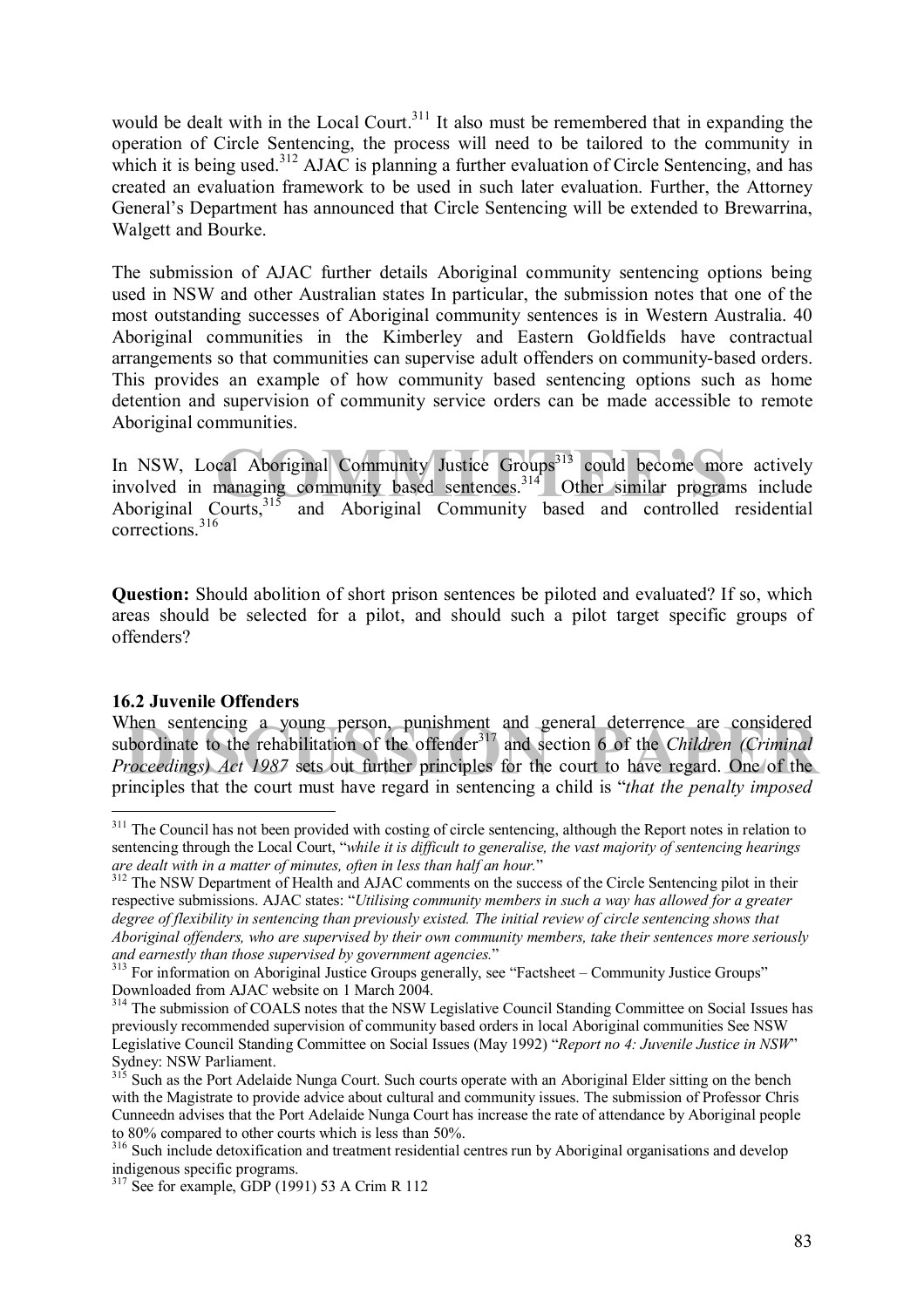*on a child for an offence should be no greater than that imposed on an adult who commits an*  offence of the same kind.<sup>318</sup> This principle raises questions as to whether a child could be sentenced to a control order or imprisonment for a period of 6 months or less if an adult could not be given such a sentence for a similar offence due to the abolition of short prison sentences.

In NSW, detention is a measure of last resort in the sentencing of young people.<sup>319</sup> Further, Australia is a signatory to the United Nations Convention on the Rights of the Child, which provides that detention is to be used as a last resort for the shortest possible time.<sup>320</sup> Under the convention, the objectives to be applied when sentencing a juvenile offender include rehabilitation and reintegration at the forefront.<sup>321</sup>

The jurisdictional limit of the Children's Court in imposing a control order is 2 years, although accumulation can occur up to a period of 3 years. The Department of Juvenile Justice reports in their submission that such orders are extremely rare.

elopment in the sentencing of juvenile offenders was the introduct<br>scheme under the Young Offenders Act 1997. The scheme allows<br>ioning and conferencing of a young person. The objectives of the 4 A major development in the sentencing of juvenile offenders was the introduction of a diversionary scheme under the *Young Offenders Act 1997*. The scheme allows for the warning, cautioning and conferencing of a young person. The objectives of the *Act* are to provide an alternative to the Court process, to establish a scheme that provides an efficient and direct response certain offences by children, and to establish youth justice conferences in a way that enables a community negotiated response, emphasises restitution, and meets the needs of victims and offenders.

The rate of re-offending is considerably lower for the young offenders diverted to the youth justice conferencing scheme than for the young offenders dealt with by the court.<sup>322</sup>

offending, the NSW Sentencing Council understands that community justice conferencing is<br>to be piloted for young adult offenders between the ages of 18 and 24. It is proposed that the<br>pilot is available for young adults fa Following the positive impact that youth justice conferencing has had on the rate of reoffending, the NSW Sentencing Council understands that community justice conferencing is to be piloted for young adult offenders between the ages of 18 and 24. It is proposed that the committed. In this way, the pilot will provide an alternative to imposition of a short prison sentence. The Attorney General's Department reports that the working group is considering drafting the regulation and that the scheme will be piloted in one metropolitan and one regional area.

In addition to the diversionary scheme of cautions, warnings and conferences under the *Young Offenders Act 1997*, the Department of Juvenile justice, in its submission, outlines other programs, and expresses a commitment to other diversionary initiatives such as the Youth Drug Court, home detention combined with electronic monitoring, the Intensive Court Supervision program proposed for trialing in Bourke and Brewarrina and the funding of two bail accommodation facilities.<sup>323</sup> The Department of Juvenile Justice notes that their

<sup>&</sup>lt;sup>318</sup> Indeed, any derogation from this principle would put NSW in breach of the United Nations Convention on the Rights of the Child, ratified by Australia on 16 January 1991. See in particular, Art 37 and 40.<br><sup>319</sup> Section 33 of the Children (Criminal proceedings) Act 1987

<sup>&</sup>lt;sup>320</sup> Article 37(b)<br><sup>321</sup> Article 40.1<br><sup>322</sup> See Luke G and Lind B (2002) "Crime and Justice Bulletin 69: *Reducing Juvenile Crime: Conferencing*<br>*Versus the Court*". Sydney: Bureau of Crime Statistics and Research.

<sup>&</sup>lt;sup>323</sup> These programs are dependant upon financial and other resources.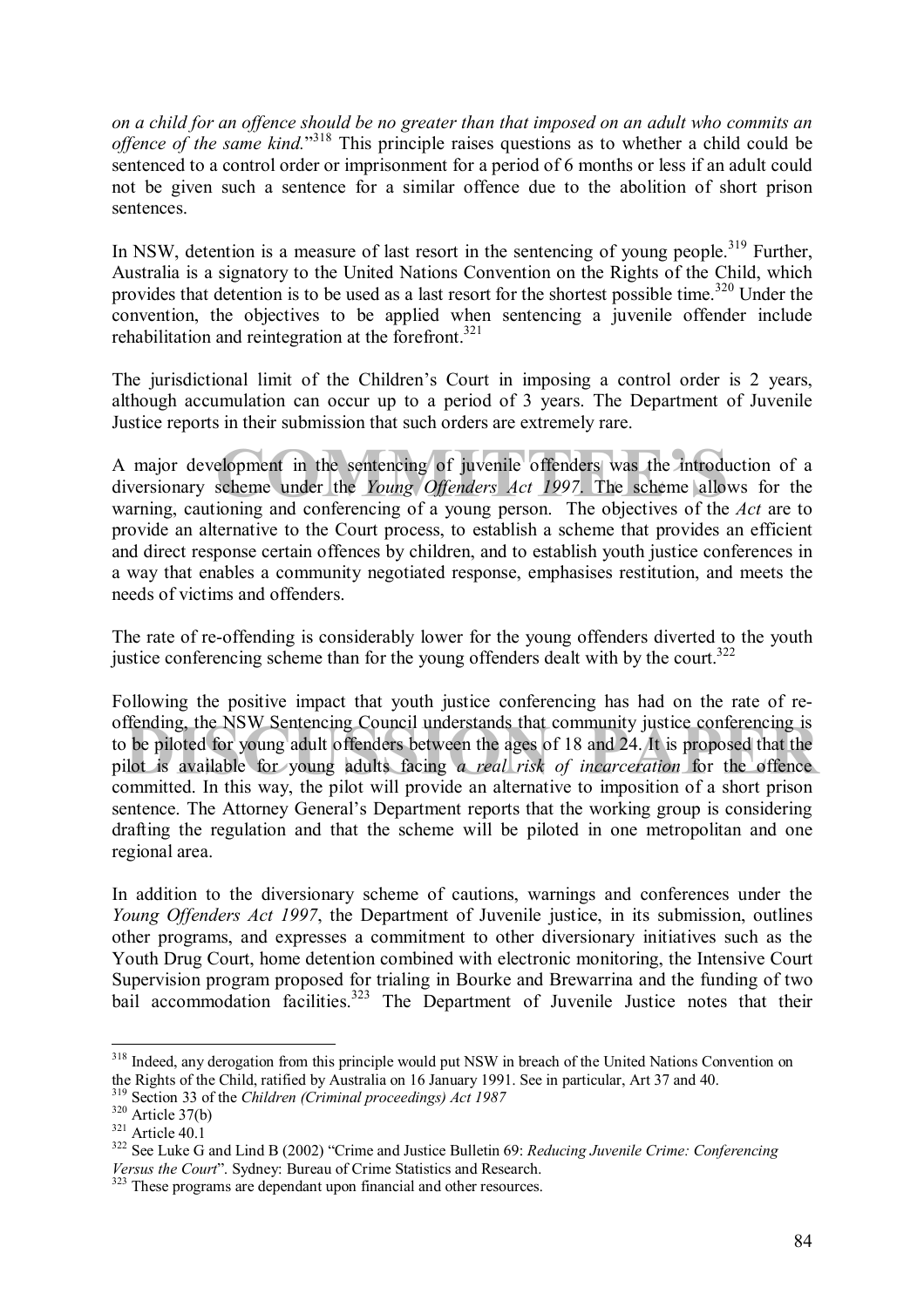experience in reducing the numbers in custody is an important contribution to the current debate about whether to abolish short prison sentences.

Any decision to abolish short prison sentences, if applicable to control orders of 6 months or less, would have an extremely significant impact on young offenders. The majority of control orders imposed are for periods of 6 months or less, bearing in mind the sentencing principles applicable in the sentencing of young and juvenile offenders.<sup>324</sup>

In Western Australia, the abolition of prison sentences of 3 months or less and the yet to be commenced abolition of prison sentences of 6 months or less **does not apply to juvenile offenders.**<sup>325</sup> The UNSWCCL similarly submits that if prison sentences of 6 months or less were to be abolished, an exception should be made for juveniles.

imposed on a child for an offence should be no greater than that imposed on an adult who<br>commits an offence of the same kind.<sup>326</sup><br>Question: Should control orders of 6 months or less be abolished? The above are strong arguments against abolishing short control orders. This raises a problem if short prison sentences were to be abolished for adults, bearing in mind that the penalty commits an offence of the same kind.<sup>326</sup>

**Question:** Should control orders of 6 months or less be abolished?

#### **16.3 Intellectually Disabled Offenders**

The submission of the NSW Council for Intellectual Disability succinctly outlines some of the consequences of short prison sentences for offenders with an intellectual disability:

- **DESPEND FINDING PAPER FINDING PAPER FINDING POSITIVE THE PROPRIME TO A PRIME THE PROPRIME PROPRIME TO A PRIME PRI<br><b>Finding it very hard to readjust** when they leave prison, and therefore being likely **Finding** it very har • ì*Becoming increasingly entrenched in a culture of criminality. Offenders with an intellectual disability tend to want to be accepted by their peer group and therefore copy peersí behaviour. Their behaviour is influenced positively by positive role models and negatively by negative role models. Role models in prison are predominantly negative.* 
	- *to reoffend. This is a common problem for offenders generally but the more likely for people with intellectual disabilities who inherently have impaired adaptive skills.*
	- *Being assaulted and otherwise mistreated in the mainstream prison environment,*  in which they are very vulnerable.<sup>"327</sup>

 $\overline{a}$ <sup>324</sup> Submission of the Department of Juvenile Justice, 23 September 2003. 54.6% of orders of "control" are for periods of 6 months or less.

<sup>&</sup>lt;sup>325</sup> As observed in the submission of the UNSWCCL. See *Young Offenders Act 1994* (WA) s 118 (2) which provides: "Despite section 86 of the Sentencing Act 1995 the court sentencing a young person to a term of detention may impose a term of 3 months or less."

<sup>&</sup>lt;sup>326</sup> However, an argument could be made that young persons are often sentenced to control orders of less than 6 months in circumstances where if an adult had committed a similar offence, a longer sentence would have been imposed. For example, JIRS statistics published by the Judicial Commission of NSW show that for offences against section 25(1) of the *Drug Misuse and Trafficking Act 1985*, 15% of young persons sentenced in the Children's Court were sentenced to a control order, with the midpoint length of the control order being 4 months. In contrast, persons sentenced in the Local Court were overall more likely to be sentenced to imprisonment, and the midpoint length of the non-parole period tended to be longer. For example, for offences involving heroin, 46% of offenders were sentenced to imprisonment with a midpoint of 8months non-parole period. In the higher courts, an even higher proportion of offenders were sentenced to imprisonment, and the midpoint of the non-parole period tended to be even longer.

<sup>&</sup>lt;sup>327</sup> Submission of the Council for Intellectual Disability, 8 September 2003.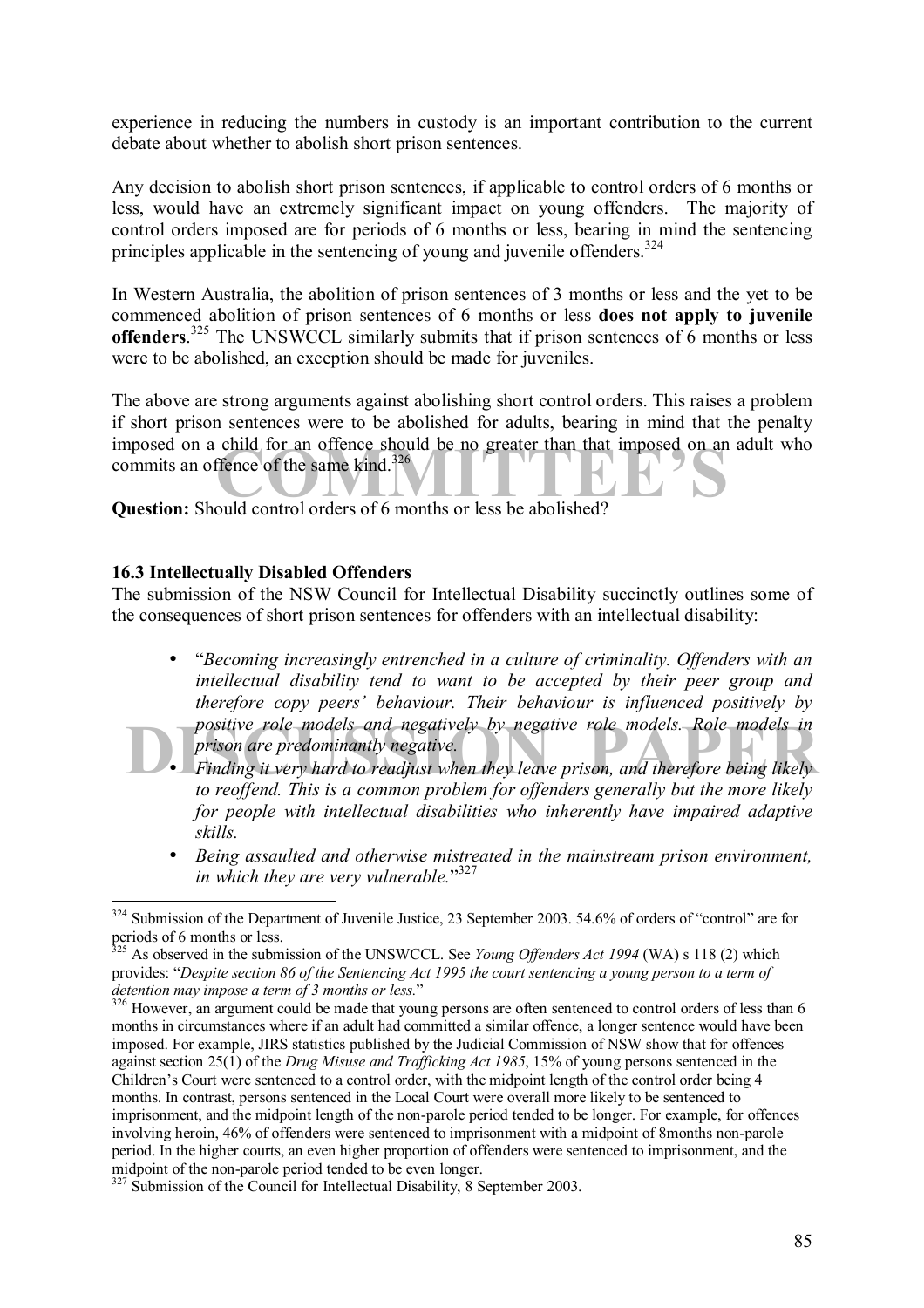Intellectually disabled persons are more likely to be charged for a minor offence, are more likely to "confess" to an offence (which may be influenced by a misunderstanding of the question, or a desire to please the questioner) and are more likely to receive a custodial sentence due to inadequate support in the community.<sup>328</sup> Intellectually disabled offenders are more likely to commit a number of minor repeat offences, which may result in a short prison sentence.  $329$  Further, many of the services currently available in the gaol system are of little assistance to the short-term prisoner. $330$ 

The NSWLRC recognises that many intellectually disabled offenders may not understand, or lack the resources and capacity to comply with non-custodial alternatives to short prison sentences.<sup>331</sup> The NSW Council for Intellectual Disability makes the same point:

hampers compliance. Appropriate support and supervision could remedy this problem<br>so that these sentencing options were more available.<br>Similarly, bonds would be used much more if support services were more available. ì*Sentences such as community service orders and home detention tend not to be used*  with people with intellectual disabilities because the person's intellectual impairment *hampers compliance. Appropriate support and supervision could remedy this problem so that these sentencing options were more available.* 

*Then, the Court would feel more confident about compliance. In Victoria, there is a legislative system of "justice plans" whereby community corrections and government disability services design a plan aimed at addressing the offending behaviour of a person with an intellectual disability. Compliance with this plan then becomes a*  condition on a bond."<sup>332</sup>

Justice plans operate by the Probation and Parole Service working with disability services in order to assess what community services are available.*<sup>333</sup>* These available services are set

# **DISCUSSION PAPER**  $\overline{a}$

<sup>328</sup> However, it is unclear whether intellectually disabled people are over-represented in the population of prisoners serving short sentences. The submission of the Department of Corrective Services includes an analysis of the 443 inmates serving a prison sentence of 6 months or less, on 30 June 2003. The Department calculated that 8 of those prisoners had an IQ of below 80, and concludes that the impact of abolishing prison sentences of 6 months or less on intellectually disabled offenders would be similar to the impact on non-intellectually disabled offenders. However, Simpson and Rogers (2002) "Hot Topics 39: Intellectual Disability and the Law" at 1 report that in recent times there has been a move away from over-reliance on IQ scores for assessing disability, with a move towards assessing a person's "support needs", however the IQ score is still a commonly used measure used in assessing intellectual disability. The Department of Corrective Services does, however, note that abolition of prison sentences of 6 months or less may result in the imposition of a community sentence on offenders with an intellectual disability who, at present receive prison sentences, and this may require intensive supervision of such offenders, which is expensive.

 $329$  NSWLRC "Report 80 – People with an Intellectual Disability and the Criminal Justice System" Sydney. Cited at 32: Hayes and Craddock "Simply Criminal" and Hayes and McIlwain "The prevalence in intellectual disability in the NSW prison population: an empirical study."

further detailed in the *framework report*. Simpson, Martin and Green (2001) *'The Framework Report: Appropriate community services in NSW for those with intellectual disabilities and those at risk of offending*î Sydney: Intellectual Disability Rights Service and the NSW Council for Intellectual Disability.

<sup>&</sup>lt;sup>330</sup> DP 35 at 330<br><sup>331</sup> See NSW LRC (1994) *''Discussion Paper 35 – People with an intellectual disability and the criminal justice* system: Courts and Sentencing issues" At 338<br><sup>332</sup> Submission of the Council for Intellectual Disability, 8 September 2003.<br><sup>333</sup> The system of Victorian "justice plans" as provided for by ss 80-83 of the *Sentencing Act 1*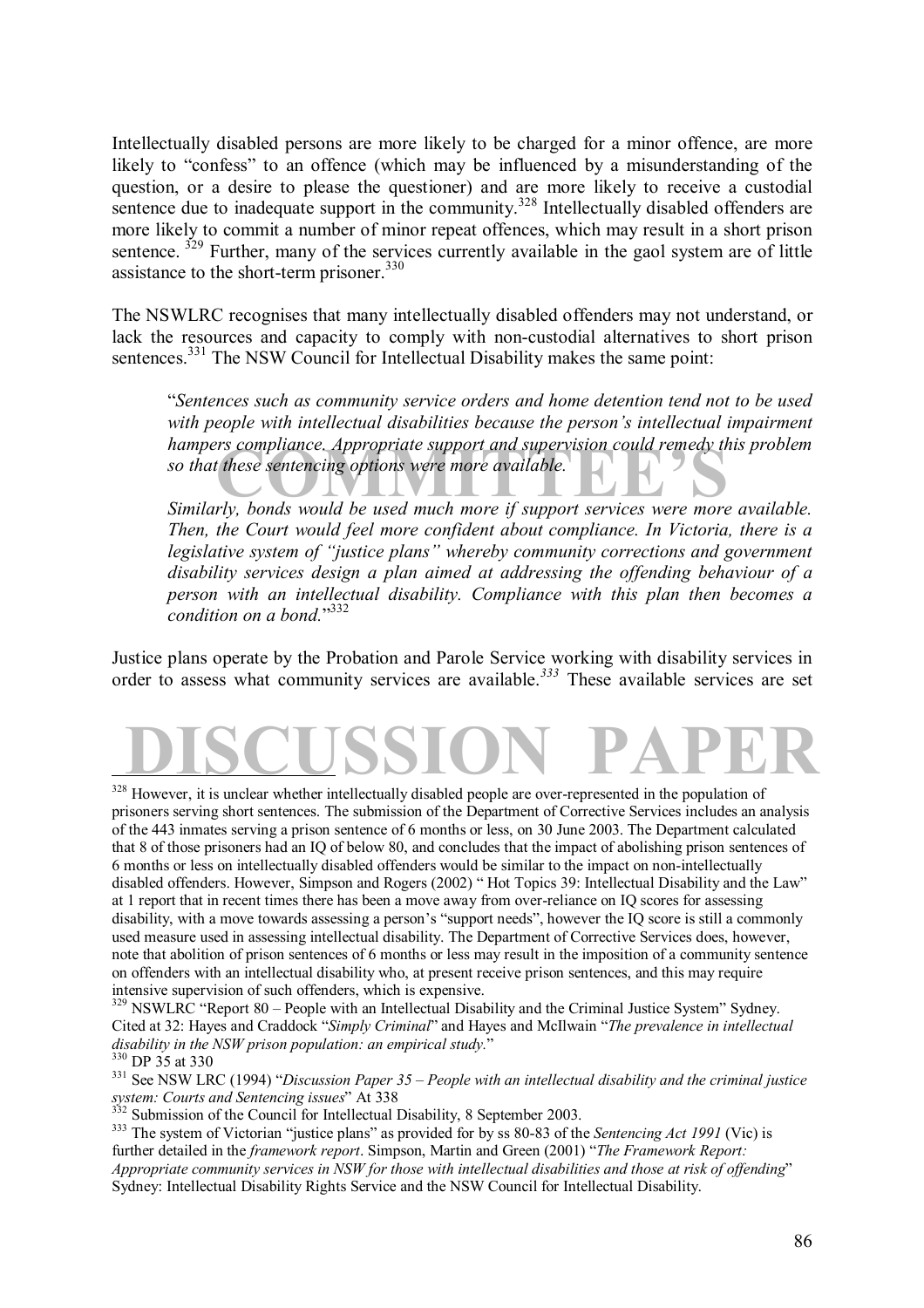forth in the justice plan, and where appropriate, the court is able to make compliance with the plan a condition of the bond. 334

In this way, alternatives to short prison sentences would become much more accessible to intellectually disabled offenders. The system of "justice plans" proposed is in some ways similar to the court liaison and assessment services being trialled for mentally disordered offenders.

At present, there exists the State-wide Community Court Liaison Service ("CCLS") which operates out of Burwood, Campbelltown, Central, Gosford, Lismore, Liverpool, Parramatta, Penrith, Sutherland, Tamworth and Wyong Local Courts. The program is administered by Corrections Health. In addition, there are 3 other locally run liaison services run by the Hunter Area Health Service, the Mid-North Coast Area Health Service, and the Illawarra Area Health Service.<sup>335</sup> The service has proved to be successful in increasing diversions under section 32.

*COMPA Compared to Letails* (UK) details procedural requirements for interested in the country of the country of the country of the country of the country and contained contained contained contained contained contained con The *Criminal Justice Act 2003* (UK) details procedural requirements for imposing discretionary custodial sentences, and makes provision for medical reports. In any case where the offender is or appears to be "mentally disordered", the court must obtain and consider a medical report before passing a custodial sentence other than one fixed by law, unless the court considers that it is not necessary to obtain such report.<sup>336</sup> Interestingly, the term ìmentally disorderedî used in the *Criminal Justice Act* is defined broadly, and includes intellectually disabled offenders. <sup>337</sup>

treatment is available within a hospital, and the defendant is *not* mentally ill within the<br>meaning of the *Mental Health Act 1990*, and the Magistrate considers that it would be more<br>appropriate to deal with the defendan Section 32 of the *Mental Health (Criminal Procedure) Act 1990* is also relevant to intellectually disabled offenders. In summary, section 32 of the *Mental Health (Criminal procedure) Act 1990*, applies if a Magistrate is satisfied that the defendant is developmentally disabled, is suffering from mental illness or is suffering from a mental condition for which treatment is available within a hospital, and the defendant is *not* mentally ill within the meaning of the *Mental Health Act 1990*, and the Magistrate considers that it would be more otherwise in accordance with law.338 This is restrictive, as there is often a difference between a "developmental disability" and a "cognitive impairment". Examples of persons who may fall within the latter category but not the former are persons with acquired brain injuries, autism, or a neurological disorder such as dementia.<sup>339</sup>

If section 32 applies, then the magistrate may:

 $\overline{a}$ <sup>334</sup> The Framework report recommended that a system of justice plans should be developed for NSW. Simpson, Martin and Green (2001) *"The Framework Report: Appropriate community services in NSW for those with intellectual disabilities and those at risk of offending*î Sydney: Intellectual Disability Rights Service and the NSW Council for Intellectual Disability. At p 68

<sup>&</sup>lt;sup>335</sup> Andrew Ellison, CCLS (Corrections Health) Telephone Advice, 1 March 2004. The service is expected to expand over the coming year.

 $336$  Section 157. By 157(3), the Court must consider a broad category of information: any information before it which relates to his mental condition (whether given in a medical report, a pre-sentence report or otherwise), and the likely effect of such a sentence on that condition and on any treatment which may be available for it. It is noted that such may be taken into account in NSW in any event: See *Weininger v. R* [2003] HCA 14, (2003) 196 ALR 451 at [21]

<sup>&</sup>lt;sup>337</sup> See section 157(5) of the *Criminal Justice Act* and section 1(2) of the *Mental Health Act* 1983 (Ch 20) <sup>338</sup> Ms Marv Spiers. Oral submission 20 February 2004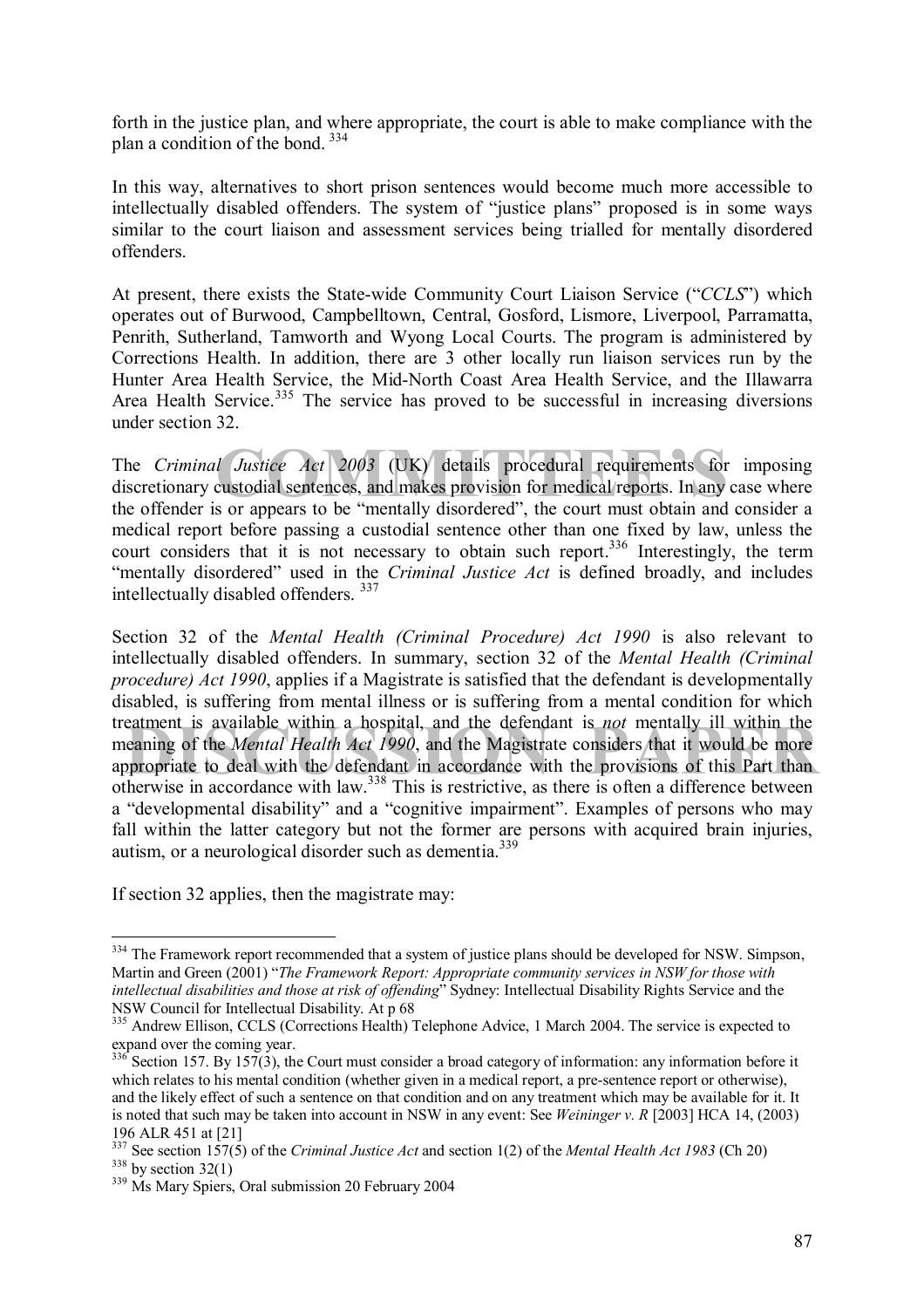- adjourn the proceedings,
- grant bail,
- make any other order considered appropriate.

Further, the magistrate may dismiss the charge and discharge the defendant:

- into the care of a responsible person, unconditionally or subject to conditions
- on the condition that the defendant attend for assessment of mental condition or treatment or both, or
- unconditionally.

order under section 32, it must be remembered that the Court cannot<br>t is satisfied that the service is in fact available.<sup>341</sup> The recent amend<br>ve ensured that magistrates have confidence in using the section as then Section 32 was recently amended by the *Crimes Legislation Amendment Act 2002*340 to ensure that orders under section 32 are enforced so that Magistrates have confidence in using the section. The effect of the amendments is that if a section 32 order is breached within 6 months, the person may be brought back before the Court and the matter dealt with de novo. In making an order under section 32, it must be remembered that the Court cannot make an order unless it is satisfied that the service is in fact available.<sup>341</sup> The recent amendments to section 32 have ensured that magistrates have confidence in using the section as there is now an effective means of enforcement. The recent amendments do not address the issue of ensuring that there are more services available in the community for the care and treatment of intellectually disabled or persons with a mental condition.

The Criminal Law Review Division advises that a Senior Officers' Group has also negotiated a number of practical undertakings to ensure that orders under section 32 will be used effectively.<sup>342</sup>

abolished, how should an intellectually disabled offender who appears before the court for breaching a community sentence be dealt with? **Question:** Some intellectually disabled offenders do not understand, or lack the resources and capacity to comply with non-custodial alternatives. If short prison sentences are breaching a community sentence be dealt with?

**Question:** Section 32 of the *Mental Health (Criminal Procedure) Act 1990* provides a method of diversion for defendants who are suffering from a mental illness, are developmentally disabled, or suffering from a mental condition for which treatment is available. Should section 32 be available to all persons with a cognitive impairment?<sup>343</sup>

# **16.4 Mentally ill offenders**

 $\overline{a}$ 

The Mental Health Review Tribunal notes that persons sentenced to a short prison sentence are unlikely to come before the Tribunal, but nevertheless strongly supports the abolition of

<sup>&</sup>lt;sup>340</sup> Schedule 9, commencing into operation on 14 February 2004<br><sup>341</sup> Ms Spiers has drawn the Committee's attention to *DPP v. Albon* [2000] NSWSC 896 per Sperling J<br><sup>342</sup> The group was established to address concerns reg *Mental Health (Criminal Procedure) Act 1990.* Advice received from Ms Spiers, Criminal Law Review Division, 20 February 2004

<sup>&</sup>lt;sup>343</sup> For example, amend section 32 of the *Mental Health (Criminal Procedure) Act 1990* so that an order may also be made under that section where it appears to the Magistrate that the defendant has a cognitive impairment that affects a personís reasoning and behaviour, including intellectual disability, acquired brain injury, autism, and a neurological disorder including dementia.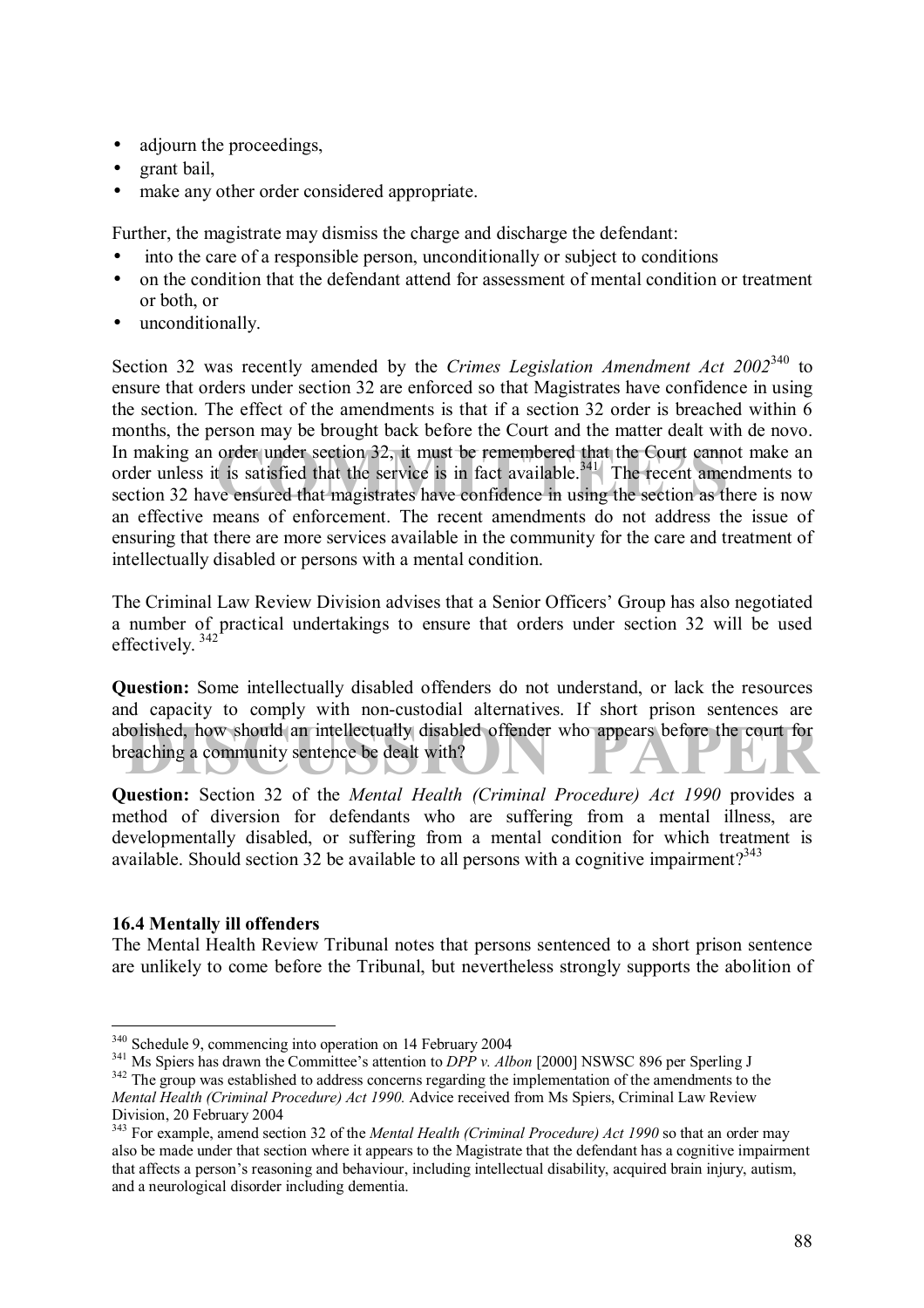such short prison sentences. The Tribunal does, however, express a concern regarding "netwidening". $344$ 

The defence of "mental illness" is available in the higher courts, but arguably does not apply in the Local Court jurisdiction where section 32 and 33 apply.<sup>345</sup> Bearing in mind the vast majority of short prison sentences are imposed by the Local Court, the defence of mental illness is not of direct relevance.

Presently in NSW, there exists an option for diversion of mentally ill and intellectually disabled offenders from prisons when being dealt with in the Local Court by Part 3 of the *Mental Health (Criminal Procedure) Act 1990*. <sup>346</sup> Section 32 is considered above under the heading "intellectually disabled offenders" and section 33 is considered below.

offender is mentally ill in accordance with the *Mental Health Act 1990*. The Magist<br>
• Ordering that the defendant be detained in a hospital for assessment,<br>
• Ordering that if the defendant is found not to be mentally di Section 33 of the *Mental Health (Criminal Procedure) Act 1990* was amended by the *Crimes Legislation Amendment Act 2002347* and is relevant where it appears to the Magistrate that the offender is mentally ill in accordance with the *Mental Health Act 1990*. The Magistrate may dispose of the matter by:

- 
- Ordering that if the defendant is found not to be mentally disordered that the person be brought back before a Magistrate /authorised officer,
- Discharging the defendant into the care of a responsible person, or
- Making a community treatment order.

If a defendant is dealt with under this section, 6 months after the date on which the defendant is so dealt with, the charge which gave rise to the proceedings is to be taken to have been dismissed unless, within that period, the defendant is brought before a Magistrate to be further dealt with in relation to that charge. This section allows a Magistrate to make a Community Treatment Order under the *Mental Health Act 1990*, without an inquiry under that *Act* being held.

that Act being held.<br>The NSW Department of Health commented on the provisions of the *Mental Health (Criminal Procedure) Act 1990*, and in particular, the recent amendments to section 33.<sup>348</sup> The submission states:

ì*While there is currently a system in place for the diversion of mentally ill offenders*  to mental health facilities... people suffering a mental illness are frequently sentenced *to short terms of imprisonment or remanded in custody until an alternative means of dealing with them becomes available.*î

<sup>&</sup>lt;sup>344</sup> Submission of the Mental Health Review Tribunal, 29 January 2004.

<sup>&</sup>lt;sup>345</sup> See Part 4, *Mental Health (Criminal Procedure) Act 1990*. The Part applies on the *trial* of a person charged with an offence. See also Part 3, *Mental Health (Criminal Procedure) Act 1990*. The part is titled "Summary" proceedings before a Magistrate relating to persons affected by mental disorders."

<sup>&</sup>lt;sup>346</sup> "Summary proceedings before a Magistrate relating to persons affected by mental disorders" By section  $31(1)$ , such provisions apply "to criminal proceedings in respect of summary offences or indictable offences triable summarily, being proceedings before a Magistrate, and includes any related proceedings under the *Bail Act 1978*, but does not apply to committal proceedings." By section 31(2), "Sections 32 and 33 apply to the *condition of a defendant as at the time when a Magistrate considers whether to apply the relevant section to the defendant.*" (Emphasis added).<br><sup>347</sup> Schedule 9, commenced into operation on 14 February 2004<br><sup>348</sup> Submission of the NSW Department of Health, 3 December 2003.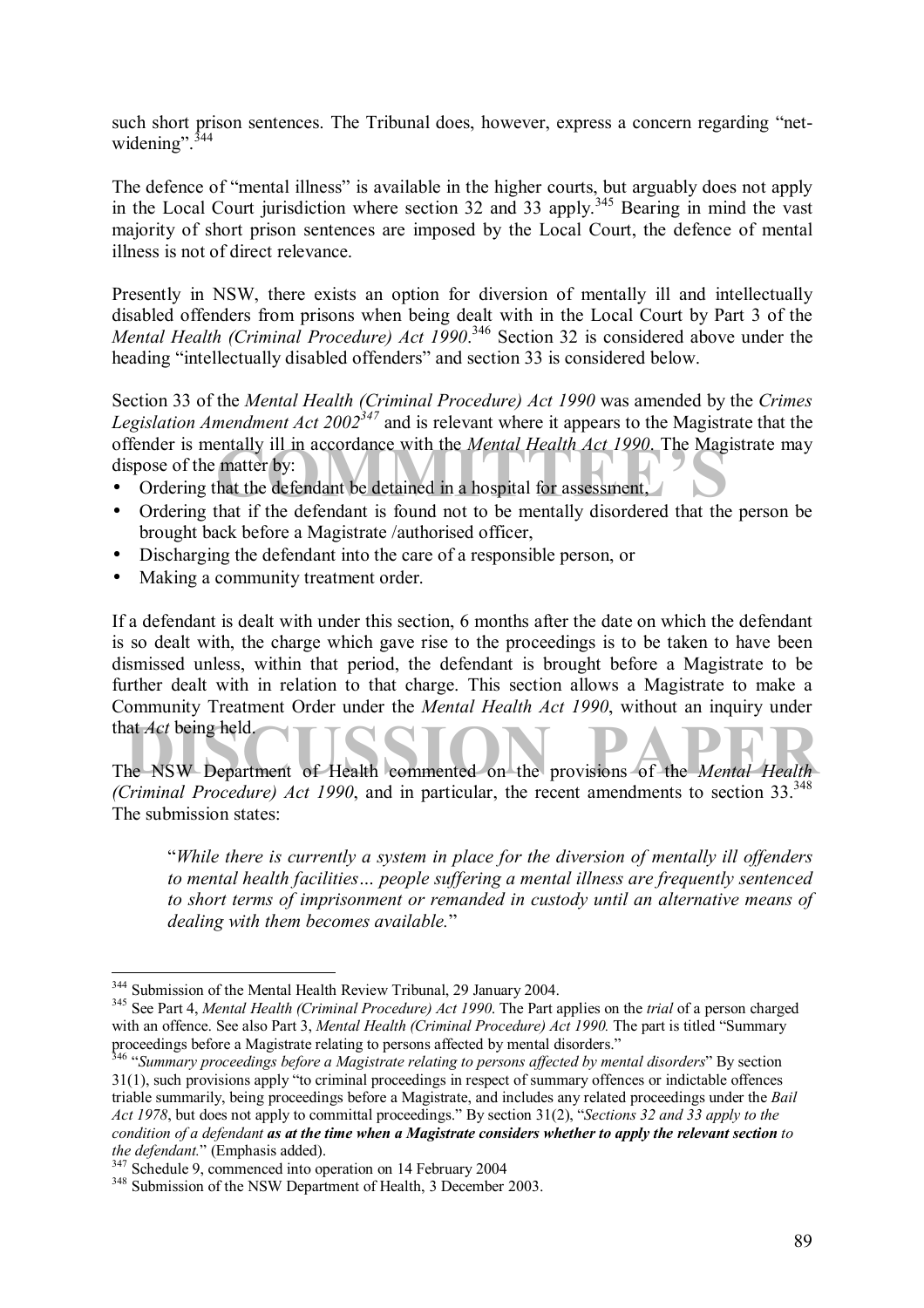The NSW Department of Health further notes that the recent amendments to section 33 are likely to have an impact on community mental health services bearing in mind the substantial increase in the number of persons requiring management.

The submission of the NSW LAC raises diversion of offenders under the *Mental Health (Criminal Procedure) Act 1990* as an issue. The NSW LAC submits that it is inappropriate to sentence people with a mental illness or an intellectual disability to a short prison sentence because of the lack of care and treatment options in the community.<sup>349</sup> The NSW LAC submits that the result of not providing adequate care and treatment facilities is that even if short sentences are abolished, these people will be more conspicuous in the community, their offending behaviour is likely to continue, and they will eventually end up serving a sentence of imprisonment..350

Exections. In contrast, under the *Criminal Justice Act 2003* (UK) the consider a medical report before passing a custodial sentence other than considers that it is not necessary. As noted above, in NSW, sections 32 and 33 of the *Mental Health (Criminal Procedure) Act 1990*, provide that a magistrate *may* deal with a relevant offender under the procedures set out within those sections. In contrast, under the *Criminal Justice Act 2003* (UK) the court *must* obtain and consider a medical report before passing a custodial sentence other than one fixed by law, unless the court considers that it is not necessary.

The Department of Health's submission also discussed the impact that abolition of prison sentences of 6 months or less may have on lowering the remand population. This may have a particularly positive impact on people suffering mental illness who are remanded in custody for relatively minor charges whilst awaiting suitable diversion or trial for minor offences.

# **DISCUSSION PAPER**

 $\overline{a}$ <sup>349</sup> Submission of the NSW Legal Aid Commission, 13 October 2003.<br><sup>350</sup> Submission of the NSW Legal Aid Commission, 13 October 2003.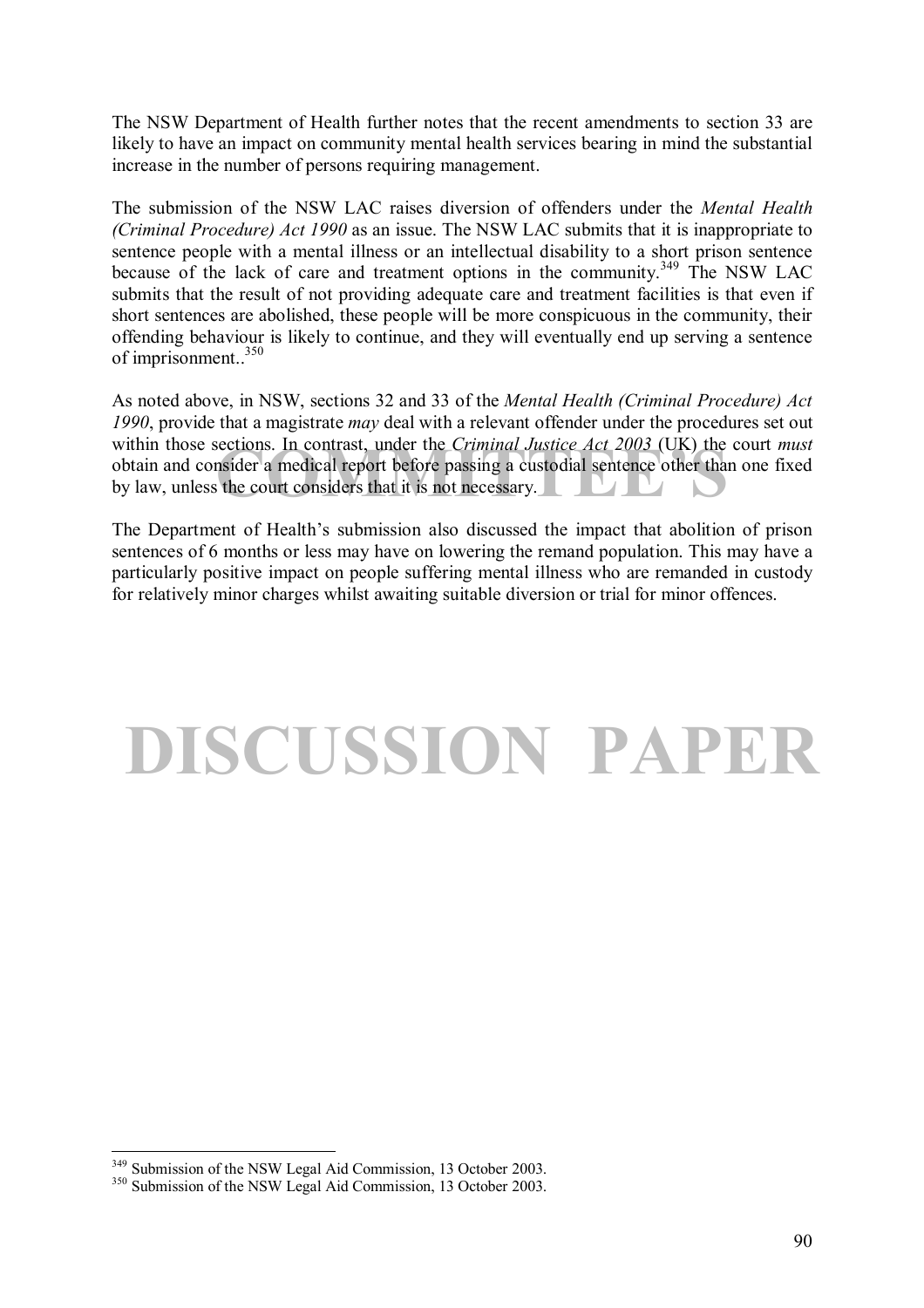# **17. Recent changes to the NSW bail laws, and impact of abolition on the remand population**

There has been a recent increase in the number of people who are remanded in custody prior to sentencing due to changes to the *Bail Act 1978*.<sup>351</sup> Over the past 6 months, there has been an increase of 12.2% in the remand population.<sup>352</sup> It seems that many of these offenders are released at the time of sentencing, or shortly thereafter, that is, after having served their sentence on remand.<sup>353</sup>

On the subject of the impact of abolishing prison sentences of 6 months or less on the size of the remand population, a fear has been expressed that abolition of prison sentences of 6 months or less may see remands being used, deliberately or otherwise, in a manner amounting to a short sentence.<sup>354</sup>

tightening of bail laws on the one hand, and the current consideration of abolishing short prison sentences on the other. The submission of the NSW LAC states: In relation to the recent changes to the bail laws, there seems to be a conflict between the prison sentences on the other. The submission of the NSW LAC states:

ì*There is a clash of philosophy in tightening bail laws while also abolishing the availability of short term prison sentences. If the rationale for the latter is that it serves no rehabilitation purpose and may put the community at greater risk by releasing people better skilled in the art of crime, one can only wonder at the*  rationale for the former.<sup>"355</sup>

us create a tension with the recently changed bail laws. The joint submission of the NSW plice and the Ministry for Police raises a concern about repeat offenders.<sup>356</sup> The recent nendments to the *Bail Act 1978* mean that On the one hand, whilst the tightening of bail laws may result in more people being denied bail and perhaps serving a short sentence on remand and possibly being released on the date on which they are sentenced, it may also be that a decision to abolish short prison sentences would mean that it would be difficult to justify refusal of bail in some circumstances, and thus create a tension with the recently changed bail laws. The joint submission of the NSW Police and the Ministry for Police raises a concern about repeat offenders.<sup>356</sup> The recent amendments to the *Bail Act 1978* mean that many repeat offenders will be refused bail. However, if short prison sentences were to be abolished, convictions for many offences would no longer be likely to result in a term of imprisonment. In these circumstances, it would be difficult to justify the refusal of bail.

The DCS submits that abolishing short prison sentences would lead to a decrease in the remand population, although it would be most difficult to predict the effect of abolition in any more specific terms.<sup>357</sup> The DCS notes that BOCSAR has similarly found that the impact of

 $\overline{a}$ 351 See for example, the *Bail Amendment Act 2003* no 22, *Bail Amendment (Firearms and Property Offences) Act 2003* no 84, (yet to be commenced).<br><sup>352</sup> On 1 February 2004, 2001 offenders were on remand. In contrast, 6 months earlier, prior to the

commencement of the *Bail Amendment Act 2003* there were 1782 such persons on remand. This represents an increase of 12.2% over 6 months.

<sup>&</sup>lt;sup>353</sup> Data obtained from BOCSAR on 17 February 2004 shows that 44% of the prison sentences imposed in 2002 were for a period of under 3 months, with 10.5% of the prison sentences imposed in 2002 being for a period less than 1 month.

<sup>&</sup>lt;sup>354</sup> See Morgan (2004) "*The Abolition of Six Month Sentences, New Hybrid orders and Truth in Sentencing: Western Australia's Latest Sentencing Laws* Criminal Law Journal v.28 no.1 Feb 2004 p8-25

<sup>&</sup>lt;sup>355</sup> Submission of the NSW Legal Aid Commission, 13 October 2003.<br><sup>356</sup> Joint submission of the NSW Police and the Ministry for Police, 25 September 2003.<br><sup>357</sup> Submission of the Department of Corrective Services, 22 Sept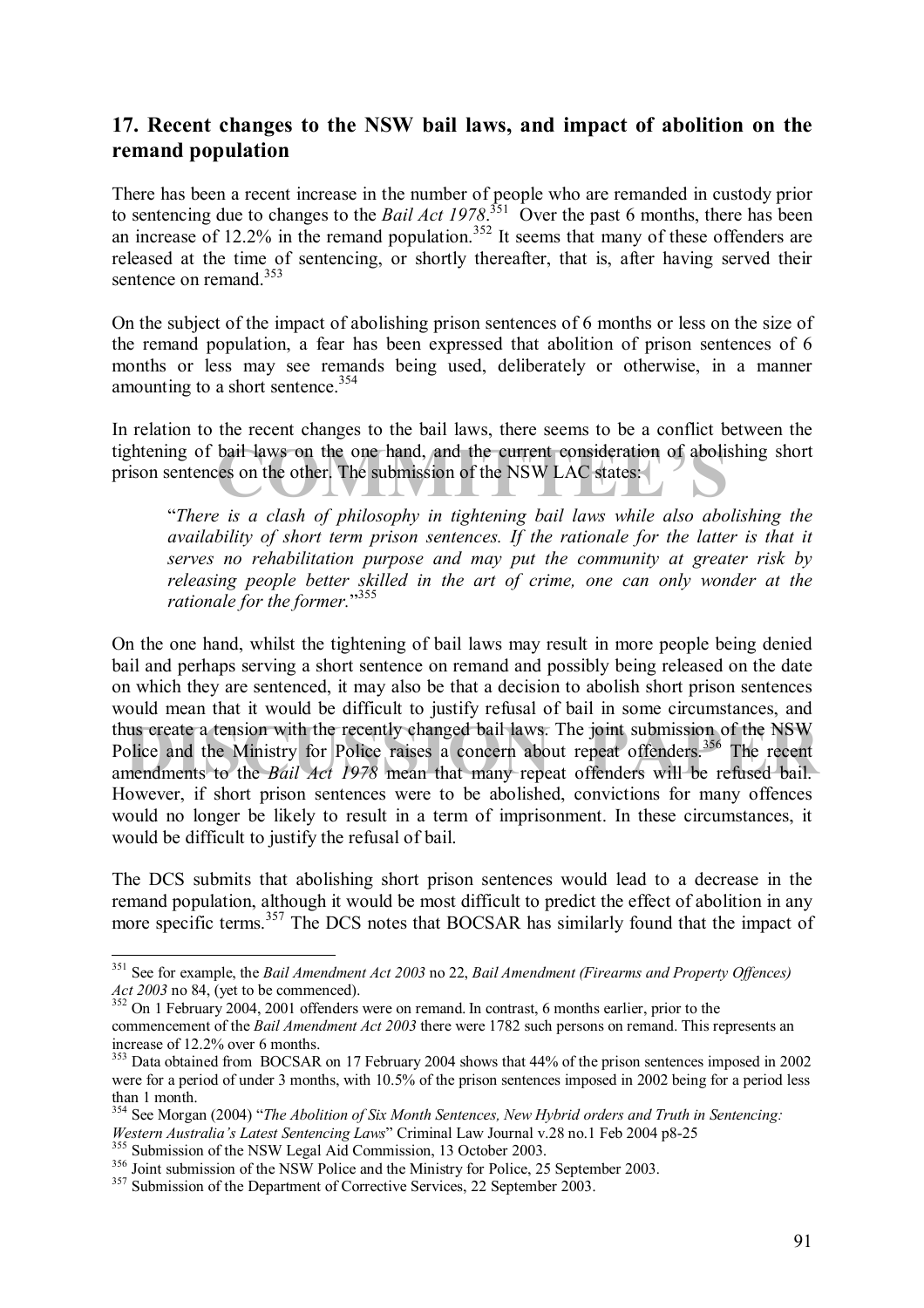abolishing short prison sentences on the size of the remand population is difficult to determine:

> ì*If prison sentences of six months or less were abolished it is not known whether any of the persons likely to attract these short sentences would still be remanded in custody or not....If fewer offenders were remanded in custody as a result of abolishing short sentences, there would be additional savings associated with a*  reduction in the remand population<sup>358</sup>

It should be remembered that BOCSAR's paper was published in August 2002, prior to the recent amendments to the *Bail Act 1978*.

On the subject of the impact of abolishing short prison sentences on the size of the remand population, a fear has been expressed that this may see remands being used, deliberately or otherwise, in a manner amounting to a short sentence.<sup>359</sup>



# **DISCUSSION PAPER**

<sup>&</sup>lt;sup>358</sup> Lind and Eyland (2002) *<sup><i>Crime and Justice Bulletin number 73: The Impact of Abolishing Short Prison*</sup> *Sentences*<sup>*n*</sup> Sydney: The Bureau of Crime Statistics and Research 359 See Morgan (2004) *<sup>359</sup>* See Morgan (2004) *<sup><i>The Abolition of Six Month Sentences, New Hybrid orders and Truth in Sentencing:*</sup>

*Western Australiaís Latest Sentencing Laws*î Criminal Law Journal v.28 no.1 Feb 2004 p8-25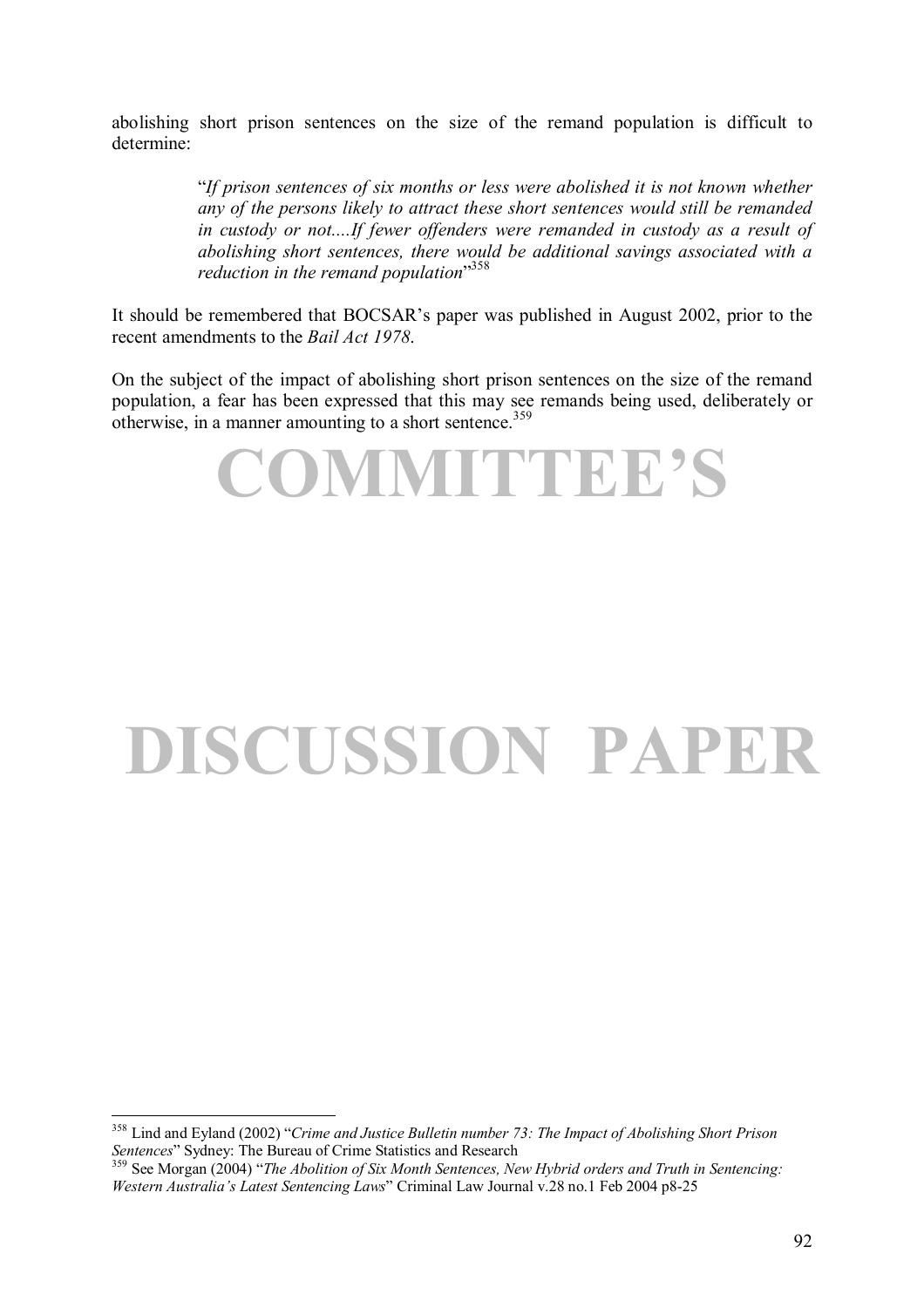# **18. Cost Issues**

Estimating the cost impacts of the abolition of short prison sentences is a challenging task. Along with the cost of incarceration there are other subtle costs, and cost shifting from one department to another. There are direct costs associated with offenders re offending whilst subject to non-custodial sanctions.<sup>360</sup> Cost estimations are further complicated by the fact that abolition of short prison sentences will, no doubt, require increased spending on sentencing alternatives. Also, such investment in sentencing alternatives will precede any savings realised by the abolition of short prison sentences. As noted in the submission of the ODPP, the benefits of abolishing short prison sentences assumes immediate availability of effective community options.<sup>361</sup> Immediate provision of these community options would involve considerable outlay of funds prior to any savings from prison housing costs being realised. BOCSAR has attempted to estimate the direct cost savings of the abolition of short prison sentences, but their estimates have been disputed, in particular by the DCS.

#### **Alternatives to prison and cost and recidivism issues**

**COMMITTEE 10 FOR SET ASSESS**<br>
S has recently reported that the proportion of prisoners returning to cor<br>
in 2 years of being released from full-time custody was 47.3% <sup>362</sup> In<br>
ding rate of return for a fraction managed b The NSW DCS has recently reported that the proportion of prisoners returning to correctional facilities within 2 years of being released from full-time custody was 47.3%.<sup>362</sup> In contrast, the corresponding rate of return for offenders managed by community corrections was much lower at 24.5%. Aside from the lower rate of recidivism for offenders managed by community corrections, the DCS also reported a substantial difference in cost.

than the cost of minimum security.<sup>365</sup>SION PAPER The Department reports that full-time custody currently costs between \$218.71-\$172.77 per day, dependent upon security classification, whereas an offender managed by community offender services costs on average \$8 per day.<sup>363</sup> The Department further reports that the cost of housing an offender in Periodic Detention roughly equates to the costs of housing an offender in minimum security, namely \$172.77 per day.<sup>364</sup> The Department also advises that although home detention is the most expensive form of community order, it is far cheaper

<sup>&</sup>lt;sup>360</sup> The vast majority of offenders have criminal histories and quite often have been given non-custodial options in the past.<br><sup>361</sup> Submission of the Office of the DPP, 11 September 2003.

<sup>&</sup>lt;sup>362</sup> (2003) "Review of the Community Offender Services in NSW: Sydney: Office of the Inspector General of Corrective Services.

<sup>&</sup>lt;sup>363</sup> See Department of Corrective Services "Annual Report 2002-2003" Maximum security is costed at \$218.71 per day, medium at  $$169.35$  per day, and minimum at  $172.77$  per day. See also (2003) *'Review of the* Community Offender Services in NSW: Sydney: Office of the Inspector General of Corrective Services. At p 6

<sup>&</sup>lt;sup>364</sup> It must be remembered that if and when an offender moves to "stage 2" periodic detention, there is no requirement to stay overnight and costs reduce substantially.

<sup>&</sup>lt;sup>365</sup> Advice from Director, Corporate Legislation and Parliamentary support, 11 February 2003. The Department does not have costings but does, however estimate that the cost of home detention is approximately \$62 per day. See also (2003) "Review of the Community Offender Services in NSW: Sydney: Office of the Inspector General of Corrective Services, at p 6. where cost of periodic detention is approximated at \$135.20 per day. The Department of Corrective Services "Annual Report 2002-2003" at Appendix 9 gives figures based on Australiawide classifications show Open and Periodic Detention at \$152.62, and secure at \$180.42. It must be remembered, however, that while some periodic detainees stay overnight for two nights per week, if and when a periodic detainee achieves stage 2 status, the detainee simply turns up for work for 8 hours per day and does not stay overnight. This obviously has cost implications.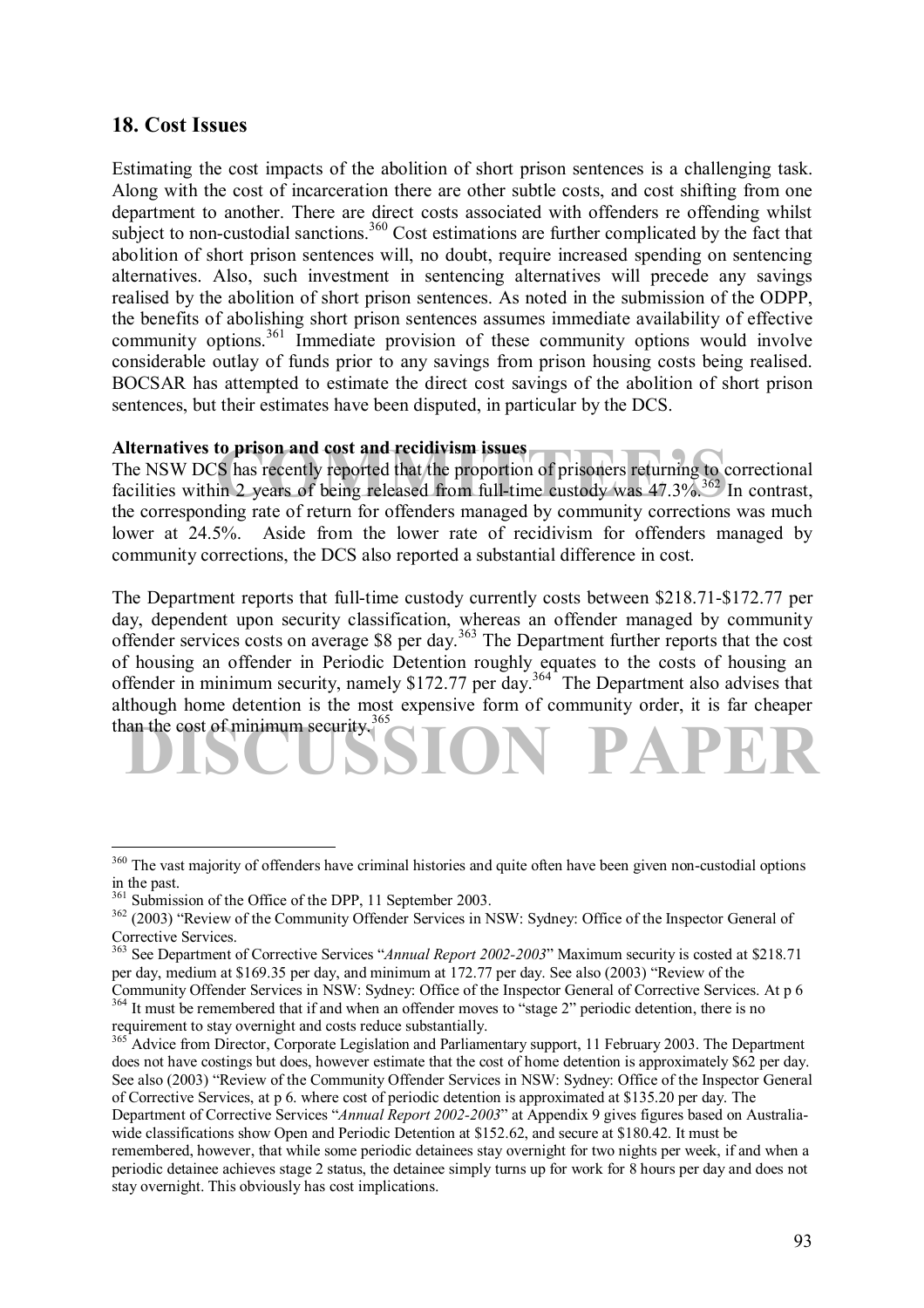The DCS argues that there may be a community perception that alternatives to full-time imprisonment, and in particular, community based sanctions are a "soft option".<sup>366</sup> The Department argues that this is not the case, and that attention should be paid to this public perception in order to successfully introduce any form of abolition of short prison sentences of 6 months or less. The Department argues that it will be essential for the NSW Government to explain to the public that a community-based sentence is not a soft option. A communitybased sentence requires that an offender face the consequences of the offence while full-time imprisonment often enables an offender to avoid many of the consequences and responsibility for an offence. Similarly, the submission of the Coalition of Aboriginal Legal Services  $({\rm "COALS"})$  argues that there exists a community perception that alternative sentencing options are "soft", which in turn is reflected at a political level with politicians wishing to appear 'tough' on crime. $367$ 

*the criminal scale*<br>
The submission also questions the utility<br>
this type of offending. In relation to public acceptance of alternative<br>
the ODPP argues that development of appropriate programs prior<br>
nort prison septence The submission of the Office of the Public Defender also argues that community based sentences carry a sufficient denunciatory and punitive effect to deal with offending at the *ilow end of the criminal scale*<sup>?</sup><sup>368</sup>. The submission also questions the utility of short sentences for this type of offending. In relation to public acceptance of alternatives to fulltime custody, the ODPP argues that development of appropriate programs prior to any abolition of short prison sentences is necessary. The community would only accept abolition of short sentences if it were assured that the relevant alternative programs were already developed and being implemented with rigorous supervision and sanctions for noncompliance.

#### **Estimated savings in abolishing prison sentences of 6 months or less**

BOCSAR estimated that if short prison sentences were abolished, the savings in recurrent costs could be between \$33 and  $\frac{647}{100}$  million.<sup>369</sup> BOCSAR notes that this saving relates to the time actually spent in prison, and if short prison sentences were abolished, then there may be fewer offenders remanded in custody, which would result in further savings.

**OCSAR** identified two limitations in its analysis: firstly, an assumption was made that if nort prison sentences were abolished, then all prisoners presently serving a prison sentence BOCSAR identified two limitations in its analysis: firstly, an assumption was made that if short prison sentences were abolished, then all prisoners presently serving a prison sentence of under 6 months would be given a non-custodial sentence. However, it is possible that if short prison sentences were abolished, some courts may react by imposing a sentence longer than six months on prisoners who would previously have received a prison sentence of less than 6 months ("bracket creep" or "sentence creep"). Secondly, BOCSAR noted that there may be prisoners whose stay in prison is longer than 6 months, but are serving one or more sentences sequentially, one or more of which may be for 6 months or less. As BOCSAR was unable to identify these prisoners, they were not included in the analysis. In light of these limitations, BOCSAR considered the estimated saving of between \$33 and \$47 million per year as a *conservative assessment*.

<sup>&</sup>lt;sup>366</sup> It is acknowledged that some alternative sentencing options are more lenient than a full time prison sentence, but they should not be generally considered as "soft options". For example, periodic detention is not to be regarded in the same way as an equivalent period of full time custody, and that it is a sentencing option with an amount of leniency built in when compared to a full time sentence: see *R v. Duroux* NSW CCA, Unreported, 11 April 991, *R v. Falzon and Pullen* NSW CCA, Unreported, 20 February 1992.

<sup>&</sup>lt;sup>367</sup> Submission of the Coalition of Aboriginal Legal Services, citing Assoc Prof. Chris Cunneen, *<sup><i>'What price the hard sell on cutting crime*" in SMH, 18 April 2002.</sup>

<sup>&</sup>lt;sup>368</sup> Submission of the Office of the Public Defender, 12 November 2003.<br><sup>369</sup> Lind and Evland (2002) "Crime and Justice Bulletin number 73: The Impact of Abolishing Short Prison Sentences<sup>"</sup>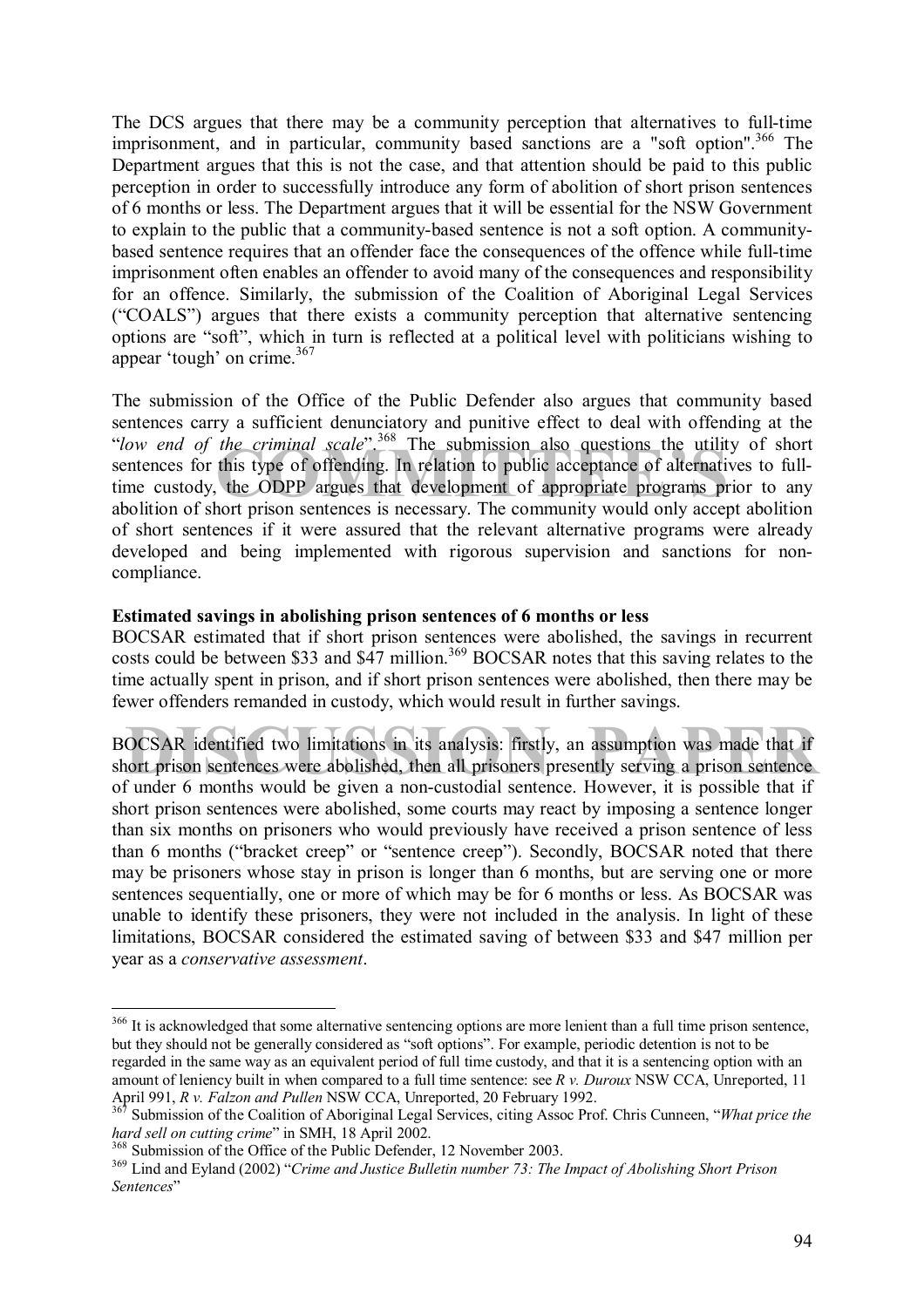BOCSAR has recently completed a comprehensive cost analysis in relation to the Drug Court.370 It has been suggested that the viability of a similar analysis in relation to abolition of short sentences be discussed with BOCSAR, and that a similar analysis be conducted in relation to abolition of short prison sentences.

The DCS submits that it has three main concerns with the above estimated savings. Firstly that the analysis includes those inmates serving a period of 6 months or less as a result of a breach of a parole order, periodic detention order or home detention order; $371$  secondly, it excludes inmates held in court cells or transitional centres; and finally it does not take into account the fact that any offender diverted from prison will still receive some kind of punishment and that costs will be incurred in carrying out any alternative sentence.

that much of the money, which would be saved, would need to be trans<br>tion of community service orders and supervised good behaviour bond<br>uld be a shifting of costs rather than a saving.<sup>373</sup> The DCS has further submitted that significant savings can only be achieved where a whole gaol or wing is closed, rather than reducing the number of inmates over a range of gaols or wings, as the operational costs of these centres still need to be covered.<sup>372</sup> The Department further notes that much of the money, which would be saved, would need to be transferred to the administration of community service orders and supervised good behaviour bonds. In this way, there would be a shifting of costs rather than a saying.<sup>373</sup>

Many other submissions question whether substantial savings would be realised by the abolition of short prison sentences. One such submission summarises 5 reasons as to why abolishing short prison sentences is unlikely to result in substantial savings:  $374$ 

- Some offenders may simply be sentenced to imprisonment for a period greater than 6 months;
- There will be costs in providing more community based resources to absorb several thousand offenders per year who are presently being sentenced to imprisonment for 6 months or less;
- Some such offenders who are given alternative sentences may subsequently breach them<br>and find themselves serving a prison sentence in any event. In such a case, the cost of<br>imprisonment is simply deferred, and there is the • Some such offenders who are given alternative sentences may subsequently breach them and find themselves serving a prison sentence in any event. In such a case, the cost of sentence first imposed;
- Widespread costs in following up breach proceedings; and

 $\overline{a}$ 

• Direct costs associated with any offending behaviour committed in the community whilst the offender would otherwise have been imprisoned.

The submission of the ODPP questions the savings estimated by BOCSAR if short prison sentences were to be abolished. $375$  The submission suggests that BOCSAR's estimate is

<sup>&</sup>lt;sup>370</sup> See Weatherburn, Lind and Chen (The Bureau of Crime Statistics and Research); Shanahan, Lancaster, Haas and Lourenco (Centre for Health, Economics, Research and Evaluation) (2002) *'New South Wales Drug Court Evaluation: Cost-effectiveness*<sup>"</sup> Sydney: The Bureau of Crime Statistics and Research.<br><sup>371</sup> The Department of Corrective Services submits that if prison sentences of 6 months or less were to be

abolished, it is doubtful that the reform would extend to changing the procedure for revoking parole orders, periodic detention orders or home detention orders.

 $372$  The Department estimates that approximately 85% of the direct daily cost of housing an inmate is, in the short to medium term, a fixed cost. Significant savings in custodial operations could not, therefore, be achieved until a discrete correctional centre were closed and staff redeployed.

<sup>&</sup>lt;sup>373</sup> The joint submission of NSW Police and the Ministry for Police also questions the savings reported by the Bureau of Crime Statistics and Research on the same bases as the Department of Corrective Services.

<sup>&</sup>lt;sup>374</sup> Personal submission of Mr Ivan Potas. Mr Potas' submission does not necessarily represent the views of the Judicial Commission of NSW.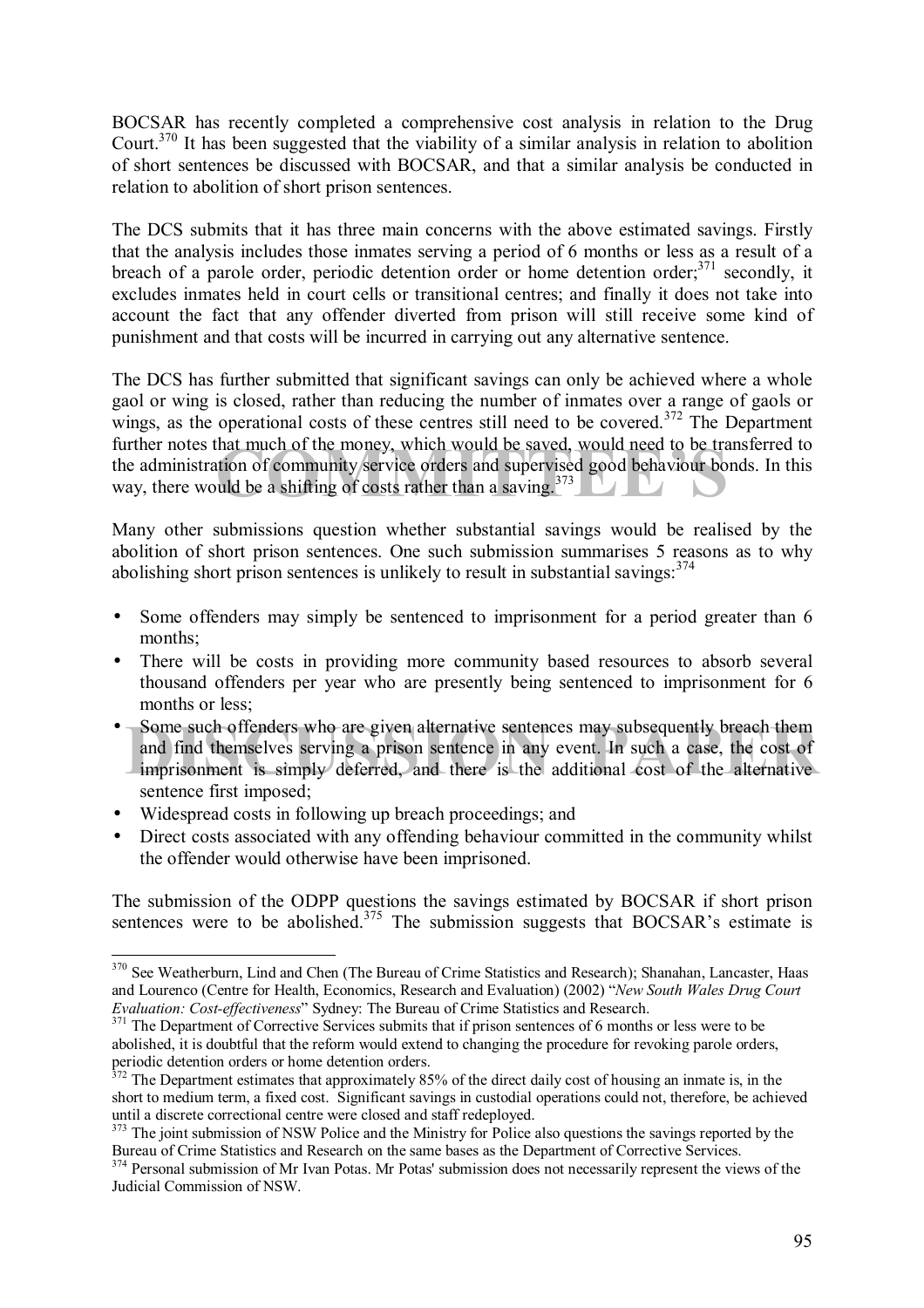directed towards the short term, and that over the long term, savings would not be as great. Assuming that no offender is sentenced to a longer term of imprisonment (which would result in increased costs in itself), it cannot be assumed that all those currently sentenced to short prison sentences could be given community alternatives and that none would return to prison within the term of their non-custodial sentence. This is particularly true considering that most offenders who are sentenced to a short term of imprisonment have criminal histories and quite often have been given non-custodial options in the past:

"*It is unrealistic to expect that offenders who have failed to rehabilitate through exposure to such options, when released on further non-custodial options will comply in all respects and remain crime free. Experience at the Drug Court pilot at Parramatta shows that, even with the most intensive court and probation/parole supervision and well resourced support programs taking a holistic approach, relapse into drug use and reoffending (sanctioned by serving short periods in custody) are common.* 

Iy one can expect that the community options replacing sentences of *Q*<br>I not be a "cure all" and that a significant proportion of offenders, ev<br>ned community programs, will re-offend and be returned to custody<br>short perio *Accordingly one can expect that the community options replacing sentences of 6 months or less will not be a "cure all" and that a significant proportion of offenders, even in the best designed community programs, will re-offend and be returned to custody within a relatively short period. The reduction in the overall prison population may not be as great as at first appears.*"

The ODPP uses the experiences of the Drug Court pilot as an example of the costs which can be associated with alternatives to full-time imprisonment. The ODPP refers to BOCSAR's cost effectiveness evaluation which reports that Drug Court costs are in the order of \$143 per offender per day. Such expensive, well-designed programs do not guarantee "success" in any event. The ODPP further notes that the significant funding for such programs would be required up front, and it may be some time before savings are realised from the lesser number of offenders serving short periods in prison

the issue of cost is closely related to the assertion that sentencing alternatives to full-time<br>prisonment should be provided throughout the state. This assertion was made in a number The issue of cost is closely related to the assertion that sentencing alternatives to full-time imprisonment should be provided throughout the state. This assertion was made in a number of submissions, and is considered by many as a matter of great importance. Provision of such alternatives to full-time imprisonment uniformly throughout the state will obviously have funding implications.

The submission of the NSW LAC argues that it is important to identify potential savings from abolition and transfer them into alternative programs. Alternatively, there must be a preparedness to put funding into alternate programs *in anticipation* of them eventually leading to savings elsewhere in the justice system.

**Question:** If abolition of short prison sentences is trialled on a pilot basis, would a further cost analysis by BOCSAR, similar to the cost analysis completed in relation to the Drug Court prove useful?

<sup>&</sup>lt;sup>375</sup> Submission of the Office of the DPP, 11 September 2003.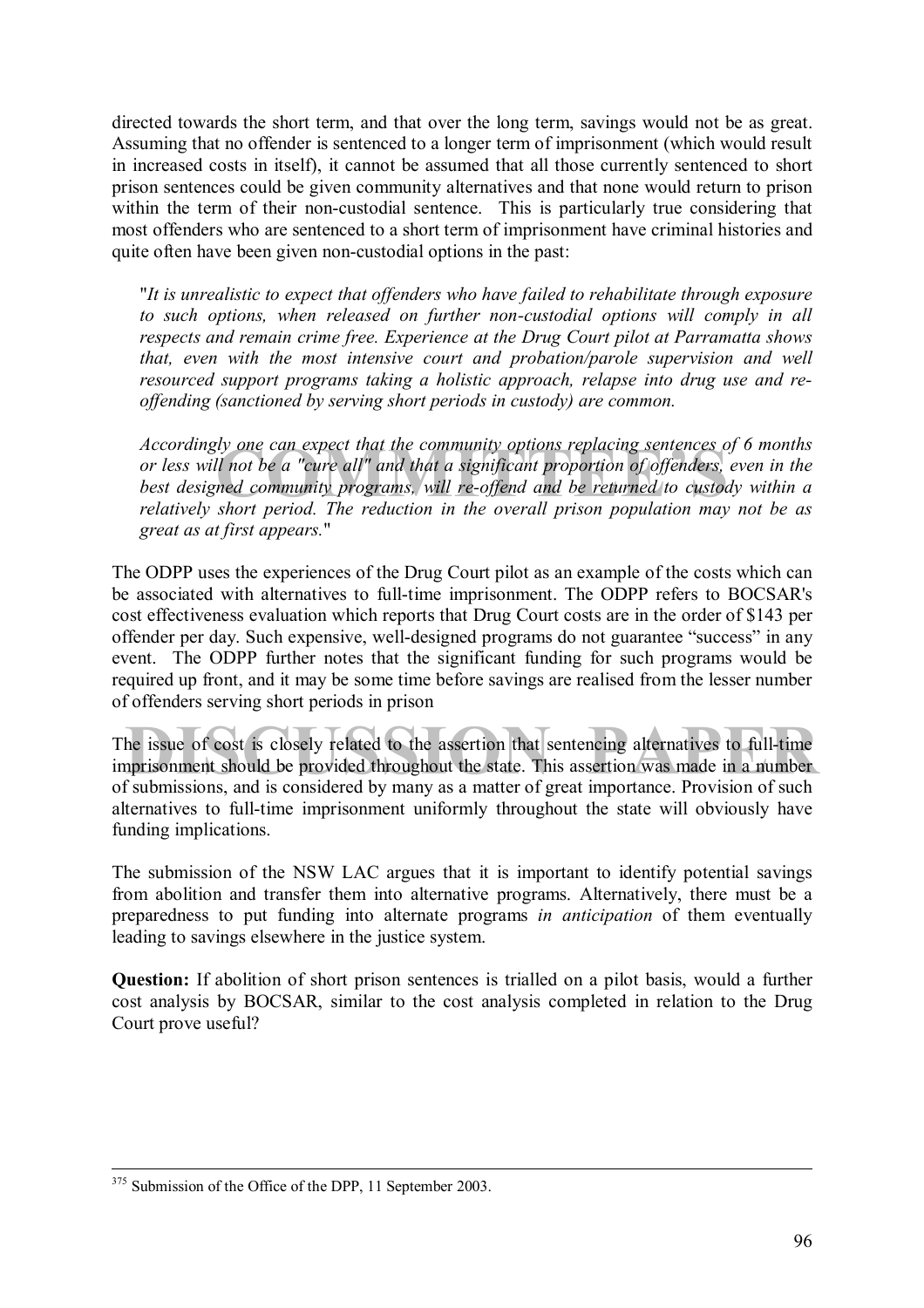# **19. Relationship Between State and Commonwealth Offences**

Federal sentencing law is contained in Part 1B of the *Crimes Act 1914* (Cth), and the sentencing options available when sentencing a federal offender include: dismissal or discharge notwithstanding that the offence has been proved,  $376$  imposition of a bond,  $377$ imposing a community service order,<sup>378</sup> suspending a sentence of imprisonment,<sup>379</sup> ordering a imposing a community service order.<sup>378</sup> sentence of imprisonment to be served by way of periodic detention<sup>380</sup> or a sentence of fulltime imprisonment.

By section 120 of the *Commonwealth of Australia Constitution Act 1901*, Australian States must make provision for the detention, in state prisons, of persons accused or convicted of offences against the laws of the Commonwealth. These "commonwealth prisoners" are subject to the same prison regime as other prisoners in NSW prisons.

formation from the NSW DCS suggests that on any given day, there v<br>5 inmates in NSW who are serving a full-time prison sentence of 6 m<br>ence against the law of the Commonwealth.<sup>382</sup> BOCSAR has found that there are only a handful of such commonwealth prisoners,<sup>381</sup> and more recent information from the NSW DCS suggests that on any given day, there would be no more than 5 inmates in NSW who are serving a full-time prison sentence of 6 months or less for an offence against the law of the Commonwealth.<sup>382</sup>

The Director General of the Western Australian Department of Justice notes that although the abolition of prison sentences of 3 months or less in that state does not apply to Federal offenders, there are very few such Federal offenders serving prison sentence of 3 months or less in Western Australian gaols. The Director General further advises that the Commonwealth Attorney General has been kept appraised of the developments in relation to abolishing prison sentences of 6 months or less in that state.<sup>383</sup>

Attached at **Annexure C** is an example list of some Commonwealth offences attracting a statutory maximum penalty of 6 months or less.

**DISCUSSION PAPER**

<sup>&</sup>lt;sup>376</sup> Section 19B Crimes Act 1914

<sup>&</sup>lt;sup>377</sup> For example, a "Griffiths remand": see Griffiths v. R (1977) 137 CLR 293, a good behaviour bond by section  $20(1)(a)$  of the *Crimes Act* 1914<br><sup>378</sup> See gootion 204 B of the *Crimes Act* 1914

<sup>&</sup>lt;sup>378</sup> See section 20AB of the *Crimes Act 1914*<br><sup>379</sup> See section 20(1)(b) of the *Crimes Act 1914*<br><sup>380</sup> See section 20AB of the *Crimes Act 1914*<br><sup>381</sup> Lind and Evland (2002) *The impact of abolishing short prison sente* 73, NSW Bureau of Crime Statistics and Research.

 $382$ <sup>2</sup> The Department's Corporate Research, Evaluation and Statistical Unit reported that at 30 June 2003, there were 380 inmates being held on Commonwealth offences. Of these, only 2 had been sentenced to imprisonment for 6 months or less. In addition, at 30 June 2003, there were 117 ACT inmates being held in NSW correctional centres, 4 of which were serving a prison sentence of 6 months or less (Information provided 6 November 2003). The Bureau of Crime Statistics and Research has recently estimated that for the whole year of 2002, 52 offenders were sentenced for an offence against Commonwealth law to a period of imprisonment for 6 months or less. 41 of such sentences were imposed by the Local Court, and 11 sentences imposed by the higher courts. The Bureau of Crime Statistics and Research: Information provided 27 October 2003.

<sup>&</sup>lt;sup>383</sup> Letter from Mr Alan Piper, Director General, WA Department of Justice, dated 11 February 2004.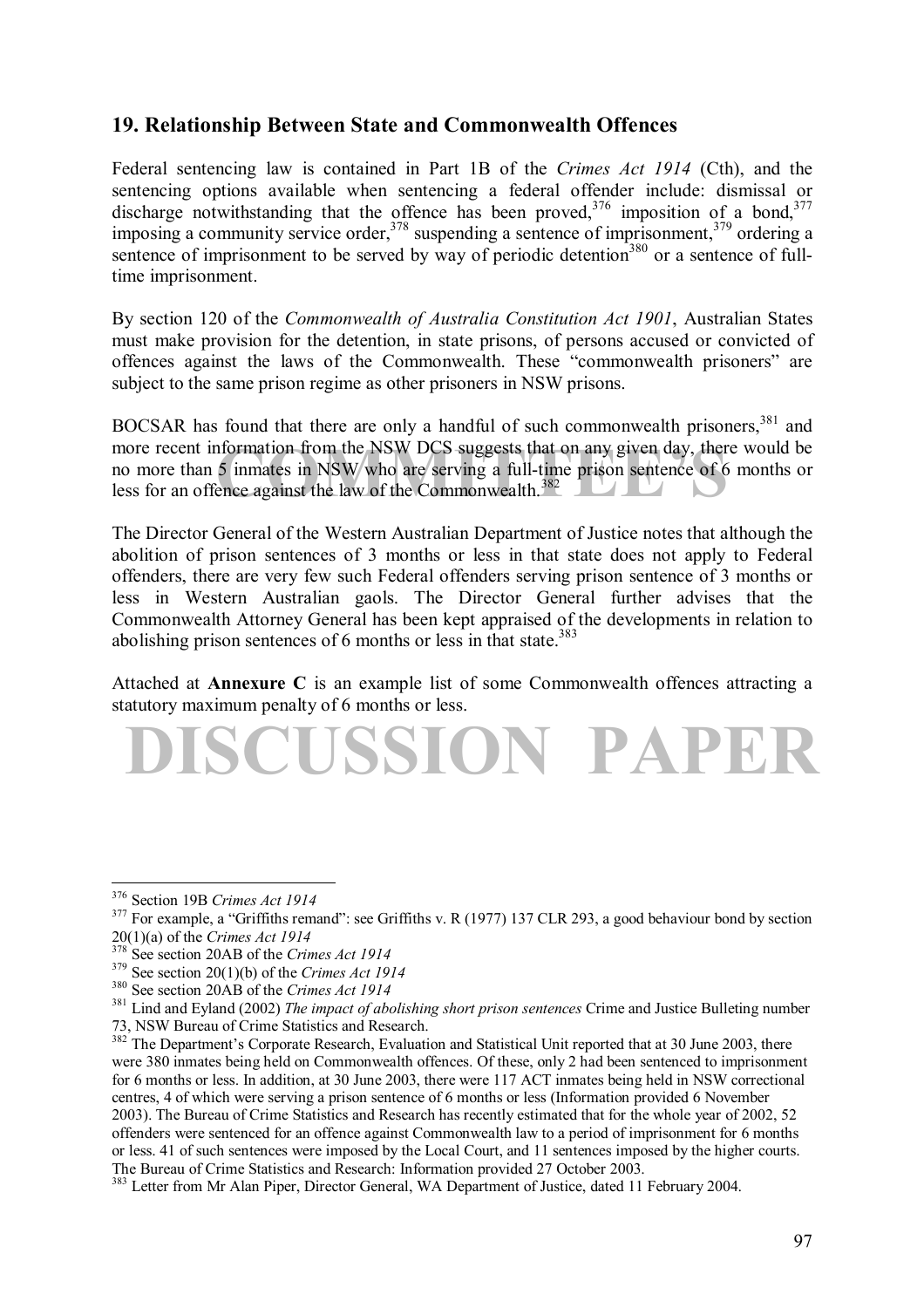# **Annexure A**

# **Statistical Material.**

# **Table 1: prison sentences imposed by the Local Court for 2002.**

Data provided by The NSW Bureau of Crime Statistics and Research

| Length of sentence (time         | Number imposed in 2002 | Percentage |
|----------------------------------|------------------------|------------|
| actually spent in prison $384$ ) |                        |            |
| 0-1 months                       | 747                    | 10.5%      |
| 1-2 months                       | 595                    | 8.4%       |
| 2-3 months                       | 1144                   | 16.1%      |
| 3-4 months                       | 696                    | 9.8%       |
| 4-5 months                       | 174                    | 2.5%       |
| 5-6 months                       | 1999                   | 28.2%      |
| Greater than 6 months            | 1742                   | 24.5%      |
| <b>Total</b>                     | 7097                   | 100%       |

# **TABLE 2: Inmate population**

 $\overline{a}$ 

| Data provided by the Department of Corrective Services |                                   |                                                                                   |  |  |  |  |  |
|--------------------------------------------------------|-----------------------------------|-----------------------------------------------------------------------------------|--|--|--|--|--|
| <b>Date</b>                                            | <b>Total inmate</b><br>population | Inmates with sentences of 6 months or<br>less (excluding breach-of-order inmates) |  |  |  |  |  |
| 30 June 2000                                           | 7347                              | 596                                                                               |  |  |  |  |  |
| 30 June 2001                                           | 7801                              | 599                                                                               |  |  |  |  |  |
| 30 June 2002                                           | 7876                              | 475                                                                               |  |  |  |  |  |
| 30 June 2003                                           | 8095                              | 443                                                                               |  |  |  |  |  |

# **Table 3: The most serious offence for the Inmates discharged in 2002-03 after completion of custodial sentence of 6 months or less (excluding breach of order)**

| Data provided by the Department of Corrective Services |  |
|--------------------------------------------------------|--|
|--------------------------------------------------------|--|

| Offence group | <b>Number</b> | Percent |  |  |  |  |
|---------------|---------------|---------|--|--|--|--|
| Major Assault |               |         |  |  |  |  |
| Other Assault | 348           | 18.1    |  |  |  |  |

<sup>&</sup>lt;sup>384</sup> Where the overall sentence is less than 6 months, a non-parole period is not set, and the whole sentence is served in prison. Where the overall sentence is greater than 6 months, the time actually spent in prison refers to the non-parole period.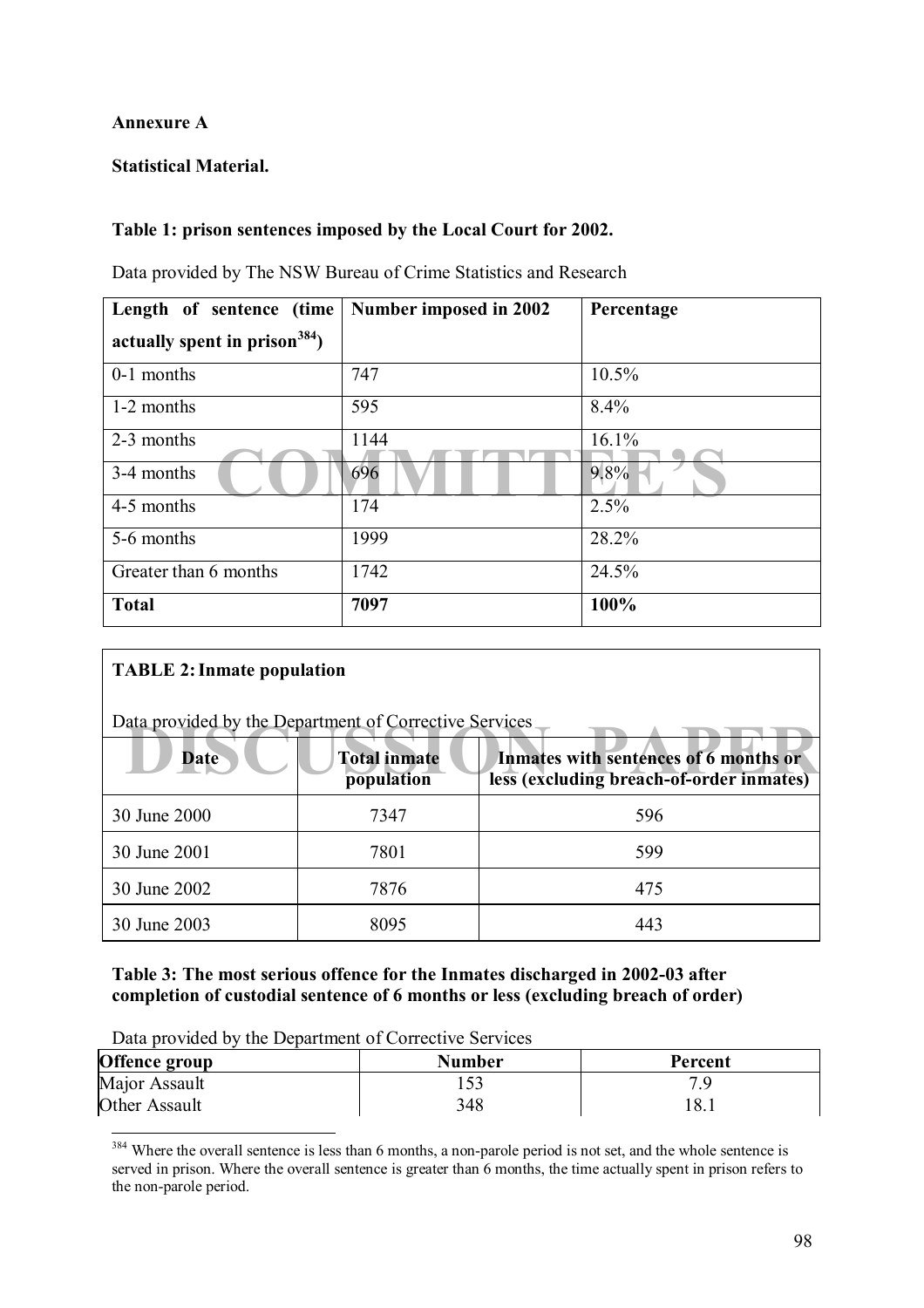| Serious Sexual Assault       |      | 0.1   |
|------------------------------|------|-------|
| Indecent Assault             |      | 0.2   |
| Robbery Major Assault        | Χ    | 0.4   |
| Other Robbery                | 4    | 0.2   |
| Fraud                        | 88   | 4.6   |
| <b>Break Enter and Steal</b> | 133  | 6.9   |
| Other Steal                  | 599  | 31.1  |
| Driving/Traffic              | 346  | 18.0  |
| Offences against Order       | 126  | 6.5   |
| Drug Offences                | 63   | 3.3   |
| Other Offences               | 52   | 2.7   |
| <b>Total</b>                 | 1925 | 100.0 |

# TABLE 4: Known prior adult imprisonment/order (NSW only) by gender, of the 443 inmates serving sentences of 6 months or less on 30 June 2003 **inmates serving sentences of 6 months or less on 30 June 2003**

| Data provided by the Department of Corrective Services |              |               |                |               |              |               |  |
|--------------------------------------------------------|--------------|---------------|----------------|---------------|--------------|---------------|--|
| Known prior impris/order                               | <b>Males</b> | $\frac{0}{0}$ | <b>Females</b> | $\frac{0}{0}$ | <b>Total</b> | $\frac{0}{0}$ |  |
| Prior full-time sentence                               | 281          | 69.7          | 26             | 65.0          | 307          | 69.3          |  |
| Prior fine                                             | 9            | 2.2           | $\overline{0}$ | 0.0           | 9            | 2.0           |  |
| Prior periodic detention                               | 61           | 15.1          | 7              | 17.5          | 68           | 15.3          |  |
| Prior remand                                           | 7            | 1.7           |                | 2.5           | 8            | 1.8           |  |
| Prior non-custodial sentence                           | 29           | 7.2           | $\overline{2}$ | 5.0           | 31           | 7.0           |  |
| No prior record                                        | 16           | 4.0           | 4              | 10.0          | 20           | 4.5           |  |
| <b>Total</b>                                           | 403          | <b>100</b>    | 40             | <b>100</b>    | 443          | 100           |  |

# **TABLE 5: Known prior adult imprisonment/order (NSW only) by gender of, Aboriginal inmates of the 443 inmates serving sentences of 6 months or less on 30 June 2003**

Data provided by the Department of Corrective Services

| Known prior impris/order | <b>Males</b> | $\frac{6}{9}$ | <b>Females</b> | $\frac{0}{0}$ | <b>Total</b> | $\frac{0}{0}$ |
|--------------------------|--------------|---------------|----------------|---------------|--------------|---------------|
| Prior full-time sentence | 72           | 179           |                |               | 79           | 17.8          |
| Prior fine               |              | 0.2           |                | 0.0           |              | 0.2           |
| Prior periodic detention | 15           | 3.7           |                | 0.0           | 15           | 3.4           |
|                          |              |               |                |               |              |               |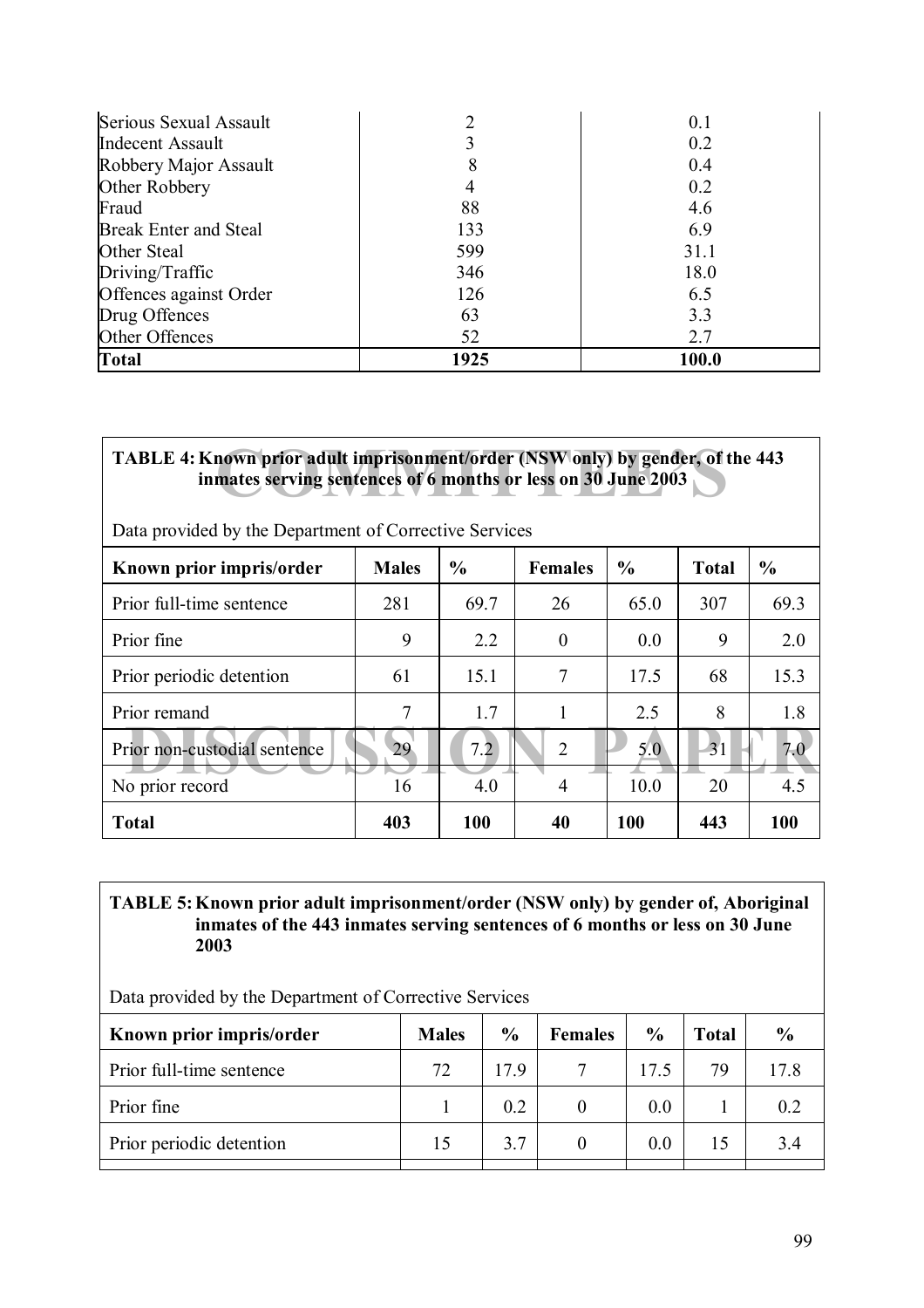| Prior remand                 |    | 0.0  | 0.0  |     |      |
|------------------------------|----|------|------|-----|------|
| Prior non-custodial sentence |    |      | 5.0  |     |      |
| No prior record              |    | 0.0  | 0.0  |     |      |
| <b>Total</b>                 | 94 | 23.3 | 22.5 | 103 | 23.3 |

## **Table 6**

**NSW Local Criminal Courts 2002** 

# **Number of prison sentences as principal penalty by principal offence and duration in local court appearances finalised**

Data provided by the NSW Bureau of Crime Statistics and Research

|                                        |                                                |                                                 |                  |               | Duration of prison sentence<br>(time actually spent in prison) |               |
|----------------------------------------|------------------------------------------------|-------------------------------------------------|------------------|---------------|----------------------------------------------------------------|---------------|
|                                        |                                                |                                                 | 6 months or less |               | More than 6 months                                             |               |
| Type of principal<br>offence           |                                                |                                                 | Number           | $\frac{0}{0}$ | Number                                                         | $\frac{0}{0}$ |
| Homicide and<br>related offences       | Manslaughter and<br>driving causing death      | Driving causing death                           | $\overline{2}$   | 100.0         | $\boldsymbol{0}$                                               | 0.0           |
| Acts intended to                       |                                                |                                                 |                  |               |                                                                |               |
| cause injury                           | Assault                                        | Aggravated assault                              | 28               | 50.0          | 28                                                             | 50.0          |
|                                        |                                                | Non-aggravated assault                          | 888              | 81.5          | 201                                                            | 18.5          |
|                                        | Other acts intended to                         | Acts intended to cause                          |                  |               |                                                                |               |
|                                        | cause injury                                   | injury, nec                                     | $\overline{2}$   | 100.0         | $\boldsymbol{0}$                                               | 0.0           |
| Sexual assault and<br>related offences | Sexual assault                                 | Aggravated sexual<br>assault                    | 30               | 66.7          | 15                                                             |               |
|                                        |                                                |                                                 |                  |               |                                                                | 33.3          |
|                                        |                                                | Non-aggravated sexual<br>assault                |                  | 75.0          |                                                                | 25.0          |
|                                        | Non-assaultive sexual                          | Non-assaultive sexual                           |                  |               |                                                                |               |
|                                        | offences                                       | offences, nec                                   | $\overline{2}$   | 100.0         |                                                                | 0.0           |
| Dangerous and                          |                                                |                                                 |                  |               |                                                                |               |
| negligent acts                         |                                                | Driving under the                               |                  |               |                                                                |               |
| endangering                            | Dangerous or negligent influence of alcohol or |                                                 |                  |               |                                                                |               |
| persons                                | operation of a vehicle                         | drugs                                           | 24               | 75.0          | 8                                                              | 25.0          |
|                                        |                                                | Dangerous or negligent                          |                  |               |                                                                |               |
|                                        |                                                | driving                                         | 82               | 67.8          | 39                                                             | 32.2          |
| Robbery, extortion                     |                                                |                                                 |                  |               |                                                                |               |
| and related                            |                                                |                                                 |                  |               |                                                                |               |
| offences                               | Robbery                                        | Aggravated robbery                              | 2                | 28.6          | 5                                                              | 71.4          |
|                                        |                                                | Non-aggravated robbery                          | $\overline{7}$   | 41.2          | 10                                                             | 58.8          |
|                                        |                                                | Blackmail and extortion Blackmail and extortion | 1                | 100.0         | $\boldsymbol{0}$                                               | 0.0           |
| Unlawful entry                         |                                                |                                                 |                  |               |                                                                |               |
| with                                   | Unlawful entry with                            | Unlawful entry with                             |                  |               |                                                                |               |
| intent/burglary,                       | intent/burglary, break                         | intent/burglary, break                          |                  |               |                                                                |               |
| break and enter                        | and enter                                      | and enter                                       | 346              | 46.3          | 401                                                            | 53.7          |
| Theft and related<br>offences          | Motor vehicle theft and<br>related offences    | Theft of motor vehicle                          | 29               | 59.2          | 20                                                             | 40.8          |
|                                        |                                                | Illegal use of motor                            |                  |               |                                                                |               |
|                                        |                                                | vehicle                                         | 212              | 57.8          | 155                                                            | 42.2          |
|                                        | Theft (except motor                            | Theft from a person                             |                  |               |                                                                |               |
|                                        | vehicles)                                      | (excluding by force)                            | 50               | 66.7          | 25                                                             | 33.3          |
|                                        |                                                | Theft from retail                               | 273              | 94.5          | 16                                                             | 5.5           |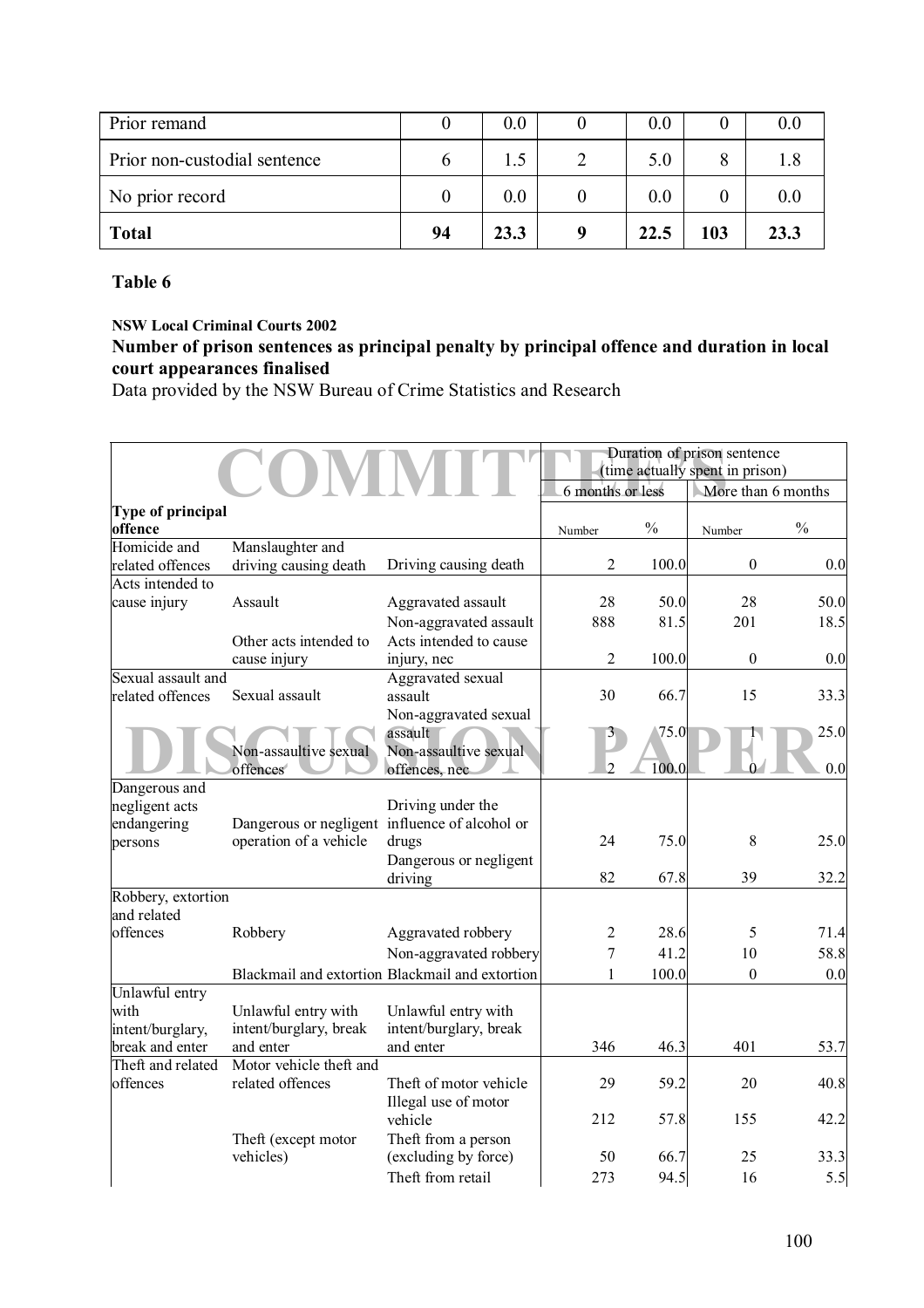|                           |                                                 | premises<br>Theft (except motor                                       |                  |              |                  |             |
|---------------------------|-------------------------------------------------|-----------------------------------------------------------------------|------------------|--------------|------------------|-------------|
|                           | Receiving or handling<br>proceeds of crime      | vehicles), nec<br>Receiving or handling<br>proceeds of crime          | 386<br>373       | 86.0<br>91.0 | 63<br>37         | 14.0<br>9.0 |
| Deception and             | Fraud, forgery or false                         | Cheque or credit card                                                 |                  |              |                  |             |
| related offences          | financial instruments                           | fraud                                                                 | 1                | 100.0        | $\boldsymbol{0}$ | 0.0         |
|                           |                                                 | Make, use or possess<br>equipment to make<br>false/illegal financial  |                  |              |                  |             |
|                           |                                                 | instrument<br>Fraudulent trade                                        | 50               | 82.0         | 11               | 18.0        |
|                           |                                                 | practices                                                             | 1                | 100.0        | $\boldsymbol{0}$ | 0.0         |
|                           |                                                 | Prescription drug fraud                                               | 11               | 91.7         | 1                | 8.3         |
|                           |                                                 | Fraud, nec                                                            | 96               | 72.7         | 36               | 27.3        |
|                           | Counterfeiting currency<br>and related offences | Counterfeiting currency                                               | $\mathbf{0}$     | 0.0          | 1                | 100.0       |
|                           |                                                 |                                                                       |                  |              |                  |             |
|                           | Dishonest conversion                            | Dishonest conversion<br><b>Bribery</b> involving                      | 9                | 75.0         | 3                | 25.0        |
|                           | <b>Bribery</b>                                  | Government officials                                                  |                  | 0.0          | 1                | 100.0       |
|                           |                                                 | Bribery, nec                                                          |                  | 0.0          | $\mathbf{1}$     | 100.0       |
|                           | Other deception                                 | Misrepresentation of                                                  |                  |              |                  |             |
|                           | offences                                        | professional status                                                   | $\overline{2}$   | 100.0        | $\boldsymbol{0}$ | 0.0         |
|                           |                                                 | Deception offences, nec                                               | 1                | 100.0        | $\boldsymbol{0}$ | 0.0         |
|                           |                                                 | Deal or traffic in illicit                                            |                  |              |                  |             |
| Illicit drug<br>offences  | Deal or traffic in illicit                      | drugs, unknown                                                        |                  |              |                  |             |
|                           | drugs                                           | quantity<br>Deal or traffic in illicit                                | 82               | 58.2         | 59               | 41.8        |
|                           |                                                 | drugs, non-commercial                                                 |                  |              |                  |             |
|                           |                                                 | quantity                                                              | 22               | 62.9         | 13               | 37.1        |
|                           | Manufacture or                                  | Manufacture or                                                        |                  |              |                  |             |
|                           | cultivate illicit drugs                         | cultivate illicit drugs                                               | 7                | 58.3         | 5                | 41.7        |
|                           | Possess and/or use illicit                      |                                                                       | 115              | 92.7         |                  |             |
|                           | drugs<br>Other illicit drug                     | Possess illicit drug<br>Use illicit drug                              | 4                | 100.0        |                  | 7.3<br>0.0  |
|                           | offences                                        | Illicit drug offences, nec                                            | 13               | 76.5         | 4                | 23.5        |
| Weapons and<br>explosives | Prohibited<br>weapons/explosives                | Sell, possess and/or use<br>prohibited                                |                  |              |                  |             |
| offences                  | offences<br>Regulated<br>weapons/explosives     | weapons/explosives<br>Unlawfully obtain or<br>possess regulated       | 10               | 66.7         | 5                | 33.3        |
|                           | offences                                        | weapons/explosives<br>Misuse of regulated                             | 18               | 66.7         | 9                | 33.3        |
|                           |                                                 | weapons/explosives<br>Deal or traffic regulated<br>weapons/explosives | 13               | 59.1         | 9                | 40.9        |
|                           |                                                 | offences                                                              | $\boldsymbol{0}$ | 0.0          | 1                | 100.0       |
| Property damage           |                                                 |                                                                       |                  |              |                  |             |
| and environmental         |                                                 | Property damage by fire                                               |                  |              |                  |             |
| pollution                 | Property damage                                 | or explosion                                                          | 9                | 47.4         | 10               | 52.6        |
| Public order              |                                                 | Property damage, nec                                                  | 144              | 90.6         | 15               | 9.4         |
| offences                  | Disorderly conduct                              | Trespass                                                              | 3                | 100.0        | $\boldsymbol{0}$ | 0.0         |
|                           |                                                 | Offensive language                                                    | 1                | 100.0        | $\mathbf{0}$     | 0.0         |
|                           |                                                 | Offensive behaviour                                                   | 58               | 81.7         | 13               | 18.3        |
|                           |                                                 | Criminal intent                                                       | 115              | 76.2         | 36               | 23.8        |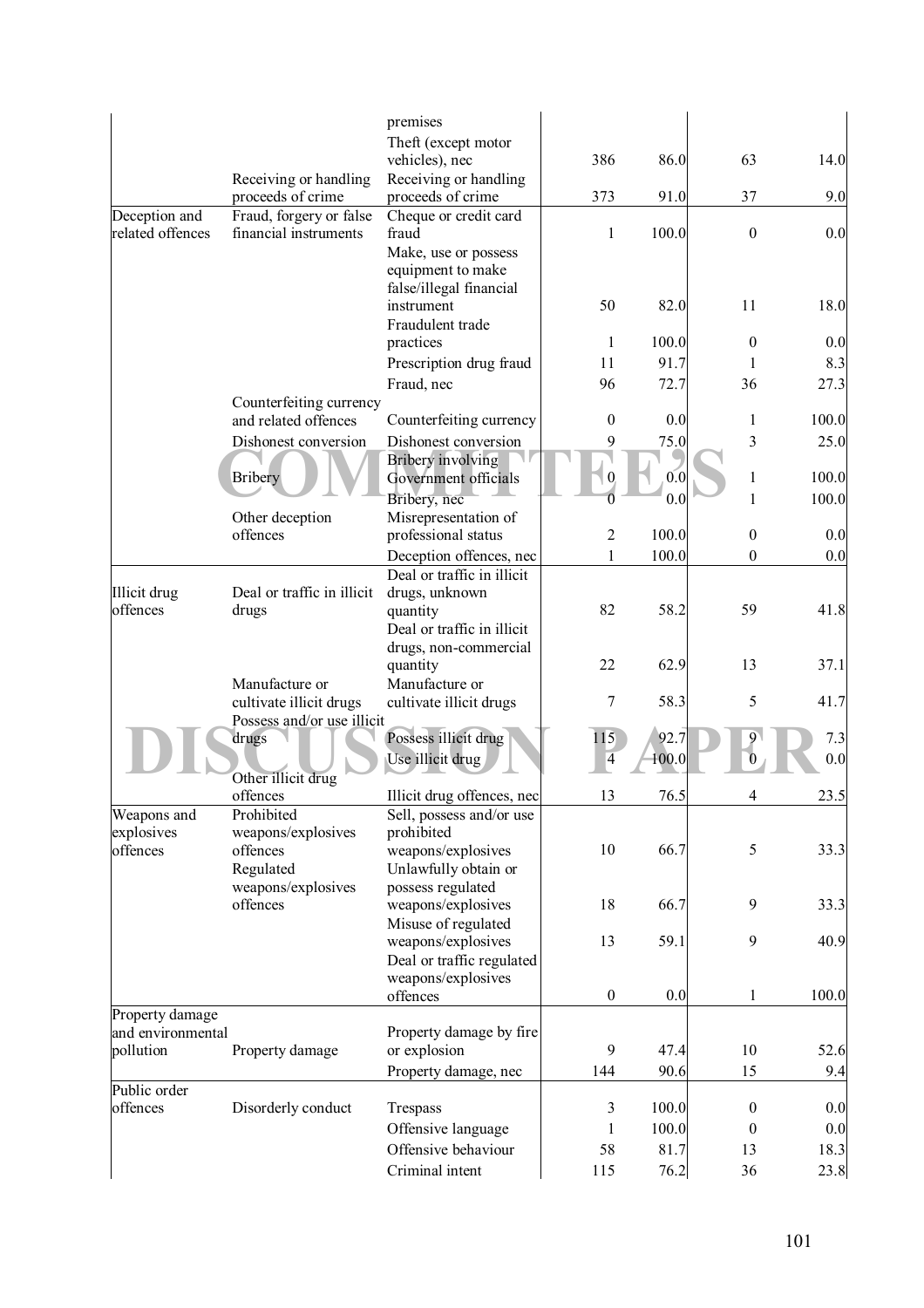|                            |                                               | Disorderly conduct, nec                         | 11               | 78.6  | 3                | 21.4  |
|----------------------------|-----------------------------------------------|-------------------------------------------------|------------------|-------|------------------|-------|
|                            | Regulated public order<br>offences            | Censorship offences                             | $\boldsymbol{0}$ | 0.0   | 2                | 100.0 |
|                            |                                               | Prostitution offences                           | 1                | 100.0 | $\boldsymbol{0}$ | 0.0   |
|                            |                                               | Offences against public                         |                  |       |                  |       |
|                            |                                               | order sexual standards                          | 3                | 100.0 | $\mathbf{0}$     | 0.0   |
| Road traffic and           |                                               |                                                 |                  |       |                  |       |
| motor vehicle              |                                               | Driving while licence                           |                  |       |                  |       |
| regulatory                 |                                               | cancelled, suspended or                         |                  |       |                  |       |
| offences                   | Driving licence offences disqualified         |                                                 | 714              | 73.2  | 262              | 26.8  |
|                            |                                               | Driving without a<br>licence                    | 20               | 100.0 | $\mathbf{0}$     | 0.0   |
|                            |                                               | Driving licence                                 |                  |       |                  |       |
|                            |                                               | offences, nec                                   | 1                | 100.0 | $\mathbf{0}$     | 0.0   |
|                            | Road vehicle                                  |                                                 |                  |       |                  |       |
|                            | registration and                              |                                                 |                  |       |                  |       |
|                            | roadworthiness offences Registration offences |                                                 | 1                | 100.0 | $\boldsymbol{0}$ | 0.0   |
|                            |                                               | Exceeding the                                   |                  |       |                  |       |
|                            | Regulatory driving<br>offences                | prescribed content of<br>alcohol limit          | 170              | 81.0  | 40               | 19.0  |
|                            |                                               | Regulatory driving                              |                  |       |                  |       |
|                            |                                               | offences, nec                                   | 14               | 73.7  | 5                | 26.3  |
| Offences against           |                                               |                                                 |                  |       |                  |       |
| justice procedures,        |                                               |                                                 |                  |       |                  |       |
| government                 |                                               |                                                 |                  |       |                  |       |
| security and<br>government |                                               |                                                 |                  |       |                  |       |
| operations                 |                                               | Breach of Justice order Escape custody offences | 29               | 82.9  | 6                | 17.1  |
|                            |                                               | Breach of bail                                  | 29               | 96.7  | 1                | 3.3   |
|                            |                                               | Breach of domestic                              |                  |       |                  |       |
|                            |                                               | violence order                                  | 293              | 85.2  | 51               | 14.8  |
|                            |                                               | Breach of justice order,                        |                  |       |                  |       |
|                            |                                               | nec                                             | 348              | 84.7  | 63               | 15.3  |
|                            | Other offences against                        | Subvert the course of                           | $\overline{0}$   |       |                  |       |
|                            | justice procedures                            | justice<br>Resist or hinder police              |                  | 0.0   |                  | 100.0 |
|                            |                                               | officer or justice official                     | 68               | 90.7  | 7                | 9.3   |
|                            |                                               | Prison regulation                               |                  |       |                  |       |
|                            |                                               | offences                                        | 18               | 90.0  | $\overline{2}$   | 10.0  |
|                            |                                               | Offences against justice                        |                  |       |                  |       |
|                            |                                               | procedures, nec                                 | 10               | 76.9  | 3                | 23.1  |
|                            | Offences against                              | Offences against<br>government operations,      |                  |       |                  |       |
|                            | government operations                         | nec                                             | $\overline{2}$   | 100.0 | $\boldsymbol{0}$ | 0.0   |
| Miscellaneous              | Harassment and related                        | Harassment and private                          |                  |       |                  |       |
| offences                   | offences                                      | nuisance                                        | 6                | 75.0  | $\overline{2}$   | 25.0  |
|                            |                                               | Threatening behaviour                           | 74               | 74.0  | 26               | 26.0  |
|                            | Public health and safety                      |                                                 |                  |       |                  |       |
|                            | offences                                      | Licit drug offences                             | 8                | 100.0 | $\mathbf{0}$     | 0.0   |
|                            |                                               | Public health and safety                        |                  |       |                  |       |
|                            | Other miscellaneous                           | offences, nec<br>Environmental                  | 3                | 75.0  | 1                | 25.0  |
|                            | offences                                      | regulation offences                             | 3                | 100.0 | $\overline{0}$   | 0.0   |
|                            |                                               | Import/export                                   |                  |       |                  |       |
|                            |                                               | regulations                                     | $\overline{2}$   | 100.0 | $\mathbf{0}$     | 0.0   |
|                            |                                               | Miscellaneous offences,                         |                  |       |                  |       |
|                            |                                               | nec                                             | $\overline{2}$   | 100.0 | $\overline{0}$   | 0.0   |
| <b>Total</b>               |                                               |                                                 | 5,355            | 75.5  | 1,742            | 24.5  |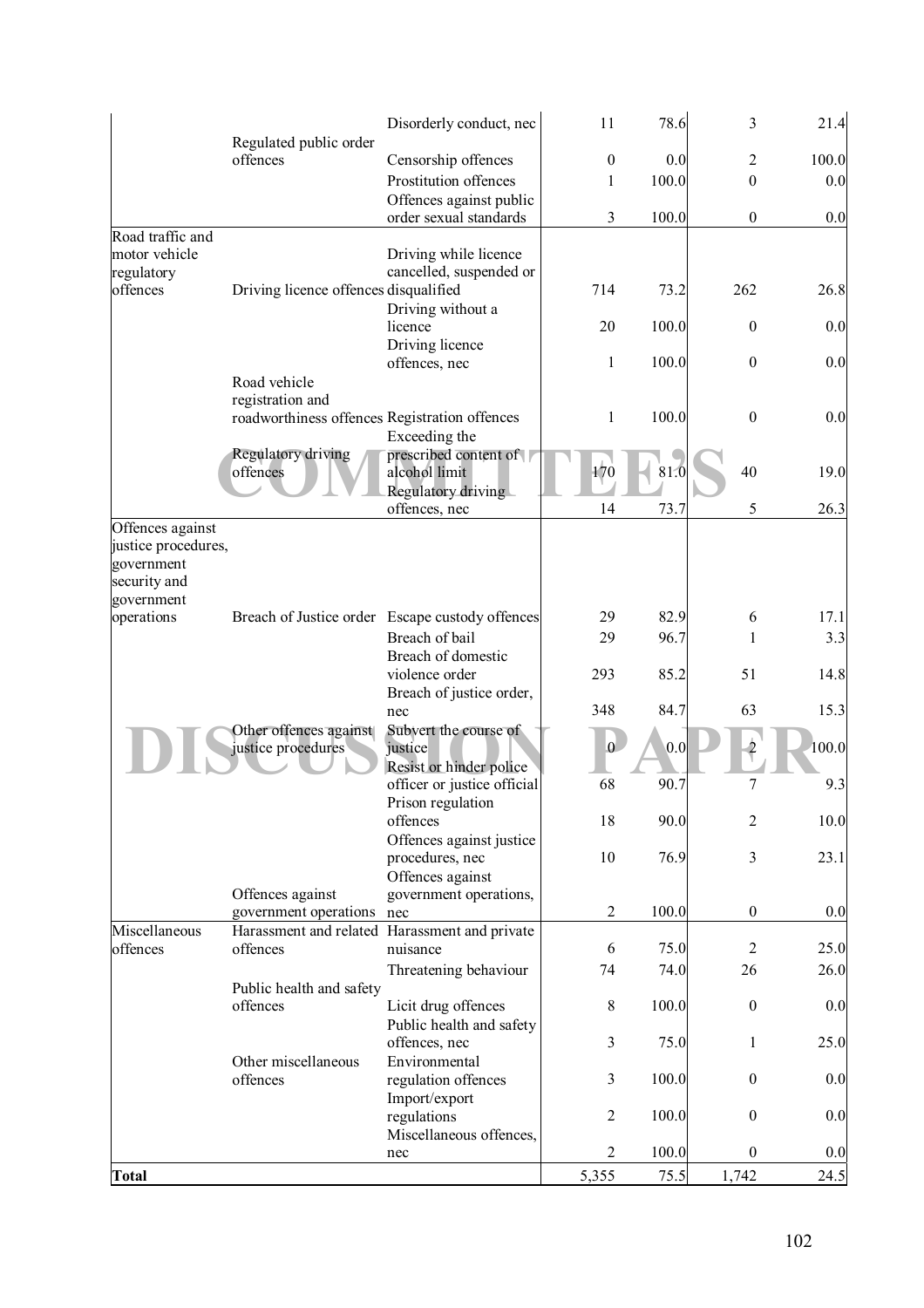# **Table 7 NSW Higher Criminal Courts 2002 Number of prison sentences as principal penalty by principal offence and duration in trial and sentence cases finalised**

# Data provided by the NSW Bureau of Crime Statistics and Research

|                                                            | Duration of prison sentence<br>(time actually spent in prison) |                                                       |                  |                  |               |                    |               |  |
|------------------------------------------------------------|----------------------------------------------------------------|-------------------------------------------------------|------------------|------------------|---------------|--------------------|---------------|--|
|                                                            |                                                                |                                                       | 6 months or less |                  |               | More than 6 months |               |  |
| Type of principal<br>offence                               |                                                                |                                                       | Number           |                  | $\frac{0}{0}$ | Number             | $\frac{0}{0}$ |  |
| Homicide and related<br>offences                           | Murder                                                         | Murder                                                |                  | 0                | 0.0           | 39                 | 100.0         |  |
|                                                            | Conspiracies and<br>attempts to murder                         | Conspiracy to<br>murder-                              |                  |                  | 0,0           | 3                  | 100.0         |  |
|                                                            | Manslaughter and                                               | Attempted<br>murder                                   |                  |                  | 0,0           | $\sqrt{2}$         | 100.0         |  |
|                                                            | driving causing death                                          | Manslaughter                                          |                  | $\boldsymbol{0}$ | 0.0           | 18                 | 100.0         |  |
|                                                            |                                                                | Driving causing<br>death                              |                  | 2                | 5.0           | 38                 | 95.0          |  |
| Acts intended to cause<br>injury                           | Assault                                                        | Aggravated<br>assault<br>Non-aggravated               |                  | 9                | 6.4           | 132                | 93.6          |  |
|                                                            | Other acts intended to                                         | assault<br>Acts intended to                           |                  | 26               | 24.3          | 81                 | 75.7          |  |
| Sexual assault and                                         | cause injury                                                   | cause injury, nec                                     |                  | $\boldsymbol{0}$ | 0.0           | 3                  | 100.0         |  |
| related offences                                           | Sexual assault                                                 | Aggravated<br>sexual assault<br>Non-aggravated        |                  | 4                | 2.5           | 159                | 97.5          |  |
|                                                            | Non-assaultive sexual                                          | sexual assault<br>Non-assaultive<br>sexual offences   |                  |                  | 0.0           |                    | 100.0         |  |
|                                                            | offences                                                       | against a child                                       |                  | $\boldsymbol{0}$ | 0.0           | $\overline{c}$     | 100.0         |  |
| Dangerous and<br>negligent acts<br>endangering persons     | Dangerous or negligent<br>operation of a vehicle               | Driving under the<br>influence of<br>alcohol or drugs |                  | $\boldsymbol{0}$ | 0.0           | 16                 | 100.0         |  |
|                                                            |                                                                | Dangerous or<br>negligent driving<br>Other dangerous  |                  | $\boldsymbol{0}$ | 0.0           | 15                 | 100.0         |  |
|                                                            | Other dangerous or<br>negligent acts<br>endangering persons    | or negligent acts<br>endangering<br>persons, nec      |                  | $\boldsymbol{0}$ | 0.0           | 1                  | 100.0         |  |
| Abduction and related<br>offences                          | Abduction and<br>kidnapping<br>Deprivation of                  | Abduction and<br>kidnapping<br>Deprivation of         |                  | $\mathbf{1}$     | 3.7           | 26                 | 96.3          |  |
|                                                            | liberty/false<br>imprisonment                                  | liberty, false<br>imprisonment                        |                  | $\boldsymbol{0}$ | 0.0           | 1                  | 100.0         |  |
| Robbery, extortion and<br>related offences                 | Robbery                                                        | Aggravated<br>robbery                                 |                  | 21               | 4.5           | 441                | 95.5          |  |
|                                                            |                                                                | Non-aggravated<br>robbery                             |                  | 12               | 14.6          | 70                 | 85.4          |  |
| Unlawful entry with<br>intent/burglary, break<br>and enter | Unlawful entry with<br>intent/burglary, break<br>and enter     | Unlawful entry<br>with<br>intent/burglary,            |                  | 19               | 7.2           | 244                | 92.8          |  |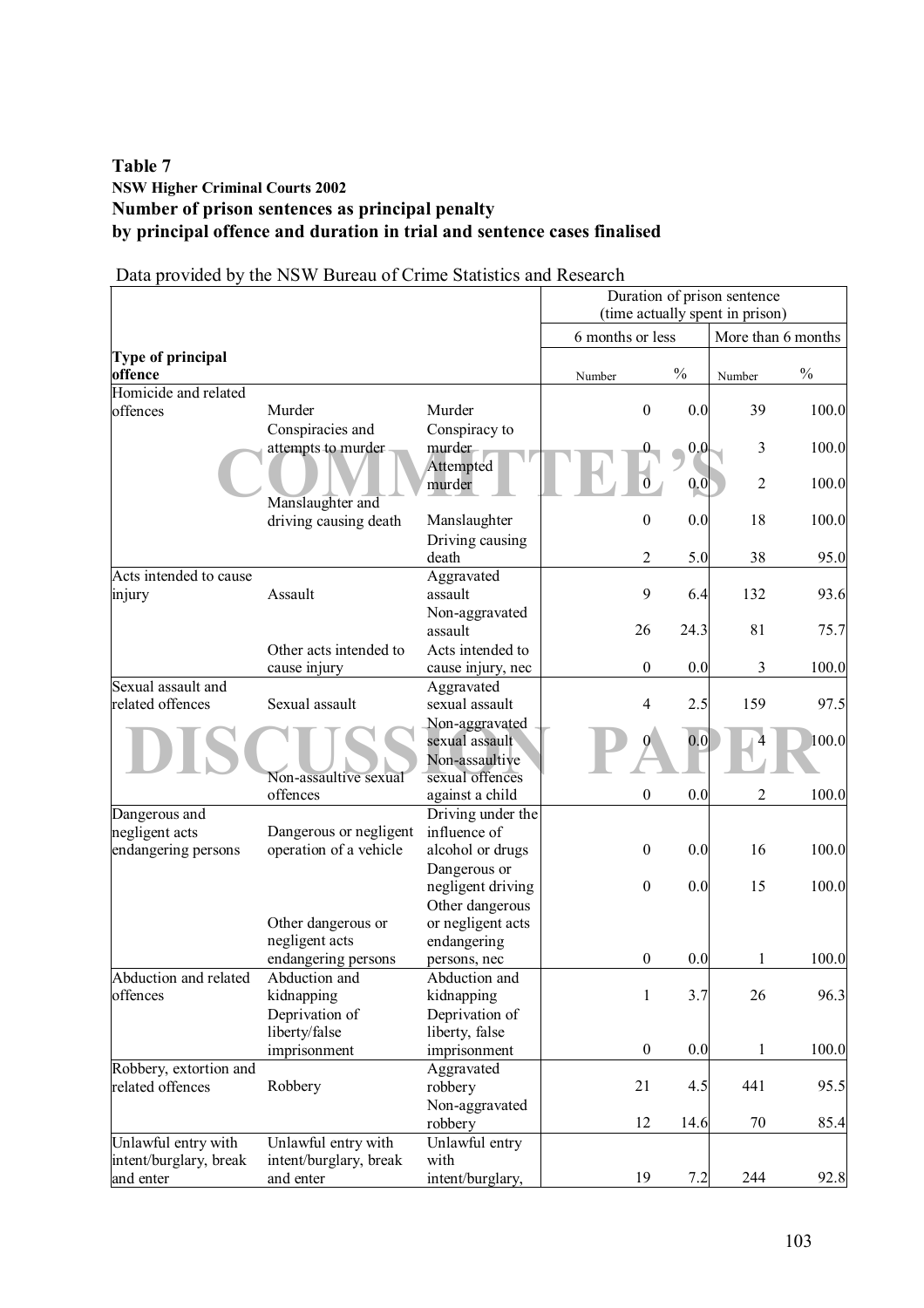|                                                       |                                                  | break and enter                           |                  |       |                |       |
|-------------------------------------------------------|--------------------------------------------------|-------------------------------------------|------------------|-------|----------------|-------|
| Theft and related                                     | Motor vehicle theft and                          | Theft of motor                            |                  |       |                |       |
| offences                                              | related offences                                 | vehicle                                   | $\mathbf{1}$     | 8.3   | 11             | 91.7  |
|                                                       |                                                  | Illegal use of                            |                  |       |                |       |
|                                                       |                                                  | motor vehicle                             | $\overline{4}$   | 57.1  | $\mathfrak{Z}$ | 42.9  |
|                                                       |                                                  | Theft from a                              |                  |       |                |       |
|                                                       | Theft (except motor                              | person (excluding                         |                  |       |                |       |
|                                                       | vehicles)                                        | by force)                                 | $\overline{2}$   | 6.9   | 27             | 93.1  |
|                                                       |                                                  | Theft from retail                         |                  |       |                |       |
|                                                       |                                                  | premises                                  | $\mathbf{1}$     | 25.0  | 3              | 75.0  |
|                                                       |                                                  | Theft (except<br>motor vehicles),         |                  |       |                |       |
|                                                       |                                                  | nec                                       | $\mathfrak s$    | 23.8  | 16             | 76.2  |
|                                                       |                                                  | Receiving or                              |                  |       |                |       |
|                                                       | Receiving or handling                            | handling                                  |                  |       |                |       |
|                                                       | proceeds of crime                                | proceeds of crime                         | $\boldsymbol{0}$ | 0.0   | 9              | 100.0 |
|                                                       |                                                  | Make, use or                              |                  |       |                |       |
|                                                       |                                                  | possess                                   |                  |       |                |       |
|                                                       |                                                  | equipment to                              |                  |       |                |       |
|                                                       |                                                  | make false/illegal                        |                  |       |                |       |
| Deception and related                                 | Fraud, forgery or false<br>financial instruments | financial                                 |                  |       | 16             |       |
| offences                                              |                                                  | instrument<br>Fraudulent trade            | 6                | 27.3  |                | 72.7  |
|                                                       |                                                  | practices                                 | $\boldsymbol{0}$ | 0.0   | 2              | 100.0 |
|                                                       |                                                  | Fraud, nec                                | $\overline{4}$   | 8.3   | 44             | 91.7  |
|                                                       | Counterfeiting currency                          | Counterfeiting                            |                  |       |                |       |
|                                                       | and related offences                             | currency                                  | 1                | 100.0 | $\mathbf{0}$   | 0.0   |
|                                                       |                                                  | Dishonest                                 |                  |       |                |       |
|                                                       | Dishonest conversion                             | conversion                                | $\mathbf{1}$     | 6.7   | 14             | 93.3  |
|                                                       |                                                  | Bribery involving                         |                  |       |                |       |
|                                                       |                                                  | Government                                |                  |       |                |       |
|                                                       | <b>Bribery</b>                                   | officials                                 | $\boldsymbol{0}$ | 0.0   | 1              | 100.0 |
|                                                       |                                                  | Bribery, nec                              | $\mathbf{0}$     | 0.0   | 3              | 100.0 |
| Illicit drug offences                                 | Import or export illicit<br>drugs                | Import illicit<br>drugs                   |                  | 24    |                | 97.6  |
|                                                       |                                                  | Export illicit                            |                  |       |                |       |
|                                                       |                                                  | drugs                                     | $\boldsymbol{0}$ | 0.0   | 2              | 100.0 |
|                                                       |                                                  | Deal or traffic in                        |                  |       |                |       |
|                                                       | Deal or traffic in illicit                       | illicit drugs,                            |                  |       |                |       |
|                                                       | drugs                                            | unknown quantity                          | 20               | 11.3  | 157            | 88.7  |
|                                                       |                                                  | Deal or traffic in                        |                  |       |                |       |
|                                                       |                                                  | illicit drugs,                            |                  |       |                |       |
|                                                       |                                                  | commercial                                |                  |       |                |       |
|                                                       |                                                  | quantity                                  | $\boldsymbol{0}$ | 0.0   | 47             | 100.0 |
|                                                       |                                                  | Deal or traffic in<br>illicit drugs, non- |                  |       |                |       |
|                                                       |                                                  | commercial                                |                  |       |                |       |
|                                                       |                                                  | quantity                                  | $\overline{4}$   | 17.4  | 19             | 82.6  |
|                                                       |                                                  | Manufacture or                            |                  |       |                |       |
|                                                       | Manufacture or cultivate cultivate illicit       |                                           |                  |       |                |       |
|                                                       | illicit drugs                                    | drugs                                     | $\boldsymbol{0}$ | 0.0   | 27             | 100.0 |
|                                                       | Possess and/or use illicit Possess illicit       |                                           |                  |       |                |       |
|                                                       | drugs                                            | drug                                      | $\boldsymbol{0}$ | 0.0   | 22             | 100.0 |
|                                                       |                                                  | Sell, possess                             |                  |       |                |       |
|                                                       |                                                  | and/or use                                |                  |       |                |       |
|                                                       | Prohibited                                       | prohibited                                |                  |       |                |       |
| Weapons and explosives weapons/explosives<br>offences | offences                                         | weapons/explosiv                          |                  |       | $\mathfrak{Z}$ |       |
|                                                       |                                                  | es                                        | $\mathbf{1}$     | 25.0  |                | 75.0  |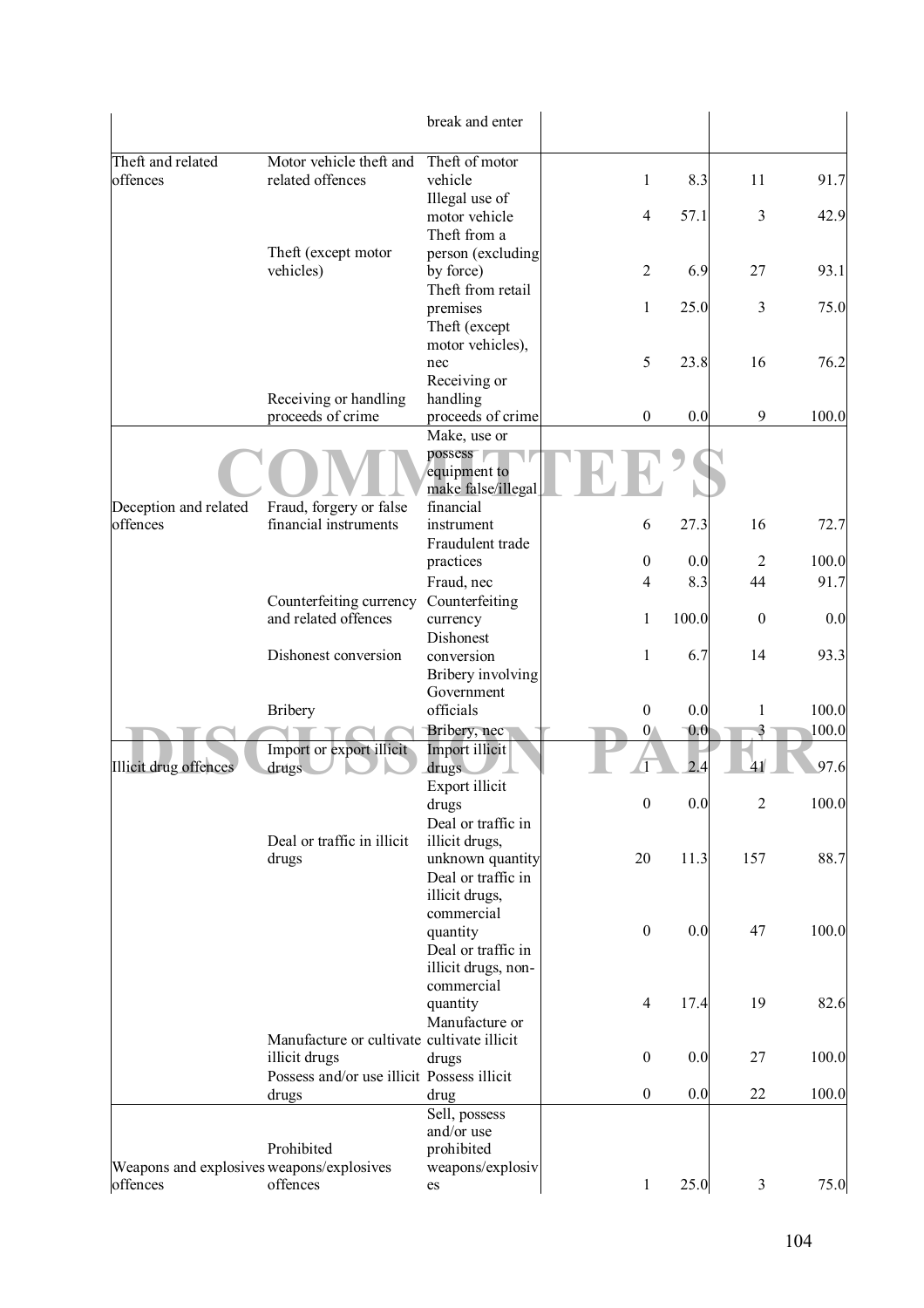|                                                                 | Regulated<br>weapons/explosives<br>offences                                         | Unlawfully<br>obtain or possess<br>regulated<br>weapons/explosiv<br>es<br>Misuse of<br>regulated | $\sqrt{2}$       | 28.6         | 5                | 71.4         |
|-----------------------------------------------------------------|-------------------------------------------------------------------------------------|--------------------------------------------------------------------------------------------------|------------------|--------------|------------------|--------------|
|                                                                 |                                                                                     | weapons/explosiv<br>es<br>Deal or traffic<br>regulated                                           | $\sqrt{2}$       | 25.0         | 6                | 75.0         |
|                                                                 |                                                                                     | weapons/explosiv<br>es offences                                                                  | $\boldsymbol{0}$ | 0.0          | 5                | 100.0        |
| Property damage and<br>environmental pollution Property damage  |                                                                                     | Property damage<br>by fire or<br>explosion<br>Property damage,                                   | $\overline{2}$   | 25.0         | 6                | 75.0         |
|                                                                 |                                                                                     | nec                                                                                              | $\overline{2}$   | 100.0        | $\boldsymbol{0}$ | 0.0          |
| Public order offences                                           | Disorderly conduct                                                                  | Offensive<br>behaviour<br>Criminal intent                                                        | $\overline{2}$   | 12.5<br>22.2 | 7<br>7           | 87.5<br>77.8 |
|                                                                 | Regulated public order<br>offences                                                  | Offences against<br>public order<br>sexual standards                                             | $\boldsymbol{0}$ | 0.0          | $\mathbf{1}$     | 100.0        |
| Offences against justice                                        |                                                                                     |                                                                                                  |                  |              |                  |              |
| procedures, government<br>security and government<br>operations | Breach of Justice order                                                             | Escape custody<br>offences<br>Breach of                                                          | $\overline{4}$   | 26.7         | 11               | 73.3         |
|                                                                 |                                                                                     | domestic violence<br>order                                                                       | $\mathbf{1}$     | 100.0        | $\boldsymbol{0}$ | 0.0          |
|                                                                 | Other offences against<br>justice procedures                                        | Subvert the<br>course of justice<br>Resist or hinder                                             | 6                | 50.0         | 6                | 50.0         |
|                                                                 |                                                                                     | police officer or<br>justice official                                                            |                  | 0.0          |                  | 100.0        |
| Miscellaneous offences offences                                 | Harassment and related                                                              | Threatening<br>behaviour<br>Public health and                                                    | $\mathbf{1}$     | 14.3         | 6                | 85.7         |
|                                                                 | Public health and safety<br>offences                                                | safety offences,<br>nec<br>Commercial/indu                                                       | $\boldsymbol{0}$ | 0.0          | 1                | 100.0        |
|                                                                 | Commercial/industry/fin stry/financial<br>ancial regulations<br>Other miscellaneous | regulations<br>Import/export                                                                     | $\mathfrak{Z}$   | 50.0         | 3                | 50.0         |
|                                                                 | offences                                                                            | regulations                                                                                      | $\boldsymbol{0}$ | 0.0          | 8                | 100.0        |
| <b>Total</b>                                                    |                                                                                     |                                                                                                  | 171              | 8.5          | 1,835            | 91.5         |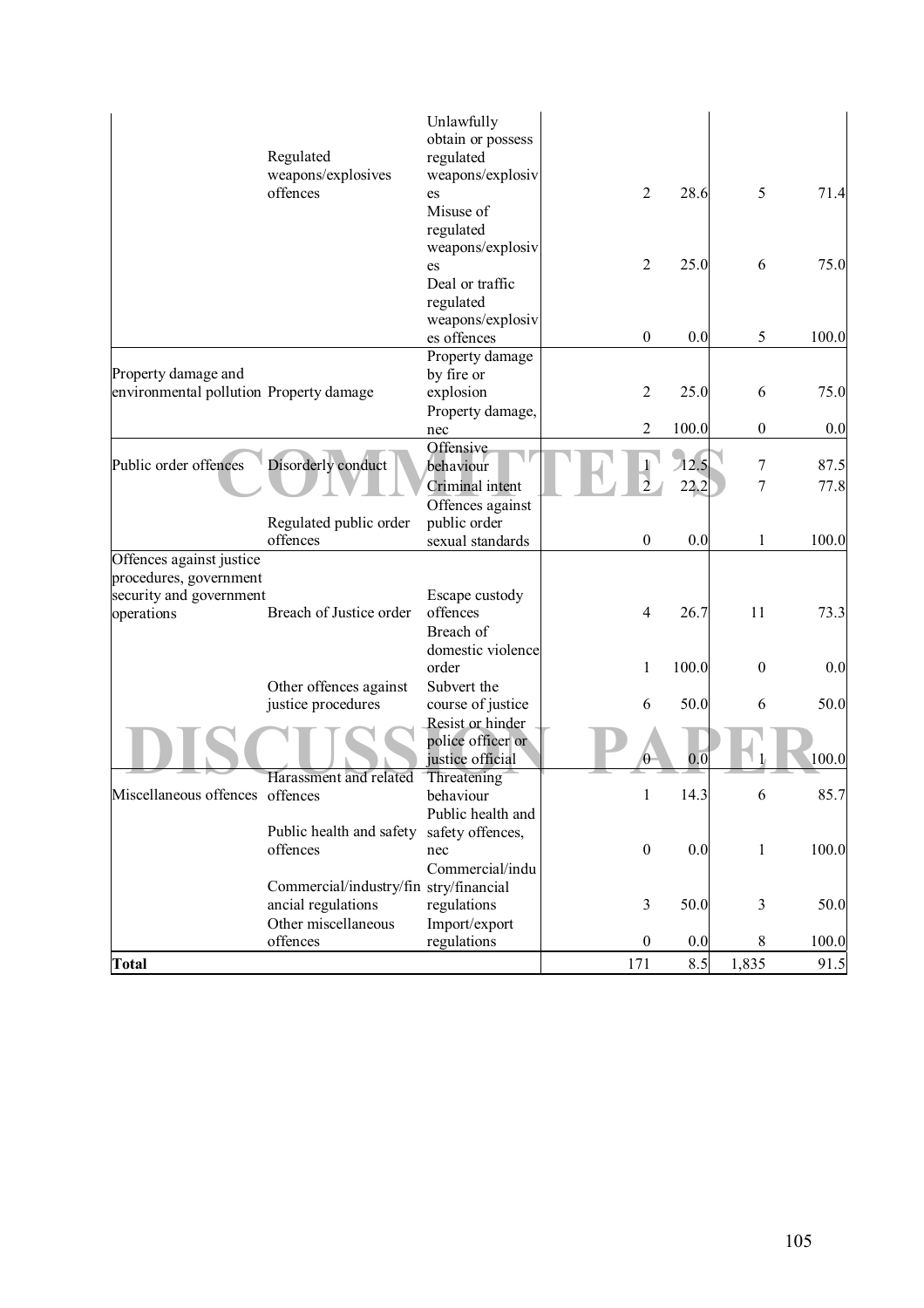## **Annexure B**

#### **Offences with statutory Maximum Penalty of 6 months (NSW):**

**TEE'S** 

#### **Administrative Decisions Tribunal Act 1997**

129. Offence: improper disclosure of information

#### **Anatomy Act 1977**

- 8B. Consent by coroner
- 9. Conditions of taking possession of body
- 14. Offences (Subsection (3))

#### **Anti Discrimination Act 1977**

- 20D. Offence of serious racial vilification
- 38T. Offence of serious transgender vilification
- 49ZTA. Offence of serious homosexual vilification
- 49ZXC. Offence of serious HIV/AIDS vilification

#### **Biological Control Act 1985**

- 41. Failure of witness to attend
- 43. Refusal to be sworn or to answer questions

#### **Boxing and Wrestling Control Act 1986**

- 15. Offence to engage in boxing contest
- 16. Offence to engage in sparring
- 36. Offence of damaging medical record book etc

#### **Casino Control Regulation 2001**

- 104A. Order by Authority for short-term closure of premises (see subs (6))<br>
121. Unauthorised sale of liquor by licensee<br>
122. Sale of liquor without licence
- 121. Unauthorised sale of liquor by licensee
- 122. Sale of liquor without licence

#### **Charitable Fundraising Act 1991**

- 13. False statements etc
- 20. Proceeds of appeal (see subs (7))
- 30. Offences in relation to inquiries

#### **Commercial Agents and Private Inquiry Agents Act 1963**

- 6. Unlicensed persons prohibited from acting as commercial agents or private inquiry agents
- 8. Unlicensed persons prohibited from acting as subagents
- 38. Money received by subagents

#### **Commission for Children and Young People Act 1998**

- 21. Tendering information, documents and evidence (subs (3))
- 42. Unauthorised disclosure or dishonest collection of information

#### **Community Lands Management Act 1989**

- 94. Summons to appear before Tribunal (see subs (5))
- 95. Examination of witness on oath
- 96. Contempt of Tribunal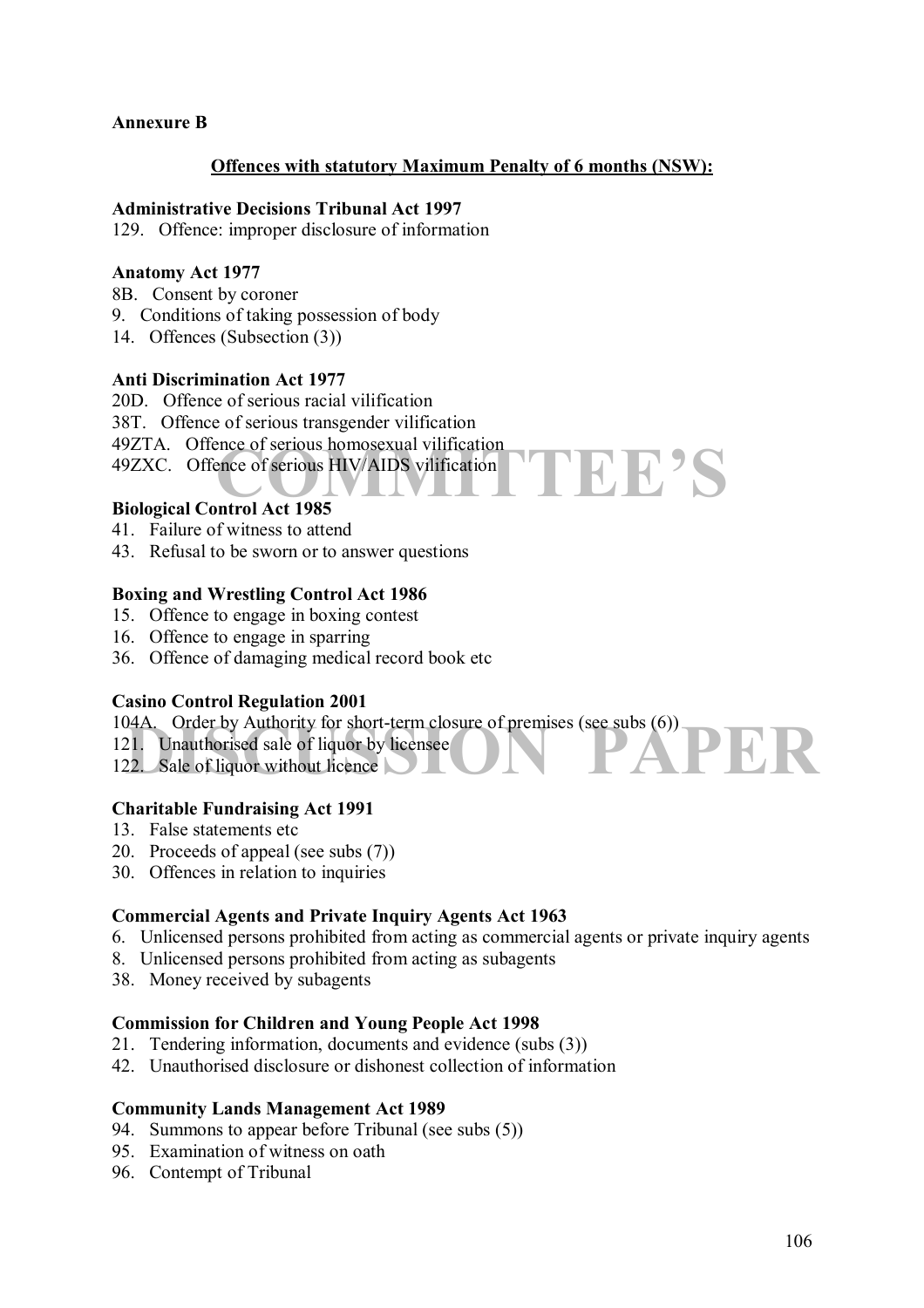# **Companion Animals Act 1998**

17. Dog must not be encouraged to attack (subs  $(1)(b)$ )

## **Confiscation of Proceeds of Crime Act 1989**

51. Hindering or obstructing Public Trustee

#### **Conveyancers Licensing Act 2003**

- 148. Obstruction etc of authorised officers
- 161. Disclosure of information

## **Co-Operatives Act 1992**

181A. Control of the right to vote (cf Vic Act s 185)

- 379. Offence---failing to comply with requirements of inspector (cf Vic Act s 397) (subs
- $(4)$
- 398. Fraud or misappropriation (cf Vic Act s 416) (subs (2))
- 400. Accepting commission (cf Vic Act s 418) (subs (1))
- ng commission (cf Vic Act s 418) (subs (1))<br>atements in loan application etc (cf Vic Act s 419) (subs (1)) <sup>2</sup> 401. False statements in loan application etc (cf Vic Act s 419) (subs (1))

#### **Coroners Act 1980**

45. Offences

#### **Crimes (Administration of Sentences) Act 1999**

- 264. Wearing or possession of correctional officer uniform by others
- 265. Impersonating correctional officer

## **Crimes (Domestic Violence) Amendment Act 1993**

(1) Section 545B (*Intimidation or annoyance by violence or otherwise* ): (act inserts into Crimes Act 1900)

# **Crimes Act 1900**

# $353B -$  Person Apprehended carrying Razor etc:

- 502 Possession of Skin etc of Stolen Cattle:
- $503$  Stealing Dogs:
- 505 Stealing Animals etc ordinarily kept in confinement:
- 507 Possession of Stolen Animals etc:
- $513$  Stealing Shrubs:
- $520 Stealing$  Plants etc in gardens:
- 521A. Stealing of rock, stone etc
- $522 -$ Possession of shipwrecked goods:
- $523 -$  Offering shipwrecked goods for sale:
- $527$  Fraudulently appropriating or retaining property:
- 527A. Obtaining money etc by wilfully false representation
- 527C. Persons unlawfully in possession of property (subs  $(b)$  if the thing is not a motor vehicle)
- 545C Knowingly joining or continuing in etc an unlawful assembly (Subsection 1)
- 546A. Consorting with convicted persons
- 546B. Convicted persons found with intent to commit offence
- 547A. False statement respecting births, deaths or marriages (subsection 1 and (2)
- 578A. Prohibition of publication identifying victims of certain sexual offences

**PAPE**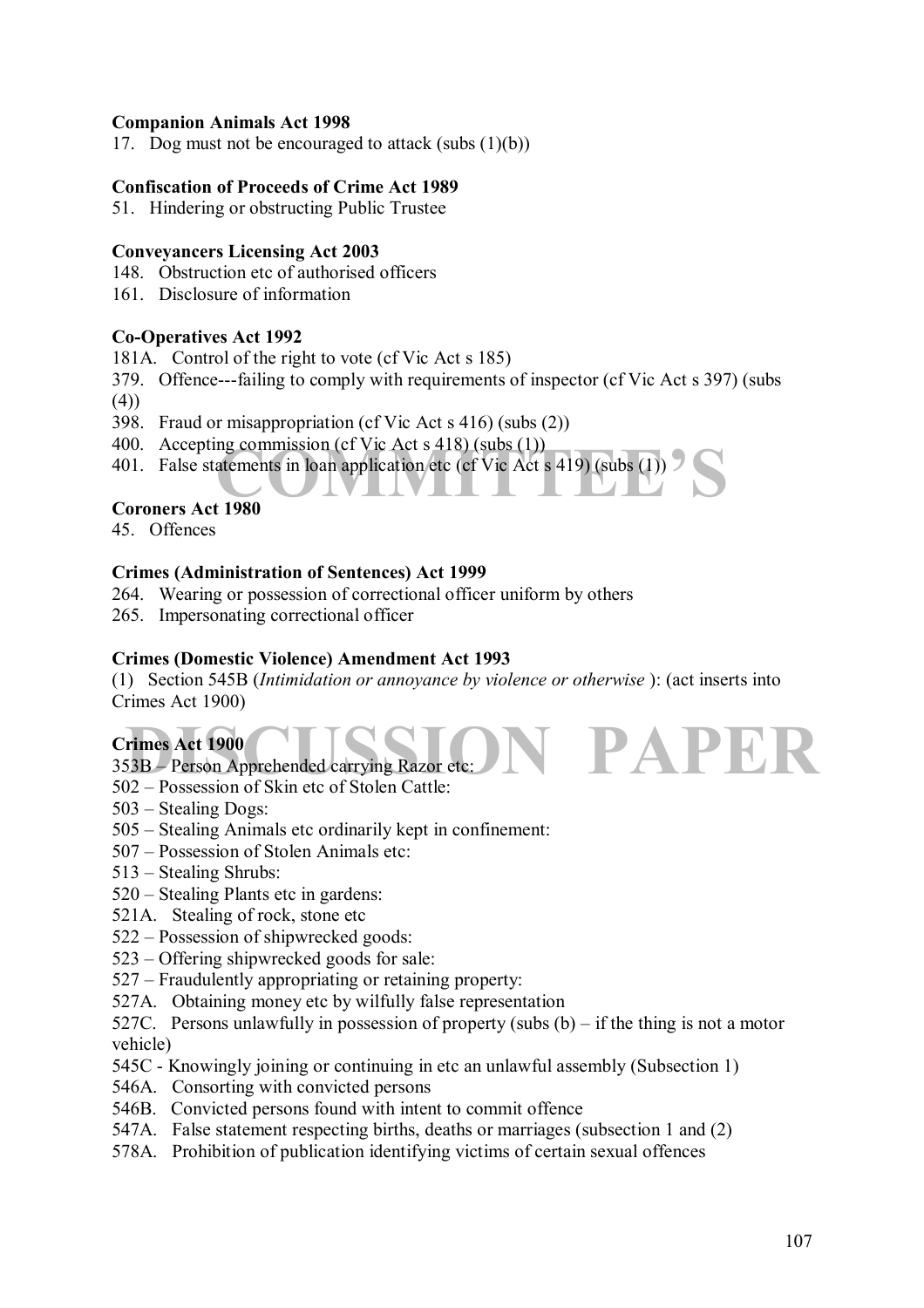# **Crimes Prevention Act 1916**

- 3. Printing or publishing writing inciting to crimes
- 4. Penalty for offences

If any person is guilty of an offence against this Act for which a penalty is not otherwise provided that person shall be liable on summary conviction before a Local Court to imprisonment for any term not exceeding six months.

#### **Criminal Assets Recovery Act 1990**

18. Protection of Public Trustee

#### **Criminal Records Act 1991**

- 13. Unlawful disclosure of information concerning spent convictions (subs (1))
- 14. Improper obtaining of information concerning spent convictions

# **Dairy Industry Act 2000**

Dairy Industry Act 2000<br>15B Funding of private subsidiary corporations (Subs (5))

#### **Darling Harbour Authority Act 1984**

60. Disclosure of information

#### **District Court Act 1973**

30. Obstruction of Sheriff, bailiff etc

## **Drugs Misuse and Trafficking Act 1985**

# **Electricity Supply Act 1995**

**PAPER** 43EG. Confidential information (see subs (5)) 43EH. Offences 87C. Offences

97HE. Confidential information

- 97JA. Obstruction of Tribunal or Scheme Administrator
- 97JB. False or misleading information

#### **Electricity Supply Amendment Act 2000**

- 43EG. Confidential information (see subs (5))
- 43EH. Offences
- 87C. Offences

#### **Environmental Planning and Assessment Act 1979**

148. Disclosure and misuse of information

#### **Exhibited Animals Protection Act 1986**

- 12. Licence required for animal display establishment
- 18. Approval of erection of animal display establishment
- 19. Alteration of licensed animal display establishment
- 22. Persons to be authorised to exhibit animals
- 24. Certain animals may be displayed only with permit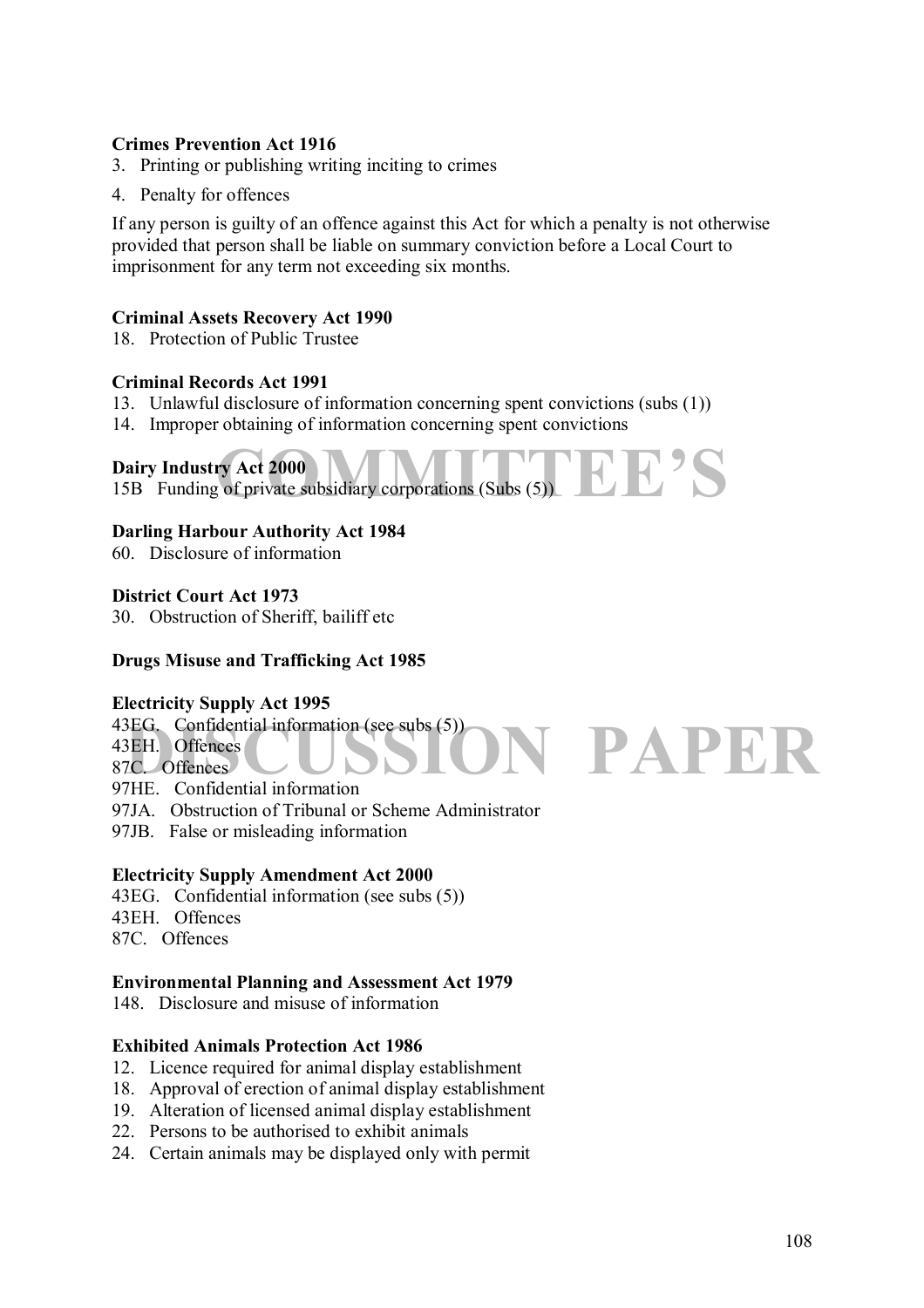## **Exotic Diseases of Animals Act 1991**

- 22. Control orders (see subs (2))
- 31. Contravention of importation order
- 34. Enforcement of destruction order
- 38. Contravention of quarantine order
- 38A. Undertaking in certain cases (subs (4))
- 40. Contravention of disinfection order
- 44. Offences in connection with information
- 46. Requiring assistance (see subs (4))
- 50. Obstruction etc

## **Fair Trading Act 1987**

23 Obstruction etc of officers

## **Farm Debt Mediation Act 1994**

16. Disclosure of information

## **Fisheries Management Act 1994**

- 14. Offences relating to closures (subs (1))
- 20. Fish and waters protected from commercial fishing
- 24. Lawful use of nets or traps
- 25. Possession of illegal fishing gear
- 197K. Offence provisions (subs (1))
- 221IJ. Breaching conditions or restrictions

## **Food Act 1989**

- 9. Preparation or sale of adulterated or sub-standard food
- 10. Sale not complying with purchaser's demand
- 11. Tender or dispatch of food etc adulterated or falsely described
- 12. Sale of food wrongly packed
- 11. Tender or dispatch of food etc adulterated or falsely described<br>
12. Sale of food wrongly packed<br>
13. Food or food packages to be correctly labelled<br>
17. Pequiring of information
- 17. Requiring of information
- 49. Failure to comply with Director-General's directions
- 54. Contravention of order for closure
- 59. Assault on inspector
- 72. False warranties

86. Inspectors etc not to disclose information relating to manufacturing processes and trade secrets

**COMMITTEE** 

#### **Food Production (Safety) Act 1998**

- 15B. Funding of private subsidiary corporations (Subs (5))
- 21. Offences relating to food safety schemes
- 26. Directions of Safe Food relating to primary produce or seafood (subs (2))
- 27. Interfering with seized items
- 48. Failure to comply with directions
- 52. Contravention of prohibition order

## **Forestry Act 1916**

27. Penalty for unlawfully taking timber, products or forest materials

32C. Offences relating to hunting and the use of firearms etc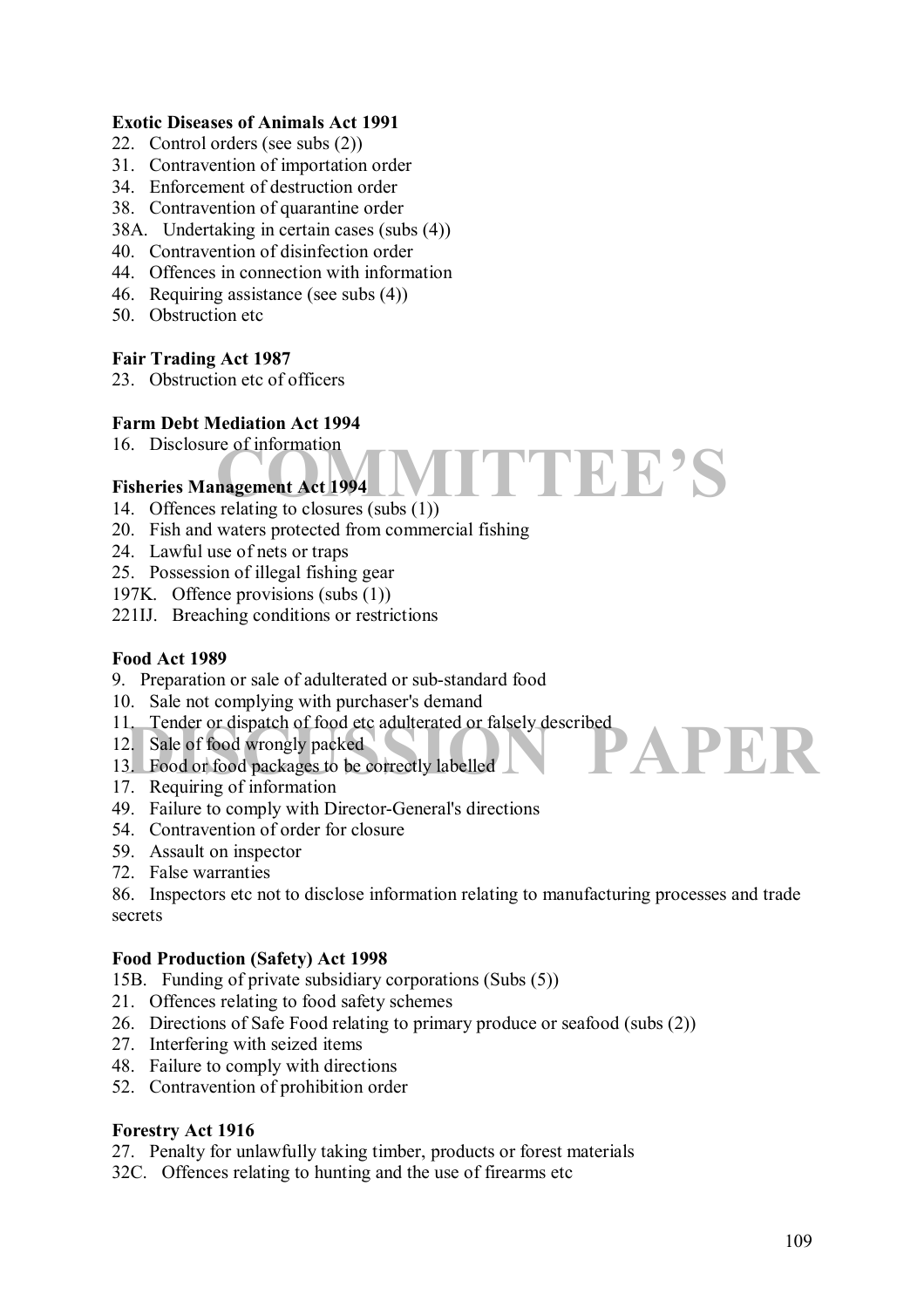44. Penalties for offences against officers etc

## **Health Administration Act 1982**

- 22. Disclosure of information
- 23. Specially privileged information (see subs (3))

## **Health Care Complaints Act 1993**

37. Offence: improper disclosure of information

## **Heritage Act 1977**

- 157. Penalties
- 158. Proceedings for offences (see subs (5))

## **Home Building Act 1989**

121. Disclosure of information

## **Human Tissue Act 1983**

- 16. Revocation of consent (subs  $(3)$   $(4)$  and  $(5)$ )
- **COMMITTE EIGE ACT 1983**<br>
16. Revocation of consent (subs (3) (4) and (5))<br>
17. Child no longer in agreement with removal and transplantation (subs (2) (3) (4))
- 25. Consent by coroner (subs (2))
- 26. Certificates required in certain situations (subs (1))
- 30. Consent by coroner (subs (2))
- 32. Certain contracts etc not to be entered into
- 36. Offences

## **Human Tissue and Anatomy Legislation Amendment Act 2003**

Schedule 1(amendment of Anatomy Act 1977), [17] Section 14 (2)-(3B) (see subs  $(3)(3A)(3B)$ 

Schedule 1(amendment of Anatomy Act 1977), [19] Section 15

chedule 1 (amendment of Anatomy Act 1977), [19] Section 15<br>chedule 2-Amendment of Human Tissue Act 1983 **31B Consent by coroner,**<br>1A Authority not to be given in respect of child in care of the State, [27] Section 36 Schedule 2-Amendment of Human Tissue Act 1983 **31B Consent by coroner,**  34A Authority not to be given in respect of child in care of the State, [27] Section 36 Offences, [28] Section 36 (2A).

## **Independent Commission Against Corruption Act 1988**

- 81. Complaints about possible corrupt conduct
- 82. Offences relating to obtaining information
- 83. Offences relating to obtaining documents etc

## **Independent Pricing and Regulatory Tribunal Act 1992**

- 21. Hearings in investigations (subs (6))
- 23. Offences
- 24AC. Offences
- 24AD. Confidential information
- 24FF. Confidential information
- 24GJ. Confidential information (subs (5))
- 24GK. Offences

#### **Industrial Relations Act 1996**

180. Contempt of Commission-offence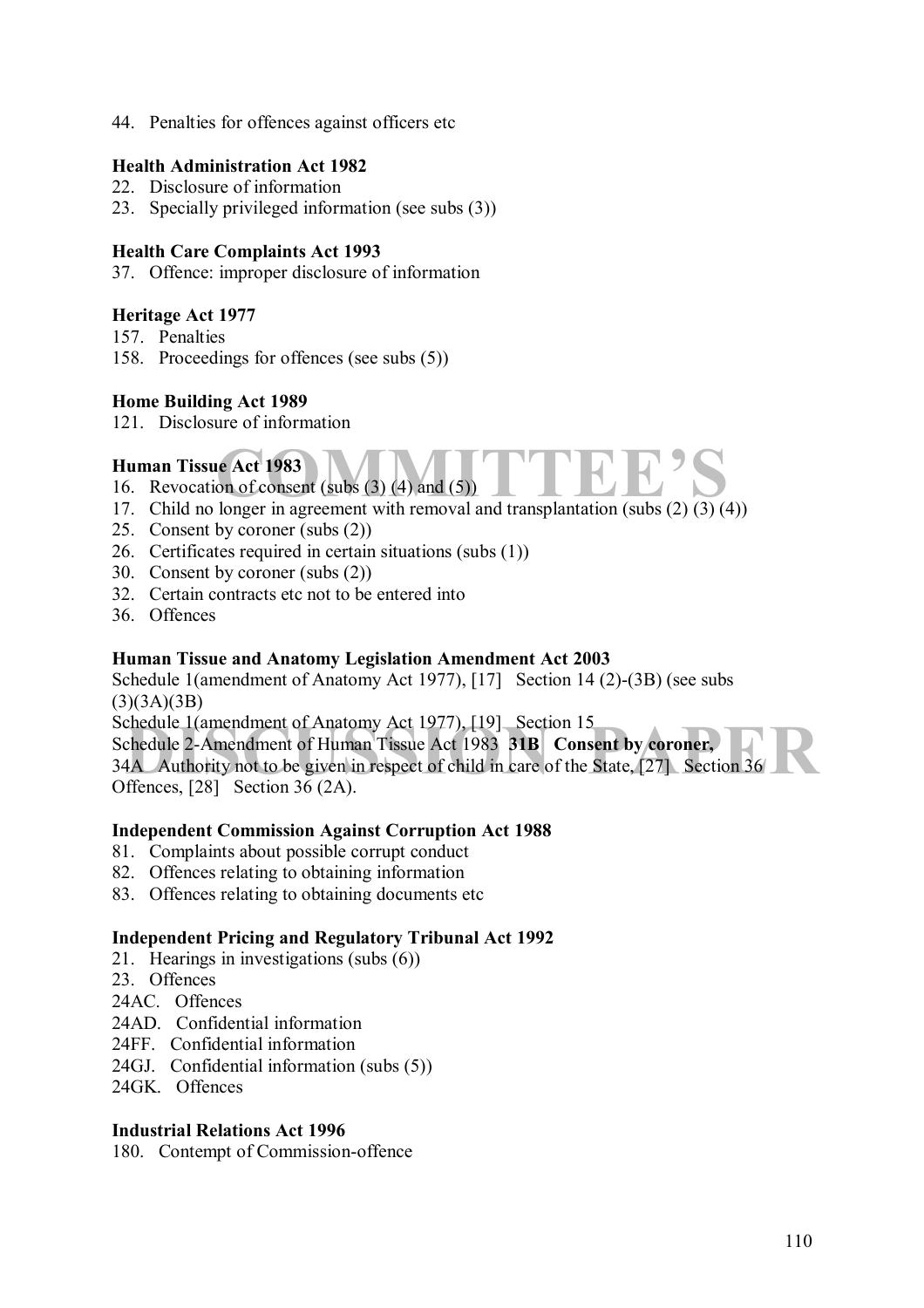## **Justice Legislation Amendment (non-Association and Place Restriction) Act 2001**

100E Contravention of non-association and place restriction orders

#### **Lake Illawarra Authority Act 1987**

27. Disclosure of information

#### **Landlord and Tenant (Amendment) Act 1948**

95. Offences and penalties

#### **Land Sales Act 1964**

24. Penalty

#### **Legal Aid Commission Act 1979**

26. Divulging of certain information prohibited (see subs (1))

32. False application

## **Legal Profession Act 1987**

171P. Offence: improper disclosure of information

## **Liquor Act 1982**

- 104A. Order by authorised justice for short-term closure of premises (subs (6))
- 104C. Order by court for closure of premises (see subs (7))
- 105. Breach of the peace
- 121. Unauthorised sale of liquor by licensee
- 122. Sale of liquor without licence (subs (1) and (3))
- 123. Unlicensed premises (subs (1))

## **Loan Fund Companies Act 1976**

15. Certain persons prohibited from managing etc affairs or activities of loan fund company<br>
(Subs (9))<br>
67. Offences by officers of loan fund companies (subs (1)) 15. Certain persons prohibited from managing etc affairs or activities of loan fund company  $(Subs (9))$ 

**COMMITTEE** 

## **Local Court (Civil Claims) Act 1970**

79. Obstructing Sheriff or bailiff

## **Lotteries and Art Unions Act 1901**

- 17A. False statements
- 21H. Offences in relation to inquiries

#### **Marine (Boating Safety-Alcohol and Drugs) Act 1991**

7. Operating vessel or supervising juvenile with prescribed concentration of alcohol in blood

#### **Marine Parks Act 1997**

20G. Offence provisions (subs (1))

#### **Marine Safety Act 1998**

24. Operating vessel or supervising juvenile with prescribed concentration of alcohol in blood (subs  $(5)$ )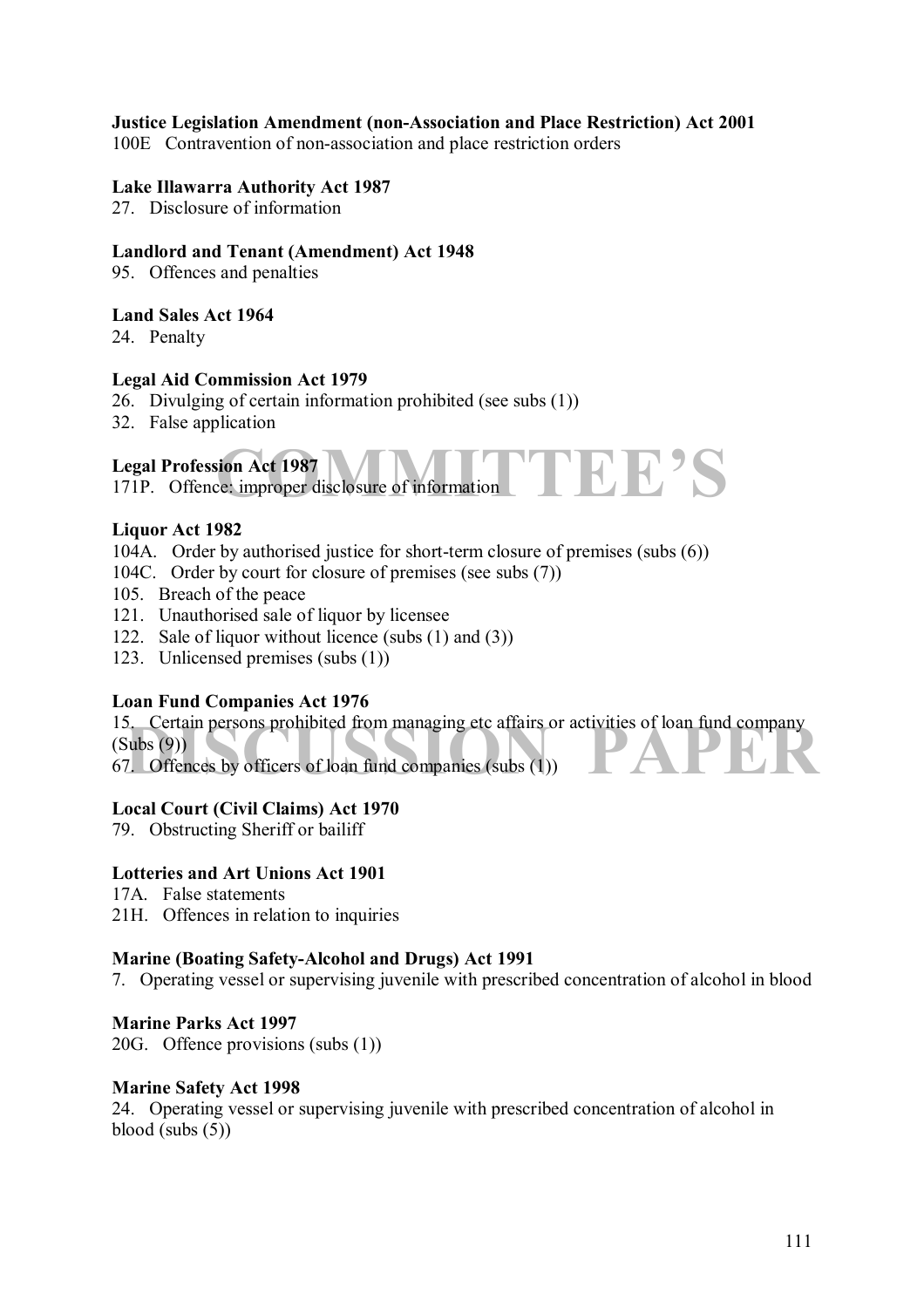#### **Matrimonial Causes Act 1899**

90. Attachment

**Medical Practice Act 1992** 

190. Confidentiality

#### **Mental Health Act 1990**

298. Ill-treatment etc of patients

#### **Mining Act 1992**

175A. Unlawful entry to site of mineral claim

## **Moratorium Act 1932**

43. Offences

## **Motor Accidents Compensation Act 1999**

ents Compensation Act 1999<br>
of Supreme Court to deal with insurers unable to meet liabilities (cf s 11<br>
9) 180. Power of Supreme Court to deal with insurers unable to meet liabilities (cf s 116  $MAA$ ) (subs  $(9)$ )

## **Motor Dealers Act 1974**

55D. Temporary restraint on disposition of property (see subs (7))

## **National Parks and Wildlife Act 1974**

- 45. Provisions respecting animals in parks and sites (see subs (2))
- 56. Provisions respecting animals in nature reserves (see subs (2))
- 57. Restrictions as to timber, vegetation, plants etc in nature reserves (see subs (3))
- 58Q. Provisions respecting animals in karst conservation reserves (see subs (2))
- 58R. Restrictions as to timber, vegetation, plants etc in karst conservation reserves (see subs  $(3))_$
- 90. Destruction etc of Aboriginal objects or Aboriginal places (see subs (1)

(3))<br>90. Destruction etc of Aboriginal objects or Aboriginal places (see subs (1)<br>98. Harming protected fauna, other than threatened species, endangered populations or endangered ecological communities (see subs (2))

- 101. Buving, selling or possessing protected fauna (see subs  $(1)(a)$ )
- 110. Use of certain substances for harming fauna (see subs (1) and (2))
- 117. Restriction on picking or possession of native plant (see subs (1))
- 118. Restriction on selling of native plant (see subs (1))
- 156A. Offence of damaging reserved land

## **National Parks and Wildlife Amendment Act 2001**

90 Destruction, defacing or damaging of Aboriginal objects and places

98 Harming protected fauna, other than threatened species, populations or ecological communities

- 117. Restriction on picking or possession of native plant (see subs (1))
- 118. Restriction on selling of native plant (see subs (1))

156A. Offence of damaging reserved land

## **Non-Indigenous Animals Act 1987**

- 10. Importation of animals
- 11. Keeping of animals
- 12. Movement of anima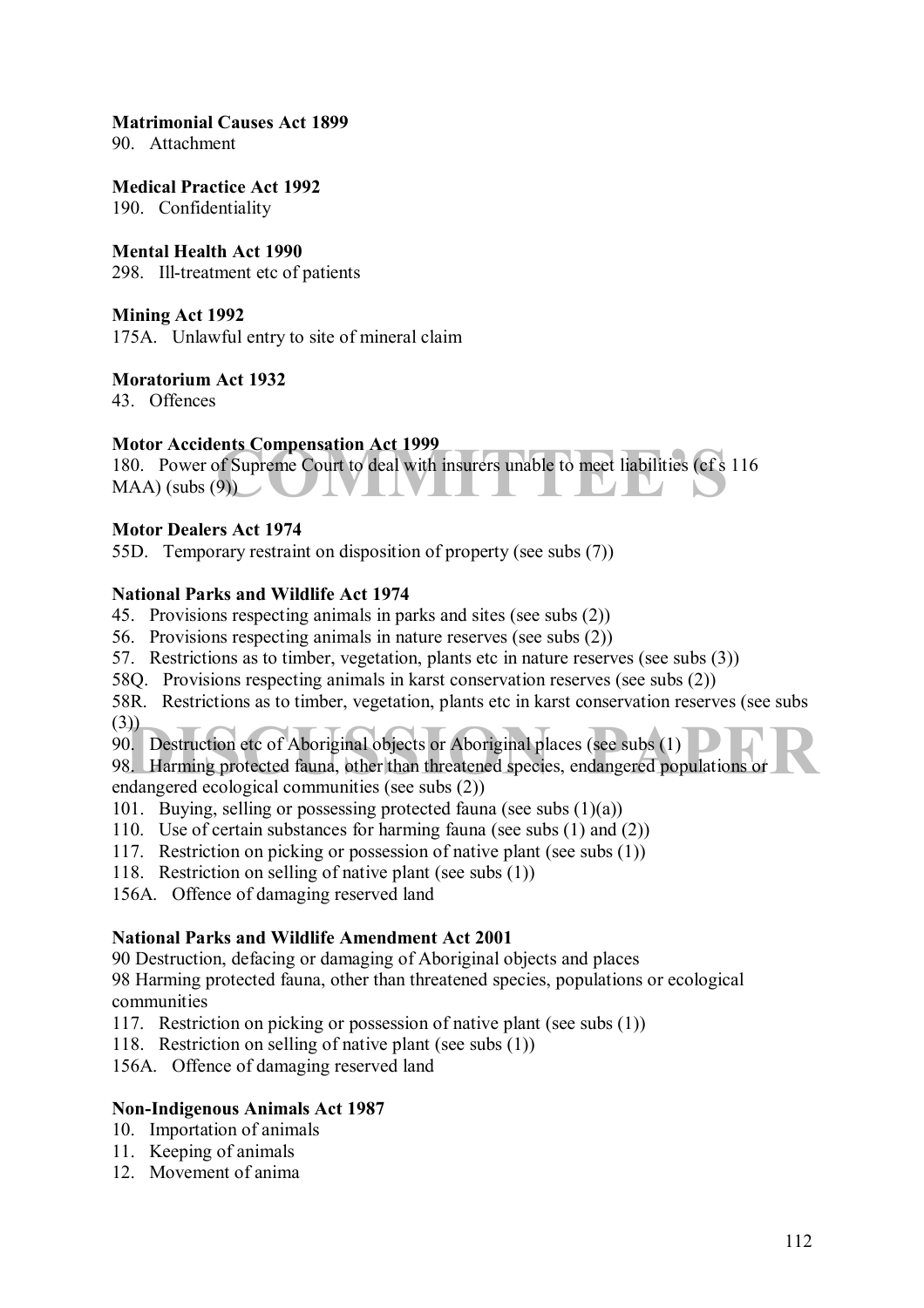13. Release or escape of animals

## **NSW Crime Commission Act 1985**

- 10. Commission may require information from certain State agencies (subs (4))
- 17. Power to obtain documents and things (subs (3))

## **Oaths Act 1900**

Section 30 – Untrue Document Purporting to be an Affidavit: (a) upon conviction on indictment---liable to imprisonment for 5 years, or (b) upon conviction by a Local Court constituted by a Magistrate sitting alone---liable to a penalty not exceeding 5 penalty units or imprisonment for a term not exceeding six months.

## **Optometrists Act 1930**

28. Obtaining registration by false pretences

## **Parliamentary Electorates and Elections Act 1912**

- **COMMITTEE SECURITY SECURITY SECURITY SECURITY OF SECURITY OF SECURITY OF SECURITY SECURITY SECURITY SECURITY SECURITY SECURITY SECURITY SECURITY SECURITY SECURITY SECURITY SECURITY SECURITY SECURITY SECURITY SECURITY SECU** 90. How scrutineers to be appointed. See subs (4)
- 106. Disputed vote (see  $(3)(b)$ )
- 111. Ballot-papers not to be removed from polling-booth etc
- 114A. Application for a postal vote certificate and postal ballot-paper (see subs (2B) and (3)
- 114AA. Registration of general postal voters (see subs (14)
- 114J. Penalty for unlawfully marking etc ballot-paper
- 114P. Application for permission to vote before polling day (see subs (3)(4) and (5))
- 114Q. Procedure for voting before polling day (see subs (7)
- 114U. Appointment of scrutineers (see subs (4))
- 114ZA. Application for a postal vote certificate and postal ballot-paper (see subs (3), (4),  $(5)$ ,  $(6)$
- 114ZT. Appointment of scrutineers (see subs (4))
- 115. Voting outside subdivision (see subs (3))

15. Voting outside subdivision (see subs (3))<br>22A. Ballot-papers not to be informal in certain circumstances (see subs (6)(b), (7)(b))<br>29. Penalty for breaking seal of or opening parcel or packet<br>201. Banalty for breaking 122A. Ballot-papers not to be informal in certain circumstances (see subs (6)(b), (7)(b))

- 129. Penalty for breaking seal of or opening parcel or packet
- 129J. Penalty for breaking seal of or opening packet or parcel
- 135. Violation of secrecy by officers
- 151A. Printing etc false information (see subs  $(1)(e)$ )
- 151E. Name and address of author and printer to be printed on advertisements etc
- 151F. Distribution of electoral matter on polling-day
- 176D. Untrue statements in forms (see subs (1))
- 176F. Forging or uttering electoral papers
- 177. Offence of stuffing ballot-box

## **Poisons and Therapeutic Goods Act 1966**

9. Prohibition on wholesale supply of certain substances for therapeutic use (see subsection  $(1)(b))$ 

10. Prohibition on supply of certain substances otherwise than by wholesale (see subsection (1) and (3) (b))

- 11. Restriction on wholesale supply of certain substances (see subs (1)(b))
- 12. Obtaining substances by false representation (see subs 1)
- 16. Offences relating to prescribed restricted substances (see subs (1), (2) and (3))
- 18. Offence to fail to comply with condition of licence or authority (see subs (b))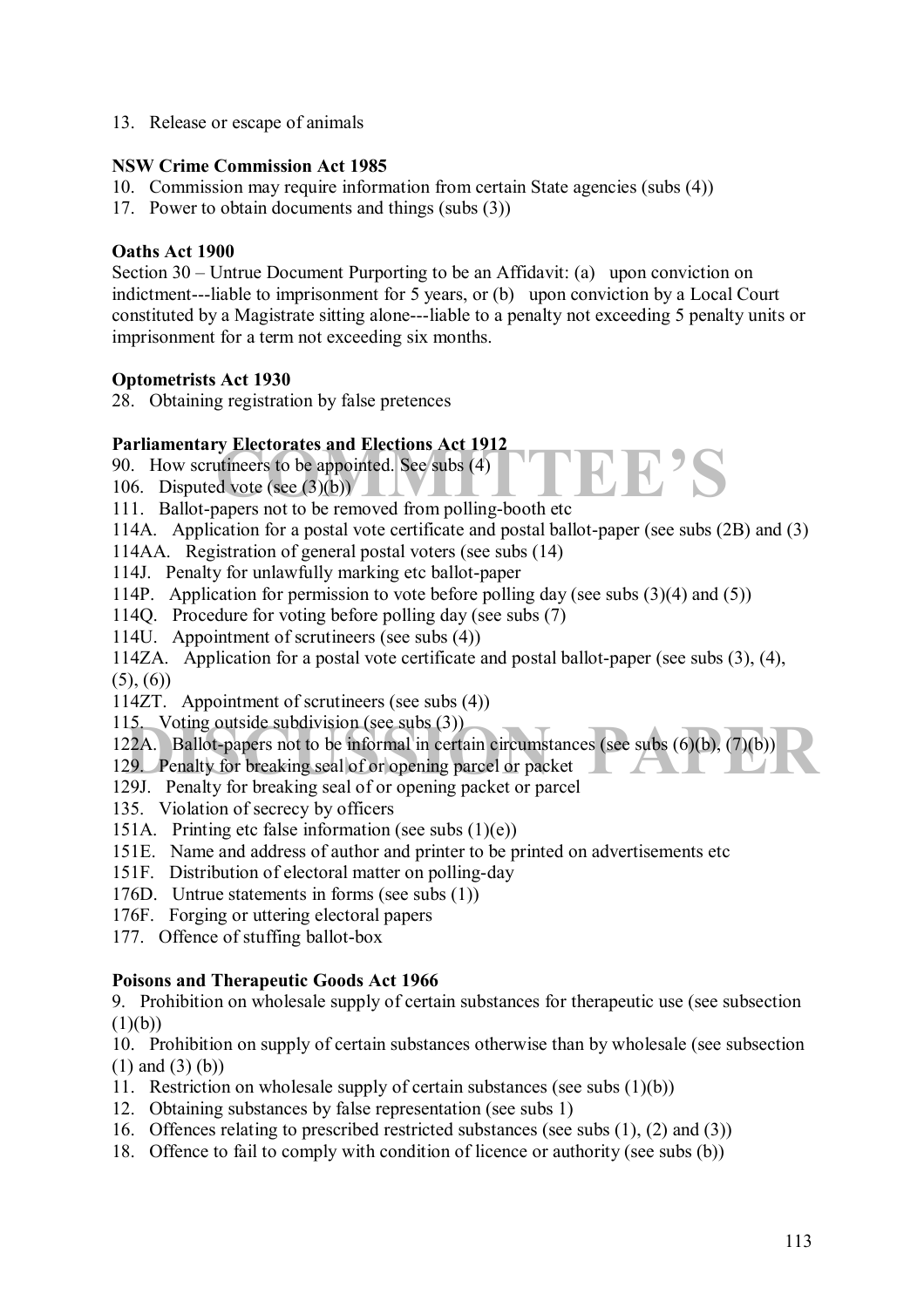45C. Regulations (see subs  $(1B)(5)$  – regs may create offence with penalty of imprisonment of up to 6 months)

## **Police Act 1990**

- 203. Wearing or possession of police uniforms by others
- 204. Impersonation of police officers
- 205. Use of police designations by others
- 211E. Disclosure of information concerning former Police Board functions
- 217. Ministerial inquiries (see subs (3))

## **Police Department (Transit Police) Act 1989**

35. Uniforms etc (subs (3)

## **Police Integrity Commission Act 1996**

26. Power to obtain documents or other things (cf ICAC Act ss 22, 83; RC (PS) Act s 7)<br>
(subs (3))<br> **Police (Special Provisions)** Act 1901 25. Power to obtain information (cf ICAC Act ss 21, 82; RC (PS) Act s 6) (subs (4))  $(subs(3))$ 

## **Police (Special Provisions) Act 1901**

108. Assaulting or resisting special constables Whosoever assaults or resists any special constable whilst in the execution of his office, or promotes, incites, or encourages any other person so to do shall be liable to a penalty not exceeding 2 penalty units or to imprisonment for any term not exceeding six months.

## **Prevention of Cruelty to Animals Act 1979**

- 5. Cruelty to animals
- 7. Carriage and conveyance of animals (see subs (1), (2), (2A))
- 8. Animals to be provided with food, drink or shelter
- 9. Confined animals to be exercised (see subs (1)and (3))
- 10. Tethering of animals
- 11. Animals not to be abandoned
- 12. Certain operations not to be performed on animals
- 13. Certain animals not to be ridden etc
- 14. Injuries to animals to be reported
- 16. Certain electrical devices not to be used upon animals
- 17. Certain spurs etc or implements designed for fighting not to be kept
- 18. Animal baiting and fighting prohibited
- 18A. Bull-fighting prohibited
- 19. Trap-shooting prohibited
- 19A. Game parks prohibited
- 20. Certain animal-catching activities prohibited
- 21A. Firing prohibited
- 21B. Tail nicking prohibited
- 21C. Steeplechasing and hurdle racing prohibited
- 21D. Confining of bird by ring and chain prohibited
- 22. Severely injured animals not to be sold
- 23. Certain traps not to be set

## **Prices Regulation Act 1948**

61. Proceedings for offences (see subs (3)(b))

PAPER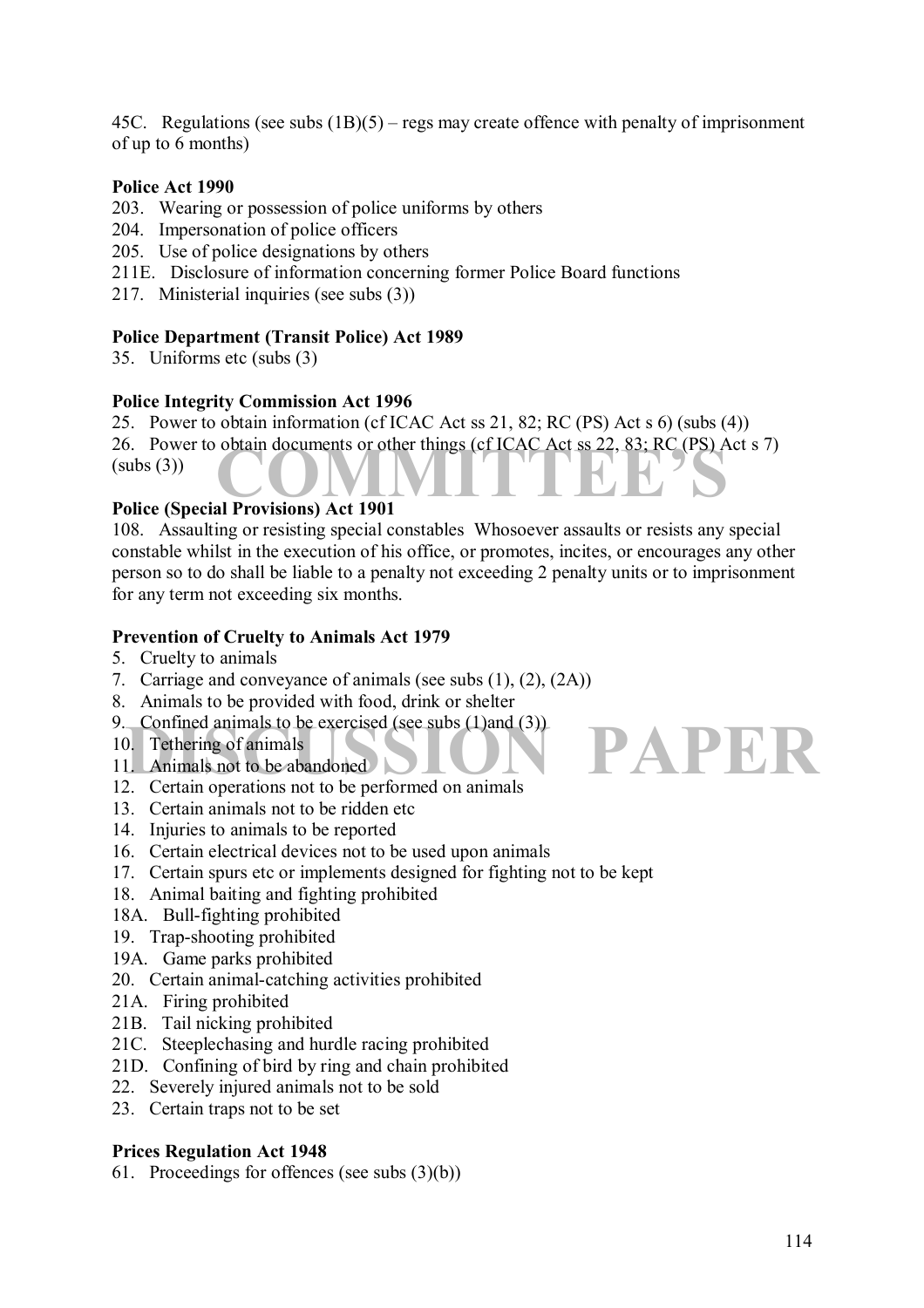## **Prisons Amendment Act 1996**

Section 38 Miscellaneous offences (Inserts into Prisons Act)

#### **Property (Relationships) Act 1984**

54. Failure to comply with injunction

## **Property, Stock and Business Agents Act 2002**

- 207. Obstruction etc of authorised officers
- 219. Disclosure of information (see subs (1))

## **Public Health Act 1991**

- 4. Orders and directions during state of emergency (see subs (5))
- 5. Public health risks generally (see subs (4))
- 6. Disinfection or destruction of articles (see subs (4))
- 8. Closure of premises
- 11. Precautions against spread of certain medical conditions
- 28. Offence to contravene public health order
- 34. Unlawful release from detention
- 35. Restrictions on publication (subs (6))
- 74. Obstruction or assault of officers and others (subs (2))

## **Public Sector Employment and Management Act 2002**

- 154. Confidential information (1988 Act, s 117) (see subs (5))
- 155. Offences (1988 Act, s 118)

## **Racing Administration Act 1998**

33. Unauthorised race programs

## **Registered Clubs Act 1976**

| Registered Clubs Act 1976<br>17AAB. Order by authorised justice for short-term closure of premises (see subs (6)) |
|-------------------------------------------------------------------------------------------------------------------|
| 17AAD. Order by Licensing Court for closure of premises (see subs (7)                                             |
|                                                                                                                   |

**CEP'S** 

#### **Restricted Premises Act 1943**

- 8. Offence by owner of premises
- 9. Offence by occupier of premises
- 11. Obstructing police
- 15C. Order by Magistrate for temporary closure of premises (see subs (6))

## **Road and Rail Transport (Dangerous Goods) Act 1997**

- 22. Offence to fail to comply with a direction
- 32. Exemptions (subs (6))

#### **Road Obstruction (Special Provisions) Act 1979**

5. Removal of a motor vehicle obstructing a public road (see subs (5))

#### **Road Transport (Vehicle Registration) Act 1997**

21A. Offences relating to identification numbers of engines and other parts of motor vehicles or trailers

#### **Royal Commission (Police Service) Act 1994**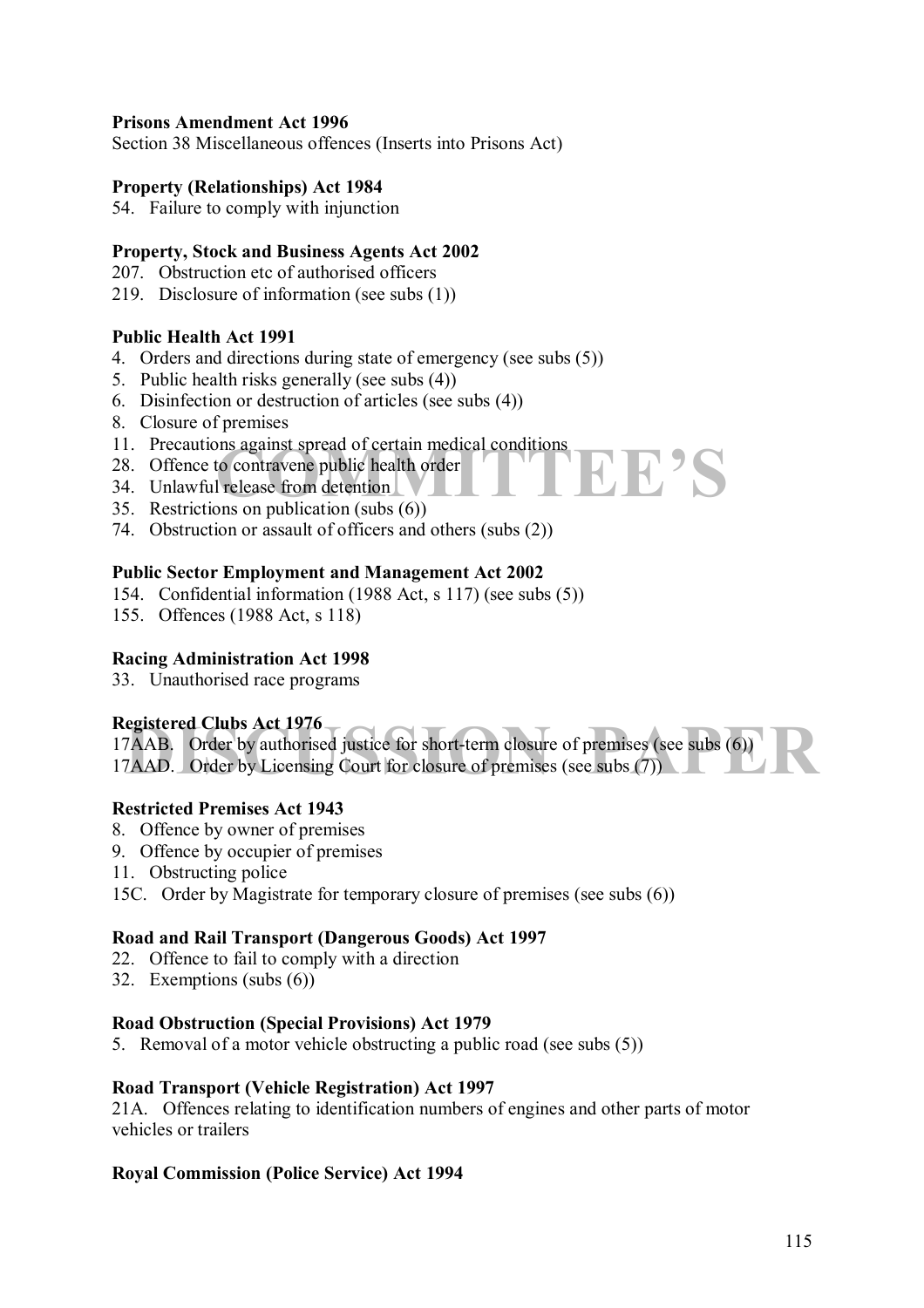- 6. Power to obtain information (ss 21, 82 ICAC Act)
- 7. Power to obtain documents etc (ss 22, 83 ICAC Act)

## **Rural Assistance Act 1989**

56. Disclosure of information

## **Rural Fires Act 1997**

64. Occupiers to extinguish fires or notify fire fighting authorities

## **Security Industry Act 1997**

7. Offence of carrying on unauthorised security activity

## **Stock Diseases Act 1923**

20. Illegal introduction of stock (see subs  $(2)(c)$ )

## **Strata Schemes Management Act 1996**

- 196. Witness may be summoned before Tribunal (subs (6))
- **COMMITTEE SCHOOLS COMMITTEE SCHOOLS COMMITTEE SCHOOLS COMMITTEE SCHOOLS COMMITTEE SCHOOLS COMMITTEE SCHOOLS COMMITTEE SCHOOLS COMMITTEE SCHOOLS COMMITTEE SCHOOLS COMMITTEE SCHOOLS COMMITTEE SCHOOLS COMMITTEE SCHOOLS COMMI** 197. Tribunal may administer oath (subs (2))
- 198. Contempt of Tribunal

## **Summary Offences Act 1988**

- 5. Obscene exposure
- 10A. Damaging and defacing property by means of spray paint
- 11A. Violent disorder
- 20. Public acts of prostitution
- 27B. Trafficking (subs (1))
- 27E. Miscellaneous offences (subs (1))

## **Sydney Harbour Foreshore Authority Act 1998**

SION PAPER 37. Disclosure of information

## **Sydney Olympic Park Authority Act 2001**

70. Disclosure of information

## **Teacher Housing Authority Act 1975**

35. Disclosure of information

## **Telecommunications (Interception) (NSW) Act 1987**

22. Offences relating to inspections under Part 3

#### **Totalizator Act 1997**

9. Unlawful conduct of totalizator (subs  $(1)(a)$  and  $(2)(a)$ )

#### **Tow Truck Industry Act 1998**

- 23. Requirement for tow truck drivers to hold drivers certificates
- 36. False or misleading statements
- 58. Contravention of conditions
- 62. Prohibition on obtaining authority to repair
- 72. Holding out
- 75. Impersonation of authorised officer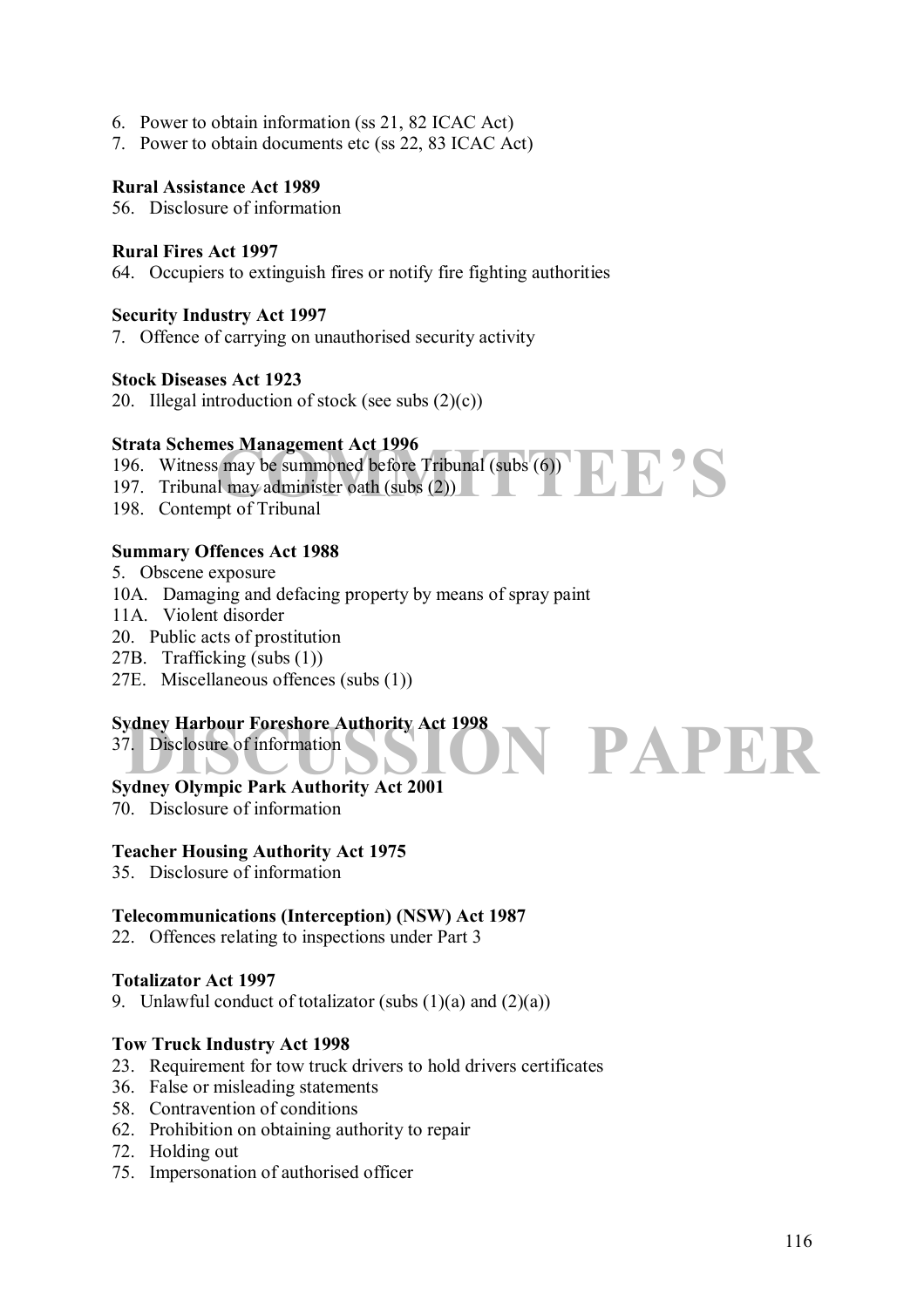- 85. Offences
- 99. Disclosure of information

## **Traffic Amendment (Penalties and Disqualifications) Act 1998 (amends Traffic Act 1909)**

Section  $10A(2)$  (b) (ii) Section  $10A(2)$  (b) (ii)

## **Travel Agents Act 1986**

39. Temporary restraint on disposition of property (subs (5))

## **Unlawful Gambling Act 1998**

- 21. Notice of making of interim declaration (subs (3))
- 27. Notice of making of final declaration or revocation of interim declaration (subs (2))

**COMMITTEEíS** 

## **Valuers Act 2003**

- 34. Obstruction etc of authorised officers
- 38. Disclosure of information

## **Valuers Registration Act 1975**

- 24. Practice by certain persons prohibited
- 25. Penalties for false statements etc

## **Water Act 1912**

121. Penalty for wilful destruction

#### **Witness Protection Act 1995**

20. Special provision in case of marriage of participant

## **Workers Compensation Act 1987**

**Workers Compensation Act 1987**<br>
155. Compulsory insurance for employers (cf former s 18 (1), (5), (6))<br>
101 Power of Supreme Gourt to dool with insurance or former insurance unable to meet

191. Power of Supreme Court to deal with insurers or former insurers unable to meet liabilities etc (Subs (7))

## **Offences with statutory Maximum Penalty of 3 months (NSW):**

## **Broken Hill Abattoirs, Markets, and Cattle Sale Yards Act 1900**

18. Legal procedure

## **Children (Detention Centres) Act 1987**

33. Escaping

37A. Breaching conditions of leave, failure to return etc

## **Children (Interstate Transfer of Offenders) Act 1988**

11. Escape from custody of young offender being transferred from New South Wales

## **Commercial Agents and Private Inquiry Agents Act 1963**

39C. Harassment (see subs (2))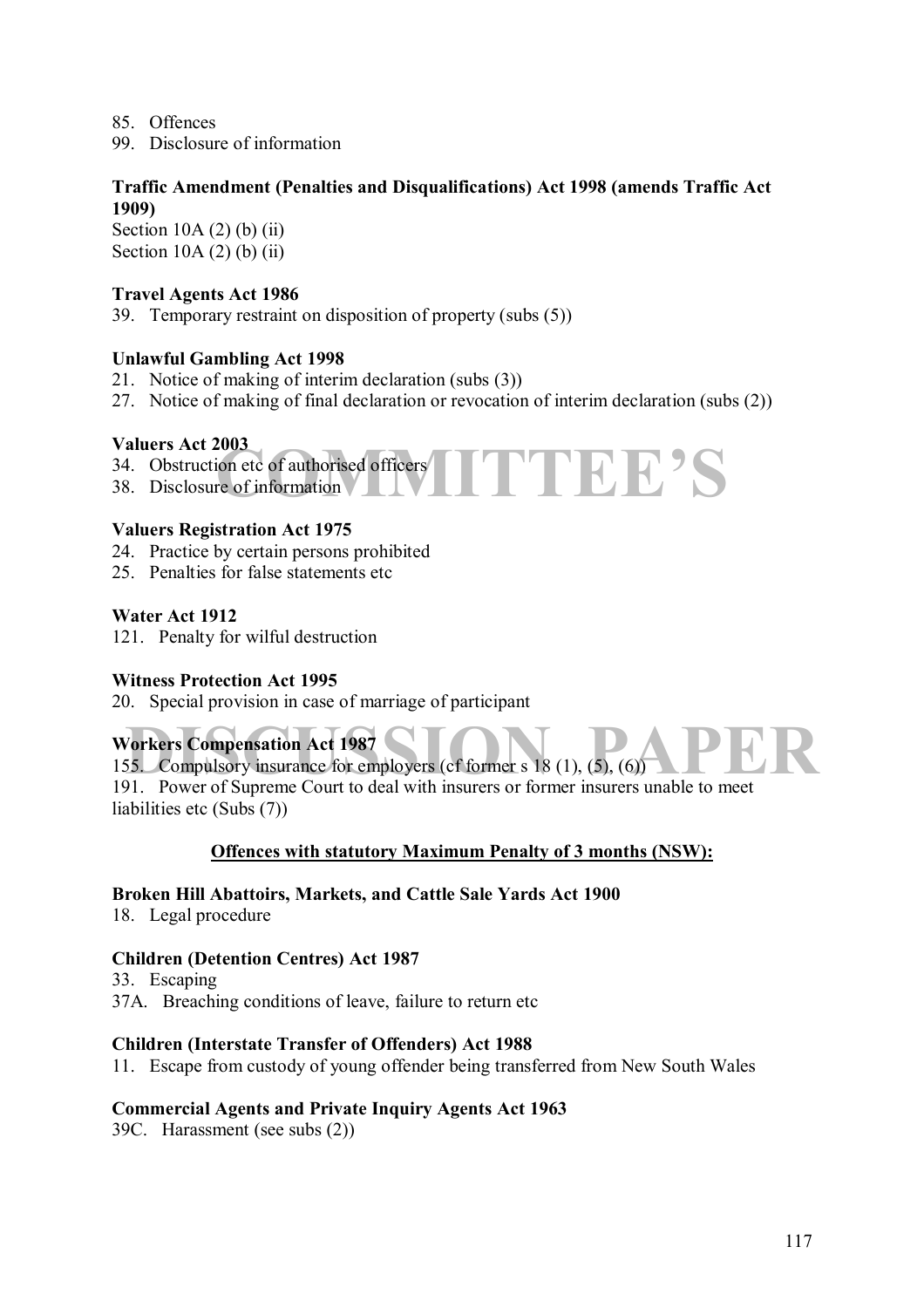## **Commissioner for Children and Young People Act 1998**

6 Confidentiality (subs  $(3)$  and $(4)$ )

## **Co-Operative Act 1992**

157. Notice of non-beneficial ownership at time of transfer (see subs (3))

158. Notice of non-beneficial ownership not notified at time of transfer (cf Vic Act s 160) (see subs  $(4)$ )

159. Registration as beneficial owner of shares notified as non-beneficially transferred (see subs  $(4)$ )

TTEE'S

**PAPER** 

160. Notification of change in nature of shareholding (cf Vic Act s 162)

250. Location of registers (cf Vic Act s 245)

## **Crimes Act 1900**

- 527B. Framing a false invoice
- 545A. Bogus advertisements

547C. Peeping or prying

## **Dangerous Goods Act 1975**

30. Offences relating to licences and permits

## **Evidence (Audio and Audio Visual Links) Act 1998**

20. Contempt of recognised courts

## **Exotic Diseases of Animals Act 1991**

65. False claims

## **Fines Act 1996**

90. Calculation of period of imprisonment under warrant

## **Fisheries Management Act 1994**

- 14. Offences relating to closures (see subs (2))
- 16. Offences relating to prohibited size fish
- 17. Bag limits---taking of fish (see subs (2))
- 18. Bag limits---possession of fish (see subs (2))
- 19. Protected fish
- 35. Possessing fish illegally taken
- 117. Fish receiver to be registered
- 119. Fish receiver to supply information
- 124. False records
- 127E. Charter fishing boat operators to keep records of catch
- 197K. Offence provisions (see subs (2))
- 247. Obstructing, impersonating etc fisheries officers
- 259. False information

## **Gene Technology (GM Crop Moratorium) Act 2003**

30. Offences---enforcement

## **Health Care Complaints Act 1993**

72. Confidentiality (subs  $(3)$   $(4)$   $(6)$  and  $(7)$ )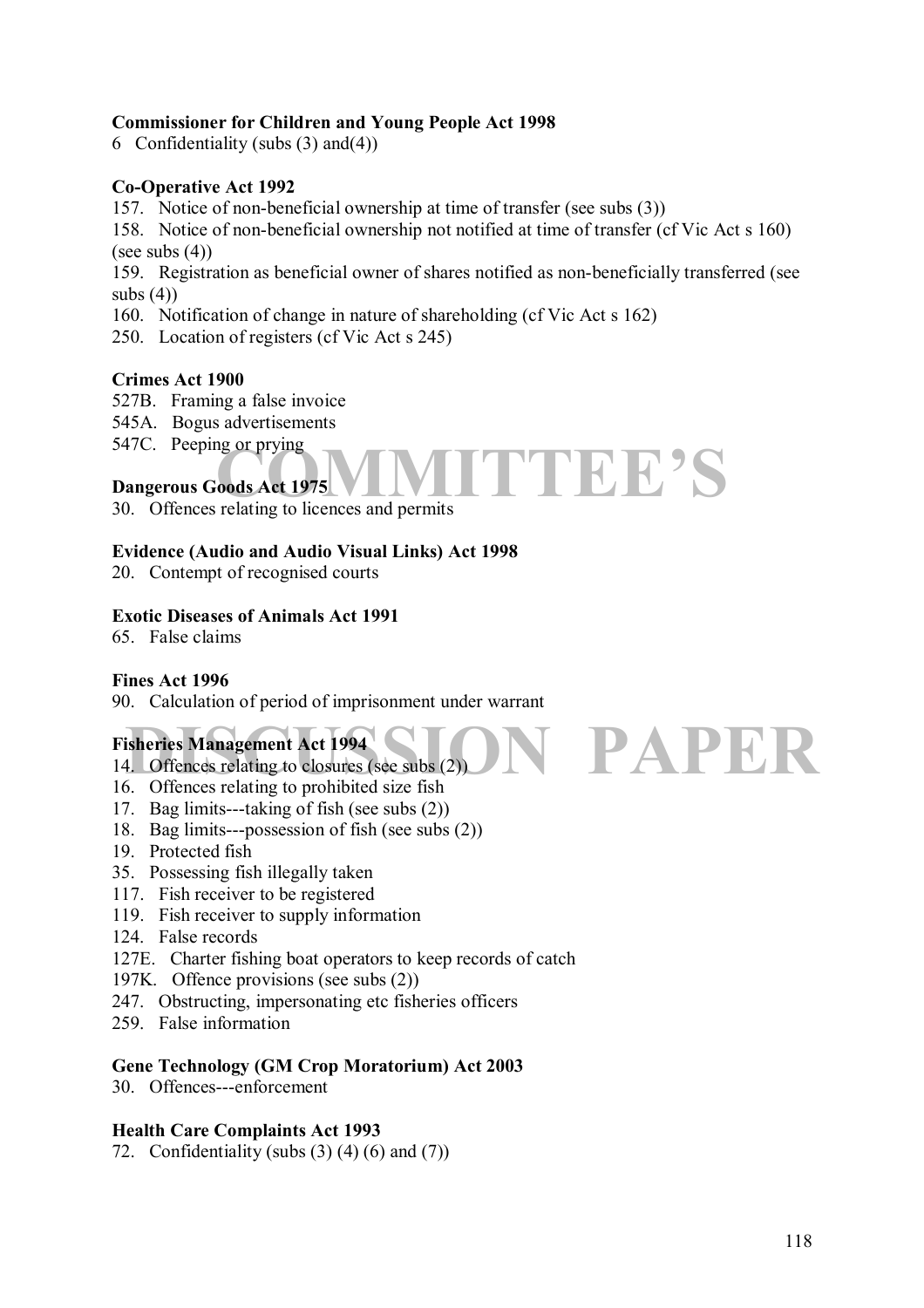## **Heritage Act 1977**

158. Proceedings for offences (see subs (4))

#### **Human Tissue Act 1983**

21R. Obstruction etc of inspectors

## **Human Tissue and Anatomy Legislation Amendment Act 2003**

33H Offences

#### **Independent Commission Against Corruption Act 1988**

70. Confidentiality (see subs (1B), (1C), (3) and (4))

#### **Inebriates Act 1912**

10. Penalty for interfering with such institutions

#### **Legislation Review Act 1987**

12. Confidentiality (see subs (3) and (4))

#### **Marine Parks Act 1997**

20G. Offence provisions (see subs (2))

20H. Removal of wrecked vessels and other property from marine parks

PTEE'S

#### **Mines Inspection Act 1901**

68. Imprisonment for wilful neglect, endangering life or limb

#### **National Parks and Wildlife Act 1974**

169. Impersonating, assaulting, resisting or obstructing an officer etc

#### **Ombudsman Act 1974**

THE Confidentiality (see subs (1B) (1C) (3) and (4) 31H. Confidentiality (see subs  $(1B) (1C) (3)$  and  $(4)$ )

## **Parliamentary Electorates and Elections Act 1912**

181. Penalty for disobedience

#### **Piracy Punishment Act 1902**

7. Where persons may be sentenced to imprisonment, hard labour or solitary confinement may be ordered (strange one)

#### **Police Act 1990**

202. Admission to NSW Police as police officer under false pretences

#### **Police Department (Transit Police) Act 1989**

12. Vacation of position

#### **Public Finance and Audit Act 1983**

58. Evidence (see Subs (2B), (2C), (4) and (5)

#### **Shops and Industries Act 1962**

151. Penalty for forging certificates etc and false declaration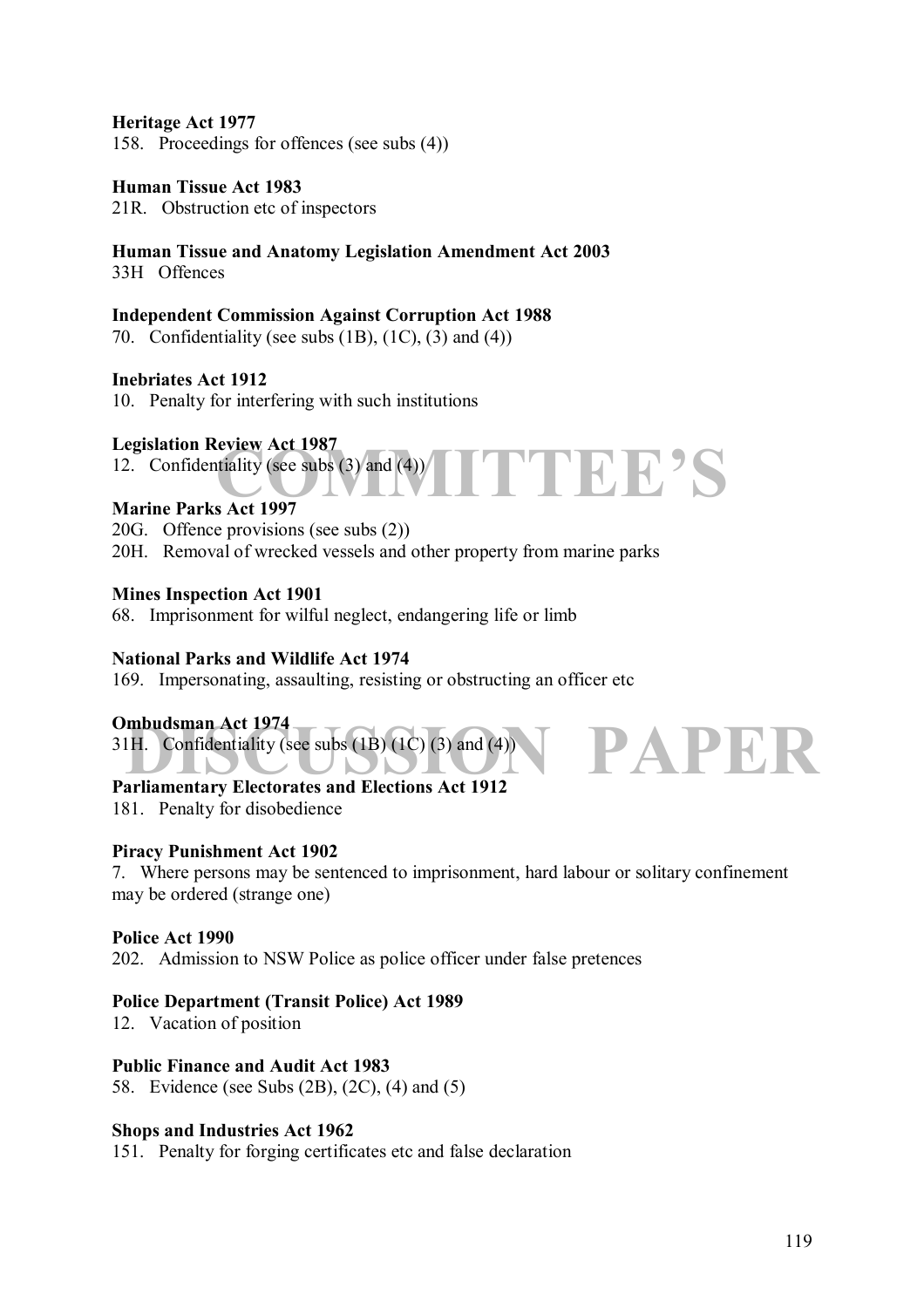## **Stamp Duties Act 1920**

33 Offence

## **Summary Offences Act 1988**

- 4. Offensive conduct
- 8A. Climbing on or jumping from buildings and other structures
- 10B. Possession of spray paint
- 16. Prostitution or soliciting in massage parlours etc
- 18. Advertising premises used for prostitution
- 18A. Advertising for prostitutes
- 19. Soliciting clients by prostitutes
- 19A. Soliciting prostitutes by clients

## **Valuation of Land Amendment (Valuer General) Act 2003**

92 Confidentiality (subs  $(3)$   $(5)$  and $(6)$ )

## **Water Act 1912**

22. Power of entry

23. Obstructing persons in the performance of duties

# **DISCUSSION PAPER**

PTEE'S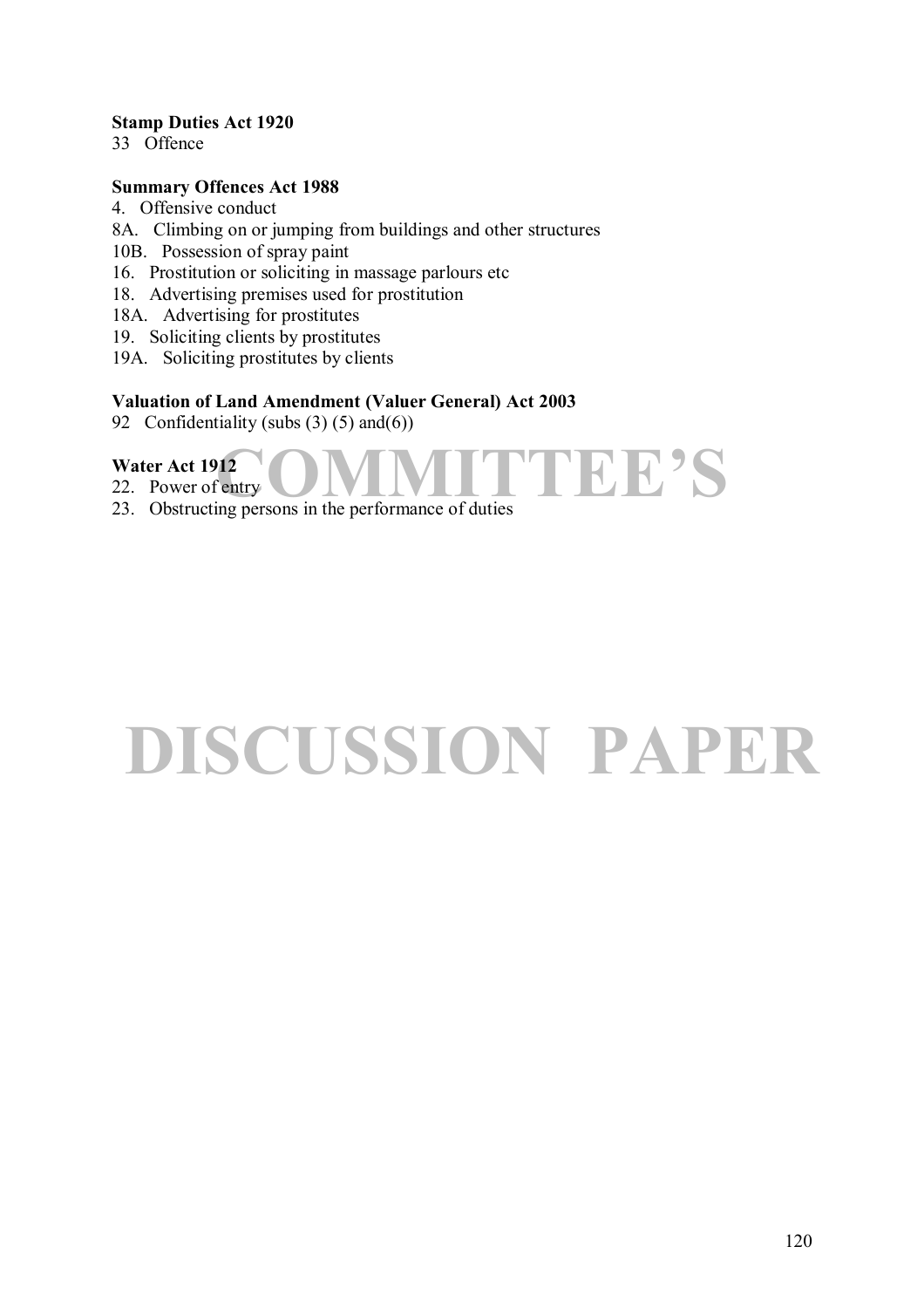**Annexure C** 

## **Sample of Offences with Statutory Maximum Penalty of 6 months – (Commonwealth)**

ABORIGINAL LAND RIGHTS (NORTHERN TERRITORY) ACT 1976: Section 23E(4) - **Secrecy** 

AIR NAVIGATION ACT 1920: Section 15A, 17

ANTARCTIC TREATY (ENVIRONMENT PROTECTION) ACT 1980: Section 20, 21

APPROVED DEFENCE PROJECTS PROTECTION ACT 1947: Section 3

AUSTRALIAN WINE AND BRANDY CORPORATION ACT 1980: Section 42(4), 44A(5)

CT 1959: Section 16B – duty to give information when required<br>
COREIGN EXCHANGE) REGULATIONS 1959: Section 42(1)(a) BANKING ACT 1959: Section  $16B -$  duty to give information when required BANKING (FOREIGN EXCHANGE) REGULATIONS 1959: Section 42(1)(a)

BANKRUPTCY ACT 1966: Section 80, 139U, 139ZT, 152, 263A(a), 263C, 264A, 264C, 264D, 264E, 267D, 267F, 267G (ss264 and 267 are with respect to providing information, failure to give evidence etc)

BOUNTY AND CAPITALISATION GRANTS (TEXTILE YARNS) ACT 1981: Sections 10BA(7), 18(1)

CANBERRA WATER SUPPLY (GOOGONG DAM) ACT 1974: Section 16(3)

COMMONWEALTH ELECTORAL ACT 1918: Section 218, 315A(6), 323, 325, 325A, 327, 329(4), 330, 338, 339, 347(4), 350(1)<br>COMMONWEALTH INSCRIPED STOCK ACT 1911: Section 51BA 329(4), 330, 338, 339, 347(4), 350(1)

COMMONWEALTH INSCRIBED STOCK ACT 1911: Section 51BA

COMMONWEALTH TEACHING SERVICE ACT 1972: Section 34D(10)

COMPLAINTS (AUSTRALIAN FEDERAL POLICE) ACT 1981: Section 7(8), 44, 50(8), 74, 82(1), 83(1), 83(2), 85, 88A

COPYRIGHT ACT 1968: Sections 133A, 203G(2) and (3)

CORPORATIONS ACT 2001 Schedule 3 (Penalties): Subsections 200B(1), 200C(1), 200D,  $283AA(1)$ ,  $283AA(3)$ ,  $283AB$ ,  $283AC(1) - (2)$ (Sections 283AA to 283AC are 'requirements for trust deed and trustee')

COTTON RESEARCH ACT 1982: 26(6), 27,

CRIMES ACT 1914: Section 3LA(3), 30AB(2), 30D, 30F, 30FC, 79(4), 89A,

CRIMES (CURRENCY) ACT 1981: Sections 21(1)(a) and(2)(a)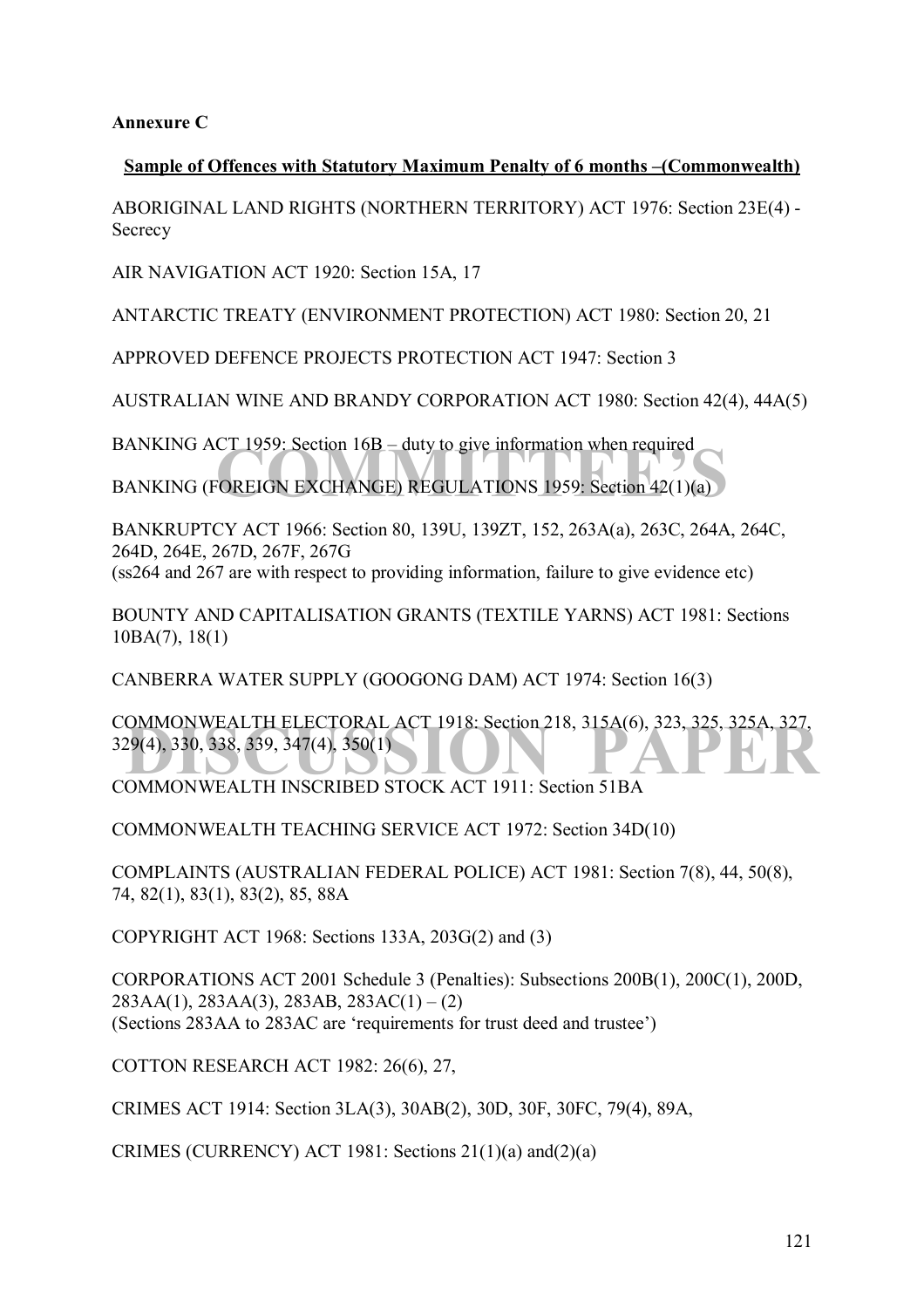CRIMINAL CODE ACT 1995: Section 136.1  $(4)$  – False or misleading statements in applications to the Cth

CUSTOMS ACT 1901: Section  $201A -$  failure to comply with an order by a Magistrate for a person with computer knowledge to assist access to information etc

DEFENCE ACT 1903: Sections 61CY, 61CZ(1), (3) (5) and (7), 61CZA, 73F, 80A, 82(1), 86, 88, 89, 90, 106, 107, 116ZB, 118. As a sample – ss 86 to 90 are 'offences in relation to service tribunals': failure to appear, misleading evidence etc

DEFENCE FORCE DISCIPLINE ACT 1982: 26(1) and (2), 27(1), 33, 36A(1) and (2), 37(1), 39(3), 40A(1) and (2), 43(3), 44(1), 45(1), 46(1), 53(1) (2) and (4), 56(4), 101QA(1) and (2)

DEFENCE FORCE DISCIPLINE APPEALS ACT 1955: sections 43-47

DEFENCE (SPECIAL UNDERTAKINGS) ACT 1952: Section 29(3)<br>DESIGNS ACT 1906: 42B, 42C, DESIGNS ACT 1906: 42B, 42C,

EDUCATION SERVICES FOR OVERSEAS STUDENTS ACT 2000: Section 107 – Failing to identify registered provider in written material

ENVIRONMENT AND HERITAGE LEGISLATION AMENDMENT ACT 2000: Section 72 (Section  $37(3)(c)$ , (5) and (6) of principal Act)

ENVIRONMENT PROTECTION (ALLIGATOR RIVERS REGION) ACT 1978: Sections 31(2) and (4)

ENVIRONMENT PROTECTION (SEA DUMPING) ACT 1981: Sections 37(3)(c), 37(5)<br>and 37(6)<br>EPIDEMIOLOGICAL STUDIES (CONEIDENTIALITY) ACT 1981: Sections 4, 6, 19 and 37(6)

EPIDEMIOLOGICAL STUDIES (CONFIDENTIALITY) ACT 1981: Sections 4, 6, 10

EXCISE ACT 1901: Section 124(1)

EXPLOSIVES ACT 1961: Section 20

EXPORT CONTROL ACT 1982: Section 13(1)

FEDERAL COURT OF AUSTRALIA ACT 1976: Section 42 is imprisonment for 1 month, 58,

FINANCIAL AGREEMENTS (COMMONWEALTH LIABILITY) ACT 1932: Section 5

FISHERIES MANAGEMENT ACT 1991: Section 155 – Panel may restrict publication of certain matters

FUEL QUALITY STANDARDS ACT 2000: Section  $42$  – failure to comply with inspector's warrant / requests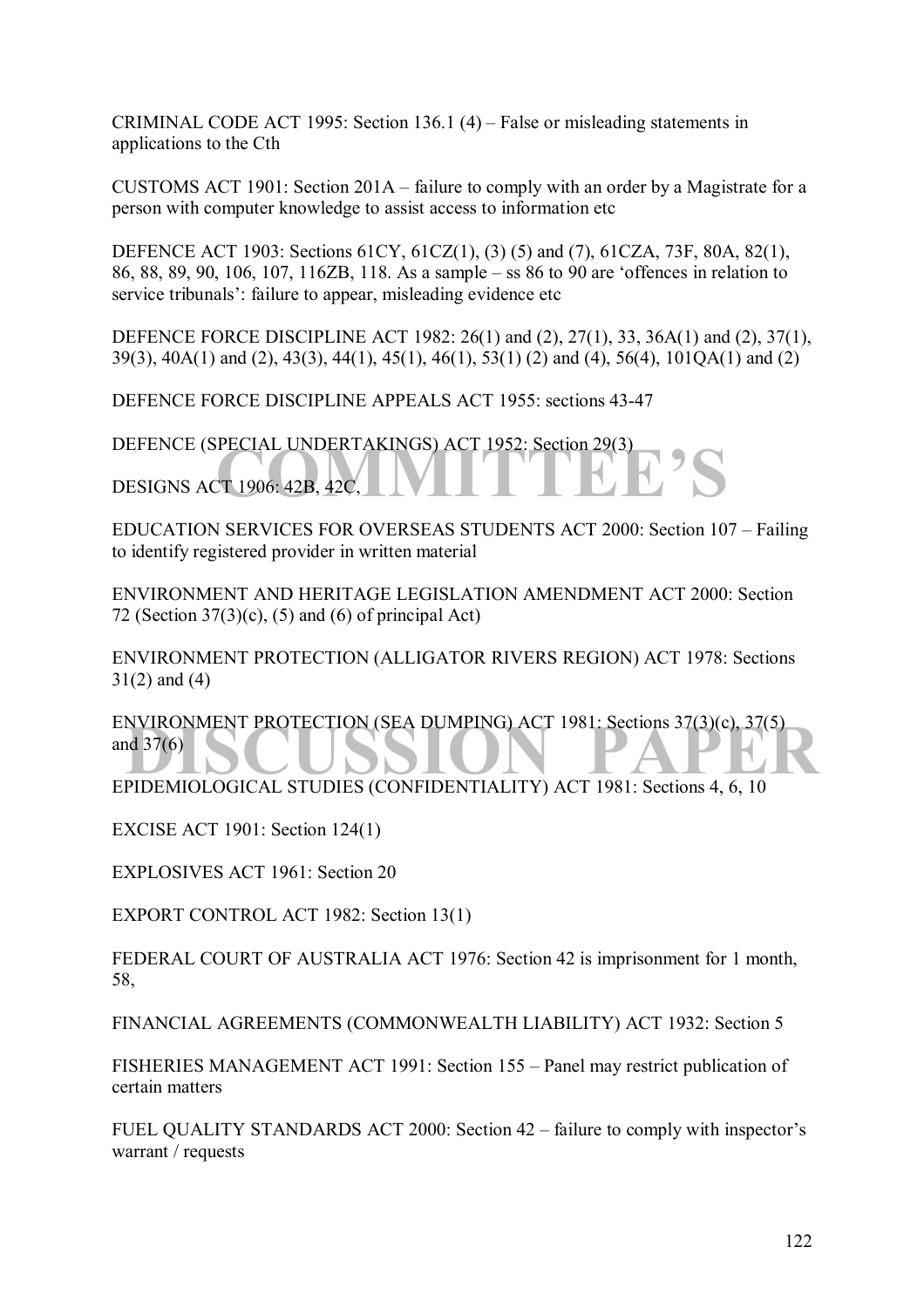HEALTH INSURANCE COMMISSION ACT 1973: Section 8R(1), 23DNJ(3), 130AA(3)

HOME DEPOSIT ASSISTANCE ACT 1982: Sections 58(2), 59(1),

HOMES SAVINGS GRANT ACT 1964: Section 26 – make false or misleading statement; obtain \$ by deception etc

IMMIGRATION (GUARDIANSHIP OF CHILDREN) ACT 1946: Section 6A(3), 9

INCOME TAX ASSESSMENT ACT 1936: Section 221ZXL - secrecy

INSURANCE ACT 1973: Section 49, 49A, 82(1), 87,

LOAN (INCOME EQUALIZATION DEPOSITS) ACT 1976: Section 27C(1)

ACT 1961: Section 95(2), 98(2), 99, 100, 101, 103, 104, 106<br>03 are with respect to invalid solemnization of marriage)<br>CCTION ACT 1983: Section 28(1) MARRIAGE ACT 1961: Section 95(2), 98(2), 99, 100, 101, 103, 104, 106 (Sections 99-103 are with respect to invalid solemnization of marriage)

MEAT INSPECTION ACT 1983: Section 28(1)

MIGRATION ACT 1958: Section 21, 257, 268BH, 268CL, 370, 371, 372, 432, 433

NATIONAL HEALTH ACT 1953: Section 60B, 61E, 75(5), 82K(5), 82U(1), 82V(5), 82WC(1), 82XO(1) and (2), 82XT(5), 82ZVB, 128(1), 129(1), 135B(3)(b)

NAVIGATION ACT 1912: Section 386B - 386H, 415

OCCUPATIONAL HEALTH AND SAFETY (COMMONWEALTH EMPLOYMENT) ACT 1991: Section  $64 -$  witness not to be prejudiced in employment

ACT 1991: Section 64 – witness not to be prejudiced in employment<br>PARLIAMENTARY CONTRIBUTORY SUPERANNUATION ACT 1948: Section 21B(7)

PASSENGER MOVEMENT CHARGE COLLECTION ACT 1978: Section 8(4)

PASSPORTS ACT 1938: Section  $11(3)(a)$  – any offence against this Act which is prosecuted in a court of summary jurisdiction

PETROLEUM (SUBMERGED LANDS) ACT 1967: Sections 32(2) and (3), 39(1), 45,

PUBLIC ACCOUNTS AND AUDIT COMMITTEE ACT 1951: Section 21(3)

PUBLIC ORDER (PROTECTION OF PERSONS AND PROPERTY) ACT 1971: Sections 8(3), 10(2), 17(3), 19(2),

QUARANTINE ACT 1908: Section 27A(7), 27B(6), 70CA(2), 74DA(2), 74E

ROYAL COMMISSIONS ACT 1902: Section  $3$  – failure of witnesses to attend or produce documents; Section  $6$  – penalty for refusing to give evidence

SHIPPING REGISTRATION ACT 1981: Section 73, 74(4A)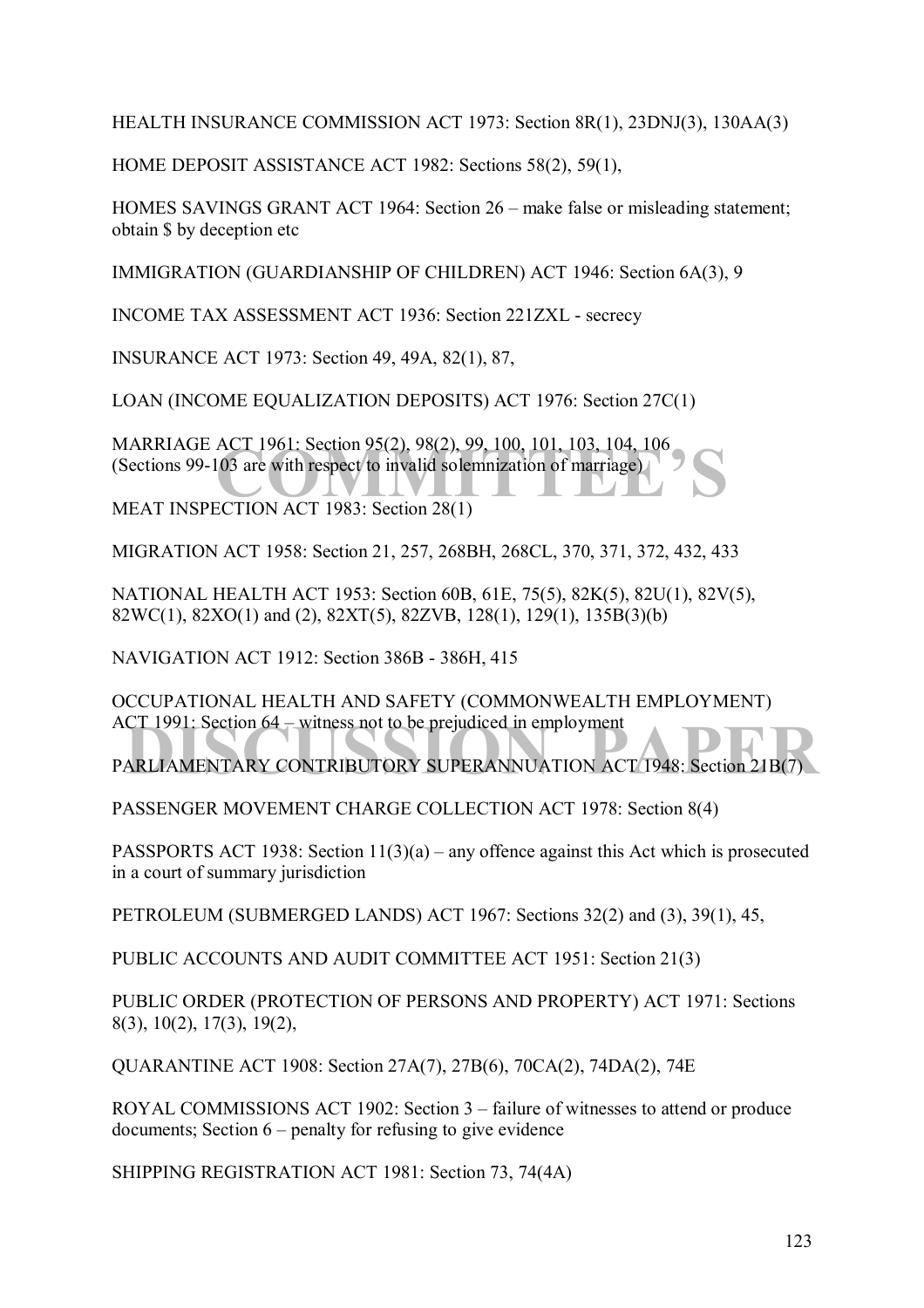## SUPERANNUATION ACT 1976: Section 44(3), 163A(3),

## TELECOMMUNICATIONS (INTERCEPTION) ACT 1979: Section 105(4), 106, 107

TELSTRA (DILUTION OF PUBLIC OWNERSHIP) ACT 1996 Schedule 1: paragraph  $8BN(1)(a)$  – must make correct record

TRADE PRACTICES ACT 1974: Section 44ZG(2) and (5), 44ZI, 44ZJ, 44ZK, 151BV(2), 152DC(4), 152DE(1), 152DF(1), 152DG, 152DJ(2),

TRANSPORT SAFETY INVESTIGATION ACT 2003: Section 18 – person must make immediate report of a reportable matter

WAR GRATUITY ACT 1945: Section 29

E RELATIONS ACT 1996: Section 83BS – must not disclose protected<br>Section 305 and 305A – Non-compliance with inspector's request; WORKPLACE RELATIONS ACT 1996: Section 83BS – must not disclose protected information; Section 305 and  $305A - Non-compliance$  with inspector's request;

## **General comment:**

The above sections are often dealing with issues such as: providing misleading information, disclosing protected information, failure to comply with an agency/inspector request, refusal to provide information or be sworn as a witness, and alike.

Of course, some provisions are dealing with specific conduct (eg environmental dumping), but the above comment is a general observation.

# **DISCUSSION PAPER**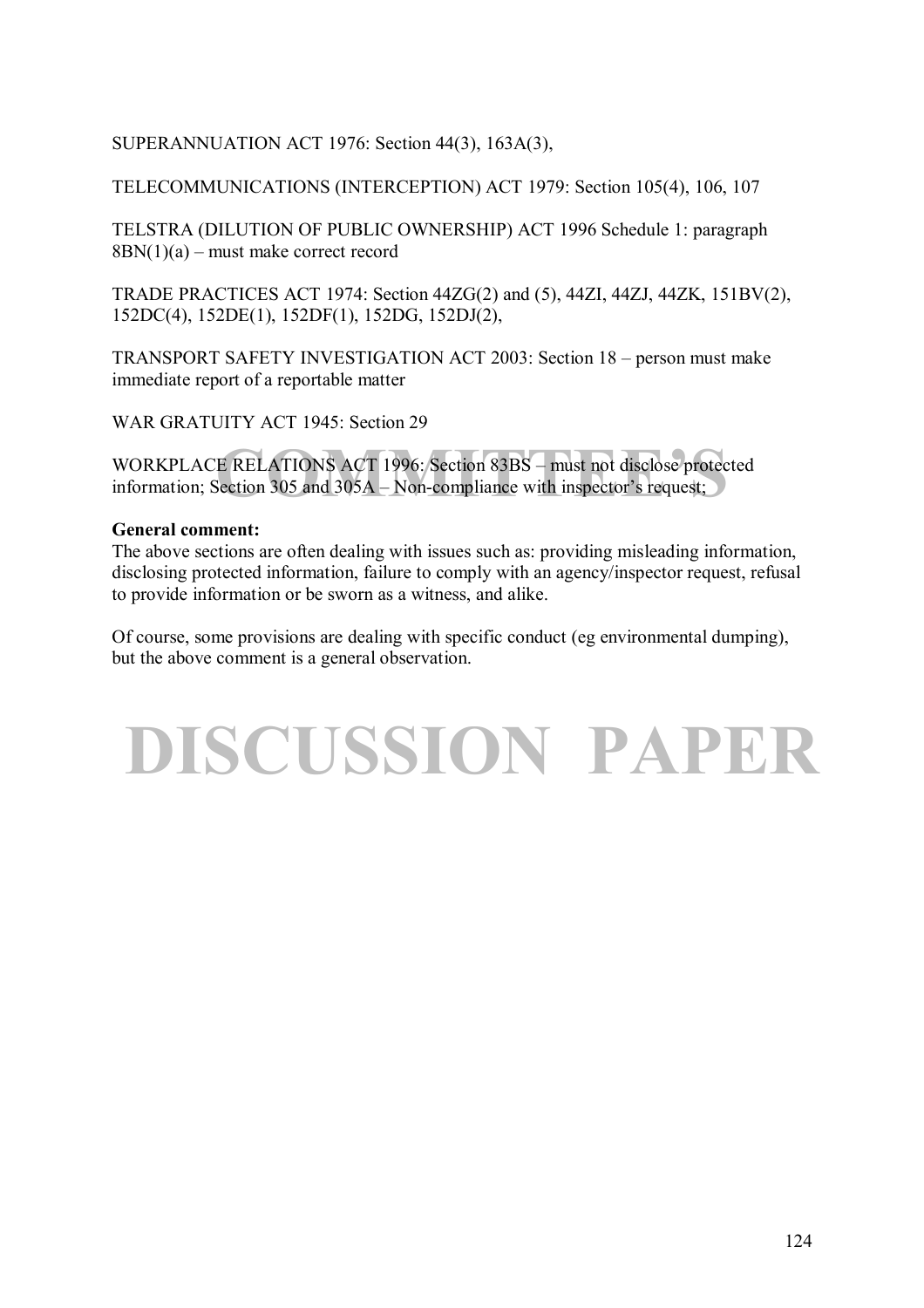## **Annexure D**

Increases to maximum penalties in Western Australian as a consequence of the *Sentencing Legislation Amendment and Repeal Bill* 2002

## **WESTERN AUSTRALIA** *Sentencing Legislation Amendment and Repeal Bill 2002*

## **Part 5 – Amendments about short sentences**

#### **Section 33 – Sentencing Act 1995**

This section is the fundamental change to the WA scheme. Amendments are made to s86 of

the *Sentencing Act* 1995, such that it will now read:

*86. Term of 6 months or less not to be imposed* 

not sentence an offender to a term of 6 months or less unless- (a) the ag<br>posed and any other term or terms imposed by the court is more than 6<br>er is already serving or is yet to serve another term; or *A court must not sentence an offender to a term of 6 months or less unless- (a) the aggregate of the term imposed and any other term or terms imposed by the court is more than 6 months; (b) the offender is already serving or is yet to serve another term; or (c) the term is imposed under section 79 of the Prisons Act 1981.* 

Previously, section 86 dealt with terms of 3 months or less.

## **The list below is comprised of sections of the amending legislation which demonstrate an increase in penalty. The relevant offences are noted.**

#### **Section 34 – Aboriginal Affairs Planning Authority Act 1972 Offence: Trespass on Aboriginal reserve land**

offender (severity naturally increased for a second offence).<br>
Amendment replaces 6 months with 9 months Original provision provided for a maximum penalty of 6 months imprisonment for a first offender (severity naturally increased for a second offence).

## **Section 35 - Aboriginal Heritage Act 1972**

## **Offence: Excavating / destroying / damaging / altering / removing an Aboriginal site**

The original provision provided for a \$500 fine and/or 4-month imprisonment for a first offence.

The amendment increases this to \$20 000 and 9 months.

## **Section 37-** *Bail Act* **1982**

**Offence: Failure to answer a question / providing mis-leading or false information/ hindering the power a corrections officer in the course of exercising their function of ascertaining whether or not a defendant is complying with a home detention order**  Original penalty was \$2000 and/or 6 months.

The amendment increase is to \$2000 and/or 12 months.

## **Section 40- Boxing Control Act 1962**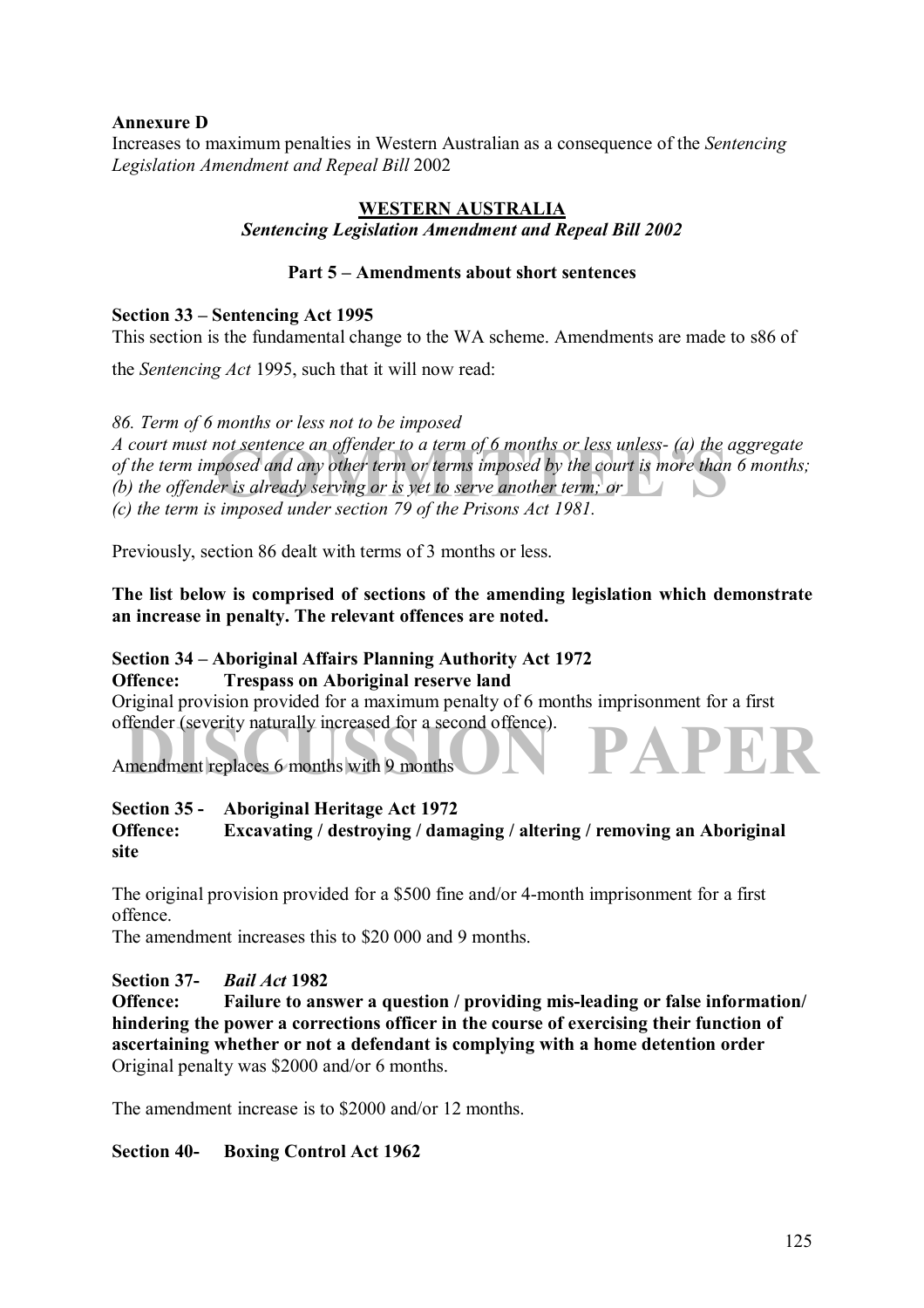## **Offence: Engaging in a particular class of boxing contest whilst not registered or suspended from that class**

Original Penalty was \$1 000 or imprisonment for 6 months or both.

New penalty: \$1000 and/or 9 months.

## **Section 46- Companies (Co-operative) Act 1943**

## **Offence: s280(1)- Liability where proper accounts not kept**

not increases 6 months to 9 months<br>
c<sup>425</sup> Penalty for false statement in prespectus, report belongs sh Where a company is wound up, it is shown that proper accounts were not kept by the company throughout the period of 2 years immediately preceding the commencement of the winding-up every director, manager, or accounting officer of the company who was knowingly a party to or connived at the default of the company shall, unless he shows that he acted honestly or that in the circumstances in which the business of the company was carried on the default was excusable, be liable on conviction on indictment to imprisonment for a term not exceeding one year, or on summary conviction to imprisonment for a term not exceeding 6 months.

The amendment increases 6 months to 9 months

## **Offence: s425 -Penalty for false statement in prospectus, report, balance sheet, document etc**

The amendment increases summary conviction imprisonment from 6 months to 9 months

## **Section 51 – The Criminal Code**

## **Offence: s77 Possession of threatening/abusive material for publication, distribution etc to incite racial hatred**

Original summary conviction penalty: Imprisonment for 6 months or a fine of \$2 000 (on indictment  $-2$  years).

| Amendment increases the available penalty for a summary conviction to 12 months.                                                                                                                                                  |
|-----------------------------------------------------------------------------------------------------------------------------------------------------------------------------------------------------------------------------------|
|                                                                                                                                                                                                                                   |
| $\Omega$ of the state of the state of the state of the state of the state of the state of the state of the state of the state of the state of the state of the state of the state of the state of the state of the state of the s |

**Offence: s78 Publication, distribution etc., of material to incite racial hatred**  Original summary conviction penalty: Imprisonment for 6 months or a fine of \$2 000 (on indictment  $-2$  years).

Amendment increases the available penalty for a summary conviction to 12 months.

## **Section 56 – Electoral Act 1907**

## **Offence: Unlawfully destroying, taking, opening, or otherwise interfering with ballot boxes or ballot papers**

Original penalty was 'imprisonment not exceeding 6 months'.

Amendment increases the available to 9 months.

## **Section 58- Energy Operators (Powers) Act 1979**

**Offence: s67 Circumventing meters: altering meter reading, prevents meter from operating, interferes with service apparatus, obtaining energy which circumvents the meter etc** 

Original penalty: in the case of a natural person \$2 000 or imprisonment for 6 months, or both such fine and imprisonment.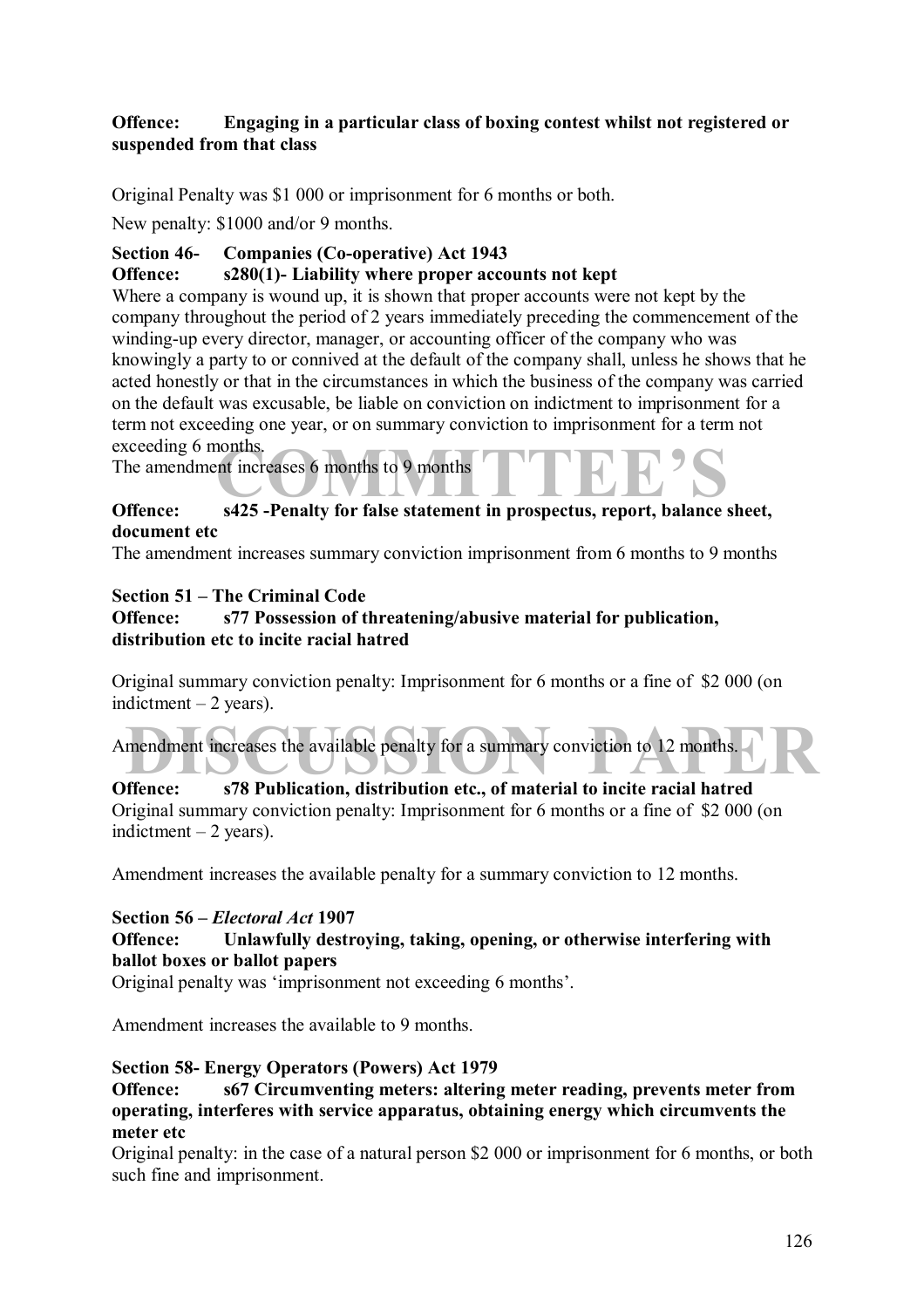Amendment increases the available to 9 months.

## **Section 62 -** *Firearms Act* **1973**

## **Offence:** s19(1) Licensing offences – sells, disposes of, purchases, or in possession **of a firearm without the appropriate licence or permit.**

The original available penalty of 6 months was applicable only if none of the listed special circumstances applied. Examples of such circumstances are: being disqualified, firearm is a handgun, and firearm has been modified. In these instances, the maximum available penalty remains 18 months.

If no special circumstance exists, the maximum available penalty has increased from 6 to 12 months.

## **Offence:** General offence s23(5) – defacing/altering ID mark, alters firearm design **or calibre such that it differs from any licence or permit attached to it, or is in possession of such a firearm**

such a firearm<br>able penalty has increased from 6 to 12 months<br>Fish Besources Management Act 1997 Original available penalty has increased from 6 to 12 months

## **Section 63 – Fish Resources Management Act 1997**

**Offence: s170 -Use of explosives or noxious substances in WA waters if the use can reasonable be expected to result in the taking of any fish** 

Amendment has increased maximum available penalty from 6 to 12 months (Section 170 also has a clause stating that the Court may order offender to pay compensation in addition to any punishment imposed)

## **Offence: s172 - Unlawful interference with fishing gear: removal of fish from, or any interference with, net, trap or gear used for aquaculture**

Amendment has increased maximum available penalty from 6 to 12 months

| Offence: s176 - False statements / omissions in applications under this Act |  |  |
|-----------------------------------------------------------------------------|--|--|
| Amendment has increased maximum available penalty from 6 to 12 months       |  |  |

## **Offence: s225(4)- Court may prohibit person from being on fishing boats or certain places etc if they have been convicted under this Act**

If offender breaches such an order, penalty has increased from 6 to 12 months

## **Section 70 – Guardianship and Administration Act 1990**

#### **Offence: s112(3)- Unauthorised access to documents / material lodged with the Guardianship Board**

 Current penalty: \$2 000 or imprisonment for 6 months Increase available imprisonment from 6 months to 9 months

## **Offence: Schedule 1 Part B Clause 7(3)-Refusing to attend before the Board, failure to provide document/ answer question**

Current penalty: \$2 000 or imprisonment for 6 months New penalty: \$5 000 °  $\qquad \qquad$  9 months

## **Offence: Schedule 1 Part B Clause 8(3)- Providing a knowingly false or misleading answer / document to the Board**

Current penalty: \$2 000 or imprisonment for 6 months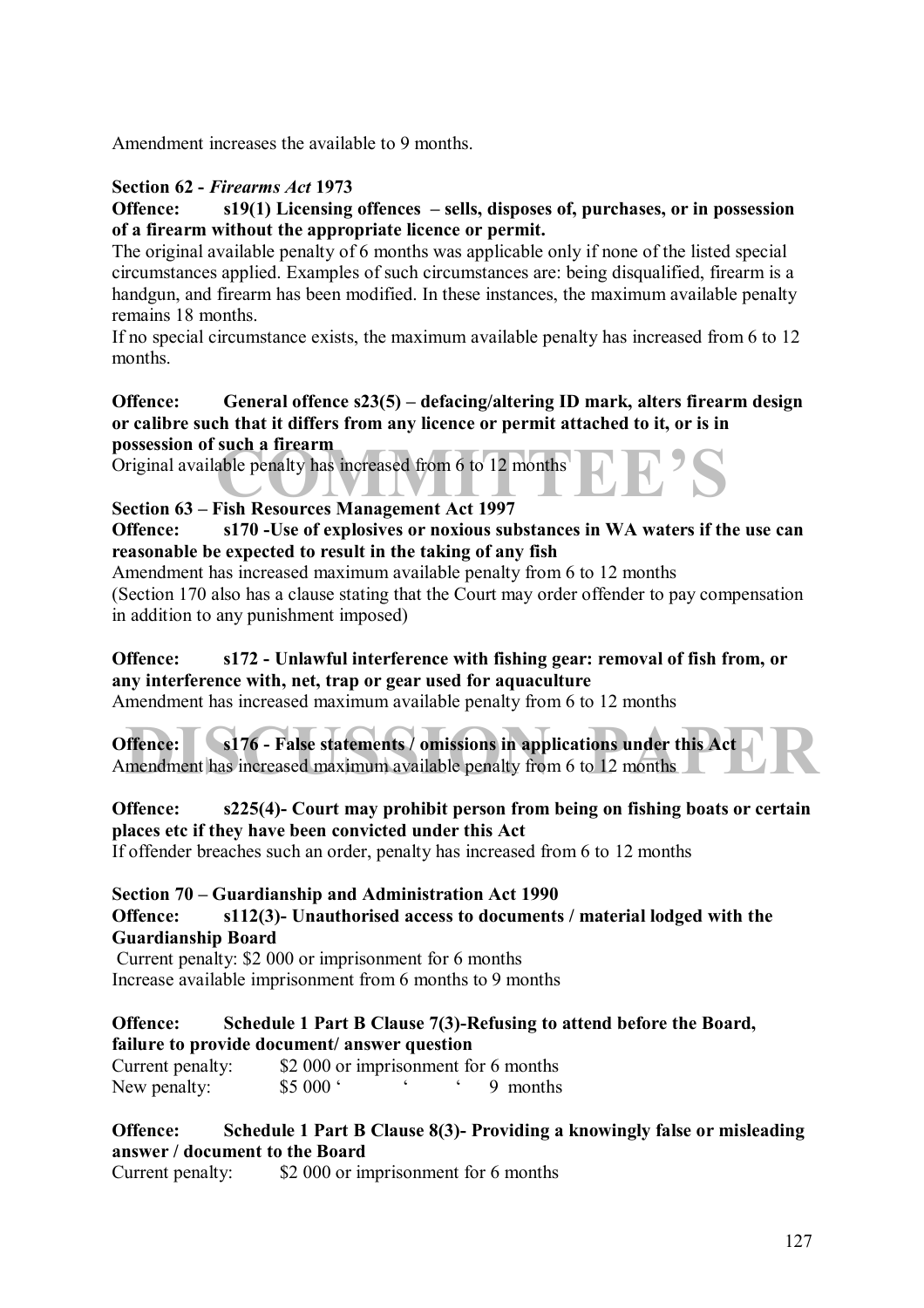New penalty:  $$5000$   $\cdot$   $$9$  months

**Offence:** Schedule 1 Part B Clause 10 – Creating a disturbance at Board sitting, or **any act which may constitute a contempt of court if the Board were a court**  Current penalty: \$2 000 or imprisonment for 6 months New penalty: \$5 000 °  $\qquad \qquad$  9 months

**Offence:** Schedule 1 Part B Clause 11 – Board hearings shall be open unless the **Board orders otherwise. Failure to comply with such an order is an offence** 

| Current penalty: |                     | \$2 000 or imprisonment for 6 months |          |
|------------------|---------------------|--------------------------------------|----------|
| New penalty:     | \$5000 <sup>o</sup> |                                      | 9 months |

#### **Section 85 – Police Act 1892**

| Offence:         | s15 – Member of the Force taking bribes to forego their duties |
|------------------|----------------------------------------------------------------|
| Current penalty: | $$500$ and/or 6 months                                         |
| New penalty:     | $$4,000$ and/or 12 months                                      |
|                  |                                                                |

#### **Offence: s61(1)- Personating a member of the Force, or attempting to bribe a member of the force**

| Current penalty: | \$500 and/or 6 months    |
|------------------|--------------------------|
| New penalty:     | \$4,000 and/or 12 months |

## **Offence: s20- Disturb, hinder, or resist any member of the Police Force in the execution of his duty**

| Current penalty: | \$500 and/or 6 months |
|------------------|-----------------------|
| New penalty:     | \$500 and/or 9 months |

**Example 15 and 316 and 31 and 31 and 31 and 31 and 31 and 31 and 31 and 31 and 31 and 31 and 31 and 31 and 31 and 31 and 31 and 31 and 31 and 31 and 31 and 31 and 31 and 31 and 31 and 31 and 31 and 31 and 31 and 31 and 31 Offence:** s41(1) and (7)- Resist or wilfully prevent or obstruct any officer or **constable of the Police Force whilst the member is stopping, detaining, entering etc a ship or vessel for the purpose of searching etc**  Current penalty: \$500 and/or 6 months New penalty: \$4 000 and/or 12 months

**Offence: s58A- Damage to animals, plants in any place maintained as a garden for botanical etc purposes, or for public resort or recreation**  Current penalty: \$500 and/or 6 months New penalty: \$4 000 and/or 12 months

**Offence: s64A(1)- Obtaining property, money or valuable by passing a valueless cheque, unless (a) that he had reasonable grounds for believing that that cheque would be paid in full on presentation; and (b) that he had no intent to defraud**  Current penalty: \$500 or 6 months for a first offence New penalty: \$4 000 or 12 months

**Offence: s67A- Any person who aids, harbours, maintains, or employs another person who, to his knowledge, has broken or escaped out of any legal custody and is illegally at large, commits an offence**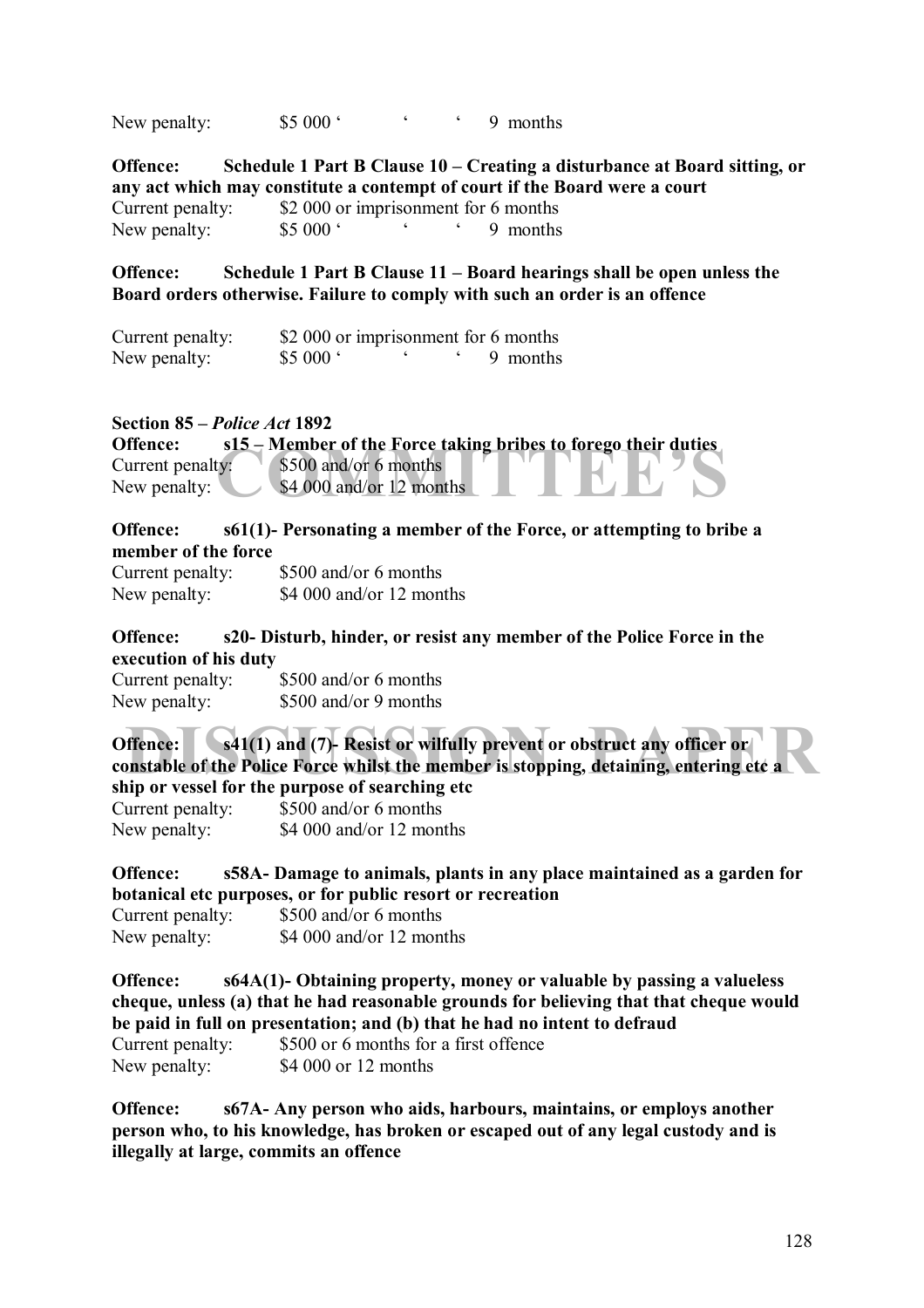| Current penalty: | \$500 and/or 6 months   |
|------------------|-------------------------|
| New penalty:     | \$1 000 and/or 9 months |

**Offence: s80(1)- destroys or damages any real or personal property of any kind, whether owned by the Crown or any public authority or local government or by any other person, is guilty of an offence.** 

Current penalty: \$500 and/or 6 months New penalty: \$4 000 and/or 12 months (Subject to s80A, which provides for graffiti offenders)

**Offence: s90A-False reports to police**  Current penalty: \$500 and/or 6 months New penalty: \$4 000 and/or 12 months

## **Section 87 – Prostitution Act 2000**

**Prostitution Act 2000**<br>
s15-A person who acts as a prostitute for a client who is a child conder this section<br>
We consider this section **Offence: s15-A person who acts as a prostitute for a client who is a child commits an offence under this section**  Current penalty: Imprisonment for 6 months New penalty: Imprisonment for 9 months

## **Section 90- Restraining Orders Act 1997**

**Offence: s61(1)-A person who is bound by a violence restraining order and who breaches that order commits an offence** 

Current penalty:

(a) if the duration of the order is 72 hours or less, \$2 000 or imprisonment for 6 months; New penalty: replace 6 months with 9 months

| Offence:                           | $\sim$ s71(3)-Person restrained by a firearms restraining order, failing to give |
|------------------------------------|----------------------------------------------------------------------------------|
| an answers or gives a false answer |                                                                                  |
|                                    | Current penalty: \$2 000 or imprisonment for 6 months                            |
| New penalty:                       | \$2,000 or imprisonment for 9 months                                             |

#### **Section 92 – Road Traffic Act 1974**

Each of the offences listed below have had the maximum available *imprisonment* penalty increased from 6 months to 9 months.

**Offence: s59A - Dangerous driving causing bodily harm (1) A person who causes bodily harm to another person by driving a motor vehicle in a manner (which expression includes speed) that is, having regard to all the circumstances of the case, dangerous to the public or to any person commits an offence** 

**Offence: s60 - Reckless driving (1) Every person who wilfully drives a motor vehicle in a manner (which expression includes speed) that is inherently dangerous or that is, having regard to all the circumstances of the case, dangerous to the public or to any person commits an offence**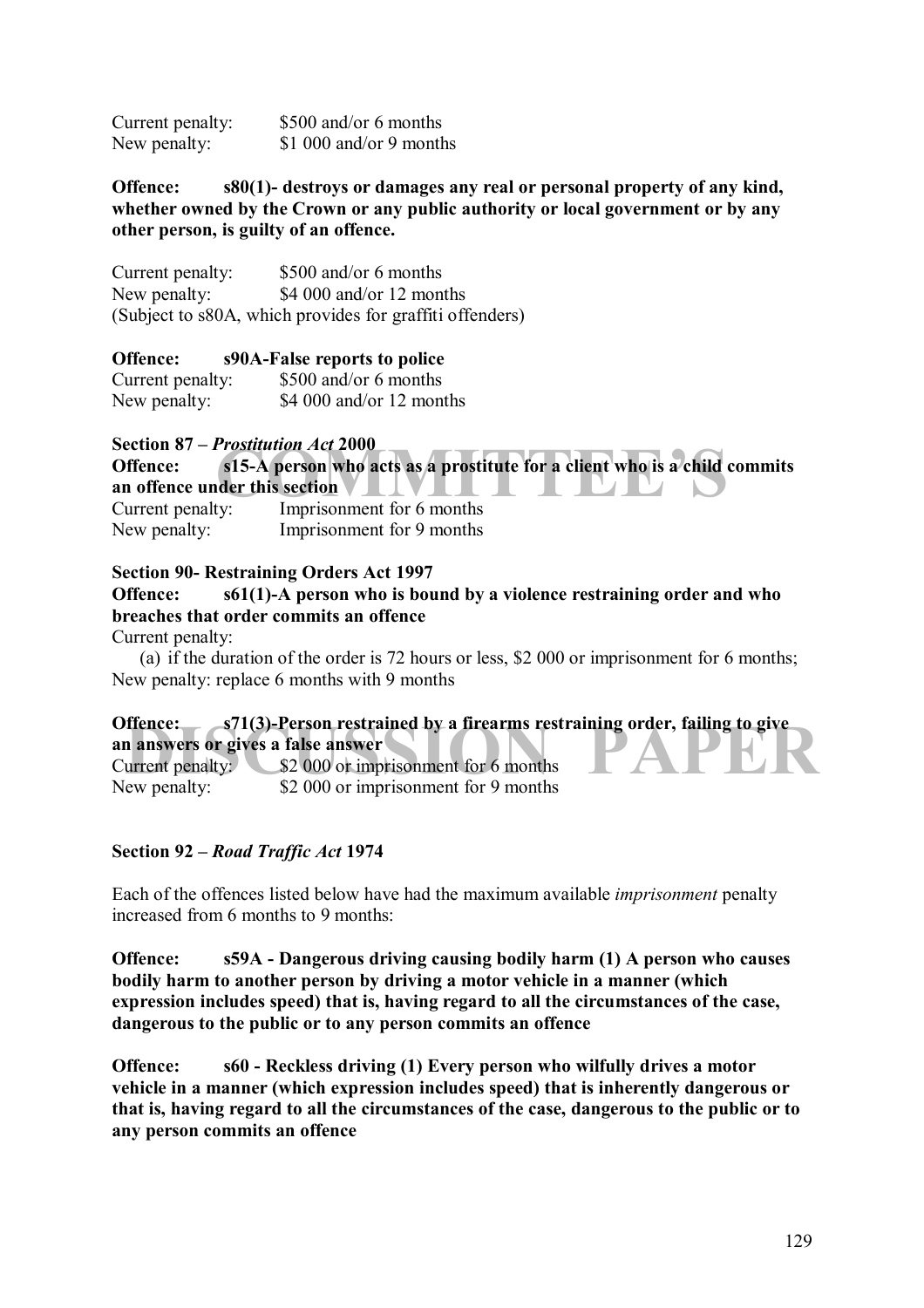**Offence: s61-Dangerous driving -(1) Every person who drives a motor vehicle in a manner (which expression includes speed) that is, having regard to all the circumstances of the case, dangerous to the public or to any person commits an offence Offence: s63-Driving under the influence of alcohol, etc. (1) A person who drives or attempts to drive a motor vehicle while under the influence of alcohol, drugs, or alcohol and drugs to such an extent as to be incapable of having proper control of the vehicle commits an offence, and the offender may be arrested without warrant** (the increase from 6 months to 9 months is with respect to a second offence)

**Offence: s67- Failure to comply with requirement as to provision of breath, blood or urine sample for analysis** 

## **Section 100 – Travel Agents Act 1985**

**Offence: s7(3)- Subject to this Act, an individual shall not hold himself out, and a body corporate shall not hold itself out, as carrying on business as a travel agent unless the individual or body corporate, as the case requires, is a licensee** 

I or body corporate, as the case requires, is a licensee<br>ty: Penalty: \$25 000 or 6 months' imprisonment or both, with a m<br>in the case of a second or subsequent offence Current penalty: Penalty:  $$25,000$  or 6 months' imprisonment or both, with a minimum fine of \$2 500 in the case of a second or subsequent offence

New penalty: Replace '6 months' with 9 months

**Section 104 –** *Young Offenders Act* **1994 The original section 118(2) states: ìDespite section 86 of the** *Sentencing Act 1995* **the court sentencing a young person to a**  term of detention may impose a term of 3 months or less."

The amendment replaces 3 months with 6 months

# **DISCUSSION PAPER**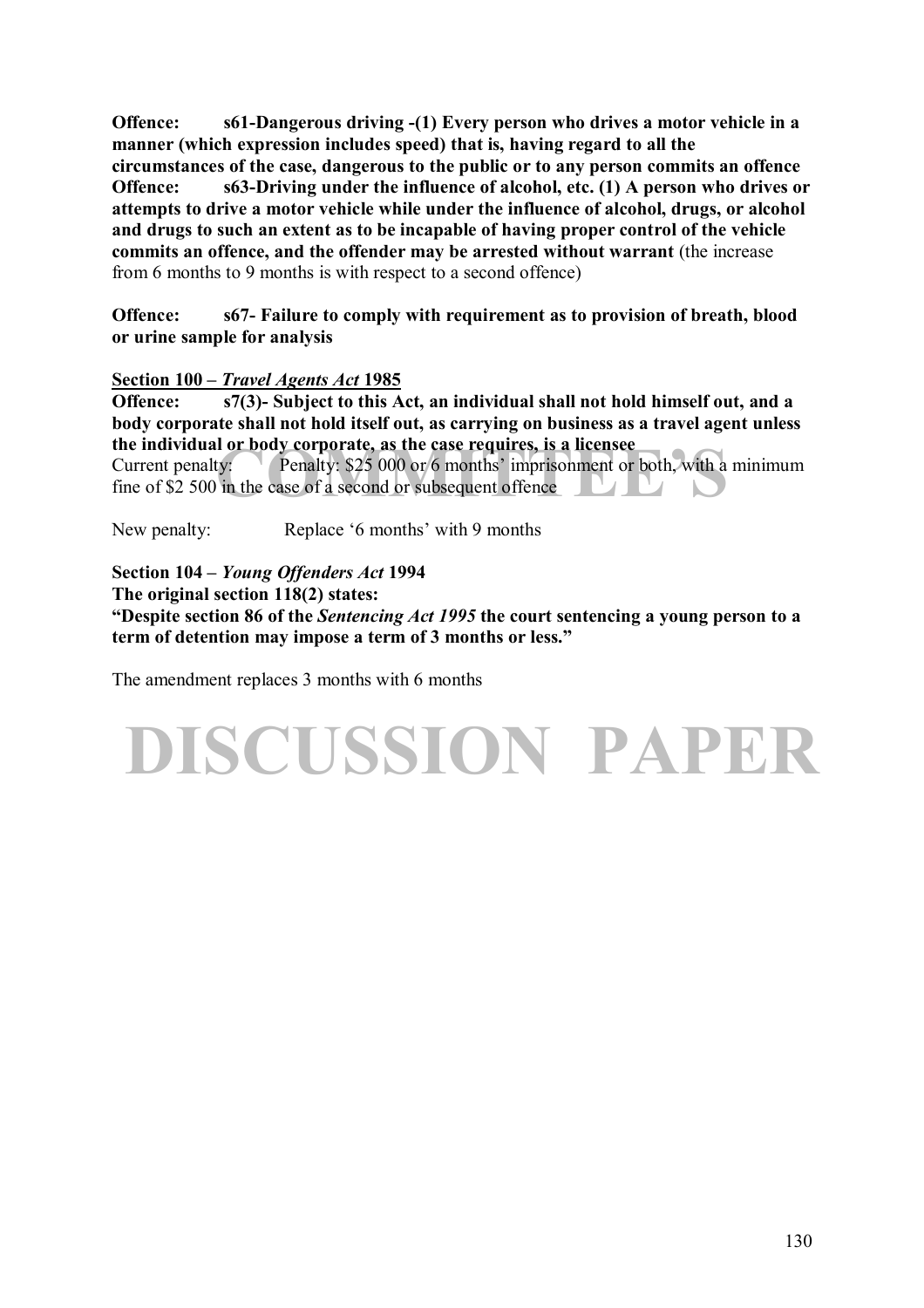## **Annexure E**

**Availability of main sentencing options throughout NSW.** 

| Court                   | Availability of        | Availability <sup>386</sup> | <b>Availability of</b> | <b>Availability of</b> |
|-------------------------|------------------------|-----------------------------|------------------------|------------------------|
| Location <sup>385</sup> | Home                   | of Periodic                 | Drug court             | <b>MERIT</b>           |
|                         | <b>Detention</b> (team | <b>Detention</b>            |                        |                        |
|                         | locations)             | (suburb                     |                        |                        |
|                         |                        | location of                 |                        |                        |
|                         |                        | facility)                   |                        |                        |
| Sydney                  | City                   | Silverwater                 | Bankstown              | Burwood                |
|                         | Bankstown              | Parklea                     | Blacktown              | Camden                 |
|                         | Parramatta             | Campbelltown                | Burwood                | Campbelltown           |
|                         | Campbelltown           | Norma Parker                | Campbelltown           | Gosford                |
|                         | Mt Druitt              | (Parramatta,                | Fairfield              | Hornsby                |
|                         | Penrith                | Females only)               | Liverpool              | Katoomba               |
|                         | Long Jetty             |                             | Parramatta             | Kogarah                |
|                         | (service may not       |                             | Penrith                | Liverpool              |
|                         | be available in        |                             | Richmond               | Manly                  |
|                         | some fringe            |                             | Ryde                   | North Sydney           |
|                         | areas)                 |                             | Windsor                | Parramatta             |
|                         |                        |                             |                        | Penrith                |
|                         |                        |                             |                        | Redfern                |
|                         |                        |                             |                        | Sutherland             |
|                         |                        |                             |                        | Wyong                  |
| Hunter                  | Maitland               | Tomago                      |                        | Cessnock               |
|                         | (extends to            |                             |                        | Maitland               |
|                         | Singleton)             |                             |                        | Muswellbrook           |
|                         |                        |                             |                        | Newcastle              |
|                         |                        |                             |                        | Raymond Terrace        |
|                         |                        |                             |                        | Toronto                |
|                         |                        |                             |                        |                        |
| Illawarra               | Wollongong to          | Wollongong                  |                        | <b>Albion Park</b>     |
|                         | Nowra                  |                             |                        | Kiama                  |
|                         |                        |                             |                        | Port Kembla            |
|                         |                        |                             |                        | Nowra                  |
|                         |                        |                             |                        | Wollongong             |
| Richmond-               |                        |                             |                        | Ballina                |
| Tweed                   |                        |                             |                        | <b>Byron Bay</b>       |
|                         |                        |                             |                        | Casino                 |
|                         |                        |                             |                        | Kyogle                 |
|                         |                        |                             |                        | Lismore                |
|                         |                        |                             |                        | Mullumbimby            |
|                         |                        |                             |                        | Murwillumbah           |
|                         |                        |                             |                        | Tweed Heads,           |

 $\overline{a}$ 

<sup>&</sup>lt;sup>385</sup> Based on the Australian Standard Geographical Classification (ASGC)<br><sup>386</sup> As noted above, "availability" also depends on the individual's means of accessing the periodic detention centre in question.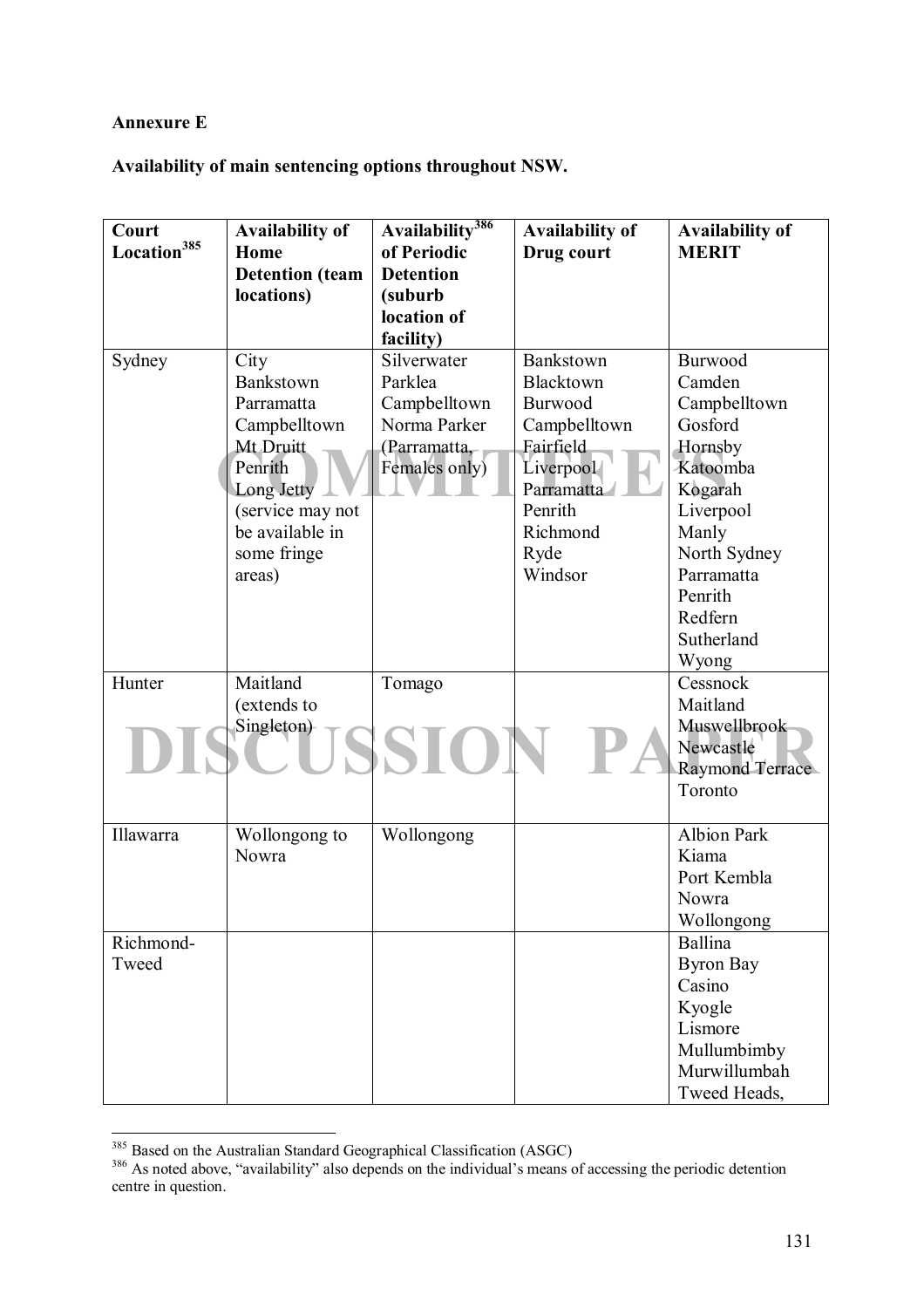| Mid-North     | Projected pilot<br>for 2004-2005 | Grafton         | Grafton         |
|---------------|----------------------------------|-----------------|-----------------|
| Coast         |                                  |                 | Kempsey         |
|               |                                  |                 | Maclean         |
|               |                                  |                 | Port Macquarie  |
|               |                                  |                 | Wauchope        |
| Northern      |                                  | Tamworth        | Tamworth        |
|               |                                  | Grafton         |                 |
| North         |                                  | Tamworth        | Dubbo           |
| Western       |                                  |                 | Wellington      |
| Central West  |                                  | <b>Bathurst</b> | <b>Bathurst</b> |
|               |                                  |                 | Blayney         |
|               |                                  |                 | Forbes          |
|               |                                  |                 | Oberon          |
|               |                                  |                 | Orange          |
|               |                                  |                 | Parkes          |
| South Eastern |                                  |                 | Queanbeyan      |
|               |                                  |                 | Wagga Wagga     |
| Murrumbidge   |                                  | Mannus          | Junee           |
| e             |                                  |                 |                 |
| Murray        |                                  | Mannus          |                 |
| Far West      |                                  | Broken Hill     |                 |

in the North/North West of NSW. In the Northern and North Western Statistical Divisions the distances between towns and the closest periodic detention centre are in excess of 500km.<br>Also in these divisions the lack of suit *Availability of Periodic Detention and Home Detention* – it is arguable that the availability of periodic detention and home detention should be assessed by how accessible they are to offenders and not simply by whether a periodic detention exists within a particular division. When assessed this way the data for the Local Courts in the Northern and North Western Statistical Divisions highlight the lack of viable alternatives to prison accessible to offenders distances between towns and the closest periodic detention centre are in excess of 500km. Also in these divisions the lack of suitable public transport exacerbates the situation.<sup>387</sup>

## **Availability of Periodic Detention when assessed in relation to ASGC Statistical Divisions**

## **Sydney**

The Sydney Statistical Division encompasses the CBD and surrounding suburbs, extending north to Wyong, southwest to Camden, northwest to Richmond and west to Katoomba. Servicing this division are 4 periodic detention centres: Parklea, Silverwater, Campbelltown and Parramatta (female prisoners only).

## **Illawarra**

 $\overline{a}$ 

<sup>387</sup> In the Northern region there is one Countrylink rail service daily stopping at Tamworth, Walcha, Armidale, Tenterfield and Inverell. In the North Western region a similar situation exists with coach services once daily between the towns of Dubbo, Lightning Ridge, Brewarrina, Bourke and Broken Hill. Information obtained from NSW Government Department of Infrastructure, Planning and Natural Resources web-site: http://www.planning.nsw.gov.au/countrytransportresource/ on 12/03/04 and Countrylink web-site: http://www.countrylink.info/timetable/timetable.do?action=load on 12/03/04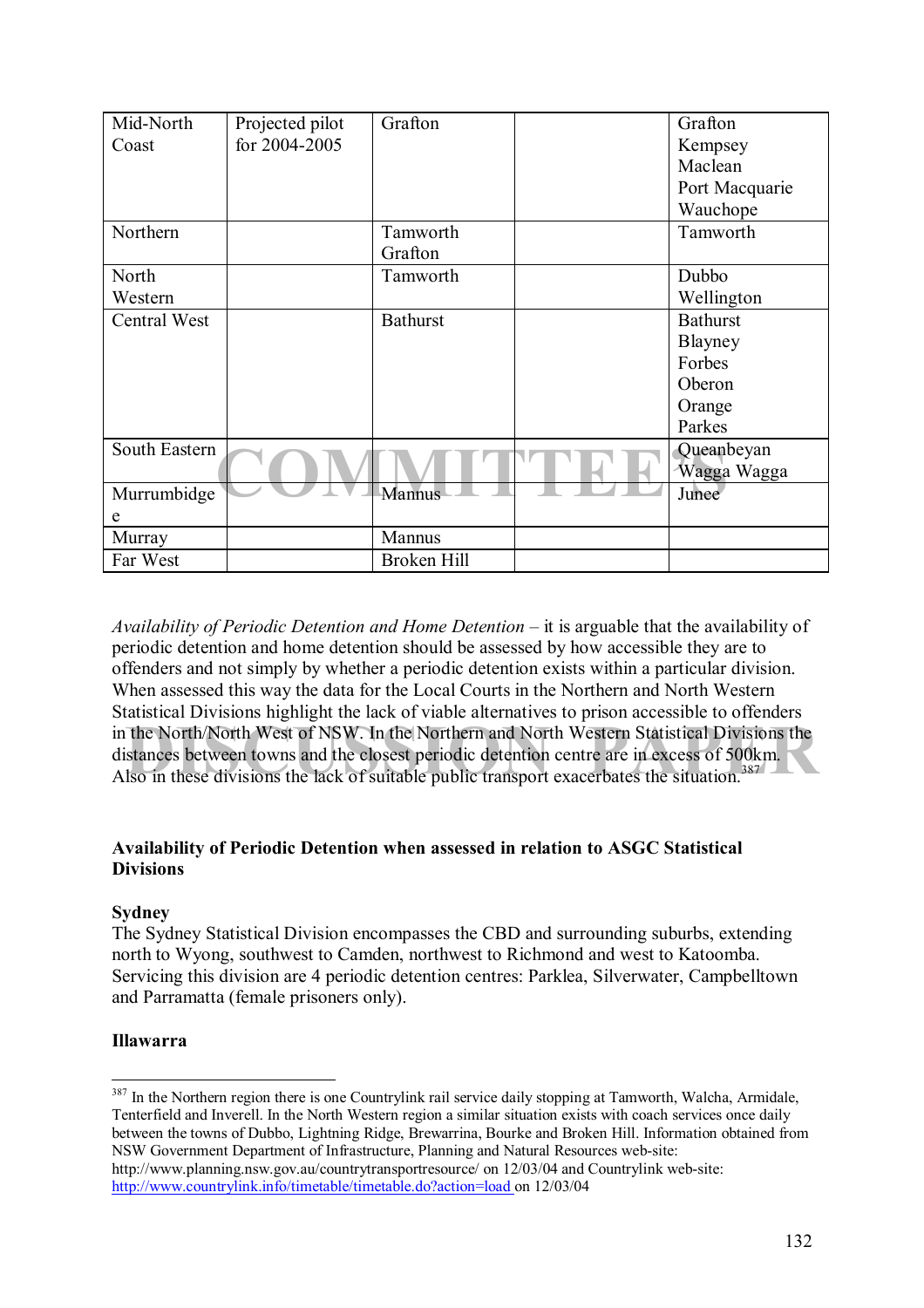The Illawarra Statistical Division spans south to Milton and west to Moss Vale from Wollongong. Servicing this division is a periodic detention centre at Wollongong. The approximate travel distance from Wollongong to Milton is 160km.<sup>388</sup>

## **South Eastern**

South Eastern Statistical Division begins at Batemans Bay, extends south to the border with Victoria, west to Yass and northwest to Young. It includes local courts at Goulburn, Quenbeyan and Cooma. Technically there are no periodic detention centres in this division. It could be argued that the centres situated in Wollongong, Bathurst and Mannus may be of service to the courts in this division. Note though the distance between, for example Eden (situated close to the border with Victoria) and the closest periodic detention centre Mannus, the distance between the two being approx 460km.

## **Central West**

on, north to Rylstone and northwest to Condobolin. Periodic detention<br>athurst. Bathurst essentially has to serve a division where the approxim<br>ance from Lithgow to Hillston (east to west) is 500km. Central west Statistical Division encompasses Lithgow local court and Cowra, extending west to Hillston, north to Rylstone and northwest to Condobolin. Periodic detention is available in Bathurst. Bathurst essentially has to serve a division where the approximate travelling distance from Lithgow to Hillston (east to west) is 500km.

## **North Western**

If the detention centres at Bathurst or Tamworth. Alternatively, the western area of this vision may find access to the periodic detention centre at Broken Hill. Note though the proximate distance between Bourke and Broken The North Western Statistical Division spans west to Cobar and Bourke from Mudgee, (a distance of approximately 580km). The division extends north to Lightning Ridge, encompassing the local courts of Coonamble and Walgett. There is no periodic detention facility available in this division. Servicing the northern areas of this division, the Tamworth periodic detention centre may be suitable. Note though the distance between for example Tamworth and Bourke being approximately 580km.The detention centre in Bathurst may also be suitable to service the eastern areas of this division. Areas on the western edge of this division (for example Cobar and Bourke) would need to travel long distances to attend either of the detention centres at Bathurst or Tamworth. Alternatively, the western area of this division may find access to the periodic detention centre at Broken Hill. Note though the approximate distance between Bourke and Broken Hill is 530km.

## **Far West**

Far West Statistical Division encompasses the Broken Hill district and Central Darling district. There is a periodic detention centre in Broken Hill servicing these districts. The distance between Wilcannia and Broken Hill is approx 190km.

#### **Murray**

The Murray Statistical Division is in the southwest corner of NSW encompassing the courts of Wentworth, Deniliquin and Albury. There is no periodic detention centre in this division. The detention centre at Mannus may be suitable for towns between Albury and Deniliquin (approximate distance between Deniliquin and Mannus is 160km). The detention centre in Broken Hill may be suitable for those in Wentworth (approximate distance 200km).

#### **Murrumbidgee**

 $\overline{a}$ 

The Murrumbidgee Statistical Division covers local courts Hay in the West, Griffith in the centre and Gundagai in the East. There is a periodic detention centre in this division at the

<sup>&</sup>lt;sup>388</sup> All approximate travel distances referred to in body of text have been obtained via an NRMA distance calculator accessed from: http://www.mynrma.com.au/products/travel/maps/index.shtml#calculator on 12/03/04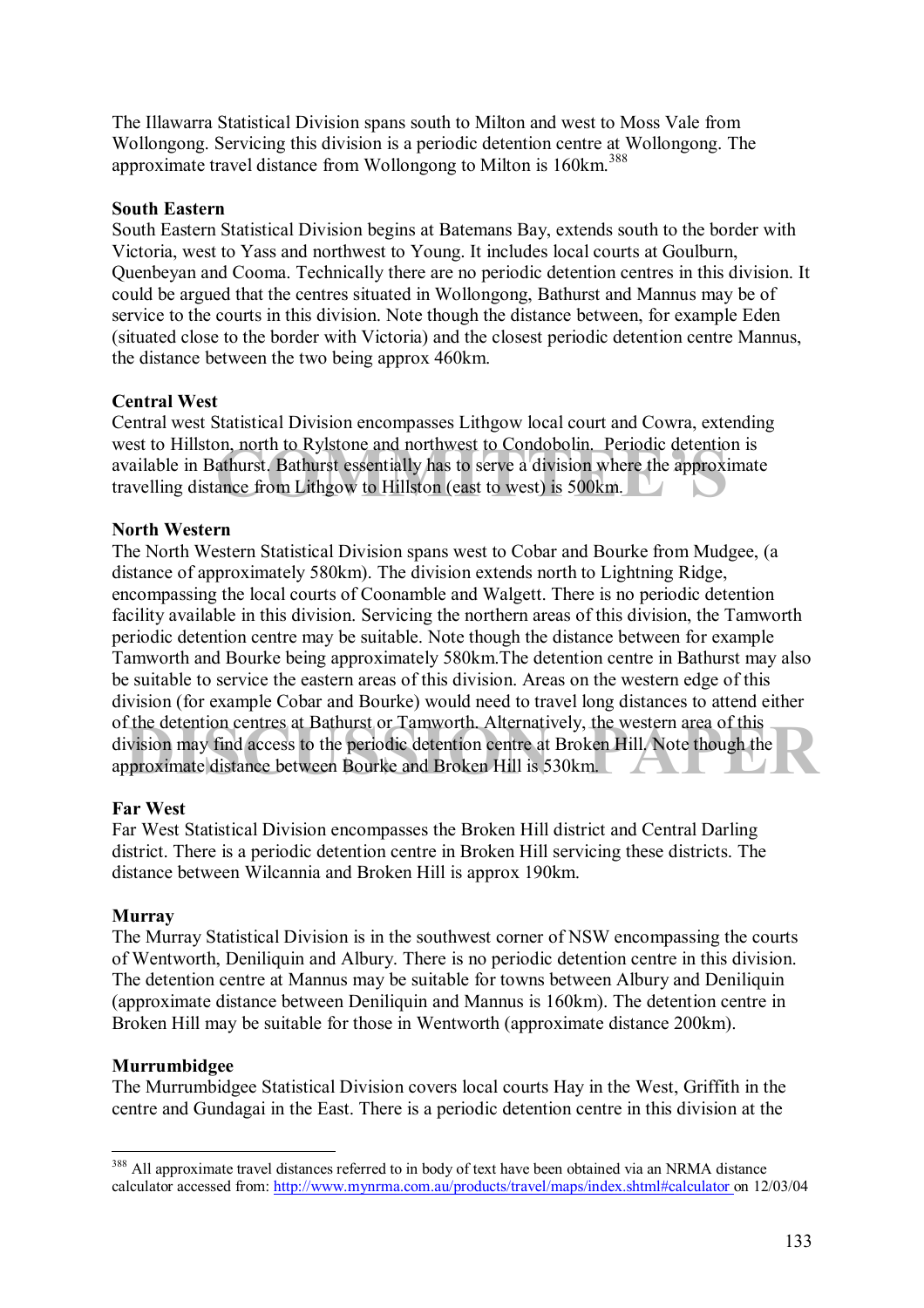town of Mannus 115km southeast of Wagga Wagga.<sup>389</sup> The distance between Hay and this facility is approx 150km.

## **Hunter**

The Hunter Statistical Division includes local courts Musswellbrook, Cessnock, Murrurundi, Gloucester and Newcastle. A periodic detention facility is located at Tomago, a short distance north of Newcastle.

## **Northern**

The Northern Statistical Division includes courts Tamworth, Narrabri in the west, Moree in the north and Tenterfield in the east. There is a periodic detention centre at Tamworth. The distance between for example Moree and Tamworth is approx 270km. The periodic detention centre at Grafton may be suitable to service courts on the eastern edge of the division such as Tenterfield or Glen Innes.

## **Mid-North Coast**

**COMMITTEE 1995**<br>
COMMITTEE 1 Division begins at Taree and heads north through courts at Kempsey,<br>
COMMITTEE is a periodic detention centre at Grafto<br>
division could use either the facility at Grafton or Tomago, Kempsey, y This Statistical Division begins at Taree and heads north through courts at Kempsey, Port Macquarie, Coffs Harbour and Grafton. There is a periodic detention centre at Grafton. Courts in this division could use either the facility at Grafton or Tomago. Kempsey, which is roughly situated in the middle of these two detention centres, is approx 200km from Grafton and 250km from Tomago.

## **Richmond-Tweed**

Richmond-Tweed is a small Statistical Division containing courts at Lismore, Tweed Heads and Ballina. The closest detention centre is Grafton with the longest travel distance being from Grafton to Tweed Heads (approx 300km)

#### **Availability of Home Detention when assessed in relation to ASGC Regions**

The availability of home detention across NSW when assessed in relation to ASGC<br>Statistical Divisions is sparse. Sydney is the most accommodated with facilities available<br>in Penrith, Mt Druitt, Parramatta, Bankstown and Ca **Statistical Divisions is sparse. Sydney is the most accommodated with facilities available in Penrith, Mt Druitt, Parramatta, Bankstown and Campbelltown. Outside of Sydney the availability of home detention is practically non-existent. Servicing the Illawarra Statistical Division are facilities located in Wollongong, which extend to Nowra. In the Hunter Statistical Region home detention is available in Maitland extending to Singleton. Outside these divisions home detention is not available.** 

 $\overline{a}$ <sup>389</sup> Distance obtained from web-site of Department of Corrective Services: http://www.dcs.nsw.gov.au/correctional/mannus.asp on 12/03/04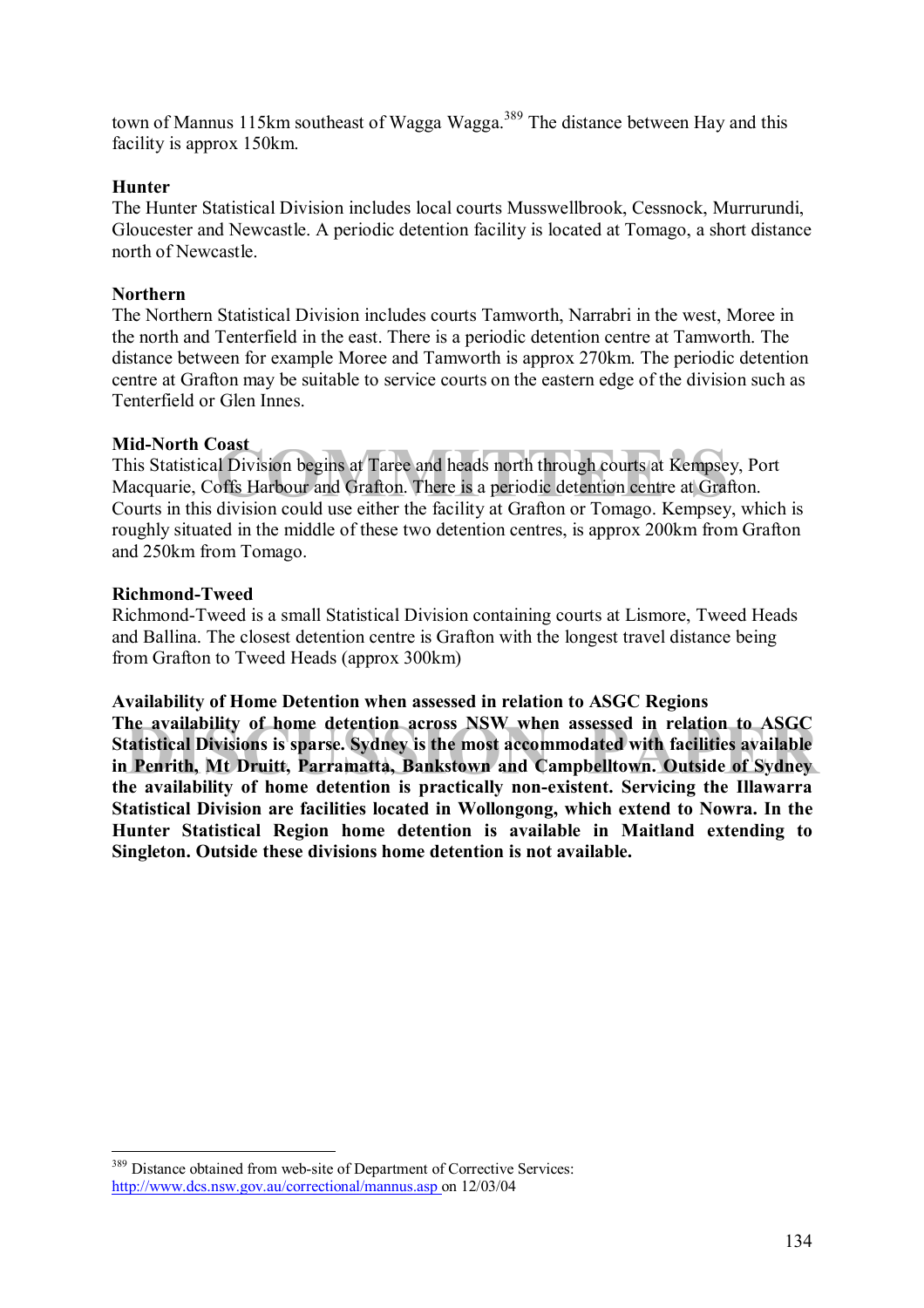## **Annexure F**

#### **Two suggested amendments to section 5 of the** *Crimes (Sentencing Procedure) Act 1999*

Suggested amendment to s 5 would read something like as follows:

#### *Imprisonment as a last resort:*

- *(6) In determining an appropriate penalty for the offence, the court is to have regard to the principle that imprisonment is a sanction of last resort.*
- *(7) A court must not sentence an offender to imprisonment unless it is satisfied, having considered all possible alternatives, that no penalty other than imprisonment is appropriate.*
- *(8) If the court determines that the only appropriate penalty is imprisonment, then it must further consider whether such sentence should be fully or partially suspended, ordered to be served by way of periodic detention, or ordered to be served by way of home detention.*
- detention.<br>ting a term of imprisonment a court will have regard to the princi<sub>s</sub><br>es of sentencing and impose the shortest and least restrictive<br>onment that is commensurate with the seriousness of the offence. *(9) In setting a term of imprisonment a court will have regard to the principles and purposes of sentencing and impose the shortest and least restrictive form of imprisonment that is commensurate with the seriousness of the offence and the background of the offender.*

## *Sentences of 6 months or less:*

- *(10) (i) A court may not impose a sentence of imprisonment of 6 months or less, unless it is satisfied, on the balance of probabilities, that the offender:* 
	- *(f) was subject to a form of conditional liberty at the time of committing the offence and would be unlikely to comply with the terms of any other or further community based order;*

(g) had been sentenced to a term of imprisonment of 6 months or more in the<br>previous 5 years and at the time of sentencing demonstrates poor prospects<br>for rehabilitation;<br>(b) pesses a year, and imminant threat to the safet *(g) had been sentenced to a term of imprisonment of 6 months or more in the previous 5 years and at the time of sentencing demonstrates poor prospects for rehabilitation;* 

- *(h) poses a real and imminent threat to the safety or the property of another person and any other sanction would fail to provide an appropriate degree of community protection; or*
- *(i) was held in pre-sentence custody and the term of the sentence is back-dated so as to expire no later than the date of sentencing.*

*(ii) A court may impose a sentence of imprisonment of 6 months or less if it is ordered to run concurrently, consecutively or partly concurrently and partly consecutively with any other sentence of imprisonment such that the aggregate term of imprisonment exceeds 6 months.* 

*(iii) A court may order that the person be sentenced to the rising of the court* 

- *(4) A court that sentences an offender to imprisonment for 6 months or less must indicate to the offender, and make a record of its reasons for doing so, including:* 
	- *(c) its reasons for deciding that no penalty other than imprisonment is appropriate, and*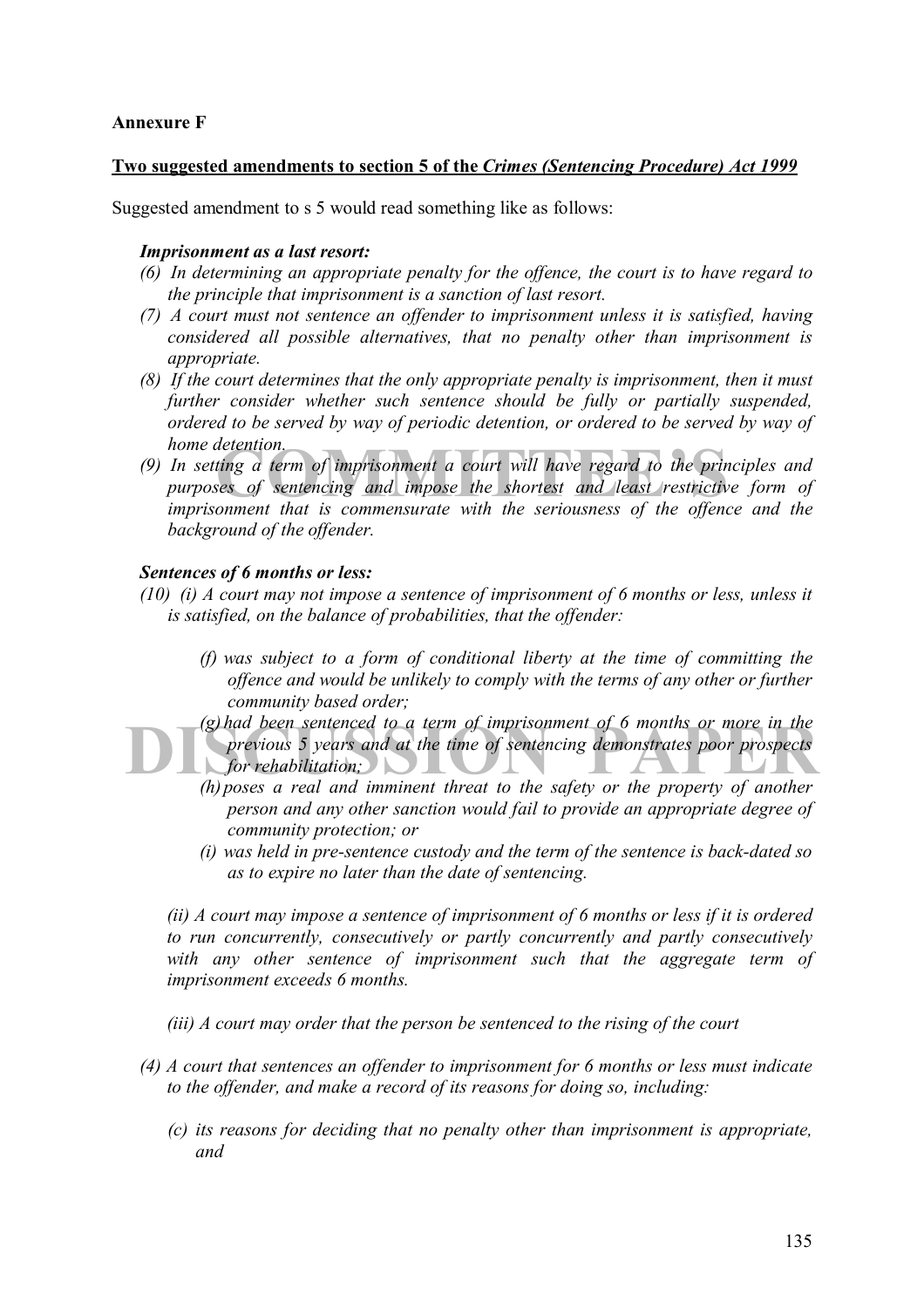*(d) its reasons for deciding not to make an order allowing the offender to participate in an intervention program or other program for treatment or rehabilitation (if the offender has not previously participated in such a program in respect of the offence for which the court is sentencing the offender).* 

#### *Sentences greater than 6 months*

*(5) A court must not impose a term of imprisonment greater than 6 months on the ground that it has no power to impose a term of imprisonment of 6 months or less.*"

## **Suggested amendment 2:**

Section 5 of the *Crimes (Sentencing Procedure) Act* 1999 could be amended (or further amended) so as to reduce the number and/or duration of full time sentences of imprisonment of 6 months or less. A suggested provision could read something like this:

r less. A suggested provision could read something like this:<br>Intervalse and the sentence and offender to imprisonment for 6 months or less<br>A to order that the sentence be served by way of home detention or <sup>4</sup> *A court shall not sentence an offender to imprisonment for 6 months or less unless it intends to order that the sentence be served by way of home detention or periodic*  detention or that the sentence be either partially or fully suspended.<sup>"</sup>

In these circumstances section 12 of the Act would have to be amended to re-introduce partially suspended sentences. Note: this option would place a considerable burden on the probation and parole service.

## **DISCUSSION PAPER**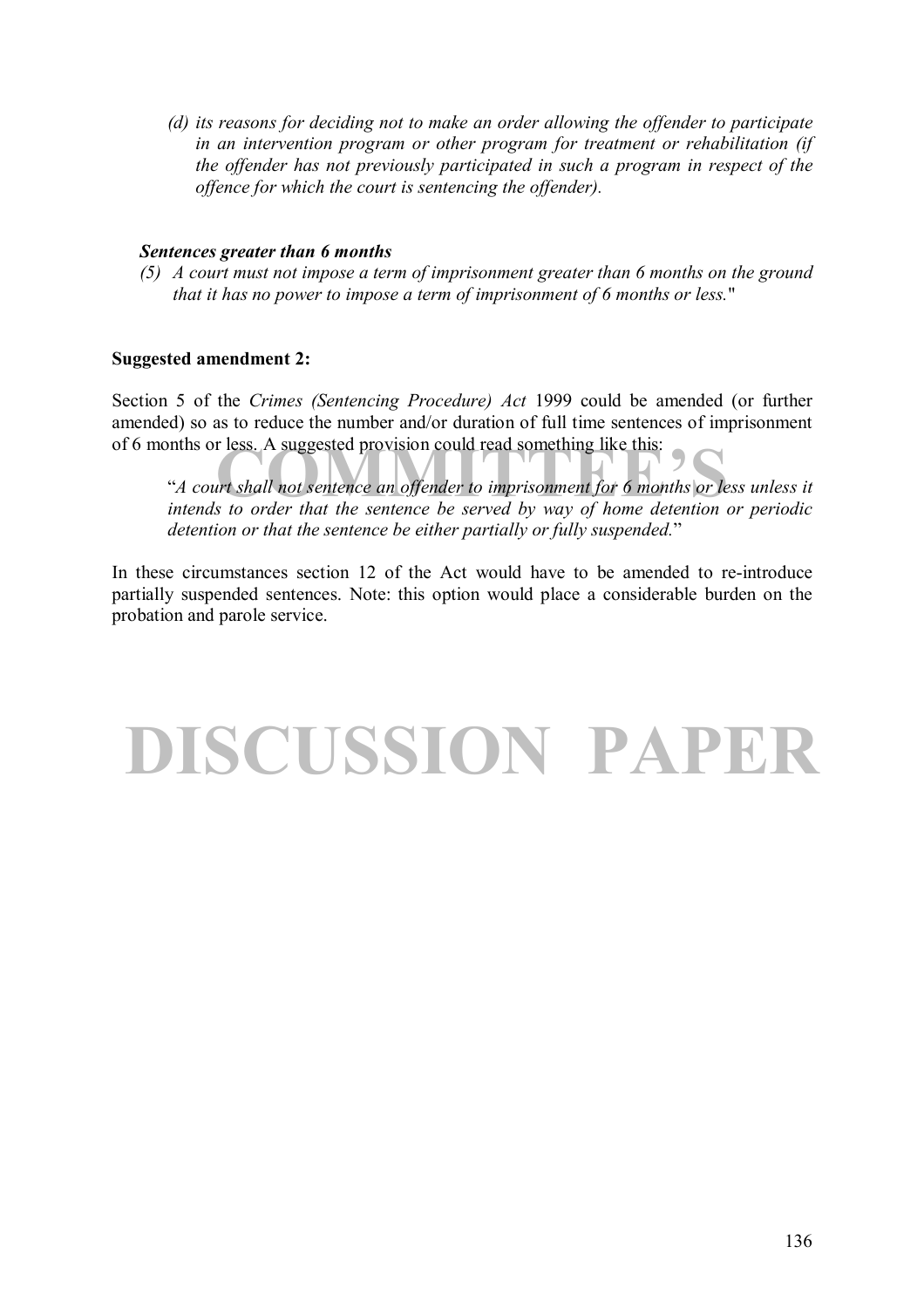## **Annexure G:**

## **Geographic area in which short prison sentences are imposed.**

| <b>Region/Court (grouped by</b><br><b>ASGC Statistical Divisions)</b> | No. Of prison sentences 6<br>months or less | <b>Total No. Of Sentences</b> | Percentage as a proportion of<br>all penalties imposed |
|-----------------------------------------------------------------------|---------------------------------------------|-------------------------------|--------------------------------------------------------|
| <b>SYDNEY</b>                                                         |                                             |                               |                                                        |
| Katoomba                                                              | 31                                          | 357                           | 8.7                                                    |
| Penrith                                                               | 303                                         | 4855                          | 6.2                                                    |
| Windsor                                                               | 46                                          | 997                           | 4.6                                                    |
| Blacktown                                                             | 171                                         | 2662                          | 6.4                                                    |
| Parramatta                                                            | 160                                         | 2893                          | 5.5                                                    |
| Ryde                                                                  | 14                                          | 850                           | 1.6                                                    |
| Balmain                                                               | $\mathfrak{Z}$                              | 676                           | 0.4                                                    |
| <b>Burwood</b>                                                        | 181                                         | 3564                          | 5.1                                                    |
| Fairfield                                                             | 119                                         | 2605                          | 4.6                                                    |
| Newtown                                                               | 37                                          | 1261                          | 2.9                                                    |
| Central                                                               | 446                                         | 928                           | 48.1                                                   |
| Downing Centre                                                        | 109                                         | 5903                          | 1.8                                                    |
| Kogarah                                                               | 17                                          | 535                           | 3.2                                                    |
| Redfern                                                               | $\overline{39}$                             | 509                           | 7.7                                                    |
| Sutherland                                                            | 157                                         | 4932                          | 3.2                                                    |
| Waverley                                                              | 25                                          | 2552                          | $1.0$                                                  |
| <b>Bankstown</b>                                                      | 116                                         | 2447                          | 4.7                                                    |
| Camden                                                                | 10                                          | 440                           | 2.3                                                    |
| Campbelltown                                                          | 227                                         | 2500                          | 9.1                                                    |
| Liverpool                                                             | 194                                         | 4727                          | 4.1                                                    |
| Manly                                                                 | 26                                          | 2467                          | 1.1                                                    |
| North Sydney                                                          | 3                                           | 818                           | 0.4                                                    |
| <b>TOTAL</b>                                                          | 2434                                        | 49478                         |                                                        |
| Total proportion of 6 month sentences to all sentences imposed: 4.9   |                                             |                               |                                                        |
|                                                                       |                                             |                               |                                                        |
| <b>HUNTER</b>                                                         |                                             |                               |                                                        |
| Belmont                                                               | 43                                          | 1206                          | 3.6                                                    |
| Cessnock                                                              | 60                                          | 619                           | $\overline{9.7}$                                       |
| Dungog                                                                | $\boldsymbol{0}$                            | 70                            | $\boldsymbol{0}$                                       |
| Kurri Kurri                                                           | 6                                           | 129                           | 4.7                                                    |
| Maitland                                                              | 76                                          | 1039                          | $7.3\,$                                                |
| Muswellbrook                                                          | 27                                          | 344                           | 7.8                                                    |
| Newcastle                                                             | 205                                         | 3446                          | $\overline{5.9}$                                       |
| Raymond Terrace                                                       | 38                                          | 761                           | $\overline{5.0}$                                       |
| Scone                                                                 | $\mathbf{1}$                                | 124                           | 0.8                                                    |
| Singleton                                                             | 5                                           | 346                           | 1.4                                                    |
| Toronto                                                               | 25                                          | 1315                          | 1.9                                                    |
| Forster                                                               | 37                                          | 438                           | 8.4                                                    |
| Gloucester                                                            | 1                                           | 47                            | 2.1                                                    |
| <b>TOTAL</b>                                                          | 524                                         | 9884                          |                                                        |
| Total proportion of 6 month sentences to all sentences imposed: 5.3   |                                             |                               |                                                        |
|                                                                       |                                             |                               |                                                        |
| <b>ITT AWADD</b>                                                      |                                             |                               |                                                        |

| .<br>Ш<br>.                                                    |  |                  |                 |
|----------------------------------------------------------------|--|------------------|-----------------|
| 11<br>$\overline{\phantom{a}}$<br>Park<br>$\mathbf{A}$<br>oion |  | - -<br>$\sim$    |                 |
| Bowral                                                         |  | ∩∩<br>$\angle U$ | $\cup$ . $\cup$ |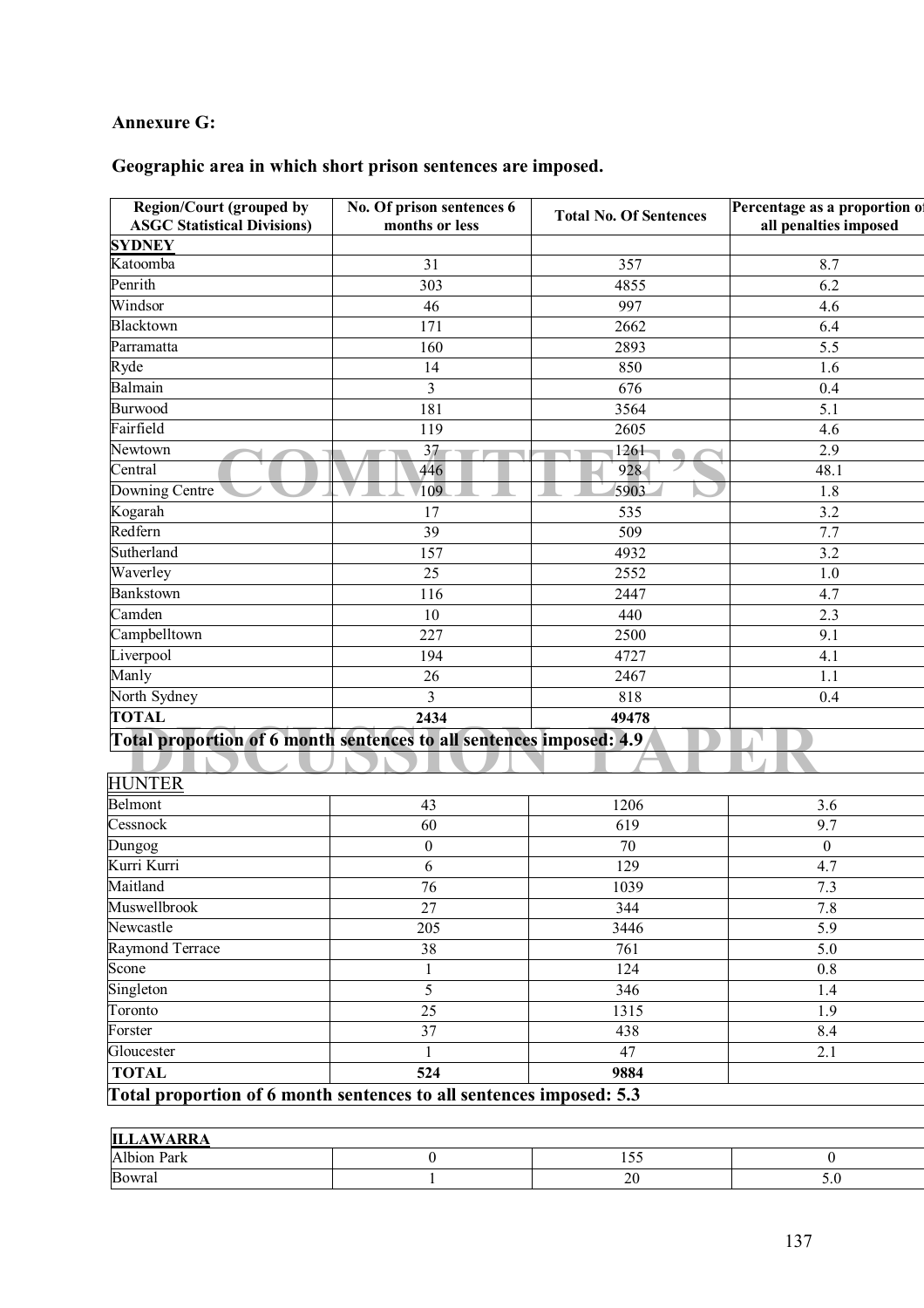|              | $\Gamma$ at al nuon oution of 6 month sontoneos to all sontoneos imposed: $\epsilon A$ |      |      |
|--------------|----------------------------------------------------------------------------------------|------|------|
| <b>TOTAL</b> | 294                                                                                    | 5482 |      |
| Nowra        |                                                                                        | 1318 | -4.3 |
| Wollongong   | 209                                                                                    | 2671 | 8. / |
| Port Kembla  |                                                                                        | 545  | 0.2  |
| Picton       |                                                                                        | 228  |      |
| Moss Vale    |                                                                                        | 438  | 4.8  |
| Kiama        |                                                                                        | 107  |      |

## **Total proportion of 6 month sentences to all sentences imposed: 5.4**

| <b>RICHMOND-TWEED</b> |                                                                     |      |          |  |  |
|-----------------------|---------------------------------------------------------------------|------|----------|--|--|
| Ballina               | 15                                                                  | 513  | 2.9      |  |  |
| Byron Bay             |                                                                     | 807  | 1.4      |  |  |
| Casino                | 10                                                                  | 548  | 1.8      |  |  |
| Kyogle                |                                                                     | 178  | 0.6      |  |  |
| Lismore               | 104                                                                 | 1412 | 7.4      |  |  |
| Mullumbimby           | $\theta$                                                            | 254  | $\theta$ |  |  |
| Murwillumbah          |                                                                     | 336  | 2.4      |  |  |
| <b>Tweed Heads</b>    | 20                                                                  | 930  | 2.2      |  |  |
| <b>TOTAL</b>          | 169                                                                 | 4978 |          |  |  |
|                       | Total proportion of 6 month sentences to all sentences imposed: 3.4 |      |          |  |  |

| <b>MID-NORTH COAST</b>                                              |          |      |          |
|---------------------------------------------------------------------|----------|------|----------|
| Bellingen                                                           | $\Omega$ | 151  | $\theta$ |
| Coffs Harbour                                                       | 101      | 1454 | 6.9      |
| Grafton                                                             | 41       | 662  | 6.2      |
| Macksville                                                          | 10       | 357  | 2.8      |
| Maclean                                                             |          | 236  | 3.0      |
| Kempsey                                                             | 63       | 768  | 8.2      |
| Port Macquarie                                                      | 88       | 918  | 9.6      |
| <b>TOTAL</b>                                                        | 310      | 4546 |          |
| Total proportion of 6 month sentences to all sentences imposed: 6.8 |          |      |          |
|                                                                     |          |      |          |
| , , , , <del>, , , , , ,</del> , ,                                  |          |      |          |

| <b>NORTHERN</b> |                                                                     |      |          |
|-----------------|---------------------------------------------------------------------|------|----------|
| Armidale        | 56                                                                  | 555  | 10.1     |
| Glen Innes      | 12                                                                  | 180  | 6.7      |
| Inverell        | 33                                                                  | 363  | 9.1      |
| Tenterfield     | 14                                                                  | 126  | 11.1     |
| Walcha          | 0                                                                   | 38   | $\theta$ |
| Warialda        | $\theta$                                                            | 35   | $\theta$ |
| Gunnedah        | 13                                                                  | 245  | 5.3      |
| Quirindi        | 2                                                                   | 143  | 1.4      |
| Tamworth        | 56                                                                  | 1050 | 5.3      |
| Moree           | 53                                                                  | 478  | 11.1     |
| Narrabri        | 21                                                                  | 207  | 10.1     |
| <b>TOTAL</b>    | 260                                                                 | 3420 |          |
|                 | Total proportion of 6 month sentences to all sentences imposed: 7.6 |      |          |

| <b>NORTH WESTERN</b> |     |           |   |  |
|----------------------|-----|-----------|---|--|
| Bourke               | . O | ົ<br>44 L | - |  |
| <b>Brewarrina</b>    |     | 14        |   |  |
| Cobar                |     |           |   |  |
| Lightning Ridge      |     | .13       |   |  |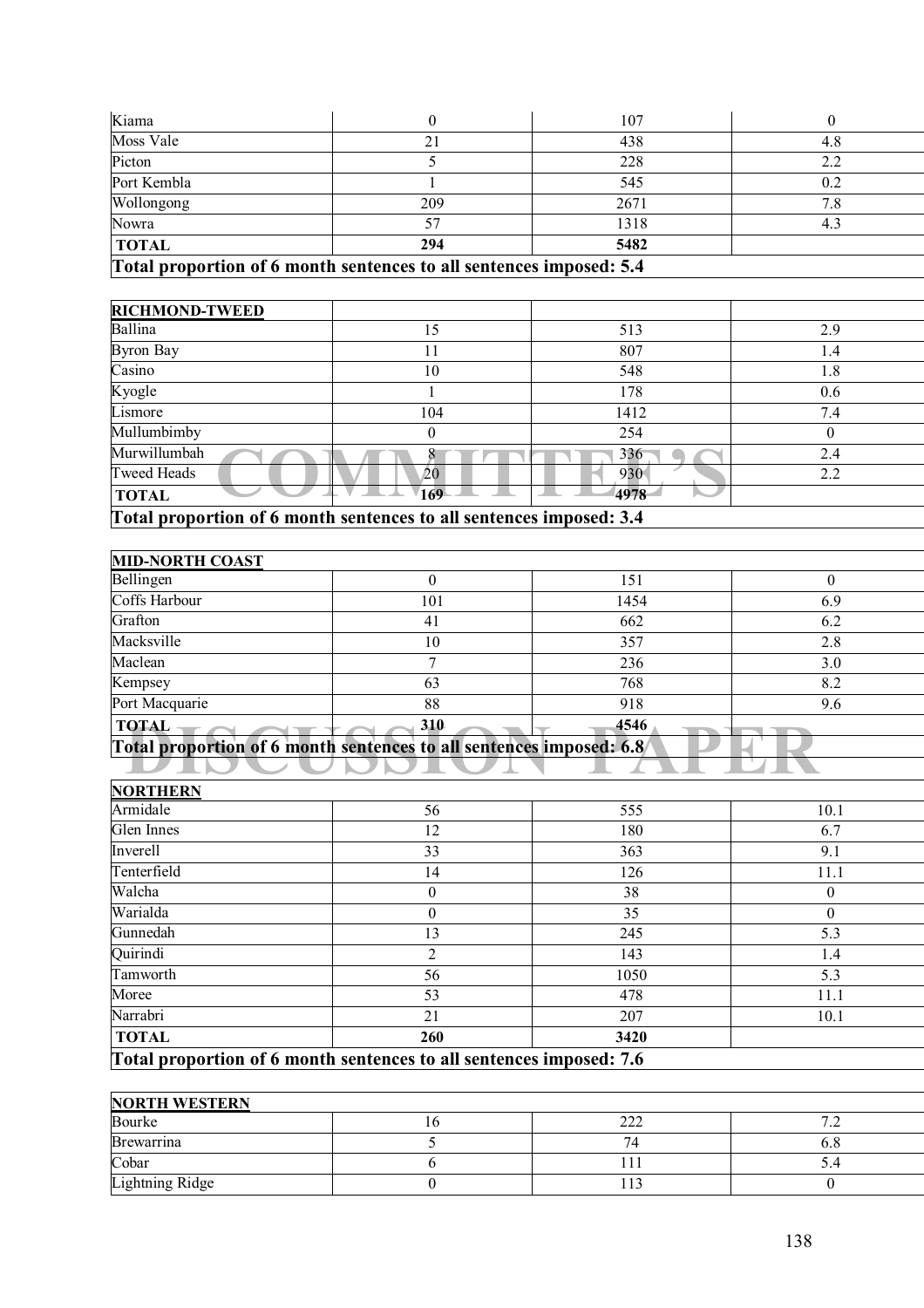| Total proportion of 6 month sentences to all sentences imposed: 5.9 |     |      |     |  |
|---------------------------------------------------------------------|-----|------|-----|--|
| <b>TOTAL</b>                                                        | 146 | 2466 |     |  |
| Coonabarabran                                                       |     | 119  | 6.7 |  |
| Wellington                                                          |     | 115  | 5.2 |  |
| Narromine                                                           |     | 94   | 7.4 |  |
| Gilgandra                                                           |     | 90   | 2.2 |  |
| Dubbo                                                               | 63  | 1041 | 6.1 |  |
| Coonamble                                                           |     | 102  | 8.8 |  |
| Warren                                                              |     | 105  | 6.7 |  |
| Walgett                                                             | 16  | 222  | 7.2 |  |
| Nyngan                                                              |     | 58   | 1.7 |  |

| <b>CENTRAL WEST</b> |                  |      |                  |
|---------------------|------------------|------|------------------|
| <b>Bathurst</b>     | 53               | 689  | 7.7              |
| Dunedoo             |                  | 29   | 3.4              |
| Gulgong             | $\boldsymbol{0}$ | 81   | $\mathbf{0}$     |
| Lithgow             | 59               | 378  | 15.6             |
| Mudgee              | 5                | 306  | 1.6              |
| Oberon              |                  | 63   | $\mathbf{0}$     |
| Rylstone            | $\mathbf{0}$     | 45   | $\boldsymbol{0}$ |
| Condobolin          | 5                | 89   | 5.6              |
| Forbes              | $\overline{7}$   | 202  | 3.5              |
| Orange              | 34               | 816  | 4.2              |
| Parkes              | 11               | 217  | 5.1              |
| Peak Hill           | $\overline{2}$   | 30   | 6.7              |
| Cowra               | 11               | 378  | 2.9              |
| West Wyalong        | 3                | 126  | 2.4              |
| $\overline{Y}$ oung | 5                | 217  | 2.3              |
| <b>TOTAL</b>        | 196              | 3666 |                  |

| Total proportion of 6 month sentences to all sentences imposed: 5.3 |                                                                     |      |          |  |
|---------------------------------------------------------------------|---------------------------------------------------------------------|------|----------|--|
|                                                                     |                                                                     |      |          |  |
| <b>SOUTH EASTERN</b>                                                |                                                                     |      |          |  |
| <b>Batemans Bay</b>                                                 | 20                                                                  | 413  | 4.8      |  |
| Bega                                                                | 13                                                                  | 366  | 3.6      |  |
| Eden                                                                | 4                                                                   | 160  | 2.5      |  |
| Milton                                                              | 3                                                                   | 292  | 1.0      |  |
| Moruya                                                              | 11                                                                  | 198  | 5.6      |  |
| Narooma                                                             | $\overline{c}$                                                      | 107  | 1.9      |  |
| Bombala                                                             |                                                                     | 32   | 3.1      |  |
| Cooma                                                               | 7                                                                   | 273  | 2.6      |  |
| Crookwell                                                           | $\theta$                                                            |      | $\theta$ |  |
| Goulburn                                                            | 105                                                                 | 1056 | 9.9      |  |
| Queanbeyan                                                          | 38                                                                  | 813  | 4.7      |  |
| Yass                                                                | 8                                                                   | 277  | 2.9      |  |
| <b>TOTAL</b>                                                        | 212                                                                 | 3988 |          |  |
|                                                                     | Total proportion of 6 month sentences to all sentences imposed: 5.3 |      |          |  |

**Total proportion of 6 month sentences to all sentences imposed: 5.3**

| <b>MURRUMBIDGEE</b> |     |      |
|---------------------|-----|------|
| Gundagai            | 114 | v. 1 |
| Junee               | 103 |      |
| Lockhart            | 1 V |      |
| Temora              | 104 | 4.0  |